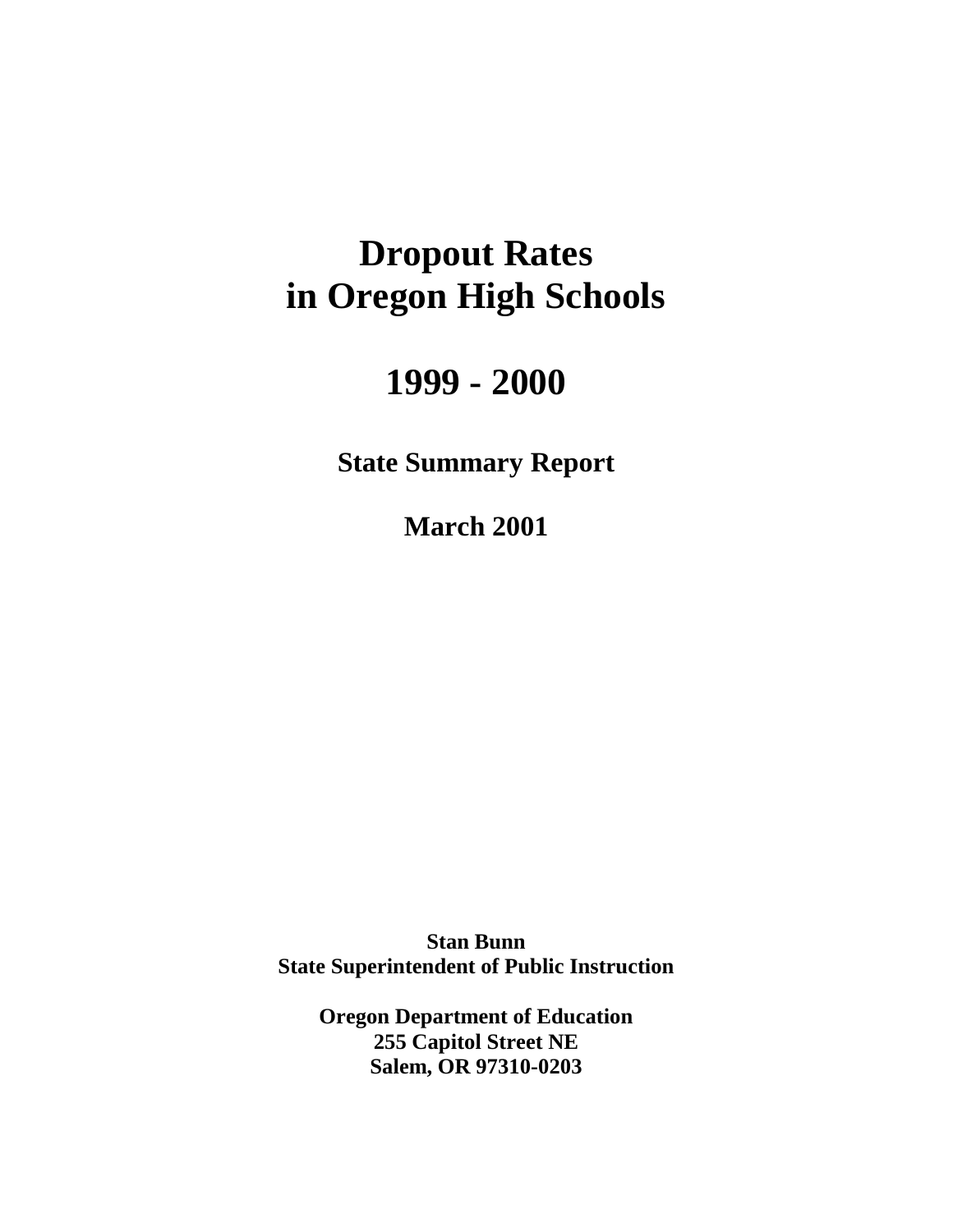# Executive Summary

Oregon school districts are required to report to the Department of Education students who are identified as dropouts, as defined in statute (ORS 339.505). Briefly, a dropout is a student who withdraws from school without receiving a high school diploma, GED Certificate, or modified diploma, or transferring to another school. A variety of information is provided on each student. This makes it possible to describe dropouts with respect to several characteristics.

The Department of Education summarizes these reports on dropouts in grades 9 through 12 at the school, district, county and state levels. In summary, the statewide annual dropout rate was 6.30 percent in the 1999-2000 academic year, a decline from 6.59 percent in 1998-99. The synthetic four-year dropout rate for 1999-2000 was 18.37 percent, down from 21.70 percent in 1998-99.

Additional findings include the following:

- Reasons for leaving most often cited include: too far behind in credits to catch up, working more than 15 hours a week, dysfunctional home life, lack of parental support for education, frequent discipline referrals, substance abuse, and pregnant or student parent. One or more of these five reasons were cited by 37 percent of all dropouts.
- The rank order and magnitude of the factors influencing the decision to drop out have been much the same in the last three years of dropout reporting. This suggests that these are established factors that affect a student's ability to continue to stay in school.
- The dropout rates for Black students and Hispanic students are more than double the overall statewide rate, but have steadily declined in the last five years.
- A primary characteristic of students who drop out is significant deficiency in credits toward a high school diploma. Among all dropouts, only 2,025, or one out of five, were classified as on track to graduation when they dropped out.
- Of the 717 students who finshed four years of high school but did not have enough credits to graduate, 325 were within two credits of graduation.
- Almost 26 percent of students counted as dropouts for the 1999-2000 school year completed the 1998-99 school year, but did not return the following fall.
- Over 40 percent of the number of dropouts statewide come from the Metro (Clackamas, Multnomah, Washington county) region.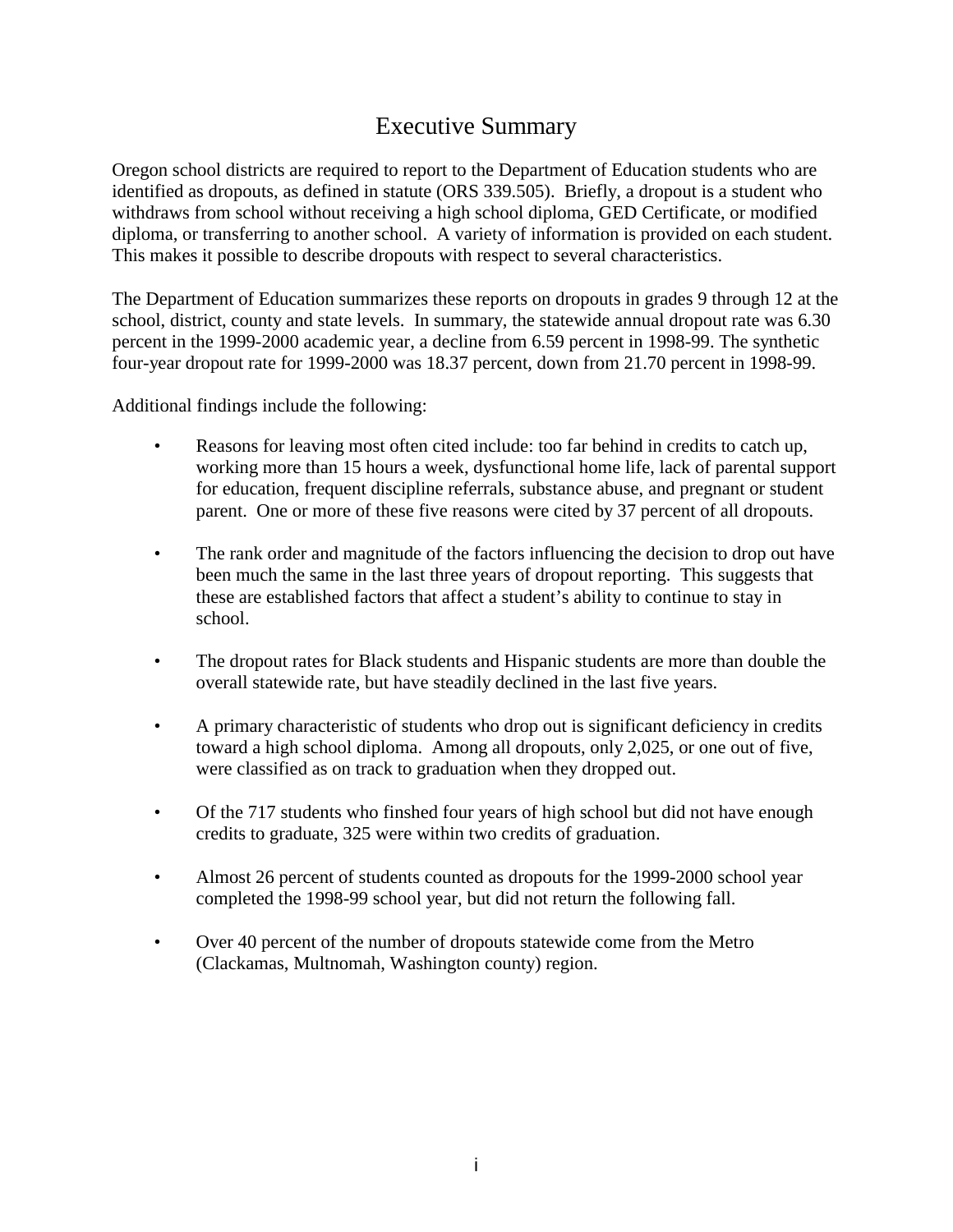# Table of Contents

| <b>Executive Summary</b>                |                |
|-----------------------------------------|----------------|
| Table of Contents                       | $\mathbf{ii}$  |
| List of Tables                          | iii            |
| List of Figures                         | iii            |
| Introduction                            |                |
| Who is a Dropout?                       | $\overline{c}$ |
| Oregon's Dropout Rates                  | $\overline{2}$ |
| Data Collection                         | $\overline{3}$ |
| Findings for the 1999-2000 School Year  |                |
| Race/Ethnicity                          | 5              |
| Age and Sex                             |                |
| Region                                  |                |
| Timing                                  | 8              |
| <b>Credit Deficiency</b>                | 9              |
| Employment                              | 12             |
| Why Students Dropped Out                | 13             |
| <b>GED</b>                              | 15             |
| <b>Alternative High Schools</b>         | 15             |
| <b>How Dropout Rates Are Calculated</b> | 17             |
| Appendix tables                         | 19-71          |

Page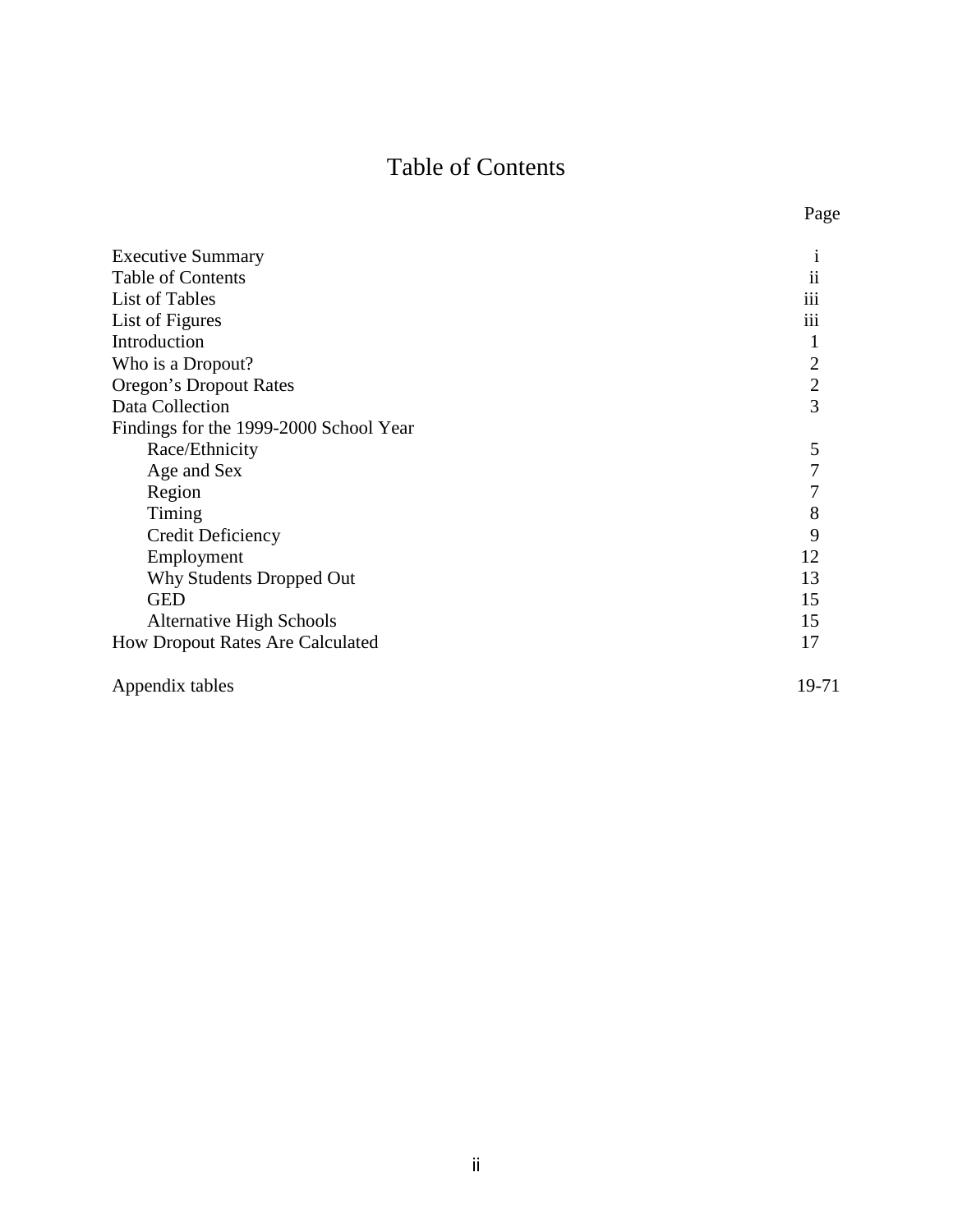# List of Tables

## Text Tables

| 1. – Dropouts and dropout rates, grades 9-12, by background characteristics: 1999-2000      | $\overline{4}$ |
|---------------------------------------------------------------------------------------------|----------------|
| 2. – Summer dropouts by grade not showed up to, grades 9-12: 1999-2000                      | 8              |
| 3. – Number of dropouts by class standing according to age and credits earned,              | 10             |
| grades 9-12: 1999-2000                                                                      |                |
| 4. – Percentage of credit deficient dropouts, by size of school, time enrolled in district, | 11             |
| race/ethnicity, and sex, grades 9-12: 1999-2000                                             |                |
| 5. – Factors influencing the decision to drop out, grades 9-12: 1999-2000                   | 14             |
| 6 – Number of students earning a school-sponsored GED: 1993-94 to 1999-2000                 | 15             |
|                                                                                             |                |

## Appendix Tables

| 19 |
|----|
| 31 |
| 41 |
|    |
| 53 |
| 61 |
| 63 |
| 71 |
|    |

# List of Figures

| 1 – Annual Dropout rates From Grades 9-12 In Oregon Public Schools: 1991-92 |     |
|-----------------------------------------------------------------------------|-----|
| to 1999-2000                                                                | .5  |
| 2 – Dropout rates by race/ethnicity in grades $9-12:1999-2000$              | 6   |
| 3 – Dropouts From Grades 9-12, by age and sex: 1999-2000                    | 8   |
| $4 -$ Dropouts From Grades 9-12, by month: 1999-2000                        | 9   |
| 5 – Number of Dropouts by Age and Credits Earned, Grades 9-12: 1999-2000    | 10  |
| 6 – Relationship Between the Unemployment Rate and Withdrawal During the    | 12. |
| Junior and Senior Years in Oregon: 1980 to 1999                             |     |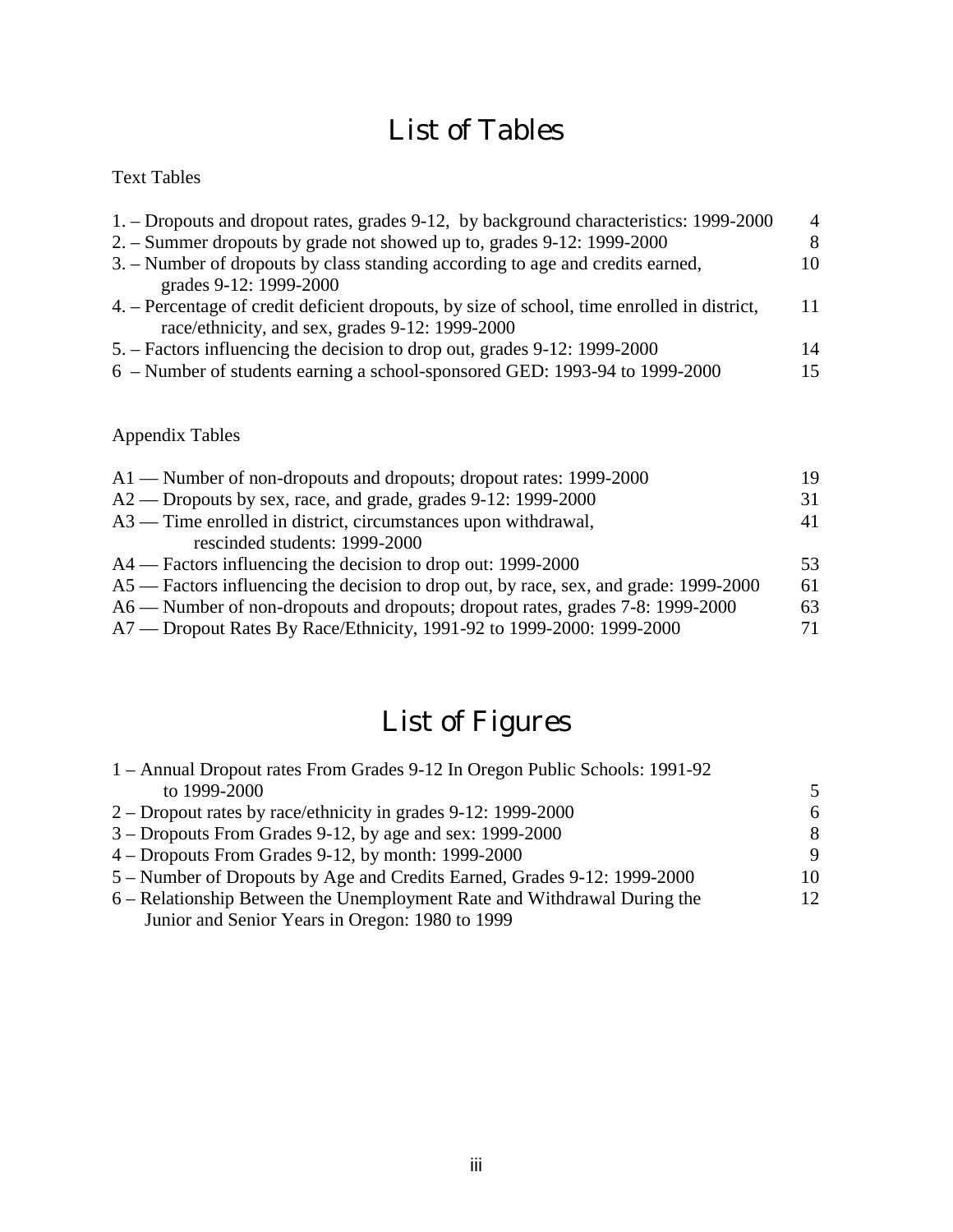The officially codified and compiled Oregon Administrative Rules are published by the Secretary of State and portions of that published compilation have copyright status. Any Oregon Administrative Rules presented on these pages are not the official version of the rules published by the Secretary of State.

It is the policy of the State Board of Education and a priority of the Oregon Department of Education that there will be no discrimination or harassment on the grounds of race, color, sex, marital status, religion, national origin, age or disability in any educational programs, activities or employment. Persons having questions about equal opportunity and nondiscrimination should contact the State Superintendent of Public Instruction at the Oregon Department of Education.

> Complimentary copies have been distributed. Additional copies are available for downloading at http://www.ode.state.or.us/stats/schoolFinance/dropout.htm

Please share this document with your colleagues! All or any part of this document may be photocopied for educational purposes without permission from the Oregon Department of Education.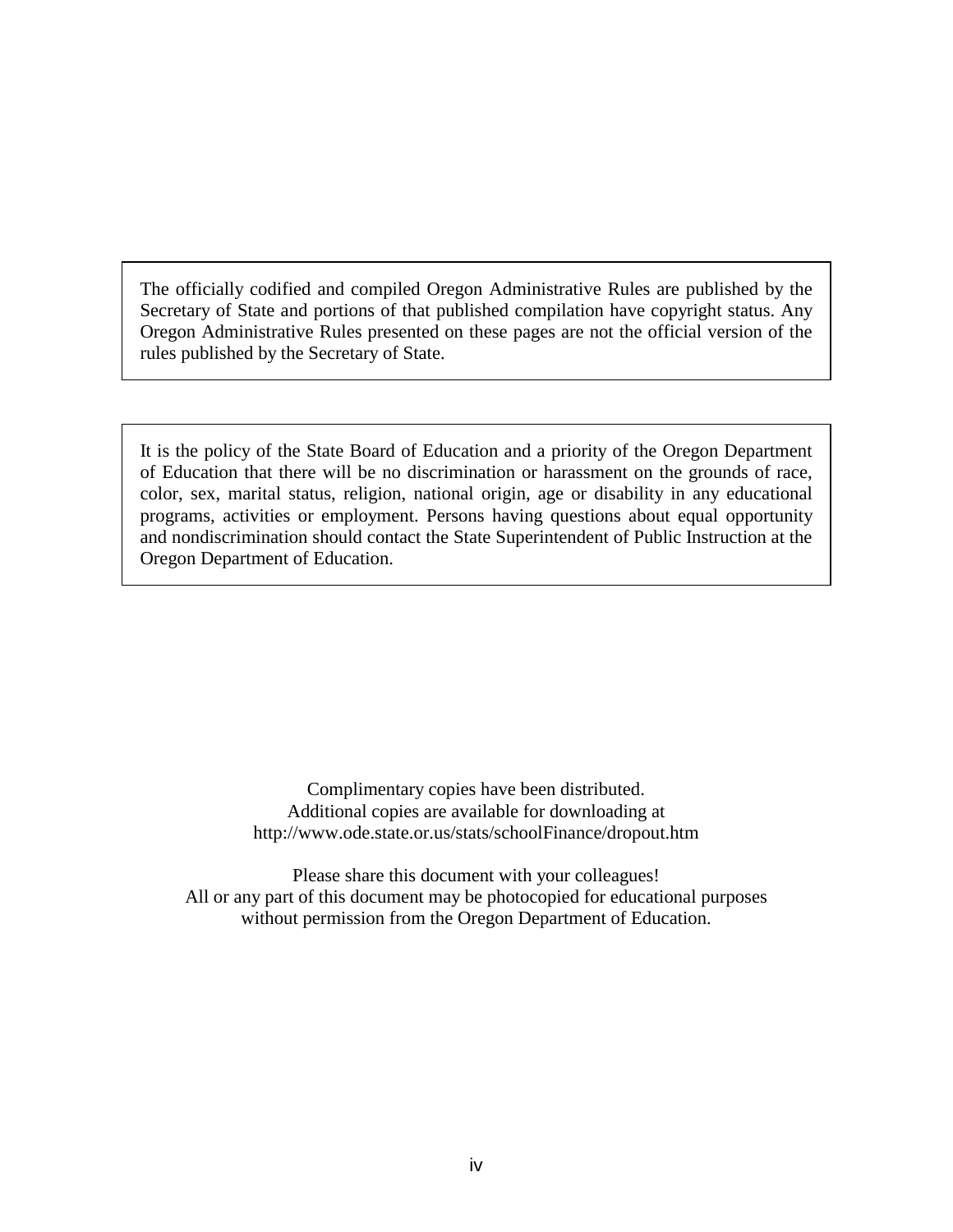#### INTRODUCTION

This is the ninth annual report on dropouts in Oregon schools published by the Oregon Department of Education since a law (ORS 339.505 to 339.520) establishing the report was passed by the 1991 Legislature. This report presents dropout rates for students who left school from grades 7-12 between July 1, 1999, and June 30, 2000, by school, district, and county, along with a statistical profile for students who dropped out of grades 9-12.

The dropout report provides the state with a uniform and accurate system of accounting for students who leave school before graduating. The report presents dropout rates for each regular or alternative high school that awards a diploma, and rates for regular elementary, middle, and junior high schools offering grades 7 and 8. Demographic data on the dropout population, circumstances surrounding their withdrawal, and factors influencing the decision to drop out are also presented. This year's report includes a detailed look at the credit deficiency of dropouts.

In earlier decades a high school diploma was an important credential, but not a necessary one, for individuals who wished to have a career and a family and to participate fully in American life. That has changed. A high school diploma is now a minimum credential, and the Certificate of Initial Mastery and Certificate of Advanced Mastery, along with schooling or other training beyond high school, are a necessary part of becoming an effective participant in the world today. It is therefore of great importance that students earn these credentials. For students who do not, we need to know who they are and what their reasons for leaving school were, so we may develop effective strategies for preparing all our children for successful adulthood.

Students do not all drop out at one particular time, but throughout the school year. An annual report cannot assess an ongoing problem in such a way that action can be taken when it is needed in every case. For this reason, the Department encourages districts, schools, and interested parties to use the information gathered in this report as a starting point for building their own dropout information system, and to use that system to make periodic reports to administrators, school board members, and the community throughout the school year.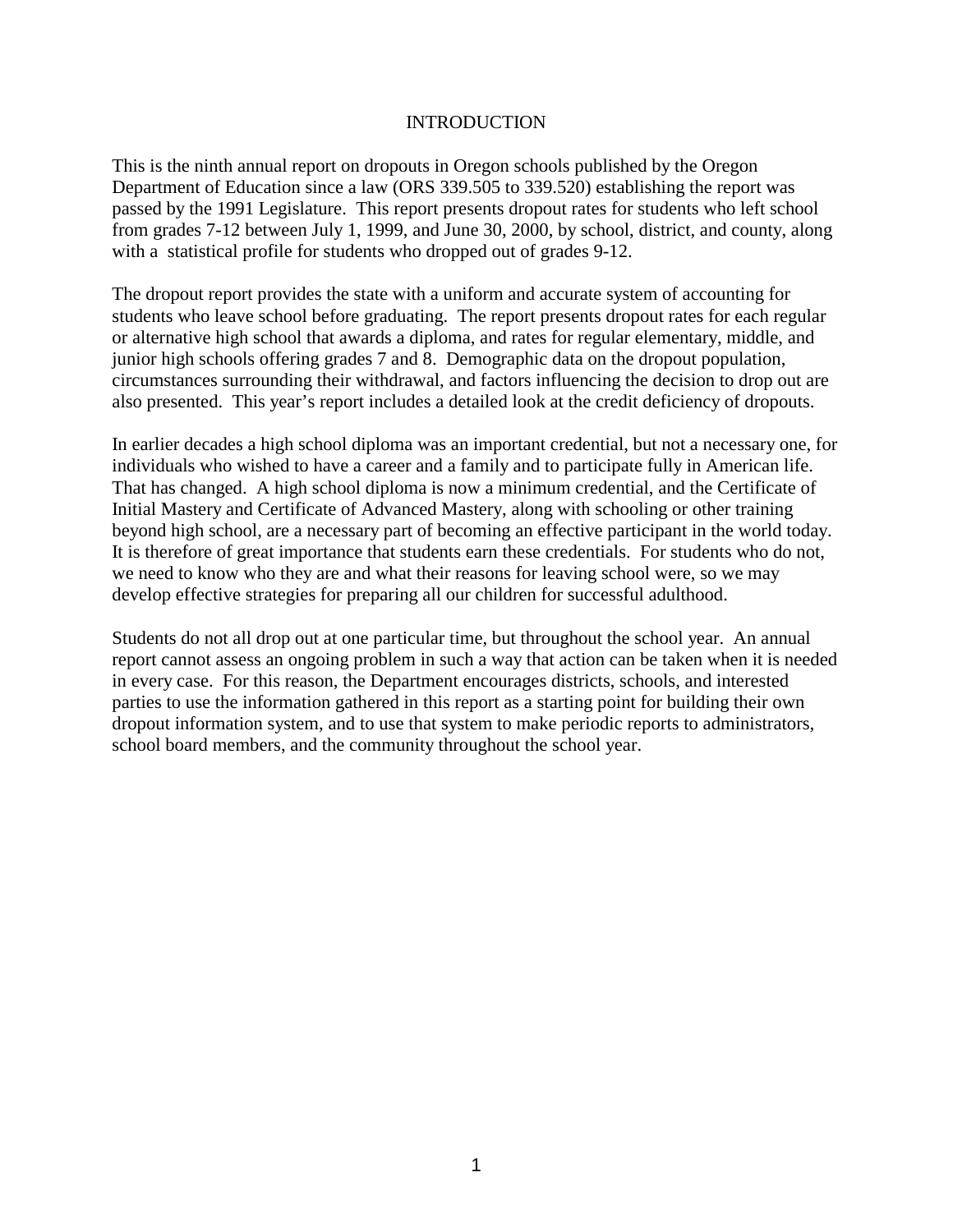## **Who is a dropout?**

A dropout is a student who withdrew from school and did not graduate or transfer to another school that leads to graduation. Dropouts do not include students who:

- are deceased.
- are being home schooled,
- are enrolled in an alternative school or hospital education program,
- are enrolled in a juvenile detention facility,
- are enrolled in a foreign exchange program,
- are temporarily absent because of suspension, a family emergency, or severe health problems that prevent attendance at school,
- received a GED certificate,
- received an adult high school diploma from a community college, or
- received a modified diploma.

Rules developed by the Department ensure a complete accounting of students who drop out during the school year, as well as students who drop out between school years. Oregon's dropout reporting procedures are in full agreement with the procedures developed by the National Center for Education Statistics for uniform and comparable reporting of dropout rates by the states. For more information on how dropouts are counted, see the Oregon Dropout Reporting Manual 1999 at http://www.ode.state.or.us/sfdi

#### **Oregon's Dropout Rates**

Three types of dropout rates can be calculated: *event*, *status*, and *cohort* rates. Each rate tells us something different about who dropped out. Oregon law requires calculating only an *event* rate.

 An *event rate* measures the proportion of students who drop out in a single year without graduating from high school. The value of using an event rate is that it measures the extent that educators can keep their students enrolled in school.

A *status rate* measures a group of people in a given age range to see how many are dropouts. This rate shows how many people in that age range might need further training or education.

The difference between an event rate and a status rate is timing. An event rate measures activity that takes place within a specified time period. A status rate, measures the current status of each individual, regardless of when the individual might have dropped out. A student who drops out in one year will be counted in both the event rate and status rate. If the student remains out of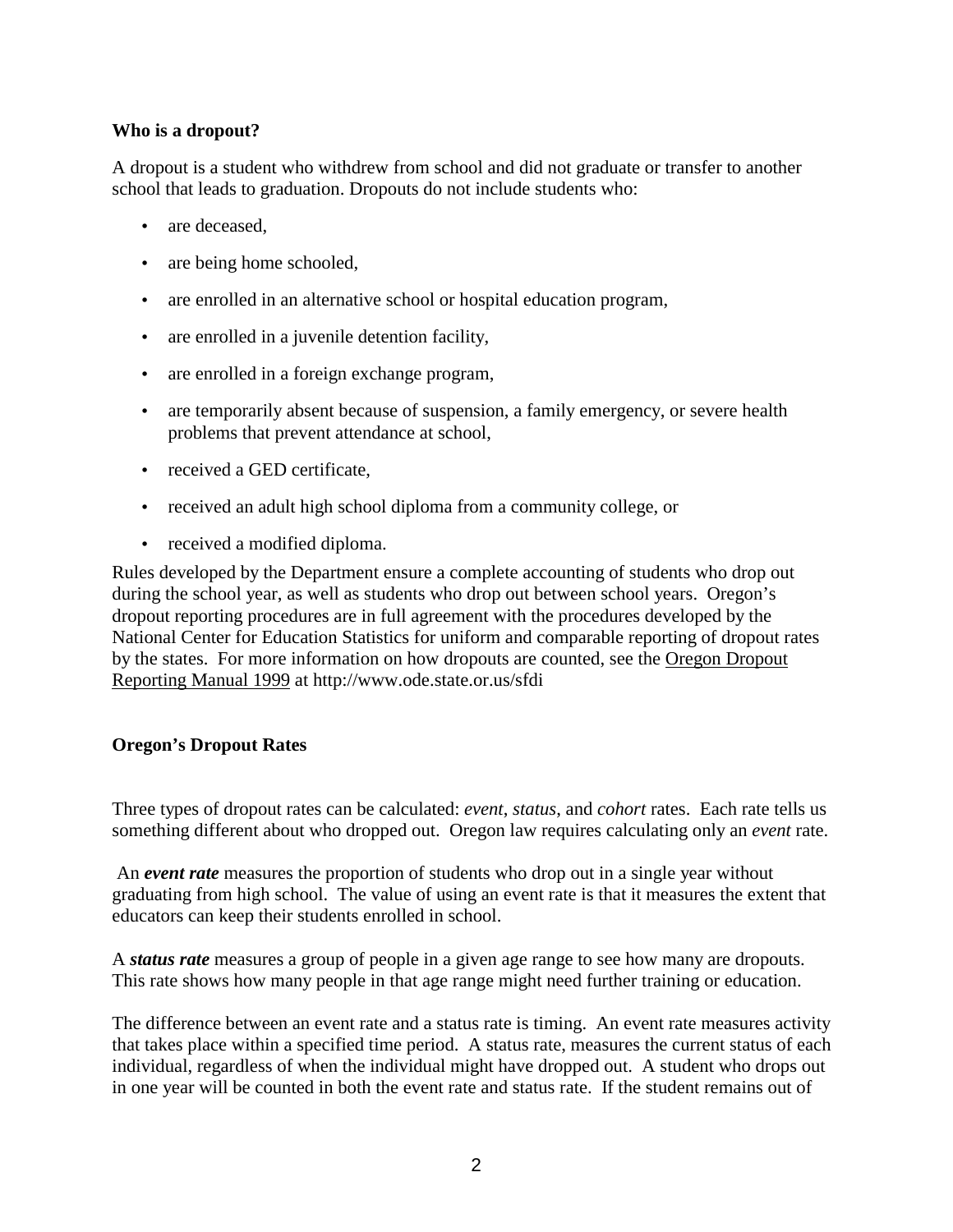school in the next school year, the student will not be counted again in the event rate, but will still be counted in the status rate.

A third kind of rate, the *cohort rate*, starts with a defined set of students, and measures how many of them drop out within a specified time. It would show, for example, if we started with ninth-graders, how many of them dropped out over a four-year period.

Again, Oregon law prescribes an event rate. Status rates and cohort rates are not calculated in Oregon.

However, Oregon does calculate a *synthetic four-year dropout rate* using the data from the oneyear event rate. The synthetic rate represents the proportion of the ninth-grade class that we could expect to drop out in four years. It is called a synthetic rate because it is a purely mathematical treatment of dropout data. See page 16 more details on how this rate is calculated.

The synthetic four-year rate is calculated at the school level only for regular high schools. At the district, county, and state levels, only data from regular high schools is used. Because students in alternative high schools are not enrolling for a four year program, it is not appropriate to include data from alternative schools in a four year rate calculation.

Event rates and synthetic four-year rates by school, district, and county for grades 9-12 in 1999- 2000 are displayed in table A1. A description of how both rates are calculated is found on page 14. The number of dropouts who return to school is displayed in table A3.

#### **Data Collection**

The source for all tables and figures in this report is the 1999-2000 Individual Early Leaver Report. Their reports were submitted in on paper, via and Excel file, or test file. The data was verified by schools and districts via web survey.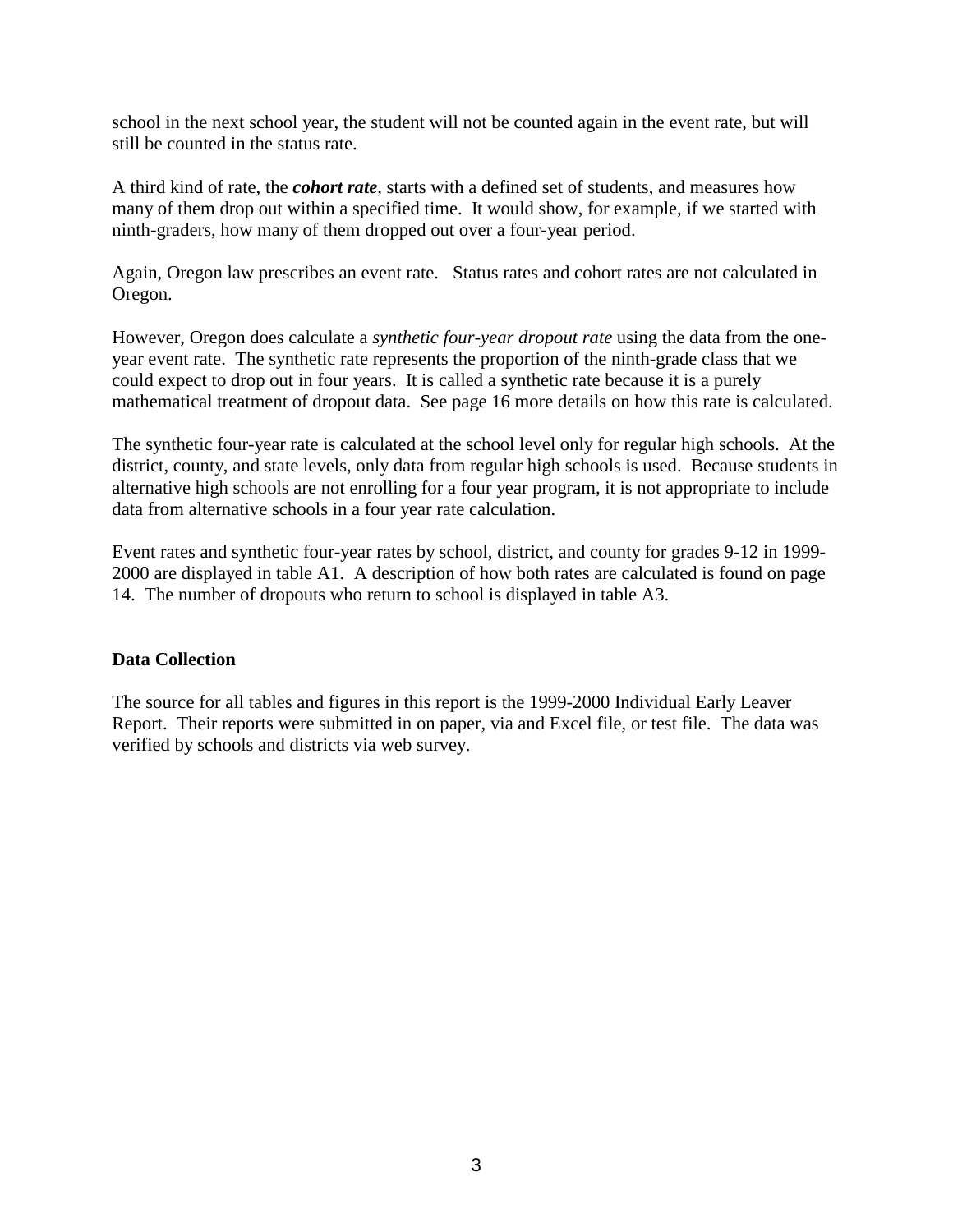| Characteristic         | Dropout<br>Rate<br>(percent) | Number<br>of<br>dropouts | Percent<br>of all<br>dropouts |
|------------------------|------------------------------|--------------------------|-------------------------------|
| Total                  | 6.30                         | 10,363                   | 100.0                         |
| Age                    |                              |                          |                               |
| 13                     | N/A                          | 18                       | 0.2                           |
| 14                     | N/A                          | 598                      | 5.8                           |
| 15                     | N/A                          | 1,218                    | 11.8                          |
| 16                     | N/A                          | 2,080                    | 20.1                          |
| 17                     | N/A                          | 2,558                    | 24.7                          |
| 18                     | N/A                          | 2,472                    | 23.9                          |
| 19                     | N/A                          | 939                      | 9.1                           |
| $20+$                  | N/A                          | 423                      | 4.1                           |
| Unknown                | N/A                          | 57                       | 0.6                           |
| Race/Ethnicity         |                              |                          |                               |
| White                  | 5.48                         | 7,599                    | 73.3                          |
| <b>Black</b>           | 11.38                        | 445                      | 4.3                           |
| Hispanic               | 13.27                        | 1,613                    | 15.6                          |
| Asian/Pacific Islander | 5.34                         | 341                      | 3.3                           |
| AmerInd/AlaskNat       | 9.87                         | 308                      | 2.0                           |
| Unknown                | $\overline{a}$               | 57                       | 0.6                           |
| Sex                    |                              |                          |                               |
| Male                   | N/A                          | 5,671                    | 54.7                          |
| Female                 | N/A                          | 4,692                    | 45.3                          |
| Region <sup>1</sup>    |                              |                          |                               |
| Northwest              | 5.48                         | 440                      | 4.2                           |
| Metro                  | 6.70                         | 4,269                    | 41.2                          |
| W Valley               | 6.50                         | 2,969                    | 28.7                          |
| South                  | 6.23                         | 1,411                    | 13.6                          |
| North Central          | 5.66                         | 618                      | 6.0                           |
| Southeast              | 4.62                         | 267                      | 2.6                           |
| Northeast              | 5.00                         | 389                      | 3.8                           |

**Table 1 -- Dropouts and dropout rates, grades 9-12, by background characteristics: 1999- 2000** 

N/A – Population totals for these categories are not available for calculating percentages.

<sup>1</sup> Northwest – Clatsop, Columbia, Lincoln, Tillamook; Metro – Clackamas, Multnomah, Washington; WValley – Benton, Lane, Linn, Marion, Polk, Yamhill; South – Coos, Curry, Douglas, Jackson, Josephine; North Central – Crook, Deschutes, Gilliam, Hood River, Jefferson, Sherman, Wasco, Wheeler; Southeast – Harney, Klamath, Lake, Malheur; Northeast – Baker, Grant, Morrow, Umatilla, Union, Wallowa.

\_\_\_\_\_\_\_\_\_\_\_\_\_\_\_\_\_\_\_\_\_\_\_\_\_\_\_\_\_\_\_\_\_\_\_\_\_\_\_\_\_\_\_\_\_\_\_\_\_\_\_\_\_\_\_\_\_\_\_\_\_\_\_\_\_\_\_\_\_\_\_\_\_\_\_\_\_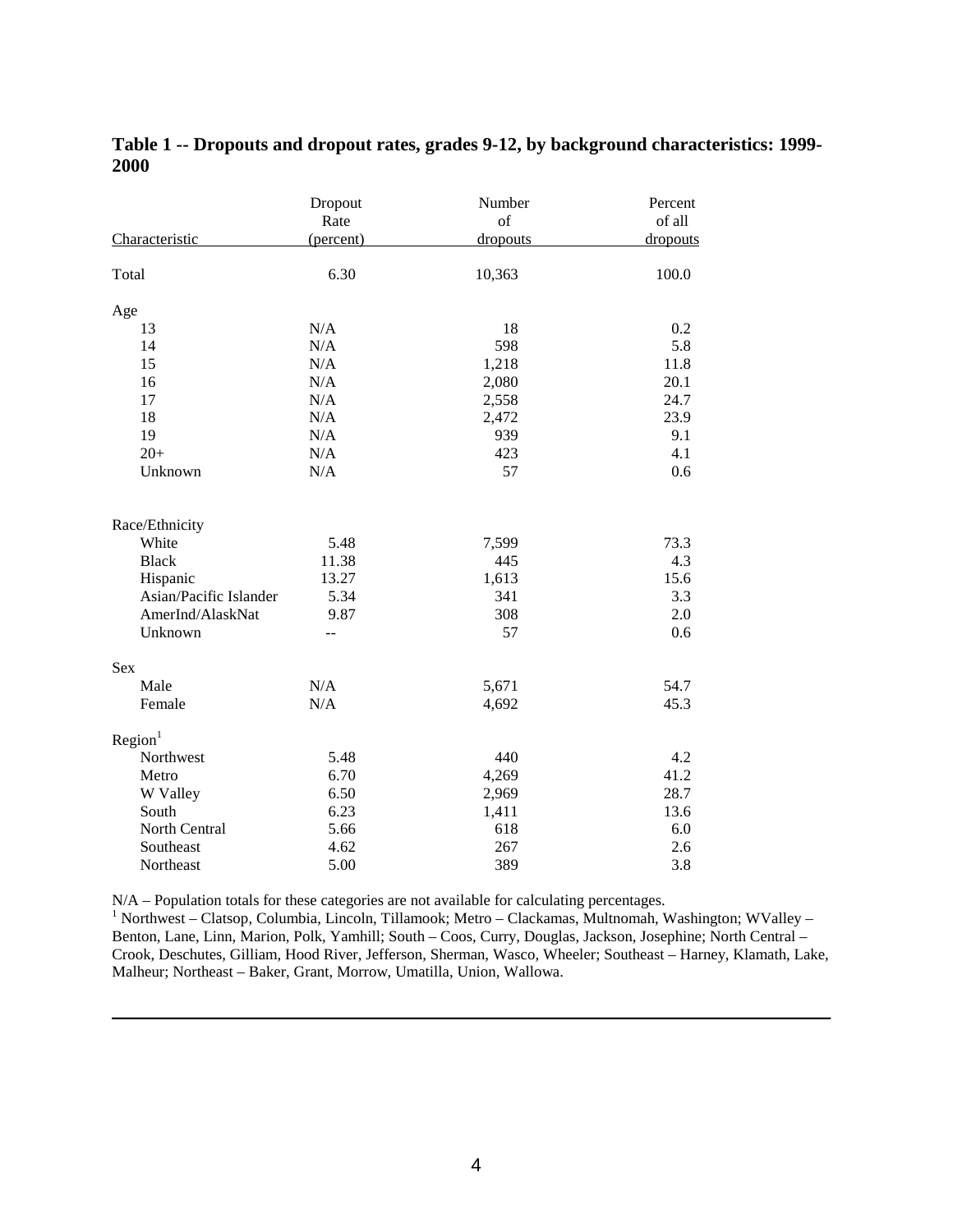

## **Figure 1 – Annual dropout rates From Grades 9-12 In Oregon Public Schools: 1991-92 to 1999-2000**

Note: Beginning with 1996-97, GED recipients were not counted as dropouts.

The 1999-2000 dropout rate for grades K-12 was 6.30%. This is a decrease from the rate of 6.59% reported a year earlier. This is the second consecutive annual decrease in the one-year dropout rate. The synthetic four-year dropout rate based on 1999-2000 data was 18.37 percent, down from 21.70 percent in 1998-99.

## **Race/Ethnicity**

Dropout rates by race/ethnicity show persistent differences between racial/ethnic groups (figure 2). Hispanic students have the highest dropout rate of any of the five federal racial/ethnic groups. Their 1999-2000 dropout rate of 13.3 percent is over two times the state rate. While high, this rate has shown steady decline from a peak of 17.9 percent in 1994-95.

Dropout rates for Black (11.38% in 1999-2000) and American Indian/Alaskan Native (9.87%) students are also consistently higher than the state average. Dropout rates for White (5.48%) and Asian/Pacific Islander (5.34%) students are consistently below the state average.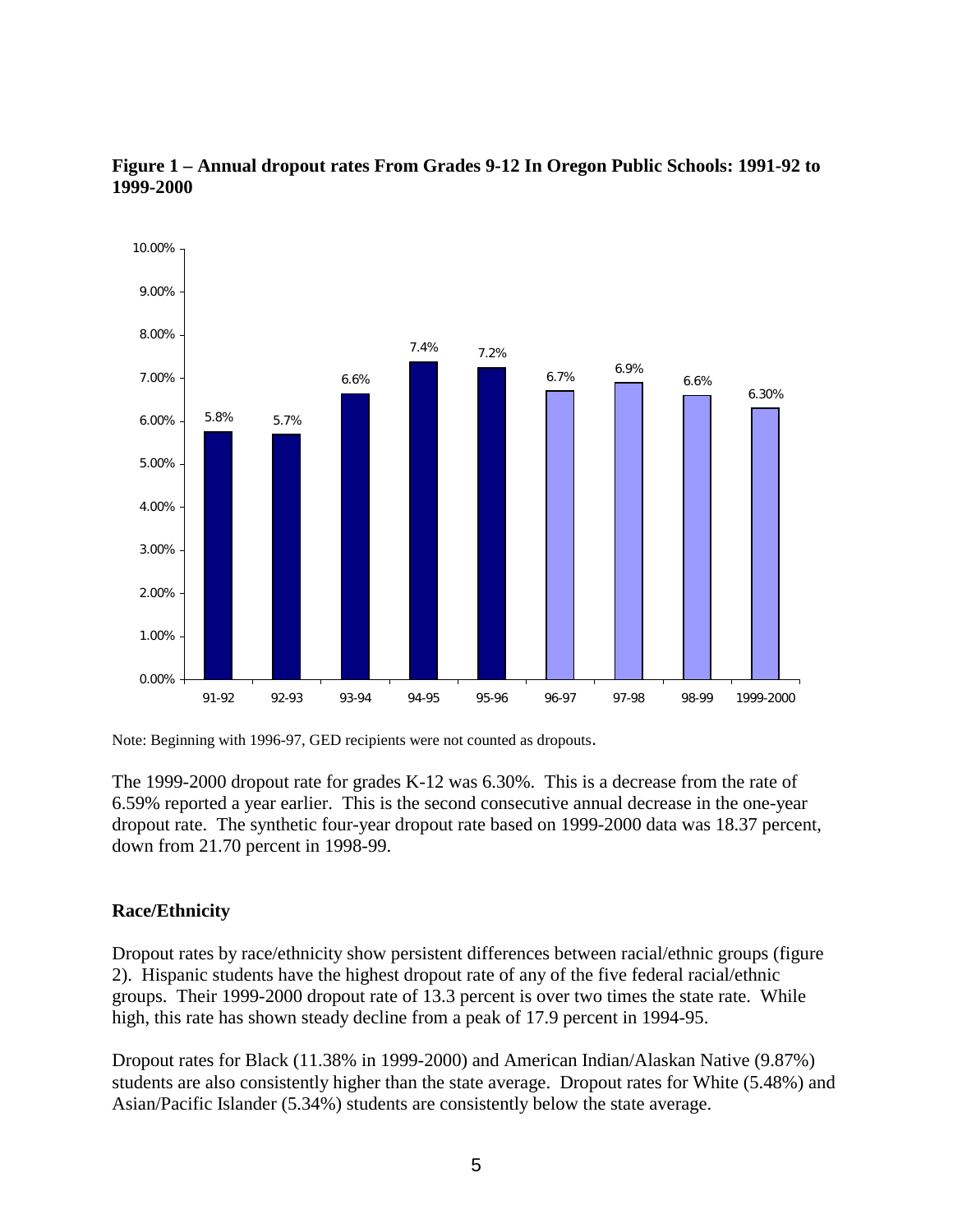Dropout rates for four of the five racial/ethnic categories have declined since 1996-97. The only category that did not show a decline was the American Indian/Alaskan Native students, which had a modest increase of one-half of a percentage point in this time.



**Figure 2 – Dropout rates by race/ethnicity, grades 9-12: 1999-2000** 

The largest numbers of dropouts in the four non-White racial/ethnic groups come from the Portland 1J school district, a district much larger than any other district in the state and representing almost 10 percent of all Oregon students. The one group for which Portland's size is not a factor is Black students. Almost 64 percent of Black high-school age students in Oregon attend school in Portland 1J, and 72 percent (322 dropouts) of all Black dropouts in Oregon dropped out of Portland 1J schools or programs (table A1). The 322 Black dropouts represented 16 percent of all dropouts from Portland 1J. The districts with the next highest number of Black dropouts were Beaverton 48J (23), Salem-Keizer 24J (21), and Eugene 4J (13).

High numbers of Hispanic dropouts were found in Salem-Keizer 24J (176), Beaverton 48J (137), Hillsboro 1J (83) and Medford 549 (56). High proportions of Hispanic dropouts were found in Morrow 1, Hood River 1, Hillsboro 1J, Woodburn 103, Umatilla 6, Ontario 8, McLoughlin 7, Hermiston 8, Central 13J, and Dayton 8, where over 35 percent of those district's dropouts were Hispanic.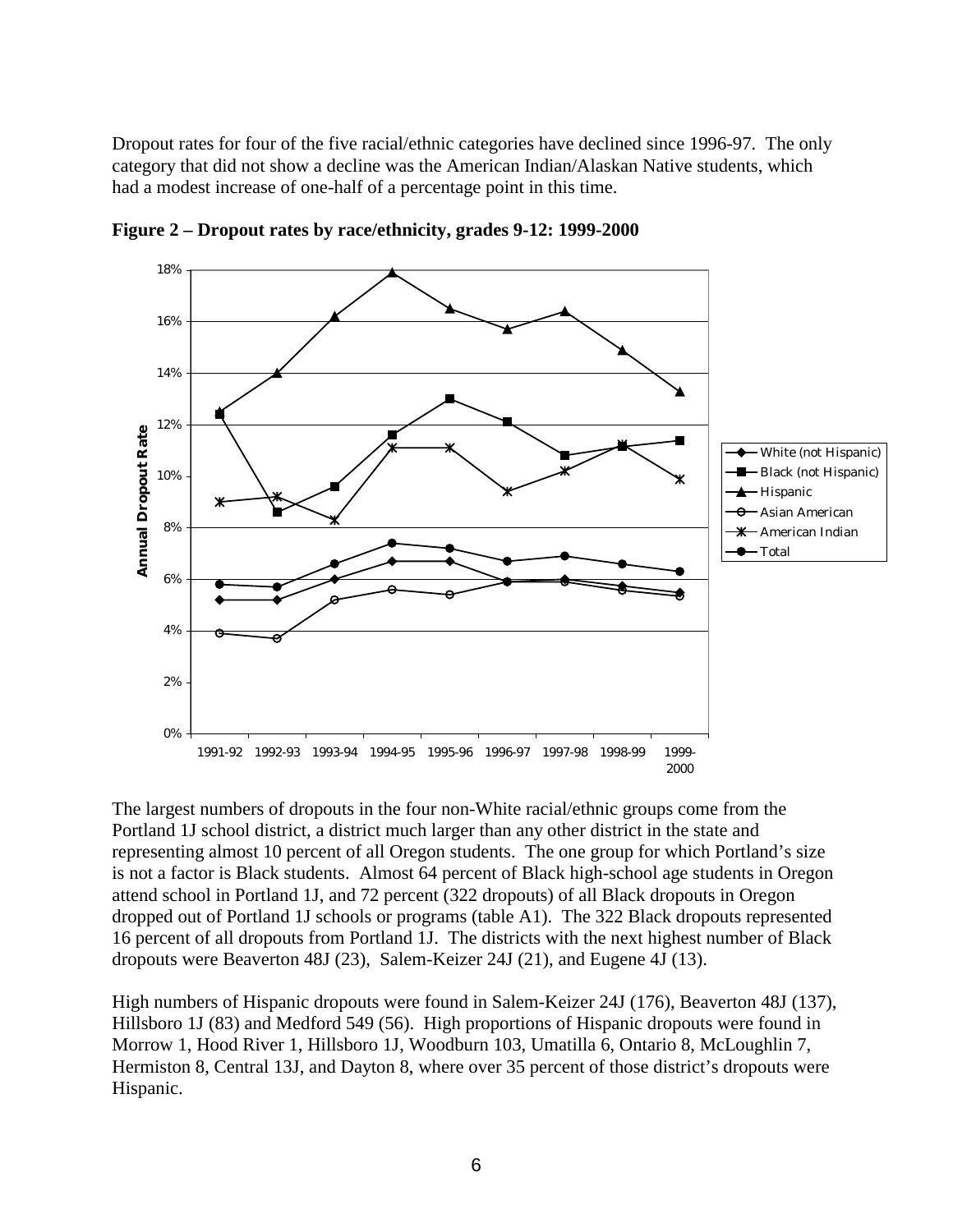The highest concentrations of American Indian/Alaskan Native dropouts were found in Madras 509J, where 43 percent of the district's dropouts were from this group, and in Klamath County Unit, at 11 percent.

Asian/Pacific Islander students generally have a dropout rate that is slightly lower that the state rate. The highest concentrations of Asian/Pacific Islander dropouts were in Parkrose 3, at 13 percent of the district's dropouts, and Beaverton 48J at 9 percent .

## **Age and Sex**

As shown in figure 3, the incidence of dropping out in the secondary grade age groups is greatest at ages 16, 17, and 18. Two-thirds of all dropouts from grades 9-12 were in that age range. The number of dropouts at ages 15 and 19, though smaller, is still substantial.

Fewer girls (4,692; 45.3%) than boys (5,671; 54.7%) dropped out, which is consistent with findings of each year in the study prior to 1999-2000. Compared with 1998-99, 298 fewer boys dropped out, while 39 more girls dropped out. Even when we take into account that there are more boys than girls in this age group in the general population, it appears that boys drop out higher rates than girls do, though the difference is probably less than the nine percentage points shown above.

When age and sex are combined, other consistent patterns emerge. Boys and girls drop out in about the same numbers at ages 14 and 15, but in the next three ages, boys drop out in greater numbers than girls do. The peak ages for boys to drop out are, from highest to lowest, at age 18, 17, and 16. For girls, the peak ages are arranged differently – 17, 16, and 18. While the number of boys aged 15 and 19 who drop out is about the same, the number of girls age 15 who drop out (695) is much greater than the number of girls who drop out at age 19 (383). This is a consistent pattern for girls.

#### **Region**

Oregon can be divided into seven regions that are linked by geography and economy. The range of dropout rates by region varies over a narrow band, from 6.70 percent in the Metro region to 5.62 percent in the Southeast region (table 1). The number of dropouts in these two regions is vastly different, however – 4,269 in the Metro region, and 267 in the Southeast region.

The Metro region showed the greatest improvement in the number of students dropping out. Two hundred and seventy fewer students dropped out from that region's schools in 1999-2000 than in 1998-99, and the dropout rate for the region fell from 7.28 percent to 6.70 percent. Still, over 40 percent of the number of dropouts statewide come from this region.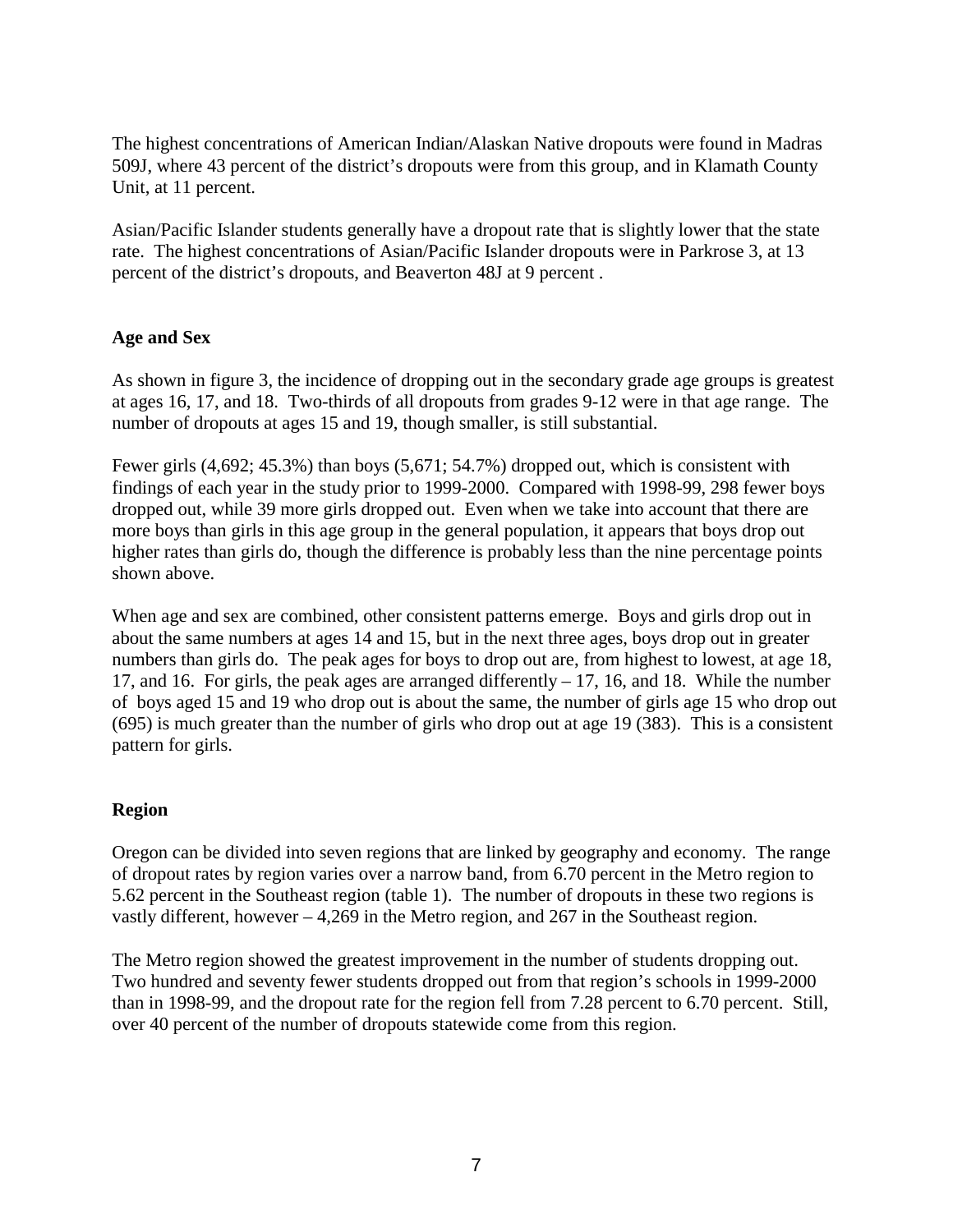

**Figure 3 – Dropouts From Grades 9-12, by age and sex, grades 9-12: 1999-2000**

## **Timing**

A large number of students drop out not during the school year, but over the summer. Almost 26 percent of students counted as dropouts for the 1999-2000 school year completed the 1998-99 school year, but did not return the following fall, and never attended school in 1999-2000. Summer dropouts are divided into two categories. No-shows are students who finish the eighth, ninth, tenth or eleventh grades in the spring, but do not show up the following fall. Nongraduates are students who remain in attendance and complete the twelfth grade, but do not earn enough credits to graduate and do not return for summer school or in the fall. Table 2 shows the number of summer dropouts by the grade they failed to show up to.

| Grade not showed up to | <b>Dropouts</b> |
|------------------------|-----------------|
|                        | 473             |
|                        | 421             |
|                        | 563             |
| 12                     | 530             |
| Fifth year             | 717             |
| Ungraded               |                 |

**Table 2. Summer dropouts by grade not showed up to, grades 9-12: 1999-2000**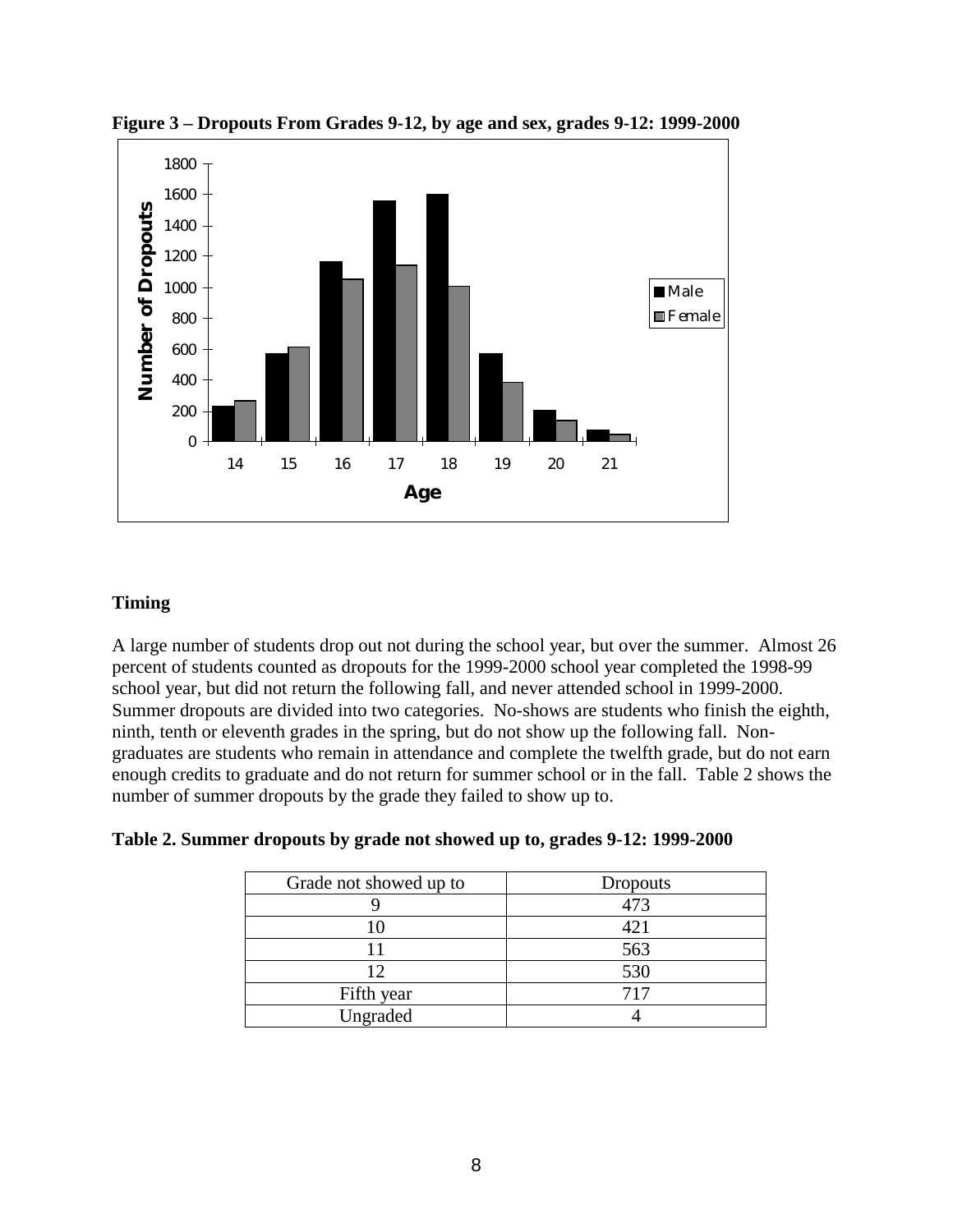The timing of dropping out occurs in three distinct phases. The months from October to December show a declining trend. In January the number picks up and begins a new decline through February and March. In April the number picks up one more time, declining through May and June. While the reason why these three phases exist is not completely known, we should note that the start of each phase follows a break from school – summer vacation, holiday break, and spring break. An official break from attending school, even as brief as one week, might be enough to nudge some students away from school and towards some other activity.



**Figure 4 – Dropouts by month, grades 9-12: 1999-2000** 

## **Credit deficiency**

To earn a high school diploma, students must accumulate credits that are awarded when courses are successfully completed. Credit deficiency is being behind schedule in accumulating credits. While credit deficiency is not the sole cause or even a necessary cause of a student dropping out, the vast majority of students who drop out are credit deficient. The following analysis shows the how many dropouts are credit deficient, how far behind they are, and what kind of students tend to experience credit deficiency.

We begin by assigning a class standing in two ways. First, an expected grade was assigned based on a student's age, assuming a normal school entry age and annual grade promotions. This tracks the student's progress toward graduation at age 18. Second, grade levels were assigned based on the percentage of the required credits the student had upon withdrawal from school (e.g., dropouts with less than 25 percent of the required credits would be classified as 9th graders, those with more than 25 percent but less than 50 percent would be classified as 10th graders, and so on).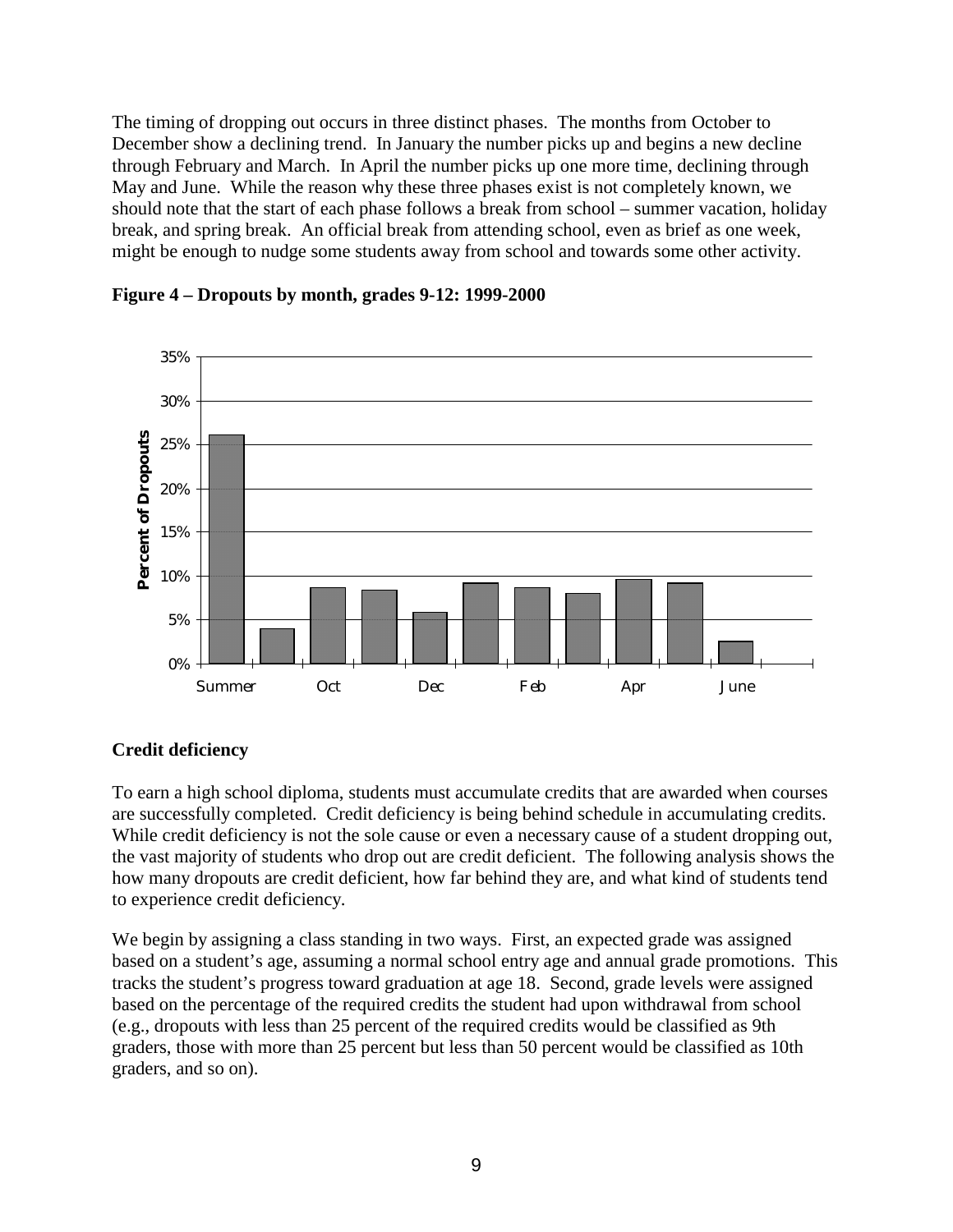

**Figure 5 – Number of dropouts by age and credits earned, grades 9-12: 1999-2000**

These two assigned grade levels were combined to determine whether their class standing by credits earned was the same as or higher than the class standing by age. If so, a student is on track. Students whose grade level by age was higher than their grade level by credits are considered to be credit deficient. Since credit deficiency was examined on an annual basis, all ninth graders were assumed to be on track. No student beyond twelfth grade age was considered to be on track.

Among all dropouts, only 2,025, or one out of five, were classified as on track (Table 3). After ninth grade, the number of dropouts who were on track is very small. Less than ten percent of the dropouts in grades 10-12 were on track for a high school diploma when they dropped out. Of the 717 seniors who finished all four years of high school but do not graduate in June 2000, 325 were within two credits of earning their diploma.

**Table 3. Number of dropouts by class standing according to age and credits earned, grades 9-12: 1999-2000** 

|                  | Class standing according to credits earned |       |       |               |        |
|------------------|--------------------------------------------|-------|-------|---------------|--------|
| Class standing   |                                            |       |       |               |        |
| according to age |                                            | 10    | 11    | 12            | Total  |
|                  | 956                                        | --    | $- -$ | $\sim$ $\sim$ | 956    |
| 10               | 1,246                                      | 302   | $- -$ | $\sim$ $\sim$ | 1,548  |
|                  | 1,228                                      | 656   | 360   | $- -$         | 2,244  |
| 12.              | 896                                        | 672   | 657   | 407           | 2,632  |
| 13               | 1,011                                      | 432   | 632   | 855           | 2,930  |
| Total            | 5,337                                      | 2,062 | 1,649 | 1,262         | 10,310 |

Note: Fifty-three dropouts could not be included in this table because date of birth or credits earned were not available. Numbers in **boldface** are on track for graduation.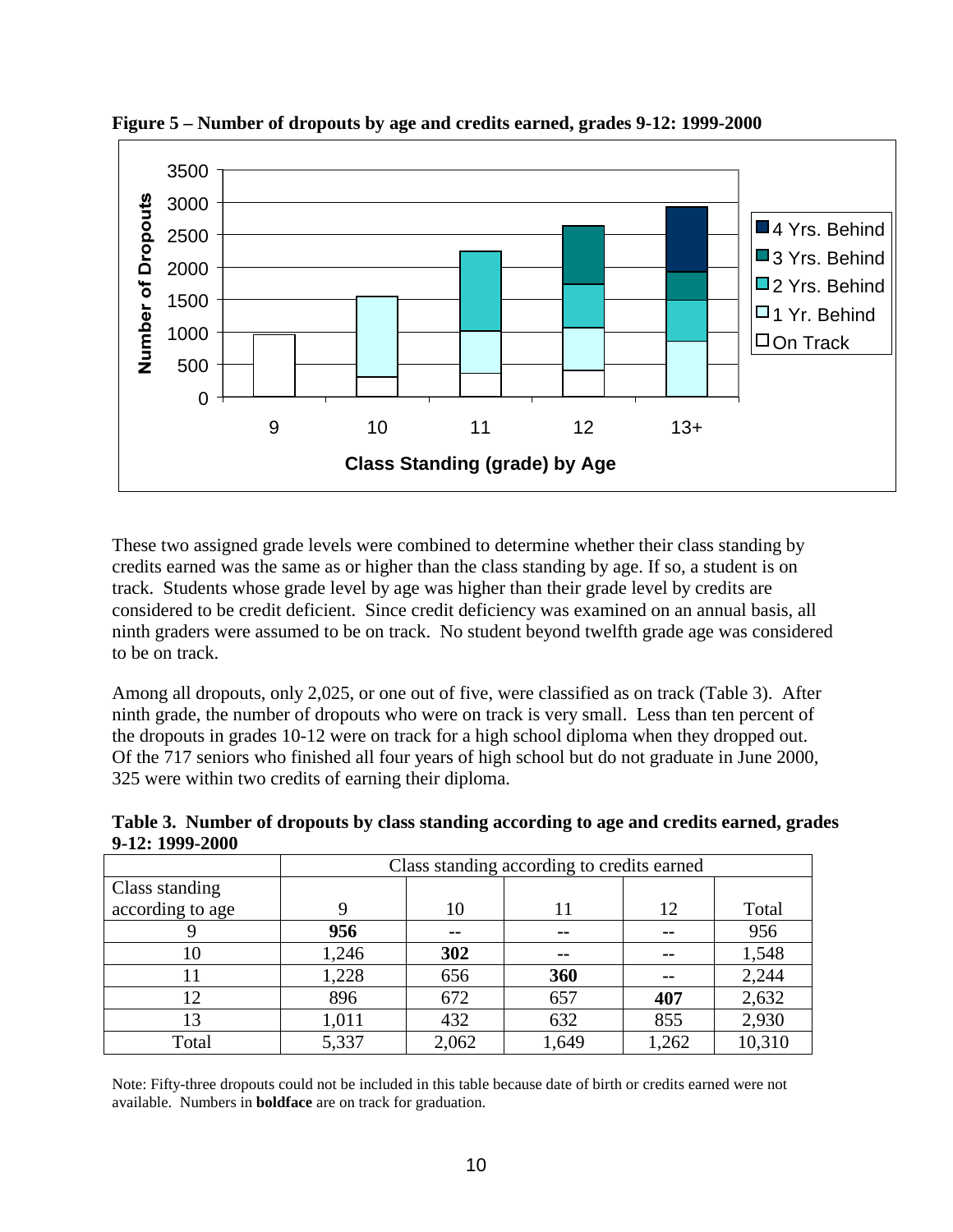Credit deficiency shows distinct differences when examined by race and ethnicity. Twenty-one percent of White dropouts, or one out of five, were on track toward graduation, but only 15 percent of both Hispanic and American Indian/Alaskan Native dropouts, or almost out of seven, were on track when they dropped out. Between these figures were Asian/Pacific Islander dropouts, 19 percent on track, Black dropouts, 17 percent on track.

Eighty-three percent of male dropouts were credit deficient, but only 76 percent of female dropouts were.

The size of the school seems to have little effect on credit deficiency. There is no difference between the three largest size categories, and the smallest size category has only a slightly higher percentage of credit deficient students.

## **Table 4. Percentage of credit deficient dropouts, by size of school, time enrolled in district, race/ethnicity, and sex, grades 9-12: 1999-2000**

|                                |          | Credit deficient | Percent of dropouts      |
|--------------------------------|----------|------------------|--------------------------|
|                                | Dropouts | dropouts         | who are credit deficient |
| Size of school                 |          |                  |                          |
| $1000 +$                       | 7,317    | 5,834            | 80                       |
| 500-999                        | 1,506    | 1,200            | 80                       |
| 200-499                        | 932      | 741              | 80                       |
| Less than 200                  | 586      | 490              | 83                       |
|                                |          |                  |                          |
| Time enrolled in district      |          |                  |                          |
| Less than 2 weeks              | 364      | 265              | 73                       |
| 2 weeks to 2 months            | 741      | 597              | 81                       |
| 2 months to 1 year             | 1,865    | 1,491            | 80                       |
| 1 year to 5 years              | 3,760    | 2,971            | 79                       |
| 5 or more years                | 3,609    | 2,948            | 82                       |
|                                |          |                  |                          |
| By race/ethnicity              |          |                  |                          |
| White                          | 7,599    | 5,973            | 79                       |
| <b>Black</b>                   | 445      | 371              | 83                       |
| Hispanic                       | 1,613    | 1,376            | 85                       |
| Asian/Pacific Islander         | 341      | 276              | 81                       |
| American Indian/Alaskan Native | 308      | 261              | 85                       |
|                                |          |                  |                          |
| By sex                         |          |                  |                          |
| Male                           | 5,671    | 4,729            | 83                       |
| Female                         | 4,692    | 3,570            | 76                       |

Mobility is sometimes cited as a factor in dropping out, it being difficult for students to accumulate credits when they transfer from school to school. The results of the 1999-2000 data do not support that notion. There is no significant trend of increasing rates with decreasing time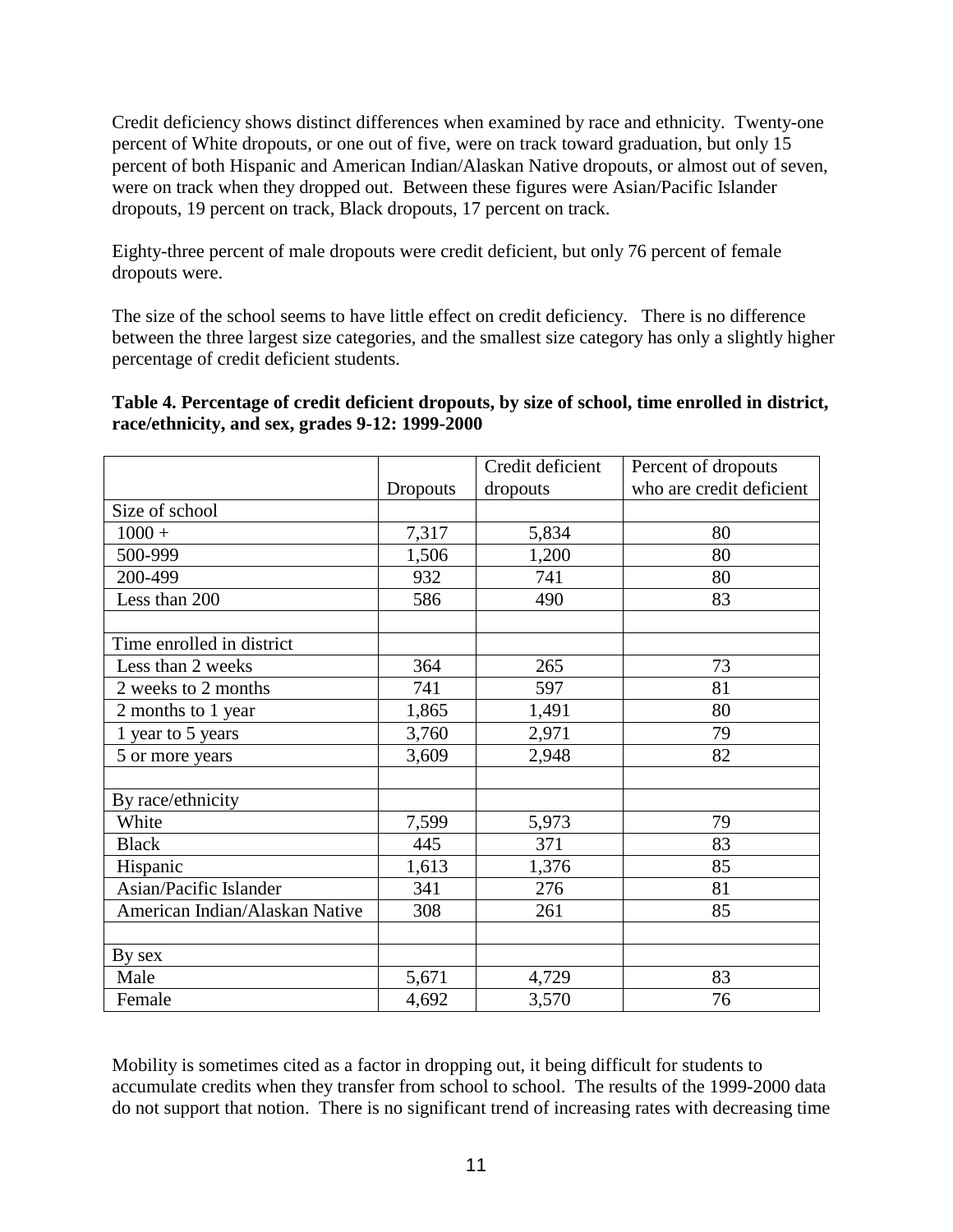of enrollment. The percentage of dropouts who had attended three or more high schools and who were credit deficient was 85 percent, only slightly above the rates for all dropouts. If mobility is a factor in dropping out, it might be more clearly seen in social integration, which is not addressed in this report.

## **Employment**

Working more than 15 hours a week was the third most frequently cited reason for leaving (table 2, page 12). This suggests that availability of jobs might be a contributing factor in Oregon's dropout rate. The chart below displays the relationship between Oregon's unemployment rate and the percentage of students who withdraw during their junior or senior years.

The withdrawal percentage is the difference between the number of 11th graders on October 1 and the number of graduates of that class two years later, divided by the October 1 count. Oregon unemployment rates are averaged over the corresponding two years.





The chart suggests that in years when the statewide unemployment rate declines, the junior/senior year withdrawal rate increases, and conversely, when unemployment increases, a smaller percentage leave school without graduating. The high percentage of students who are September "no shows" might indicate a connection between employment opportunities and dropping out.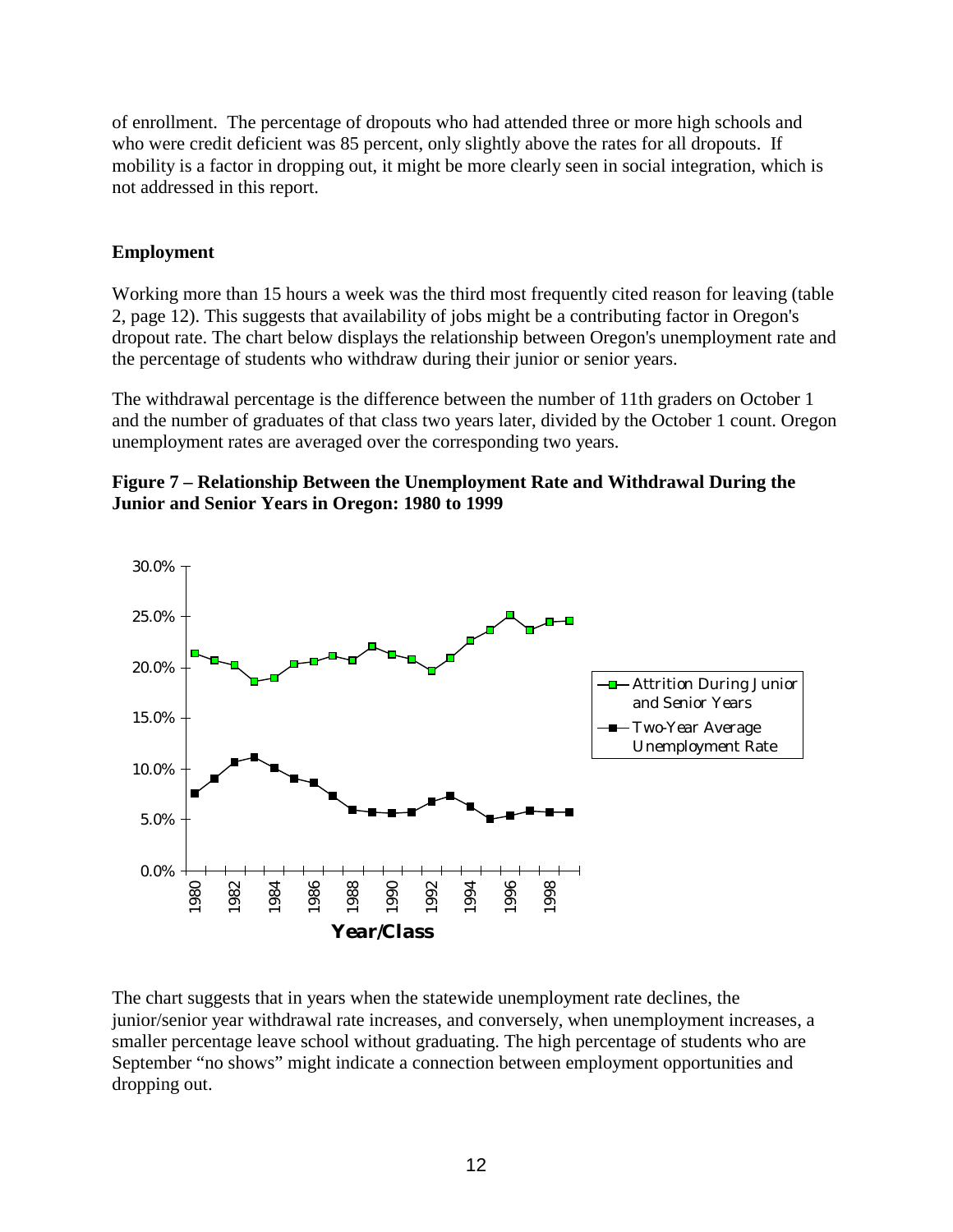In November 1991 the Oregon Bureau of Labor and Industries issued a Report of the Child Labor Task Force. The report studied the impact of work on students. Students who worked 15 hours or more per week in jobs not connected to their course of study had lower school performance, attendance and completion rates

## **Why Students Dropped Out**

Students drop out for a variety of reasons, and when surveyed, cite such things as, "Didn't like school," "Was failing school," "Could not keep up with schoolwork," and "Felt I didn't belong." Oregon's dropout data collection took reasons like these and expanded them to try to find factors that influence a student to dropout of school which can be counteracted by a school offering dropout prevention programs, or by changing the way it presents itself to its students.

The factors are divided into four categories: *personal*, *school*, *family*, and *work*. Responses show that the most frequently cited factors were being too far behind in credits to catch up, the lack of parental support for education, followed by students working more than 15 hours a week, having a dysfunctional home life, and not being able to "fit in" to the school setting (table 5).

About one-half of the dropouts reported (45 percent) had a factor cited, and some dropouts had more than one. For 37 percent of all dropouts, at least one of the five factors mentioned above was cited.

The results by school are shown in table A4. Data for some schools is suppressed to preserve student confidentiality. Data in table A5 show statewide totals by factor by race, sex, and grade.

The *comparison of factors by race* (table A5) shows that among White dropouts, the most prevalent factors were, too far behind in credits to catch up, lack of parental support for education, working more than 15 hours a week, and dysfunctional home life.

Among *Hispanic dropouts*, the most prevalent factors were, working more than 15 hours a week, lack of parental support for education, too far behind in credits to catch up, and does not speak English well or at all.

There were *significant differences between boys and girls* in the reasons indicated. Girls were reported more frequently than boys as having frequent health problems, being needed at home to take care of family members, and as pregnant or being a student parent. These are all issues related to family matters. The responses for boys were higher in different categories, most notably frequent discipline referrals, substance abuse, and working more than 15 hours a week.

There are few reasons for leaving that are cited out of proportion to the number of dropouts by grade.

The rank order and magnitude of the factors reported have been much the same in the last three years of dropouts reporting. This suggests that these are established factors that affect a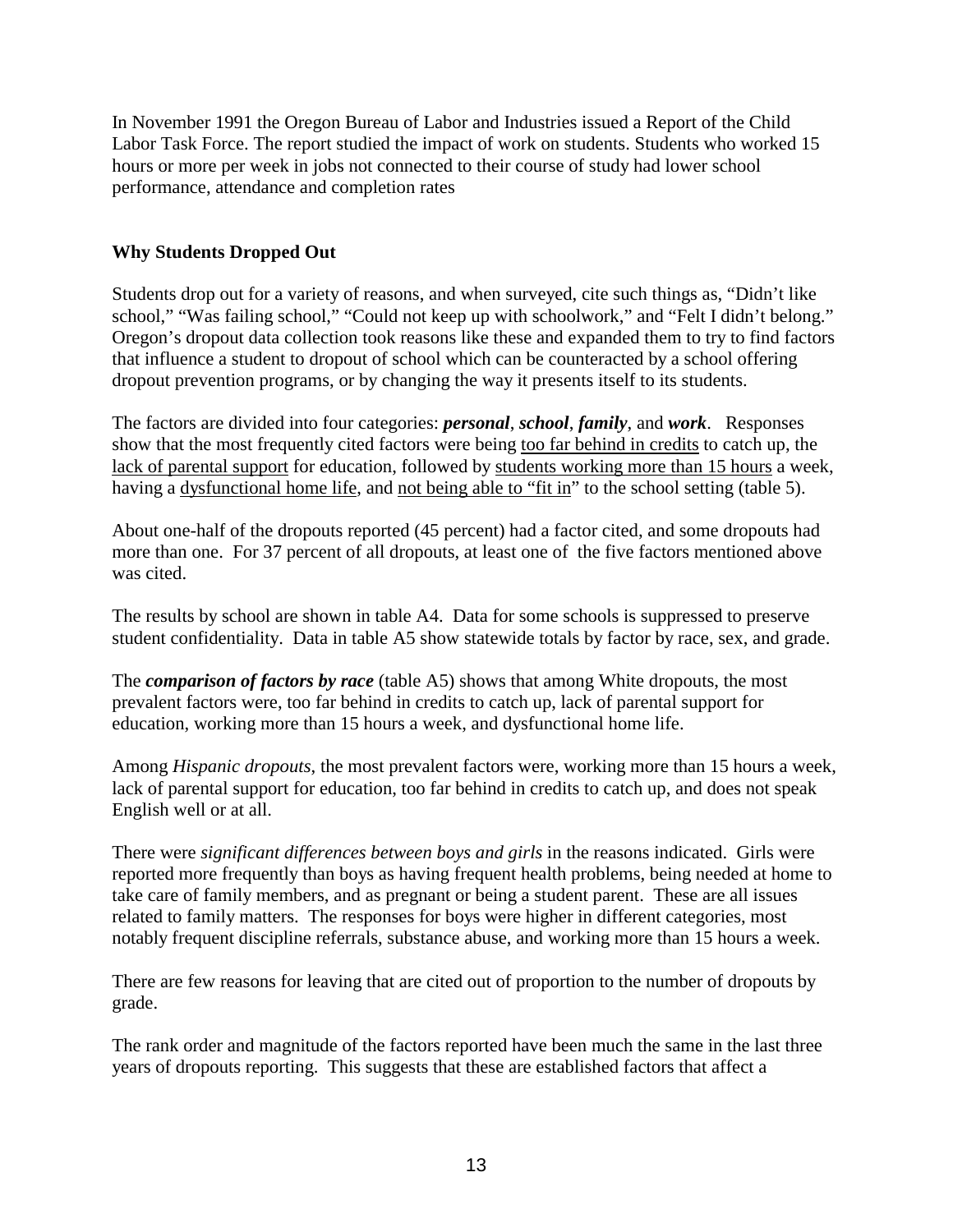student's ability to continue to stay in school, and are areas that schools should examine when developing dropout prevention strategies.

| <b>Factor</b>                                                 | <b>Responses</b> |
|---------------------------------------------------------------|------------------|
| <b>Personal</b>                                               | 1,376            |
| Substance abuse                                               | 632              |
| Student felt peer pressure to not achieve, or to leave school | 337              |
| Does not speak English well or at all                         | 218              |
| Health problems caused frequent absences                      | 189              |
|                                                               |                  |
| <b>Family</b>                                                 | 3,134            |
| Lack of parental support for education                        | 1,177            |
| Dysfunctional home life                                       | 970              |
| Pregnant or student parent                                    | 637              |
| Homeless                                                      | 239              |
| Needed at home to take care of family members                 | 111              |
|                                                               |                  |
| Work                                                          | 1,306            |
| Working more than 15 hours a week                             | 1,070            |
| Obligations to support family                                 | 236              |
|                                                               |                  |
| <b>School</b>                                                 | 3,373            |
| Too far behind in credits to catch up                         | 1,463            |
| Could not adjust to the school setting – did not "fit in"     | 758              |
| Frequent discipline referrals                                 | 594              |
| Attended three or more high schools                           | 224              |
| Did not get along with one or more staff members              | 168              |
| Lack of appropriate alternative education opportunities       | 142              |
| Student felt unsafe at school                                 | 24               |

|  |  |  | Table 5. – Factors influencing the decision to drop out, grades 9-12: 1999-2000 |  |
|--|--|--|---------------------------------------------------------------------------------|--|
|  |  |  |                                                                                 |  |

## **GED**

In 1997, the Oregon Legislature amended the dropout reporting statute to remove students who earn a GED certificate from dropout status. Beginning with the 1996-97 Dropout Report, GED recipients were not counted as dropouts. In the reports from 1991-92 through 1995-96, students who earned a GED certificate were counted as dropouts. For this reason, the 1996-97 report established a new baseline for comparing dropout rates from year to year.

It is not possible to add back in GED recipients to the years prior to 1996-97, or to convert GED recipients to dropouts in 1996-97 and after to determine a comparable dropout rate sequence. This is because some students might now be encouraged by their school to earn a GED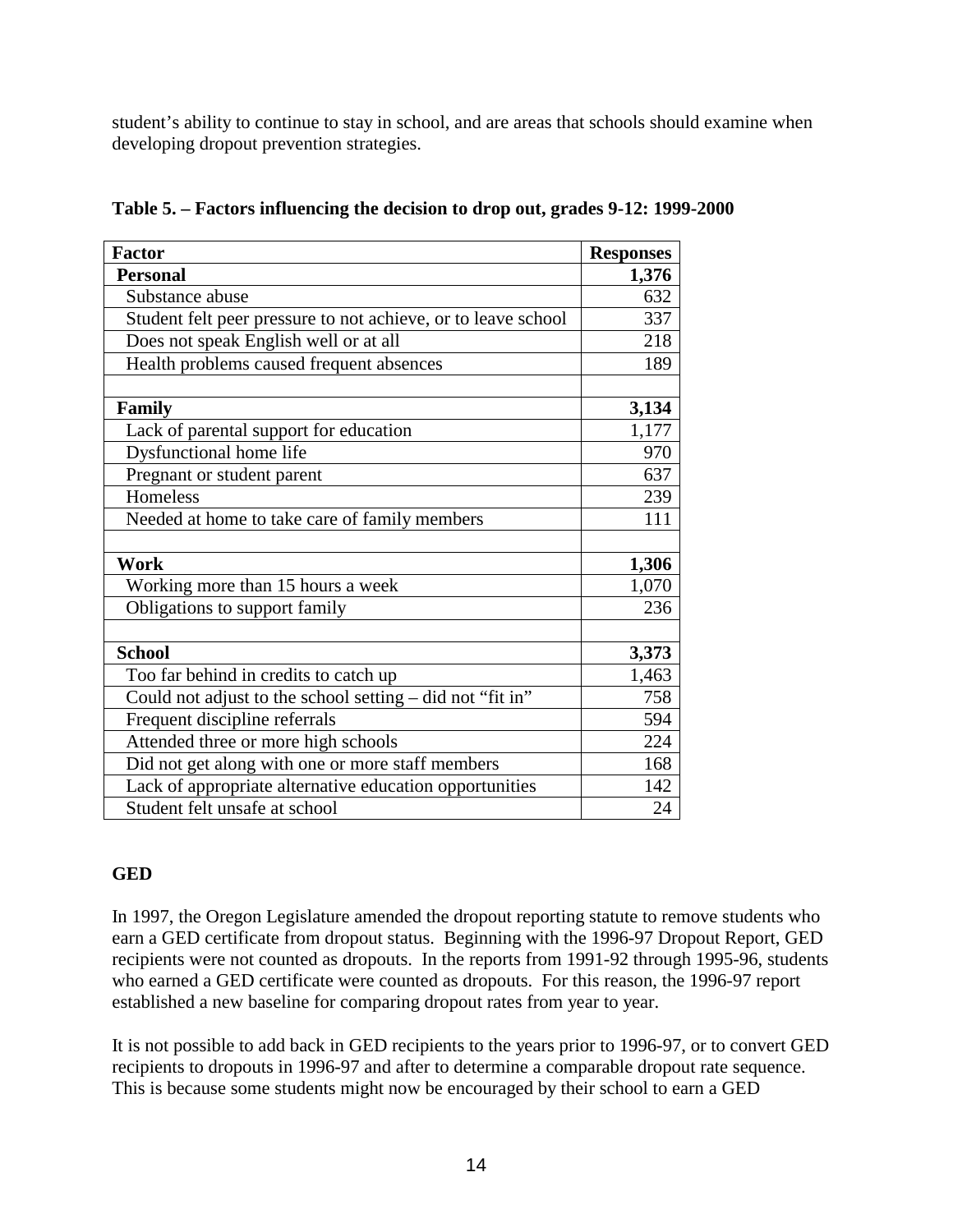certificate, where they would not have been earlier lest the student be counted as a dropout in this report.

The number of students earning a GED certificate from a school-sponsored setting has been reported for early leavers since 1993-94 (table 6). In the reporting years before 1996-97, receipt of a GED was supplementary data about a dropout and was probably not reported for every dropout who earned one. The higher counts starting in 1996-97 reflect the incentive for districts to report the number of GED recipients more accurately.

| Year      | Number |
|-----------|--------|
| 1993-94   | 298    |
| 1994-95   | 320    |
| 1995-96   | 431    |
| 1996-97   | 1,181  |
| 1997-98   | 1,459  |
| 1998-99   | 1,170  |
| 1999-2000 | 1,471  |

#### **Table 6. Number of students earning a school-sponsored GED: 1993-94 to 1999-2000**

## **Alternative High Schools**

Several alternative high schools make dropout reports on their own. Only the alternative high schools who grant their own diploma are able to do this. These high schools serve students who are at high risk of dropping out or who may have already dropped out once. Because of this, dropout rates must be interpreted differently for alternative high schools than for regular high schools.

Alternative high schools making their own report in 1999-2000 are Opportunity Center (Eugene 4J), Helensview (Multnomah ESD), Community School (Beaverton 48J), Marshall High School (Bend 1), Molalla Alternative Options (Molalla 35), South Lane Academy (South Lane 45J), Centennial Learning Center (Centennial 28J), Gateways Learning Center (Springfield 19), Fariss Street School (Gresham-Barlow 10J), Churchill Alternative Education (Eugene 4J), and Roberts High School (Salem-Keizer 24J). The collection of alternative programs in Portland 1J and Salem-Keizer 24J are also reported separately.

Dropout rates for alternative high schools will be necessarily higher than for regular high schools because of the high risk population served in alternative high schools. Making comparisons of the dropout rates regular high schools with the dropout rates of alternative high schools is therefore not recommended. Making comparisons of dropout rates between alternative high schools is also not recommended because on the different focus each school might have. The best way to evaluate the dropout rate of alternative high schools is to monitor the change in the individual school's dropout rate over time.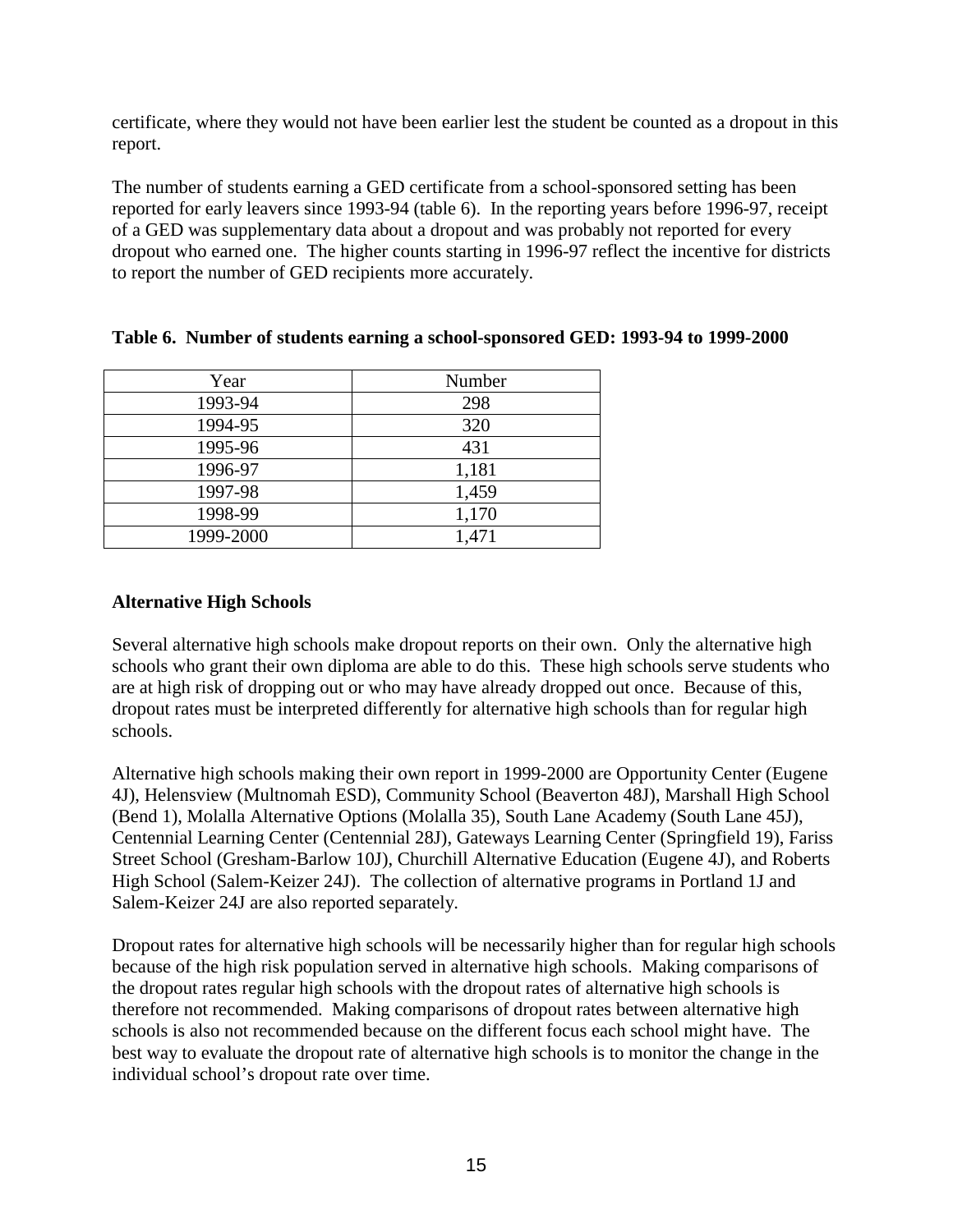In table A1, alternative schools have been put into a separate section. In all other appendix tables, they are included with the regular schools.

Alternative high schools normally have a much higher turnover than regular high schools do. To make the dropout rate reflect this condition, the denominator in the rate for alternative high schools is net enrollment over the year, rather than October 1 membership.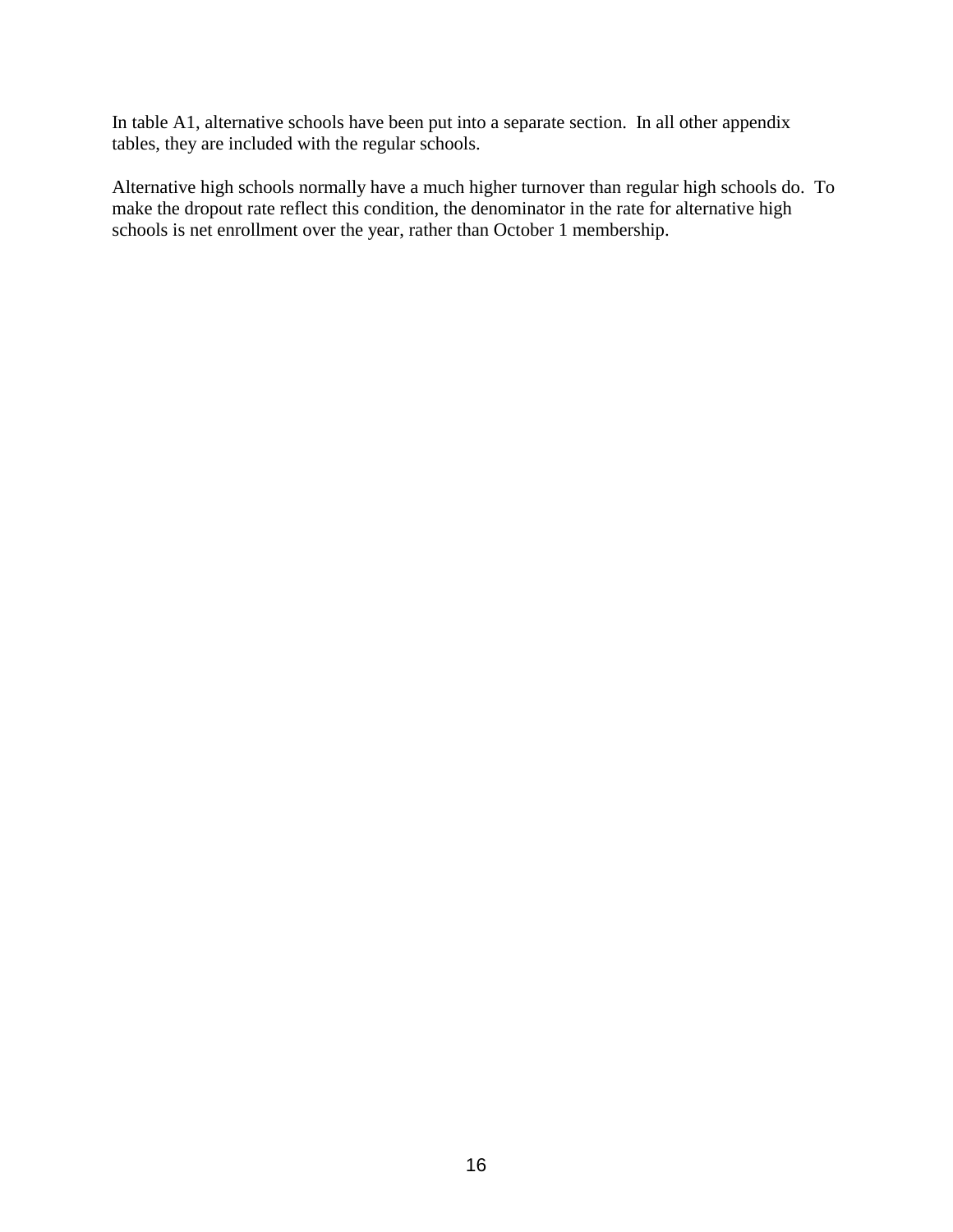## **How Dropout Rates are Calculated**

#### **One-Year Dropout Rate**

The event dropout rate for regular schools, district, counties, and the state is:

Dropouts (July  $1 -$  June 30) = Dropout rate Membership (October 1)

For alternative schools and programs, net enrollment is used for the denominator of the dropout rate formula. Net enrollment is taken over the entire school year and is:

$$
E1 + E2 + R2 + R3 + R5,
$$

**Where** 

 $E1 = a$  student enrolling in school for the first time in the United States

 $E2 = a$  student enrolling in school for the first time in Oregon

 $R2$  = a student who was previously enrolled in another school in this district

 $R3$  = a student who was previously enrolled in another district

 $R5$  = a student who was previously enrolled in a private school

#### **Synthetic Four-Year Rate**

The dropout reporting system collects data on students dropping out in one school year. The data for one year can be displayed as a four-year rate using the following formula.

$$
R = 1 - (1 - R9)(1 - R10)(1 - R11)(1 - R12), where
$$

 $R =$  overall dropout rate

 $R_{0}$ = dropout rate for 9th grade

 $R_{10}$  = dropout rate for 10th grade

 $R_{11}$  = dropout rate for 11th grade

 $R_{12}$  = dropout rate for 12th grade

The synthetic four-year rate represents the proportion of the ninth-grade class that would drop out prior to completing their fourth year of high school if the current year's data on four classes of students was really four years of data for one class of students.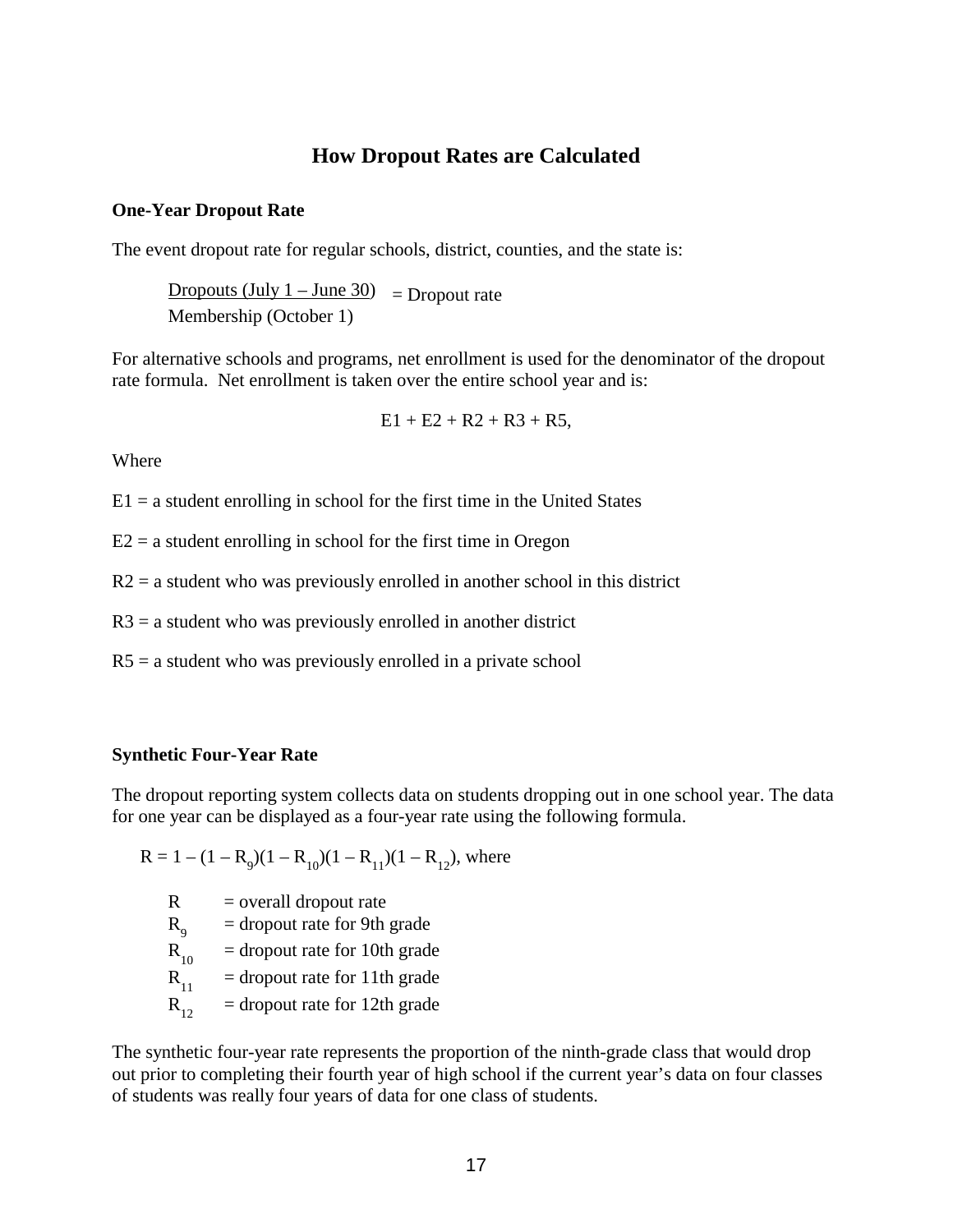| Grade | <b>Students</b> | <b>Dropouts</b> | Dropout Rate |
|-------|-----------------|-----------------|--------------|
| 9     | 118             |                 | 3.4%         |
| 10    | 114             |                 | 4.4%         |
| 11    | 109             | −               | 6.4%         |
| 12    | 98              | 9               | 9.2%         |
| Total | 439             | 25              |              |

Example: In 1999-2000, students dropped out of School A in this manner:

The one-year event dropout rate is  $25 \div 439 = 5.7\%$ 

The four-year synthetic dropout rate is:

 $R_4 = 1 - (1 - .034)(1 - .044)(1 - .064)(1 - .092)$  $R_4 = 1 - (.966)(.956)(.936)(.908)$  $R_4 = 1 - .785$  $R_4 = .215$  (21.5%)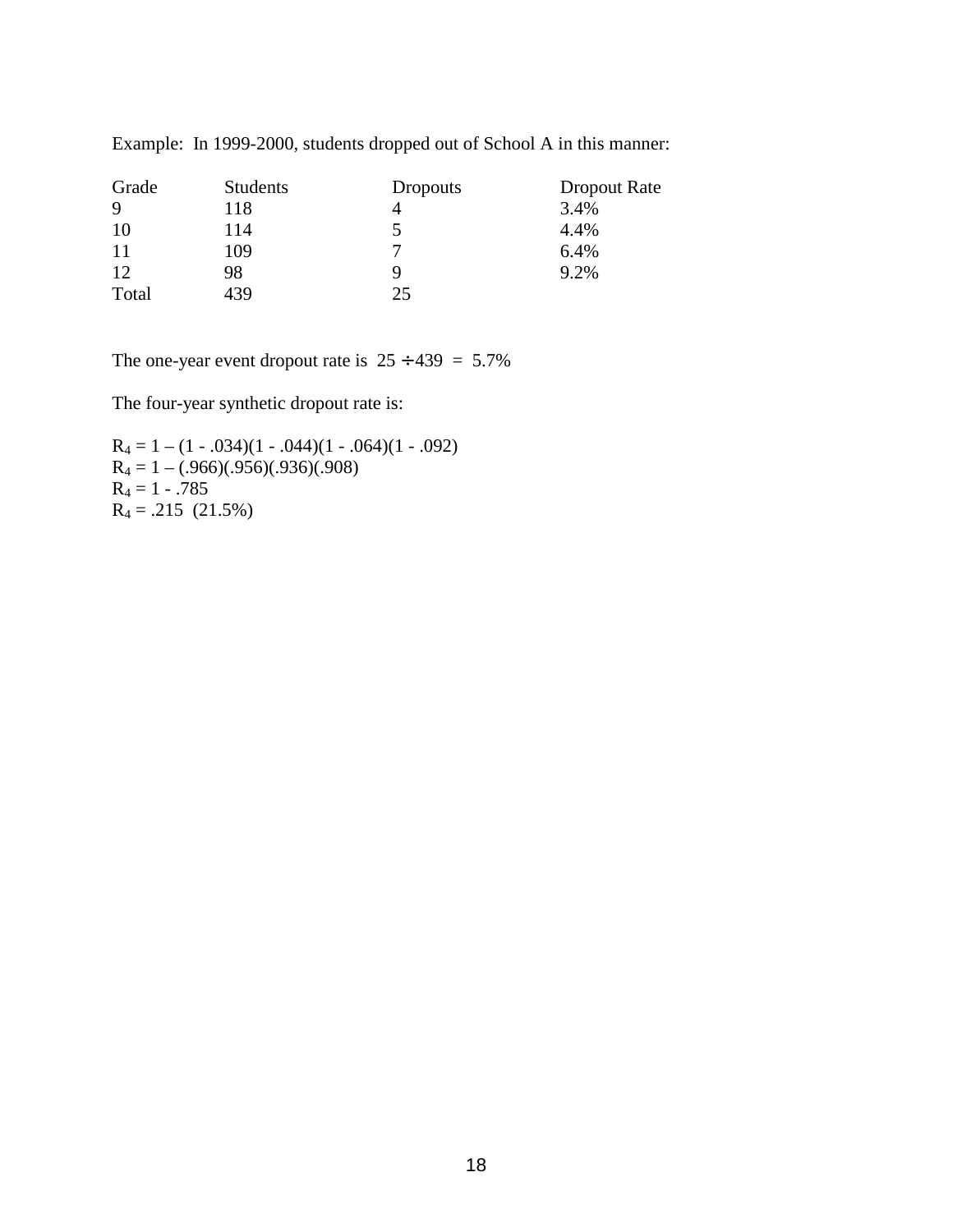|                              |                                 |                          |                                                      |              | Non-dropout leavers             |                                      |                                     |                          |                                      | <b>Dropouts</b>                                 |                                     |            | Dropout rates        |                                   |             |
|------------------------------|---------------------------------|--------------------------|------------------------------------------------------|--------------|---------------------------------|--------------------------------------|-------------------------------------|--------------------------|--------------------------------------|-------------------------------------------------|-------------------------------------|------------|----------------------|-----------------------------------|-------------|
| School or other area         | October<br>1<br>Member-<br>ship | Total                    | Sent to<br>child-<br>caring<br>facility <sup>1</sup> | Decease<br>d | Registere<br>d home<br>schooler | Receive<br>d adult<br>high<br>school | Receive<br>d GED<br>certificat<br>e | Total                    | Withdrew<br>during<br>school<br>year | Finished<br>12th grade<br>without<br>graduating | Did not<br>return<br>from<br>summer | 1999-00    | $1$ -year<br>1998-99 | $4$ -year <sup>2</sup><br>1999-00 | 1998-99     |
|                              |                                 |                          |                                                      |              |                                 | diploma                              |                                     |                          |                                      |                                                 | break                               |            |                      |                                   |             |
| Oregon Statewide Totals      | 2<br>164,554                    | 3<br>2,202               | 4<br>291                                             | 5<br>67      | 6<br>283                        | 144                                  | $\overline{8}$<br>1,417             | $\overline{9}$<br>10,363 | 10<br>7,672                          | 11<br>717                                       | 12<br>1,974                         | 13<br>6.30 | 14<br>6.59           | 15<br>18.37                       | 16<br>21.70 |
| I. Schools                   |                                 |                          |                                                      |              |                                 |                                      |                                     |                          |                                      |                                                 |                                     |            |                      |                                   |             |
| Adrian High School           | 101                             | 0                        | $\Omega$                                             | $\Omega$     | $\mathbf 0$                     | $\mathbf 0$                          | 0                                   | $\sqrt{2}$               | $\overline{c}$                       | $\mathbf 0$                                     | $\mathbf 0$                         | 1.98       | 11.96                | (3)                               | (3)         |
| Aloha High School            | 1.785                           | 34                       | 3                                                    | $\mathbf 0$  | $\overline{2}$                  | $\overline{4}$                       | 25                                  | 139                      | 100                                  | 15                                              | 24                                  | 7.79       | 3.89                 | 24.17                             | 16.72       |
| Alsea School                 | 100                             | $\mathbf 0$              | $\Omega$                                             | $\mathbf 0$  | $\mathbf 0$                     | $\mathbf 0$                          | $\mathbf 0$                         | 3                        | 3                                    | $\mathbf 0$                                     | $\mathbf 0$                         | 3.00       | 5.00                 | (3)                               | (3)         |
| Amity High School            | 300                             | 3                        | $\mathbf 0$                                          | $\mathbf 0$  | $\mathbf 0$                     | $\mathbf 0$                          | 3                                   | 13                       | 13                                   | $\mathbf 0$                                     | $\mathbf 0$                         | 4.33       | 6.25                 | 17.30                             | 23.62       |
| Arlington High School        | 43                              | $\overline{2}$           | $\Omega$                                             | $\Omega$     | $\Omega$                        | $\Omega$                             | $\overline{2}$                      | $\mathbf 0$              | $\Omega$                             | $\Omega$                                        | $\Omega$                            | 0.00       | 6.38                 | (3)                               | (3)         |
|                              |                                 |                          |                                                      |              |                                 |                                      |                                     |                          |                                      |                                                 |                                     |            |                      |                                   |             |
| Ashland High School          | 1,228                           | 39                       | 2                                                    | 1            | 5                               | 0                                    | 31                                  | 51                       | 46                                   | 3                                               | $\overline{2}$                      | 4.15       | 5.42                 | 15.04                             | 20.84       |
| Astoria High School          | 751                             | $\overline{7}$           | $\Omega$                                             | 1            | $\Omega$                        | $\Omega$                             | 6                                   | 12                       | 12                                   | $\Omega$                                        | $\mathbf 0$                         | 1.60       | 2.62                 | 6.25                              | 10.62       |
| Baker High School            | 710                             | 18                       | 9                                                    | $\mathbf{1}$ | 8                               | $\mathbf 0$                          | $\mathbf 0$                         | 28                       | 18                                   | 9                                               | $\mathbf{1}$                        | 3.94       | 6.16                 | 10.56                             | 23.05       |
| Bandon High School           | 295                             | $\mathbf 0$              | $\mathbf 0$                                          | $\mathbf 0$  | $\mathbf 0$                     | $\mathbf 0$                          | $\Omega$                            | $\overline{4}$           | $\overline{2}$                       | $\mathbf{1}$                                    | $\mathbf{1}$                        | 1.36       | 1.39                 | 2.61                              | 4.54        |
| Banks High School            | 365                             | $\mathbf 0$              | $\mathbf 0$                                          | $\mathbf 0$  | $\Omega$                        | $\mathbf 0$                          | $\mathbf 0$                         | 17                       | 17                                   | 0                                               | $\mathbf 0$                         | 4.66       | 4.65                 | 17.60                             | 17.72       |
|                              |                                 |                          |                                                      |              |                                 |                                      |                                     |                          |                                      |                                                 |                                     |            |                      |                                   |             |
| Beaverton High School        | 1,841                           | 22                       | $\overline{2}$                                       | 1            | $\mathbf{1}$                    | $\mathbf 0$                          | 18                                  | 134                      | 83                                   | 27                                              | 24                                  | 7.28       | 5.08                 | 21.44                             | 19.63       |
| Bend High School             | 1,607                           | 42                       | $\mathbf 0$                                          | $\mathbf 0$  | $\overline{7}$                  | $\overline{2}$                       | 33                                  | 152                      | 63                                   | $\mathbf 0$                                     | 89                                  | 9.46       | 7.94                 | 33.93                             | 29.20       |
| Benson High School           | 1,486                           | $\overline{4}$           | $\mathbf 0$                                          | $\mathbf{1}$ | $\mathbf{1}$                    | $\mathbf{1}$                         | 1                                   | 33                       | 25                                   | 4                                               | $\overline{4}$                      | 2.22       | 2.61                 | 8.41                              | 10.79       |
| Bonanza School               | 199                             | $\overline{2}$           | $\mathbf 1$                                          | $\mathbf 0$  | 1                               | $\mathbf 0$                          | 0                                   | $\overline{7}$           | 3                                    | $\overline{2}$                                  | $\overline{c}$                      | 3.52       | 2.97                 | (3)                               | 10.76       |
| Brookings Harbor High School | 606                             | 15                       | 3                                                    | 1            | 8                               | $\mathbf 0$                          | 3                                   | 28                       | 28                                   | $\mathbf 0$                                     | $\mathbf 0$                         | 4.62       | 2.82                 | 17.50                             | 11.53       |
|                              |                                 |                          |                                                      |              |                                 |                                      |                                     |                          |                                      |                                                 |                                     |            |                      |                                   |             |
| Burns High School            | 354                             | 6                        | -1                                                   | $\Omega$     | 3                               | $\mathbf 0$                          | $\overline{2}$                      | 28                       | 24                                   | 3                                               | $\mathbf{1}$                        | 7.91       | 5.35                 | 24.94                             | 20.42       |
| Burnt River School           | 44                              | $\mathbf 0$              | $\mathbf 0$                                          | $\mathbf 0$  | $\mathbf 0$                     | $\mathbf 0$                          | $\mathbf 0$                         | $\overline{2}$           | 2                                    | $\mathbf 0$                                     | $\mathbf 0$                         | 4.55       | 0.00                 | (3)                               | (3)         |
| Butte Falls High School      | 81                              | 1                        | $\mathbf 0$                                          | $\mathbf 0$  | $\mathbf 0$                     | $\mathbf 0$                          | 1                                   | $\mathbf{1}$             | $\mathbf{1}$                         | 0                                               | $\mathbf 0$                         | 1.23       | 5.63                 | (3)                               | (3)         |
| Camas Valley School          | 51                              | $\mathbf 0$              | $\mathbf 0$                                          | $\mathbf 0$  | $\mathbf 0$                     | $\mathbf 0$                          | $\mathbf 0$                         | $\mathbf{1}$             | $\mathbf{1}$                         | 0                                               | $\mathbf 0$                         | 1.96       | 1.72                 | (3)                               | (3)         |
| Canby High School            | 1,640                           | $\overline{2}$           | $\Omega$                                             | $\Omega$     | $\Omega$                        | $\Omega$                             | $\overline{2}$                      | 48                       | 36                                   | 3                                               | 9                                   | 2.93       | 4.49                 | 11.17                             | 18.08       |
|                              |                                 |                          |                                                      |              |                                 |                                      |                                     |                          |                                      |                                                 |                                     |            |                      |                                   |             |
| Cascade High School          | 729                             | 8                        | 0                                                    | $\mathbf 0$  | 2                               | $\mathbf 1$                          | 5                                   | 37                       | 34                                   | 3                                               | $\mathbf 0$                         | 5.08       | 3.13                 | 17.73                             | 13.32       |
| Cascade Locks School         | 68                              | $\mathbf 0$              | $\mathbf 0$                                          | $\mathbf 0$  | $\mathbf 0$                     | $\mathbf 0$                          | $\mathbf 0$                         | 5                        | 5                                    | $\mathbf 0$                                     | $\mathbf 0$                         | 7.35       | 4.62                 | (3)                               | (3)         |
| Centennial High School       | 1,697                           | $\overline{4}$           | $\Omega$                                             | $\mathbf 0$  | 1                               | 0                                    | 3                                   | 90                       | 62                                   | 10                                              | 18                                  | 5.30       | 6.84                 | 17.80                             | 26.62       |
| Central High School          | 837                             | 6                        | $\mathbf{1}$                                         | $\mathbf 0$  | $\overline{2}$                  | $\mathbf 0$                          | 3                                   | 70                       | 49                                   | 3                                               | 18                                  | 8.36       | 7.00                 | 29.06                             | 26.18       |
| Central Linn High School     | 256                             | $\overline{2}$           | $\Omega$                                             | $\mathbf 0$  | $\Omega$                        | $\mathbf 0$                          | $\overline{2}$                      | 2                        | $\overline{2}$                       | $\Omega$                                        | $\mathbf 0$                         | 0.78       | 3.69                 | 3.23                              | 15.81       |
|                              |                                 |                          |                                                      |              |                                 |                                      |                                     |                          |                                      |                                                 |                                     |            |                      |                                   |             |
| Century High School          | 1,910                           | 8                        | $\mathbf 0$                                          | 1            | 0                               | 0                                    | 7                                   | 76                       | 60                                   | 6                                               | 10                                  | 3.98       | 3.71                 | 13.74                             | 13.76       |
| Chiloquin High School        | 151                             | 0                        | $\mathbf 0$                                          | 0            | $\mathbf 0$                     | $\mathbf 0$                          | $\mathbf 0$                         | 6                        | 3                                    | 0                                               | 3                                   | 3.97       | 9.33                 | (3)                               | 33.22       |
| Clackamas High School        | 1,471                           | 18                       | $\Omega$                                             | $\Omega$     | $\mathbf{1}$                    | $\overline{4}$                       | 13                                  | 60                       | 47                                   | 6                                               | $\overline{7}$                      | 4.08       | 5.57                 | 14.27                             | 21.38       |
| Clatskanie High School       | 298                             | $\mathbf{1}$             | $\mathbf 0$                                          | $\Omega$     | $\mathbf 0$                     | $\mathbf 0$                          | $\mathbf{1}$                        | 10                       | 10                                   | $\mathbf 0$                                     | $\mathbf 0$                         | 3.36       | 2.99                 | 11.85                             | 11.96       |
| Cleveland High School        | 1,242                           | $\overline{\mathcal{A}}$ | $\mathbf 0$                                          | 1            | $\mathbf 0$                     | $\Omega$                             | 3                                   | 68                       | 41                                   | 8                                               | 19                                  | 5.48       | 5.74                 | 20.07                             | 21.40       |
| Colton High School           | 234                             | $\Omega$                 | $\mathbf 0$                                          | $\Omega$     | $\mathbf 0$                     | 0                                    | $\mathbf 0$                         | $\overline{7}$           | 5                                    | $\mathbf 0$                                     | $\overline{2}$                      | 2.99       | 8.40                 | 11.49                             | 31.08       |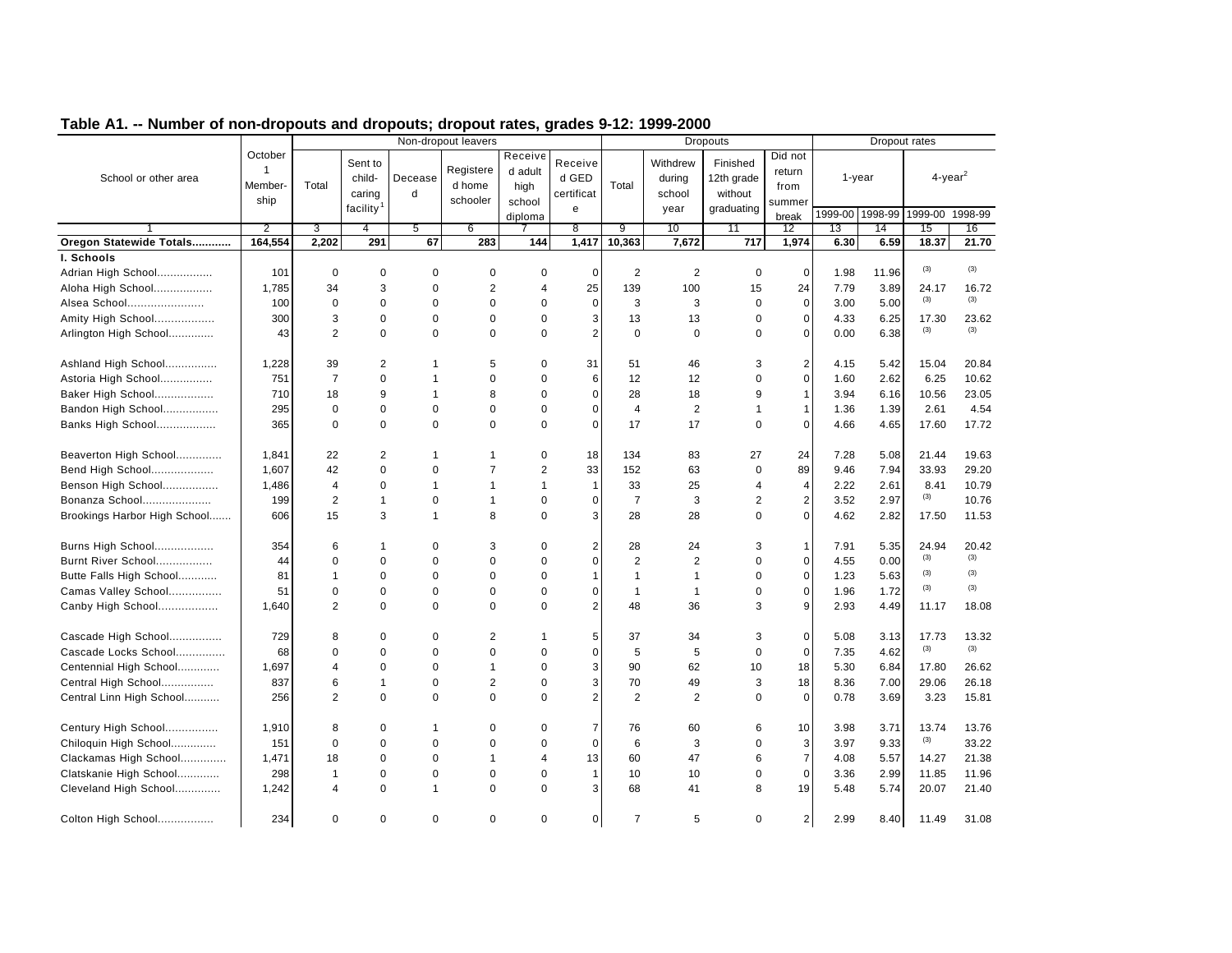|                             |                                            |                |                             |                | Non-dropout leavers             |                            |                                |                |                              | <b>Dropouts</b>                   |                           |                 |       | Dropout rates |                        |
|-----------------------------|--------------------------------------------|----------------|-----------------------------|----------------|---------------------------------|----------------------------|--------------------------------|----------------|------------------------------|-----------------------------------|---------------------------|-----------------|-------|---------------|------------------------|
| School or other area        | October<br>$\mathbf{1}$<br>Member-<br>ship | Total          | Sent to<br>child-<br>caring | Decease<br>d   | Registere<br>d home<br>schooler | Receive<br>d adult<br>high | Receive<br>d GED<br>certificat | Total          | Withdrew<br>during<br>school | Finished<br>12th grade<br>without | Did not<br>return<br>from | $1 - year$      |       |               | $4$ -year <sup>2</sup> |
|                             |                                            |                | facility <sup>1</sup>       |                |                                 | school<br>diploma          | e                              |                | year                         | graduating                        | summer<br>break           | 1999-00 1998-99 |       | 1999-00       | 1998-99                |
|                             | $\overline{2}$                             | 3              | 4                           | 5              | 6                               |                            | $\overline{8}$                 | 9              | 10                           | 11                                | 12                        | 13              | 14    | 15            | 16                     |
| Condon High School          | 76                                         | $\overline{2}$ | $\mathbf 0$                 | $\mathbf 0$    | $\mathbf 0$                     | $\Omega$                   | $\overline{2}$                 | $\mathbf 0$    | $\mathbf 0$                  | $\mathbf 0$                       | $\mathbf 0$               | 0.00            | 0.00  | (3)           | (3)                    |
| Coquille High School        | 399                                        | 6              | $\mathbf 0$                 | $\mathbf{1}$   | $\overline{1}$                  | 0                          | $\overline{4}$                 | 9              | 9                            | $\mathbf 0$                       | $\mathbf 0$               | 2.26            | 5.54  | 8.95          | 21.12                  |
| Corbett High School         | 223                                        | $\overline{4}$ | 3                           | $\mathbf 0$    | $\mathbf 0$                     | 0                          | $\mathbf{1}$                   | 3              | 3                            | $\mathbf 0$                       | $\mathbf 0$               | 1.35            | 2.28  | 5.23          | 9.08                   |
| Corvallis High School       | 1,235                                      | 17             | $\mathbf{1}$                | $\mathbf 0$    | $\mathbf{1}$                    | 0                          | 15                             | 46             | 37                           | $\mathbf{1}$                      | 8                         | 3.72            | 5.90  | 14.21         | 23.27                  |
| Cottage Grove High School   | 806                                        | $\overline{4}$ | $\mathbf{1}$                | $\mathbf{1}$   | $\mathbf 0$                     | 0                          | $\overline{2}$                 | 45             | 18                           | 8                                 | 19                        | 5.58            | 3.45  | 17.62         | 13.76                  |
| Cove School                 | 89                                         | $\Omega$       | $\Omega$                    | $\Omega$       | $\Omega$                        | $\Omega$                   | $\Omega$                       | $\overline{1}$ | $\mathbf 0$                  | $\Omega$                          | $\overline{1}$            | 1.12            | 2.35  | (3)           | (3)                    |
| Crane Union High School     | 81                                         | $\mathbf 0$    | $\mathbf 0$                 | $\mathbf 0$    | $\mathbf 0$                     | 0                          | $\mathbf 0$                    | $\overline{2}$ | $\overline{2}$               | $\mathbf 0$                       | $\mathbf 0$               | 2.47            | 2.25  | (3)           | (3)                    |
| Crater High School          | 1,498                                      | 6              | $\mathbf 0$                 | $\overline{2}$ | $\overline{2}$                  | $\mathbf 0$                | $\overline{2}$                 | 51             | 47                           | $\pmb{0}$                         | $\overline{4}$            | 3.40            | 5.28  | 13.08         | 20.33                  |
| Crescent Valley High School | 1,282                                      | $\mathbf 0$    | $\mathbf 0$                 | $\mathbf 0$    | $\mathbf 0$                     | $\mathbf 0$                | $\Omega$                       | 26             | 21                           | $\mathbf 0$                       | 5                         | 2.03            | 2.71  | 7.93          | 10.20                  |
| Creswell High School        | 381                                        | 3              | $\mathbf 0$                 | $\mathbf 0$    | $\mathbf{1}$                    | $\mathbf 0$                | $\overline{2}$                 | 25             | 21                           | $\Omega$                          | $\overline{4}$            | 6.56            | 6.35  | 23.00         | 24.55                  |
| Crook County High School    | 983                                        | 36             | $\overline{4}$              | $\mathbf 0$    | 12                              | 20                         | $\mathbf 0$                    | 13             | 10                           | $\mathbf 0$                       | 3                         | 1.32            | 1.90  | 5.75          | 7.46                   |
| Crow High School            | 142                                        | $\overline{4}$ | $\mathbf 0$                 | $\mathbf 0$    | $\overline{2}$                  | $\mathbf 0$                | $\overline{2}$                 | $\overline{4}$ | 2                            | $\mathbf 0$                       | $\overline{2}$            | 2.82            | 0.00  | (3)           | (3)                    |
| Culver High School          | 143                                        | $\overline{2}$ | $\mathbf 0$                 | $\mathbf 0$    | $\mathbf 0$                     | 0                          | $\overline{c}$                 | 9              | 9                            | $\mathbf 0$                       | $\mathbf 0$               | 6.29            | 7.14  | 22.78         | 0.00                   |
| Dallas High School          | 1,098                                      | 21             | 2                           | $\overline{2}$ | $\overline{7}$                  | 5                          | 5                              | 50             | 49                           | $\mathbf 0$                       | $\mathbf 1$               | 4.55            | 4.71  | 17.31         | 19.09                  |
| David Douglas High School   | 1,993                                      | 6              | $\mathbf{1}$                | $\Omega$       | $\overline{2}$                  | 0                          | 3                              | 103            | 74                           | $\mathbf 1$                       | 28                        | 5.17            | 4.80  | 19.50         | 18.52                  |
| Days Creek School           | 96                                         | $\mathbf 0$    | $\mathbf 0$                 | $\mathbf 0$    | $\mathbf 0$                     | 0                          | $\mathbf 0$                    | $\overline{2}$ | $\overline{2}$               | $\mathbf 0$                       | $\mathbf 0$               | 2.08            | 7.53  | (3)           | (3)                    |
| Dayton High School          | 303                                        | $\mathbf{1}$   | $\mathbf 0$                 | $\mathbf 0$    | $\mathbf 0$                     | $\mathbf 0$                | 1                              | 22             | 13                           | $\mathsf 0$                       | 9                         | 7.26            | 5.88  | 25.95         | 21.47                  |
| Dayville School             | 22                                         | $\mathbf 0$    | $\mathbf 0$                 | $\mathbf 0$    | $\mathbf 0$                     | $\mathbf 0$                | $\mathbf 0$                    | $\mathbf 0$    | 0                            | $\mathbf 0$                       | 0                         | 0.00            | 0.00  | (3)           | (3)                    |
| Douglas High School         | 515                                        | 24             | $\mathbf 0$                 | 3              | $\mathbf{1}$                    | $\overline{1}$             | 19                             | 27             | 22                           | $\Omega$                          | 5                         | 5.24            | 10.54 | 19.82         | 35.65                  |
| Dufur School                | 87                                         | $\mathbf 0$    | $\mathbf 0$                 | $\mathbf 0$    | $\mathbf 0$                     | 0                          | $\mathbf 0$                    | $\overline{2}$ | $\overline{2}$               | $\mathbf 0$                       | $\mathbf{0}$              | 2.30            | 0.00  | (3)           | (3)                    |
| Eagle Point High School     | 1,225                                      | 22             | $\mathbf{1}$                | $\overline{1}$ | 10                              | 0                          | 10                             | 109            | 72                           | 14                                | 23                        | 8.90            | 9.72  | 28.45         | 36.08                  |
| Echo School                 | 78                                         | $\mathbf 0$    | $\mathbf 0$                 | $\mathbf 0$    | $\mathbf 0$                     | 0                          | $\mathbf 0$                    | $\overline{1}$ | $\mathbf{1}$                 | $\mathbf 0$                       | $\mathbf 0$               | 1.28            | 2.90  | (3)           | (3)                    |
| Eddyville School            | 50                                         | $\mathbf 0$    | $\mathbf 0$                 | $\mathbf 0$    | $\mathbf 0$                     | 0                          | $\mathbf 0$                    | $\overline{2}$ | $\overline{2}$               | $\mathbf 0$                       | $\mathbf 0$               | 4.00            | 5.36  | (3)           | (3)                    |
| Elgin High School           | 154                                        | $\mathbf 0$    | $\mathbf 0$                 | $\mathbf 0$    | $\mathbf 0$                     | 0                          | $\mathbf 0$                    | 2              | $\overline{2}$               | $\mathbf 0$                       | $\mathbf 0$               | 1.30            | 0.60  | 4.61          | 2.33                   |
| Elkton High School          | 85                                         | $\mathbf 0$    | $\mathbf 0$                 | $\mathbf 0$    | $\mathbf 0$                     | 0                          | $\mathbf 0$                    | $\overline{2}$ | $\overline{2}$               | $\mathbf 0$                       | $\mathbf 0$               | 2.35            | 5.00  | (3)           | (3)                    |
| Elmira High School          | 639                                        | $\overline{2}$ | $\mathbf 0$                 | $\mathbf{1}$   | $\mathbf{1}$                    | 0                          | $\mathbf 0$                    | 26             | 20                           | $\mathbf 0$                       | 6                         | 4.07            | 5.99  | 15.96         | 23.40                  |
| Enterprise High School      | 178                                        | $\mathbf 0$    | $\mathbf 0$                 | $\mathbf 0$    | $\mathbf 0$                     | $\mathbf 0$                | $\Omega$                       | $\mathbf 0$    | $\mathbf 0$                  | $\mathbf 0$                       | $\mathbf{0}$              | 0.00            | 0.52  | 0.00          | 1.89                   |
| Estacada High School        | 743                                        | 9              | $\mathbf 0$                 | $\mathbf 0$    | $\mathbf 0$                     | 0                          | 9                              | 16             | 14                           | $\overline{2}$                    | $\mathbf 0$               | 2.15            | 4.27  | 7.36          | 16.35                  |
| Falls City High School      | 60                                         | $\Omega$       | $\Omega$                    | $\Omega$       | $\Omega$                        | $\Omega$                   | $\Omega$                       | $\overline{4}$ | 4                            | $\Omega$                          | $\Omega$                  | 6.67            | 9.38  | (3)           | (3)                    |
| Forest Grove High School    | 1,485                                      | 21             | 5                           | $\mathbf{1}$   | $\mathbf 0$                     | 0                          | 15                             | 145            | 112                          | $\mathbf 0$                       | 33                        | 9.76            | 6.44  | 33.16         | 23.33                  |
| Franklin High School        | 1,464                                      | 21             | $\mathbf{1}$                | $\mathbf 0$    | 5                               | 0                          | 15                             | 101            | 61                           | 8                                 | 32                        | 6.90            | 6.21  | 25.56         | 24.46                  |
| Gaston High School          | 191                                        | $\overline{2}$ | $\mathbf 0$                 | $\mathbf 0$    | $\mathbf 0$                     | $\mathbf 0$                | $\overline{2}$                 | $\overline{2}$ | 2                            | $\mathbf 0$                       | $\mathbf 0$               | 1.05            | 3.89  | 4.76          | 13.84                  |
| Gervais High School         | 317                                        | $\mathbf 0$    | $\mathbf 0$                 | $\mathbf 0$    | $\mathbf 0$                     | 0                          | $\overline{0}$                 | 12             | 12                           | $\mathbf 0$                       | $\mathbf 0$               | 3.79            | 6.91  | 13.42         | 25.18                  |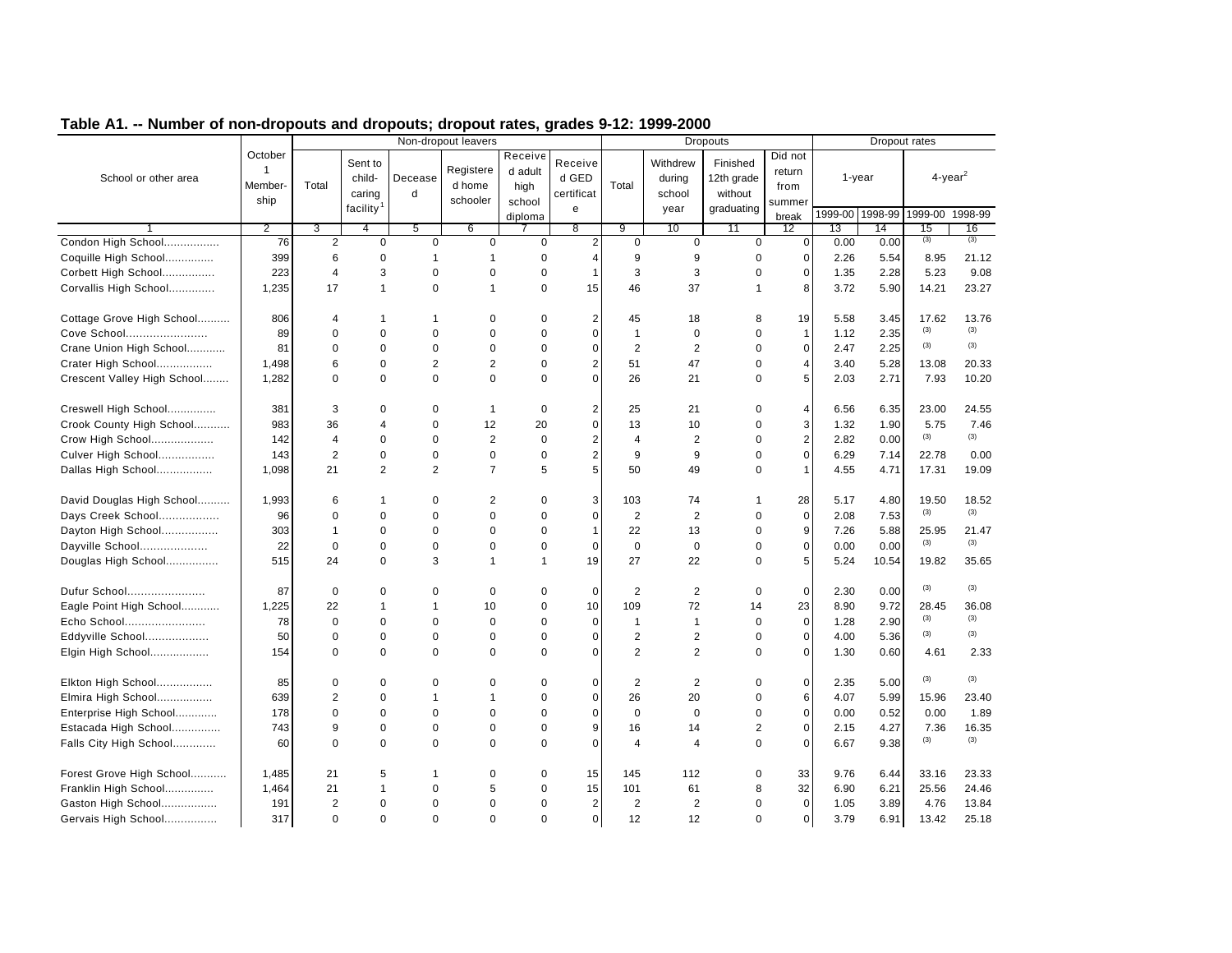|                                    |                                            |                |                                                      |              | Non-dropout leavers             |                                      |                                     |                |                                      | <b>Dropouts</b>                                 |                                     |           | Dropout rates   |                        |         |
|------------------------------------|--------------------------------------------|----------------|------------------------------------------------------|--------------|---------------------------------|--------------------------------------|-------------------------------------|----------------|--------------------------------------|-------------------------------------------------|-------------------------------------|-----------|-----------------|------------------------|---------|
| School or other area               | October<br>$\mathbf{1}$<br>Member-<br>ship | Total          | Sent to<br>child-<br>caring<br>facility <sup>1</sup> | Decease<br>d | Registere<br>d home<br>schooler | Receive<br>d adult<br>high<br>school | Receive<br>d GED<br>certificat<br>e | Total          | Withdrew<br>during<br>school<br>year | Finished<br>12th grade<br>without<br>graduating | Did not<br>return<br>from<br>summer | $1$ -year |                 | $4$ -year <sup>2</sup> |         |
|                                    |                                            |                |                                                      |              |                                 | diploma                              |                                     |                |                                      |                                                 | break                               |           | 1999-00 1998-99 | 1999-00                | 1998-99 |
|                                    | $\overline{2}$                             | 3              | 4                                                    | 5            | 6                               |                                      | 8                                   | 9              | 10                                   | 11                                              | 12                                  | 13        | 14              | 15<br>(3)              | 16      |
| Gilchrist School                   | 137                                        | $\mathbf 0$    | $\mathbf 0$                                          | $\mathbf 0$  | $\mathbf 0$                     | $\Omega$                             | $\Omega$                            | 8              | 5                                    | $\mathbf{1}$                                    | 2                                   | 5.84      | 5.07            |                        | 20.60   |
| Gladstone High School              | 916                                        | 16             | 1                                                    | 0            | $\mathbf 0$                     | $\mathbf 0$                          | 15                                  | 10             | 8                                    | $\overline{2}$                                  | 0                                   | 1.09      | 1.02            | 3.62                   | 3.99    |
| Glencoe High School                | 1,575                                      | 11             | 2                                                    | 1            | $\mathbf 0$                     | $\Omega$                             | 8                                   | 53             | 34                                   | 11                                              | 8                                   | 3.37      | 3.95            | 10.41                  | 15.17   |
| Glendale High School               | 166                                        | $\mathbf{1}$   | $\Omega$                                             | 0            | $\Omega$                        | $\mathbf 0$                          | $\mathbf{1}$                        | 8              | 8                                    | $\mathbf 0$                                     | $\mathbf 0$                         | 4.82      | 5.71            | 17.97                  | 20.71   |
| Glide High School                  | 365                                        | 16             | $\mathbf 0$                                          | 0            | 5                               | $\mathbf 0$                          | 11                                  | 20             | 20                                   | $\mathbf 0$                                     | $\mathbf 0$                         | 5.48      | 3.82            | 20.31                  | 14.12   |
| Gold Beach High School             | 275                                        | 1              | $\Omega$                                             | 0            | $\mathbf{1}$                    | $\mathbf 0$                          | $\mathbf 0$                         | 24             | 21                                   | 3                                               | $\mathbf 0$                         | 8.73      | 6.08            | 23.87                  | 22.97   |
| Grant High School (Grant)          | 318                                        | 2              | $\mathbf 0$                                          | $\Omega$     | $\overline{2}$                  | 0                                    | $\mathbf 0$                         | 2              | 2                                    | 0                                               | $\mathbf 0$                         | 0.63      | 0.63            | 2.86                   | 2.82    |
| Grant High School (Multnomah)      | 1,912                                      | 16             | 3                                                    | $\Omega$     | $\overline{4}$                  | $\overline{2}$                       | $\overline{7}$                      | 54             | 45                                   | $\overline{4}$                                  | 5                                   | 2.82      | 4.35            | 10.93                  | 16.27   |
| Grants Pass High School            | 1,576                                      | 18             | $\overline{2}$                                       | 1            | $\mathbf 0$                     | $\mathbf 0$                          | 15                                  | 112            | 105                                  | $\mathbf 0$                                     | $\overline{7}$                      | 7.11      | 6.68            | 26.14                  | 24.56   |
| Gresham High School                | 1,643                                      | 5              | $\mathbf{1}$                                         | 0            | $\mathbf{1}$                    | $\mathbf 0$                          | 3                                   | 58             | 50                                   | 8                                               | $\mathbf 0$                         | 3.53      | 5.99            | 12.04                  | 23.28   |
| Harper School                      | 25                                         | $\mathbf 0$    | $\mathbf 0$                                          | 0            | $\mathbf 0$                     | $\mathbf 0$                          | $\mathbf 0$                         | $\mathbf 0$    | $\mathbf 0$                          | $\Omega$                                        | $\mathbf 0$                         | 0.00      | 0.00            | (3)                    | (3)     |
| Harrisburg High School             | 229                                        | 3              | $\overline{2}$                                       | 0            | $\mathbf 0$                     | $\mathbf 0$                          | 1                                   | 9              | 6                                    | $\mathbf 0$                                     | 3                                   | 3.93      | 8.22            | 14.49                  | 33.71   |
| Helix School                       | 49                                         | $\mathbf 0$    | $\mathbf 0$                                          | 0            | $\mathbf 0$                     | $\mathbf 0$                          | $\mathbf 0$                         | $\mathbf 0$    | $\mathbf 0$                          | $\mathbf 0$                                     | $\mathbf 0$                         | 0.00      | 0.00            | (3)                    | (3)     |
| Henley High School                 | 686                                        | $\mathbf 0$    | $\mathbf 0$                                          | $\Omega$     | $\mathbf 0$                     | $\mathbf 0$                          | $\mathbf 0$                         | 13             | 8                                    | 2                                               | 3                                   | 1.90      | 6.36            | 6.34                   | 24.49   |
| Henry D Sheldon High School        | 1,585                                      | 13             | $\mathbf 0$                                          | 0            | 5                               | 2                                    | 6                                   | 48             | 34                                   | 14                                              | 0                                   | 3.03      | 1.48            | 7.50                   | 5.94    |
| Heppner High School                | 153                                        | $\mathbf 0$    | $\mathbf 0$                                          | 0            | $\mathbf 0$                     | $\mathbf 0$                          | $\overline{0}$                      | 2              | 2                                    | $\mathbf 0$                                     | $\mathbf 0$                         | 1.31      | 2.68            | 6.67                   | 10.11   |
| Hermiston High School              | 1,155                                      | $\Omega$       | $\mathbf 0$                                          | $\Omega$     | $\mathbf 0$                     | $\mathbf 0$                          | $\mathbf 0$                         | 75             | 32                                   | $\mathbf 0$                                     | 43                                  | 6.49      | 9.40            | 21.59                  | 31.77   |
| Hidden Valley High School          | 822                                        | 3              | $\mathbf{1}$                                         | 1            | $\mathbf 0$                     | $\mathbf 0$                          | $\mathbf{1}$                        | 16             | 11                                   | $\mathbf 0$                                     | $\sqrt{5}$                          | 1.95      | 4.60            | 8.08                   | 17.49   |
| Hillsboro High School              | 1,343                                      | $\mathbf{1}$   | $\mathbf 0$                                          | 0            | $\mathbf 0$                     | $\mathbf 0$                          | 1                                   | 79             | 57                                   | 15                                              | $\overline{7}$                      | 5.88      | 6.38            | 17.74                  | 24.09   |
| Hood River Valley High School      | 1,068                                      | 10             | $\overline{2}$                                       | 0            | $\mathbf{1}$                    | $\mathbf{1}$                         | 6                                   | 62             | 44                                   | $\mathbf 0$                                     | 18                                  | 5.81      | 5.61            | 20.93                  | 20.71   |
| Huntington School                  | 31                                         | $\Omega$       | $\Omega$                                             | $\Omega$     | $\Omega$                        | $\Omega$                             | $\overline{0}$                      | $\mathbf 0$    | $\Omega$                             | $\Omega$                                        | $\mathbf 0$                         | 0.00      | 3.70            | (3)                    | (3)     |
| Illinois Valley High School        | 480                                        | 2              | $\mathbf{1}$                                         | 0            | $\mathbf{1}$                    | 0                                    | $\mathbf 0$                         | 26             | 17                                   | 4                                               | 5                                   | 5.42      | 7.90            | 16.93                  | 28.72   |
| Imbler High School                 | 134                                        | 3              | $\mathbf 0$                                          | $\Omega$     | $\overline{2}$                  | $\mathbf 0$                          | 1                                   | $\overline{2}$ | $\mathbf{1}$                         | $\mathbf 0$                                     | $\mathbf{1}$                        | 1.49      | 1.47            | (3)                    | (3)     |
| Ione School                        | 69                                         | $\overline{c}$ | $\mathbf 0$                                          | 0            | $\mathbf 0$                     | 0                                    | 2                                   | $\mathbf 0$    | 0                                    | $\mathbf 0$                                     | $\mathbf 0$                         | 0.00      | 0.00            | (3)                    | (3)     |
| Jefferson High School (Marion)     | 266                                        | $\overline{2}$ | $\mathbf 0$                                          | 0            | $\mathbf 0$                     | $\mathbf 0$                          | $\overline{2}$                      | 12             | 10                                   | $\mathbf 0$                                     | $\overline{2}$                      | 4.51      | 5.36            | 16.29                  | 21.45   |
|                                    | 842                                        | $\overline{2}$ | $\overline{2}$                                       | 0            | $\mathbf 0$                     | $\Omega$                             | $\overline{0}$                      | 55             | 32                                   | 12                                              |                                     | 6.53      |                 | 25.87                  |         |
| Jefferson High School (Multnomah). |                                            |                |                                                      |              |                                 |                                      |                                     |                |                                      |                                                 | 11                                  |           | 5.24            |                        | 20.99   |
| Jewell School                      | 44                                         | 0              | $\mathbf 0$                                          | 0            | $\mathbf 0$                     | 0                                    | $\mathbf 0$                         | 5              | 5                                    | 0                                               | $\mathbf 0$                         | 11.36     | 7.32            | (3)                    | (3)     |
| John C. Fremont Jr High School     | 276                                        | $\overline{c}$ | $\mathbf 0$                                          | 1            | $\mathbf{1}$                    | 0                                    | 0                                   | $\overline{2}$ | 2                                    | $\mathbf 0$                                     | $\mathbf 0$                         | 0.72      | 0.36            | (3)                    | (3)     |
| John F Kennedy High School         | 225                                        | $\mathbf{1}$   | $\mathbf{1}$                                         | $\Omega$     | $\Omega$                        | $\Omega$                             | $\Omega$                            | 12             | 10                                   | $\mathbf 0$                                     | $\overline{2}$                      | 5.33      | 5.38            | 20.21                  | 19.72   |
| Jordan Valley High School          | 46                                         | $\mathbf 0$    | $\mathbf 0$                                          | 0            | $\mathbf 0$                     | $\mathbf 0$                          | $\mathbf 0$                         | $\mathbf{1}$   | $\mathbf{1}$                         | $\mathbf 0$                                     | 0                                   | 2.17      | 5.08            | (3)                    | (3)     |
| Joseph Lane Jr High School         | 262                                        | $\mathbf 0$    | $\mathbf 0$                                          | 0            | $\mathbf 0$                     | $\Omega$                             | $\Omega$                            | 8              | 8                                    | $\Omega$                                        | $\mathbf 0$                         | 3.05      | 1.06            | (3)                    | (3)     |
| Junction City High School          | 684                                        | 3              | 2                                                    | 0            | $\mathbf 0$                     | $\mathbf 1$                          | $\overline{0}$                      | 21             | 21                                   | $\mathbf 0$                                     | $\mathbf 0$                         | 3.07      | 3.51            | 11.62                  | 12.71   |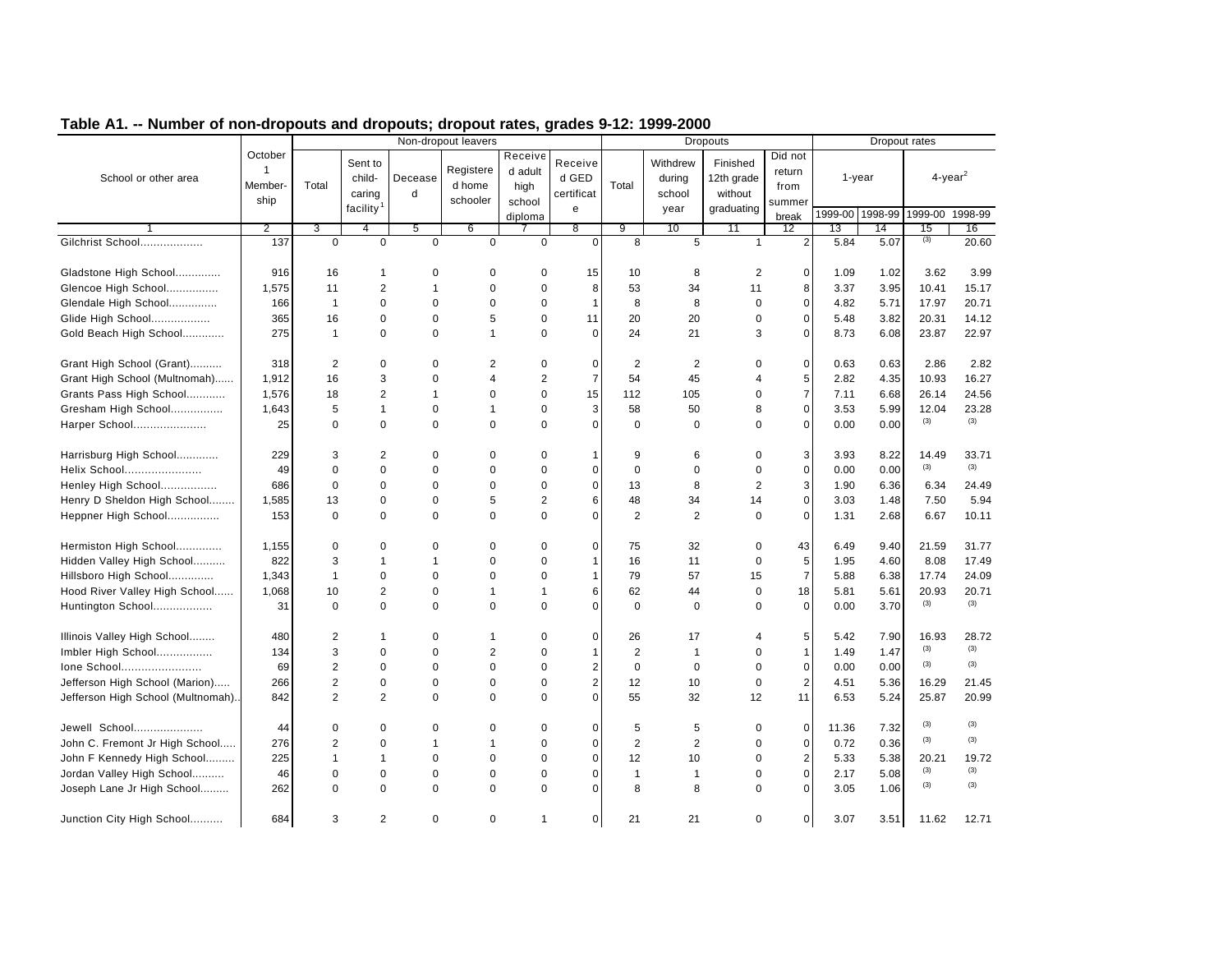|                                  |                                    |                |                             |                | Non-dropout leavers |                            |                                |                |                              | <b>Dropouts</b>                   |                           |       |                 | Dropout rates |                        |
|----------------------------------|------------------------------------|----------------|-----------------------------|----------------|---------------------|----------------------------|--------------------------------|----------------|------------------------------|-----------------------------------|---------------------------|-------|-----------------|---------------|------------------------|
| School or other area             | October<br>$\mathbf{1}$<br>Member- | Total          | Sent to<br>child-<br>caring | Decease<br>d   | Registere<br>d home | Receive<br>d adult<br>high | Receive<br>d GED<br>certificat | Total          | Withdrew<br>during<br>school | Finished<br>12th grade<br>without | Did not<br>return<br>from |       | $1 - year$      |               | $4$ -year <sup>2</sup> |
|                                  | ship                               |                | facility <sup>1</sup>       |                | schooler            | school                     | $\mathbf{e}$                   |                | year                         | graduating                        | summer                    |       | 1999-00 1998-99 | 1999-00       | 1998-99                |
|                                  | $\overline{2}$                     | 3              | 4                           | 5              | 6                   | diploma                    | 8                              | 9              | 10                           | 11                                | break<br>12               | 13    | 14              | 15            | 16                     |
| Klamath High School              | 1,052                              | 14             | $\mathbf{1}$                | $\mathbf{1}$   | $\mathbf 0$         | $\mathbf 0$                | 12                             | 117            | 66                           | 3                                 | 48                        | 11.12 | 5.57            | 38.03         | 21.46                  |
| Knappa High School               | 181                                | $\mathbf 0$    | $\mathbf 0$                 | $\mathbf 0$    | $\mathbf 0$         | 0                          | $\mathbf 0$                    | $\mathbf 1$    | $\overline{1}$               | 0                                 | $\mathbf 0$               | 0.55  | 2.53            | 2.22          | 9.68                   |
| La Grande High School            | 838                                | 14             | $\Omega$                    | $\Omega$       | $\mathbf 0$         | 0                          | 14                             | 36             | 30                           | 3                                 | 3                         | 4.30  | 2.99            | 13.66         | 11.65                  |
| Lake Oswego High School          | 1,188                              | $\overline{4}$ | $\mathbf{1}$                | $\Omega$       | $\mathbf{1}$        | $\overline{2}$             | $\Omega$                       | 15             | 13                           | $\Omega$                          | $\overline{2}$            | 1.26  | 1.84            | 5.05          | 7.71                   |
|                                  |                                    |                |                             |                |                     |                            |                                |                |                              |                                   |                           |       |                 |               |                        |
| Lakeridge High School            | 1,142                              | 5              | $\mathbf 0$                 | $\mathbf 0$    | $\mathbf 0$         | 1                          | 4                              | 19             | 13                           | 6                                 | $\mathbf 0$               | 1.66  | 1.85            | 4.64          | 8.08                   |
| Lakeview High School             | 366                                | 3              | $\mathbf{1}$                | $\mathbf{1}$   | $\overline{1}$      | $\mathbf 0$                | $\mathbf 0$                    | $\overline{4}$ | $\overline{4}$               | $\mathbf 0$                       | $\mathbf{0}$              | 1.09  | 1.13            | 4.80          | 4.51                   |
| Lapine High School               | 456                                | $\overline{4}$ | $\mathbf 0$                 | $\overline{1}$ | $\mathbf{1}$        | $\mathbf 0$                | $\overline{2}$                 | 43             | 43                           | $\mathbf 0$                       | $\mathbf{0}$              | 9.43  | 8.35            | 31.60         | 27.22                  |
| Lebanon High School              | 1,379                              | 22             | 5                           | $\mathbf{1}$   | $\mathbf 0$         | 0                          | 16                             | 123            | 91                           | 13                                | 19                        | 8.92  | 6.70            | 28.93         | 26.68                  |
| Lincoln High School              | 1,304                              | $\overline{7}$ | $\mathbf{1}$                | $\overline{1}$ | $\mathbf 0$         | $\overline{1}$             | $\overline{4}$                 | 55             | 24                           | 3                                 | 28                        | 4.22  | 3.46            | 15.91         | 13.17                  |
|                                  |                                    |                |                             |                |                     |                            |                                |                |                              |                                   |                           |       |                 | (3)           | (3)                    |
| Long Creek School                | 35                                 | 0              | $\Omega$                    | $\Omega$       | $\Omega$            | $\Omega$                   | $\Omega$                       | 2              | $\mathbf{1}$                 | $\mathbf 0$                       | $\overline{1}$            | 5.71  | 2.63            |               |                        |
| Lost River High School           | 173                                | $\mathbf{1}$   | $\mathbf 0$                 | $\mathbf 0$    | $\overline{1}$      | $\mathbf 0$                | $\Omega$                       | 9              | 5                            | 3                                 | $\mathbf{1}$              | 5.20  | 8.47            | 13.46<br>(3)  | 29.50                  |
| Lowell High School               | 138                                | $\Omega$       | $\mathbf 0$                 | $\Omega$       | $\mathbf 0$         | 0                          | $\mathbf 0$                    | 11             | 9                            | $\mathbf 0$                       | $\overline{2}$            | 7.97  | 6.08            |               | 22.47                  |
| Madison High School              | 1,236                              | $\overline{4}$ | $\overline{2}$              | $\mathbf 0$    | $\mathbf{1}$        | 0                          | 1                              | 52             | 41                           | $\mathbf 0$                       | 11                        | 4.21  | 4.84            | 15.26         | 18.12                  |
| Madras High School               | 774                                | 13             | 3                           | $\mathbf 0$    | $\overline{2}$      | $\overline{1}$             | $\overline{7}$                 | 51             | 40                           | 5                                 | 6                         | 6.59  | 10.04           | 20.03         | 36.23                  |
| Mapleton High School             | 98                                 | 2              | $\mathbf 0$                 | $\mathbf 0$    | $\mathbf 0$         | 0                          | $\overline{2}$                 | 8              | $\overline{2}$               | $\mathbf{1}$                      | 5                         | 8.16  | 11.21           | (3)           | (3)                    |
| Marshall High School (Multnomah) | 1,332                              | 32             | $\overline{7}$              | $\mathbf 0$    | $\mathbf{1}$        | $\overline{1}$             | 23                             | 156            | 115                          | 5                                 | 36                        | 11.71 | 10.91           | 39.34         | 40.46                  |
| Marshfield High School           | 1,248                              | 20             | $\overline{7}$              | $\mathbf 0$    | 5                   | 0                          | 8                              | 65             | 53                           | 6                                 | 6                         | 5.21  | 4.00            | 17.47         | 15.83                  |
| Mazama High School               | 808                                | $\overline{2}$ | $\mathbf{1}$                | $\mathbf 0$    | $\mathbf 0$         | 0                          |                                | 21             | 21                           | $\mathbf 0$                       | $\mathbf 0$               | 2.60  | 2.34            | 10.36         | 8.99                   |
| Mc Kay High School               | 1,861                              | 10             | $\mathbf{1}$                | $\mathbf 0$    | $\mathbf{1}$        | 0                          | 8                              | 198            | 145                          | 16                                | 37                        | 10.64 | 8.17            | 34.86         | 31.34                  |
| Mc Nary High School              | 1,802                              | 17             | $\mathbf 1$                 | $\mathbf 0$    | 6                   | $\mathbf 0$                | 10                             | 158            | 106                          | 26                                | 26                        | 8.77  | 6.84            | 26.83         | 25.67                  |
| McKenzie River High School       | 103                                | 3              | $\mathbf 0$                 | $\mathbf 0$    | $\mathbf 0$         | $\overline{1}$             | $\overline{c}$                 | $\sqrt{2}$     | $\overline{2}$               | $\mathbf 0$                       | $\mathbf 0$               | 1.94  | 7.89            | (3)           | (3)                    |
| McLoughlin High School           | 515                                | $\mathbf{1}$   | $\mathbf{1}$                | $\mathbf 0$    | $\mathbf 0$         | $\mathbf 0$                | $\mathbf 0$                    | 67             | 48                           | 6                                 | 13                        | 13.01 | 14.45           | 39.79         | 47.08                  |
| McMinnville High School          | 1,640                              | $\overline{2}$ | $\mathbf 0$                 | $\mathbf 0$    | $\mathbf{1}$        | 0                          | $\mathbf{1}$                   | 134            | 106                          | 6                                 | 22                        | 8.17  | 10.09           | 26.93         | 36.27                  |
| Metropolitan Learning Center     | 133                                | 6              | $\mathbf{1}$                | $\mathbf 0$    | $\mathbf 0$         | 0                          | 5                              | $\overline{4}$ | 4                            | $\mathbf 0$                       | $\mathbf 0$               | 3.01  | 9.84            | (3)           | (3)                    |
|                                  |                                    |                |                             |                |                     |                            |                                |                |                              |                                   |                           |       |                 |               |                        |
| Milwaukie High School            | 1,404                              | 22             | 2                           | 1              | $\mathbf 0$         | $\overline{2}$             | 17                             | 96             | 83                           | 0                                 | 13                        | 6.84  | 9.23            | 24.84         | 34.28                  |
| Mitchell School                  | 38                                 | $\mathbf{1}$   | $\mathbf{1}$                | $\mathbf 0$    | $\mathbf 0$         | 0                          | $\Omega$                       | $\mathbf 0$    | $\mathbf 0$                  | $\mathbf 0$                       | $\mathbf 0$               | 0.00  | 6.06            | (3)           | (3)                    |
| Mohawk High School               | 92                                 | $\Omega$       | $\Omega$                    | $\Omega$       | $\Omega$            | $\mathbf 0$                | $\Omega$                       | $\overline{2}$ | $\overline{2}$               | $\mathbf 0$                       | $\mathbf 0$               | 2.17  | 6.17            | (3)           | (3)                    |
| Molalla High School              | 775                                | 6              | $\mathbf 0$                 | $\mathbf{1}$   | $\mathbf{1}$        | 0                          | $\overline{4}$                 | 29             | 21                           | 5                                 | 3                         | 3.74  | 3.45            | 12.31         | 13.95                  |
| Monroe High School               | 170                                | $\mathbf 0$    | $\mathbf 0$                 | $\mathbf 0$    | $\mathbf 0$         | 0                          | $\Omega$                       | $\overline{7}$ | 4                            | $\mathbf 0$                       | 3                         | 4.12  | 5.95            | 16.09         | 24.43                  |
| Monument School                  | 24                                 | $\mathbf 0$    | $\mathbf 0$                 | $\mathbf 0$    | $\mathbf 0$         | 0                          | $\mathbf 0$                    | $\mathbf 0$    | $\mathbf 0$                  | $\mathbf 0$                       | $\overline{0}$            | 0.00  | 0.00            | (3)           | (3)                    |
| Mt View High School              | 1,914                              | 8              | $\mathbf{1}$                | $\mathbf 0$    | $\overline{2}$      | 0                          | 5                              | 44             | 31                           | $\overline{2}$                    | 11                        | 2.30  | 2.65            | 8.26          | 10.45                  |
| Myrtle Point High School         | 341                                | $\overline{7}$ | $\mathbf 0$                 | $\mathbf 0$    | 5                   | 0                          | 2 <sub>1</sub>                 | 15             | 10                           | 5                                 | $\mathbf 0$               | 4.40  | 3.14            | 11.64         | 12.40                  |
| Neah-Kah-Nie Jr-Sr High School   | 282                                | $\overline{2}$ | $\mathbf 0$                 | $\mathbf 0$    | $\mathbf 0$         | 0                          | $\overline{2}$                 | 16             | 14                           | $\mathbf 0$                       | $\overline{\mathbf{c}}$   | 5.67  | 3.53            | 20.21         | 11.64                  |
|                                  |                                    |                |                             |                |                     |                            |                                |                |                              |                                   |                           |       |                 |               |                        |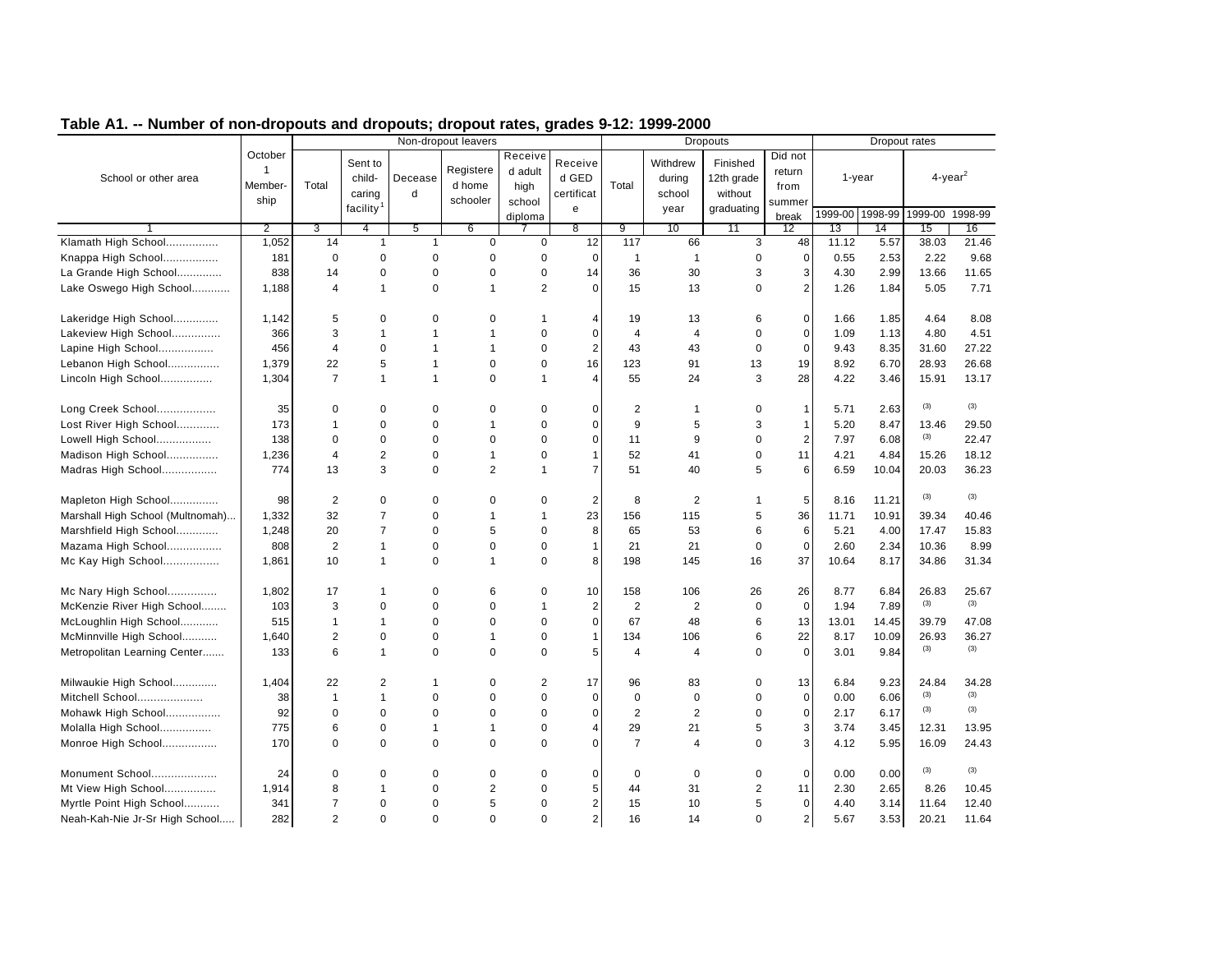|                                    |                                            |                         |                                                      |                | Non-dropout leavers             |                                      |                                     |                |                                      | <b>Dropouts</b>                                 |                                     |            | Dropout rates   |                        |              |
|------------------------------------|--------------------------------------------|-------------------------|------------------------------------------------------|----------------|---------------------------------|--------------------------------------|-------------------------------------|----------------|--------------------------------------|-------------------------------------------------|-------------------------------------|------------|-----------------|------------------------|--------------|
| School or other area               | October<br>$\mathbf{1}$<br>Member-<br>ship | Total                   | Sent to<br>child-<br>caring<br>facility <sup>1</sup> | Decease<br>d   | Registere<br>d home<br>schooler | Receive<br>d adult<br>high<br>school | Receive<br>d GED<br>certificat<br>e | Total          | Withdrew<br>during<br>school<br>year | Finished<br>12th grade<br>without<br>graduating | Did not<br>return<br>from<br>summer | $1 - year$ |                 | $4$ -year <sup>2</sup> |              |
|                                    |                                            |                         |                                                      |                |                                 | diploma                              |                                     |                |                                      |                                                 | break                               |            | 1999-00 1998-99 | 1999-00 1998-99        |              |
|                                    | $\overline{2}$                             | 3                       | 4                                                    | 5              | 6                               |                                      | $\overline{8}$                      | 9              | 10                                   | 11                                              | 12                                  | 13         | 14              | 15                     | 16           |
| Nestucca High School               | 244                                        | $\mathbf 0$             | $\mathbf 0$                                          | $\mathbf 0$    | $\mathbf 0$                     | $\Omega$                             | $\Omega$                            | $\overline{4}$ | $\mathbf{1}$                         | $\mathbf{1}$                                    | $\overline{2}$                      | 1.64       | 2.73            | 4.99                   | 10.56        |
| Newberg High School                | 1,510                                      | 16                      | 6                                                    | $\mathbf 2$    | 4                               | $\mathbf 1$                          | 3                                   | 108            | 85                                   | 5                                               | 18                                  | 7.15       | 5.94            | 24.64                  | 21.59        |
| Newport High School                | 713                                        | 14                      | $\overline{2}$                                       | $\mathbf 0$    | 3                               | $\mathbf 0$                          | 9                                   | 62             | 51                                   | $\mathbf 0$                                     | 11                                  | 8.70       | 7.80            | 30.76                  | 28.36        |
| North Bend High School             | 900                                        | 4                       | 0                                                    | $\mathbf 0$    | $\mathbf 0$                     | $\mathbf 0$                          | $\overline{4}$                      | 54             | 43                                   | $\mathbf 0$                                     | 11                                  | 6.00       | 5.40            | 22.38                  | 20.97        |
| North Douglas High School          | 145                                        | 3                       | $\mathbf 0$                                          | $\overline{2}$ | $\mathbf{1}$                    | 0                                    | $\mathbf 0$                         | 12             | $\overline{7}$                       | $\mathbf 0$                                     | 5                                   | 8.28       | 2.56            | (3)                    | 9.73         |
| North Eugene High School           | 1,095                                      | 15                      | $\overline{2}$                                       | $\mathbf{1}$   | $\overline{7}$                  | $\Omega$                             | 5                                   | 40             | 35                                   | $\overline{2}$                                  | 3                                   | 3.65       | 4.16            | 13.65                  | 16.42        |
| North Lake School                  | 87                                         | $\mathbf 0$             | $\mathbf 0$                                          | $\mathbf 0$    | $\mathbf 0$                     | 0                                    | $\mathbf 0$                         | $\mathbf 0$    | $\mathbf 0$                          | $\mathbf 0$                                     | $\mathbf 0$                         | 0.00       | 0.00            | (3)                    | (3)          |
| North Marion High School           | 499                                        | $\Omega$                | $\mathbf 0$                                          | $\mathbf 0$    | $\mathbf 0$                     | 0                                    | $\mathbf 0$                         | 12             | 12                                   | $\mathbf 0$                                     | $\mathbf{0}$                        | 2.40       | 5.89            | 9.78                   | 21.94        |
| North Medford High School          | 2,029                                      | 37                      | $\mathbf{1}$                                         | $\Omega$       | $\overline{4}$                  | 4                                    | 28                                  | 169            | 136                                  | 5                                               | 28                                  | 8.33       | 8.00            | 28.94                  | 28.94        |
| North Powder School                | 84                                         | $\mathbf 0$             | $\mathbf 0$                                          | $\mathbf 0$    | $\mathbf 0$                     | $\mathbf 0$                          | $\mathbf 0$                         | $\mathbf 0$    | $\mathbf 0$                          | $\mathbf 0$                                     | $\mathbf 0$                         | 0.00       | 0.00            | (3)                    | (3)          |
|                                    | 1,898                                      | 20                      | 3                                                    | $\mathbf 0$    | $\overline{4}$                  | $\Omega$                             | 13                                  | 200            | 140                                  | 24                                              | 36                                  | 10.54      | 8.99            | 33.63                  | 33.97        |
| North Salem High School            |                                            |                         |                                                      |                |                                 |                                      |                                     |                |                                      |                                                 |                                     |            |                 |                        |              |
| North Valley High School           | 701                                        | 2                       | $\mathbf 0$                                          | $\mathbf 0$    | $\mathbf 0$                     | $\mathbf 0$                          | $\overline{2}$                      | 30             | 12                                   | $\mathbf{1}$                                    | 17                                  | 4.28       | 4.74            | 13.81                  | 17.52        |
| Nyssa High School                  | 313                                        | 4                       | 3                                                    | 1              | $\mathbf 0$                     | $\mathbf 0$                          | $\mathbf 0$                         | 9              | $\overline{4}$                       | 1                                               | $\overline{a}$                      | 2.88       | 5.56            | 9.67                   | 20.59        |
| Oakland High School                | 221                                        | $\Omega$                | $\mathbf 0$                                          | $\Omega$       | $\Omega$                        | 0                                    | $\mathbf 0$                         | $\overline{4}$ | 3                                    | $\mathbf{1}$                                    | $\mathbf{0}$                        | 1.81       | 3.10            | 5.87                   | 13.56        |
| Oakridge High School               | 291                                        | $\overline{2}$          | $\Omega$                                             | $\mathbf{1}$   | $\mathbf 0$                     | 0                                    | $\mathbf{1}$                        | 13             | 12                                   | $\mathbf{1}$                                    | $\mathbf 0$                         | 4.47       | 6.12            | 15.72                  | 23.52        |
| Ontario High School                | 800                                        | 5                       | $\Omega$                                             | $\mathbf 0$    | $\mathbf 0$                     | $\Omega$                             | 5                                   | 32             | 31                                   | $\Omega$                                        | $\mathbf{1}$                        | 4.00       | 6.22            | 15.00                  | 22.63        |
| Oregon City High School - Freshman | 492                                        | $\Omega$                | $\mathbf 0$                                          | $\mathbf 0$    | $\mathbf 0$                     | 0                                    | $\mathbf 0$                         | $\overline{4}$ | 3                                    |                                                 | $\overline{1}$                      | 0.81       | 2.57            | (4)                    | (4)          |
|                                    |                                            |                         |                                                      |                |                                 |                                      |                                     |                |                                      | 0                                               |                                     |            |                 | (4)                    | (4)          |
| Oregon City HS - Jackson           | 1,421                                      | $\mathbf 1$<br>$\Omega$ | $\mathbf 0$<br>$\Omega$                              | 0<br>$\Omega$  | $\mathbf 0$                     | 0                                    | $\mathbf{1}$<br>$\Omega$            | 60             | 35<br>6                              | 12                                              | 13                                  | 4.22       | 7.02            |                        |              |
| Pacific High School                | 154                                        |                         |                                                      |                | $\mathbf 0$                     | 0                                    |                                     | 6              |                                      | $\mathbf 0$                                     | $\mathbf 0$                         | 3.90       | 4.61            | 14.91<br>(3)           | 16.67<br>(3) |
| Paisley School                     | 50                                         | $\mathbf 0$             | $\mathbf 0$                                          | $\mathbf 0$    | $\mathbf 0$                     | 0                                    | $\Omega$                            | $\mathbf 0$    | $\mathbf 0$                          | $\mathbf 0$                                     | $\mathbf 0$                         | 0.00       | 2.08            |                        |              |
| Parkrose High School               | 1,106                                      | 6                       | $\mathbf{1}$                                         | $\Omega$       | $\overline{2}$                  | 0                                    | 3                                   | 59             | 45                                   | 12                                              | $\overline{2}$                      | 5.33       | 7.14            | 14.91                  | 25.72        |
| Pendleton High School              | 1,120                                      | 12                      | 5                                                    | 0              | $\overline{c}$                  | 0                                    | 5                                   | 62             | 61                                   | 0                                               | $\overline{1}$                      | 5.54       | 6.71            | 18.91                  | 23.62        |
| Perrydale School                   | 106                                        | $\Omega$                | $\mathbf 0$                                          | $\Omega$       | $\Omega$                        | 0                                    | $\mathbf 0$                         | $\mathbf 0$    | $\mathbf 0$                          | $\mathbf 0$                                     | $\mathbf{0}$                        | 0.00       | 0.00            | (3)                    | (3)          |
| Philomath High School              | 647                                        | 9                       | $\Omega$                                             | $\Omega$       | $\mathbf 0$                     | $\Omega$                             | 9                                   | 25             | 22                                   | $\Omega$                                        | 3                                   | 3.86       | 4.34            | 15.16                  | 19.70        |
| Phoenix High School                | 850                                        | 6                       | $\mathbf{1}$                                         | $\mathbf{1}$   | $\overline{2}$                  | 0                                    | $\overline{2}$                      | 78             | 64                                   | 11                                              | 3                                   | 9.18       | 8.72            | 28.50                  | 32.62        |
| Pilot Rock High School             | 179                                        | $\mathbf{1}$            | $\mathbf 0$                                          | $\mathbf 0$    | $\mathbf 0$                     | 0                                    | $\mathbf{1}$                        | $\overline{7}$ | $\overline{7}$                       | $\mathbf 0$                                     | $\Omega$                            | 3.91       | 5.29            | 14.77                  | 23.71        |
|                                    | 139                                        |                         |                                                      |                | $\mathbf 0$                     |                                      | 0                                   |                | 2                                    | 1                                               |                                     | 2.16       |                 |                        |              |
| Pine Eagle High School             | 454                                        | 0<br>$\mathbf 0$        | 0<br>$\mathbf 0$                                     | 0<br>$\Omega$  | $\Omega$                        | 0<br>0                               | $\Omega$                            | 3<br>5         | 4                                    | $\mathbf{1}$                                    | $\mathbf 0$<br>$\mathbf{0}$         | 1.10       | 1.43<br>1.99    | 5.23<br>3.78           | 5.72<br>7.62 |
| Pleasant Hill High School          |                                            | $\mathbf 0$             | $\mathbf 0$                                          | $\mathbf 0$    | $\mathbf 0$                     | 0                                    | $\Omega$                            | $\mathbf 0$    | $\mathbf 0$                          | $\mathbf 0$                                     | $\mathbf{0}$                        |            | 3.13            | (3)                    | (3)          |
| Powers High School                 | 65                                         | $\mathbf 0$             | $\mathbf 0$                                          | $\mathbf 0$    | $\mathbf 0$                     | 0                                    | $\mathbf 0$                         |                | 3                                    | $\mathbf 0$                                     | $\mathbf 0$                         | 0.00       |                 | (3)                    | (3)          |
| Prairie City School                | 65                                         |                         |                                                      |                |                                 |                                      |                                     | 3              |                                      |                                                 |                                     | 4.62       | 0.00            | (3)                    | (3)          |
| Prospect High School               | 70                                         | $\overline{2}$          | $\mathbf 0$                                          | $\mathbf{1}$   | $\mathbf{1}$                    | $\Omega$                             | $\Omega$                            | 5              | 3                                    | $\mathbf{1}$                                    | $\mathbf 1$                         | 7.14       | 9.52            |                        |              |
| Rainier High School                | 465                                        | 3                       | $\mathbf 0$                                          | $\mathbf 0$    | $\mathbf 0$                     | 0                                    | 3                                   | 23             | 19                                   | $\mathbf 1$                                     | 3                                   | 4.95       | 1.53            | 18.30                  | 6.02         |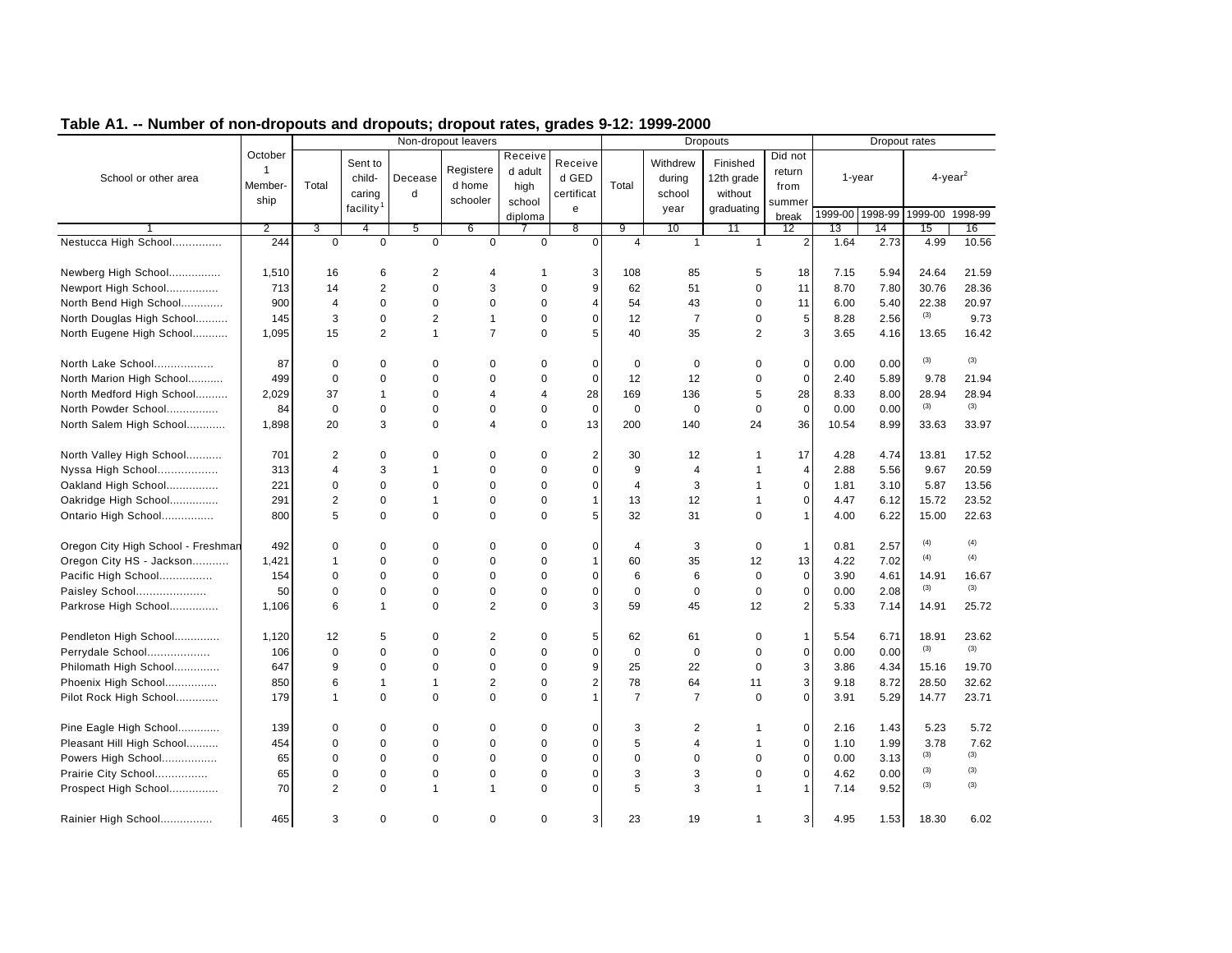|                                |                                            |                |                                                      |              | Non-dropout leavers             |                                      |                                     |                |                                      | <b>Dropouts</b>                                 |                                     |       | Dropout rates   |         |                        |
|--------------------------------|--------------------------------------------|----------------|------------------------------------------------------|--------------|---------------------------------|--------------------------------------|-------------------------------------|----------------|--------------------------------------|-------------------------------------------------|-------------------------------------|-------|-----------------|---------|------------------------|
| School or other area           | October<br>$\mathbf{1}$<br>Member-<br>ship | Total          | Sent to<br>child-<br>caring<br>facility <sup>1</sup> | Decease<br>d | Registere<br>d home<br>schooler | Receive<br>d adult<br>high<br>school | Receive<br>d GED<br>certificat<br>e | Total          | Withdrew<br>during<br>school<br>year | Finished<br>12th grade<br>without<br>graduating | Did not<br>return<br>from<br>summer |       | $1 - year$      |         | $4$ -year <sup>2</sup> |
|                                |                                            |                |                                                      |              |                                 | diploma                              |                                     |                |                                      |                                                 | break                               |       | 1999-00 1998-99 | 1999-00 | 1998-99                |
|                                | $\overline{2}$                             | 3              | 4                                                    | 5            | 6                               |                                      | 8                                   | 9              | 10                                   | 11                                              | 12                                  | 13    | 14              | 15      | 16                     |
| Redmond High School            | 1.692                                      | 22             | $\mathbf 0$                                          | $\mathbf{1}$ | 8                               | $\mathbf 0$                          | 13                                  | 64             | 46                                   | 6                                               | 12                                  | 3.78  | 4.84            | 12.78   | 19.55                  |
| Reedsport High School          | 290                                        | 8              | 3                                                    | $\mathbf{1}$ | $\mathbf 0$                     | $\mathbf 0$                          | $\overline{4}$                      | 8              | 6                                    | $\mathbf 0$                                     | $\overline{2}$                      | 2.76  | 2.45            | 10.92   | 9.82                   |
| Rex Putnam High School         | 1,343                                      | 14             | 0                                                    | $\mathbf{1}$ | $\mathbf 0$                     | $\pmb{0}$                            | 13                                  | 58             | 43                                   | 11                                              | $\overline{4}$                      | 4.32  | 4.35            | 13.39   | 17.67                  |
| Reynolds High School           | 2,159                                      | 22             | $\mathbf{1}$                                         | $\mathbf 0$  | $\mathbf 0$                     | $\mathbf 0$                          | 21                                  | 117            | 82                                   | 0                                               | 35                                  | 5.42  | 5.71            | 19.20   | 20.58                  |
| Riddle High School             | 158                                        | $\Omega$       | 0                                                    | $\mathbf 0$  | $\mathbf 0$                     | $\mathbf 0$                          | $\mathbf 0$                         | 8              | 6                                    | 0                                               | $\overline{2}$                      | 5.06  | 9.93            | (3)     | (3)                    |
| Riverdale High School          | 83                                         | $\Omega$       | $\Omega$                                             | $\Omega$     | $\Omega$                        | $\Omega$                             | $\Omega$                            | $\mathbf 0$    | $\Omega$                             | $\Omega$                                        | $\Omega$                            | 0.00  | 1.09            | (3)     | (3)                    |
| Riverside High School          | 469                                        | 5              | 0                                                    | 2            | $\mathbf 0$                     | $\mathbf 0$                          | 3                                   | 25             | 24                                   | 1                                               | 0                                   | 5.33  | 7.49            | 18.20   | 25.82                  |
| Rogue River High School        | 431                                        | $\overline{4}$ | $\overline{2}$                                       | $\mathbf 0$  | $\mathbf 0$                     | $\overline{2}$                       | $\mathbf 0$                         | 9              | 6                                    | $\mathbf{1}$                                    | 2                                   | 2.09  | 4.58            | 7.04    | 17.44                  |
| Roosevelt High School          | 1,155                                      | 10             | 3                                                    | $\mathbf 0$  | $\mathbf 0$                     | $\mathbf 0$                          | $\overline{7}$                      | 93             | 73                                   | 9                                               | 11                                  | 8.05  | 7.25            | 29.80   | 26.37                  |
| Roseburg High School           | 1,562                                      | 10             | 0                                                    | $\mathbf 0$  | $\mathbf 0$                     | 3                                    | $\overline{7}$                      | 47             | 38                                   | 1                                               | 8                                   | 3.01  | 4.80            | (4)     | (4)                    |
| Sam Barlow High School         | 1,849                                      | 23             | 9                                                    | $\mathbf 0$  | $\overline{2}$                  | $\mathbf{1}$                         | 11                                  | 73             | 72                                   | 0                                               | -1                                  | 3.95  | 6.25            | 15.18   | 23.29                  |
| Sandy High School              | 1,374                                      | 20             | $\mathbf{1}$                                         | $\mathbf 0$  | $\mathbf 0$                     | $\mathbf 0$                          | 19                                  | 46             | 34                                   | 0                                               | 12                                  | 3.35  | 5.89            | 10.91   | 21.55                  |
| Santiam High School            | 237                                        | $\overline{4}$ | 0                                                    | $\mathbf 0$  | $\overline{4}$                  | $\mathbf 0$                          | $\mathbf 0$                         | $\overline{7}$ | 6                                    | 0                                               | $\overline{1}$                      | 2.95  | 6.91            | 12.17   | 24.12                  |
| Scappoose High School          | 712                                        | 8              | 3                                                    | $\mathbf 0$  | 5                               | $\mathbf 0$                          | $\mathbf 0$                         | 25             | 17                                   | 0                                               | 8                                   | 3.51  | 1.73            | 13.41   | 6.91                   |
|                                |                                            |                |                                                      |              |                                 |                                      |                                     |                |                                      |                                                 |                                     |       |                 |         |                        |
| School Of Arts & Communication | 194                                        | $\mathbf{1}$   | 0                                                    | $\Omega$     | $\overline{1}$                  | $\mathbf 0$                          | $\Omega$                            | 5              | 4                                    | 0                                               | $\overline{1}$                      | 2.58  | 9.42            | (3)     | 32.09                  |
| School Of Science & Technology | 131                                        | $\overline{4}$ | 0                                                    | $\mathbf 0$  | $\mathbf 0$                     | $\mathbf 0$                          | $\overline{4}$                      | $\overline{2}$ | $\mathbf{1}$                         | 0                                               | $\overline{1}$                      | 1.53  | 3.91            | (3)     | (3)                    |
| Scio High School               | 201                                        | 5              | 3                                                    | $\mathbf 0$  | $\mathbf 0$                     | $\mathbf 0$                          | $\overline{2}$                      | 5              | 5                                    | $\mathbf 0$                                     | $\Omega$                            | 2.49  | 5.33            | 10.52   | 20.96                  |
| Seaside High School            | 542                                        | 17             | 3                                                    | $\mathbf{1}$ | $\overline{4}$                  | $\mathbf 0$                          | 9                                   | 31             | 26                                   | 5                                               | $\mathbf 0$                         | 5.72  | 5.09            | 16.25   | 18.94                  |
| Sheridan High School           | 290                                        | $\overline{4}$ | 1                                                    | $\mathbf 0$  | $\overline{1}$                  | $\Omega$                             | $\overline{2}$                      | 17             | 8                                    | 2                                               | $\overline{7}$                      | 5.86  | 4.12            | 18.62   | 15.13                  |
| Sherman High School            | 130                                        | $\mathbf 0$    | 0                                                    | $\mathbf 0$  | $\mathbf 0$                     | $\mathbf 0$                          | $\mathbf 0$                         | $\mathbf 0$    | 0                                    | 0                                               | $\mathbf 0$                         | 0.00  | 0.78            | (3)     | (3)                    |
| Sherwood High School           | 712                                        | $\mathbf 0$    | 0                                                    | $\mathbf 0$  | $\mathbf 0$                     | $\mathbf 0$                          | $\mathbf 0$                         | 12             | 10                                   | $\mathbf 0$                                     | $\overline{2}$                      | 1.69  | 1.83            | 6.41    | 7.60                   |
| Silverton High School          | 1,161                                      | $\overline{2}$ | $\mathbf{1}$                                         | $\Omega$     | $\mathbf 0$                     | $\mathbf 0$                          | 1                                   | 81             | 68                                   | 10                                              | 3                                   | 6.98  | 9.30            | 22.35   | 33.26                  |
| Sisters High School            | 439                                        | 9              | 3                                                    | $\mathbf{1}$ | $\mathbf 0$                     | 1                                    | $\overline{4}$                      | 18             | 10                                   | $\mathbf 0$                                     | 8                                   | 4.10  | 2.31            | 7.78    | 9.25                   |
| Siuslaw High School            | 534                                        | 18             | 3                                                    | $\mathbf{1}$ | 5                               | $\mathbf 0$                          | 9                                   | 41             | 39                                   | 0                                               | $\overline{2}$                      | 7.68  | 5.54            | 27.19   | 20.43                  |
| South Albany High School       | 1,183                                      | 28             | 4                                                    | $\mathbf{1}$ | $\overline{2}$                  | $\mathbf 0$                          | 21                                  | 76             | 65                                   | $\mathbf 0$                                     | 11                                  | 6.42  | 8.10            | 23.89   | 29.03                  |
| South Eugene High School       | 1,771                                      | 22             | $\overline{c}$                                       | $\mathbf 0$  | 5                               | $\overline{7}$                       | 8                                   | 39             | 36                                   | $\mathbf 0$                                     | 3                                   | 2.20  | 1.50            | 8.53    | 5.82                   |
| South Medford High School      | 1,844                                      | 54             | $\overline{4}$                                       | 3            | 9                               | $\overline{c}$                       | 36                                  | 195            | 146                                  | 22                                              | 27                                  | 10.57 | 10.16           | 33.92   | 36.22                  |
| South Salem High School        | 1,959                                      | 14             | 0                                                    | $\mathbf{1}$ | $\sqrt{2}$                      | $\pmb{0}$                            | 11                                  | 183            | 114                                  | 31                                              | 38                                  | 9.34  | 5.44            | 28.09   | 22.20                  |
| South Umpqua High School       | 591                                        | 29             | $\Omega$                                             | $\Omega$     | $\overline{4}$                  | $\overline{4}$                       | 21                                  | 69             | 53                                   | 3                                               | 13                                  | 11.68 | 7.44            | 30.24   | 27.01                  |
| Southridge High School         | 1,253                                      | 10             | $\mathbf{1}$                                         | $\mathbf 0$  | $\overline{1}$                  | $\overline{c}$                       | 6                                   | 38             | 33                                   | $\mathbf 0$                                     | 5                                   | 3.03  | (6)             | (3)     | (3)                    |
| Sprague High School            | 2,030                                      | 16             | 1                                                    | $\mathbf 0$  | 5                               | $\mathbf 0$                          | 10                                  | 128            | 79                                   | 31                                              | 18                                  | 6.31  | 7.42            | 18.17   | 28.27                  |
| Spray School                   | 38                                         | $\mathbf 0$    | 0                                                    | $\mathbf 0$  | $\mathbf 0$                     | $\mathbf 0$                          | $\mathbf 0$                         | $\mathbf 0$    | 0                                    | $\mathbf 0$                                     | $\mathbf{0}$                        | 0.00  | 0.00            | (3)     | (3)                    |
|                                |                                            | $\mathbf{1}$   | $\mathbf{1}$                                         | $\mathbf 0$  | $\mathbf 0$                     | $\Omega$                             |                                     | 88             | 49                                   | 6                                               |                                     | 5.93  |                 |         | 22.76                  |
| Springfield High School        | 1,483                                      |                |                                                      |              |                                 |                                      | $\mathbf 0$                         |                |                                      |                                                 | 33                                  |       | 6.05            | 19.57   |                        |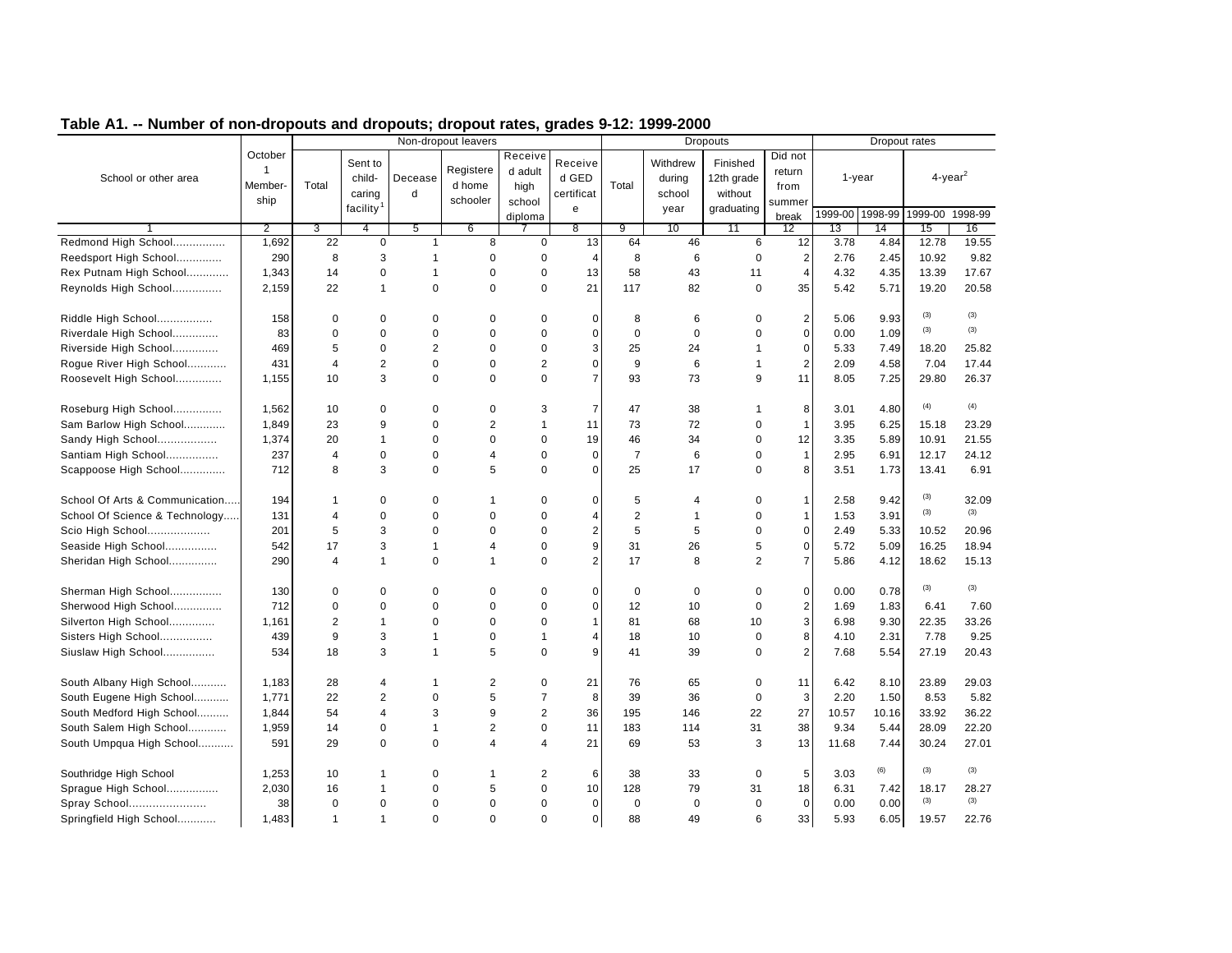|                             |                                            |                |                                                      |                | Non-dropout leavers             |                                      |                                             |                                |                                      | <b>Dropouts</b>                                 |                                     |           | Dropout rates   |                     |       |
|-----------------------------|--------------------------------------------|----------------|------------------------------------------------------|----------------|---------------------------------|--------------------------------------|---------------------------------------------|--------------------------------|--------------------------------------|-------------------------------------------------|-------------------------------------|-----------|-----------------|---------------------|-------|
| School or other area        | October<br>$\mathbf{1}$<br>Member-<br>ship | Total          | Sent to<br>child-<br>caring<br>facility <sup>1</sup> | Decease<br>d   | Registere<br>d home<br>schooler | Receive<br>d adult<br>high<br>school | Receive<br>d GED<br>certificat<br>${\bf e}$ | Total                          | Withdrew<br>during<br>school<br>year | Finished<br>12th grade<br>without<br>graduating | Did not<br>return<br>from<br>summer | $1$ -year |                 | 4-year <sup>2</sup> |       |
|                             |                                            |                |                                                      |                |                                 | diploma                              |                                             |                                |                                      |                                                 | break                               |           | 1999-00 1998-99 | 1999-00 1998-99     |       |
|                             | $\overline{2}$                             | 3              | $\overline{4}$                                       | 5              | 6                               |                                      | 8                                           | 9                              | 10                                   | 11                                              | $12 \overline{ }$                   | 13        | 14              | 15                  | 16    |
| St Helens High School       | 968                                        | 16             | $\overline{4}$                                       | $\mathbf 0$    | $\mathbf{1}$                    | $\Omega$                             | 11                                          | 61                             | 61                                   | $\Omega$                                        | $\Omega$                            | 6.30      | 5.96            | 20.77               | 22.55 |
| St Paul High School         | 105                                        | $\mathbf 0$    | $\mathbf 0$                                          | 0              | $\mathbf 0$                     | $\mathbf 0$                          | 0                                           | 3                              | 3                                    | $\mathbf 0$                                     | $\mathbf 0$                         | 2.86      | 1.12            | (3)                 | (3)   |
| Stanfield Secondary School  | 157                                        | 1              | $\mathbf 0$                                          | 0              | $\mathbf 0$                     | $\mathbf 0$                          | 1                                           | 3                              | $\overline{2}$                       | $\mathbf 0$                                     | $\mathbf{1}$                        | 1.91      | 4.24            | (3)                 | 15.75 |
| Stayton High School         | 761                                        | 0              | $\mathbf 0$                                          | 0              | $\mathbf 0$                     | $\mathbf 0$                          | $\mathbf 0$                                 | 37                             | 31                                   | 3                                               | 3                                   | 4.86      | 6.06            | 15.63               | 22.70 |
| Sunset High School          | 1,744                                      | 29             | $\mathbf{1}$                                         | 0              | $\overline{4}$                  | $\overline{4}$                       | 20                                          | 142                            | 99                                   | 14                                              | 29                                  | 8.14      | 6.10            | 26.10               | 22.77 |
| Sutherlin High School       | 404                                        | 12             | 5                                                    | $\Omega$       | $\mathbf{1}$                    | $\Omega$                             | 6                                           | 34                             | 34                                   | $\Omega$                                        | $\Omega$                            | 8.42      | 6.33            | 30.52               | 23.29 |
| Sweet Home High School      | 847                                        | 22             | 3                                                    | 2              | 3                               | $\mathbf 0$                          | 14                                          | 55                             | 43                                   | $\mathbf{1}$                                    | 11                                  | 6.49      | 9.84            | 23.44               | 35.89 |
| Taft High School            | 634                                        | 15             | $\overline{2}$                                       | 0              | $\overline{4}$                  | $\mathbf 0$                          | 9                                           | 66                             | 53                                   | $\overline{c}$                                  | 11                                  | 10.41     | 12.24           | 35.60               | 41.62 |
|                             | 714                                        | 6              | 3                                                    | 1              | $\Omega$                        | $\mathbf 0$                          | $\overline{2}$                              | 50                             | 41                                   | $\overline{4}$                                  | 5                                   | 7.00      | 9.92            | 21.62               | 34.80 |
| The Dalles High School      | 1,465                                      | 10             | $\mathbf 0$                                          | $\mathbf{1}$   | $\overline{4}$                  | $\mathbf 0$                          | 5                                           | 63                             | 36                                   | 8                                               | 19                                  | 4.30      | 5.82            | 13.41               | 22.99 |
| Thurston High School        |                                            |                |                                                      |                | $\overline{4}$                  | $\overline{1}$                       |                                             |                                |                                      |                                                 |                                     |           |                 |                     |       |
| Tigard High School          | 1,901                                      | 52             | 5                                                    | 0              |                                 |                                      | 42                                          | 93                             | 65                                   | 3                                               | 25                                  | 4.89      | 4.38            | 18.15               | 16.39 |
| Tillamook High School       | 795                                        | 19             | 5                                                    | 0              | $\overline{4}$                  | $\mathbf 0$                          | 10                                          | 29                             | 16                                   | $\mathbf{1}$                                    | 12                                  | 3.65      | 5.99            | 13.31               | 23.07 |
| Toledo High School          | 465                                        | 1              | $\mathbf 0$                                          | 1              | $\mathbf 0$                     | $\mathbf 0$                          | $\mathbf 0$                                 | 33                             | 27                                   | $\mathbf 0$                                     | 6                                   | 7.10      | 4.71            | 19.60               | 19.22 |
| Triangle Lake School        | 61                                         | $\mathbf 0$    | $\mathbf 0$                                          | $\Omega$       | $\mathbf 0$                     | $\mathbf 0$                          | $\mathbf 0$                                 | $\mathbf 0$                    | $\mathbf 0$                          | $\mathbf 0$                                     | $\mathbf 0$                         | 0.00      | 0.00            | (3)                 | (3)   |
| Tualatin High School        | 1,580                                      | 18             | $\overline{2}$                                       | $\Omega$       | $\overline{2}$                  | $\mathbf 0$                          | 14                                          | 70                             | 56                                   | $\mathbf 0$                                     | 14                                  | 4.43      | 5.94            | 16.77               | 22.40 |
| Ukiah High School           | 34                                         | $\mathbf 0$    | $\Omega$                                             | 0              | $\mathbf 0$                     | $\Omega$                             | $\overline{0}$                              | $\mathbf 0$                    | $\mathbf 0$                          | $\Omega$                                        | $\mathbf 0$                         | 0.00      | 2.78            | (3)                 | (3)   |
| Umatilla High School        | 307                                        | $\Omega$       | $\mathbf 0$                                          | $\Omega$       | $\mathbf 0$                     | $\mathbf 0$                          | $\mathbf 0$                                 | 48                             | 27                                   | 3                                               | 18                                  | 15.64     | 10.89           | 47.34               | 44.50 |
|                             | 159                                        | $\Omega$       | $\mathbf 0$                                          | 0              | $\mathbf 0$                     | 0                                    | $\overline{0}$                              |                                | $\mathbf{1}$                         | $\mathbf 0$                                     |                                     | 0.63      |                 | 2.56                | 9.64  |
| Union High School           | 349                                        | $\Omega$       | $\Omega$                                             | $\Omega$       | $\mathbf 0$                     | $\mathbf 0$                          | $\Omega$                                    | $\mathbf{1}$<br>$\overline{7}$ | $\overline{4}$                       | 3                                               | 0<br>$\mathbf 0$                    | 2.01      | 2.45<br>4.91    | 3.54                | 19.44 |
| Vale High School            |                                            |                | $\mathbf{1}$                                         |                |                                 | $\overline{1}$                       |                                             |                                |                                      |                                                 |                                     |           |                 |                     |       |
| Vernonia High School        | 261                                        | 6              |                                                      | 0              | $\overline{2}$                  |                                      | $\overline{2}$                              | 10                             | 9                                    | $\mathbf 0$                                     | $\mathbf{1}$                        | 3.83      | 3.40            | 16.25               | 13.61 |
| Wahtonka High School        | 360                                        | $\overline{7}$ | $\overline{2}$                                       | 1              | $\mathbf{1}$                    | $\Omega$                             | $\mathbf{3}$                                | 29                             | 23                                   | 5                                               | $\mathbf{1}$                        | 8.06      | 6.85            | 20.97               | 25.42 |
| Waldport High School        | 327                                        | 8              | -1                                                   | 1              | 0                               | 0                                    | 6                                           | 28                             | 17                                   | 4                                               | $\overline{7}$                      | 8.56      | 6.55            | 26.39               | 24.53 |
| Wallowa High School         | 132                                        | $\mathbf 0$    | $\mathbf 0$                                          | 0              | $\mathbf 0$                     | $\mathbf 0$                          | $\mathbf 0$                                 | $\mathbf 0$                    | $\mathbf 0$                          | $\mathbf 0$                                     | $\mathbf 0$                         | 0.00      | 0.00            | (3)                 | (3)   |
| Warrenton High School       | 298                                        | 3              | $\Omega$                                             | $\overline{2}$ | $\Omega$                        | $\mathbf 0$                          | 1                                           | 22                             | 15                                   | $\mathbf{1}$                                    | 6                                   | 7.38      | 6.51            | 26.37               | 25.00 |
| Wasco County High School    | 108                                        | $\mathbf{1}$   | $\mathbf 0$                                          | $\mathbf 0$    | $\mathbf{1}$                    | $\mathbf 0$                          | $\overline{0}$                              | 3                              | 3                                    | $\mathbf 0$                                     | $\mathbf 0$                         | 2.78      | 3.33            | (3)                 | (3)   |
| West Albany High School     | 1,271                                      | 39             | 11                                                   | 0              | 2                               | $\mathbf 0$                          | 26                                          | 71                             | 58                                   | $\overline{7}$                                  | 6                                   | 5.59      | 5.77            | 19.11               | 21.94 |
| West Linn High School       | 1,446                                      | 12             | 1                                                    | 1              | $\overline{2}$                  | 0                                    | 8                                           | 19                             | 10                                   | 6                                               | 3                                   | 1.31      | 3.62            | 3.68                | 14.05 |
| Weston - McEwen High School | 205                                        | $\mathbf 0$    | $\mathbf 0$                                          | $\Omega$       | $\Omega$                        | $\mathbf 0$                          | $\mathbf 0$                                 | 2                              | 2                                    | $\mathbf 0$                                     | $\mathbf 0$                         | 0.98      | 15.08           | 3.66                | 47.49 |
| Westview High School        | 2,323                                      | 27             | $\overline{4}$                                       | 0              | $\mathbf{1}$                    | $\mathbf 0$                          | 22                                          | 139                            | 105                                  | 11                                              | 23                                  | 5.98      | 5.94            | 20.35               | 22.80 |
|                             | 31                                         | $\mathbf 0$    | $\mathbf 0$                                          | $\Omega$       | $\mathbf 0$                     | $\pmb{0}$                            | $\mathbf{0}$                                | $\mathbf{1}$                   | $\mathbf{1}$                         | $\mathbf 0$                                     | $\mathbf 0$                         | 3.23      | 0.00            | (3)                 | (3)   |
| Wheeler High School         |                                            | 31             |                                                      |                | 8                               | 5                                    |                                             | 134                            | 78                                   | $\overline{7}$                                  |                                     |           |                 | 30.05               |       |
| Willamette High School      | 1,352                                      |                | $\mathbf{1}$                                         | 1              |                                 |                                      | 16                                          |                                |                                      |                                                 | 49                                  | 9.91      | 5.29            |                     | 18.29 |
| Willamina High School       | 282                                        | 6              | $\mathbf{1}$                                         | 0              | $\overline{4}$                  | 0                                    | 1                                           | 17                             | 15                                   | 2                                               | $\mathbf 0$                         | 6.03      | 4.38            | 19.26               | 16.21 |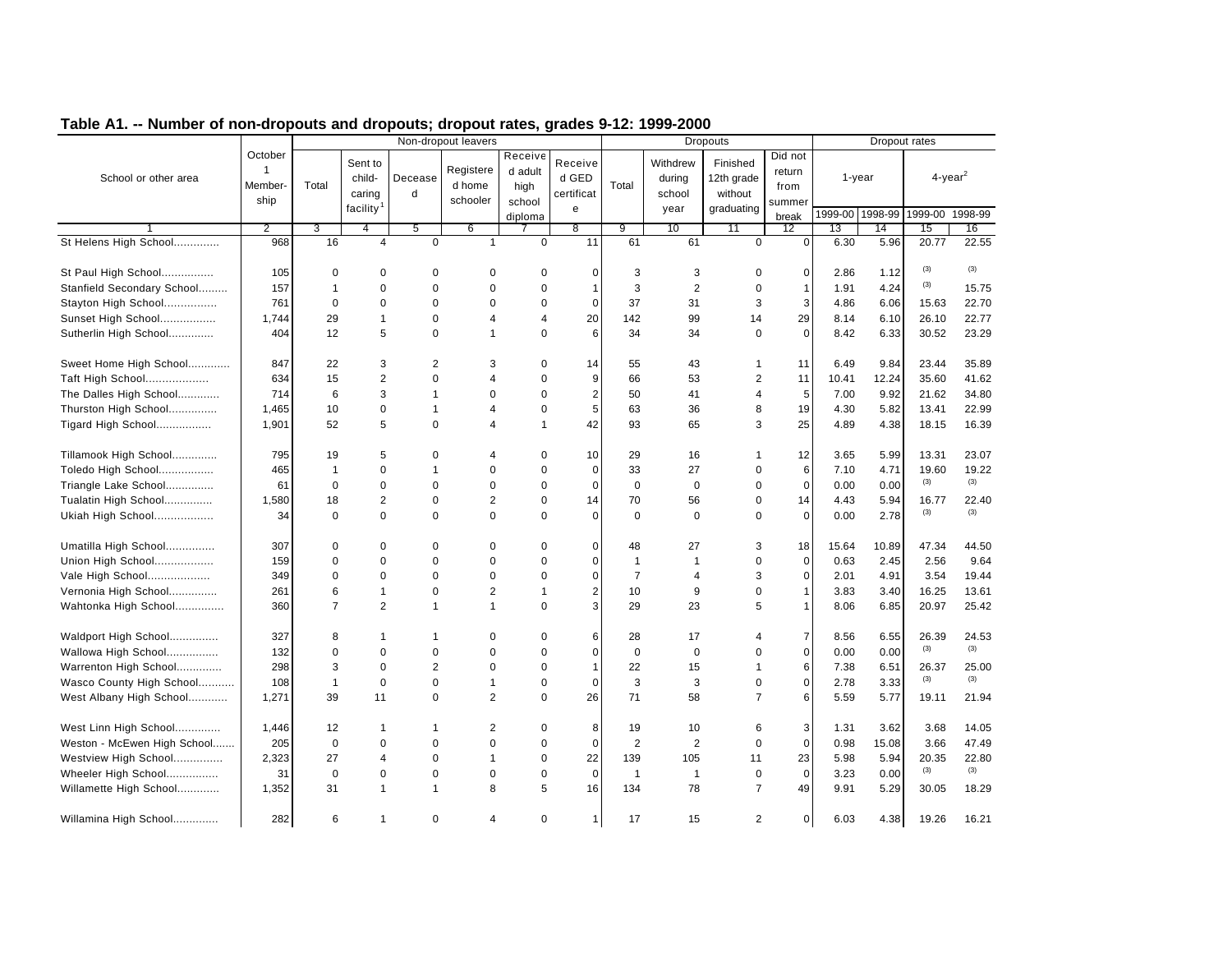| rable AT. -- Number or non-dropouts and dropouts, dropout rates, grades 5-12. 1999-2000 |                         |                |                       |                | Non-dropout leavers |                         |                |                |                | Dropouts       |                   |            |         | Dropout rates          |         |
|-----------------------------------------------------------------------------------------|-------------------------|----------------|-----------------------|----------------|---------------------|-------------------------|----------------|----------------|----------------|----------------|-------------------|------------|---------|------------------------|---------|
|                                                                                         | October<br>$\mathbf{1}$ |                | Sent to               |                | Registere           | Receive<br>d adult      | Receive        |                | Withdrew       | Finished       | Did not<br>return |            |         |                        |         |
| School or other area                                                                    | Member-                 | Total          | child-                | Decease        | d home              | high                    | d GED          | Total          | during         | 12th grade     | from              | $1 - year$ |         | $4$ -year <sup>2</sup> |         |
|                                                                                         | ship                    |                | caring                | d              | schooler            | school                  | certificat     |                | school         | without        | summer            |            |         |                        |         |
|                                                                                         |                         |                | facility <sup>1</sup> |                |                     | diploma                 | e              |                | year           | graduating     | break             | 1999-00    | 1998-99 | 1999-00                | 1998-99 |
|                                                                                         | $\overline{2}$          | 3              | 4                     | 5              | 6                   |                         | $\overline{8}$ | 9              | 10             | 11             | 12                | 13         | 14      | 15                     | 16      |
| Wilson High School                                                                      | 1,576                   | 10             | 2                     | $\mathbf 0$    | $\mathbf{1}$        | 1                       | 6              | 39             | 21             | 0              | 18                | 2.47       | 4.23    | 9.34                   | 16.52   |
| Wilsonville High School                                                                 | 790                     | 3              | $\mathbf{1}$          | $\Omega$       | $\mathbf 0$         | 0                       | 2              | 34             | 23             | 5              | 6                 | 4.30       | 3.59    | 13.87                  | 13.79   |
| Winston Churchill High School                                                           | 1,262                   | 10             | $\mathbf 0$           | $\Omega$       | $\mathbf 0$         | $\overline{c}$          | 8              | 25             | 19             | 6              | $\Omega$          | 1.98       | 2.20    | 6.11                   | 9.36    |
| Woodburn High School                                                                    | 971                     | $\mathbf 0$    | $\Omega$              | $\mathbf 0$    | $\mathbf 0$         | 0                       | $\Omega$       | 94             | 72             | $\Omega$       | 22                | 9.68       | 12.25   | 33.08                  | 40.71   |
| Yamhill-Carlton High School                                                             | 468                     | 10             | 0                     | 0              | $\mathbf{1}$        | 4                       | 5              | 24             | 18             | 0              | 6                 | 5.13       | 6.61    | 19.51                  | 23.78   |
| Yoncalla High School                                                                    | 134                     | $\mathbf{1}$   | 1                     | $\mathbf 0$    | $\mathbf 0$         | $\mathbf 0$             | $\overline{0}$ | 6              | 5              | $\mathbf 0$    | $\overline{1}$    | 4.48       | 3.70    | (3)                    | (3)     |
| <b>II. Alternative Schools</b>                                                          |                         |                |                       |                |                     |                         |                |                |                |                |                   |            |         |                        |         |
| Centennial Learning Center                                                              | $98*$                   | 6              | $\Omega$              | $\Omega$       | $\mathbf 0$         | 0                       | 6              | 33             | 20             | $\overline{7}$ | 6                 | 33.67      | 22.47   | (5)                    | (5)     |
| <b>Churchill Alternative Education</b>                                                  | 238*                    | 0              | $\mathbf 0$           | 0              | $\mathbf 0$         | 0                       | $\overline{0}$ | 16             | 15             | 0              | $\mathbf{1}$      | 6.72       | 0.00    | (5)                    | (5)     |
| Community School                                                                        | 404*                    | 6              | $\mathbf 0$           | $\mathbf 0$    | $\mathbf 0$         | 0                       | 6              | 78             | 62             | 3              | 13                | 19.31      | 22.02   | (5)                    | (5)     |
| <b>Fariss Street School</b>                                                             | $55*$                   | $\pmb{0}$      | $\mathbf 0$           | $\mathbf 0$    | $\mathbf 0$         | 0                       | $\mathbf 0$    | $\overline{7}$ | $\overline{7}$ | $\mathbf 0$    | $\mathbf 0$       | 12.73      | 0.00    | (5)                    | (5)     |
| Gateways Learning Center                                                                | 199*                    | $\overline{7}$ | $\mathbf{1}$          | $\Omega$       | 2                   | $\mathbf{1}$            | 3              | 41             | 10             | $\mathbf 0$    | 31                | 20.60      | 0.00    | (5)                    | (5)     |
| Helensview High School                                                                  | $139*$                  | 5              | $\Omega$              | $\mathbf 0$    | $\mathbf 0$         | $\mathbf{1}$            | $\overline{4}$ | 13             | 12             | $\Omega$       | $\mathbf{1}$      | 9.35       | 16.84   | (5)                    | (5)     |
| Marshall High School (Deschutes)                                                        | $213*$                  | 14             | 4                     | $\mathbf 0$    | $\mathbf 0$         | 0                       | 10             | 71             | 71             | $\mathbf 0$    | $\mathbf 0$       | 33.33      | 44.44   | (5)                    | (5)     |
| Molalla Alternative Options                                                             | $134*$                  | 9              | 1                     | $\mathbf 0$    | $\mathbf{1}$        | 0                       | $\overline{7}$ | 15             | 10             | $\Omega$       | 5                 | 11.19      | 22.09   | (5)                    | (5)     |
| Opportunity Center                                                                      | 299*                    | 7              | 5                     | $\Omega$       | $\mathbf 0$         | $\mathbf 0$             | $\overline{2}$ | 54             | 50             | 0              | $\overline{4}$    | 18.06      | 24.91   | (5)                    | (5)     |
| PPS Alternative Programs                                                                | 2,909*                  | 302            | 40                    | $\overline{2}$ | $\mathbf{1}$        | 24                      | 235            | 1,243          | 902            | 62             | 279               | 42.73      | 35.43   | (5)                    | (5)     |
| Roberts HSC                                                                             | $157*$                  | $\pmb{0}$      | $\mathbf 0$           | 0              | $\mathbf 0$         | 0                       | $\mathbf 0$    | 13             | $\overline{7}$ | 3              | 3                 | 8.28       | 0.00    | (5)                    | (5)     |
| Salem-Keizer Alternative Programs                                                       | $525*$                  | 12             | 1                     | 0              | $\mathbf 0$         | 0                       | 11             | 53             | 52             | 0              | $\mathbf{1}$      | 10.10      | 15.18   | (5)                    | (5)     |
| South Lane Academy                                                                      | 106*                    | $\overline{2}$ | 0                     | $\mathbf 0$    | $\mathbf{1}$        | $\mathbf 0$             | -1             | 29             | 21             | $\mathbf 0$    | 8                 | 27.36      | 20.73   | (5)                    | (5)     |
| <b>III. School Districts</b>                                                            |                         |                |                       |                |                     |                         |                |                |                |                |                   |            |         |                        |         |
| Beaverton SD 48J                                                                        | 9,567                   | 133            | 11                    | -1             | 10                  | 10                      | 101            | 677            | 487            | 70             | 120               | 7.08       | 6.21    | 20.76                  | 23.60   |
| Bend SD1                                                                                | 4,120                   | 68             | 5                     | $\mathbf{1}$   | 10                  | $\overline{\mathbf{c}}$ | 50             | 311            | 208            | $\sqrt{2}$     | 101               | 7.55       | 7.01    | 22.01                  | 25.81   |
| Corbett SD 39                                                                           | 223                     | 4              | 3                     | 0              | $\mathbf 0$         | 0                       | $\overline{1}$ | 3              | 3              | $\mathbf 0$    | $\mathbf 0$       | 1.35       | 2.28    | 5.23                   | 9.08    |
| Corvallis SD 509J                                                                       | 2,517                   | 17             | $\mathbf{1}$          | $\mathbf 0$    | $\mathbf{1}$        | 0                       | 15             | 72             | 58             | $\mathbf{1}$   | 13                | 2.86       | 4.27    | 10.95                  | 16.50   |
| Eugene SD 4J                                                                            | 6,002                   | 67             | 9                     | $\overline{1}$ | 17                  | 11                      | 29             | 222            | 189            | 22             | 11                | 3.70       | 3.39    | 8.74                   | 13.32   |
| Greater Albany SD 8J                                                                    | 2,454                   | 68             | 15                    | $\mathbf{1}$   | 5                   | $\mathbf 0$             | 47             | 150            | 123            | $\overline{7}$ | 20                | 6.11       | 6.92    | 21.48                  | 25.54   |
| Gresham-Barlow SD 10J                                                                   | 3,525                   | 29             | 11                    | 0              | 3                   | $\mathbf{1}$            | 14             | 138            | 129            | 8              | $\mathbf{1}$      | 3.91       | 6.13    | 13.73                  | 23.26   |
| Hillsboro SD 1J                                                                         | 4,828                   | 21             | 2                     | 3              | $\mathbf 0$         | 0                       | 16             | 208            | 151            | 32             | 25                | 4.31       | 4.56    | 13.84                  | 17.47   |
| Hood River SD 1                                                                         | 1,136                   | 10             | $\overline{c}$        | $\mathbf 0$    | $\mathbf{1}$        | 1                       | 6              | 67             | 49             | $\pmb{0}$      | 18                | 5.90       | 5.56    | 21.28                  | 20.56   |
| Klamath County SD                                                                       | 1,346                   | 3              | $\mathbf{1}$          | $\mathbf 0$    | 2                   | $\mathbf 0$             | 0              | 44             | 24             | 8              | 12                | 3.27       | 6.42    | 10.37                  | 23.58   |
| Klamath Falls City Schools                                                              | 1,860                   | 16             | $\overline{2}$        | $\mathbf{1}$   | $\mathbf 0$         | $\mathbf 0$             | 13             | 138            | 87             | 3              | 48                | 7.42       | 4.21    | 26.65                  | 16.21   |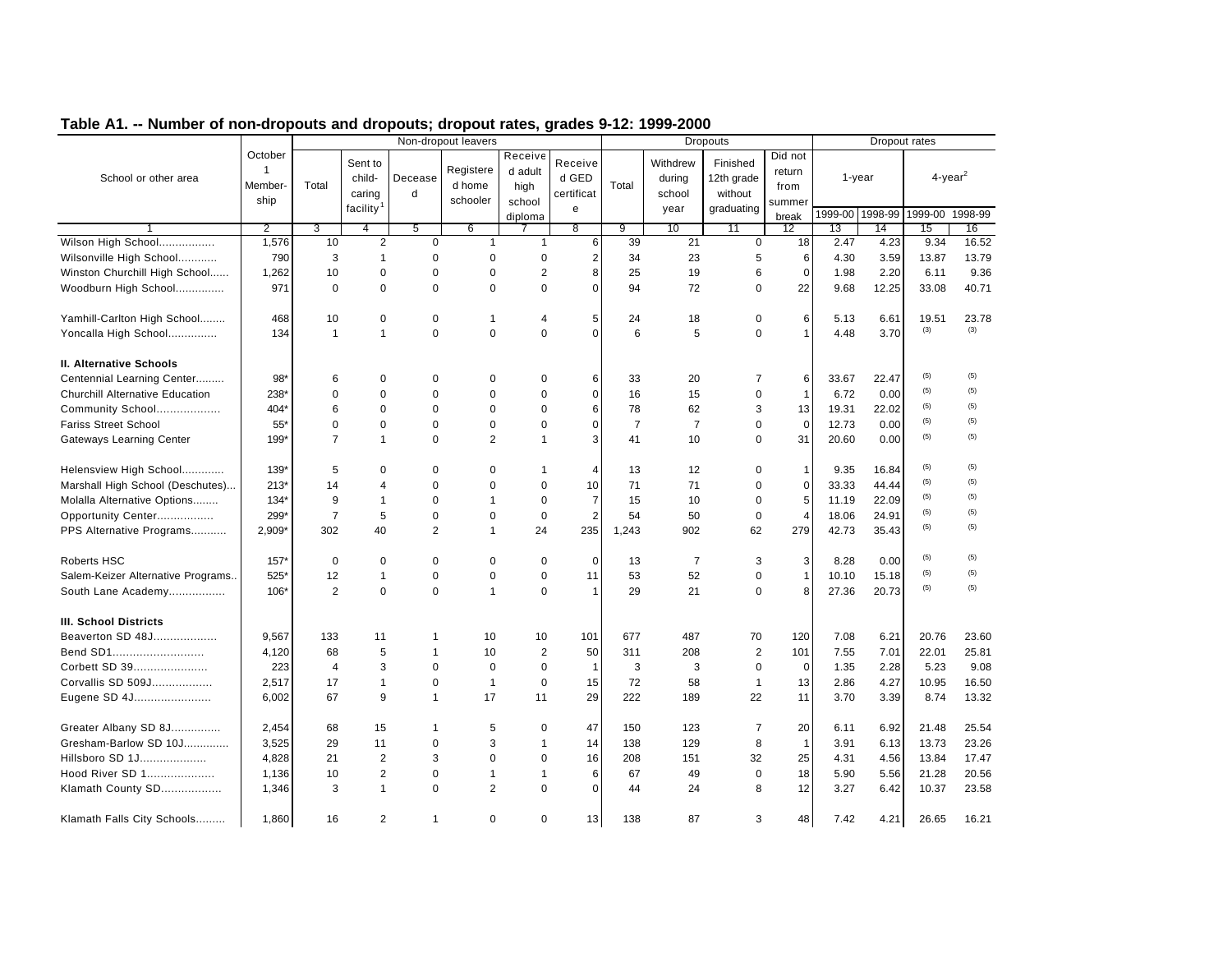|                       |                                 |                |                                                      |                | Non-dropout leavers             |                                      |                                     |                |                                      | <b>Dropouts</b>                                 |                                     |         | Dropout rates |         |                        |
|-----------------------|---------------------------------|----------------|------------------------------------------------------|----------------|---------------------------------|--------------------------------------|-------------------------------------|----------------|--------------------------------------|-------------------------------------------------|-------------------------------------|---------|---------------|---------|------------------------|
| School or other area  | October<br>1<br>Member-<br>ship | Total          | Sent to<br>child-<br>caring<br>facility <sup>1</sup> | Decease<br>d   | Registere<br>d home<br>schooler | Receive<br>d adult<br>high<br>school | Receive<br>d GED<br>certificat<br>e | Total          | Withdrew<br>during<br>school<br>year | Finished<br>12th grade<br>without<br>graduating | Did not<br>return<br>from<br>summer |         | $1 - year$    |         | $4$ -year <sup>2</sup> |
|                       |                                 |                |                                                      |                |                                 | diploma                              |                                     |                |                                      |                                                 | break                               | 1999-00 | 1998-99       | 1999-00 | 1998-99                |
| Lake Oswego SD 7J     | $\overline{2}$<br>2,330         | 3              | $\overline{4}$                                       | 5              | 6                               | 3                                    | 8<br>$\overline{4}$                 | 9<br>34        | 10                                   | 11                                              | 12 <sup>2</sup>                     | 13      | 14            | 15      | 16                     |
|                       |                                 | 9              | $\mathbf{1}$                                         | $\mathbf 0$    | $\mathbf{1}$                    |                                      |                                     |                | 26                                   | 6                                               | $\overline{2}$                      | 1.46    | 1.84          | 4.87    | 7.88                   |
| Lincoln County SD     | 2,189                           | 38             | 5                                                    | $\overline{2}$ | $\overline{7}$                  | $\mathbf 0$                          | 24                                  | 191            | 150                                  | 6                                               | 35                                  | 8.73    | 8.19          | 28.92   | 29.76                  |
| Medford SD 549        | 3,873                           | 91             | 5                                                    | 3              | 13                              | 6                                    | 64                                  | 364            | 282                                  | 27                                              | 55                                  | 9.40    | 9.02          | 31.36   | 32.37                  |
| Molalla SD 35         | 868                             | 15             | $\mathbf{1}$                                         | $\mathbf{1}$   | $\overline{2}$                  | $\Omega$                             | 11                                  | 44             | 31                                   | 5                                               | 8                                   | 5.07    | 5.43          | 12.31   | 20.78                  |
| Morrow SD 1           | 691                             | $\overline{7}$ | $\mathbf 0$                                          | 2              | $\mathbf 0$                     | $\mathbf 0$                          | 5                                   | 27             | 26                                   | $\mathbf{1}$                                    | $\mathbf 0$                         | 3.91    | 5.76          | 13.50   | 21.00                  |
| North Clackamas SD 12 | 4,218                           | 54             | 2                                                    | $\overline{2}$ | $\mathbf{1}$                    | 6                                    | 43                                  | 214            | 173                                  | 17                                              | 24                                  | 5.07    | 6.40          | 17.63   | 24.64                  |
| Oregon City SD 62     | 1,913                           | $\mathbf{1}$   | $\mathbf 0$                                          | $\overline{0}$ | $\mathbf 0$                     | $\mathbf 0$                          | $\mathbf{1}$                        | 64             | 38                                   | 12                                              | 14                                  | 3.35    | 5.77          | 10.51   | 22.41                  |
| Portland SD 1J        | 15,446                          | 418            | 62                                                   | 5              | 14                              | 30                                   | 307                                 | 1.953          | 1,384                                | 115                                             | 454                                 | 12.64   | 13.06         | 19.27   | 20.62                  |
| Roseburg SD 4         | 2,323                           | 84             | 2                                                    | $\mathbf{1}$   | $\mathbf{1}$                    | 23                                   | 57                                  | 153            | 125                                  | $\overline{1}$                                  | 27                                  | 6.59    | 8.27          | 10.36   | 13.14                  |
| Salem/Keizer SD 24J   | 9,740                           | 89             | 7                                                    | $\mathbf{1}$   | 18                              | $\mathbf 0$                          | 63                                  | 933            | 643                                  | 131                                             | 159                                 | 9.58    | 8.19          | 28.24   | 30.95                  |
| Sheridan SD 48J       | 337                             | 5              | $\mathbf{1}$                                         | $\Omega$       | $\mathbf{1}$                    | $\mathbf 0$                          | 3                                   | 35             | 18                                   | $\overline{2}$                                  | 15                                  | 10.39   | 13.99         | 18.62   | 15.13                  |
| Springfield SD19      | 3.099                           | 27             | 11                                                   | 1              | 6                               | $\mathbf{1}$                         | 8                                   | 213            | 114                                  | 14                                              | 85                                  | 6.87    | 5.94          | 16.56   | 22.71                  |
| Three Rivers SD       | 2,003                           | $\overline{7}$ | $\overline{2}$                                       | $\mathbf{1}$   | $\mathbf{1}$                    | $\Omega$                             | 3                                   | 72             | 40                                   | 5                                               | 27                                  | 3.59    | 5.47          | 11.96   | 20.28                  |
| Tigard SD 23J         | 3,481                           | 70             | $\overline{7}$                                       | $\Omega$       | 6                               | $\overline{1}$                       | 56                                  | 163            | 121                                  | 3                                               | 39                                  | 4.68    | 5.10          | 17.49   | 19.62                  |
| West Linn SD 3J       | 2,236                           | 15             | 2                                                    | $\mathbf{1}$   | 2                               | $\mathbf 0$                          | 10                                  | 53             | 33                                   | 11                                              | 9                                   | 2.37    | 3.61          | 7.40    | 13.99                  |
| <b>IV. Counties</b>   |                                 |                |                                                      |                |                                 |                                      |                                     |                |                                      |                                                 |                                     |         |               |         |                        |
| Baker County          | 924                             | 18             | 9                                                    | 1              | 8                               | $\mathbf 0$                          | $\mathbf 0$                         | 33             | 22                                   | 10                                              | $\mathbf{1}$                        | 3.57    | 5.12          | 9.81    | 19.37                  |
| Benton County         | 3,434                           | 26             | $\mathbf{1}$                                         | 0              | $\mathbf{1}$                    | $\mathbf 0$                          | 24                                  | 107            | 87                                   | $\mathbf{1}$                                    | 19                                  | 3.12    | 4.39          | 12.03   | 17.41                  |
| Clackamas County      | 16,472                          | 141            | 8                                                    | 4              | 6                               | 9                                    | 114                                 | 536            | 398                                  | 58                                              | 80                                  | 3.25    | 4.67          | 10.90   | 18.18                  |
| Clatsop County        | 1,816                           | 27             | 3                                                    | 4              | $\overline{4}$                  | $\mathbf 0$                          | 16                                  | 71             | 59                                   | 6                                               | 6                                   | 3.91    | 4.10          | 12.72   | 15.48                  |
| Columbia County       | 2,704                           | 34             | 8                                                    | 0              | 8                               | $\overline{1}$                       | 17                                  | 129            | 116                                  | $\mathbf{1}$                                    | 12                                  | 4.77    | 3.54          | 16.86   | 13.85                  |
| Coos County           | 3,248                           | 37             | $\overline{7}$                                       | 1              | 11                              | $\mathbf 0$                          | 18                                  | 147            | 117                                  | 12                                              | 18                                  | 4.53    | 4.25          | 15.80   | 16.74                  |
| Crook County          | 983                             | 36             | $\overline{4}$                                       | 0              | 12                              | 20                                   | $\mathbf 0$                         | 13             | 10                                   | $\mathbf 0$                                     | 3                                   | 1.32    | 1.90          | 5.75    | 7.46                   |
| Curry County          | 1,035                           | 16             | 3                                                    | $\mathbf{1}$   | 9                               | $\mathbf 0$                          | 3                                   | 58             | 55                                   | 3                                               | $\mathbf 0$                         | 5.60    | 3.93          | 18.74   | 15.68                  |
| Deschutes County      | 6,251                           | 99             | 8                                                    | 3              | 18                              | 3                                    | 67                                  | 393            | 264                                  | 8                                               | 121                                 | 6.29    | 6.09          | 18.54   | 23.02                  |
| Douglas County        | 5,544                           | 178            | 11                                                   | $\overline{7}$ | 13                              | 28                                   | 119                                 | 354            | 294                                  | 5                                               | 55                                  | 6.39    | 6.98          | 16.60   | 25.61                  |
| Gilliam County        | 119                             | $\overline{4}$ | $\mathbf 0$                                          | 0              | $\mathbf 0$                     | $\mathbf 0$                          | $\overline{4}$                      | $\mathbf 0$    | $\mathbf 0$                          | $\mathbf 0$                                     | $\mathbf 0$                         | 0.00    | 2.44          | 0.00    | 0.00                   |
| Grant County          | 464                             | $\overline{2}$ | $\Omega$                                             | 0              | $\overline{2}$                  | $\mathbf 0$                          | $\mathbf 0$                         | $\overline{7}$ | 6                                    | $\mathbf 0$                                     | $\mathbf{1}$                        | 1.51    | 0.61          | 6.19    | 2.52                   |
| Harney County         | 435                             | 6              | $\mathbf{1}$                                         | 0              | 3                               | $\mathbf 0$                          | 2                                   | 30             | 26                                   | 3                                               | $\mathbf{1}$                        | 6.90    | 4.73          | 22.22   | 18.37                  |
| Hood River County     | 1,136                           | 10             | 2                                                    | $\overline{0}$ | $\mathbf{1}$                    | $\overline{1}$                       | 6                                   | 67             | 49                                   | $\Omega$                                        | 18                                  | 5.90    | 5.56          | 21.28   | 20.56                  |
| Jackson County        | 9,256                           | 171            | 11                                                   | 9              | 33                              | 8                                    | 110                                 | 668            | 521                                  | 57                                              | 90                                  | 7.22    | 7.74          | 24.52   | 28.81                  |
| Jefferson County      | 917                             | 15             | 3                                                    | 0              | $\overline{2}$                  | $\overline{1}$                       | 9                                   | 60             | 49                                   | 5                                               | 6                                   | 6.54    | 9.57          | 20.54   | 34.87                  |
| Josephine County      | 3,579                           | 25             | 4                                                    | $\overline{2}$ | $\mathbf{1}$                    | $\mathbf 0$                          | 18                                  | 184            | 145                                  | 5                                               | 34                                  | 5.14    | 5.97          | 18.39   | 22.20                  |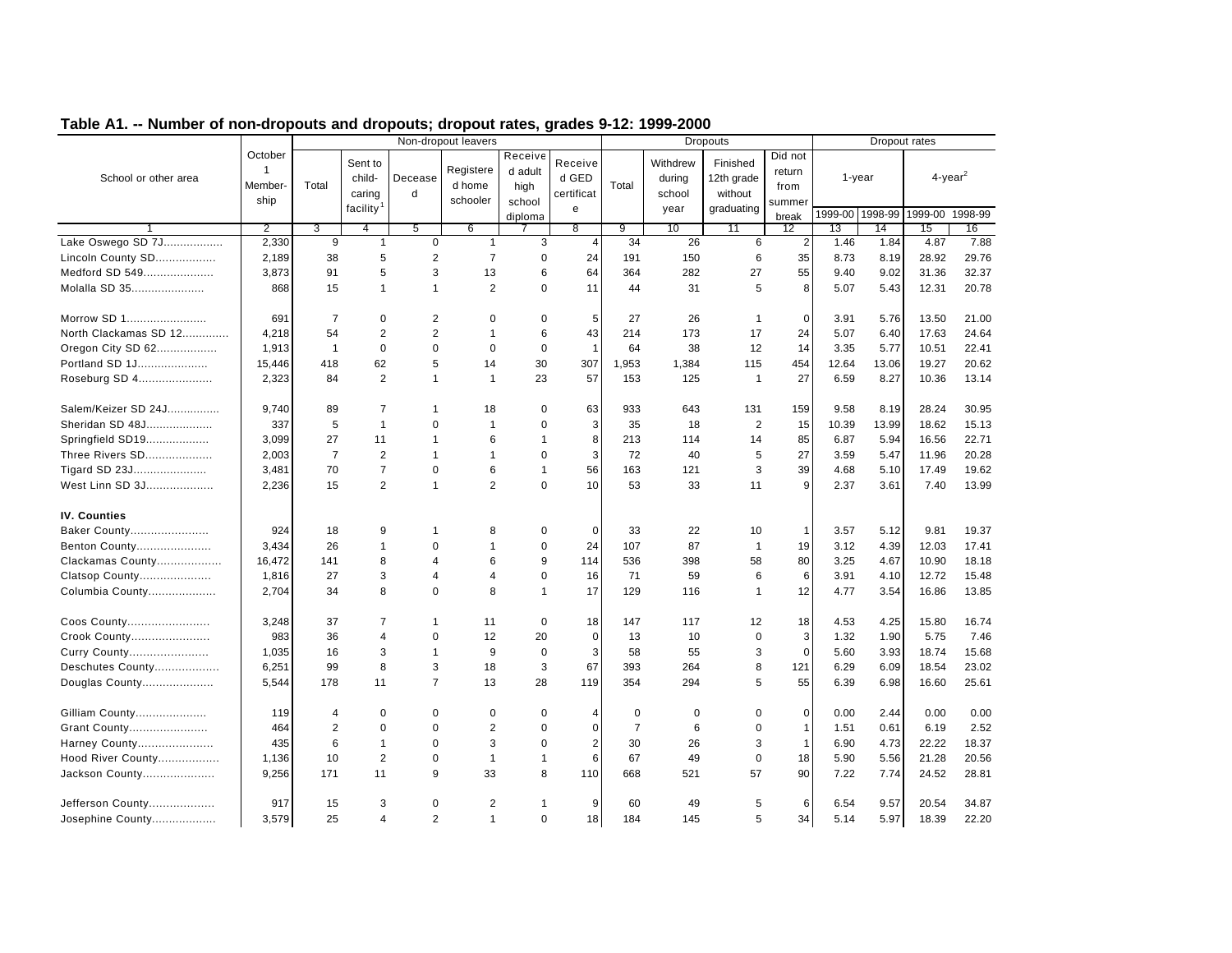|                      |                            |                |                                                      |                | Non-dropout leavers             |                                      |                                     |                |                                      | <b>Dropouts</b>                                 |                                     |         | Dropout rates        |                                           |       |
|----------------------|----------------------------|----------------|------------------------------------------------------|----------------|---------------------------------|--------------------------------------|-------------------------------------|----------------|--------------------------------------|-------------------------------------------------|-------------------------------------|---------|----------------------|-------------------------------------------|-------|
| School or other area | October<br>Member-<br>ship | Total          | Sent to<br>child-<br>caring<br>facility <sup>1</sup> | Decease<br>d   | Registere<br>d home<br>schooler | Receive<br>d adult<br>high<br>school | Receive<br>d GED<br>certificat<br>e | Total          | Withdrew<br>during<br>school<br>year | Finished<br>12th grade<br>without<br>graduating | Did not<br>return<br>from<br>summer | 1999-00 | $1$ -year<br>1998-99 | $4$ -year <sup>2</sup><br>1999-00 1998-99 |       |
|                      | $\overline{2}$             | 3              | 4                                                    | 5              | 6                               | diploma                              | 8                                   | 9              | 10                                   | 11                                              | break<br>12                         | 13      | 14                   | 15                                        | 16    |
| Klamath County       | 3,206                      | 19             | 3                                                    |                | $\overline{2}$                  | $\Omega$                             | 13                                  | 182            | 111                                  | 11                                              | 60                                  | 5.68    | 5.16                 | 20.04                                     | 19.37 |
| Lake County          | 503                        | 3              |                                                      |                |                                 | $\mathbf 0$                          | $\mathbf 0$                         | $\overline{4}$ | 4                                    | $\Omega$                                        | $\mathbf 0$                         | 0.80    | 1.03                 | 3.39                                      | 3.99  |
| Lane County          | 14,956                     | 168            | 27                                                   | 7              | 41                              | 19                                   | 74                                  | 801            | 554                                  | 54                                              | 193                                 | 5.36    | 4.53                 | 15.03                                     | 17.11 |
| Lincoln County       | 2,189                      | 38             | 5                                                    | 2              | $\overline{7}$                  | $\mathbf 0$                          | 24                                  | 191            | 150                                  | 6                                               | 35                                  | 8.73    | 8.19                 | 28.92                                     | 29.76 |
| Linn County          | 5,603                      | 126            | 28                                                   | 4              | 12                              | $\Omega$                             | 82                                  | 351            | 276                                  | 21                                              | 54                                  | 6.26    | 7.16                 | 21.78                                     | 26.97 |
| Malheur County       | 1,634                      | 9              | 3                                                    |                | $\mathbf 0$                     | $\Omega$                             | 5                                   | 51             | 42                                   |                                                 | 5                                   | 3.12    | 6.01                 | 10.76                                     | 22.32 |
| Marion County        | 14,774                     | 102            | 9                                                    |                | 20                              |                                      | 71                                  | .233           | 895                                  | 147                                             | 191                                 | 8.35    | 7.94                 | 25.69                                     | 29.80 |
| Morrow County        | 691                        | $\overline{7}$ | $\Omega$                                             | 2              | $\Omega$                        | $\Omega$                             | 5                                   | 27             | 26                                   |                                                 | $\Omega$                            | 3.91    | 5.76                 | 13.50                                     | 21.00 |
| Multnomah County     | 26,336                     | 500            | 79                                                   | 5              | 22                              | 32                                   | 362                                 | 2,509          | 1,811                                | 153                                             | 545                                 | 9.53    | 10.19                | 18.26                                     | 21.50 |
| Polk County          | 2,101                      | 27             | 3                                                    | 2              | 9                               | 5                                    | 8                                   | 124            | 102                                  | 3                                               | 19                                  | 5.90    | 5.58                 | 21.47                                     | 21.59 |
| Sherman County       | 130                        | $\Omega$       | $\Omega$                                             | $\Omega$       | $\Omega$                        | $\Omega$                             | $\Omega$                            | $\Omega$       | $\Omega$                             | $\Omega$                                        | $\Omega$                            | 0.00    | 0.78                 | 0.00                                      | 0.00  |
| Tillamook County     | 1,321                      | 21             | 5                                                    | $\Omega$       |                                 | $\mathbf 0$                          | 12                                  | 49             | 31                                   | 2                                               | 16                                  | 3.71    | 4.86                 | 13.42                                     | 18.67 |
| Umatilla County      | 3,799                      | 15             | 6                                                    | $\Omega$       | $\overline{2}$                  | $\Omega$                             | $\overline{7}$                      | 265            | 180                                  | 9                                               | 76                                  | 6.98    | 9.00                 | 23.43                                     | 31.46 |
| Union County         | 1,458                      | 17             | 0                                                    | 0              | 2                               | $\Omega$                             | 15                                  | 57             | 34                                   | 3                                               | 20                                  | 3.91    | 2.30                 | 9.55                                      | 8.98  |
| Wallowa County       | 442                        | $\Omega$       | $\Omega$                                             | $\Omega$       | 0                               | $\Omega$                             | $\Omega$                            | $\mathbf 0$    | $\Omega$                             |                                                 | $\Omega$                            | 0.00    | 0.22                 | 0.00                                      | 0.93  |
| Wasco County         | 1,269                      | 14             | 5                                                    | $\overline{2}$ | $\overline{2}$                  | $\mathbf 0$                          | 5                                   | 84             | 69                                   |                                                 | 6                                   | 6.62    | 7.97                 | 20.00                                     | 28.93 |
| Washington County    | 20,878                     | 247            | 25                                                   | 5              | 16                              | 11                                   | 190                                 | ,224           | 900                                  | 105                                             | 219                                 | 5.86    | 5.45                 | 18.90                                     | 20.85 |
| Wheeler County       | 107                        |                |                                                      | 0              | $\mathbf 0$                     | $\mathbf 0$                          | $\mathbf 0$                         |                |                                      | $\Omega$                                        | 0                                   | 0.93    | 1.89                 | 3.57                                      | 0.00  |
| Yamhill County       | 4.840                      | 43             | 8                                                    | 2              | 11                              | 5                                    | 17                                  | 353            | 268                                  | 15                                              | 70                                  | 7.29    | 7.75                 | 23.84                                     | 28.70 |

\* Net enrollment

(1) Mental health program, juvenile detention facility, substance abuse program, or certified shelter care program.

(2) Synthetic rate based on one year of data. Four-year rates for districts, counties, and the state uses data from regular high schools only.

(3) School had too few students to calculate a four-year rate.

(4) School does not offer four grades.

(5) School is not designed for four years of attendance

(6) School did not operate.

SOURCE: Oregon Department of Education, Data Information Services, Individual Early Leaver Report, Student Personnel Accouting Report.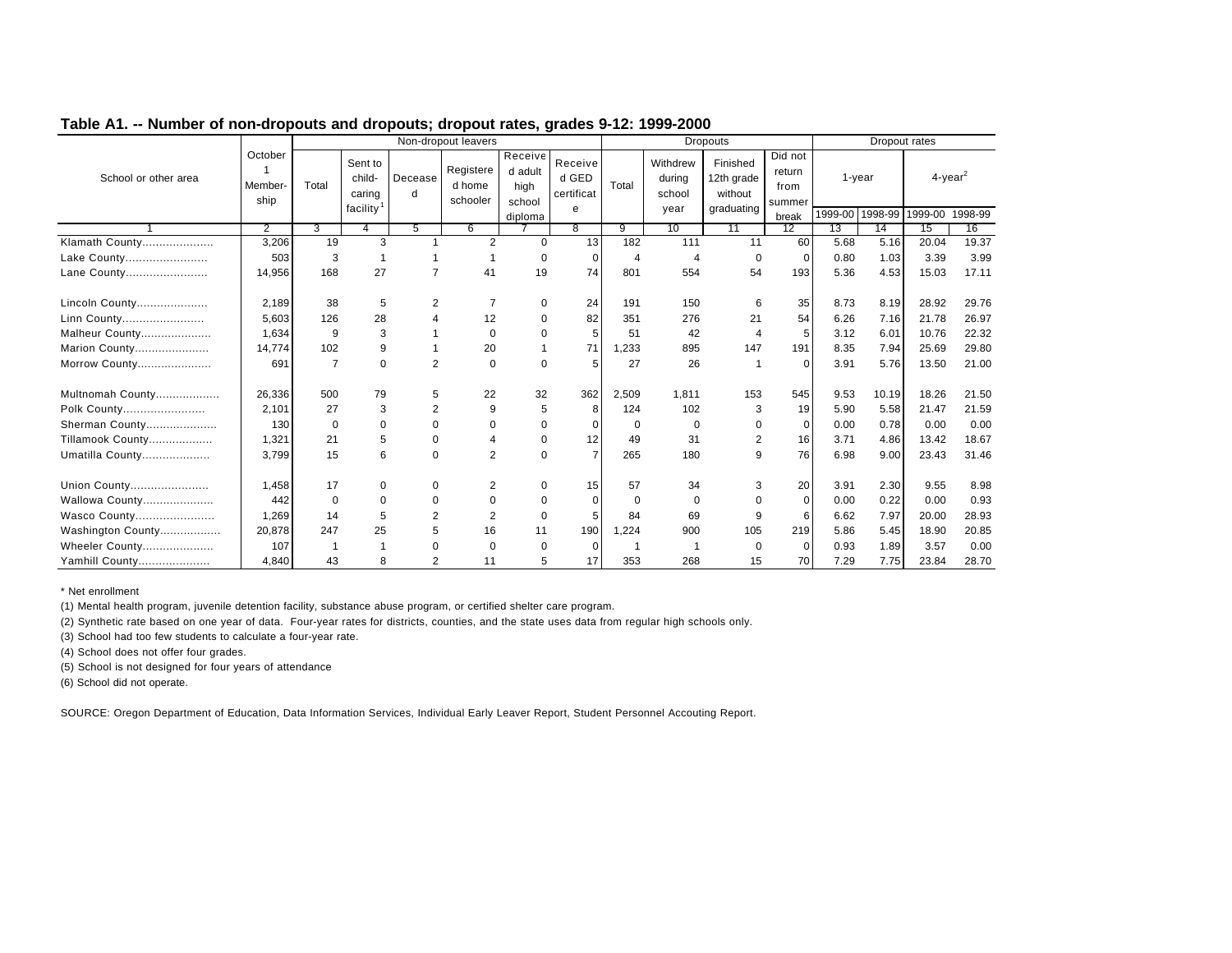|                              |                |                | Sex                     |                      |                    | Race/ethnicity |                                |                                           |                       |                          |                         |                | Grade          |                |                    |
|------------------------------|----------------|----------------|-------------------------|----------------------|--------------------|----------------|--------------------------------|-------------------------------------------|-----------------------|--------------------------|-------------------------|----------------|----------------|----------------|--------------------|
| School or other area         | Dropouts       | Male           | Female                  | White <sup>1</sup>   | Black <sup>1</sup> | Hispanic       | Asian /<br>Pacific<br>Islander | American<br>Indian /<br>Alaskan<br>Native | <b>No</b><br>response | 9                        | 10                      | 11             | 12             | 13             | No<br>Respons<br>e |
|                              | $\overline{2}$ | 3              | $\overline{\mathbf{4}}$ | 5                    | 6                  | $\overline{7}$ | 8                              | 9                                         | 10                    | 11                       | 12                      | 13             | 14             | 15             | 16                 |
| Oregon Statewide Totals      | 10,363         | 5,671          | 4,692                   | 7,599                | 445                | 1,613          | 341                            | 308                                       | 57                    | 1,917                    | 2,272                   | 2,781          | 2,578          | 791            | 24                 |
| I. Schools                   |                |                |                         |                      |                    |                |                                |                                           |                       |                          |                         |                |                |                |                    |
| Adrian High School           | $\overline{2}$ | $\star$        | $\star$                 | $\star$              |                    | $\star$        | $\star$                        |                                           |                       |                          | $\star$                 | $\star$        | $\star$        |                |                    |
| Aloha High School            | 139            | 80             | 59                      | 93                   | 6                  | 24             | 13                             | 3                                         | 0                     | 17                       | 24                      | 43             | 36             | 19             | $\mathbf 0$        |
| Alsea School                 | 3              | $\star$        | $\star$                 | $\star$              |                    | $\star$        | $\star$                        | $\star$                                   |                       | $\star$                  | $\star$                 | $\star$        | $\star$        | $\star$        |                    |
| Amity High School            | 13             | 9              | 4                       | 13                   | $\mathbf 0$        | 0              | $\mathbf 0$                    | $\mathbf 0$                               | $\mathbf 0$           | $\overline{2}$           | 5                       | $\mathbf 0$    | 6              | $\mathbf 0$    | 0                  |
| Arlington High School        | $\mathbf 0$    | $\mathbf 0$    | $\mathbf 0$             | $\mathbf 0$          | $\mathbf 0$        | 0              | $\mathbf 0$                    | $\mathbf 0$                               | $\mathbf 0$           | $\mathbf 0$              | 0                       | $\mathbf 0$    | 0              | $\mathbf 0$    | 0                  |
| Ashland High School          | 51             | 25             | 26                      | 44                   | $\mathbf 0$        | 6              | -1                             | 0                                         | 0                     | 5                        | 14                      | 11             | 18             | 3              | $\mathbf 0$        |
| Astoria High School          | 12             | 5              | $\overline{7}$          | 12                   | $\Omega$           | $\Omega$       | $\mathbf 0$                    | $\Omega$                                  | $\mathbf 0$           | 1                        | 6                       | $\overline{1}$ | $\overline{4}$ | $\mathbf 0$    | $\Omega$           |
| Baker High School            | 28             | 16             | 12                      | 28                   | $\Omega$           | $\Omega$       | $\mathbf 0$                    | $\mathbf 0$                               | $\Omega$              | $\overline{\mathcal{A}}$ | $\overline{2}$          | 6              | $\overline{7}$ | 9              | $\mathbf 0$        |
| Bandon High School           | $\overline{4}$ | $\star$        | $\star$                 | $\star$              | $\star$            | $\star$        |                                |                                           |                       |                          | $\star$                 |                | $\star$        | $\star$        |                    |
| Banks High School            | 17             | 15             | 2                       | 16                   | $\mathbf 0$        | $\mathbf{1}$   | $\mathbf 0$                    | $\mathbf 0$                               | $\mathbf 0$           | 6                        | $\overline{\mathbf{4}}$ | 2              | 5              | $\mathbf 0$    | $\mathbf 0$        |
| Beaverton High School        | 134            | 76             | 58                      | 83                   | 6                  | 28             | 15                             | 2                                         | $\mathbf 0$           | 13                       | 24                      | 51             | 18             | 28             | $\Omega$           |
| Bend High School             | 152            | 75             | 77                      | 146                  | $\mathbf 0$        | 6              | $\mathbf 0$                    | $\Omega$                                  | $\mathbf 0$           | 18                       | 23                      | 59             | 51             | 1              | $\Omega$           |
| Benson High School           | 33             | 25             | 8                       | 23                   | 9                  | 0              | $\mathbf{1}$                   | $\mathbf 0$                               | $\mathbf 0$           | 16                       | $\overline{7}$          | 2              | 8              | $\mathbf 0$    | $\mathbf 0$        |
| Bonanza School               | $\overline{7}$ | $\overline{7}$ | $\mathbf 0$             | 5                    | $\mathbf 0$        | $\mathbf{1}$   | $\mathbf 0$                    | $\mathbf{1}$                              | $\mathbf 0$           | $\mathbf 0$              | $\overline{2}$          | $\mathbf{1}$   | $\overline{2}$ | $\overline{2}$ | $\mathbf 0$        |
| Brookings Harbor High School | 28             | 15             | 13                      | 22                   | $\mathbf 0$        | 3              | $\mathbf{1}$                   | 2                                         | $\mathbf 0$           | 10                       | 5                       | 5              | 8              | $\mathbf 0$    | $\mathbf 0$        |
| Burns High School            | 28             | 10             | 18                      |                      |                    |                |                                |                                           |                       | 5                        | 5                       | 4              | 11             | 3              | $\mathbf 0$        |
| Burnt River School           | $\overline{2}$ | $\star$        | $\star$                 |                      |                    |                |                                | $\star$                                   | $\star$               | $\star$                  | $\star$                 | $\star$        | $\star$        | $\star$        |                    |
| Butte Falls High School      | $\mathbf{1}$   |                |                         |                      |                    |                |                                |                                           |                       |                          |                         |                |                | $\star$        |                    |
| Camas Valley School          | $\mathbf{1}$   | $\star$        | $\star$                 | $\star$              |                    |                |                                |                                           |                       |                          | $\star$                 | $\star$        | $\star$        | $\star$        |                    |
| Canby High School            | 48             | 26             | 22                      | 39                   | $\Omega$           | 9              | $\Omega$                       | $\Omega$                                  | $\Omega$              | 6                        | 9                       | 26             | $\overline{4}$ | 3              | $\mathbf 0$        |
| Cascade High School          | 37             | 21             | 16                      |                      |                    | $\star$        |                                | $\star$                                   | $\mathbf{1}$          | $\overline{\mathcal{A}}$ | 12                      | $\overline{7}$ | 11             | 3              | $\Omega$           |
| Cascade Locks School         | 5              | $\star$        | $\star$                 | $\ddot{\phantom{a}}$ |                    | $\star$        |                                |                                           |                       |                          | $\star$                 | $\star$        | $\star$        | $\star$        |                    |
| Centennial High School       | 90             | 49             | 41                      | 69                   | $\mathbf 0$        | 14             | 5                              | $\overline{2}$                            | $\mathbf 0$           | 11                       | 23                      | 25             | 21             | 10             | $\mathbf 0$        |
| Central High School          | 70             | 41             | 29                      | 40                   | $\overline{2}$     | 27             | $\mathbf{1}$                   | $\mathbf 0$                               | $\mathbf 0$           | 9                        | 13                      | 18             | 27             | 3              | $\Omega$           |
| Central Linn High School     | 2              |                | $\star$                 | $\ddot{\phantom{a}}$ |                    | $\star$        |                                |                                           |                       |                          | $\star$                 |                | $\star$        | $\star$        |                    |
| Century High School          | 76             | 38             | 38                      | 41                   | 1                  | 30             | 1                              | 3                                         | $\mathbf 0$           | 19                       | 15                      | 24             | 12             | 6              | $\mathbf 0$        |
| Chiloquin High School        | 6              | 2              | $\overline{4}$          | 3                    | $\mathbf 0$        | 0              | $\mathbf 0$                    | 3                                         | $\mathbf 0$           | 1                        | $\overline{2}$          | $\mathbf{1}$   | 2              | $\mathbf 0$    | $\Omega$           |
| Clackamas High School        | 60             | 33             | 27                      | 53                   | $\mathbf 0$        | $\overline{c}$ | $\overline{4}$                 | $\mathbf{1}$                              | $\mathbf 0$           | $\overline{\mathcal{A}}$ | 9                       | 28             | 13             | 6              | $\Omega$           |
| Clatskanie High School       | 10             | $\overline{7}$ | 3                       | 10                   | $\mathbf 0$        | 0              | $\mathbf 0$                    | $\mathbf 0$                               | 0                     | 4                        | $\overline{4}$          | 2              | $\pmb{0}$      | 0              | 0                  |
| Cleveland High School        | 68             | 35             | 33                      | 50                   | 5                  | 6              | 6                              | $\mathbf{1}$                              | $\Omega$              | 21                       | 16                      | 17             | 14             | $\mathbf 0$    | $\Omega$           |
| Colton High School           | $\overline{7}$ | 6              | -1                      | 6                    | $\Omega$           | 0              | $\mathbf 0$                    | 1                                         | 0                     | 1                        | 2                       | 3              | 1              | 0              | $\mathbf 0$        |
| Condon High School           | $\mathbf 0$    | $\mathbf 0$    | $\mathbf 0$             | $\mathbf 0$          | $\mathbf 0$        | 0              | $\mathbf 0$                    | $\mathbf 0$                               | $\mathbf 0$           | $\mathbf 0$              | 0                       | $\mathbf 0$    | $\mathbf 0$    | $\mathbf 0$    | $\mathbf 0$        |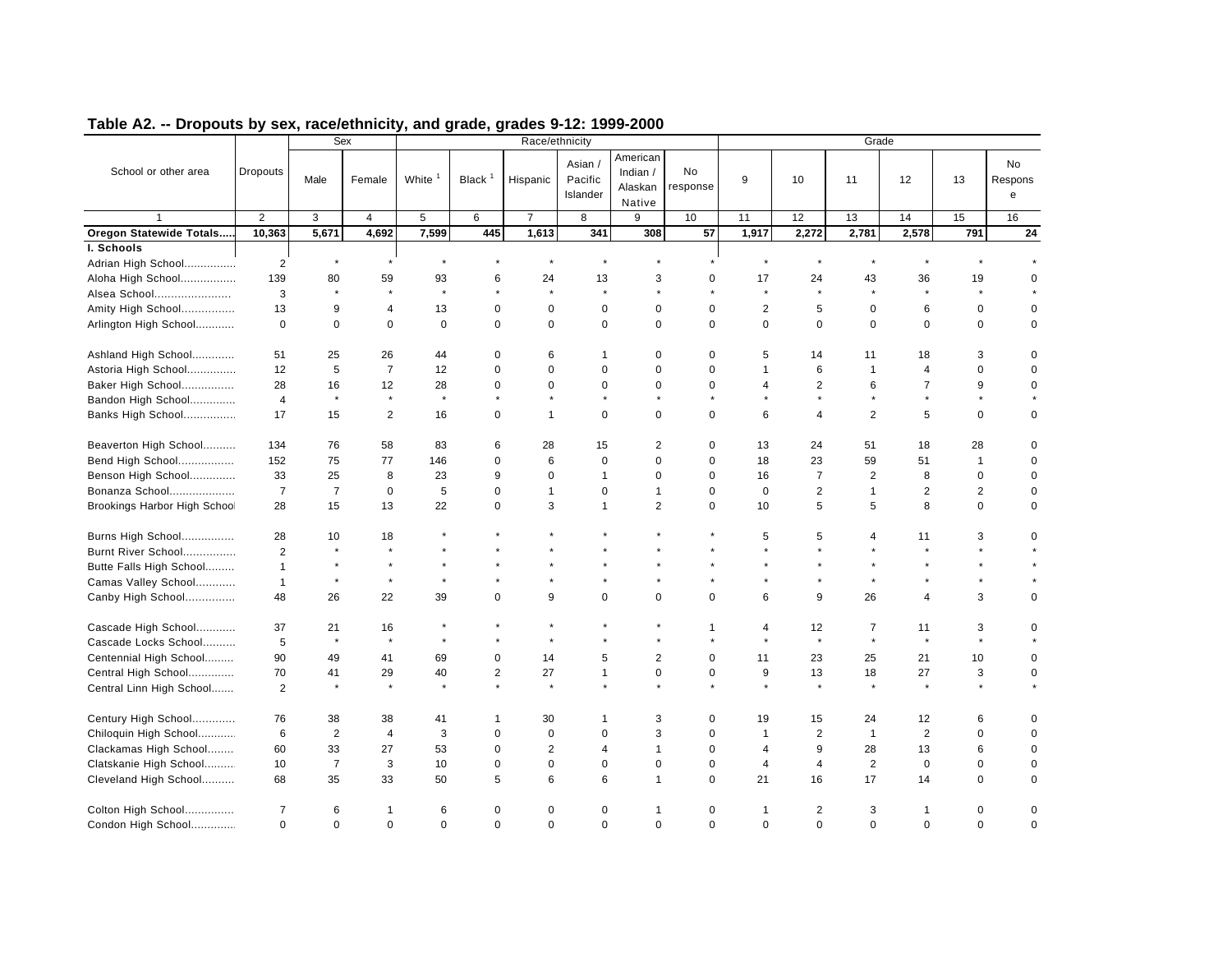|                             |                         |                | Sex            |                |                |                | Race/ethnicity                 |                                           |                |                          |                         |                | Grade          |                |                    |
|-----------------------------|-------------------------|----------------|----------------|----------------|----------------|----------------|--------------------------------|-------------------------------------------|----------------|--------------------------|-------------------------|----------------|----------------|----------------|--------------------|
| School or other area        | <b>Dropouts</b>         | Male           | Female         | White          | Black $1$      | Hispanic       | Asian /<br>Pacific<br>Islander | American<br>Indian /<br>Alaskan<br>Native | No<br>response | 9                        | 10                      | 11             | 12             | 13             | No<br>Respons<br>e |
|                             | $\overline{2}$          | 3              | $\overline{4}$ | $\,$ 5 $\,$    | 6              | $\overline{7}$ | 8                              | 9                                         | 10             | 11                       | 12                      | 13             | 14             | 15             | 16                 |
| Coquille High School        | 9                       | 6              | 3              | 9              | $\mathbf 0$    | $\mathbf 0$    | $\mathbf 0$                    | $\mathbf 0$                               | $\mathbf 0$    | $\mathbf{1}$             | $\overline{2}$          | 3              | 3              | $\mathbf 0$    | $\Omega$           |
| Corbett High School         | 3                       | $\star$        | $\star$        | $\star$        |                | $\star$        |                                | $\star$                                   | $\star$        |                          | $\star$                 | $\star$        | $\star$        |                |                    |
| Corvallis High School       | 46                      | 26             | 20             |                |                |                |                                |                                           |                | $\overline{\mathcal{A}}$ | 6                       | 17             | 18             | 1              | $\mathbf 0$        |
| Cottage Grove High School   | 45                      | 29             | 16             | 42             | $\Omega$       |                | 2                              | $\Omega$                                  | $\Omega$       | 9                        | 7                       | 8              | 13             | 8              |                    |
| Cove School                 | $\overline{1}$          | $\star$        | $\star$        |                |                |                |                                |                                           |                |                          |                         |                | $\star$        |                |                    |
| Crane Union High School     | $\overline{2}$          | $\star$        | $\star$        | $\star$        |                |                |                                |                                           |                |                          |                         |                | $\star$        |                |                    |
| Crater High School          | 51                      | 30             | 21             | 48             | $\mathbf 0$    | 3              | $\mathbf 0$                    | $\mathbf 0$                               | $\mathbf 0$    | 11                       | 8                       | 20             | 11             | $\mathbf{1}$   | $\mathbf 0$        |
| Crescent Valley High School | 26                      | 11             | 15             | 21             | $\overline{2}$ | $\overline{c}$ | $\mathbf{1}$                   | $\Omega$                                  | $\Omega$       | $\Omega$                 | $\overline{\mathbf{4}}$ | 8              | 14             | $\mathbf 0$    | $\Omega$           |
| Creswell High School        | 25                      | 16             | 9              | 24             | 0              | 1              | $\mathbf 0$                    | $\mathbf 0$                               | $\mathbf 0$    | 10                       | 7                       | 5              | 3              | $\mathbf 0$    | $\Omega$           |
| Crook County High School    | 13                      | $\overline{7}$ | 6              | 11             | $\Omega$       | $\overline{c}$ | $\Omega$                       | $\Omega$                                  | $\mathbf 0$    | $\mathbf 0$              | 1                       | 5              | $\overline{7}$ | $\Omega$       | $\Omega$           |
| Crow High School            | $\overline{\mathbf{4}}$ | $\star$        | $\star$        | $\star$        |                | $\star$        |                                |                                           |                |                          | $\star$                 |                | $\star$        |                |                    |
| Culver High School          | 9                       | 5              | $\overline{4}$ | 3              | $\mathbf 0$    | 6              | $\mathbf 0$                    | $\mathbf 0$                               | $\mathbf 0$    | 3                        | $\overline{2}$          | 2              | 2              | $\mathbf 0$    | $\mathbf 0$        |
| Dallas High School          | 50                      | 30             | 20             | 44             | 1              | $\overline{c}$ | $\mathbf 0$                    | 3                                         | $\mathbf 0$    | 5                        | 14                      | 18             | 13             | $\mathbf 0$    | $\mathbf 0$        |
| David Douglas High School   | 103                     | 53             | 50             | 84             | 1              | 11             | 7                              | 0                                         | 0              | 23                       | 17                      | 35             | 25             | 3              | $\Omega$           |
| Days Creek School           | $\overline{2}$          | $\star$        | $\star$        | $\star$        |                | $\star$        |                                |                                           |                |                          | $\star$                 | $\star$        | $\star$        |                |                    |
| Dayton High School          | 22                      | 8              | 14             | 14             | $\mathbf 0$    | 8              | $\mathbf 0$                    | $\mathbf 0$                               | $\mathbf 0$    | 5                        | 9                       | $\overline{7}$ | $\mathbf{1}$   | $\mathbf 0$    | $\mathbf 0$        |
| Dayville School             | $\mathbf 0$             | $\mathbf 0$    | $\mathbf 0$    | $\mathbf 0$    | $\mathbf 0$    | 0              | $\mathbf 0$                    | $\mathbf 0$                               | $\mathbf 0$    | $\mathbf 0$              | 0                       | $\mathbf 0$    | $\pmb{0}$      | $\mathbf 0$    | $\Omega$           |
| Douglas High School         | 27                      | 18             | 9              | 27             | $\mathbf 0$    | $\mathbf 0$    | $\mathbf 0$                    | $\Omega$                                  | $\mathbf 0$    | 5                        | 6                       | 9              | $\overline{7}$ | $\mathbf 0$    | $\Omega$           |
| Dufur School                | $\overline{2}$          | $\star$        | $\star$        | $\star$        |                |                |                                |                                           |                |                          | $\star$                 |                |                |                |                    |
| Eagle Point High School     | 109                     | 72             | 37             | 65             | $\Omega$       | 11             |                                | $\mathbf 0$                               | 32             | 14                       | 22                      | 26             | 31             | 16             | $\Omega$           |
| Echo School                 | $\mathbf{1}$            |                | $\star$        | $\star$        |                | $\star$        |                                | $\star$                                   | $\star$        | $\star$                  | $\star$                 | $\star$        | $\star$        | $\star$        |                    |
| Eddyville School            | $\overline{c}$          |                |                |                |                |                |                                |                                           |                |                          | $\star$                 | $\star$        |                | $\star$        |                    |
| Elgin High School           | $\overline{2}$          |                |                |                |                |                |                                |                                           |                |                          |                         |                |                |                |                    |
| Elkton High School          | $\overline{2}$          |                |                |                |                |                |                                |                                           |                |                          |                         |                |                |                |                    |
| Elmira High School          | 26                      | 16             | 10             |                |                |                |                                |                                           |                | 6                        | 5                       | 9              | 6              | $\mathbf 0$    | $\Omega$           |
| Enterprise High School      | $\mathbf 0$             | $\mathbf 0$    | $\mathbf 0$    | $\mathbf 0$    | $\Omega$       | 0              | $\mathbf 0$                    | $\mathbf 0$                               | $\mathbf 0$    | $\Omega$                 | $\Omega$                | $\mathbf 0$    | $\mathbf 0$    | $\mathbf 0$    | $\mathbf 0$        |
| Estacada High School        | 16                      | $\overline{4}$ | 12             | 16             | 0              | 0              | $\mathbf 0$                    | 0                                         | $\mathbf 0$    | $\overline{c}$           | 4                       | 5              | 3              | $\overline{2}$ | 0                  |
| Falls City High School      | $\overline{4}$          |                | $\star$        |                |                | $\star$        |                                |                                           |                |                          |                         |                | $\star$        | $\star$        |                    |
| Forest Grove High School    | 145                     | 77             | 68             | 97             | $\Omega$       | 43             | 5                              | $\Omega$                                  | $\Omega$       | 49                       | 38                      | 31             | 25             | 2              | $\Omega$           |
| Franklin High School        | 101                     | 52             | 49             | 76             | 6              | 4              | 11                             | 4                                         | $\mathbf 0$    | 18                       | 20                      | 19             | 44             | $\mathbf 0$    | $\Omega$           |
| Gaston High School          | $\overline{2}$          | $\star$        | $\star$        | $\star$        |                |                |                                |                                           |                |                          | $\star$                 |                | $\star$        |                |                    |
| Gervais High School         | 12                      | 8              | 4              | 6              | $\Omega$       | 6              | $\mathbf 0$                    | $\Omega$                                  | $\Omega$       | 5                        | 5                       | -1             | 1              | $\Omega$       | $\mathbf 0$        |
| Gilchrist School            | 8                       | 3              | 5              | $\overline{7}$ | $\mathbf 0$    | 0              | $\mathbf 0$                    | $\Omega$                                  | $\mathbf{1}$   | $\mathbf 0$              | 0                       | $\overline{4}$ | 3              | 1              | $\mathbf 0$        |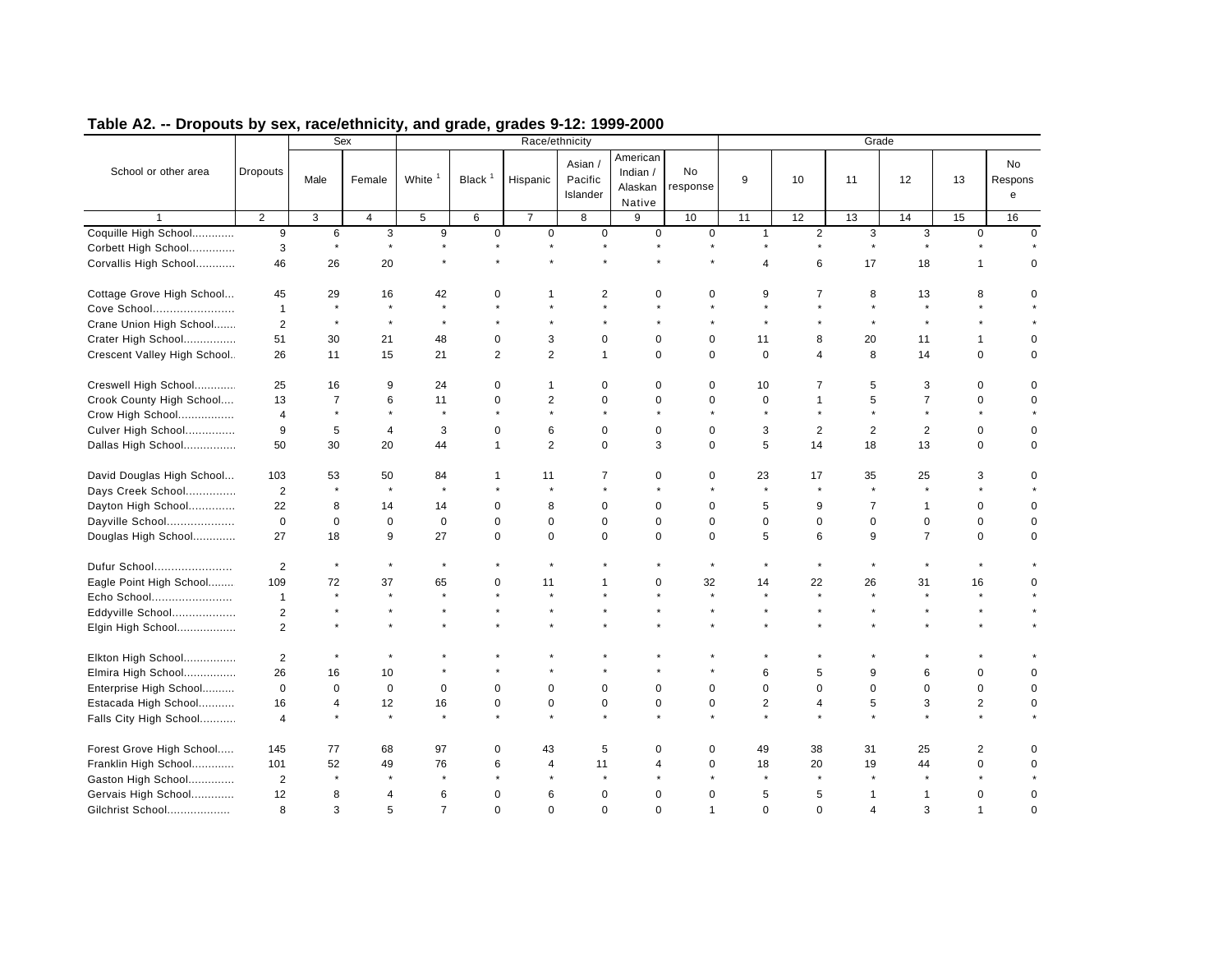|                               |                 |                | Sex            |             |                         | Race/ethnicity |                              |                                           |                |                |              |                | Grade          |                |                           |
|-------------------------------|-----------------|----------------|----------------|-------------|-------------------------|----------------|------------------------------|-------------------------------------------|----------------|----------------|--------------|----------------|----------------|----------------|---------------------------|
| School or other area          | <b>Dropouts</b> | Male           | Female         | White       | Black $1$               | Hispanic       | Asian<br>Pacific<br>Islander | American<br>Indian /<br>Alaskan<br>Native | No<br>response | 9              | 10           | 11             | 12             | 13             | <b>No</b><br>Respons<br>e |
|                               | $\overline{2}$  | 3              | $\overline{4}$ | 5           | 6                       | $\overline{7}$ | 8                            | 9                                         | 10             | 11             | 12           | 13             | 14             | 15             | 16                        |
| Gladstone High School         | 10              | 5              | 5              | 10          | 0                       | $\mathsf 0$    | $\mathbf 0$                  | $\mathbf 0$                               | $\mathbf 0$    | $\mathbf{1}$   | 2            | 3              | $\overline{2}$ | $\overline{2}$ | $\Omega$                  |
| Glencoe High School           | 53              | 28             | 25             | 38          | $\mathbf 0$             | 12             | $\mathbf{1}$                 | 2                                         | $\mathbf 0$    | 9              | 13           | 10             | 10             | 11             | $\mathbf 0$               |
| Glendale High School          | 8               | $\overline{4}$ | $\overline{4}$ | 6           | $\mathbf 0$             | $\overline{2}$ | $\mathbf 0$                  | $\mathbf 0$                               | $\mathbf 0$    | 3              | $\mathbf{1}$ | 2              | $\overline{2}$ | $\mathbf 0$    | $\mathbf 0$               |
| Glide High School             | 20              | 12             | 8              | 20          | $\mathbf 0$             | 0              | $\mathbf 0$                  | $\mathbf 0$                               | $\mathbf 0$    | 4              | 8            | 5              | 3              | $\mathbf 0$    | $\mathbf 0$               |
| Gold Beach High School        | 24              | 16             | 8              | $\star$     |                         | $\star$        | $\star$                      | $\star$                                   | $\star$        | $\mathbf{1}$   | 9            | 3              | 5              | 6              | $\mathbf 0$               |
| Grant High School (Grant)     | $\overline{2}$  |                |                | $\star$     |                         |                |                              |                                           |                |                |              |                | $\star$        |                |                           |
| Grant High School (Multnomal  | 54              | 35             | 19             | 20          | 18                      | 9              | 5                            | $\overline{2}$                            | $\mathbf 0$    | 20             | 13           | $\overline{7}$ | 14             | $\mathbf 0$    | $\mathbf 0$               |
| Grants Pass High School       | 112             | 69             | 43             | 93          | 0                       | 14             | $\mathbf 1$                  | $\overline{4}$                            | $\mathbf 0$    | 22             | 33           | 20             | 37             | $\mathbf 0$    | $\mathbf 0$               |
| Gresham High School           | 58              | 26             | 32             | 46          | 3                       | 3              | 2                            | $\overline{4}$                            | $\mathbf 0$    | 5              | 8            | 22             | 15             | 8              | $\mathbf 0$               |
| Harper School                 | $\mathbf 0$     | $\mathbf 0$    | $\mathbf 0$    | $\mathbf 0$ | $\mathbf 0$             | 0              | $\mathbf 0$                  | $\mathbf 0$                               | $\Omega$       | $\Omega$       | 0            | $\Omega$       | $\mathbf 0$    | $\mathbf 0$    | $\Omega$                  |
| Harrisburg High School        | 9               | $\overline{7}$ | 2              | 8           | $\mathbf 0$             | $\mathbf{1}$   | $\mathbf 0$                  | $\mathbf 0$                               | $\mathbf 0$    | $\overline{2}$ | 2            | $\overline{4}$ | $\mathbf 1$    | $\mathbf 0$    | $\mathbf 0$               |
| Helix School                  | $\mathbf 0$     | $\mathbf 0$    | $\mathbf 0$    | $\mathbf 0$ | $\Omega$                | 0              | $\mathbf 0$                  | $\Omega$                                  | $\Omega$       | $\Omega$       | 0            | $\mathbf 0$    | $\mathbf 0$    | $\mathbf 0$    | $\mathsf 0$               |
| Henley High School            | 13              | 5              | 8              | $\star$     | $\star$                 | $\star$        | $\star$                      |                                           |                | 3              | 3            | 2              | 3              | $\overline{2}$ | $\mathbf 0$               |
| Henry D Sheldon High School   | 48              | 30             | 18             | 39          | $\overline{\mathbf{c}}$ | 1              | $\overline{c}$               | $\mathbf{1}$                              | 3              | 5              | 5            | 12             | 8              | 18             | $\mathbf 0$               |
| Heppner High School           | $\overline{2}$  |                | $\star$        |             | $\star$                 | $\star$        | ä.                           |                                           |                |                | $\star$      | $\star$        | ¥.             |                |                           |
| Hermiston High School         | 75              | 26             | 49             | 43          | 0                       | 31             | 0                            | 0                                         | $\mathbf 1$    | 40             | 16           | 11             | 8              | 0              | 0                         |
| Hidden Valley High School     | 16              | 11             | 5              | 13          | $\mathbf 0$             | 3              | $\Omega$                     | $\mathbf 0$                               | $\mathbf 0$    | 3              | 3            | $\mathbf{1}$   | 9              | $\mathbf 0$    | $\mathbf 0$               |
| Hillsboro High School         | 79              | 50             | 29             | 35          | $\overline{2}$          | 41             | $\mathbf 1$                  | $\mathbf 0$                               | $\mathbf 0$    | 14             | 23           | 16             | 11             | 15             | 0                         |
| Hood River Valley High Schod  | 62              | 33             | 29             | 21          | 0                       | 40             | $\overline{1}$               | $\mathbf 0$                               | $\mathbf 0$    | 16             | 24           | 8              | 14             | $\mathbf 0$    | 0                         |
| Huntington School             | $\mathbf 0$     | $\mathbf 0$    | $\mathbf 0$    | 0           | 0                       | $\mathbf 0$    | $\mathbf 0$                  | $\mathbf 0$                               | $\mathbf 0$    | $\mathbf 0$    | $\mathbf 0$  | $\mathbf 0$    | $\mathbf 0$    | $\mathbf 0$    | 0                         |
| Illinois Valley High School   | 26              | 15             | 11             | 25          | $\mathbf 0$             | 0              | $\mathbf 0$                  | $\mathbf{1}$                              | 0              | 8              | 1            | 5              | 7              | 5              | $\mathbf 0$               |
| Imbler High School            | 2               | $\star$        | $\star$        | $\star$     |                         | $\star$        |                              |                                           |                |                |              |                |                | $\star$        |                           |
| Ione School                   | $\mathbf 0$     | $\mathbf 0$    | $\mathbf 0$    | $\mathbf 0$ | $\mathbf 0$             | 0              | $\Omega$                     | $\Omega$                                  | $\Omega$       | $\Omega$       | 0            | $\Omega$       | $\mathbf 0$    | $\mathbf 0$    | $\mathbf 0$               |
| Jefferson High School (Marior | 12              | 8              | $\overline{4}$ | 9           | $\mathbf 0$             | 3              | $\Omega$                     | $\Omega$                                  | $\mathbf 0$    | $\overline{2}$ | 5            | $\overline{4}$ | $\mathbf{1}$   | $\mathbf 0$    | $\mathbf 0$               |
| Jefferson High School (Multnc | 55              | 33             | 22             | 14          | 27                      | 11             | 2                            | $\mathbf{1}$                              | $\mathbf 0$    | 10             | 16           | 11             | 18             | $\mathbf 0$    | $\mathbf 0$               |
| Jewell School                 | 5               |                |                |             |                         |                |                              |                                           |                |                |              |                |                |                |                           |
| John C. Fremont Jr High Scho  | $\overline{2}$  |                |                |             |                         |                |                              |                                           |                |                |              |                |                |                |                           |
| John F Kennedy High School.   | 12              | 5              | $\overline{7}$ | 5           | $\mathbf 0$             | $\overline{7}$ | $\mathbf 0$                  | $\mathbf 0$                               | $\mathbf 0$    | 1              | $\mathbf{1}$ | 5              | 5              | $\mathbf 0$    | $\mathbf 0$               |
| Jordan Valley High School     | $\mathbf{1}$    | $\star$        | $\star$        | $\star$     | $\star$                 | $\star$        | $\star$                      | $\star$                                   |                |                | $\star$      | $\star$        | $\star$        | $\star$        |                           |
| Joseph Lane Jr High School    | 8               | 5              | 3              | 6           | $\mathbf{1}$            | $\mathbf{1}$   | $\mathbf 0$                  | $\mathbf 0$                               | $\mathbf 0$    | 8              | 0            | $\mathbf 0$    | 0              | $\pmb{0}$      | $\Omega$                  |
| Junction City High School     | 21              | 11             | 10             | 18          | $\mathbf 0$             | 3              | $\mathbf 0$                  | 0                                         | 0              | 3              | 4            | 9              | 4              | 1              | $\mathbf 0$               |
| Klamath High School           | 117             | 58             | 59             | 89          | 3                       | 10             | 3                            | 12                                        | $\mathbf 0$    | 29             | 19           | 28             | 38             | 3              | $\Omega$                  |
| Knappa High School            | $\overline{1}$  | $\star$        | $\star$        | $\star$     |                         | $\star$        |                              |                                           |                |                |              | $\star$        | $\star$        |                |                           |
| La Grande High School         | 36              | 18             | 18             | 35          | $\mathbf 0$             | $\mathbf{1}$   | $\mathbf 0$                  | $\mathbf 0$                               | $\mathbf 0$    | 10             | 4            | $\overline{7}$ | 9              | 5              | -1                        |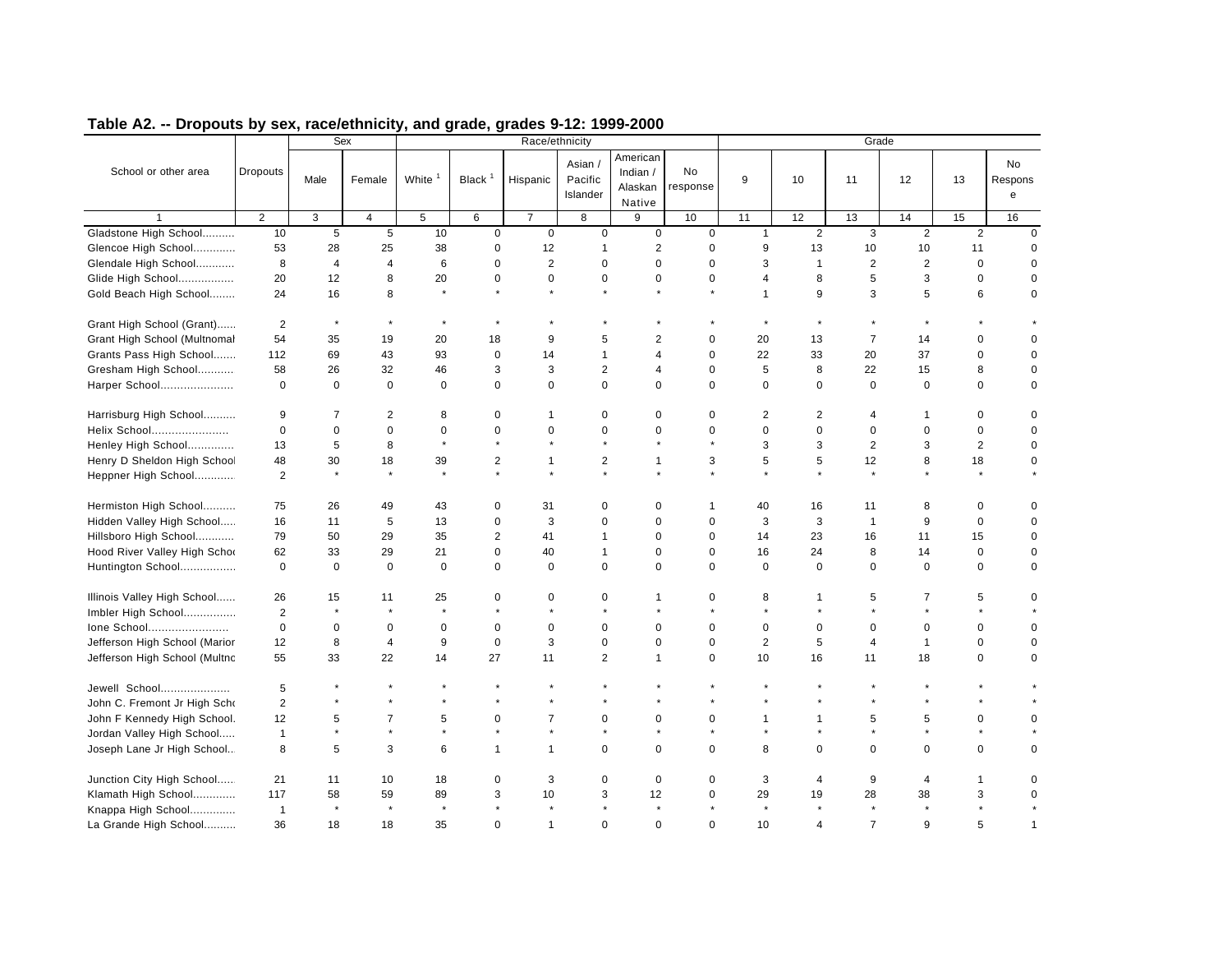| American<br>Asian /<br><b>No</b><br>School or other area<br>No<br>Dropouts<br>Indian /<br>White <sup>1</sup><br>Black <sup>1</sup><br>Pacific<br>9<br>Male<br>Hispanic<br>10<br>12<br>13<br>Female<br>11<br>Respons<br>Alaskan<br>response<br>Islander<br>e<br>Native<br>$\overline{2}$<br>3<br>$\overline{4}$<br>5<br>6<br>$\overline{7}$<br>8<br>9<br>10<br>11<br>12<br>13<br>14<br>15<br>16<br>Lake Oswego High School<br>8<br>$\overline{7}$<br>14<br>$\mathbf 0$<br>$\mathbf 0$<br>15<br>$\mathbf 0$<br>$\mathbf 0$<br>$\overline{2}$<br>3<br>6<br>$\overline{4}$<br>$\mathbf 0$<br>$\Omega$<br>$\mathbf{1}$<br>Lakeridge High School<br>19<br>5<br>17<br>0<br>$\mathbf 0$<br>0<br>2<br>$\overline{7}$<br>6<br>$\mathbf 0$<br>14<br>1<br>$\mathbf 1$<br>1<br>3<br>$\ddot{\phantom{a}}$<br>$\star$<br>$\star$<br>$\star$<br>$\ddot{\phantom{a}}$<br>$\star$<br>¥.<br>$\ddot{\phantom{0}}$<br>$\star$<br>$\ddot{\phantom{a}}$<br>÷<br>Lakeview High School<br>$\overline{4}$<br>3<br>$\mathbf 0$<br>Lapine High School<br>43<br>23<br>20<br>42<br>0<br>$\mathbf 0$<br>$\mathbf 0$<br>15<br>15<br>10<br>$\mathbf 1$<br>0<br>$\Omega$<br>63<br>60<br>113<br>$\overline{7}$<br>$\overline{2}$<br>$\mathbf 0$<br>34<br>31<br>27<br>15<br>Lebanon High School<br>123<br>$\mathbf 0$<br>$\mathbf{1}$<br>16<br>$\mathbf 0$<br>3<br>3<br>$\mathbf 0$<br>$\mathbf 0$<br>17<br>$\mathbf 0$<br>Lincoln High School<br>55<br>31<br>24<br>46<br>3<br>18<br>10<br>10<br>0<br>2<br>$\star$<br>Long Creek School<br>9<br>5<br>$\overline{2}$<br>$\overline{2}$<br>Lost River High School<br>5<br>$\mathbf 0$<br>$\mathbf 0$<br>$\Omega$<br>3<br>$\Omega$<br>4<br>$\Omega$<br>$\overline{1}$<br>4<br>1<br>$\star$<br>$\overline{7}$<br>$\star$<br>$\ddot{\phantom{a}}$<br>$\star$<br>$\star$<br>3<br>$\star$<br>3<br>3<br>$\mathbf{1}$<br>Lowell High School<br>11<br>$\overline{4}$<br>$\mathbf 0$<br>$\mathbf{1}$<br>20<br>6<br>$\mathbf 0$<br>Madison High School<br>52<br>31<br>21<br>22<br>5<br>$\Omega$<br>20<br>17<br>9<br>$\mathbf 0$<br>4<br>$\mathbf{1}$<br>6<br>Madras High School<br>51<br>22<br>29<br>$\mathbf 0$<br>13<br>$\mathbf 0$<br>22<br>10<br>26<br>5<br>9<br>6<br>5<br>$\Omega$<br>8<br>Mapleton High School<br>6<br>$\overline{2}$<br>6<br>0<br>$\mathbf{1}$<br>$\mathbf 0$<br>$\mathbf 0$<br>2<br>3<br>2<br>$\mathbf 0$<br>$\mathbf{1}$<br>$\Omega$<br>$\mathbf 1$<br>25<br>52<br>37<br>Marshall High School (Multnon<br>92<br>64<br>102<br>21<br>$\mathbf 0$<br>33<br>$\mathbf 0$<br>156<br>$\overline{4}$<br>34<br>$\Omega$<br>4<br>Marshfield High School<br>43<br>22<br>51<br>2<br>$\mathbf 0$<br>12<br>19<br>15<br>9<br>6<br>65<br>0<br>$\mathbf 0$<br>16<br>$\mathbf 0$<br>21<br>11<br>17<br>3<br>$\mathbf 0$<br>$\mathbf 0$<br>$\mathbf 0$<br>6<br>$\mathbf 0$<br>Mazama High School<br>10<br>$\mathbf{1}$<br>4<br>10<br>$\mathbf 0$<br>1<br>198<br>51<br>3<br>$\mathbf 0$<br>29<br>43<br>Mc Kay High School<br>109<br>89<br>130<br>4<br>10<br>55<br>55<br>16<br>0<br>Mc Nary High School<br>158<br>118<br>31<br>3<br>3<br>23<br>35<br>40<br>26<br>80<br>78<br>3<br>0<br>34<br>0<br>$\star$<br>$\star$<br>$\star$<br>$\star$<br>$\star$<br>$\star$<br>$\star$<br>$\star$<br>$\star$<br>$\overline{c}$<br>$\star$<br>McKenzie River High School<br>67<br>McLoughlin High School<br>38<br>29<br>17<br>17<br>13<br>6<br>0<br>14<br>60<br>McMinnville High School<br>134<br>74<br>12<br>28<br>40<br>41<br>13<br>$\mathbf 0$<br>$\star$<br>$\star$<br>$\star$<br>$\star$<br>$\star$<br>Metropolitan Learning Center<br>$\overline{4}$<br>Milwaukie High School<br>26<br>23<br>$\mathbf 0$<br>96<br>52<br>44<br>80<br>11<br>$\mathbf 0$<br>$\mathbf 0$<br>13<br>34<br>$\mathbf 0$<br>1<br>$\overline{4}$<br>$\mathbf 0$<br>Mitchell School<br>$\mathbf 0$<br>$\mathbf 0$<br>$\mathbf 0$<br>$\mathbf 0$<br>$\Omega$<br>$\mathbf 0$<br>$\Omega$<br>$\Omega$<br>$\Omega$<br>$\mathbf 0$<br>$\mathbf 0$<br>$\Omega$<br>$\mathbf 0$<br>$\Omega$<br>$\star$<br>$\star$<br>$\star$<br>$\star$<br>$\star$<br>$\star$<br>$\star$<br>$\star$<br>$\star$<br>$\star$<br>Mohawk High School<br>$\overline{2}$<br>Molalla High School<br>$\overline{2}$<br>$\mathbf 0$<br>3<br>5<br>29<br>19<br>10<br>27<br>$\mathbf 0$<br>$\mathbf 0$<br>$\mathbf 0$<br>4<br>11<br>6<br>0<br>$\mathbf 0$<br>$\mathbf 0$<br>Monroe High School<br>$\overline{7}$<br>5<br>$\overline{2}$<br>$\overline{7}$<br>0<br>$\Omega$<br>$\Omega$<br>$\Omega$<br>$\Omega$<br>$\mathbf{1}$<br>2<br>$\mathbf 0$<br>$\overline{4}$<br>Monument School<br>$\mathbf 0$<br>$\mathbf 0$<br>$\pmb{0}$<br>$\mathbf 0$<br>$\mathbf 0$<br>$\mathbf 0$<br>$\pmb{0}$<br>$\mathbf 0$<br>$\mathbf 0$<br>$\mathbf 0$<br>$\mathbf 0$<br>$\mathbf 0$<br>$\mathbf 0$<br>$\mathbf 0$<br>$\mathbf 0$<br>$\overline{7}$<br>$\overline{2}$<br>21<br>23<br>37<br>$\overline{7}$<br>$\mathbf 0$<br>10<br>Mt View High School<br>44<br>0<br>$\mathbf 0$<br>$\mathbf 0$<br>14<br>10<br>$\mathbf{1}$<br>$\star$<br>$\star$<br>5<br>Myrtle Point High School<br>15<br>5<br>3<br>3<br>3<br>10<br>$\mathbf{1}$<br>$\mathbf 0$<br>Neah-Kah-Nie Jr-Sr High Scho<br>5<br>$\overline{\mathbf{c}}$<br>3<br>$\mathbf 0$<br>16<br>11<br>16<br>0<br>0<br>0<br>$\mathbf 0$<br>0<br>4<br>$\overline{7}$<br>0<br>$\star$<br>$\star$<br>$\star$<br>$\star$<br>$\star$<br>Nestucca High School<br>$\overline{4}$<br>Newberg High School<br>57<br>51<br>15<br>33<br>37<br>18<br>$\mathbf 0$<br>108<br>5<br>36<br>26<br>13<br>8<br>$\mathbf 0$<br>Newport High School<br>62<br>41<br>0<br>15<br>0<br>6<br>$\mathbf 0$<br>15<br>26<br>$\mathbf 0$ |  | Sex |  | Race/ethnicity |  |  | Grade |  |  |
|----------------------------------------------------------------------------------------------------------------------------------------------------------------------------------------------------------------------------------------------------------------------------------------------------------------------------------------------------------------------------------------------------------------------------------------------------------------------------------------------------------------------------------------------------------------------------------------------------------------------------------------------------------------------------------------------------------------------------------------------------------------------------------------------------------------------------------------------------------------------------------------------------------------------------------------------------------------------------------------------------------------------------------------------------------------------------------------------------------------------------------------------------------------------------------------------------------------------------------------------------------------------------------------------------------------------------------------------------------------------------------------------------------------------------------------------------------------------------------------------------------------------------------------------------------------------------------------------------------------------------------------------------------------------------------------------------------------------------------------------------------------------------------------------------------------------------------------------------------------------------------------------------------------------------------------------------------------------------------------------------------------------------------------------------------------------------------------------------------------------------------------------------------------------------------------------------------------------------------------------------------------------------------------------------------------------------------------------------------------------------------------------------------------------------------------------------------------------------------------------------------------------------------------------------------------------------------------------------------------------------------------------------------------------------------------------------------------------------------------------------------------------------------------------------------------------------------------------------------------------------------------------------------------------------------------------------------------------------------------------------------------------------------------------------------------------------------------------------------------------------------------------------------------------------------------------------------------------------------------------------------------------------------------------------------------------------------------------------------------------------------------------------------------------------------------------------------------------------------------------------------------------------------------------------------------------------------------------------------------------------------------------------------------------------------------------------------------------------------------------------------------------------------------------------------------------------------------------------------------------------------------------------------------------------------------------------------------------------------------------------------------------------------------------------------------------------------------------------------------------------------------------------------------------------------------------------------------------------------------------------------------------------------------------------------------------------------------------------------------------------------------------------------------------------------------------------------------------------------------------------------------------------------------------------------------------------------------------------------------------------------------------------------------------------------------------------------------------------------------------------------------------------------------------------------------------------------------------------------------------------------------------------------------------------------------------------------------------------------------------------------------------------------------------------------------------------------------------------------------------------------------------------------------------------------------------------------------------------------------------------------------------------------------------------------------------------------------------------------------------------------------------------------------------------------------------------------------------------------------------------------------------------------------------------------------------|--|-----|--|----------------|--|--|-------|--|--|
|                                                                                                                                                                                                                                                                                                                                                                                                                                                                                                                                                                                                                                                                                                                                                                                                                                                                                                                                                                                                                                                                                                                                                                                                                                                                                                                                                                                                                                                                                                                                                                                                                                                                                                                                                                                                                                                                                                                                                                                                                                                                                                                                                                                                                                                                                                                                                                                                                                                                                                                                                                                                                                                                                                                                                                                                                                                                                                                                                                                                                                                                                                                                                                                                                                                                                                                                                                                                                                                                                                                                                                                                                                                                                                                                                                                                                                                                                                                                                                                                                                                                                                                                                                                                                                                                                                                                                                                                                                                                                                                                                                                                                                                                                                                                                                                                                                                                                                                                                                                                                                                                                                                                                                                                                                                                                                                                                                                                                                                                                                                                                                      |  |     |  |                |  |  |       |  |  |
|                                                                                                                                                                                                                                                                                                                                                                                                                                                                                                                                                                                                                                                                                                                                                                                                                                                                                                                                                                                                                                                                                                                                                                                                                                                                                                                                                                                                                                                                                                                                                                                                                                                                                                                                                                                                                                                                                                                                                                                                                                                                                                                                                                                                                                                                                                                                                                                                                                                                                                                                                                                                                                                                                                                                                                                                                                                                                                                                                                                                                                                                                                                                                                                                                                                                                                                                                                                                                                                                                                                                                                                                                                                                                                                                                                                                                                                                                                                                                                                                                                                                                                                                                                                                                                                                                                                                                                                                                                                                                                                                                                                                                                                                                                                                                                                                                                                                                                                                                                                                                                                                                                                                                                                                                                                                                                                                                                                                                                                                                                                                                                      |  |     |  |                |  |  |       |  |  |
|                                                                                                                                                                                                                                                                                                                                                                                                                                                                                                                                                                                                                                                                                                                                                                                                                                                                                                                                                                                                                                                                                                                                                                                                                                                                                                                                                                                                                                                                                                                                                                                                                                                                                                                                                                                                                                                                                                                                                                                                                                                                                                                                                                                                                                                                                                                                                                                                                                                                                                                                                                                                                                                                                                                                                                                                                                                                                                                                                                                                                                                                                                                                                                                                                                                                                                                                                                                                                                                                                                                                                                                                                                                                                                                                                                                                                                                                                                                                                                                                                                                                                                                                                                                                                                                                                                                                                                                                                                                                                                                                                                                                                                                                                                                                                                                                                                                                                                                                                                                                                                                                                                                                                                                                                                                                                                                                                                                                                                                                                                                                                                      |  |     |  |                |  |  |       |  |  |
|                                                                                                                                                                                                                                                                                                                                                                                                                                                                                                                                                                                                                                                                                                                                                                                                                                                                                                                                                                                                                                                                                                                                                                                                                                                                                                                                                                                                                                                                                                                                                                                                                                                                                                                                                                                                                                                                                                                                                                                                                                                                                                                                                                                                                                                                                                                                                                                                                                                                                                                                                                                                                                                                                                                                                                                                                                                                                                                                                                                                                                                                                                                                                                                                                                                                                                                                                                                                                                                                                                                                                                                                                                                                                                                                                                                                                                                                                                                                                                                                                                                                                                                                                                                                                                                                                                                                                                                                                                                                                                                                                                                                                                                                                                                                                                                                                                                                                                                                                                                                                                                                                                                                                                                                                                                                                                                                                                                                                                                                                                                                                                      |  |     |  |                |  |  |       |  |  |
|                                                                                                                                                                                                                                                                                                                                                                                                                                                                                                                                                                                                                                                                                                                                                                                                                                                                                                                                                                                                                                                                                                                                                                                                                                                                                                                                                                                                                                                                                                                                                                                                                                                                                                                                                                                                                                                                                                                                                                                                                                                                                                                                                                                                                                                                                                                                                                                                                                                                                                                                                                                                                                                                                                                                                                                                                                                                                                                                                                                                                                                                                                                                                                                                                                                                                                                                                                                                                                                                                                                                                                                                                                                                                                                                                                                                                                                                                                                                                                                                                                                                                                                                                                                                                                                                                                                                                                                                                                                                                                                                                                                                                                                                                                                                                                                                                                                                                                                                                                                                                                                                                                                                                                                                                                                                                                                                                                                                                                                                                                                                                                      |  |     |  |                |  |  |       |  |  |
|                                                                                                                                                                                                                                                                                                                                                                                                                                                                                                                                                                                                                                                                                                                                                                                                                                                                                                                                                                                                                                                                                                                                                                                                                                                                                                                                                                                                                                                                                                                                                                                                                                                                                                                                                                                                                                                                                                                                                                                                                                                                                                                                                                                                                                                                                                                                                                                                                                                                                                                                                                                                                                                                                                                                                                                                                                                                                                                                                                                                                                                                                                                                                                                                                                                                                                                                                                                                                                                                                                                                                                                                                                                                                                                                                                                                                                                                                                                                                                                                                                                                                                                                                                                                                                                                                                                                                                                                                                                                                                                                                                                                                                                                                                                                                                                                                                                                                                                                                                                                                                                                                                                                                                                                                                                                                                                                                                                                                                                                                                                                                                      |  |     |  |                |  |  |       |  |  |
|                                                                                                                                                                                                                                                                                                                                                                                                                                                                                                                                                                                                                                                                                                                                                                                                                                                                                                                                                                                                                                                                                                                                                                                                                                                                                                                                                                                                                                                                                                                                                                                                                                                                                                                                                                                                                                                                                                                                                                                                                                                                                                                                                                                                                                                                                                                                                                                                                                                                                                                                                                                                                                                                                                                                                                                                                                                                                                                                                                                                                                                                                                                                                                                                                                                                                                                                                                                                                                                                                                                                                                                                                                                                                                                                                                                                                                                                                                                                                                                                                                                                                                                                                                                                                                                                                                                                                                                                                                                                                                                                                                                                                                                                                                                                                                                                                                                                                                                                                                                                                                                                                                                                                                                                                                                                                                                                                                                                                                                                                                                                                                      |  |     |  |                |  |  |       |  |  |
|                                                                                                                                                                                                                                                                                                                                                                                                                                                                                                                                                                                                                                                                                                                                                                                                                                                                                                                                                                                                                                                                                                                                                                                                                                                                                                                                                                                                                                                                                                                                                                                                                                                                                                                                                                                                                                                                                                                                                                                                                                                                                                                                                                                                                                                                                                                                                                                                                                                                                                                                                                                                                                                                                                                                                                                                                                                                                                                                                                                                                                                                                                                                                                                                                                                                                                                                                                                                                                                                                                                                                                                                                                                                                                                                                                                                                                                                                                                                                                                                                                                                                                                                                                                                                                                                                                                                                                                                                                                                                                                                                                                                                                                                                                                                                                                                                                                                                                                                                                                                                                                                                                                                                                                                                                                                                                                                                                                                                                                                                                                                                                      |  |     |  |                |  |  |       |  |  |
|                                                                                                                                                                                                                                                                                                                                                                                                                                                                                                                                                                                                                                                                                                                                                                                                                                                                                                                                                                                                                                                                                                                                                                                                                                                                                                                                                                                                                                                                                                                                                                                                                                                                                                                                                                                                                                                                                                                                                                                                                                                                                                                                                                                                                                                                                                                                                                                                                                                                                                                                                                                                                                                                                                                                                                                                                                                                                                                                                                                                                                                                                                                                                                                                                                                                                                                                                                                                                                                                                                                                                                                                                                                                                                                                                                                                                                                                                                                                                                                                                                                                                                                                                                                                                                                                                                                                                                                                                                                                                                                                                                                                                                                                                                                                                                                                                                                                                                                                                                                                                                                                                                                                                                                                                                                                                                                                                                                                                                                                                                                                                                      |  |     |  |                |  |  |       |  |  |
|                                                                                                                                                                                                                                                                                                                                                                                                                                                                                                                                                                                                                                                                                                                                                                                                                                                                                                                                                                                                                                                                                                                                                                                                                                                                                                                                                                                                                                                                                                                                                                                                                                                                                                                                                                                                                                                                                                                                                                                                                                                                                                                                                                                                                                                                                                                                                                                                                                                                                                                                                                                                                                                                                                                                                                                                                                                                                                                                                                                                                                                                                                                                                                                                                                                                                                                                                                                                                                                                                                                                                                                                                                                                                                                                                                                                                                                                                                                                                                                                                                                                                                                                                                                                                                                                                                                                                                                                                                                                                                                                                                                                                                                                                                                                                                                                                                                                                                                                                                                                                                                                                                                                                                                                                                                                                                                                                                                                                                                                                                                                                                      |  |     |  |                |  |  |       |  |  |
|                                                                                                                                                                                                                                                                                                                                                                                                                                                                                                                                                                                                                                                                                                                                                                                                                                                                                                                                                                                                                                                                                                                                                                                                                                                                                                                                                                                                                                                                                                                                                                                                                                                                                                                                                                                                                                                                                                                                                                                                                                                                                                                                                                                                                                                                                                                                                                                                                                                                                                                                                                                                                                                                                                                                                                                                                                                                                                                                                                                                                                                                                                                                                                                                                                                                                                                                                                                                                                                                                                                                                                                                                                                                                                                                                                                                                                                                                                                                                                                                                                                                                                                                                                                                                                                                                                                                                                                                                                                                                                                                                                                                                                                                                                                                                                                                                                                                                                                                                                                                                                                                                                                                                                                                                                                                                                                                                                                                                                                                                                                                                                      |  |     |  |                |  |  |       |  |  |
|                                                                                                                                                                                                                                                                                                                                                                                                                                                                                                                                                                                                                                                                                                                                                                                                                                                                                                                                                                                                                                                                                                                                                                                                                                                                                                                                                                                                                                                                                                                                                                                                                                                                                                                                                                                                                                                                                                                                                                                                                                                                                                                                                                                                                                                                                                                                                                                                                                                                                                                                                                                                                                                                                                                                                                                                                                                                                                                                                                                                                                                                                                                                                                                                                                                                                                                                                                                                                                                                                                                                                                                                                                                                                                                                                                                                                                                                                                                                                                                                                                                                                                                                                                                                                                                                                                                                                                                                                                                                                                                                                                                                                                                                                                                                                                                                                                                                                                                                                                                                                                                                                                                                                                                                                                                                                                                                                                                                                                                                                                                                                                      |  |     |  |                |  |  |       |  |  |
|                                                                                                                                                                                                                                                                                                                                                                                                                                                                                                                                                                                                                                                                                                                                                                                                                                                                                                                                                                                                                                                                                                                                                                                                                                                                                                                                                                                                                                                                                                                                                                                                                                                                                                                                                                                                                                                                                                                                                                                                                                                                                                                                                                                                                                                                                                                                                                                                                                                                                                                                                                                                                                                                                                                                                                                                                                                                                                                                                                                                                                                                                                                                                                                                                                                                                                                                                                                                                                                                                                                                                                                                                                                                                                                                                                                                                                                                                                                                                                                                                                                                                                                                                                                                                                                                                                                                                                                                                                                                                                                                                                                                                                                                                                                                                                                                                                                                                                                                                                                                                                                                                                                                                                                                                                                                                                                                                                                                                                                                                                                                                                      |  |     |  |                |  |  |       |  |  |
|                                                                                                                                                                                                                                                                                                                                                                                                                                                                                                                                                                                                                                                                                                                                                                                                                                                                                                                                                                                                                                                                                                                                                                                                                                                                                                                                                                                                                                                                                                                                                                                                                                                                                                                                                                                                                                                                                                                                                                                                                                                                                                                                                                                                                                                                                                                                                                                                                                                                                                                                                                                                                                                                                                                                                                                                                                                                                                                                                                                                                                                                                                                                                                                                                                                                                                                                                                                                                                                                                                                                                                                                                                                                                                                                                                                                                                                                                                                                                                                                                                                                                                                                                                                                                                                                                                                                                                                                                                                                                                                                                                                                                                                                                                                                                                                                                                                                                                                                                                                                                                                                                                                                                                                                                                                                                                                                                                                                                                                                                                                                                                      |  |     |  |                |  |  |       |  |  |
|                                                                                                                                                                                                                                                                                                                                                                                                                                                                                                                                                                                                                                                                                                                                                                                                                                                                                                                                                                                                                                                                                                                                                                                                                                                                                                                                                                                                                                                                                                                                                                                                                                                                                                                                                                                                                                                                                                                                                                                                                                                                                                                                                                                                                                                                                                                                                                                                                                                                                                                                                                                                                                                                                                                                                                                                                                                                                                                                                                                                                                                                                                                                                                                                                                                                                                                                                                                                                                                                                                                                                                                                                                                                                                                                                                                                                                                                                                                                                                                                                                                                                                                                                                                                                                                                                                                                                                                                                                                                                                                                                                                                                                                                                                                                                                                                                                                                                                                                                                                                                                                                                                                                                                                                                                                                                                                                                                                                                                                                                                                                                                      |  |     |  |                |  |  |       |  |  |
|                                                                                                                                                                                                                                                                                                                                                                                                                                                                                                                                                                                                                                                                                                                                                                                                                                                                                                                                                                                                                                                                                                                                                                                                                                                                                                                                                                                                                                                                                                                                                                                                                                                                                                                                                                                                                                                                                                                                                                                                                                                                                                                                                                                                                                                                                                                                                                                                                                                                                                                                                                                                                                                                                                                                                                                                                                                                                                                                                                                                                                                                                                                                                                                                                                                                                                                                                                                                                                                                                                                                                                                                                                                                                                                                                                                                                                                                                                                                                                                                                                                                                                                                                                                                                                                                                                                                                                                                                                                                                                                                                                                                                                                                                                                                                                                                                                                                                                                                                                                                                                                                                                                                                                                                                                                                                                                                                                                                                                                                                                                                                                      |  |     |  |                |  |  |       |  |  |
|                                                                                                                                                                                                                                                                                                                                                                                                                                                                                                                                                                                                                                                                                                                                                                                                                                                                                                                                                                                                                                                                                                                                                                                                                                                                                                                                                                                                                                                                                                                                                                                                                                                                                                                                                                                                                                                                                                                                                                                                                                                                                                                                                                                                                                                                                                                                                                                                                                                                                                                                                                                                                                                                                                                                                                                                                                                                                                                                                                                                                                                                                                                                                                                                                                                                                                                                                                                                                                                                                                                                                                                                                                                                                                                                                                                                                                                                                                                                                                                                                                                                                                                                                                                                                                                                                                                                                                                                                                                                                                                                                                                                                                                                                                                                                                                                                                                                                                                                                                                                                                                                                                                                                                                                                                                                                                                                                                                                                                                                                                                                                                      |  |     |  |                |  |  |       |  |  |
|                                                                                                                                                                                                                                                                                                                                                                                                                                                                                                                                                                                                                                                                                                                                                                                                                                                                                                                                                                                                                                                                                                                                                                                                                                                                                                                                                                                                                                                                                                                                                                                                                                                                                                                                                                                                                                                                                                                                                                                                                                                                                                                                                                                                                                                                                                                                                                                                                                                                                                                                                                                                                                                                                                                                                                                                                                                                                                                                                                                                                                                                                                                                                                                                                                                                                                                                                                                                                                                                                                                                                                                                                                                                                                                                                                                                                                                                                                                                                                                                                                                                                                                                                                                                                                                                                                                                                                                                                                                                                                                                                                                                                                                                                                                                                                                                                                                                                                                                                                                                                                                                                                                                                                                                                                                                                                                                                                                                                                                                                                                                                                      |  |     |  |                |  |  |       |  |  |
|                                                                                                                                                                                                                                                                                                                                                                                                                                                                                                                                                                                                                                                                                                                                                                                                                                                                                                                                                                                                                                                                                                                                                                                                                                                                                                                                                                                                                                                                                                                                                                                                                                                                                                                                                                                                                                                                                                                                                                                                                                                                                                                                                                                                                                                                                                                                                                                                                                                                                                                                                                                                                                                                                                                                                                                                                                                                                                                                                                                                                                                                                                                                                                                                                                                                                                                                                                                                                                                                                                                                                                                                                                                                                                                                                                                                                                                                                                                                                                                                                                                                                                                                                                                                                                                                                                                                                                                                                                                                                                                                                                                                                                                                                                                                                                                                                                                                                                                                                                                                                                                                                                                                                                                                                                                                                                                                                                                                                                                                                                                                                                      |  |     |  |                |  |  |       |  |  |
|                                                                                                                                                                                                                                                                                                                                                                                                                                                                                                                                                                                                                                                                                                                                                                                                                                                                                                                                                                                                                                                                                                                                                                                                                                                                                                                                                                                                                                                                                                                                                                                                                                                                                                                                                                                                                                                                                                                                                                                                                                                                                                                                                                                                                                                                                                                                                                                                                                                                                                                                                                                                                                                                                                                                                                                                                                                                                                                                                                                                                                                                                                                                                                                                                                                                                                                                                                                                                                                                                                                                                                                                                                                                                                                                                                                                                                                                                                                                                                                                                                                                                                                                                                                                                                                                                                                                                                                                                                                                                                                                                                                                                                                                                                                                                                                                                                                                                                                                                                                                                                                                                                                                                                                                                                                                                                                                                                                                                                                                                                                                                                      |  |     |  |                |  |  |       |  |  |
|                                                                                                                                                                                                                                                                                                                                                                                                                                                                                                                                                                                                                                                                                                                                                                                                                                                                                                                                                                                                                                                                                                                                                                                                                                                                                                                                                                                                                                                                                                                                                                                                                                                                                                                                                                                                                                                                                                                                                                                                                                                                                                                                                                                                                                                                                                                                                                                                                                                                                                                                                                                                                                                                                                                                                                                                                                                                                                                                                                                                                                                                                                                                                                                                                                                                                                                                                                                                                                                                                                                                                                                                                                                                                                                                                                                                                                                                                                                                                                                                                                                                                                                                                                                                                                                                                                                                                                                                                                                                                                                                                                                                                                                                                                                                                                                                                                                                                                                                                                                                                                                                                                                                                                                                                                                                                                                                                                                                                                                                                                                                                                      |  |     |  |                |  |  |       |  |  |
|                                                                                                                                                                                                                                                                                                                                                                                                                                                                                                                                                                                                                                                                                                                                                                                                                                                                                                                                                                                                                                                                                                                                                                                                                                                                                                                                                                                                                                                                                                                                                                                                                                                                                                                                                                                                                                                                                                                                                                                                                                                                                                                                                                                                                                                                                                                                                                                                                                                                                                                                                                                                                                                                                                                                                                                                                                                                                                                                                                                                                                                                                                                                                                                                                                                                                                                                                                                                                                                                                                                                                                                                                                                                                                                                                                                                                                                                                                                                                                                                                                                                                                                                                                                                                                                                                                                                                                                                                                                                                                                                                                                                                                                                                                                                                                                                                                                                                                                                                                                                                                                                                                                                                                                                                                                                                                                                                                                                                                                                                                                                                                      |  |     |  |                |  |  |       |  |  |
|                                                                                                                                                                                                                                                                                                                                                                                                                                                                                                                                                                                                                                                                                                                                                                                                                                                                                                                                                                                                                                                                                                                                                                                                                                                                                                                                                                                                                                                                                                                                                                                                                                                                                                                                                                                                                                                                                                                                                                                                                                                                                                                                                                                                                                                                                                                                                                                                                                                                                                                                                                                                                                                                                                                                                                                                                                                                                                                                                                                                                                                                                                                                                                                                                                                                                                                                                                                                                                                                                                                                                                                                                                                                                                                                                                                                                                                                                                                                                                                                                                                                                                                                                                                                                                                                                                                                                                                                                                                                                                                                                                                                                                                                                                                                                                                                                                                                                                                                                                                                                                                                                                                                                                                                                                                                                                                                                                                                                                                                                                                                                                      |  |     |  |                |  |  |       |  |  |
|                                                                                                                                                                                                                                                                                                                                                                                                                                                                                                                                                                                                                                                                                                                                                                                                                                                                                                                                                                                                                                                                                                                                                                                                                                                                                                                                                                                                                                                                                                                                                                                                                                                                                                                                                                                                                                                                                                                                                                                                                                                                                                                                                                                                                                                                                                                                                                                                                                                                                                                                                                                                                                                                                                                                                                                                                                                                                                                                                                                                                                                                                                                                                                                                                                                                                                                                                                                                                                                                                                                                                                                                                                                                                                                                                                                                                                                                                                                                                                                                                                                                                                                                                                                                                                                                                                                                                                                                                                                                                                                                                                                                                                                                                                                                                                                                                                                                                                                                                                                                                                                                                                                                                                                                                                                                                                                                                                                                                                                                                                                                                                      |  |     |  |                |  |  |       |  |  |
|                                                                                                                                                                                                                                                                                                                                                                                                                                                                                                                                                                                                                                                                                                                                                                                                                                                                                                                                                                                                                                                                                                                                                                                                                                                                                                                                                                                                                                                                                                                                                                                                                                                                                                                                                                                                                                                                                                                                                                                                                                                                                                                                                                                                                                                                                                                                                                                                                                                                                                                                                                                                                                                                                                                                                                                                                                                                                                                                                                                                                                                                                                                                                                                                                                                                                                                                                                                                                                                                                                                                                                                                                                                                                                                                                                                                                                                                                                                                                                                                                                                                                                                                                                                                                                                                                                                                                                                                                                                                                                                                                                                                                                                                                                                                                                                                                                                                                                                                                                                                                                                                                                                                                                                                                                                                                                                                                                                                                                                                                                                                                                      |  |     |  |                |  |  |       |  |  |
|                                                                                                                                                                                                                                                                                                                                                                                                                                                                                                                                                                                                                                                                                                                                                                                                                                                                                                                                                                                                                                                                                                                                                                                                                                                                                                                                                                                                                                                                                                                                                                                                                                                                                                                                                                                                                                                                                                                                                                                                                                                                                                                                                                                                                                                                                                                                                                                                                                                                                                                                                                                                                                                                                                                                                                                                                                                                                                                                                                                                                                                                                                                                                                                                                                                                                                                                                                                                                                                                                                                                                                                                                                                                                                                                                                                                                                                                                                                                                                                                                                                                                                                                                                                                                                                                                                                                                                                                                                                                                                                                                                                                                                                                                                                                                                                                                                                                                                                                                                                                                                                                                                                                                                                                                                                                                                                                                                                                                                                                                                                                                                      |  |     |  |                |  |  |       |  |  |
|                                                                                                                                                                                                                                                                                                                                                                                                                                                                                                                                                                                                                                                                                                                                                                                                                                                                                                                                                                                                                                                                                                                                                                                                                                                                                                                                                                                                                                                                                                                                                                                                                                                                                                                                                                                                                                                                                                                                                                                                                                                                                                                                                                                                                                                                                                                                                                                                                                                                                                                                                                                                                                                                                                                                                                                                                                                                                                                                                                                                                                                                                                                                                                                                                                                                                                                                                                                                                                                                                                                                                                                                                                                                                                                                                                                                                                                                                                                                                                                                                                                                                                                                                                                                                                                                                                                                                                                                                                                                                                                                                                                                                                                                                                                                                                                                                                                                                                                                                                                                                                                                                                                                                                                                                                                                                                                                                                                                                                                                                                                                                                      |  |     |  |                |  |  |       |  |  |
|                                                                                                                                                                                                                                                                                                                                                                                                                                                                                                                                                                                                                                                                                                                                                                                                                                                                                                                                                                                                                                                                                                                                                                                                                                                                                                                                                                                                                                                                                                                                                                                                                                                                                                                                                                                                                                                                                                                                                                                                                                                                                                                                                                                                                                                                                                                                                                                                                                                                                                                                                                                                                                                                                                                                                                                                                                                                                                                                                                                                                                                                                                                                                                                                                                                                                                                                                                                                                                                                                                                                                                                                                                                                                                                                                                                                                                                                                                                                                                                                                                                                                                                                                                                                                                                                                                                                                                                                                                                                                                                                                                                                                                                                                                                                                                                                                                                                                                                                                                                                                                                                                                                                                                                                                                                                                                                                                                                                                                                                                                                                                                      |  |     |  |                |  |  |       |  |  |
|                                                                                                                                                                                                                                                                                                                                                                                                                                                                                                                                                                                                                                                                                                                                                                                                                                                                                                                                                                                                                                                                                                                                                                                                                                                                                                                                                                                                                                                                                                                                                                                                                                                                                                                                                                                                                                                                                                                                                                                                                                                                                                                                                                                                                                                                                                                                                                                                                                                                                                                                                                                                                                                                                                                                                                                                                                                                                                                                                                                                                                                                                                                                                                                                                                                                                                                                                                                                                                                                                                                                                                                                                                                                                                                                                                                                                                                                                                                                                                                                                                                                                                                                                                                                                                                                                                                                                                                                                                                                                                                                                                                                                                                                                                                                                                                                                                                                                                                                                                                                                                                                                                                                                                                                                                                                                                                                                                                                                                                                                                                                                                      |  |     |  |                |  |  |       |  |  |
|                                                                                                                                                                                                                                                                                                                                                                                                                                                                                                                                                                                                                                                                                                                                                                                                                                                                                                                                                                                                                                                                                                                                                                                                                                                                                                                                                                                                                                                                                                                                                                                                                                                                                                                                                                                                                                                                                                                                                                                                                                                                                                                                                                                                                                                                                                                                                                                                                                                                                                                                                                                                                                                                                                                                                                                                                                                                                                                                                                                                                                                                                                                                                                                                                                                                                                                                                                                                                                                                                                                                                                                                                                                                                                                                                                                                                                                                                                                                                                                                                                                                                                                                                                                                                                                                                                                                                                                                                                                                                                                                                                                                                                                                                                                                                                                                                                                                                                                                                                                                                                                                                                                                                                                                                                                                                                                                                                                                                                                                                                                                                                      |  |     |  |                |  |  |       |  |  |
|                                                                                                                                                                                                                                                                                                                                                                                                                                                                                                                                                                                                                                                                                                                                                                                                                                                                                                                                                                                                                                                                                                                                                                                                                                                                                                                                                                                                                                                                                                                                                                                                                                                                                                                                                                                                                                                                                                                                                                                                                                                                                                                                                                                                                                                                                                                                                                                                                                                                                                                                                                                                                                                                                                                                                                                                                                                                                                                                                                                                                                                                                                                                                                                                                                                                                                                                                                                                                                                                                                                                                                                                                                                                                                                                                                                                                                                                                                                                                                                                                                                                                                                                                                                                                                                                                                                                                                                                                                                                                                                                                                                                                                                                                                                                                                                                                                                                                                                                                                                                                                                                                                                                                                                                                                                                                                                                                                                                                                                                                                                                                                      |  |     |  |                |  |  |       |  |  |
|                                                                                                                                                                                                                                                                                                                                                                                                                                                                                                                                                                                                                                                                                                                                                                                                                                                                                                                                                                                                                                                                                                                                                                                                                                                                                                                                                                                                                                                                                                                                                                                                                                                                                                                                                                                                                                                                                                                                                                                                                                                                                                                                                                                                                                                                                                                                                                                                                                                                                                                                                                                                                                                                                                                                                                                                                                                                                                                                                                                                                                                                                                                                                                                                                                                                                                                                                                                                                                                                                                                                                                                                                                                                                                                                                                                                                                                                                                                                                                                                                                                                                                                                                                                                                                                                                                                                                                                                                                                                                                                                                                                                                                                                                                                                                                                                                                                                                                                                                                                                                                                                                                                                                                                                                                                                                                                                                                                                                                                                                                                                                                      |  |     |  |                |  |  |       |  |  |
|                                                                                                                                                                                                                                                                                                                                                                                                                                                                                                                                                                                                                                                                                                                                                                                                                                                                                                                                                                                                                                                                                                                                                                                                                                                                                                                                                                                                                                                                                                                                                                                                                                                                                                                                                                                                                                                                                                                                                                                                                                                                                                                                                                                                                                                                                                                                                                                                                                                                                                                                                                                                                                                                                                                                                                                                                                                                                                                                                                                                                                                                                                                                                                                                                                                                                                                                                                                                                                                                                                                                                                                                                                                                                                                                                                                                                                                                                                                                                                                                                                                                                                                                                                                                                                                                                                                                                                                                                                                                                                                                                                                                                                                                                                                                                                                                                                                                                                                                                                                                                                                                                                                                                                                                                                                                                                                                                                                                                                                                                                                                                                      |  |     |  |                |  |  |       |  |  |
|                                                                                                                                                                                                                                                                                                                                                                                                                                                                                                                                                                                                                                                                                                                                                                                                                                                                                                                                                                                                                                                                                                                                                                                                                                                                                                                                                                                                                                                                                                                                                                                                                                                                                                                                                                                                                                                                                                                                                                                                                                                                                                                                                                                                                                                                                                                                                                                                                                                                                                                                                                                                                                                                                                                                                                                                                                                                                                                                                                                                                                                                                                                                                                                                                                                                                                                                                                                                                                                                                                                                                                                                                                                                                                                                                                                                                                                                                                                                                                                                                                                                                                                                                                                                                                                                                                                                                                                                                                                                                                                                                                                                                                                                                                                                                                                                                                                                                                                                                                                                                                                                                                                                                                                                                                                                                                                                                                                                                                                                                                                                                                      |  |     |  |                |  |  |       |  |  |
|                                                                                                                                                                                                                                                                                                                                                                                                                                                                                                                                                                                                                                                                                                                                                                                                                                                                                                                                                                                                                                                                                                                                                                                                                                                                                                                                                                                                                                                                                                                                                                                                                                                                                                                                                                                                                                                                                                                                                                                                                                                                                                                                                                                                                                                                                                                                                                                                                                                                                                                                                                                                                                                                                                                                                                                                                                                                                                                                                                                                                                                                                                                                                                                                                                                                                                                                                                                                                                                                                                                                                                                                                                                                                                                                                                                                                                                                                                                                                                                                                                                                                                                                                                                                                                                                                                                                                                                                                                                                                                                                                                                                                                                                                                                                                                                                                                                                                                                                                                                                                                                                                                                                                                                                                                                                                                                                                                                                                                                                                                                                                                      |  |     |  |                |  |  |       |  |  |
|                                                                                                                                                                                                                                                                                                                                                                                                                                                                                                                                                                                                                                                                                                                                                                                                                                                                                                                                                                                                                                                                                                                                                                                                                                                                                                                                                                                                                                                                                                                                                                                                                                                                                                                                                                                                                                                                                                                                                                                                                                                                                                                                                                                                                                                                                                                                                                                                                                                                                                                                                                                                                                                                                                                                                                                                                                                                                                                                                                                                                                                                                                                                                                                                                                                                                                                                                                                                                                                                                                                                                                                                                                                                                                                                                                                                                                                                                                                                                                                                                                                                                                                                                                                                                                                                                                                                                                                                                                                                                                                                                                                                                                                                                                                                                                                                                                                                                                                                                                                                                                                                                                                                                                                                                                                                                                                                                                                                                                                                                                                                                                      |  |     |  |                |  |  |       |  |  |
|                                                                                                                                                                                                                                                                                                                                                                                                                                                                                                                                                                                                                                                                                                                                                                                                                                                                                                                                                                                                                                                                                                                                                                                                                                                                                                                                                                                                                                                                                                                                                                                                                                                                                                                                                                                                                                                                                                                                                                                                                                                                                                                                                                                                                                                                                                                                                                                                                                                                                                                                                                                                                                                                                                                                                                                                                                                                                                                                                                                                                                                                                                                                                                                                                                                                                                                                                                                                                                                                                                                                                                                                                                                                                                                                                                                                                                                                                                                                                                                                                                                                                                                                                                                                                                                                                                                                                                                                                                                                                                                                                                                                                                                                                                                                                                                                                                                                                                                                                                                                                                                                                                                                                                                                                                                                                                                                                                                                                                                                                                                                                                      |  |     |  |                |  |  |       |  |  |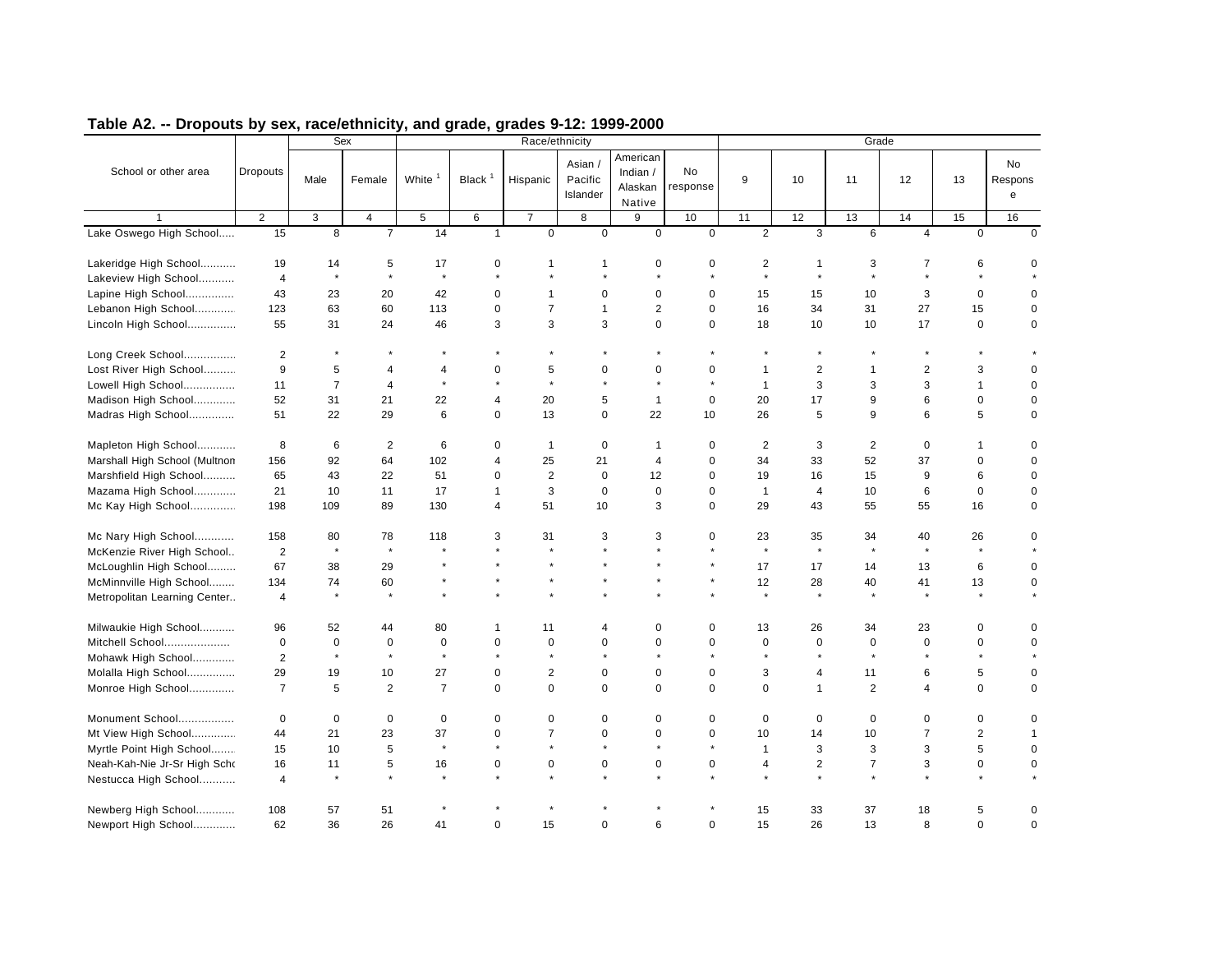|                               |                         |             | Sex            |             |                    | Race/ethnicity |                              |                                           |                |                |              | Grade          |                |                |                    |
|-------------------------------|-------------------------|-------------|----------------|-------------|--------------------|----------------|------------------------------|-------------------------------------------|----------------|----------------|--------------|----------------|----------------|----------------|--------------------|
| School or other area          | <b>Dropouts</b>         | Male        | Female         | White       | Black <sup>1</sup> | Hispanic       | Asian<br>Pacific<br>Islander | American<br>Indian /<br>Alaskan<br>Native | No<br>response | 9              | 10           | 11             | 12             | 13             | No<br>Respons<br>e |
|                               | $\overline{2}$          | 3           | $\overline{4}$ | $\,$ 5 $\,$ | 6                  | $\overline{7}$ | 8                            | 9                                         | 10             | 11             | 12           | 13             | 14             | 15             | 16                 |
| North Bend High School        | 54                      | 29          | 25             | 52          | $\mathbf 0$        | $\mathsf 0$    | $\mathbf{1}$                 | $\mathbf{1}$                              | $\mathbf 0$    | $\overline{7}$ | 13           | 13             | 21             | $\mathbf 0$    | $\mathbf 0$        |
| North Douglas High School     | 12                      | 9           | 3              | 12          | 0                  | 0              | $\mathbf 0$                  | $\mathbf 0$                               | $\mathbf 0$    | 3              | $\mathbf{1}$ | 5              | 3              | $\pmb{0}$      | $\Omega$           |
| North Eugene High School      | 40                      | 23          | 17             | 30          | 1                  | 5              | $\bf 0$                      | $\overline{2}$                            | $\overline{2}$ | $\mathbf{1}$   | 10           | 16             | 11             | $\overline{2}$ | $\mathbf 0$        |
| North Lake School             | $\mathbf 0$             | $\mathbf 0$ | 0              | $\Omega$    | $\Omega$           | 0              | $\mathbf 0$                  | $\mathbf 0$                               | $\mathbf 0$    | $\mathbf 0$    | $\mathbf 0$  | 0              | $\mathbf 0$    | $\mathbf 0$    | $\Omega$           |
| North Marion High School      | 12                      | 9           | 3              | 8           | $\Omega$           | 4              | $\Omega$                     | $\Omega$                                  | $\Omega$       | 3              | 3            | $\overline{1}$ | 5              | $\mathbf 0$    | $\Omega$           |
| North Medford High School     | 169                     | 87          | 82             | $\star$     | $\star$            |                |                              | $\star$                                   |                | 13             | 29           | 29             | 93             | 5              | 0                  |
| North Powder School           | $\mathbf 0$             | $\mathbf 0$ | $\mathbf 0$    | $\mathbf 0$ | $\mathbf 0$        | $\pmb{0}$      | $\mathbf 0$                  | $\mathbf 0$                               | $\mathbf 0$    | $\mathbf 0$    | $\mathbf 0$  | $\mathbf 0$    | $\mathbf 0$    | $\mathbf 0$    | $\mathbf 0$        |
| North Salem High School       | 200                     | 109         | 91             | 135         | $\overline{7}$     | 47             | 6                            | 5                                         | $\mathbf 0$    | 19             | 42           | 56             | 59             | 24             | $\mathbf 0$        |
| North Valley High School      | 30                      | 14          | 16             | 29          | $\mathbf 0$        | 0              | $\mathbf 0$                  | 1                                         | $\mathbf 0$    | 6              | 4            | 8              | $\overline{7}$ | 5              | $\Omega$           |
| Nyssa High School             | 9                       | 3           | 6              | 3           | $\Omega$           | 6              | $\Omega$                     | $\mathbf 0$                               | $\mathbf 0$    | 5              | 1            | $\overline{1}$ | $\mathbf{1}$   | 1              | $\Omega$           |
| Oakland High School           | $\overline{\mathbf{4}}$ | $\star$     | $\star$        | $\star$     | $\star$            | $\star$        |                              |                                           |                |                | $\star$      |                | $\star$        |                |                    |
| Oakridge High School          | 13                      | 5           | 8              | 11          | $\mathbf 0$        | $\mathbf 0$    | $\mathbf 0$                  | $\overline{2}$                            | $\mathbf 0$    | $\overline{4}$ | 3            | $\overline{1}$ | $\overline{4}$ | $\mathbf{1}$   | $\mathbf 0$        |
| Ontario High School           | 32                      | 20          | 12             | 15          | 1                  | 16             | $\mathbf 0$                  | $\mathbf 0$                               | $\mathbf 0$    | $\overline{7}$ | 11           | 9              | 5              | $\mathbf 0$    | $\mathbf 0$        |
| Oregon City High School - Fre | $\overline{4}$          | $\star$     | $\star$        | $\star$     |                    |                |                              |                                           |                |                | $\star$      |                |                | $\star$        |                    |
| Oregon City HS - Jackson      | 60                      | 33          | 27             | 58          | 1                  | 1              | $\mathbf 0$                  | $\Omega$                                  | 0              | $\Omega$       | 20           | 19             | 9              | 12             | $\mathbf 0$        |
| Pacific High School           | 6                       | 3           | 3              | 6           | $\mathbf 0$        | 0              | $\mathbf 0$                  | $\mathbf 0$                               | $\mathbf 0$    | $\mathbf 0$    | 2            | 2              | 2              | $\mathbf 0$    | $\mathbf 0$        |
| Paisley School                | $\mathbf 0$             | $\mathbf 0$ | $\pmb{0}$      | $\mathbf 0$ | $\mathbf 0$        | 0              | $\mathbf 0$                  | $\mathbf 0$                               | $\mathbf 0$    | $\mathbf 0$    | 0            | $\mathbf 0$    | $\mathbf 0$    | $\mathbf 0$    | $\Omega$           |
| Parkrose High School          | 59                      | 32          | 27             | 36          | 6                  | 8              | 8                            | $\mathbf{1}$                              | $\mathbf 0$    | 5              | 8            | 14             | 16             | 16             | $\mathbf 0$        |
| Pendleton High School         | 62                      | 30          | 32             | 48          | 1                  | 3              | 2                            | 8                                         | 0              | 26             | 12           | 16             | 6              | $\overline{2}$ | $\Omega$           |
| Perrydale School              | $\mathbf 0$             | $\mathbf 0$ | $\mathbf 0$    | $\mathbf 0$ | $\Omega$           | $\Omega$       | $\Omega$                     | $\Omega$                                  | $\Omega$       | $\mathbf 0$    | $\mathbf 0$  | $\mathbf 0$    | $\mathbf 0$    | $\mathbf 0$    | $\mathbf 0$        |
| Philomath High School         | 25                      | 15          | 10             |             |                    |                |                              |                                           |                | $\Omega$       | 5            | $\overline{7}$ | 13             | $\mathbf 0$    | $\mathbf 0$        |
| Phoenix High School           | 78                      | 40          | 38             |             |                    |                |                              |                                           |                | 8              | 18           | 12             | 29             | 11             | 0                  |
| Pilot Rock High School        | $\overline{7}$          | 6           | $\mathbf{1}$   | 6           | $\mathbf 0$        | 0              | $\mathbf 0$                  | $\mathbf{1}$                              | $\mathbf 0$    | $\overline{c}$ | 3            | $\overline{1}$ | $\mathbf{1}$   | $\mathbf 0$    | $\Omega$           |
| Pine Eagle High School        | 3                       |             |                |             |                    |                |                              |                                           |                |                |              |                |                |                |                    |
| Pleasant Hill High School     | 5                       |             |                |             |                    |                |                              |                                           |                |                |              |                |                |                |                    |
| Powers High School            | 0                       | $\mathbf 0$ | $\mathbf 0$    | $\mathbf 0$ | $\mathbf 0$        | 0              | $\mathbf 0$                  | $\mathbf 0$                               | $\mathbf 0$    | $\mathbf 0$    | 0            | $\mathbf 0$    | $\mathbf 0$    | $\mathbf 0$    | $\mathbf 0$        |
| Prairie City School           | 3                       |             | $\star$        | $\star$     |                    | $\star$        | $\star$                      | $\star$                                   | $\star$        | $\star$        | $\star$      | $\star$        | $\star$        | $\star$        |                    |
| Prospect High School          | 5                       |             |                |             |                    | $\star$        |                              |                                           |                |                |              |                |                | $\star$        |                    |
| Rainier High School           | 23                      | 8           | 15             | 23          | $\Omega$           | $\Omega$       | $\Omega$                     | 0                                         | $\Omega$       | 5              | 3            | 8              | 6              | 1              | $\Omega$           |
| Redmond High School           | 64                      | 42          | 22             | 59          | $\mathbf 0$        | 4              | $\overline{1}$               | $\mathbf 0$                               | $\mathbf 0$    | 6              | 11           | 16             | 20             | 11             | $\Omega$           |
| Reedsport High School         | 8                       | 3           | 5              | 8           | $\Omega$           | $\Omega$       | $\Omega$                     | $\Omega$                                  | $\Omega$       | $\overline{2}$ | 3            | 2              | $\mathbf{1}$   | $\mathbf 0$    | $\mathbf 0$        |
| Rex Putnam High School        | 58                      | 43          | 15             | 53          | $\Omega$           | 4              | 1                            | $\Omega$                                  | $\Omega$       | 5              | 8            | 27             | $\overline{7}$ | 11             | $\mathbf 0$        |
| Reynolds High School          | 117                     | 65          | 52             | 104         | 3                  | 6              | 3                            | $\mathbf{1}$                              | $\mathbf 0$    | 44             | 38           | 22             | 13             | $\mathbf 0$    | $\mathbf 0$        |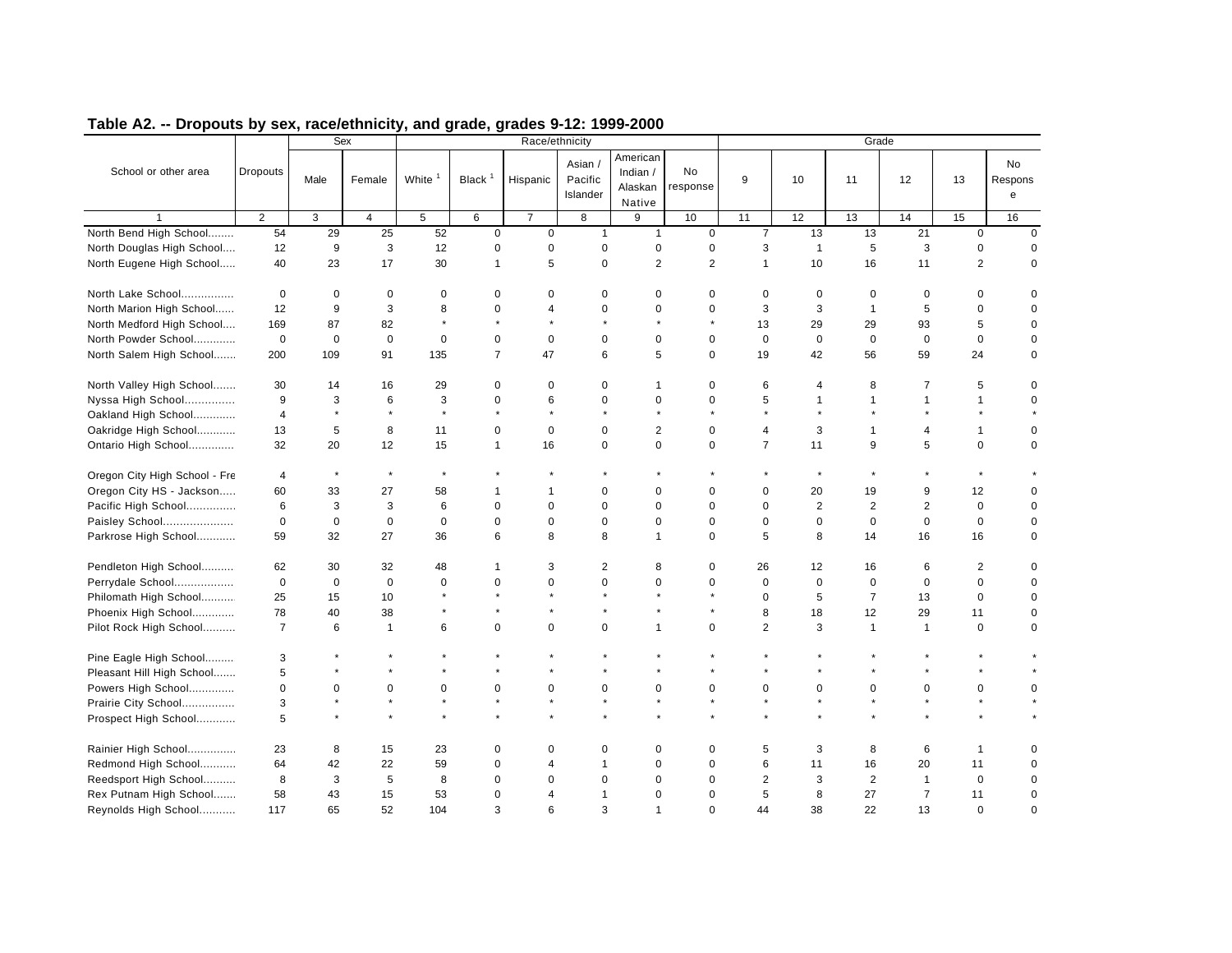|                              |                 |                | Sex            |                    |                    |                | Race/ethnicity                 |                                           |                |                |                |                | Grade          |                |                           |
|------------------------------|-----------------|----------------|----------------|--------------------|--------------------|----------------|--------------------------------|-------------------------------------------|----------------|----------------|----------------|----------------|----------------|----------------|---------------------------|
| School or other area         | <b>Dropouts</b> | Male           | Female         | White <sup>1</sup> | Black <sup>1</sup> | Hispanic       | Asian /<br>Pacific<br>Islander | American<br>Indian /<br>Alaskan<br>Native | No<br>response | 9              | 10             | 11             | 12             | 13             | <b>No</b><br>Respons<br>e |
|                              | $\overline{2}$  | 3              | $\overline{4}$ | 5                  | 6                  | $\overline{7}$ | 8                              | 9                                         | 10             | 11             | 12             | 13             | 14             | 15             | 16                        |
| Riddle High School           | 8               | 5              | 3              | 8                  | $\mathbf 0$        | $\mathbf 0$    | $\mathbf 0$                    | $\mathbf 0$                               | 0              | $\mathbf{1}$   | $\overline{4}$ | $\mathbf 0$    | $\mathbf 0$    | 3              | $\mathbf 0$               |
| Riverdale High School        | $\mathbf 0$     | $\mathbf 0$    | $\mathbf 0$    | 0                  | 0                  | 0              | 0                              | $\mathbf 0$                               | $\mathbf 0$    | 0              | 0              | $\mathbf 0$    | 0              | 0              | $\mathbf 0$               |
| Riverside High School        | 25              | 11             | 14             | 8                  | 0                  | 17             | $\mathbf 0$                    | $\pmb{0}$                                 | $\mathbf 0$    | 0              | 5              | 8              | 9              | 3              | 0                         |
| Rogue River High School      | 9               | 5              | $\overline{4}$ | 8                  | $\mathbf 0$        | $\mathbf{1}$   | $\mathbf 0$                    | $\mathbf 0$                               | $\mathbf 0$    | $\overline{4}$ | $\mathbf{1}$   | 2              | $\overline{1}$ | $\mathbf{1}$   | $\mathbf 0$               |
| Roosevelt High School        | 93              | 55             | 38             | 39                 | 22                 | 14             | 12                             | 6                                         | $\Omega$       | 36             | 16             | 20             | 21             | $\mathbf 0$    | $\mathbf 0$               |
| Roseburg High School         | 47              | 32             | 15             | 44                 | 0                  | 3              | $\mathbf 0$                    | $\mathbf 0$                               | $\mathbf 0$    | 0              | 8              | 19             | 18             | 2              | $\mathbf 0$               |
| Sam Barlow High School       | 73              | 52             | 21             | 67                 | $\overline{c}$     | 3              | $\mathbf{1}$                   | $\mathbf 0$                               | $\mathbf 0$    | 8              | 16             | 24             | 24             | $\mathbf{1}$   | $\mathsf 0$               |
| Sandy High School            | 46              | 29             | 17             | 36                 | $\mathbf 0$        | 8              | $\mathbf 0$                    | $\overline{2}$                            | $\mathbf 0$    | $\overline{7}$ | $\overline{7}$ | 10             | 15             | $\overline{7}$ | $\mathbf 0$               |
| Santiam High School          | $\overline{7}$  | 6              | $\overline{1}$ | $\overline{7}$     | $\mathbf 0$        | 0              | $\mathbf 0$                    | $\mathbf 0$                               | $\mathbf 0$    | $\mathbf 0$    | 3              | $\overline{1}$ | 3              | $\pmb{0}$      | $\mathbf 0$               |
| Scappoose High School        | 25              | 14             | 11             | 25                 | 0                  | 0              | $\mathbf 0$                    | $\mathbf 0$                               | $\mathbf 0$    | 6              | 6              | $\overline{7}$ | 6              | $\pmb{0}$      | 0                         |
| School Of Arts & Communicat  | 5               |                |                |                    |                    |                |                                |                                           |                |                |                |                |                |                |                           |
| School Of Science & Technole | $\overline{2}$  |                | $\star$        | $\star$            |                    |                |                                |                                           |                |                |                |                | $\star$        |                |                           |
| Scio High School             | 5               | $\overline{2}$ | 3              | 5                  | 0                  | $\mathbf 0$    | $\mathbf 0$                    | $\mathbf 0$                               | $\mathbf 0$    | 0              | $\mathbf{1}$   | $\mathbf{1}$   | 3              | $\mathbf 0$    | $\mathbf 0$               |
| Seaside High School          | 31              | 17             | 14             | 29                 | 1                  | $\mathbf{1}$   | $\mathbf 0$                    | $\mathbf 0$                               | $\mathbf 0$    | 0              | 6              | 9              | $\overline{7}$ | 9              | $\mathbf 0$               |
| Sheridan High School         | 17              | 11             | 6              | 14                 | 0                  | 3              | $\mathbf 0$                    | $\Omega$                                  | $\Omega$       | $\Omega$       | 5              | $\overline{7}$ | 3              | $\overline{2}$ | 0                         |
| Sherman High School          | 0               | $\mathbf 0$    | $\mathbf 0$    | 0                  | 0                  | 0              | $\mathbf 0$                    | 0                                         | $\mathbf 0$    | 0              | 0              | 0              | $\mathbf 0$    | 0              | $\mathbf 0$               |
| Sherwood High School         | 12              | $\overline{7}$ | 5              | 9                  | 0                  | 3              | $\mathbf 0$                    | $\mathbf 0$                               | $\mathbf 0$    | $\overline{2}$ | $\overline{7}$ | $\overline{1}$ | $\overline{2}$ | $\mathbf 0$    | $\mathbf 0$               |
| Silverton High School        | 81              | 51             | 30             | 63                 | 0                  | 18             | 0                              | $\mathbf 0$                               | 0              | 15             | 12             | 26             | 17             | 11             | $\mathbf 0$               |
| Sisters High School          | 18              | 11             | $\overline{7}$ | 18                 | 0                  | $\mathbf 0$    | $\mathbf 0$                    | $\mathbf 0$                               | $\Omega$       | $\mathbf 0$    | $\overline{4}$ | $\overline{4}$ | $\mathbf{1}$   | $\mathbf 0$    | 9                         |
| Siuslaw High School          | 41              | 18             | 23             | 35                 | 0                  | $\Omega$       | $\Omega$                       | 6                                         | $\Omega$       | 6              | 10             | 10             | 14             | $\mathbf{1}$   | 0                         |
| South Albany High School     | 76              | 37             | 39             | 64                 | $\mathbf 0$        | 12             | $\mathbf 0$                    | $\mathbf 0$                               | $\mathbf 0$    | 11             | 26             | 22             | 17             | $\pmb{0}$      | $\mathbf 0$               |
| South Eugene High School     | 39              | 21             | 18             | 33                 | 2                  | $\mathbf{1}$   | 3                              | $\mathbf 0$                               | $\mathbf 0$    | $\overline{4}$ | 14             | 14             | $\overline{7}$ | $\mathbf 0$    | $\mathbf 0$               |
| South Medford High School    | 195             | 115            | 80             | 147                | $\overline{2}$     | 33             | 3                              | 10                                        | $\mathbf 0$    | 8              | 22             | 54             | 89             | 22             | $\mathbf 0$               |
| South Salem High School      | 183             | 96             | 87             | 140                | $\overline{2}$     | 30             | $\overline{4}$                 | $\overline{7}$                            | $\mathbf 0$    | 27             | 30             | 49             | 46             | 31             | $\mathbf 0$               |
| South Umpqua High School     | 69              | 40             | 29             | 63                 | 0                  | 2              | $\mathbf 0$                    | $\overline{4}$                            | $\mathbf 0$    | 15             | 14             | 11             | 11             | 18             | $\mathbf 0$               |
| Southridge High School       | 38              | 24             | 14             | 27                 | 4                  | $\mathbf 0$    | 6                              | 1                                         | 0              | 8              | 9              | 21             | $\mathbf 0$    | 0              | $\mathbf 0$               |
| Sprague High School          | 128             | 73             | 55             | 115                | $\overline{c}$     | $\overline{7}$ | $\overline{1}$                 | 3                                         | $\mathbf 0$    | 18             | 15             | 32             | 32             | 31             | $\mathbf 0$               |
| Spray School                 | $\mathbf 0$     | $\mathbf 0$    | $\mathbf 0$    | $\mathbf 0$        | 0                  | $\mathbf 0$    | $\mathbf 0$                    | $\mathbf 0$                               | $\Omega$       | $\Omega$       | $\mathbf 0$    | $\mathbf 0$    | $\mathbf{0}$   | $\mathbf 0$    | $\mathbf 0$               |
| Springfield High School      | 88              | 40             | 48             | 71                 | 3                  | $\overline{7}$ | $\overline{4}$                 | 3                                         | $\mathbf 0$    | 32             | 18             | 17             | 13             | 8              | $\mathbf 0$               |
| St Helens High School        | 61              | 33             | 28             | 51                 | $\overline{c}$     | $\overline{4}$ | $\mathbf 0$                    | 3                                         | $\mathbf{1}$   | 6              | 15             | 17             | 13             | 10             | $\Omega$                  |
| St Paul High School          | 3               |                |                |                    |                    |                |                                |                                           |                |                |                |                |                |                |                           |
| Stanfield Secondary School   | 3               | $\star$        | $\star$        |                    |                    |                |                                |                                           |                |                |                |                |                |                |                           |
| Stayton High School          | 37              | 28             | 9              |                    |                    |                |                                |                                           |                | $\mathbf{1}$   | 8              | 14             | 8              | 6              | $\mathbf 0$               |
| Sunset High School           | 142             | 87             | 55             | 79                 | $\mathbf{1}$       | 49             | $\overline{7}$                 | 6                                         | $\mathbf 0$    | 16             | 30             | 51             | 30             | 15             | $\mathbf 0$               |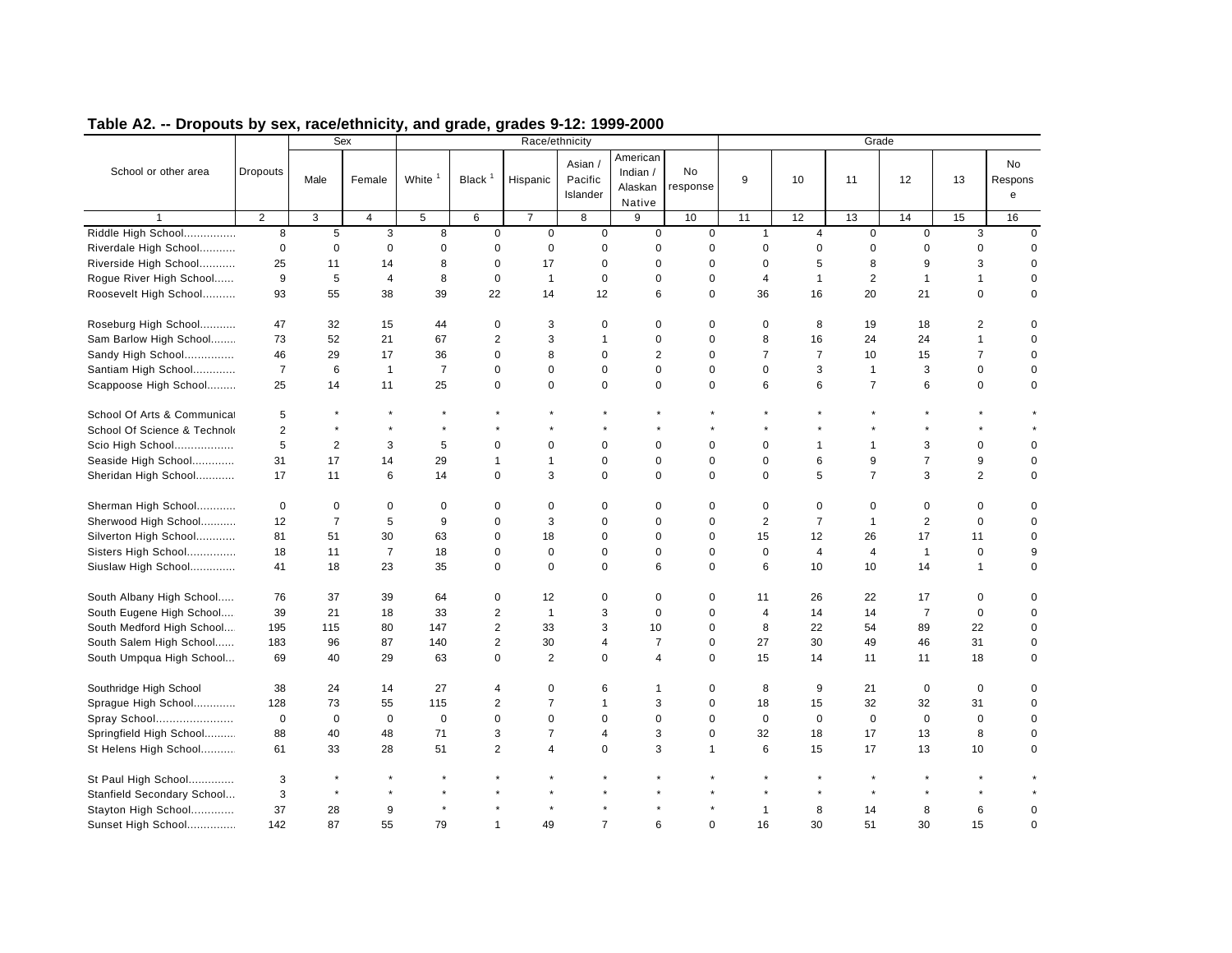|                              |                 |                | Sex            |                    |                    | Race/ethnicity          |                                |                                           |                |                |                | Grade          |                |                |                           |
|------------------------------|-----------------|----------------|----------------|--------------------|--------------------|-------------------------|--------------------------------|-------------------------------------------|----------------|----------------|----------------|----------------|----------------|----------------|---------------------------|
| School or other area         | <b>Dropouts</b> | Male           | Female         | White <sup>1</sup> | Black <sup>1</sup> | Hispanic                | Asian /<br>Pacific<br>Islander | American<br>Indian /<br>Alaskan<br>Native | No<br>response | 9              | 10             | 11             | 12             | 13             | <b>No</b><br>Respons<br>e |
|                              | $\overline{2}$  | 3              | $\overline{4}$ | 5                  | 6                  | $\overline{7}$          | 8                              | 9                                         | 10             | 11             | 12             | 13             | 14             | 15             | 16                        |
| Sutherlin High School        | 34              | 21             | 13             | 28                 | $\mathbf 0$        | 6                       | $\mathbf 0$                    | $\mathbf 0$                               | $\mathbf 0$    | 3              | 10             | 13             | 8              | $\mathbf{0}$   | $\Omega$                  |
| Sweet Home High School       | 55              | 25             | 30             | 54                 | 0                  | 0                       | 0                              | 1                                         | 0              | 10             | 16             | 19             | 9              | 1              | $\mathbf 0$               |
| Taft High School             | 66              | 41             | 25             | 55                 | $\overline{2}$     | $\overline{\mathbf{4}}$ | $\Omega$                       | 5                                         | $\Omega$       | 5              | 15             | 22             | 22             | $\overline{2}$ | $\Omega$                  |
| The Dalles High School       | 50              | 31             | 19             | 35                 | $\mathbf{1}$       | 8                       | $\mathbf 0$                    | 6                                         | $\mathbf 0$    | 6              | 6              | 12             | 17             | 9              | $\Omega$                  |
| Thurston High School         | 63              | 41             | 22             | 60                 | $\pmb{0}$          | $\overline{2}$          | $\Omega$                       | $\mathbf{1}$                              | $\mathbf 0$    | 25             | 15             | 8              | $\overline{7}$ | 8              | $\mathbf 0$               |
| Tigard High School           | 93              | 48             | 45             | 58                 | $\overline{2}$     | 24                      | 8                              | $\mathbf{1}$                              | $\mathbf 0$    | 14             | 16             | 36             | 24             | 3              | $\mathbf 0$               |
| Tillamook High School        | 29              | 12             | 17             | 24                 | 0                  | 5                       | $\mathbf 0$                    | $\mathbf 0$                               | $\mathbf 0$    | 5              | 6              | 9              | 8              | $\mathbf{1}$   | $\mathbf 0$               |
| Toledo High School           | 33              | 20             | 13             | $\star$            | $\star$            | $\star$                 |                                | $\star$                                   | $\star$        | 5              | 5              | 8              | 6              | 9              | $\mathbf 0$               |
| Triangle Lake School         | $\mathbf 0$     | $\mathbf 0$    | $\mathbf 0$    | $\mathbf 0$        | 0                  | $\mathbf 0$             | $\mathbf 0$                    | 0                                         | $\mathbf 0$    | $\mathbf 0$    | 0              | $\mathbf 0$    | $\mathbf 0$    | $\mathbf 0$    | 0                         |
| Tualatin High School         | 70              | 39             | 31             | $\star$            |                    |                         |                                |                                           | $\star$        | 9              | 12             | 28             | 21             | $\mathbf 0$    | 0                         |
| Ukiah High School            | $\mathbf 0$     | $\mathbf 0$    | $\mathbf 0$    | $\mathbf 0$        | $\mathbf 0$        | $\mathbf 0$             | $\Omega$                       | $\mathbf 0$                               | $\mathbf 0$    | $\Omega$       | $\Omega$       | $\Omega$       | $\mathbf 0$    | $\mathbf 0$    | $\mathbf 0$               |
| Umatilla High School         | 48              | 19             | 29             |                    |                    |                         |                                |                                           |                | 12             | 13             | 14             | 5              | $\overline{4}$ | $\Omega$                  |
| Union High School            | $\mathbf{1}$    | $\star$        | $\star$        |                    |                    |                         |                                |                                           |                | $\star$        | $\star$        | $\star$        | $\star$        |                |                           |
| Vale High School             | $\overline{7}$  | 3              | $\overline{4}$ | 5                  | $\mathbf 0$        | $\overline{2}$          | $\mathbf 0$                    | $\mathbf 0$                               | $\mathbf 0$    | $\mathbf{1}$   | 0              | $\mathbf{1}$   | $\mathbf{1}$   | $\overline{4}$ | $\mathbf 0$               |
| Vernonia High School         | 10              | $\overline{7}$ | 3              | 10                 | 0                  | $\pmb{0}$               | 0                              | $\mathbf 0$                               | $\pmb{0}$      | $\mathbf{1}$   | $\overline{2}$ | 6              | $\mathbf{1}$   | $\mathbf 0$    | $\mathbf 0$               |
| Wahtonka High School         | 29              | 14             | 15             | $\star$            | $\star$            |                         |                                |                                           | $\star$        | $\mathbf{1}$   | 5              | $\overline{4}$ | 10             | 9              | 0                         |
| Waldport High School         | 28              | 12             | 16             | 25                 | 0                  | 2                       | 0                              | -1                                        | 0              | 4              | 3              | 9              | 8              | 4              | $\mathbf 0$               |
| Wallowa High School          | $\mathbf 0$     | $\mathbf 0$    | $\mathbf 0$    | $\mathbf 0$        | $\mathbf 0$        | $\mathbf 0$             | $\Omega$                       | $\mathbf 0$                               | $\Omega$       | $\mathbf 0$    | $\mathbf 0$    | $\mathbf 0$    | $\mathbf 0$    | $\mathbf 0$    | $\mathbf 0$               |
| Warrenton High School        | 22              | 13             | 9              | 20                 | $\Omega$           | $\mathbf 0$             | $\Omega$                       | $\overline{2}$                            | $\Omega$       | $\overline{2}$ | 6              | 9              | $\overline{4}$ | $\mathbf{1}$   | $\Omega$                  |
| Wasco County High School     | 3               | $\star$        | $\star$        | $\star$            | $\star$            | $\star$                 |                                | $\star$                                   | $\star$        | $\star$        | $\star$        | $\star$        | $\star$        | $\star$        |                           |
| West Albany High School      | 71              | 34             | 37             | 54                 | $\mathbf 0$        | 12                      | 3                              | 2                                         | $\mathbf 0$    | $\overline{4}$ | 15             | 24             | 21             | $\overline{7}$ | $\pmb{0}$                 |
| West Linn High School        | 19              | 13             | 6              | 17                 | $\mathbf 0$        | $\mathbf 0$             | $\mathbf 0$                    | 0                                         | 2              | $\mathbf 1$    | 3              | 6              | 3              | 6              | $\mathbf 0$               |
| Weston - McEwen High Schoo   | $\overline{2}$  | $\star$        | $\star$        | $\star$            | $\star$            | $\star$                 |                                | $\star$                                   | $\star$        | $\star$        | $\star$        | $\star$        | $\star$        | $\star$        |                           |
| Westview High School         | 139             | 65             | 74             | 99                 | 3                  | 21                      | 14                             | 2                                         | $\pmb{0}$      | 28             | 32             | 40             | 27             | 12             | 0                         |
| Wheeler High School          | $\mathbf{1}$    | $\star$        | $\star$        | $\star$            | $\star$            | $\star$                 | $\star$                        | $\star$                                   | $\star$        | $\star$        | $\star$        | $\star$        | $\star$        | $\star$        | $\star$                   |
| Willamette High School       | 134             | 73             | 61             | 116                | $\overline{2}$     | $\overline{7}$          | 4                              | 5                                         | $\mathbf 0$    | 75             | 20             | 15             | 17             | $\overline{7}$ | 0                         |
| Willamina High School        | 17              | 9              | 8              | 14                 | $\mathbf 0$        | $\overline{2}$          | $\mathbf 0$                    | $\mathbf{1}$                              | $\mathbf 0$    | 6              | $\overline{4}$ | 3              | $\overline{2}$ | $\overline{2}$ | $\pmb{0}$                 |
| Wilson High School           | 39              | 22             | 17             | 33                 | 3                  | $\overline{2}$          | $\overline{1}$                 | $\mathbf 0$                               | $\mathbf 0$    | 17             | $\overline{7}$ | 9              | 6              | $\mathbf 0$    | $\mathbf 0$               |
| Wilsonville High School      | 34              | 21             | 13             | 26                 | $\mathbf 0$        | $\overline{7}$          | $\mathbf{1}$                   | $\Omega$                                  | $\mathbf 0$    | 10             | 3              | 8              | 8              | 5              | $\mathbf 0$               |
| Winston Churchill High Schoo | 25              | 15             | 10             | 19                 | 4                  | $\overline{2}$          | $\mathbf 0$                    | $\mathbf 0$                               | $\mathbf 0$    | $\overline{4}$ | 8              | $\overline{1}$ | 6              | 6              | $\mathbf 0$               |
| Woodburn High School         | 94              | 52             | 42             | 37                 | $\mathbf 0$        | 57                      | $\mathbf 0$                    | $\Omega$                                  | $\Omega$       | 22             | 34             | 23             | 15             | $\mathbf 0$    | 0                         |
| Yamhill-Carlton High School  | 24              | 18             | 6              | 19                 | 0                  | 5                       | 0                              | 0                                         | $\mathbf 0$    | 24             | 0              | 0              | 0              | 0              | $\mathbf 0$               |
| Yoncalla High School         | 6               | $\overline{4}$ | 2              | 5                  | $\mathbf 0$        | $\mathbf{1}$            | $\mathbf 0$                    | $\mathbf 0$                               | $\mathbf 0$    | 2              | 3              | $\overline{1}$ | $\mathbf{0}$   | $\mathbf 0$    | $\mathbf 0$               |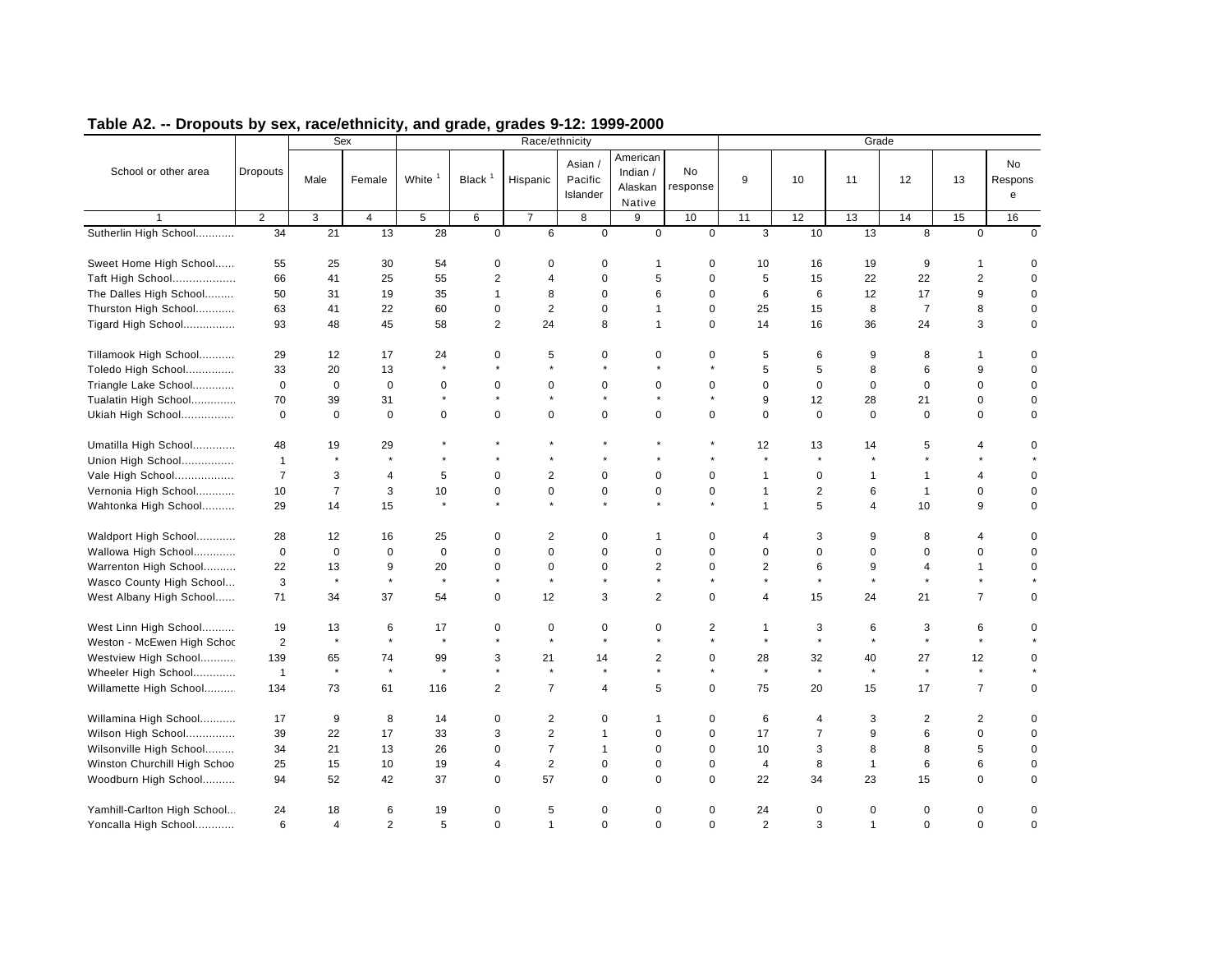|                                        |                |                | Sex            |                    |                    | Race/ethnicity |                                |                                           |                |                         |                | Grade          |                |                |                    |
|----------------------------------------|----------------|----------------|----------------|--------------------|--------------------|----------------|--------------------------------|-------------------------------------------|----------------|-------------------------|----------------|----------------|----------------|----------------|--------------------|
| School or other area                   | Dropouts       | Male           | Female         | White <sup>1</sup> | Black <sup>1</sup> | Hispanic       | Asian /<br>Pacific<br>Islander | American<br>Indian /<br>Alaskan<br>Native | No<br>response | 9                       | 10             | 11             | 12             | 13             | No<br>Respons<br>e |
| $\mathbf{1}$                           | $\overline{2}$ | 3              | $\overline{4}$ | 5                  | 6                  | $\overline{7}$ | 8                              | 9                                         | 10             | 11                      | 12             | 13             | 14             | 15             | 16                 |
|                                        |                |                |                |                    |                    |                |                                |                                           |                |                         |                |                |                |                |                    |
| II. Alternative Schools                |                |                |                |                    |                    |                |                                |                                           |                |                         |                |                |                |                |                    |
| Centennial Learning Center             | 33             | 23             | 10             | 31                 | 1                  | $\mathbf 1$    | $\mathbf 0$                    | 0                                         | 0              | $\overline{c}$          | 8              | 6              | 6              | 11             | 0                  |
| <b>Churchill Alternative Educatior</b> | 16             | 10             | 6              | 13                 | 1                  | 0              | $\mathbf 0$                    | $\mathbf 0$                               | $\overline{c}$ | $\overline{2}$          | $\overline{2}$ | 6              | 6              | $\mathbf 0$    | 0                  |
| Community School                       | 78             | 21             | 57             | 50                 | 3                  | 15             | $\overline{7}$                 | 3                                         | 0              | 3                       | 24             | 35             | 10             | 6              | 0                  |
| <b>Fariss Street School</b>            | $\overline{7}$ | $\overline{7}$ | $\mathbf 0$    | $\overline{7}$     | 0                  | $\mathbf 0$    | $\mathbf 0$                    | 0                                         | 0              | $\mathbf{1}$            | 3              | 3              | $\mathbf 0$    | 0              | 0                  |
| Gateways Learning Center               | 41             | 19             | 22             | 39                 | $\mathbf 0$        | 0              | $\mathbf 0$                    | 2                                         | 0              | 3                       | 6              | 15             | 17             | $\mathbf 0$    | 0                  |
| Helensview High School                 | 13             | $\overline{4}$ | 9              | 7                  | 2                  | 1              | $\overline{2}$                 | -1                                        | 0              | 5                       | 4              | 3              | $\overline{1}$ | 0              | 0                  |
| Marshall High School (Deschu           | 71             | 36             | 35             | 64                 | 0                  | 3              | $\mathbf 0$                    | 4                                         | 0              | 4                       | 12             | 27             | 27             | $\mathbf{1}$   | 0                  |
| Molalla Alternative Options            | 15             | 9              | 6              | 15                 | $\mathbf 0$        | 0              | $\mathbf 0$                    | $\mathbf 0$                               | 0              | $\mathbf 0$             | $\mathbf{1}$   | $\overline{4}$ | 6              | $\overline{4}$ | $\mathbf 0$        |
| Opportunity Center                     | 54             | 24             | 30             | 48                 | 3                  | $\mathbf{1}$   | $\mathbf 0$                    | 2                                         | 0              | 6                       | 25             | 19             | 4              | 0              | 0                  |
| PPS Alternative Programs               | 1,243          | 657            | 586            | 639                | 220                | 247            | 83                             | 54                                        | 0              | 267                     | 318            | 341            | 304            | 0              | 13                 |
| Roberts HSC                            | 13             | 6              | 7              | 11                 | 1                  | 0              | $\mathbf 0$                    | -1                                        | 0              | 0                       | $\mathbf 0$    | $\mathbf 0$    | 10             | 3              | $\mathbf 0$        |
| Salem-Keizer Alternative Prog          | 53             | $\overline{7}$ | 46             | 37                 | $\overline{2}$     | 10             | $\mathbf 0$                    | $\overline{4}$                            | 0              | $\overline{7}$          | 13             | 11             | 22             | 0              | 0                  |
| South Lane Academy                     | 29             | 12             | 17             | 28                 | $\mathbf 0$        | $\mathbf{1}$   | $\mathbf 0$                    | $\mathbf 0$                               | 0              | $\overline{\mathbf{4}}$ | 3              | 6              | 9              | $\overline{7}$ | 0                  |
| <b>III. School Districts</b>           |                |                |                |                    |                    |                |                                |                                           |                |                         |                |                |                |                |                    |
| Beaverton SD 48J                       | 677            | 357            | 320            | 438                | 23                 | 137            | 62                             | 17                                        | 0              | 85                      | 145            | 242            | 125            | 80             | 0                  |
| Bend SD1                               | 311            | 156            | 155            | 290                | 0                  | 17             | $\mathbf 0$                    | $\overline{4}$                            | 0              | 48                      | 64             | 106            | 88             | $\overline{4}$ | $\mathbf{1}$       |
| Corvallis SD 509J                      | 72             | 37             | 35             | 56                 | $\overline{2}$     | 10             | 2                              | 2                                         | 0              | 4                       | 10             | 25             | 32             | $\mathbf{1}$   | 0                  |
| Eugene SD 4J                           | 222            | 123            | 99             | 182                | 13                 | 10             | 5                              | 5                                         | $\overline{7}$ | 22                      | 64             | 68             | 42             | 26             | $\mathbf 0$        |
| Greater Albany SD 8J                   | 150            | 71             | 79             | 120                | 0                  | 25             | 3                              | 2                                         | 0              | 18                      | 41             | 46             | 38             | 7              | 0                  |
| Gresham-Barlow SD 10J                  | 138            | 85             | 53             | 120                | 5                  | 6              | 3                              | $\overline{4}$                            | 0              | 14                      | 27             | 49             | 39             | 9              | $\mathbf 0$        |
| Hillsboro SD 1J                        | 208            | 116            | 92             | 114                | 3                  | 83             | 3                              | 5                                         | $\Omega$       | 42                      | 51             | 50             | 33             | 32             | 0                  |
| Hood River SD 1                        | 67             | 36             | 31             | 26                 | 0                  | 40             | $\mathbf{1}$                   | $\mathbf 0$                               | 0              | 17                      | 25             | 9              | 16             | 0              | 0                  |
| Klamath County SD                      | 44             | 22             | 22             | 28                 | $\mathbf{1}$       | 9              | $\mathbf 0$                    | 5                                         | 1              | 6                       | 9              | 9              | 12             | 8              | $\mathbf 0$        |
| Klamath Falls City Schools             | 138            | 68             | 70             | 106                | 4                  | 13             | 3                              | 12                                        | 0              | 30                      | 23             | 38             | 44             | 3              | $\mathbf 0$        |
| Lake Oswego SD 7J                      | 34             | 22             | 12             | 31                 | 1                  | $\mathbf{1}$   | $\mathbf{1}$                   | $\mathbf 0$                               | 0              | 4                       | 4              | 9              | 11             | 6              | 0                  |
| Lincoln County SD                      | 191            | 111            | 80             | 148                | 3                  | 21             | $\mathbf 0$                    | 19                                        | 0              | 29                      | 49             | 52             | 46             | 15             | 0                  |
| Medford SD 549                         | 364            | 202            | 162            | 288                | 3                  | 56             | 5                              | 12                                        | 0              | 21                      | 51             | 83             | 182            | 27             | 0                  |
| Molalla SD 35                          | 44             | 28             | 16             | 42                 | $\mathbf 0$        | $\overline{2}$ | $\mathbf 0$                    | $\mathbf 0$                               | 0              | 3                       | 5              | 15             | 12             | 9              | $\mathbf 0$        |
| Morrow SD 1                            | 27             | 13             | 14             | 10                 | $\mathbf 0$        | 17             | 0                              | 0                                         | 0              | 0                       | 7              | 8              | 9              | 3              | 0                  |
| North Clackamas SD 12                  | 214            | 128            | 86             | 186                | 1                  | 17             | 9                              | $\mathbf{1}$                              | 0              | 22                      | 43             | 89             | 43             | 17             | 0                  |
| Oregon City SD 62                      | 64             | 36             | 28             | 62                 | 1                  | $\mathbf{1}$   | $\mathbf 0$                    | $\mathbf 0$                               | $\Omega$       | 4                       | 20             | 19             | 9              | 12             | $\mathbf 0$        |
| Portland SD 1J                         | 1,953          | 1,070          | 883            | 1,067              | 322                | 341            | 150                            | 73                                        | 0              | 477                     | 474            | 497            | 492            | $\mathbf 0$    | 13                 |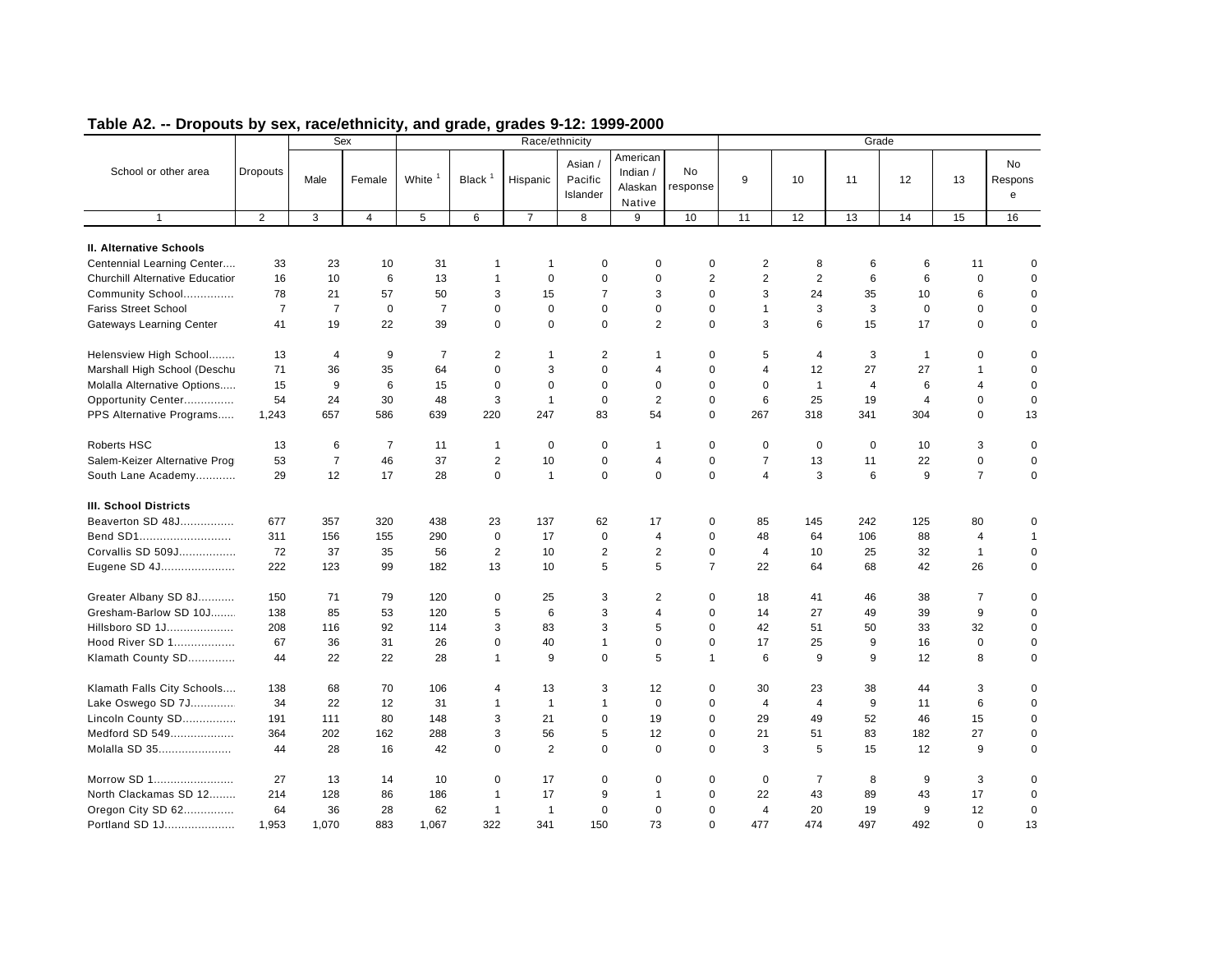|                      |                 |                | Sex            |                    |                | Race/ethnicity |                                |                                           |                |                         |                | Grade          |                |              |                           |
|----------------------|-----------------|----------------|----------------|--------------------|----------------|----------------|--------------------------------|-------------------------------------------|----------------|-------------------------|----------------|----------------|----------------|--------------|---------------------------|
| School or other area | <b>Dropouts</b> | Male           | Female         | White <sup>1</sup> | Black $1$      | Hispanic       | Asian /<br>Pacific<br>Islander | American<br>Indian /<br>Alaskan<br>Native | No<br>response | 9                       | 10             | 11             | 12             | 13           | <b>No</b><br>Respons<br>e |
|                      | 2               | 3              | $\overline{4}$ | 5                  | 6              | $\overline{7}$ | 8                              | 9                                         | 10             | 11                      | 12             | 13             | 14             | 15           | 16                        |
| Roseburg SD 4        | 153             | 74             | 79             | 139                | $\overline{4}$ | 10             | $\mathbf 0$                    | $\mathbf 0$                               | $\mathbf 0$    | 10                      | 18             | 33             | 44             | 48           | $\mathbf 0$               |
| Salem/Keizer SD 24J  | 933             | 480            | 453            | 686                | 21             | 176            | 24                             | 26                                        | 0              | 123                     | 178            | 237            | 264            | 131          | 0                         |
| Sheridan SD 48J      | 35              | 19             | 16             | 30                 | $\mathbf 0$    | 5              | $\mathbf 0$                    | $\mathbf 0$                               | $\mathbf 0$    | 3                       | $\overline{7}$ | 14             | 8              | 3            | $\mathbf 0$               |
| Springfield SD19     | 213             | 112            | 101            | 189                | 3              | 10             | $\overline{4}$                 | $\overline{7}$                            | $\mathbf 0$    | 65                      | 44             | 45             | 43             | 16           | 0                         |
| Three Rivers SD      | 72              | 40             | 32             | 67                 | $\mathbf 0$    | 3              | $\mathbf 0$                    | $\overline{2}$                            | $\mathbf 0$    | 17                      | 8              | 14             | 23             | 10           | 0                         |
| Tigard SD 23J        | 163             | 87             | 76             | 107                | $\overline{2}$ | 39             | 13                             | $\overline{2}$                            | $\mathbf 0$    | 23                      | 28             | 64             | 45             | 3            | 0                         |
| West Linn SD 3J      | 53              | 34             | 19             | 43                 | $\mathbf 0$    | $\overline{7}$ | $\overline{1}$                 | $\mathbf 0$                               | $\overline{2}$ | 11                      | 6              | 14             | 11             | 11           | 0                         |
| <b>IV. Counties</b>  |                 |                |                |                    |                |                |                                |                                           |                |                         |                |                |                |              |                           |
| Baker County         | 33              | 20             | 13             | 33                 | $\mathbf 0$    | $\mathbf 0$    | $\mathbf 0$                    | $\mathbf 0$                               | $\mathbf 0$    | 5                       | 4              | 6              | 8              | 10           | $\mathbf 0$               |
| Benton County        | 107             | 58             | 49             | 85                 | 3              | 13             | 3                              | 3                                         | $\Omega$       | $\overline{\mathbf{4}}$ | 17             | 36             | 49             | $\mathbf{1}$ | $\mathbf 0$               |
| Clackamas County     | 536             | 318            | 218            | 471                | 3              | 45             | 11                             | $\overline{4}$                            | $\overline{2}$ | 61                      | 102            | 193            | 111            | 69           | $\mathbf 0$               |
| Clatsop County       | 71              | 38             | 33             | 66                 | $\mathbf{1}$   | $\mathbf{1}$   | $\mathbf 0$                    | 3                                         | $\mathbf 0$    | 6                       | 18             | 20             | 16             | 11           | 0                         |
| Columbia County      | 129             | 69             | 60             | 119                | $\overline{2}$ | 4              | $\mathbf 0$                    | 3                                         | 1              | 22                      | 30             | 40             | 26             | 11           | $\mathbf 0$               |
| Coos County          | 147             | 91             | 56             | 129                | $\mathbf 0$    | 4              | $\overline{1}$                 | 13                                        | $\mathbf 0$    | 28                      | 34             | 35             | 37             | 13           | $\mathbf 0$               |
| Crook County         | 13              | $\overline{7}$ | 6              | 11                 | $\mathbf 0$    | $\overline{2}$ | $\mathbf 0$                    | $\mathbf 0$                               | $\mathbf 0$    | $\Omega$                | $\mathbf{1}$   | 5              | $\overline{7}$ | $\mathbf 0$  | $\mathbf 0$               |
| Curry County         | 58              | 34             | 24             | 51                 | $\mathbf 0$    | 3              | 2                              | $\overline{2}$                            | $\mathbf 0$    | 11                      | 16             | 10             | 15             | 6            | $\mathbf 0$               |
| Deschutes County     | 393             | 209            | 184            | 367                | $\mathbf 0$    | 21             | $\mathbf{1}$                   | $\overline{4}$                            | $\Omega$       | 54                      | 79             | 126            | 109            | 15           | 10                        |
| Douglas County       | 354             | 197            | 157            | 324                | 4              | 21             | 0                              | 5                                         | 0              | 48                      | 69             | 84             | 83             | 70           | $\mathbf 0$               |
| Gilliam County       | $\mathbf 0$     | $\mathbf 0$    | $\mathbf 0$    | $\mathbf 0$        | 0              | 0              | $\mathbf 0$                    | $\mathbf 0$                               | $\mathbf 0$    | $\mathbf 0$             | $\mathbf 0$    | $\mathbf 0$    | $\mathbf 0$    | 0            | 0                         |
| Grant County         | $\overline{7}$  | 5              | $\overline{2}$ | $\overline{7}$     | $\mathbf 0$    | $\mathbf 0$    | $\mathbf 0$                    | $\mathbf 0$                               | $\mathbf 0$    | $\mathbf{1}$            | $\mathbf{1}$   | $\overline{c}$ | 3              | $\mathbf 0$  | $\mathbf 0$               |
| Harney County        | 30              | 10             | 20             | 26                 | $\mathbf{1}$   | 0              | $\mathbf 0$                    | 3                                         | $\mathbf 0$    | 5                       | 5              | 6              | 11             | 3            | 0                         |
| Hood River County    | 67              | 36             | 31             | 26                 | $\Omega$       | 40             | $\overline{1}$                 | $\Omega$                                  | $\Omega$       | 17                      | 25             | 9              | 16             | $\mathbf 0$  | $\mathbf 0$               |
| Jackson County       | 668             | 379            | 289            | 525                | 4              | 86             | $\overline{7}$                 | 13                                        | 33             | 65                      | 114            | 156            | 273            | 60           | $\mathbf 0$               |
| Jefferson County     | 60              | 27             | 33             | 9                  | $\mathbf 0$    | 19             | $\mathbf 0$                    | 22                                        | 10             | 29                      | $\overline{7}$ | 11             | 8              | 5            | $\mathbf 0$               |
| Josephine County     | 184             | 109            | 75             | 160                | $\mathbf 0$    | 17             | $\overline{1}$                 | 6                                         | $\mathbf 0$    | 39                      | 41             | 34             | 60             | 10           | $\mathbf 0$               |
| Klamath County       | 182             | 90             | 92             | 134                | 5              | 22             | 3                              | 17                                        | $\mathbf{1}$   | 36                      | 32             | 47             | 56             | 11           | $\mathbf 0$               |
| Lake County          | $\overline{4}$  | $\star$        | $\star$        | $\star$            | $\star$        | $\star$        | $\star$                        | $\star$                                   | $\star$        | $\star$                 | $\star$        | $\star$        | $\star$        | $\star$      |                           |
| Lane County          | 801             | 439            | 362            | 697                | 19             | 36             | 15                             | 26                                        | 8              | 208                     | 173            | 186            | 164            | 70           | 0                         |
| Lincoln County       | 191             | 111            | 80             | 148                | 3              | 21             | $\mathbf 0$                    | 19                                        | $\mathbf 0$    | 29                      | 49             | 52             | 46             | 15           | 0                         |
| Linn County          | 351             | 174            | 177            | 309                | $\mathbf 0$    | 33             | $\overline{4}$                 | 5                                         | $\mathbf 0$    | 47                      | 97             | 103            | 81             | 23           | 0                         |
| Malheur County       | 51              | 27             | 24             | 24                 | $\mathbf{1}$   | 26             | $\mathbf 0$                    | $\mathbf 0$                               | $\mathbf 0$    | 13                      | 12             | 12             | 9              | 5            | 0                         |
| Marion County        | 1,233           | 663            | 570            | 878                | 22             | 279            | 25                             | 28                                        | $\mathbf{1}$   | 176                     | 259            | 320            | 327            | 151          | 0                         |
| Morrow County        | 27              | 13             | 14             | 10                 | $\mathbf 0$    | 17             | $\mathbf 0$                    | $\mathbf 0$                               | $\mathbf 0$    | $\mathbf 0$             | $\overline{7}$ | 8              | 9              | 3            | $\mathbf 0$               |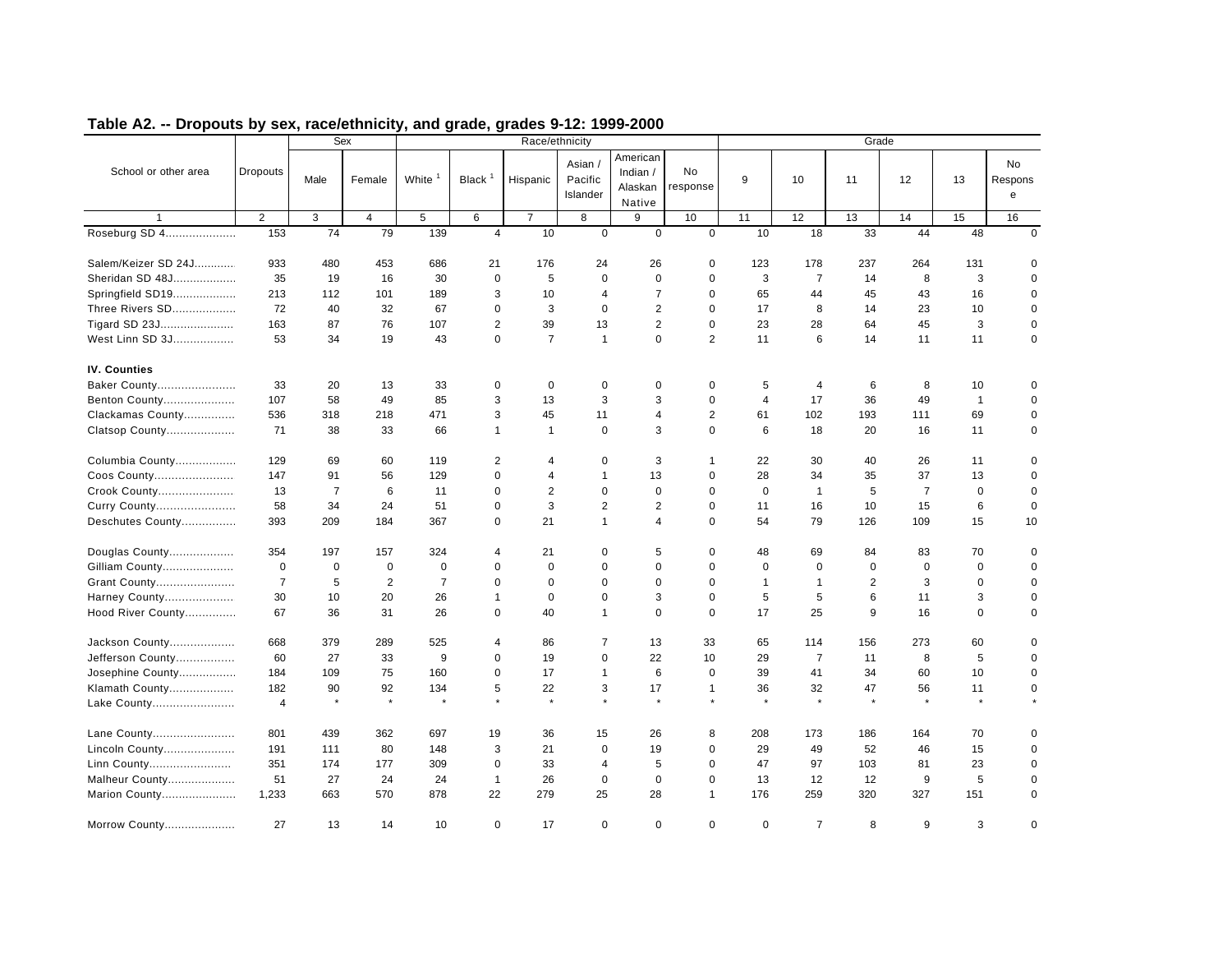|                      |                |       | Sex    |          |             |                | Race/ethnicity               |                                           |                |     |     | Grade    |     |     |                    |
|----------------------|----------------|-------|--------|----------|-------------|----------------|------------------------------|-------------------------------------------|----------------|-----|-----|----------|-----|-----|--------------------|
| School or other area | Dropouts       | Male  | Female | White    | Black       | Hispanic       | Asian<br>Pacific<br>Islander | American<br>Indian /<br>Alaskan<br>Native | No<br>response | 9   | 10  | 11       | 12  | 13  | No<br>Respons<br>e |
|                      | $\overline{2}$ | 3     | 4      | 5        | 6           |                | 8                            | 9                                         | 10             | 11  | 12  | 13       | 14  | 15  | 16                 |
| Multnomah County     | 2,509          | 1,383 | 1,126  | .521     | 340         | 388            | 178                          | 82                                        | 0              | 581 | 599 | 652      | 615 | 49  | 13                 |
| Polk County          | 124            | 73    | 51     | 87       | 3           | 29             |                              |                                           |                | 15  | 29  | 36       | 41  | 3   | 0                  |
| Sherman County       | $\Omega$       |       |        | $\Omega$ | 0           | $\Omega$       | $\Omega$                     |                                           | ი              |     |     | $\Omega$ |     |     |                    |
| Tillamook County     | 49             | 26    | 23     | 44       | $\mathbf 0$ | 5              | $\Omega$                     |                                           | O              | 10  | 9   | 17       | 11  |     | 0                  |
| Umatilla County      | 265            | 124   | 141    | 162      |             | 88             |                              | 10                                        |                | 100 | 63  | 56       | 34  | 12  |                    |
| Union County         | 57             | 33    | 24     | 53       |             | $\overline{2}$ |                              |                                           |                | 26  |     | 9        | 9   |     |                    |
| Wallowa County       |                |       |        | $\Omega$ |             |                |                              |                                           |                |     |     |          |     |     |                    |
| Wasco County         | 84             | 49    | 35     | 60       | 2           | 15             | $\Omega$                     |                                           |                |     | 12  | 18       | 29  | 18  | 0                  |
| Washington County    | 1,224          | 661   | 563    | 783      | 28          | 306            | 83                           | 24                                        | 0              | 207 | 273 | 390      | 237 | 117 | 0                  |
| Wheeler County       |                |       |        |          |             |                |                              |                                           |                |     |     |          |     |     |                    |
| Yamhill County       | 353            | 194   | 159    | 276      | 2           | 69             |                              | 3                                         |                | 67  | 86  | 101      | 76  | 23  |                    |

\* Detailed data is suppressed to protect student confidentiality.

1 Not of Hispanic origin.

SOURCE: Oregon Department of Education, School Finance and Data Analysis, Individual Early Leaver Reports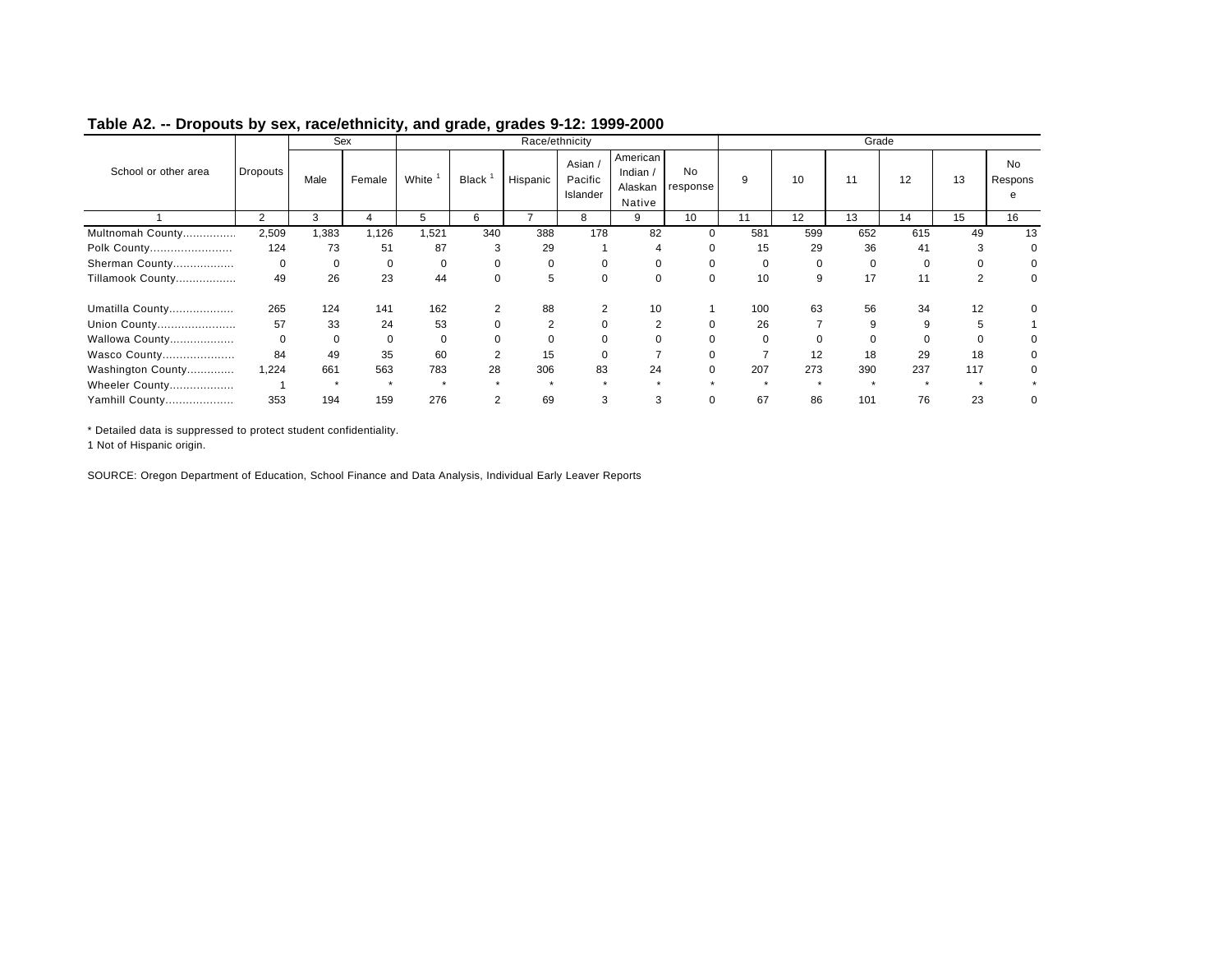|                               |                        |                      |                             | Time enrolled in district             |                      |                         |                |                                     |                                       |                                      | Circumstance upon withdrawal                           |                                      |                                                        |                    |                                                 |
|-------------------------------|------------------------|----------------------|-----------------------------|---------------------------------------|----------------------|-------------------------|----------------|-------------------------------------|---------------------------------------|--------------------------------------|--------------------------------------------------------|--------------------------------------|--------------------------------------------------------|--------------------|-------------------------------------------------|
| School or other area          | Dropout<br>$\mathbf s$ | Less than<br>2 weeks | 2 weeks<br>to $2$<br>months | $\overline{2}$<br>months<br>to 1 year | 1 year to<br>5 years | More<br>than 5<br>years | No<br>response | Left<br>school<br>without<br>notice | Unreg-<br>istered<br>home<br>schooler | Joined<br>the<br>military<br>service | Withdrew<br>from<br>district-<br>sponsored<br>alt. ed. | Moved<br>with a<br>migrant<br>family | Expelled<br>or sus-<br>pended<br>and did<br>not return | No<br>respons<br>e | Former<br>dropouts<br>returning<br>to<br>school |
|                               | $\overline{2}$         | 3                    | $\overline{4}$              | $\overline{5}$                        | 6                    | $\overline{7}$          | 8              | $\overline{9}$                      | 10                                    | 11                                   | 12                                                     | 13                                   | 14                                                     | 15                 | 16                                              |
| Oregon Statewide Totals       | 10,363                 | 364                  | 741                         | 1,865                                 | 3,760                | 3,609                   | 24             | 3,318                               | 134                                   | 33                                   | 1,787                                                  | 125                                  | 205                                                    | 4,761              | 405                                             |
| I. Schools                    |                        |                      |                             |                                       |                      |                         |                |                                     |                                       |                                      |                                                        |                                      |                                                        |                    |                                                 |
| Adrian High School            | $\overline{2}$         |                      |                             |                                       |                      | $\star$                 |                |                                     |                                       |                                      |                                                        |                                      |                                                        |                    | $\mathbf 0$                                     |
| Aloha High School             | 139                    | $\overline{c}$       | $\overline{7}$              | 21                                    | 39                   | 70                      | $\mathbf 0$    | 65                                  | 5                                     | 1                                    | 26                                                     | $\mathbf 0$                          | $\mathbf 0$                                            | 42                 | 3                                               |
| Alsea School                  | 3                      | $\star$              | $\star$                     | $\star$                               | $\star$              | $\star$                 |                | $\star$                             |                                       | $\star$                              | $\star$                                                | $\star$                              | $\star$                                                | $\star$            | 1                                               |
| Amity High School             | 13                     | $\mathbf{1}$         | 1                           | 1                                     | 3                    | $\overline{7}$          | $\mathbf 0$    | 0                                   | 0                                     | 0                                    | $\mathbf 0$                                            | 0                                    | $\pmb{0}$                                              | 13                 | 0                                               |
| Arlington High School         | $\mathbf 0$            | $\Omega$             | $\mathbf 0$                 | $\mathbf 0$                           | $\Omega$             | $\mathbf 0$             | $\mathbf 0$    | $\Omega$                            | $\Omega$                              | $\mathbf 0$                          | $\Omega$                                               | $\Omega$                             | $\mathbf 0$                                            | $\Omega$           | $\Omega$                                        |
| Ashland High School           | 51                     | $\mathbf{1}$         | $\overline{7}$              | 9                                     | 16                   | 18                      | $\mathbf 0$    | 7                                   | 1                                     | $\mathbf 0$                          | 22                                                     | $\mathbf 0$                          | $\mathbf 0$                                            | 21                 | 3                                               |
| Astoria High School           | 12                     | $\Omega$             | $\mathbf 0$                 | 3                                     | 6                    | 3                       | $\mathbf 0$    | $\overline{2}$                      | $\mathbf{1}$                          | $\mathbf 0$                          | $\mathbf 0$                                            | 3                                    | $\overline{1}$                                         | 5                  | 0                                               |
| Baker High School             | 28                     | $\Omega$             | $\mathbf{1}$                | 3                                     | 20                   | 3                       | $\mathbf{1}$   | 0                                   | $\mathbf 0$                           | $\mathbf{1}$                         | $\mathbf 0$                                            | $\mathbf 0$                          | $\overline{1}$                                         | 26                 | 9                                               |
| Bandon High School            | $\overline{4}$         |                      | $\star$                     |                                       | $\star$              | $\star$                 |                |                                     |                                       | $\star$                              | $\star$                                                | $\star$                              | $\star$                                                | $\star$            | $\mathbf 0$                                     |
| Banks High School             | 17                     | $\Omega$             | $\mathbf{1}$                | 3                                     | 4                    | 9                       | $\mathbf 0$    | 5                                   | $\mathbf 0$                           | $\Omega$                             | $\overline{2}$                                         | $\Omega$                             | 0                                                      | 10                 | 0                                               |
| Beaverton High School         | 134                    | $\mathbf 0$          | 10                          | 15                                    | 34                   | 75                      | $\mathbf 0$    | 55                                  | $\mathbf 1$                           | $\mathbf 0$                          | 12                                                     | $\mathbf 0$                          | $\pmb{0}$                                              | 66                 | 5                                               |
| Bend High School              | 152                    | 3                    | $\overline{7}$              | 39                                    | 78                   | 25                      | $\mathbf 0$    | $\mathbf 0$                         | $\mathbf 0$                           | 0                                    | $\mathbf 0$                                            | $\mathbf 0$                          | $\pmb{0}$                                              | 152                | $\mathbf 0$                                     |
| Benson High School            | 33                     | $\overline{7}$       | $\mathbf 0$                 | $\overline{2}$                        | 10                   | 14                      | $\mathbf 0$    | $\mathbf{1}$                        | $\mathbf 0$                           | 3                                    | $\mathbf 0$                                            | $\mathbf 0$                          | $\mathbf 0$                                            | 29                 | 0                                               |
| Bonanza School                | $\overline{7}$         | $\mathbf{1}$         | $\mathbf 0$                 | $\overline{2}$                        | $\overline{4}$       | $\mathbf 0$             | $\mathbf 0$    | 4                                   | $\mathbf{1}$                          | $\mathbf 0$                          | $\mathbf 0$                                            | $\Omega$                             | $\mathbf 0$                                            | $\overline{2}$     | $\mathbf 0$                                     |
| Brookings Harbor High School. | 28                     | 0                    | $\overline{2}$              | 10                                    | 10                   | 6                       | $\mathbf 0$    | 21                                  | 3                                     | $\pmb{0}$                            | $\mathbf{1}$                                           | $\mathbf 0$                          | $\pmb{0}$                                              | 3                  | $\mathbf 0$                                     |
| Burns High School             | 28                     | $\Omega$             | 4                           | 6                                     | 6                    | 12                      | $\mathbf 0$    | 8                                   | 0                                     | $\mathbf 0$                          | 0                                                      | 0                                    | $\overline{2}$                                         | 18                 | $\Omega$                                        |
| Burnt River School            | $\overline{2}$         |                      | $\star$                     | $\star$                               | $\star$              | $\star$                 |                |                                     |                                       | $\ddot{\phantom{0}}$                 | $\star$                                                |                                      | $\ddot{\phantom{0}}$                                   | ×                  | $\Omega$                                        |
| Butte Falls High School       | $\overline{1}$         |                      |                             |                                       |                      |                         |                |                                     |                                       |                                      |                                                        |                                      |                                                        |                    | $\Omega$                                        |
| Camas Valley School           | $\mathbf{1}$           |                      | $\star$                     | $\star$                               | $\star$              | $\star$                 |                |                                     |                                       |                                      |                                                        |                                      | $\star$                                                | ×                  | O                                               |
| Canby High School             | 48                     | 3                    | 2                           | 11                                    | 31                   | $\mathbf{1}$            | $\mathbf 0$    | 9                                   | $\mathbf 0$                           | $\mathbf 0$                          | $\mathbf 0$                                            | $\mathbf 0$                          | $\mathbf 0$                                            | 39                 | 1                                               |
| Cascade High School           | 37                     | 2                    | $\mathbf{1}$                | 2                                     | 31                   | $\mathbf{1}$            | $\mathbf 0$    | 15                                  | 0                                     | $\mathbf 0$                          | $\overline{7}$                                         | 0                                    | $\mathbf 1$                                            | 14                 | 0                                               |
| Cascade Locks School          | 5                      | $\star$              | $\star$                     | $\star$                               | $\star$              | $\star$                 |                | $\star$                             |                                       | $\star$                              |                                                        |                                      | $\star$                                                | $\star$            | $\Omega$                                        |
| Centennial High School        | 90                     | 3                    | 15                          | 24                                    | 31                   | 17                      | $\mathbf 0$    | 73                                  | 2                                     | $\mathbf 0$                          | $\overline{2}$                                         | $\mathbf{1}$                         | $\mathbf 0$                                            | 12                 | 20                                              |
| Central High School           | 70                     | 2                    | $\overline{7}$              | 11                                    | 23                   | 27                      | $\Omega$       | 15                                  | 1                                     | $\pmb{0}$                            | $\mathbf 0$                                            | $\mathbf{1}$                         | $\pmb{0}$                                              | 53                 | $\pmb{0}$                                       |
| Central Linn High School      | $\overline{2}$         | $\star$              | $\star$                     | $\star$                               | $\star$              | $\star$                 |                |                                     |                                       | $\star$                              |                                                        |                                      |                                                        |                    | $\mathbf 0$                                     |
| Century High School           | 76                     | $\mathbf 0$          | 12                          | 20                                    | 33                   | 11                      | $\mathbf 0$    | 31                                  | 3                                     | $\mathbf 0$                          | $\mathbf 0$                                            | $\mathbf 0$                          | $\overline{2}$                                         | 40                 | 9                                               |
| Chiloquin High School         | $6\phantom{1}6$        | $\overline{2}$       | $\overline{2}$              | $\mathbf{1}$                          | $\mathbf{1}$         | $\mathbf 0$             | $\mathbf 0$    | 5                                   | $\mathbf{1}$                          | $\mathbf 0$                          | $\mathbf 0$                                            | $\mathbf 0$                          | $\pmb{0}$                                              | $\mathbf 0$        | $\mathbf 0$                                     |
| Clackamas High School         | 60                     | $\mathbf 0$          | 6                           | $\overline{7}$                        | 26                   | 21                      | $\mathbf 0$    | 15                                  | $\mathbf 0$                           | $\mathbf 0$                          | 10                                                     | $\Omega$                             | 3                                                      | 32                 | 28                                              |
| Clatskanie High School        | 10                     | $\mathbf 0$          | $\mathbf 0$                 | $\mathbf{1}$                          | 9                    | $\mathbf 0$             | $\mathbf 0$    | 5                                   | 0                                     | $\mathbf{1}$                         | $\mathbf{1}$                                           | $\mathbf 0$                          | 3                                                      | $\mathbf 0$        | $\mathbf 0$                                     |
| Cleveland High School         | 68                     | 13                   | $\mathbf{1}$                | 17                                    | $\overline{7}$       | 30                      | $\mathbf 0$    | 43                                  | $\Omega$                              | $\mathbf 0$                          | $\Omega$                                               | $\Omega$                             | $\mathbf 0$                                            | 25                 | $\mathbf 0$                                     |
| Colton High School            | $\overline{7}$         | $\mathbf 0$          | $\mathbf 0$                 | $\mathbf 0$                           | 5                    | $\overline{2}$          | $\mathbf 0$    | 1                                   | 2                                     | $\mathbf 0$                          | $\mathbf 0$                                            | $\mathbf 0$                          | $\mathbf 0$                                            | 4                  | $\mathbf 0$                                     |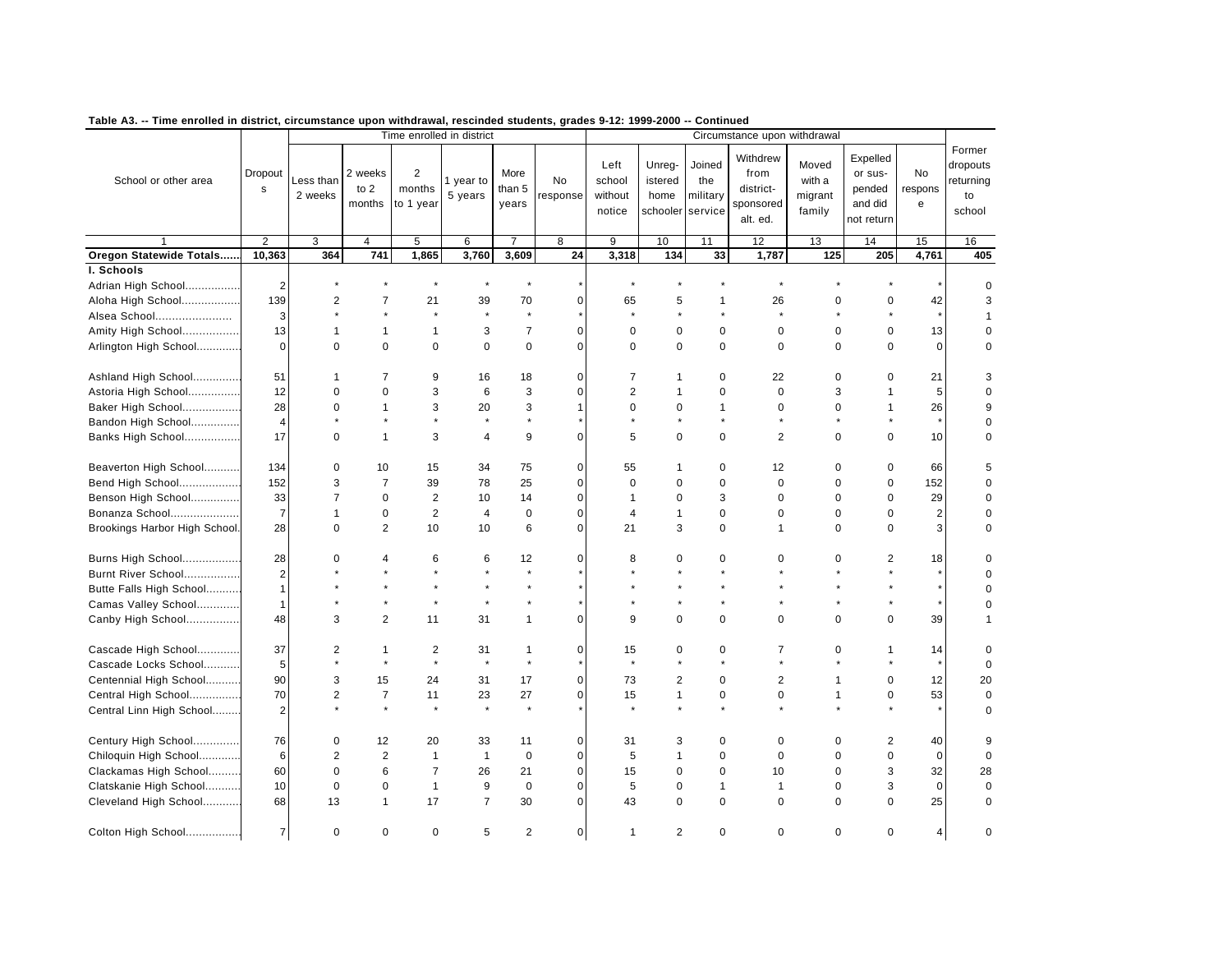| rable A3. -- Thne embled in uistrict, chcumstance upon withurawal, reschiued students, grades 3-12. 1999-2000 -- Continued |                         |                      |                             | Time enrolled in district             |                      |                         |                |                                     |                                       |                                      | Circumstance upon withdrawal                           |                                      |                                                        |                    |                                                 |
|----------------------------------------------------------------------------------------------------------------------------|-------------------------|----------------------|-----------------------------|---------------------------------------|----------------------|-------------------------|----------------|-------------------------------------|---------------------------------------|--------------------------------------|--------------------------------------------------------|--------------------------------------|--------------------------------------------------------|--------------------|-------------------------------------------------|
| School or other area                                                                                                       | Dropout<br>$\mathsf{s}$ | Less than<br>2 weeks | 2 weeks<br>to $2$<br>months | $\overline{2}$<br>months<br>to 1 year | 1 year to<br>5 years | More<br>than 5<br>years | No<br>response | Left<br>school<br>without<br>notice | Unreg-<br>istered<br>home<br>schooler | Joined<br>the<br>military<br>service | Withdrew<br>from<br>district-<br>sponsored<br>alt. ed. | Moved<br>with a<br>migrant<br>family | Expelled<br>or sus-<br>pended<br>and did<br>not return | No<br>respons<br>e | Former<br>dropouts<br>returning<br>to<br>school |
|                                                                                                                            | $\overline{2}$          | 3                    | 4                           | 5                                     | 6                    | $\overline{7}$          | 8              | 9                                   | 10                                    | 11                                   | 12                                                     | 13                                   | 14                                                     | 15                 | 16                                              |
| Condon High School                                                                                                         | $\mathbf 0$             | $\mathbf 0$          | $\overline{0}$              | $\mathbf 0$                           | $\mathbf 0$          | $\pmb{0}$               | $\mathbf 0$    | $\mathbf 0$                         | $\mathbf 0$                           | $\mathbf 0$                          | $\mathbf 0$                                            | $\mathbf 0$                          | $\mathbf 0$                                            | $\Omega$           | $\mathbf 0$                                     |
| Coquille High School                                                                                                       | 9                       | 0                    | 0                           | $\mathbf 0$                           | 5                    | 4                       | $\Omega$       | $\overline{7}$                      | $\mathbf 0$                           | $\mathbf 0$                          | -1                                                     | 0                                    | 1                                                      | $\Omega$           | $\Omega$                                        |
| Corbett High School                                                                                                        | 3                       | $\star$              | $\star$                     | $\star$                               |                      | $\star$                 |                |                                     |                                       | $\star$                              |                                                        | $\star$                              |                                                        |                    | $\mathbf 0$                                     |
| Corvallis High School                                                                                                      | 46                      | 0                    | 11                          | 9                                     | 8                    | 18                      | 0              | $\overline{2}$                      | $\pmb{0}$                             | $\mathbf 0$                          | $\mathbf 0$                                            | $\overline{0}$                       | $\mathbf 0$                                            | 44                 | $\overline{2}$                                  |
| Cottage Grove High School                                                                                                  | 45                      | O                    | 3                           | 11                                    | 10                   | 21                      | $\mathbf 0$    | 19                                  | 1                                     | 0                                    | 0                                                      | 0                                    | $\Omega$                                               | 25                 | $\Omega$                                        |
| Cove School                                                                                                                | $\overline{1}$          |                      |                             | $\star$                               |                      | $\ddot{\phantom{0}}$    |                |                                     |                                       | $\Delta$                             |                                                        |                                      |                                                        |                    | $\Omega$                                        |
| Crane Union High School                                                                                                    | $\overline{2}$          |                      |                             | $\star$                               |                      | $\star$                 |                |                                     |                                       |                                      |                                                        |                                      |                                                        |                    | $\Omega$                                        |
| Crater High School                                                                                                         | 51                      | 6                    | 3                           | 10                                    | 24                   | 8                       | $\mathbf 0$    | $\overline{7}$                      | 6                                     | $\mathbf 0$                          | 16                                                     | 0                                    | $\mathbf 0$                                            | 22                 |                                                 |
| Crescent Valley High School                                                                                                | 26                      | 0                    | $\mathbf{1}$                | $\overline{2}$                        | $\overline{7}$       | 16                      | $\mathbf 0$    | 3                                   | $\pmb{0}$                             | $\mathbf 0$                          | 3                                                      | 0                                    | $\mathbf 0$                                            | 20                 | 0                                               |
| Creswell High School                                                                                                       | 25                      | 0                    | 6                           | $\overline{2}$                        | 11                   | 6                       | 0              | 2                                   | $\overline{2}$                        | 1                                    | $\Omega$                                               | 0                                    | $\overline{2}$                                         | 18                 | 4                                               |
| Crook County High School                                                                                                   | 13                      | 1                    | $\mathbf 0$                 | $\mathbf{1}$                          | $\overline{4}$       | $\overline{7}$          | 0              | $\mathbf 0$                         | $\overline{7}$                        | $\mathbf 0$                          | $\mathbf{1}$                                           | $\mathbf{1}$                         | 3                                                      | $\mathbf{1}$       | $\Omega$                                        |
| Crow High School                                                                                                           | $\overline{4}$          |                      |                             |                                       |                      | $\star$                 |                |                                     |                                       |                                      |                                                        |                                      |                                                        |                    | $\Omega$                                        |
| Culver High School                                                                                                         | 9                       | 0                    | $\mathbf{1}$                | 4                                     | $\overline{4}$       | $\pmb{0}$               | $\mathbf 0$    | 2                                   | $\overline{2}$                        | $\mathbf 0$                          | $\mathbf 0$                                            | 5                                    | $\mathbf 0$                                            | $\mathbf 0$        | 0                                               |
| Dallas High School                                                                                                         | 50                      | $\mathbf{1}$         | 3                           | $\overline{7}$                        | 19                   | 20                      | $\mathbf 0$    | 24                                  | $\overline{2}$                        | $\mathbf{1}$                         | $\mathbf{1}$                                           | $\mathbf 0$                          | $\mathbf 0$                                            | 22                 | 4                                               |
| David Douglas High School                                                                                                  | 103                     | 7                    | 11                          | 28                                    | 57                   | $\mathbf 0$             | $\mathbf 0$    | 51                                  | $\overline{4}$                        | $\mathbf 0$                          | $\overline{2}$                                         | 0                                    | $\mathbf 0$                                            | 46                 | 3                                               |
| Days Creek School                                                                                                          | $\overline{2}$          |                      | $\star$                     | $\star$                               |                      | $\star$                 |                |                                     |                                       | $\star$                              |                                                        |                                      |                                                        |                    |                                                 |
| Dayton High School                                                                                                         | 22                      | 3                    | $\mathbf{1}$                | 3                                     | 8                    | $\overline{7}$          | $\Omega$       | $\overline{7}$                      | 3                                     | $\Omega$                             | 6                                                      | $\Omega$                             | $\mathbf{1}$                                           | 5                  | $\Omega$                                        |
| Dayville School                                                                                                            | $\mathbf 0$             | 0                    | 0                           | $\mathbf 0$                           | $\mathbf 0$          | $\mathbf 0$             | $\mathbf 0$    | $\mathbf 0$                         | $\mathbf 0$                           | $\mathbf 0$                          | $\mathbf 0$                                            | 0                                    | $\mathbf 0$                                            | $\mathbf 0$        | 0                                               |
| Douglas High School                                                                                                        | 27                      | 0                    | $\mathbf{1}$                | 6                                     | 13                   | $\overline{7}$          | $\mathbf 0$    | 18                                  | $\mathbf 0$                           | $\mathbf 0$                          | $\mathbf{1}$                                           | 0                                    | $\mathbf 0$                                            | 8                  | $\overline{2}$                                  |
| Dufur School                                                                                                               | $\overline{2}$          |                      |                             |                                       |                      | $\star$                 |                |                                     |                                       |                                      |                                                        |                                      |                                                        |                    | 0                                               |
| Eagle Point High School                                                                                                    | 109                     | $\overline{2}$       | 4                           | 16                                    | 40                   | 47                      | 0              | 40                                  | $\Omega$                              | 1                                    | $\Omega$                                               | $\overline{0}$                       | 3                                                      | 65                 |                                                 |
| Echo School                                                                                                                | $\mathbf{1}$            |                      |                             | $\star$                               |                      | $\star$                 |                |                                     |                                       |                                      |                                                        |                                      |                                                        |                    | $\mathbf 0$                                     |
| Eddyville School                                                                                                           | $\overline{c}$          |                      |                             |                                       |                      | $\star$                 |                |                                     |                                       |                                      |                                                        |                                      |                                                        |                    | 0                                               |
| Elgin High School                                                                                                          | $\overline{c}$          |                      |                             |                                       |                      |                         |                |                                     |                                       |                                      |                                                        |                                      |                                                        |                    | $\mathbf 0$                                     |
| Elkton High School                                                                                                         | $\overline{2}$          |                      |                             |                                       |                      |                         |                |                                     |                                       |                                      |                                                        |                                      |                                                        |                    | O                                               |
| Elmira High School                                                                                                         | 26                      | 1                    | 3                           | 6                                     | 8                    | 8                       | $\mathbf 0$    | 14                                  | $\Omega$                              | 1                                    | $\Omega$                                               | 0                                    | 1                                                      | 10                 | $\Omega$                                        |
| Enterprise High School                                                                                                     | $\mathbf 0$             | 0                    | 0                           | $\mathbf 0$                           | $\mathbf 0$          | $\pmb{0}$               | $\mathbf 0$    | 0                                   | $\mathbf 0$                           | 0                                    | $\mathbf 0$                                            | 0                                    | $\mathbf 0$                                            | $\mathbf 0$        | 0                                               |
| Estacada High School                                                                                                       | 16                      | 0                    | $\overline{2}$              | $\mathbf 0$                           | 3                    | 11                      | 0              | 9                                   | $\mathbf{1}$                          | $\mathbf 0$                          | $\Omega$                                               | 0                                    | $\mathbf 0$                                            | 6                  | 4                                               |
| Falls City High School                                                                                                     | 4                       |                      | $\star$                     |                                       |                      | $\star$                 |                |                                     |                                       |                                      |                                                        |                                      |                                                        |                    | 0                                               |
| Forest Grove High School                                                                                                   | 145                     | 0                    | 16                          | 48                                    | 59                   | 21                      | $\mathbf{1}$   | $\mathbf 0$                         | 0                                     | 0                                    | 42                                                     | 1                                    | 0                                                      | 102                | 0                                               |
| Franklin High School                                                                                                       | 101                     |                      | 0                           | 12                                    | 23                   | 60                      | $\mathbf 0$    | 86                                  | $\Omega$                              | 0                                    | $\mathbf 0$                                            | 0                                    | 3                                                      | 12                 | 0                                               |
| Gaston High School                                                                                                         | $\overline{2}$          |                      |                             |                                       |                      |                         |                |                                     |                                       |                                      |                                                        |                                      |                                                        |                    | $\mathbf 0$                                     |
| Gervais High School                                                                                                        | 12                      | 0                    | 8                           | $\mathbf{1}$                          | 3                    | $\mathbf 0$             | $\mathbf 0$    | $\Omega$                            | $\mathbf 0$                           | $\Omega$                             | $\Omega$                                               | 4                                    | $\Omega$                                               | 8                  | $\Omega$                                        |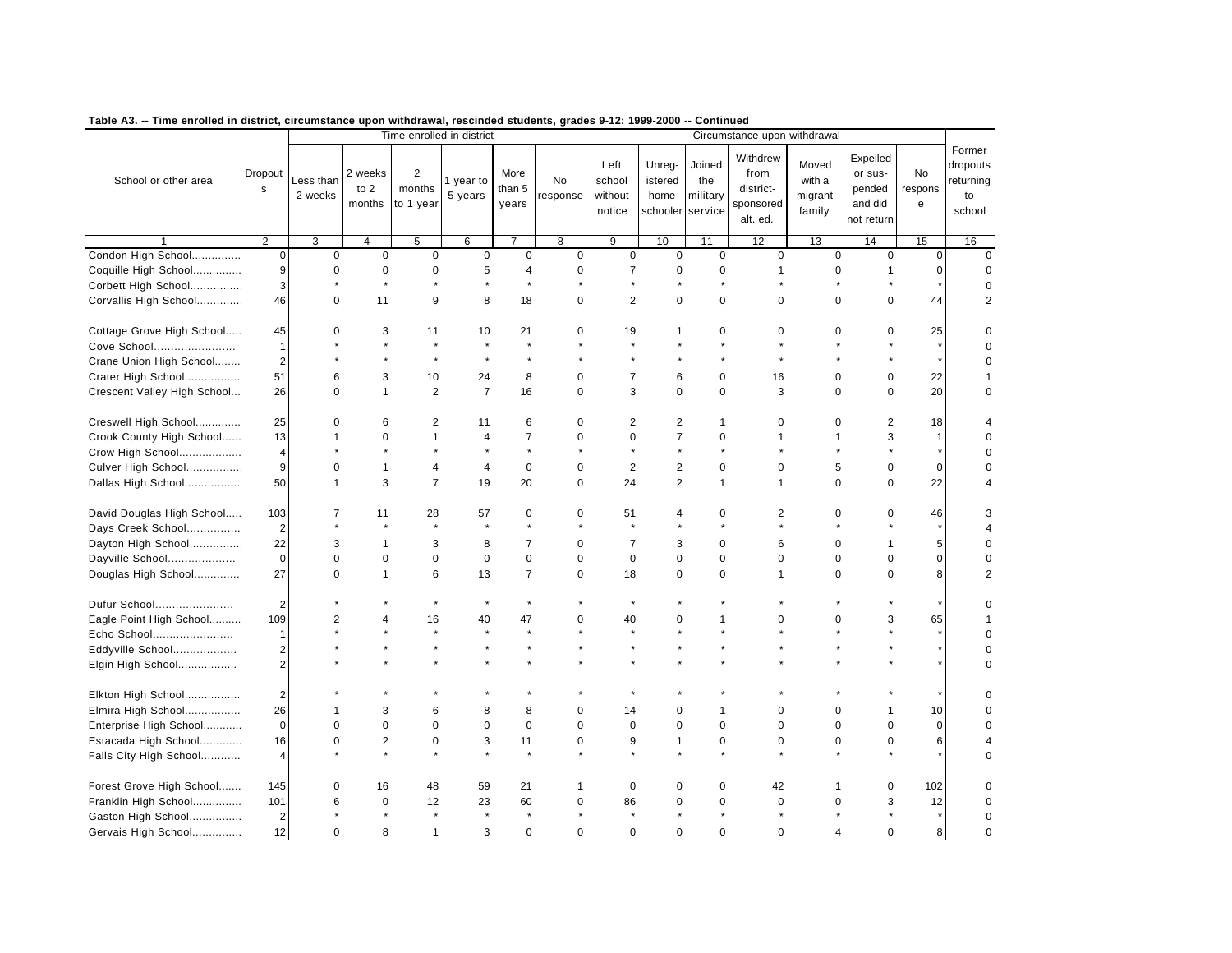|                                |                        |                      |                           |                                       | Time enrolled in district |                         |                |                                     |                                       |                                      | Circumstance upon withdrawal                           |                                      |                                                        |                    |                                                 |
|--------------------------------|------------------------|----------------------|---------------------------|---------------------------------------|---------------------------|-------------------------|----------------|-------------------------------------|---------------------------------------|--------------------------------------|--------------------------------------------------------|--------------------------------------|--------------------------------------------------------|--------------------|-------------------------------------------------|
| School or other area           | Dropout<br>$\mathbf s$ | Less than<br>2 weeks | 2 weeks<br>to 2<br>months | $\overline{2}$<br>months<br>to 1 year | year to<br>5 years        | More<br>than 5<br>years | No<br>response | Left<br>school<br>without<br>notice | Unreg-<br>istered<br>home<br>schooler | Joined<br>the<br>military<br>service | Withdrew<br>from<br>district-<br>sponsored<br>alt. ed. | Moved<br>with a<br>migrant<br>family | Expelled<br>or sus-<br>pended<br>and did<br>not return | No<br>respons<br>e | Former<br>dropouts<br>returning<br>to<br>school |
|                                | $\overline{2}$         | 3                    | $\overline{4}$            | 5                                     | 6                         | $\overline{7}$          | 8              | $\overline{9}$                      | 10                                    | 11                                   | 12                                                     | 13                                   | 14                                                     | 15                 | 16                                              |
| Gilchrist School               | 8                      | $\pmb{0}$            | $\mathbf{1}$              | $\mathbf{1}$                          | 6                         | 0                       | $\mathbf 0$    | $\mathbf{1}$                        | $\mathbf 0$                           | $\mathbf 0$                          | $\mathbf 0$                                            | $\mathbf 0$                          | $\mathbf 0$                                            | $\overline{7}$     | 0                                               |
| Gladstone High School          | 10                     | $\mathbf 0$          | $\mathbf 0$               | 1                                     | 9                         | 0                       | $\mathbf 0$    | 4                                   | $\mathbf 0$                           | 0                                    | 2                                                      | $\mathbf 0$                          | 0                                                      | $\overline{4}$     |                                                 |
| Glencoe High School            | 53                     | $\mathbf 0$          | $\mathbf{1}$              | 5                                     | 38                        | 9                       | $\pmb{0}$      | $\mathbf 0$                         | $\mathbf 0$                           | $\mathbf 0$                          | $\pmb{0}$                                              | $\mathbf 0$                          | 0                                                      | 53                 |                                                 |
| Glendale High School           | 8                      | $\mathbf 0$          | $\overline{1}$            | $\overline{2}$                        | $\overline{2}$            | 3                       | $\mathbf 0$    | 6                                   | $\mathbf{1}$                          | $\mathbf 0$                          | $\mathbf{1}$                                           | $\mathbf 0$                          | 0                                                      | $\mathbf 0$        |                                                 |
| Glide High School              | 20                     | $\overline{2}$       | $\mathbf 0$               | $\overline{7}$                        | 8                         | 3                       | $\mathbf 0$    | 5                                   | $\mathbf 0$                           | $\mathbf 0$                          | $\overline{7}$                                         | $\mathbf 0$                          | 5                                                      | 3                  |                                                 |
|                                |                        | $\mathbf{1}$         | $\mathbf{1}$              | $\overline{2}$                        | 19                        | 0                       | $\overline{1}$ | $\overline{7}$                      | $\mathbf 0$                           | $\mathbf 0$                          | 4                                                      | $\mathbf 0$                          | 0                                                      |                    | $\Omega$                                        |
| Gold Beach High School         | 24                     |                      |                           |                                       |                           |                         |                |                                     |                                       |                                      |                                                        |                                      |                                                        | 13                 |                                                 |
| Grant High School (Grant)      | $\overline{2}$         |                      |                           |                                       | $\star$                   | $\star$                 |                |                                     |                                       |                                      |                                                        |                                      |                                                        |                    |                                                 |
| Grant High School (Multnomah)  | 54                     | 9                    | $\overline{2}$            | 3                                     | 9                         | 31                      | $\mathbf 0$    | 23                                  | 0                                     | $\mathbf 0$                          | $\mathbf 0$                                            | 0                                    | 0                                                      | 31                 | $\Omega$                                        |
| Grants Pass High School        | 112                    | $\mathbf{1}$         | $\overline{4}$            | 20                                    | 49                        | 38                      | $\mathbf 0$    | 51                                  | $\overline{2}$                        | $\mathbf{1}$                         | 6                                                      | $\mathbf 0$                          | 8                                                      | 44                 | $\Omega$                                        |
| Gresham High School            | 58                     | $\mathbf 1$          | 3                         | 10                                    | 19                        | 25                      | $\mathbf 0$    | 5                                   | $\mathbf 0$                           | $\mathbf{1}$                         | $\mathbf 0$                                            | 0                                    | $\overline{2}$                                         | 50                 | 0                                               |
| Harper School                  | $\Omega$               | $\Omega$             | $\mathbf 0$               | $\Omega$                              | $\mathbf 0$               | $\mathbf 0$             | $\Omega$       | $\Omega$                            | $\Omega$                              | $\mathbf 0$                          | $\Omega$                                               | $\Omega$                             | 0                                                      | $\Omega$           | $\Omega$                                        |
|                                |                        |                      |                           |                                       |                           |                         |                |                                     |                                       |                                      |                                                        |                                      |                                                        |                    |                                                 |
| Harrisburg High School         | 9                      | 3                    | $\mathbf 0$               | 1                                     | 5                         | $\mathbf 0$             | 0              | 0                                   | $\mathbf 0$                           | $\mathbf 0$                          | $\mathbf{1}$                                           | 0                                    | $\mathbf{1}$                                           | 7                  | 2                                               |
| Helix School                   | $\mathbf 0$            | $\mathbf 0$          | $\mathbf 0$               | $\mathbf 0$                           | $\pmb{0}$                 | $\mathbf 0$             | $\mathbf 0$    | $\mathbf 0$                         | $\mathbf 0$                           | $\mathbf 0$                          | $\mathbf 0$                                            | 0                                    | 0                                                      | $\pmb{0}$          |                                                 |
| Henley High School             | 13                     | 3                    | $\mathbf{1}$              | $\overline{2}$                        | $\overline{7}$            | 0                       | 0              | $\overline{7}$                      | $\mathbf 0$                           | 0                                    | $\pmb{0}$                                              | 1                                    | 0                                                      | 5                  |                                                 |
| Henry D Sheldon High School.   | 48                     | $\mathbf 0$          | 5                         | $\overline{4}$                        | 12                        | 27                      | $\mathbf 0$    | $\mathbf 0$                         | 1                                     | $\mathbf 0$                          | $\mathbf 0$                                            | $\mathbf 0$                          | $\mathbf{1}$                                           | 46                 |                                                 |
| Heppner High School            | $\mathbf 2$            |                      |                           |                                       | $\star$                   | $\star$                 |                |                                     |                                       |                                      |                                                        |                                      |                                                        |                    |                                                 |
|                                |                        |                      |                           |                                       |                           |                         |                |                                     |                                       |                                      |                                                        |                                      |                                                        |                    |                                                 |
| Hermiston High School          | 75                     | $\overline{2}$       | $\mathbf{1}$              | 11                                    | 60                        | 0                       | 1              | 1                                   | 1                                     | 0                                    | 14                                                     | 4                                    | 0                                                      | 55                 |                                                 |
| Hidden Valley High School      | 16                     | $\Omega$             | 3                         | 3                                     | 6                         | 4                       | $\mathbf 0$    | 9                                   | $\mathbf 0$                           | $\mathbf 0$                          | $\overline{2}$                                         | $\mathbf 0$                          | 0                                                      | 5                  | 0                                               |
| Hillsboro High School          | 79                     | 0                    | 8                         | 10                                    | 39                        | 22                      | $\mathbf 0$    | 14                                  | $\mathbf 0$                           | 0                                    | $\mathbf 0$                                            | 9                                    | 3                                                      | 53                 | 10                                              |
| Hood River Valley High School  | 62                     | $\mathbf{1}$         | $\overline{4}$            | 17                                    | 15                        | 25                      | $\mathbf 0$    | 18                                  | $\mathbf 0$                           | $\mathbf 0$                          | 6                                                      | 21                                   | 6                                                      | 11                 | $\mathbf 0$                                     |
| Huntington School              | 0                      | $\Omega$             | $\mathbf 0$               | $\mathbf 0$                           | $\mathbf 0$               | 0                       | $\mathbf 0$    | $\Omega$                            | $\Omega$                              | $\mathbf 0$                          | $\Omega$                                               | $\mathbf 0$                          | 0                                                      | $\mathbf 0$        | 0                                               |
|                                |                        |                      |                           |                                       |                           |                         |                |                                     |                                       |                                      |                                                        |                                      |                                                        |                    |                                                 |
| Illinois Valley High School    | 26                     | $\mathbf 0$          | $\mathbf 0$               | 11                                    | 15                        | 0                       | 0              | $\overline{7}$                      | 0                                     | 0                                    | $\mathbf 0$                                            | 5                                    | 0                                                      | 14                 | 0                                               |
| Imbler High School             | $\overline{2}$         |                      |                           |                                       |                           | $\star$                 |                |                                     |                                       |                                      |                                                        | $\ddot{\phantom{0}}$                 | $\star$                                                | $\star$            |                                                 |
| Ione School                    | $\mathbf 0$            | $\mathbf 0$          | $\mathbf 0$               | $\mathbf 0$                           | $\mathbf 0$               | $\mathbf 0$             | $\mathbf 0$    | $\mathbf 0$                         | $\mathbf 0$                           | $\mathbf 0$                          | 0                                                      | $\mathbf 0$                          | 0                                                      | $\mathbf 0$        |                                                 |
| Jefferson High School (Marion) | 12                     | $\overline{c}$       | $\mathbf 1$               | $\mathbf 0$                           | $\mathbf 2$               | $\boldsymbol{7}$        | $\mathbf 0$    | $\Omega$                            | $\Omega$                              | $\mathbf 0$                          | $\Omega$                                               | $\Omega$                             | 0                                                      | 12                 | 2                                               |
| Jefferson High School (Multnor | 55                     | 5                    | $\mathbf 0$               | 9                                     | 10                        | 31                      | $\mathbf 0$    | 49                                  | $\Omega$                              | $\mathbf 0$                          | $\mathbf 0$                                            | 1                                    | 0                                                      | 5                  | $\Omega$                                        |
|                                |                        |                      |                           |                                       |                           |                         |                |                                     |                                       |                                      |                                                        |                                      |                                                        |                    |                                                 |
| Jewell School                  | 5                      |                      |                           |                                       |                           | $\star$                 |                |                                     |                                       |                                      |                                                        |                                      |                                                        |                    |                                                 |
| John C. Fremont Jr High Scho   | $\overline{2}$         |                      |                           |                                       |                           |                         |                |                                     |                                       |                                      |                                                        |                                      |                                                        |                    |                                                 |
| John F Kennedy High School.    | 12                     | -1                   | $\mathbf 0$               | 2                                     | 4                         | 5                       | $\mathbf 0$    | $\Omega$                            | $\Omega$                              | 0                                    | 0                                                      | $\Omega$                             | 0                                                      | 12                 |                                                 |
| Jordan Valley High School      | $\overline{1}$         |                      |                           |                                       |                           | $\star$                 |                |                                     |                                       |                                      |                                                        |                                      |                                                        |                    |                                                 |
| Joseph Lane Jr High School     | 8                      | $\Omega$             | $\overline{1}$            | 1                                     | 6                         | $\mathbf 0$             | $\Omega$       | $\Omega$                            | $\Omega$                              | $\mathbf 0$                          | $\mathbf 0$                                            | $\mathbf 0$                          | 1                                                      | $\overline{7}$     | $\Omega$                                        |
| Junction City High School      | 21                     | $\mathbf{1}$         | $\overline{2}$            | 4                                     | 9                         | 5                       | 0              | 14                                  | $\mathbf 0$                           | $\mathbf 0$                          | $\mathbf{1}$                                           | $\mathbf{1}$                         | $\mathbf{1}$                                           | 4                  | $\Omega$                                        |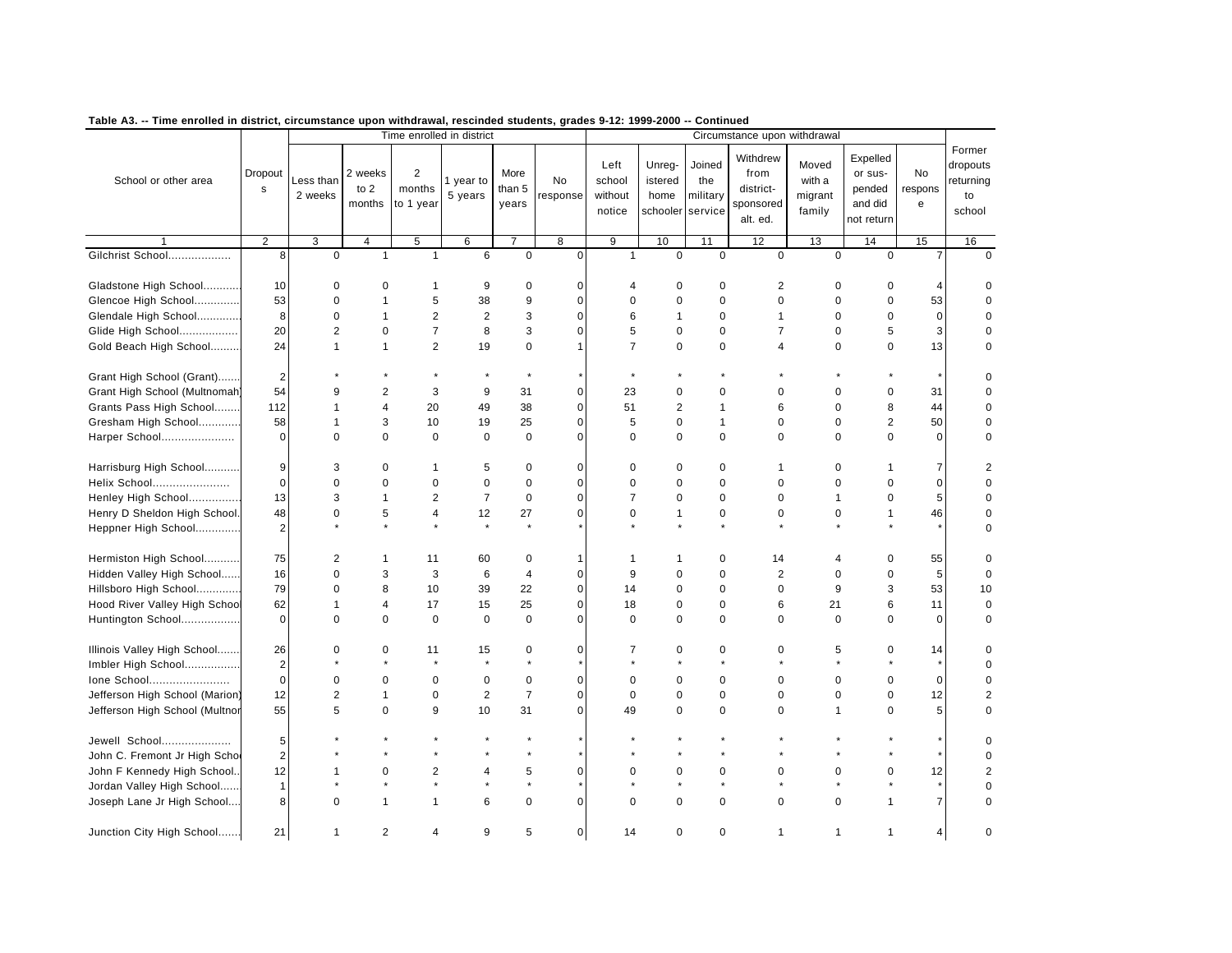| таріе дз.<br>-- Time enrolled in district, circumstance upon withdrawal, rescinded students, grades 9-12: 1999-2000 -- Continued |                         |                      |                             | Time enrolled in district             |                      |                         |                |                                     |                                       |                                      | Circumstance upon withdrawal                           |                                      |                                                        |                    |                                       |
|----------------------------------------------------------------------------------------------------------------------------------|-------------------------|----------------------|-----------------------------|---------------------------------------|----------------------|-------------------------|----------------|-------------------------------------|---------------------------------------|--------------------------------------|--------------------------------------------------------|--------------------------------------|--------------------------------------------------------|--------------------|---------------------------------------|
|                                                                                                                                  |                         |                      |                             |                                       |                      |                         |                |                                     |                                       |                                      |                                                        |                                      |                                                        |                    | Former                                |
| School or other area                                                                                                             | Dropout<br>s            | Less than<br>2 weeks | 2 weeks<br>to $2$<br>months | $\overline{2}$<br>months<br>to 1 year | 1 year to<br>5 years | More<br>than 5<br>years | No<br>response | Left<br>school<br>without<br>notice | Unreg-<br>istered<br>home<br>schooler | Joined<br>the<br>military<br>service | Withdrew<br>from<br>district-<br>sponsored<br>alt. ed. | Moved<br>with a<br>migrant<br>family | Expelled<br>or sus-<br>pended<br>and did<br>not return | No<br>respons<br>e | dropouts<br>returning<br>to<br>school |
|                                                                                                                                  | $\overline{2}$          | $\overline{3}$       | $\overline{4}$              | 5                                     | 6                    |                         | 8              | 9                                   | 10                                    | 11                                   | 12                                                     | 13                                   | 14                                                     | 15                 | 16                                    |
| Klamath High School                                                                                                              | 117                     | 20                   | 16                          | 25                                    | 56                   | $\pmb{0}$               | $\mathbf 0$    | 26                                  | $\mathbf{1}$                          | $\mathbf 0$                          | 9                                                      | $\mathbf 0$                          | $\mathbf{1}$                                           | 80                 | $\mathbf 0$                           |
| Knappa High School                                                                                                               | $\mathbf{1}$            |                      |                             |                                       |                      | $\star$                 |                |                                     |                                       |                                      |                                                        |                                      |                                                        |                    | $\mathbf 0$                           |
| La Grande High School                                                                                                            | 36                      | 0                    | 5                           | 5                                     | 8                    | 18                      | $\mathbf 0$    | 5                                   | 3                                     | $\mathbf 0$                          | $\overline{7}$                                         | $\mathbf 0$                          | $\pmb{0}$                                              | 21                 | 3                                     |
| Lake Oswego High School                                                                                                          | 15                      | $\pmb{0}$            | 3                           | $\overline{2}$                        | 5                    | 5                       | $\mathbf 0$    | 8                                   | $\pmb{0}$                             | $\mathbf{1}$                         | $\mathbf{1}$                                           | $\mathbf 0$                          | $\mathbf 0$                                            | $\sqrt{5}$         | $\mathbf 0$                           |
| Lakeridge High School                                                                                                            | 19                      | $\Omega$             | $\mathbf 0$                 | $\overline{2}$                        | 17                   | $\pmb{0}$               | $\mathbf 0$    | 1                                   | $\mathbf 0$                           | $\mathbf 0$                          | 1                                                      | 1                                    |                                                        | 15                 | $\mathbf 0$                           |
| Lakeview High School                                                                                                             | $\overline{4}$          |                      | $\star$                     | $\star$                               | $\star$              | $\star$                 |                | $\star$                             |                                       |                                      |                                                        |                                      |                                                        |                    | 3                                     |
| Lapine High School                                                                                                               | 43                      | $\mathbf{1}$         | 5                           | 13                                    | 14                   | 10                      | 0              | 39                                  | $\mathbf{1}$                          | $\pmb{0}$                            | $\mathbf 0$                                            | $\mathbf 0$                          | $\pmb{0}$                                              | 3                  | $\mathbf 0$                           |
| Lebanon High School                                                                                                              | 123                     | 5                    | 3                           | 9                                     | 97                   | 9                       | 0              | 15                                  | $\pmb{0}$                             | $\pmb{0}$                            | 51                                                     | $\mathbf 0$                          | $\overline{2}$                                         | 55                 | 18                                    |
| Lincoln High School                                                                                                              | 55                      | 11                   | $\mathbf{1}$                | $\overline{7}$                        | 14                   | 22                      | $\Omega$       | 48                                  | $\mathbf 0$                           | $\mathbf 0$                          | $\mathbf{1}$                                           | $\mathbf{1}$                         | $\mathbf 0$                                            | 5                  | $\mathbf 0$                           |
| Long Creek School                                                                                                                | $\mathbf 2$             |                      |                             |                                       |                      |                         |                | $\star$                             |                                       |                                      |                                                        |                                      |                                                        |                    | 0                                     |
| Lost River High School                                                                                                           | 9                       | $\mathbf 0$          | 1                           | $\mathbf{1}$                          | $\overline{4}$       | 3                       | $\mathbf 0$    | 6                                   | $\mathbf 0$                           | $\mathbf 0$                          | $\Omega$                                               | $\mathbf 0$                          | 0                                                      | 3                  | $\mathbf 0$                           |
| Lowell High School                                                                                                               | 11                      | $\mathbf 0$          | $\mathbf 0$                 | 3                                     | $\overline{4}$       | $\overline{4}$          | $\mathbf 0$    | 3                                   | $\mathbf{1}$                          | $\Omega$                             | 6                                                      | $\Omega$                             | $\mathbf 0$                                            | $\mathbf{1}$       | $\Omega$                              |
| Madison High School                                                                                                              | 52                      | 11                   | $\overline{2}$              | $\overline{7}$                        | 12                   | 20                      | 0              | 24                                  | $\overline{2}$                        | $\mathbf 0$                          | 4                                                      | $\overline{2}$                       | 3                                                      | 17                 | $\mathbf 0$                           |
| Madras High School                                                                                                               | 51                      | $\mathbf 0$          | $\mathbf 0$                 | 14                                    | 14                   | 21                      | $\overline{2}$ | 16                                  | $\mathbf 0$                           | $\mathbf 0$                          | $\overline{2}$                                         | 6                                    | 3                                                      | 24                 | $\mathbf 0$                           |
| Mapleton High School                                                                                                             | 8                       | $\mathbf 0$          | $\mathbf{1}$                | 3                                     | $\mathbf{1}$         | 3                       | $\mathbf 0$    | $\mathbf 0$                         | $\mathbf 0$                           | $\mathbf 0$                          | $\mathbf 0$                                            | $\mathbf 0$                          | $\mathbf 0$                                            | 8                  | $\mathbf 0$                           |
| Marshall High School (Multnom                                                                                                    | 156                     | 15                   | $\mathbf 0$                 | 19                                    | 45                   | 77                      | $\mathbf 0$    | 0                                   | $\mathbf 0$                           | $\mathbf 0$                          | $\mathbf 0$                                            | $\mathbf 0$                          | 4                                                      | 152                | $\mathbf 0$                           |
| Marshfield High School                                                                                                           | 65                      | $\mathbf 0$          | $\overline{4}$              | 9                                     | 18                   | 34                      | $\mathsf 0$    | 4                                   | $\mathbf{1}$                          | $\mathbf 0$                          | 19                                                     | $\mathbf 0$                          | 1                                                      | 40                 | $\overline{\mathbf{7}}$               |
| Mazama High School                                                                                                               | 21                      | 3                    | 3                           | $\mathbf{1}$                          | 14                   | $\pmb{0}$               | 0              | 18                                  | $\pmb{0}$                             | $\pmb{0}$                            | 3                                                      | $\mathbf 0$                          | $\pmb{0}$                                              | $\mathbf 0$        | 0                                     |
| Mc Kay High School                                                                                                               | 198                     | $\mathbf 0$          | 10                          | 24                                    | 55                   | 109                     | $\Omega$       | 120                                 | $\mathbf 0$                           | $\Omega$                             | 25                                                     | $\Omega$                             | 3                                                      | 50                 | $\overline{2}$                        |
| Mc Nary High School                                                                                                              | 158                     | 0                    | 3                           | 22                                    | 51                   | 82                      | $\pmb{0}$      | 86                                  | 1                                     | 0                                    | 19                                                     | $\mathbf 0$                          | 0                                                      | 52                 | 10                                    |
| McKenzie River High School                                                                                                       | $\overline{2}$          |                      | $\star$                     | $\star$                               | $\star$              | $\star$                 |                | $\star$                             |                                       |                                      | $\star$                                                |                                      |                                                        |                    | $\mathbf 0$                           |
| McLoughlin High School                                                                                                           | 67                      | $\mathbf{1}$         | 6                           | 8                                     | 21                   | 31                      | $\mathbf 0$    | 6                                   | $\mathbf 0$                           | $\mathbf 0$                          | $\overline{7}$                                         | $\mathbf 0$                          | $\mathbf 0$                                            | 54                 | $\mathbf 0$                           |
| McMinnville High School                                                                                                          | 134                     | $\mathbf 0$          | 3                           | 12                                    | 59                   | 60                      | $\mathbf 0$    | 18                                  | $\mathbf{1}$                          | $\pmb{0}$                            | $\pmb{0}$                                              | $\mathbf 0$                          | $\overline{c}$                                         | 113                | 0                                     |
| Metropolitan Learning Center                                                                                                     | $\overline{\mathbf{4}}$ |                      | $\star$                     | $\star$                               | $\star$              |                         |                | $\star$                             |                                       |                                      |                                                        |                                      |                                                        |                    | $\mathbf 0$                           |
| Milwaukie High School                                                                                                            | 96                      | $\mathbf{1}$         | 8                           | 15                                    | 47                   | 25                      | $\mathbf 0$    | 0                                   | 0                                     | $\mathbf 0$                          | 16                                                     | $\mathbf 0$                          | $\mathbf{1}$                                           | 79                 | 22                                    |
| Mitchell School                                                                                                                  | $\mathbf 0$             | $\mathbf 0$          | $\mathbf 0$                 | 0                                     | $\mathbf 0$          | $\mathbf 0$             | $\mathbf 0$    | 0                                   | $\mathbf 0$                           | $\mathbf 0$                          | 0                                                      | $\mathbf 0$                          | 0                                                      | $\mathbf 0$        | $\mathbf 0$                           |
| Mohawk High School                                                                                                               | $\overline{2}$          | $\star$              | $\star$                     | $\star$                               | $\star$              | $\star$                 |                |                                     |                                       |                                      |                                                        |                                      |                                                        |                    | $\mathbf 0$                           |
| Molalla High School                                                                                                              | 29                      | $\overline{c}$       | $\mathbf{1}$                | 5                                     | 21                   | $\pmb{0}$               | $\pmb{0}$      | 9                                   | 1                                     | $\pmb{0}$                            | $\mathbf{1}$                                           | $\mathbf 0$                          | $\mathbf 2$                                            | 16                 | $\mathbf 0$                           |
| Monroe High School                                                                                                               | $\overline{7}$          | $\mathbf 0$          | $\mathbf{1}$                | $\mathbf{1}$                          | $\mathbf{1}$         | 4                       | $\mathbf 0$    | 0                                   | $\mathbf{1}$                          | $\mathbf 0$                          | $\mathbf 0$                                            | $\mathbf 0$                          | $\mathbf 0$                                            | 6                  | $\mathbf 0$                           |
| Monument School                                                                                                                  | 0                       | 0                    | $\mathbf 0$                 | 0                                     | $\mathbf 0$          | 0                       | $\mathbf 0$    | $\mathbf 0$                         | 0                                     | 0                                    | 0                                                      | $\mathbf 0$                          | 0                                                      | $\mathbf 0$        | 0                                     |
| Mt View High School                                                                                                              | 44                      | 4                    | 3                           | 3                                     | 11                   | 16                      | $\overline{7}$ | 23                                  | $\pmb{0}$                             | $\pmb{0}$                            | $\mathbf{1}$                                           | $\mathbf 0$                          | $\overline{c}$                                         | 18                 | 0                                     |
| Myrtle Point High School                                                                                                         | 15                      | 1                    | $\mathbf 0$                 | $\mathbf 0$                           | 5                    | 9                       | $\Omega$       | $\mathbf 2$                         | 1                                     | $\mathbf 0$                          | $\mathbf{1}$                                           | $\overline{1}$                       | $\mathbf 0$                                            | 10                 | $\overline{\mathbf{c}}$               |
| Neah-Kah-Nie Jr-Sr High Scho                                                                                                     | 16                      | $\overline{2}$       | 3                           | $\overline{c}$                        | 8                    | $\mathbf{1}$            | $\mathbf 0$    | 5                                   | $\Omega$                              | $\Omega$                             | 10                                                     | $\overline{1}$                       | 0                                                      | $\mathbf 0$        | $\mathbf{1}$                          |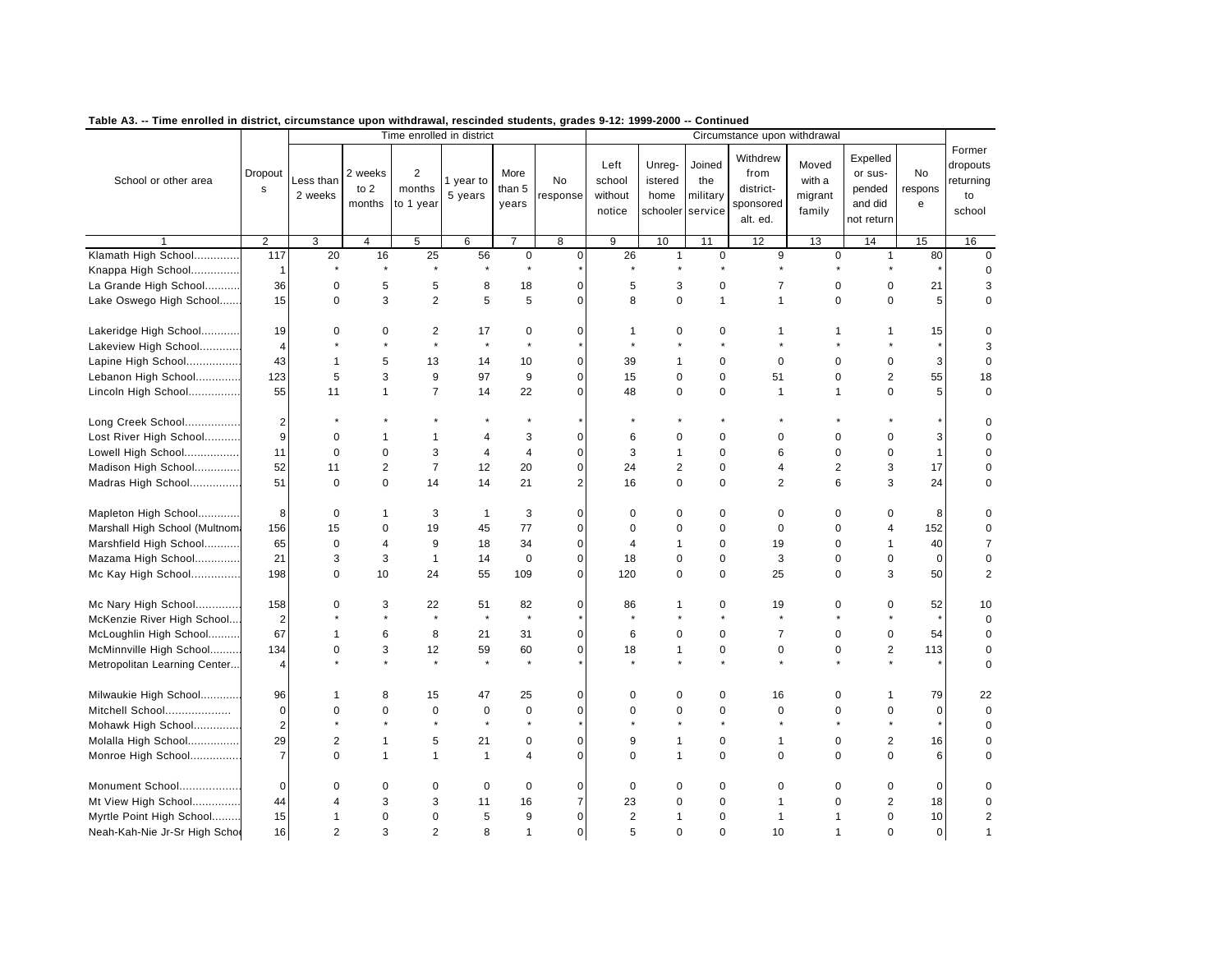|                                |                        |                      |                             |                                       | Time enrolled in district |                         |                |                                     |                                       |                                      | Circumstance upon withdrawal                           |                                      |                                                        |                    |                                                 |
|--------------------------------|------------------------|----------------------|-----------------------------|---------------------------------------|---------------------------|-------------------------|----------------|-------------------------------------|---------------------------------------|--------------------------------------|--------------------------------------------------------|--------------------------------------|--------------------------------------------------------|--------------------|-------------------------------------------------|
| School or other area           | Dropout<br>$\mathbf s$ | Less than<br>2 weeks | 2 weeks<br>to $2$<br>months | $\overline{c}$<br>months<br>to 1 year | 1 year to<br>5 years      | More<br>than 5<br>years | No<br>response | Left<br>school<br>without<br>notice | Unreg-<br>istered<br>home<br>schooler | Joined<br>the<br>military<br>service | Withdrew<br>from<br>district-<br>sponsored<br>alt. ed. | Moved<br>with a<br>migrant<br>family | Expelled<br>or sus-<br>pended<br>and did<br>not return | No<br>respons<br>e | Former<br>dropouts<br>returning<br>to<br>school |
|                                | $\overline{2}$         | 3                    | $\overline{\mathbf{4}}$     | 5                                     | 6                         | $\overline{7}$          | 8              | $\overline{9}$                      | 10                                    | 11                                   | 12                                                     | 13                                   | 14                                                     | 15                 | 16                                              |
| Nestucca High School           | $\overline{4}$         | $\star$              | $\star$                     |                                       |                           | $\star$                 |                |                                     |                                       | $\star$                              | $\star$                                                |                                      | $\star$                                                |                    | $\Omega$                                        |
| Newberg High School            | 108                    | $\mathbf 0$          | 6                           | 16                                    | 43                        | 43                      | $\mathbf 0$    | 43                                  | 3                                     | 5                                    | 0                                                      | 3                                    | $\mathbf 0$                                            | 54                 | 6                                               |
| Newport High School            | 62                     | $\overline{2}$       | $\overline{2}$              | 16                                    | 12                        | 30                      | $\mathbf 0$    | $\mathbf{1}$                        | $\mathbf 0$                           | $\mathbf 0$                          | 5                                                      | $\mathbf 0$                          | $\mathsf 0$                                            | 56                 | 12                                              |
| North Bend High School         | 54                     | $\overline{2}$       | 6                           | 16                                    | 30                        | 0                       | $\mathbf 0$    | 31                                  | $\mathbf{1}$                          | $\mathbf{1}$                         | $\overline{2}$                                         | $\mathbf 0$                          | $\mathbf 2$                                            | 17                 | $\mathsf 0$                                     |
| North Douglas High School      | 12                     | $\mathbf 0$          | $\mathbf{1}$                | $\overline{1}$                        | 10                        | 0                       | $\mathbf 0$    | 5                                   | $\overline{2}$                        | 0                                    | 5                                                      | $\mathbf 0$                          | $\mathsf 0$                                            | $\mathbf 0$        | $\mathbf 0$                                     |
| North Eugene High School       | 40                     | $\overline{4}$       | $\overline{4}$              | 11                                    | 21                        | $\pmb{0}$               | $\mathbf 0$    | $\mathbf{1}$                        | $\mathbf 0$                           | $\mathbf 0$                          | $\mathbf 0$                                            | $\mathbf 0$                          | $\mathbf 0$                                            | 39                 | $\mathbf 0$                                     |
| North Lake School              | $\mathsf 0$            | $\mathbf 0$          | $\mathbf 0$                 | $\mathsf 0$                           | 0                         | $\mathsf 0$             | $\mathbf 0$    | 0                                   | $\mathbf 0$                           | 0                                    | $\mathbf 0$                                            | $\mathbf 0$                          | 0                                                      | 0                  | $\mathbf 0$                                     |
| North Marion High School       | 12                     | $\mathbf{1}$         | $\overline{2}$              | 4                                     | 5                         | $\mathbf 0$             | $\mathbf 0$    | 12                                  | $\mathbf 0$                           | $\mathbf 0$                          | $\mathbf 0$                                            | $\mathbf 0$                          | $\mathbf 0$                                            | $\mathbf 0$        | $\mathbf 0$                                     |
| North Medford High School      | 169                    | $\overline{4}$       | 11                          | 27                                    | 52                        | 75                      | $\mathbf 0$    | 74                                  | 5                                     | 0                                    | 54                                                     | $\mathbf 0$                          | 4                                                      | 32                 | 4                                               |
| North Powder School            | $\mathbf 0$            | $\mathbf 0$          | $\mathbf 0$                 | $\mathbf 0$                           | $\mathbf 0$               | $\mathbf 0$             | $\mathbf 0$    | 0                                   | $\mathbf 0$                           | $\mathbf 0$                          | $\mathbf 0$                                            | $\mathbf 0$                          | $\mathbf 0$                                            | $\mathbf 0$        | $\overline{2}$                                  |
| North Salem High School        | 200                    | $\mathbf 0$          | 5                           | 25                                    | 57                        | 113                     | $\mathbf 0$    | 108                                 | $\mathbf 0$                           | $\mathbf 0$                          | 31                                                     | $\mathbf 0$                          | $\overline{2}$                                         | 59                 | 12                                              |
| North Valley High School       | 30                     | 2                    | $\mathbf 0$                 | $\overline{7}$                        | 15                        | 6                       | $\mathbf 0$    | 8                                   | -1                                    | $\mathbf 0$                          | 8                                                      | $\mathbf 0$                          | $\mathbf 0$                                            | 13                 | $\mathbf 0$                                     |
| Nyssa High School              | 9                      | $\mathbf 0$          | $\mathbf 0$                 | $\mathbf 0$                           | 6                         | 3                       | $\mathbf 0$    | 6                                   | $\mathbf 0$                           | $\pmb{0}$                            | $\mathbf 0$                                            | $\mathbf 0$                          | $\pmb{0}$                                              | 3                  | $\mathbf 0$                                     |
| Oakland High School            | $\overline{4}$         | $\star$              | $\star$                     |                                       | $\star$                   | $\star$                 |                | $\star$                             |                                       |                                      | $\star$                                                | $\star$                              | $\star$                                                | $\star$            | $\mathbf 0$                                     |
| Oakridge High School           | 13                     | $\mathbf 0$          | $\pmb{0}$                   | $\overline{7}$                        | 4                         | $\mathbf 2$             | $\mathbf 0$    | 4                                   | $\mathbf 0$                           | $\pmb{0}$                            | $\overline{2}$                                         | $\mathbf 0$                          | $\pmb{0}$                                              | $\overline{7}$     | $\mathbf 0$                                     |
| Ontario High School            | 32                     | $\mathbf 0$          | 3                           | 10                                    | 11                        | 8                       | $\mathbf 0$    | $\Omega$                            | $\mathbf 0$                           | $\mathbf 0$                          | 5                                                      | 6                                    | $\mathbf 0$                                            | 21                 | $\mathbf 0$                                     |
| Oregon City High School - Fres | $\overline{4}$         |                      |                             |                                       | $\star$                   | $\star$                 |                |                                     |                                       |                                      |                                                        |                                      |                                                        |                    | $\Omega$                                        |
| Oregon City HS - Jackson       | 60                     | $\mathbf 0$          | 3                           | 7                                     | 13                        | 37                      | 0              | 9                                   | -1                                    | 0                                    | 4                                                      | 0                                    | $\mathbf{1}$                                           | 45                 | 0                                               |
| Pacific High School            | 6                      | $\Omega$             | $\mathbf{1}$                | $\mathbf 0$                           | $\mathbf{1}$              | $\overline{4}$          | $\mathbf 0$    | $\Omega$                            | $\mathbf 0$                           | $\mathbf 0$                          | $\mathbf 0$                                            | $\mathbf 0$                          | $\mathbf 0$                                            | 6                  | $\mathbf 0$                                     |
| Paisley School                 | $\mathbf 0$            | $\mathbf 0$          | $\mathbf 0$                 | $\mathbf 0$                           | 0                         | 0                       | $\mathbf 0$    | 0                                   | $\mathbf 0$                           | $\mathbf 0$                          | $\mathbf 0$                                            | $\mathbf 0$                          | 0                                                      | $\mathbf 0$        | $\mathbf 0$                                     |
| Parkrose High School           | 59                     | $\mathbf 0$          | 9                           | 15                                    | 16                        | 19                      | $\mathbf 0$    | $\overline{2}$                      | $\mathbf 0$                           | $\mathbf 0$                          | $\overline{7}$                                         | $\overline{2}$                       | 0                                                      | 48                 | 0                                               |
| Pendleton High School          | 62                     | 3                    | $\overline{7}$              | 14                                    | 14                        | 24                      | $\mathbf 0$    | 30                                  | $\mathbf 1$                           | $\pmb{0}$                            | 9                                                      | $\mathbf 0$                          | $\pmb{0}$                                              | 22                 | $\mathbf 0$                                     |
| Perrydale School               | $\mathbf 0$            | $\mathbf 0$          | $\mathbf 0$                 | $\mathbf 0$                           | $\mathbf 0$               | 0                       | $\mathbf 0$    | $\mathbf 0$                         | $\mathbf 0$                           | $\mathbf 0$                          | $\mathbf 0$                                            | $\mathbf 0$                          | 0                                                      | $\mathbf 0$        | $\mathbf 0$                                     |
| Philomath High School          | 25                     | $\mathbf{1}$         | $\overline{2}$              | $\mathbf{1}$                          | 15                        | 6                       | $\mathbf 0$    | 0                                   | $\mathbf 0$                           | $\mathbf 0$                          | $\mathbf{1}$                                           | $\mathbf 0$                          | $\pmb{0}$                                              | 24                 | 13                                              |
| Phoenix High School            | 78                     | 2                    | 10                          | 16                                    | 50                        | $\pmb{0}$               | $\mathbf 0$    | 12                                  | $\mathbf 0$                           | $\mathbf 0$                          | 29                                                     | $\mathbf 0$                          | 25                                                     | 12                 | 9                                               |
| Pilot Rock High School         | $\overline{7}$         | $\mathbf{1}$         | 0                           | $\mathbf 0$                           | 5                         | $\mathbf{1}$            | $\mathbf 0$    | 6                                   | $\mathbf 0$                           | $\mathbf 0$                          | $\mathbf{1}$                                           | $\mathbf 0$                          | $\mathbf 0$                                            | $\mathbf 0$        | 0                                               |
| Pine Eagle High School         | 3                      |                      |                             |                                       |                           |                         |                |                                     |                                       |                                      |                                                        |                                      |                                                        |                    | O                                               |
| Pleasant Hill High School      | 5                      |                      |                             |                                       |                           |                         |                |                                     |                                       |                                      |                                                        |                                      |                                                        |                    | $\Omega$                                        |
| Powers High School             | $\Omega$               | $\mathbf 0$          | $\mathbf 0$                 | 0                                     | 0                         | 0                       | $\mathbf 0$    | 0                                   | $\mathbf 0$                           | $\mathbf 0$                          | 0                                                      | $\mathbf 0$                          | $\mathbf 0$                                            | 0                  |                                                 |
| Prairie City School            | 3                      |                      |                             |                                       |                           | $\star$                 |                |                                     |                                       |                                      |                                                        |                                      |                                                        |                    | O                                               |
| Prospect High School           | 5                      |                      |                             |                                       |                           |                         |                |                                     |                                       |                                      |                                                        |                                      |                                                        |                    | $\Omega$                                        |
| Rainier High School            | 23                     | $\mathbf 0$          | $\mathbf{1}$                | 5                                     | 17                        | $\pmb{0}$               | $\mathbf 0$    | 0                                   | 4                                     | 0                                    | 11                                                     | $\mathbf 0$                          | 0                                                      | 8                  | $\mathbf 0$                                     |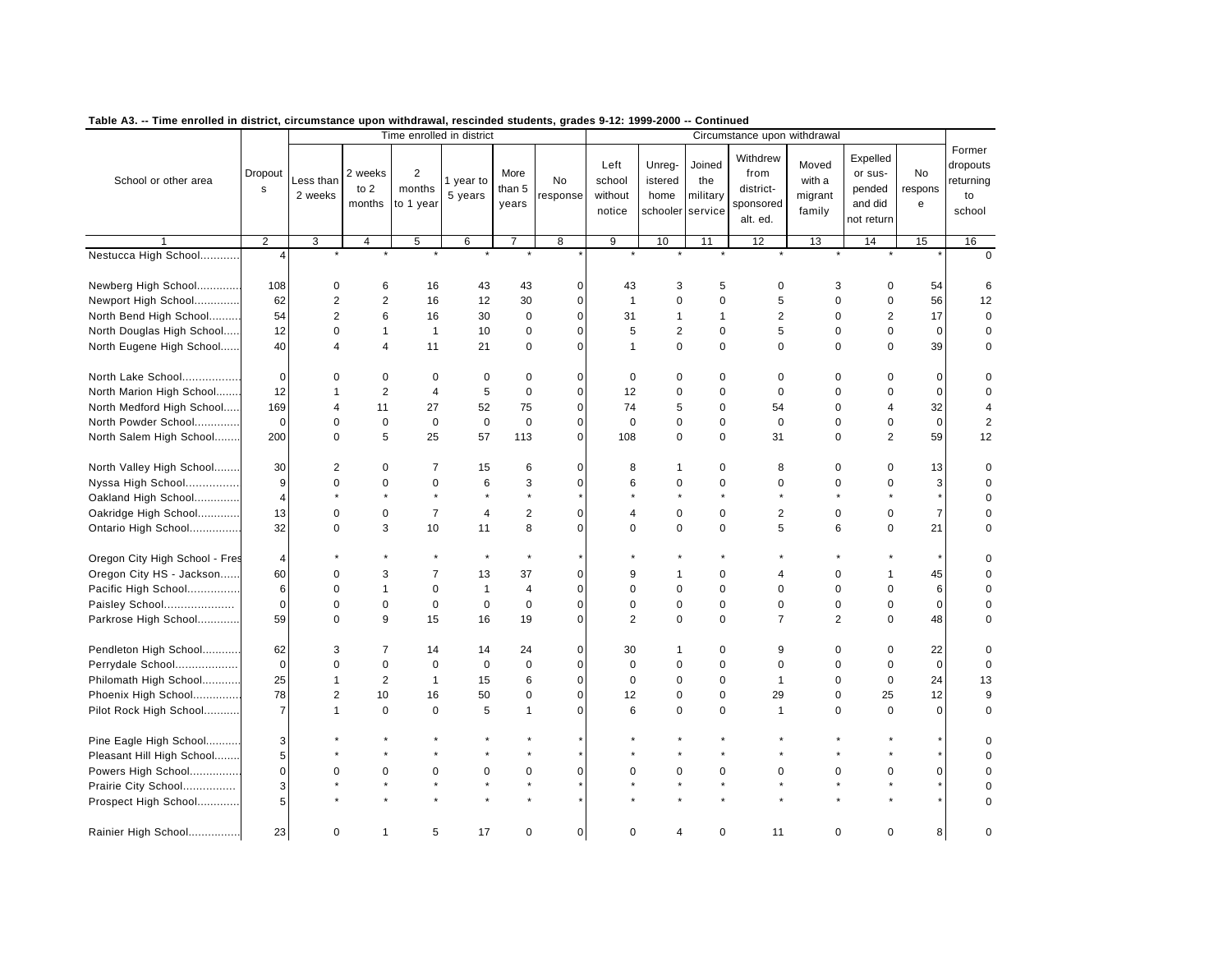| таріе Аз.<br>-- Time enrolled in district, circumstance upon withdrawal, rescinded students, grades 9-12: 1999-2000 -- |                         |                         |                             | Time enrolled in district             |                      |                         |                |                                     |                                       | continued                            | Circumstance upon withdrawal                           |                                      |                                                        |                    |                                                 |
|------------------------------------------------------------------------------------------------------------------------|-------------------------|-------------------------|-----------------------------|---------------------------------------|----------------------|-------------------------|----------------|-------------------------------------|---------------------------------------|--------------------------------------|--------------------------------------------------------|--------------------------------------|--------------------------------------------------------|--------------------|-------------------------------------------------|
|                                                                                                                        |                         |                         |                             |                                       |                      |                         |                |                                     |                                       |                                      |                                                        |                                      |                                                        |                    |                                                 |
| School or other area                                                                                                   | Dropout<br>$\mathbf s$  | Less than<br>2 weeks    | 2 weeks<br>to $2$<br>months | $\overline{2}$<br>months<br>to 1 year | 1 year to<br>5 years | More<br>than 5<br>years | No<br>response | Left<br>school<br>without<br>notice | Unreg-<br>istered<br>home<br>schooler | Joined<br>the<br>military<br>service | Withdrew<br>from<br>district-<br>sponsored<br>alt. ed. | Moved<br>with a<br>migrant<br>family | Expelled<br>or sus-<br>pended<br>and did<br>not return | No<br>respons<br>e | Former<br>dropouts<br>returning<br>to<br>school |
|                                                                                                                        | $\overline{2}$          | $\overline{3}$          | $\overline{4}$              | 5                                     | 6                    |                         | 8              | 9                                   | 10                                    | 11                                   | 12                                                     | 13                                   | 14                                                     | 15                 | 16                                              |
| Redmond High School                                                                                                    | 64                      | $\mathbf 0$             | $\overline{4}$              | 6                                     | 19                   | 35                      | $\mathbf 0$    | 14                                  | 8                                     | 5                                    | 20                                                     | 3                                    | $\overline{2}$                                         | 12                 | $\mathbf 0$                                     |
| Reedsport High School                                                                                                  | 8                       | $\mathbf 0$             | $\mathbf 0$                 | $\mathbf 0$                           | $\overline{4}$       | $\overline{4}$          | $\mathbf 0$    | $\overline{7}$                      | $\mathbf 0$                           | $\mathbf 0$                          | $\mathbf{1}$                                           | $\mathbf 0$                          | $\pmb{0}$                                              | $\mathbf 0$        | $\mathbf 0$                                     |
| Rex Putnam High School                                                                                                 | 58                      | 0                       | 12                          | 8                                     | 22                   | 16                      | $\pmb{0}$      | 21                                  | 0                                     | $\mathbf 0$                          | 3                                                      | $\mathbf 0$                          | $\overline{2}$                                         | 32                 | 0                                               |
| Reynolds High School                                                                                                   | 117                     | $\overline{4}$          | $\overline{2}$              | 51                                    | 60                   | $\mathbf 0$             | $\mathbf 0$    | 79                                  | $\pmb{0}$                             | $\mathbf 0$                          | 3                                                      | $\mathbf{1}$                         | $\mathbf 0$                                            | 34                 | $\mathbf{1}$                                    |
| Riddle High School                                                                                                     | 8                       | $\Omega$                | $\mathbf 0$                 | $\overline{4}$                        | $\overline{4}$       | $\mathbf 0$             | $\mathbf 0$    | $\mathbf{1}$                        | $\mathbf 0$                           | $\mathbf 0$                          | 5                                                      | $\mathbf 1$                          | $\mathbf 0$                                            | 1                  | 1                                               |
| Riverdale High School                                                                                                  | 0                       | $\Omega$                | $\mathbf 0$                 | $\mathbf 0$                           | $\mathbf 0$          | $\mathbf 0$             | $\mathbf 0$    | $\mathbf 0$                         | $\mathbf 0$                           | $\mathbf 0$                          | $\mathbf 0$                                            | $\mathbf 0$                          | 0                                                      | 0                  | $\mathbf 0$                                     |
| Riverside High School                                                                                                  | 25                      | $\mathbf 0$             | $\mathbf 0$                 | 5                                     | 12                   | 8                       | $\pmb{0}$      | 24                                  | $\mathbf 0$                           | $\mathbf 0$                          | $\pmb{0}$                                              | $\mathbf 0$                          | $\pmb{0}$                                              | $\mathbf{1}$       | $\overline{2}$                                  |
| Rogue River High School                                                                                                | 9                       | $\overline{2}$          | 1                           | $\overline{2}$                        | $\mathbf{1}$         | 3                       | $\pmb{0}$      | $\pmb{0}$                           | 4                                     | $\pmb{0}$                            | $\overline{2}$                                         | $\mathbf{1}$                         | $\pmb{0}$                                              | $\sqrt{2}$         | 0                                               |
| Roosevelt High School                                                                                                  | 93                      | 15                      | $\mathbf{1}$                | 10                                    | 13                   | 54                      | $\mathbf 0$    | 27                                  | $\mathbf 0$                           | $\Omega$                             | 6                                                      | $\mathbf 0$                          | $\overline{2}$                                         | 58                 | $\mathbf 0$                                     |
| Roseburg High School                                                                                                   | 47                      | $\mathbf 0$             | 6                           | 5                                     | 23                   | 13                      | $\pmb{0}$      | 8                                   | $\pmb{0}$                             | $\mathbf 0$                          | 9                                                      | $\mathbf 0$                          | $\pmb{0}$                                              | 30                 | 0                                               |
| Sam Barlow High School                                                                                                 | 73                      | $\overline{2}$          | 8                           | 18                                    | 44                   | $\overline{1}$          | $\pmb{0}$      | 5                                   | 3                                     | $\mathbf 0$                          | 5                                                      | $\mathbf 0$                          | 6                                                      | 54                 | 0                                               |
| Sandy High School                                                                                                      | 46                      | 3                       | $\overline{4}$              | 9                                     | 29                   | $\mathbf{1}$            | $\mathbf 0$    | 10                                  | $\mathbf{1}$                          | $\mathbf 0$                          | $\overline{4}$                                         | $\mathbf{1}$                         | 2                                                      | 28                 | $\mathbf 0$                                     |
| Santiam High School                                                                                                    | $\overline{7}$          | $\mathbf 0$             | 1                           | 3                                     | $\mathbf{1}$         | $\overline{2}$          | 0              | 4                                   | $\mathbf 0$                           | $\mathbf 0$                          | 0                                                      | 0                                    | $\pmb{0}$                                              | 3                  | 2                                               |
| Scappoose High School                                                                                                  | 25                      | $\overline{2}$          | 3                           | 3                                     | 6                    | 11                      | $\mathbf 0$    | 19                                  | $\mathbf 0$                           | $\mathbf 0$                          | $\mathbf{1}$                                           | $\mathbf 0$                          | 4                                                      | $\mathbf{1}$       | $\mathbf 0$                                     |
| School Of Arts & Communicati                                                                                           | 5                       |                         |                             | $\star$                               | $\star$              |                         | $\star$        |                                     |                                       |                                      |                                                        |                                      |                                                        |                    | 3                                               |
| School Of Science & Technolo                                                                                           | $\overline{\mathbf{c}}$ |                         |                             |                                       | $\star$              |                         |                |                                     |                                       |                                      |                                                        |                                      |                                                        |                    | $\mathbf 0$                                     |
| Scio High School                                                                                                       | 5                       |                         |                             |                                       | $\star$              | $\star$                 |                |                                     |                                       |                                      |                                                        |                                      |                                                        |                    | $\mathbf 0$                                     |
| Seaside High School                                                                                                    | 31                      | $\mathbf{1}$            | $\overline{c}$              | $\overline{7}$                        | 21                   | $\pmb{0}$               | $\pmb{0}$      | 18                                  | 0                                     | $\overline{c}$                       | $\pmb{0}$                                              | $\mathbf 0$                          | $\pmb{0}$                                              | 11                 | 0                                               |
| Sheridan High School                                                                                                   | 17                      | $\Omega$                | 3                           | $\mathbf{1}$                          | 8                    | 5                       | $\mathbf 0$    | 3                                   | $\Omega$                              | $\Omega$                             | $\overline{7}$                                         | $\Omega$                             | $\Omega$                                               | $\overline{7}$     | $\mathbf 0$                                     |
| Sherman High School                                                                                                    | $\mathbf 0$             | 0                       | $\mathbf 0$                 | $\mathbf 0$                           | $\mathbf 0$          | $\mathbf 0$             | $\mathbf 0$    | $\pmb{0}$                           | $\pmb{0}$                             | $\mathbf 0$                          | $\mathbf 0$                                            | $\mathbf 0$                          | 0                                                      | 0                  | 0                                               |
| Sherwood High School                                                                                                   | 12                      | $\mathbf 0$             | $\mathbf 0$                 | $\overline{4}$                        | 8                    | $\mathbf 0$             | $\pmb{0}$      | $\overline{2}$                      | $\pmb{0}$                             | $\mathbf 0$                          | $\mathbf 0$                                            | $\mathbf 0$                          | 1                                                      | 9                  | 0                                               |
| Silverton High School                                                                                                  | 81                      | $\overline{2}$          | 10                          | 13                                    | 56                   | $\mathbf 0$             | $\Omega$       | 63                                  | $\overline{2}$                        | $\Omega$                             | $\overline{2}$                                         | $\Omega$                             | $\mathbf{1}$                                           | 13                 | $\mathbf 0$                                     |
| Sisters High School                                                                                                    | 18                      | $\overline{2}$          | 3                           | $\overline{7}$                        | $\overline{2}$       | $\overline{4}$          | 0              | 10                                  | 0                                     | $\mathbf 0$                          | $\pmb{0}$                                              | $\mathbf 0$                          | 0                                                      | 8                  | 0                                               |
| Siuslaw High School                                                                                                    | 41                      | $\mathbf 0$             | 3                           | 5                                     | 18                   | 15                      | $\mathbf 0$    | 9                                   | $\mathbf 0$                           | $\mathbf 0$                          | 11                                                     | $\mathbf 0$                          | $\overline{1}$                                         | 20                 | 6                                               |
| South Albany High School                                                                                               | 76                      | $\mathbf{1}$            | $\overline{4}$              | 14                                    | 19                   | 38                      | 0              | $\overline{2}$                      | $\mathbf 0$                           | $\mathbf 0$                          | 31                                                     | $\mathbf 0$                          | $\mathbf 0$                                            | 43                 | 22                                              |
| South Eugene High School                                                                                               | 39                      | 2                       | $\mathbf{1}$                | $\overline{4}$                        | 9                    | 23                      | $\mathbf 0$    | 5                                   | $\mathbf 0$                           | $\mathbf 0$                          | $\pmb{0}$                                              | $\mathbf 0$                          | $\mathbf 0$                                            | 34                 | $\mathbf 0$                                     |
| South Medford High School                                                                                              | 195                     | $\mathbf{1}$            | 12                          | 32                                    | 53                   | 97                      | $\pmb{0}$      | 75                                  | $\overline{2}$                        | $\mathbf{1}$                         | 69                                                     | $\mathbf 0$                          | $\overline{2}$                                         | 46                 | $\overline{4}$                                  |
| South Salem High School                                                                                                | 183                     | $\overline{\mathbf{c}}$ | $\mathbf 2$                 | 23                                    | 56                   | 100                     | $\pmb{0}$      | 87                                  | $\pmb{0}$                             | $\mathbf 0$                          | 29                                                     | $\mathbf 0$                          | $\overline{2}$                                         | 65                 | 11                                              |
| South Umpqua High School                                                                                               | 69                      | 2                       | 5                           | $\overline{4}$                        | 35                   | 23                      | $\overline{0}$ | 69                                  | $\mathbf 0$                           | $\mathbf 0$                          | $\mathbf 0$                                            | $\Omega$                             | $\mathbf 0$                                            | $\Omega$           | $\mathbf{1}$                                    |
| Southridge High School                                                                                                 | 38                      | 0                       | 4                           | $\overline{7}$                        | 14                   | 13                      | 0              | 32                                  | 1                                     | 0                                    | 4                                                      | 0                                    | 0                                                      | $\mathbf{1}$       | 0                                               |
| Sprague High School                                                                                                    | 128                     | $\Omega$                | $\overline{2}$              | 8                                     | 27                   | 91                      | $\pmb{0}$      | 53                                  | $\pmb{0}$                             | $\pmb{0}$                            | 22                                                     | $\mathbf 0$                          | $\overline{\mathbf{c}}$                                | 51                 | 14                                              |
| Spray School                                                                                                           | $\mathbf 0$             | $\Omega$                | $\mathbf 0$                 | $\mathbf 0$                           | $\mathbf 0$          | $\mathbf 0$             | $\mathbf 0$    | $\mathbf 0$                         | $\mathbf 0$                           | $\mathbf 0$                          | $\mathbf 0$                                            | $\mathbf 0$                          | $\mathbf 0$                                            | $\mathbf 0$        | $\mathbf 0$                                     |
| Springfield High School                                                                                                | 88                      | $\mathbf{1}$            | 6                           | 29                                    | 28                   | 24                      | $\overline{0}$ | 10                                  | $\mathbf{1}$                          | $\Omega$                             | $\overline{7}$                                         | $\Omega$                             | $\mathbf{1}$                                           | 69                 | $\Omega$                                        |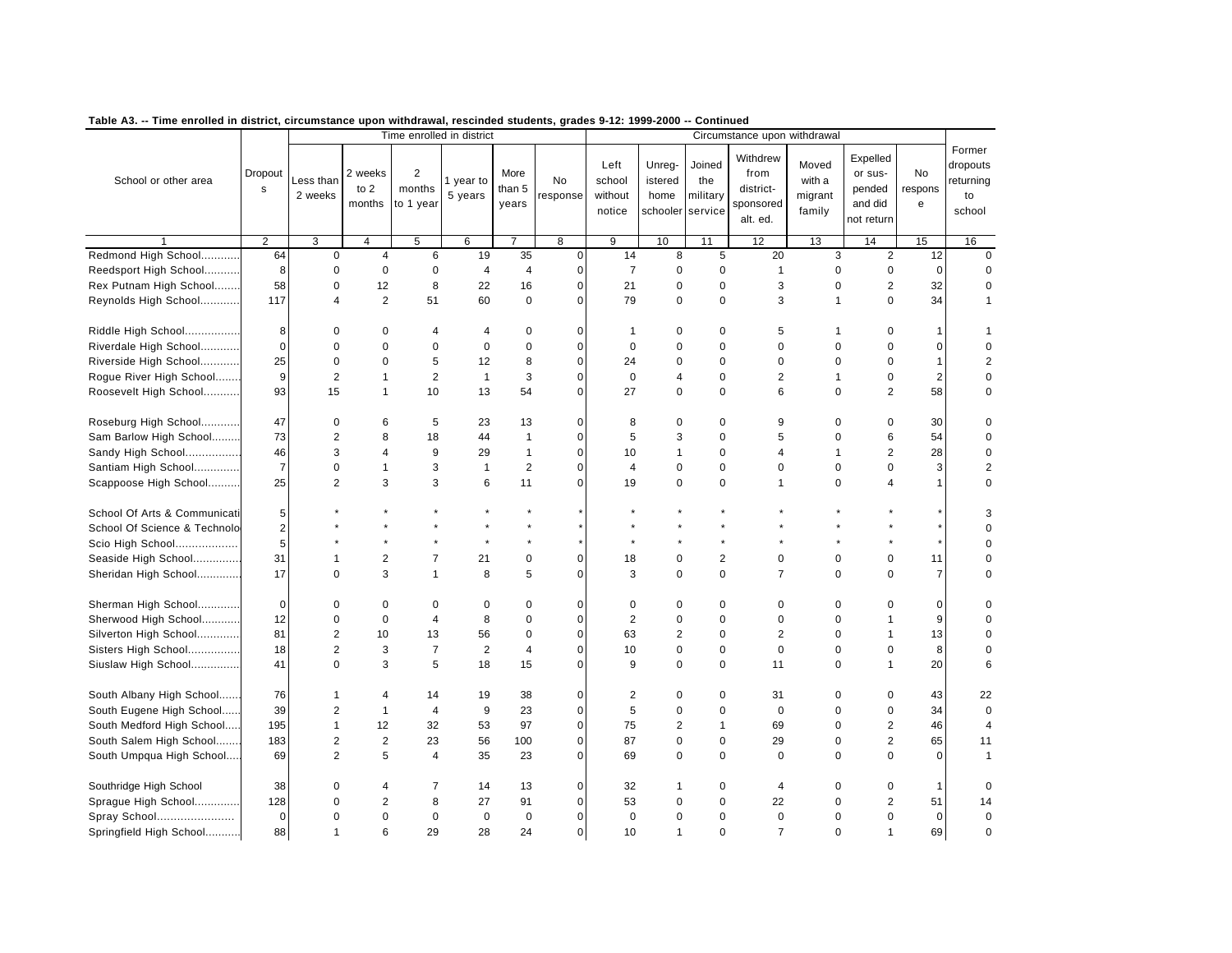| таріе дз.<br>-- Time enrolled in district, circumstance upon withdrawal, rescinded students, grades 9-12: 1999-2000 -- Continued |                      |                        |                             | Time enrolled in district             |                      |                         |                      |                                     |                                       |                                      | Circumstance upon withdrawal                           |                                      |                                                        |                    |                                                 |
|----------------------------------------------------------------------------------------------------------------------------------|----------------------|------------------------|-----------------------------|---------------------------------------|----------------------|-------------------------|----------------------|-------------------------------------|---------------------------------------|--------------------------------------|--------------------------------------------------------|--------------------------------------|--------------------------------------------------------|--------------------|-------------------------------------------------|
| School or other area                                                                                                             | Dropout<br>s         | Less than<br>2 weeks   | 2 weeks<br>to $2$<br>months | $\overline{2}$<br>months<br>to 1 year | 1 year to<br>5 years | More<br>than 5<br>years | No<br>response       | Left<br>school<br>without<br>notice | Unreg-<br>istered<br>home<br>schooler | Joined<br>the<br>military<br>service | Withdrew<br>from<br>district-<br>sponsored<br>alt. ed. | Moved<br>with a<br>migrant<br>family | Expelled<br>or sus-<br>pended<br>and did<br>not return | No<br>respons<br>e | Former<br>dropouts<br>returning<br>to<br>school |
|                                                                                                                                  | $\overline{2}$       | 3                      | $\overline{4}$              | 5                                     | 6                    |                         | 8                    | 9                                   | 10                                    | 11                                   | 12                                                     | 13                                   | 14                                                     | 15                 | 16                                              |
| St Helens High School                                                                                                            | 61                   | 8                      | $\overline{2}$              | 3                                     | 19                   | 29                      | $\Omega$             | 30                                  | $\mathbf{1}$                          | $\mathbf 0$                          | 23                                                     | $\mathbf 0$                          | $\mathbf 0$                                            | $\overline{7}$     |                                                 |
| St Paul High School                                                                                                              | 3<br>3               |                        |                             | $\star$<br>$\star$                    | $\star$<br>$\star$   | $\star$                 |                      |                                     |                                       |                                      |                                                        |                                      |                                                        |                    | 0<br>$\mathbf 0$                                |
| Stanfield Secondary School                                                                                                       | 37                   |                        |                             |                                       |                      |                         |                      |                                     |                                       |                                      |                                                        |                                      |                                                        |                    |                                                 |
| Stayton High School                                                                                                              |                      | $\mathbf 1$            | 3                           | 4                                     | 29                   | $\pmb{0}$               | $\mathbf 0$          | 5                                   | $\mathbf 0$                           | $\mathbf 0$                          | 15                                                     | $\Omega$                             | 0                                                      | 17                 | $\mathbf 0$                                     |
| Sunset High School                                                                                                               | 142                  | $\overline{2}$         | 8                           | 28                                    | 46                   | 58                      | $\mathbf 0$          | 54                                  | $\mathbf 0$                           | $\mathbf{1}$                         | 19                                                     | 8                                    | 0                                                      | 60                 | $\overline{\mathbf{c}}$                         |
| Sutherlin High School                                                                                                            | 34                   | $\Omega$               | 3                           | 8                                     | 6                    | 17                      | $\Omega$             | $\mathbf 0$                         | $\mathbf{1}$                          | $\Omega$                             | 23                                                     | $\Omega$                             | $\Omega$                                               | 10                 | $\mathbf 0$                                     |
| Sweet Home High School                                                                                                           | 55                   | $\overline{7}$         | $\overline{2}$              | $\overline{\mathbf{4}}$               | 26                   | 16                      | 0                    | 10                                  | $\pmb{0}$                             | $\pmb{0}$                            | 11                                                     | $\mathbf 0$                          | $\pmb{0}$                                              | 34                 | 12                                              |
| Taft High School                                                                                                                 | 66                   | $\overline{2}$         | 8                           | 8                                     | 28                   | 20                      | $\mathbf 0$          | $\overline{2}$                      | $\mathbf 0$                           | $\mathbf 0$                          | 19                                                     | $\mathbf{1}$                         | $\mathbf 0$                                            | 44                 | 6                                               |
| The Dalles High School                                                                                                           | 50                   | $\mathbf{1}$           | 2                           | 11                                    | 26                   | 10                      | $\mathbf 0$          | 29                                  | $\mathbf{1}$                          | $\mathbf{1}$                         | 13                                                     | $\mathbf 0$                          | $\pmb{0}$                                              | 6                  | 0                                               |
| Thurston High School                                                                                                             | 63                   | 1                      | $\overline{2}$              | 18                                    | 17                   | 25                      | $\mathbf 0$          | 12                                  | 1                                     | $\pmb{0}$                            | $\overline{c}$                                         | $\mathsf 0$                          | $\mathbf 2$                                            | 46                 | $\mathbf 0$                                     |
| Tigard High School                                                                                                               | 93                   | $\mathbf{1}$           | $\overline{4}$              | 24                                    | 37                   | 27                      | $\mathbf 0$          | 9                                   | $\mathbf 0$                           | $\mathbf{1}$                         | 3                                                      | 3                                    | $\overline{2}$                                         | 75                 | $\mathbf 0$                                     |
| Tillamook High School                                                                                                            | 29                   | 5                      | 3                           | $\overline{4}$                        | 17                   | 0                       | $\mathbf 0$          | 19                                  | $\mathbf 0$                           | $\mathbf 0$                          | 9                                                      | $\mathbf 0$                          | 0                                                      | $\mathbf{1}$       | $\overline{7}$                                  |
| Toledo High School                                                                                                               | 33                   | $\overline{2}$         | $\mathbf{1}$                | 3                                     | 12                   | 15                      | $\mathbf 0$          | 8                                   | $\mathbf 0$                           | $\mathbf 0$                          | $\pmb{0}$                                              | $\mathbf 0$                          | $\pmb{0}$                                              | 25                 | 13                                              |
| Triangle Lake School                                                                                                             | $\mathbf 0$          | $\pmb{0}$              | $\mathbf 0$                 | $\pmb{0}$                             | $\pmb{0}$            | $\pmb{0}$               | $\pmb{0}$            | $\mathbf 0$                         | $\pmb{0}$                             | $\mathbf 0$                          | $\pmb{0}$                                              | $\mathbf 0$                          | $\pmb{0}$                                              | $\mathbf 0$        | $\mathbf{1}$                                    |
| Tualatin High School                                                                                                             | 70                   | 2                      | 10                          | 14                                    | 17                   | 27                      | $\mathbf 0$          | 10                                  | $\mathbf{1}$                          | $\mathbf 0$                          | 15                                                     | $\mathbf 0$                          | $\mathbf{1}$                                           | 43                 | $\overline{2}$                                  |
| Ukiah High School                                                                                                                | $\mathbf 0$          | $\mathbf 0$            | $\mathbf 0$                 | $\mathbf 0$                           | $\mathbf 0$          | $\mathbf 0$             | $\Omega$             | $\mathbf 0$                         | $\mathbf 0$                           | $\mathbf 0$                          | $\mathbf 0$                                            | $\Omega$                             | $\mathbf 0$                                            | $\mathbf 0$        | $\mathbf 0$                                     |
| Umatilla High School<br>Union High School                                                                                        | 48<br>$\mathbf{1}$   | 0<br>$\star$           | 8<br>$\star$                | $\overline{7}$<br>$\star$             | 22<br>$\star$        | 11<br>$\star$           | 0                    | 12<br>$\star$                       | 0<br>$\star$                          | $\pmb{0}$<br>$\star$                 | 0                                                      | 6                                    | 0<br>$\star$                                           | 30                 | 1<br>1                                          |
| Vale High School                                                                                                                 | $\overline{7}$       | $\mathbf 0$            | $\mathbf 0$                 | $\mathbf{1}$                          | 6                    | $\pmb{0}$               | $\mathbf 0$          | $\mathbf{1}$                        | $\mathbf 0$                           | $\mathbf 0$                          | $\mathbf 0$                                            | $\mathbf 0$                          | $\mathbf 0$                                            | 6                  | $\mathbf 0$                                     |
| Vernonia High School                                                                                                             | 10                   | $\mathbf{1}$           | $\mathbf 0$                 | $\overline{c}$                        | 5                    | $\overline{2}$          | $\pmb{0}$            | $\overline{2}$                      | $\mathbf{1}$                          | $\pmb{0}$                            | $\overline{2}$                                         | $\mathbf 0$                          | $\mathbf{1}$                                           | 4                  | 0                                               |
| Wahtonka High School                                                                                                             | 29                   | $\overline{2}$         | 3                           | 6                                     | 8                    | 10                      | $\mathbf 0$          | 10                                  | $\pmb{0}$                             | $\pmb{0}$                            | 12                                                     | $\mathbf 0$                          | $\mathbf{1}$                                           | 6                  | 0                                               |
|                                                                                                                                  |                      |                        |                             |                                       |                      |                         |                      |                                     |                                       |                                      |                                                        |                                      |                                                        |                    |                                                 |
| Waldport High School                                                                                                             | 28                   | 4                      | 5                           | 3                                     | $\overline{7}$       | 9                       | 0<br>$\mathbf 0$     | $\mathbf{1}$                        | $\mathbf{1}$                          | $\mathbf 0$                          | 10                                                     | $\mathbf 0$                          | $\mathbf 1$<br>$\mathbf 0$                             | 15                 | 2                                               |
| Wallowa High School                                                                                                              | $\mathbf 0$          | $\pmb{0}$              | $\mathbf 0$                 | $\pmb{0}$                             | $\mathbf 0$          | $\pmb{0}$               |                      | 0                                   | $\pmb{0}$                             | $\mathbf 0$                          | $\pmb{0}$                                              | $\mathbf 0$                          |                                                        | $\mathbf 0$        | 0                                               |
| Warrenton High School                                                                                                            | 22                   | $\mathbf 0$<br>$\star$ | $\mathbf 0$<br>$\star$      | $\mathbf{1}$<br>$\star$               | 10<br>$\star$        | 11<br>$\star$           | $\pmb{0}$<br>$\star$ | $\mathbf{1}$<br>$\star$             | $\pmb{0}$<br>$\star$                  | $\mathbf{1}$<br>$\star$              | 3<br>$\star$                                           | $\mathbf 0$<br>$\star$               | $\pmb{0}$<br>$\star$                                   | 17<br>$\star$      | 0                                               |
| Wasco County High School                                                                                                         | 3                    |                        |                             |                                       |                      |                         |                      |                                     |                                       |                                      |                                                        |                                      |                                                        |                    | $\mathsf 0$                                     |
| West Albany High School                                                                                                          | 71                   | $\mathbf{1}$           | $\overline{4}$              | $\overline{2}$                        | 54                   | 10                      | $\mathbf 0$          | $\overline{2}$                      | $\mathbf 0$                           | $\mathbf 0$                          | 43                                                     | $\mathbf 0$                          | $\mathbf 0$                                            | 26                 | 13                                              |
| West Linn High School<br>Weston - McEwen High School                                                                             | 19<br>$\overline{2}$ | $\mathbf 0$            | $\mathbf 0$<br>$\star$      | $\mathbf{1}$<br>$\star$               | 10<br>$\star$        | $\pmb{0}$<br>$\star$    | 8                    | $\mathbf{1}$<br>$\star$             | $\pmb{0}$                             | 0<br>$\star$                         | 0<br>$\star$                                           | $\mathbf 0$                          | $\pmb{0}$<br>$\star$                                   | 18                 | $\mathbf 0$<br>$\mathbf 0$                      |
| Westview High School                                                                                                             | 139                  | $\mathbf 0$            | $\overline{7}$              | 29                                    | 40                   | 63                      | $\mathbf 0$          | 52                                  | $\overline{2}$                        | $\mathbf 0$                          | 16                                                     | $\mathbf 0$                          | $\mathbf 0$                                            | 69                 | 9                                               |
| Wheeler High School                                                                                                              | $\mathbf 1$          |                        | $\star$                     | $\star$                               | $\star$              | $\star$                 |                      | $\star$                             | $\star$                               | $\star$                              | $\star$                                                |                                      | $\star$                                                |                    | 0                                               |
| Willamette High School                                                                                                           | 134                  | $\overline{4}$         | 9                           | 23                                    | 59                   | 39                      | $\mathbf 0$          | 4                                   | $\mathbf 0$                           | $\pmb{0}$                            | 11                                                     | $\mathbf 0$                          | $\mathbf{1}$                                           | 118                | $\mathbf 0$                                     |
|                                                                                                                                  |                      |                        |                             |                                       |                      |                         |                      |                                     |                                       |                                      |                                                        |                                      |                                                        |                    |                                                 |
| Willamina High School                                                                                                            | 17                   | $\mathbf 0$            | $\overline{2}$              | 3                                     | 10                   | $\overline{2}$          | $\overline{0}$       | $\mathbf{1}$                        | $\mathbf 0$                           | $\Omega$                             | $\mathbf 0$                                            | $\mathbf 0$                          | $\mathbf{1}$                                           | 15                 | $\mathbf 0$                                     |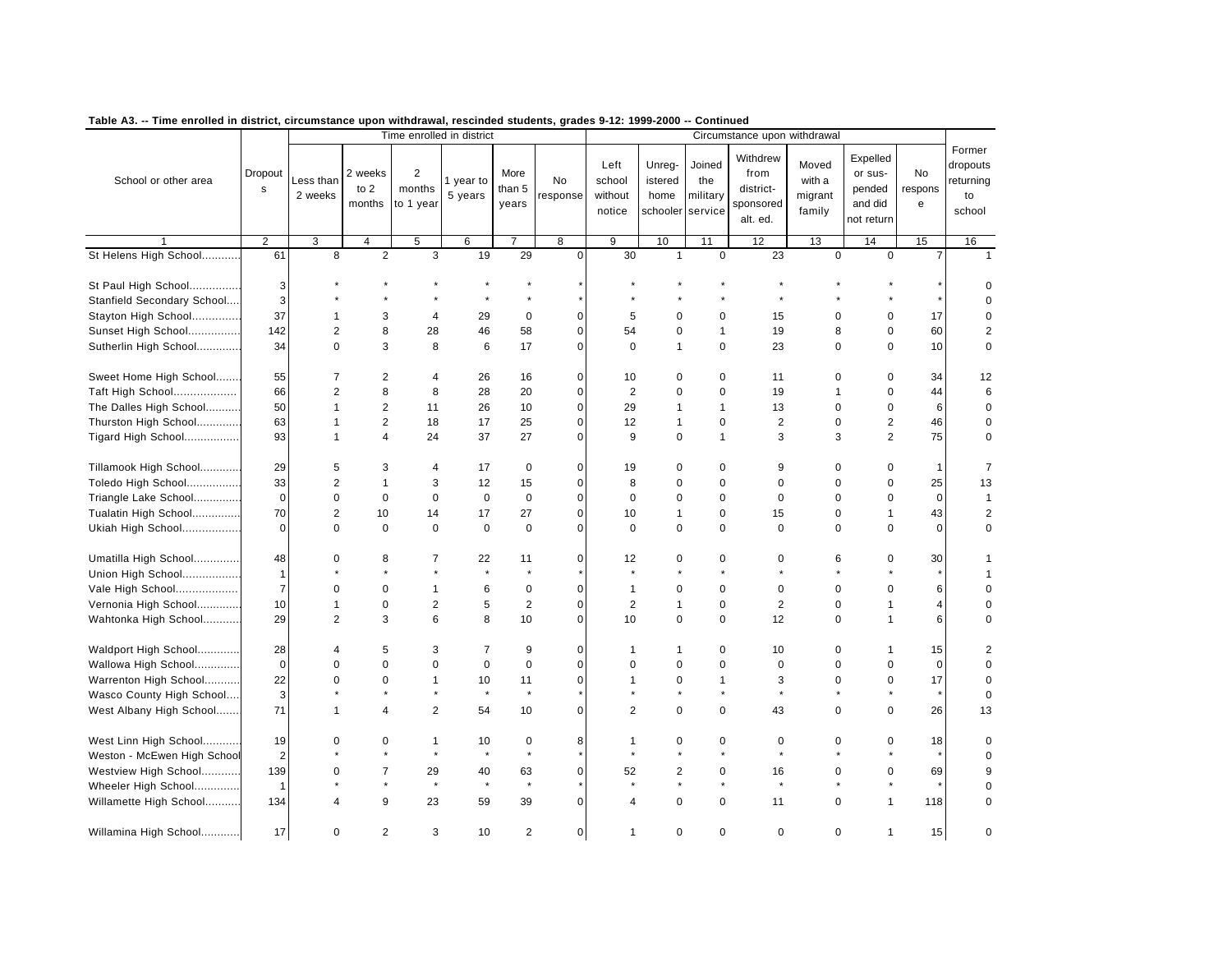| таріе дз.<br>-- Time enrolled in district, circumstance upon withdrawal, rescinded students, grades 9-12: 1999-2000 -- |                         |                      |                           | Time enrolled in district         |                      |                         |                |                                     |                                       | continued                            | Circumstance upon withdrawal                           |                                      |                                                        |                    |                                                 |
|------------------------------------------------------------------------------------------------------------------------|-------------------------|----------------------|---------------------------|-----------------------------------|----------------------|-------------------------|----------------|-------------------------------------|---------------------------------------|--------------------------------------|--------------------------------------------------------|--------------------------------------|--------------------------------------------------------|--------------------|-------------------------------------------------|
| School or other area                                                                                                   | Dropout<br>$\mathsf{s}$ | Less than<br>2 weeks | 2 weeks<br>to 2<br>months | $\sqrt{2}$<br>months<br>to 1 year | 1 year to<br>5 years | More<br>than 5<br>years | No<br>response | Left<br>school<br>without<br>notice | Unreg-<br>istered<br>home<br>schooler | Joined<br>the<br>military<br>service | Withdrew<br>from<br>district-<br>sponsored<br>alt. ed. | Moved<br>with a<br>migrant<br>family | Expelled<br>or sus-<br>pended<br>and did<br>not return | No<br>respons<br>e | Former<br>dropouts<br>returning<br>to<br>school |
|                                                                                                                        | $\overline{2}$          | 3                    | $\overline{4}$            | $\overline{5}$                    | 6                    | $\overline{7}$          | 8              | 9                                   | 10                                    | 11                                   | 12                                                     | 13                                   | 14                                                     | 15                 | 16                                              |
| Wilson High School                                                                                                     | 39                      | 4                    | $\mathbf 0$               | 0                                 | 15                   | 20                      | $\mathbf 0$    | 20                                  | $\mathbf 0$                           | $\mathbf 0$                          | $\pmb{0}$                                              | $\mathbf 0$                          | 0                                                      | 19                 | $\mathbf 0$                                     |
| Wilsonville High School                                                                                                | 34                      | $\mathbf{1}$         | $\overline{4}$            | $\overline{7}$                    | 6                    | 16                      | $\mathbf 0$    | 19                                  | 1                                     | $\mathbf 0$                          | $\pmb{0}$                                              | $\mathbf 0$                          | $\mathbf 2$                                            | 12                 | $\mathbf 0$                                     |
| Winston Churchill High School.                                                                                         | 25                      | $\mathbf{1}$         | $\mathbf{1}$              | $\overline{2}$                    | 9                    | 12                      | $\mathbf 0$    | 5                                   | 1                                     | $\pmb{0}$                            | $\mathsf 0$                                            | $\mathbf 0$                          | $\overline{2}$                                         | 17                 | $\mathbf{1}$                                    |
| Woodburn High School                                                                                                   | 94                      | $\mathbf{1}$         | 8                         | 16                                | 27                   | 42                      | $\Omega$       | 34                                  | $\mathbf 0$                           | $\Omega$                             | 22                                                     | $\overline{7}$                       | $\mathbf{1}$                                           | 30                 | $\mathbf 0$                                     |
| Yamhill-Carlton High School                                                                                            | 24                      | 3                    | $\mathbf{1}$              | $\overline{4}$                    | 16                   | 0                       | $\mathbf 0$    | 3                                   | $\mathbf{1}$                          | 0                                    | $\mathbf{1}$                                           | $\mathbf{1}$                         | $\overline{2}$                                         | 16                 | 0                                               |
| Yoncalla High School                                                                                                   | 6                       | $\mathbf 0$          | $\mathbf 0$               | 3                                 | 3                    | $\mathbf 0$             | $\Omega$       | 5                                   | $\mathbf{1}$                          | $\mathbf 0$                          | $\mathbf 0$                                            | $\mathbf 0$                          | $\mathbf 0$                                            | $\mathbf 0$        | $\Omega$                                        |
| II. Alternative Schools                                                                                                |                         |                      |                           |                                   |                      |                         |                |                                     |                                       |                                      |                                                        |                                      |                                                        |                    |                                                 |
| Centennial Learning Center                                                                                             | 33                      | 0                    | $\mathbf{1}$              | $\overline{4}$                    | 17                   | 11                      | $\mathbf 0$    | 0                                   | $\mathbf 0$                           | $\mathbf 0$                          | 20                                                     | $\mathbf 0$                          | 0                                                      | 13                 | 0                                               |
| <b>Churchill Alternative Education</b>                                                                                 | 16                      | $\overline{2}$       | $\overline{4}$            | 10                                | $\bf 0$              | $\mathbf 0$             | $\mathbf 0$    | $\mathbf 0$                         | $\mathbf 0$                           | $\mathbf 0$                          | 12                                                     | $\mathbf 0$                          | $\overline{2}$                                         | $\overline{2}$     | $\mathbf 0$                                     |
| Community School                                                                                                       | 78                      | $\mathbf{1}$         | 3                         | 13                                | 23                   | 38                      | $\pmb{0}$      | 31                                  | 0                                     | $\mathbf 0$                          | 28                                                     | $\mathbf 0$                          | 0                                                      | 19                 | 1                                               |
| <b>Fariss Street School</b>                                                                                            | $\overline{7}$          | $\pmb{0}$            | $\mathbf 0$               | $\pmb{0}$                         | 6                    | $\mathbf{1}$            | $\pmb{0}$      | $\mathbf 0$                         | $\pmb{0}$                             | $\pmb{0}$                            | 5                                                      | $\mathbf 0$                          | $\overline{c}$                                         | $\pmb{0}$          | 0                                               |
| Gateways Learning Center                                                                                               | 41                      | 3                    | $\overline{4}$            | 13                                | 10                   | 11                      | $\mathbf 0$    | 8                                   | $\mathbf 0$                           | $\mathbf 0$                          | 9                                                      | $\mathbf 0$                          | $\mathbf 0$                                            | 24                 | $\mathbf 0$                                     |
| Helensview High School                                                                                                 | 13                      | $\mathbf 0$          | 2                         | 10                                | $\overline{1}$       | $\mathbf 0$             | $\mathbf 0$    | $\mathbf 0$                         | $\mathbf 0$                           | $\mathbf 0$                          | $\mathbf 0$                                            | $\mathbf 0$                          | $\mathbf 0$                                            | 13                 | $\mathbf 0$                                     |
| Marshall High School (Deschut                                                                                          | 71                      | $\mathbf 0$          | 5                         | 14                                | 22                   | 30                      | $\mathbf 0$    | 53                                  | $\mathbf 0$                           | $\mathbf 0$                          | 17                                                     | $\mathbf 0$                          | $\mathbf 0$                                            | $\mathbf{1}$       | $\overline{\mathcal{A}}$                        |
| Molalla Alternative Options                                                                                            | 15                      | $\mathbf 0$          | $\pmb{0}$                 | $\overline{2}$                    | 12                   | $\mathbf{1}$            | $\mathbf 0$    | $6\phantom{1}6$                     | $\mathbf 0$                           | $\mathbf 0$                          | $\pmb{0}$                                              | $\mathbf 0$                          | $\mathbf{1}$                                           | 8                  | $\mathbf 0$                                     |
| Opportunity Center                                                                                                     | 54                      | $\pmb{0}$            | $\mathbf 0$               | $\overline{7}$                    | 19                   | 28                      | $\pmb{0}$      | 51                                  | $\pmb{0}$                             | $\mathbf 0$                          | $\pmb{0}$                                              | $\mathbf 0$                          | $\overline{2}$                                         | $\mathbf{1}$       | 0                                               |
| PPS Alternative Programs                                                                                               | 1,243                   | 49                   | 134                       | 281                               | 263                  | 516                     | $\mathbf 0$    | 353                                 | $\overline{7}$                        | 1                                    | 558                                                    | $\overline{7}$                       | 33                                                     | 284                | 0                                               |
| Roberts HSC                                                                                                            | 13                      | $\mathbf 0$          | $\mathbf 0$               | $\mathbf{1}$                      | $\overline{4}$       | 8                       | $\mathbf 0$    | $\overline{7}$                      | $\mathbf 0$                           | $\mathbf 0$                          | $\mathbf 0$                                            | $\mathbf 0$                          | 0                                                      | 6                  | $\mathbf 0$                                     |
| Salem-Keizer Alternative Progra                                                                                        | 53                      | 0                    | 10                        | 15                                | 12                   | 16                      | $\mathbf 0$    | 38                                  | 0                                     | $\mathbf 0$                          | 15                                                     | 0                                    | 0                                                      | $\mathbf 0$        | 0                                               |
| South Lane Academy                                                                                                     | 29                      | $\mathbf 0$          | 2                         | $\overline{7}$                    | 6                    | 14                      | $\mathbf 0$    | $\mathbf 0$                         | $\overline{2}$                        | $\mathbf 0$                          | $\pmb{0}$                                              | $\mathbf 0$                          | $\mathbf 0$                                            | 27                 | 3                                               |
| <b>III. School Districts</b>                                                                                           |                         |                      |                           |                                   |                      |                         |                |                                     |                                       |                                      |                                                        |                                      |                                                        |                    |                                                 |
| Beaverton SD 48J                                                                                                       | 677                     | 5                    | 39                        | 113                               | 198                  | 322                     | $\mathbf 0$    | 289                                 | 9                                     | $\overline{2}$                       | 107                                                    | 8                                    | $\mathbf 0$                                            | 262                | 23                                              |
| Bend SD1                                                                                                               | 311                     | 8                    | 20                        | 70                                | 125                  | 81                      | $\overline{7}$ | 115                                 | $\mathbf{1}$                          | $\mathbf 0$                          | 18                                                     | $\mathbf 0$                          | $\overline{2}$                                         | 175                | $\overline{4}$                                  |
| Corvallis SD 509J                                                                                                      | 72                      | $\mathbf 0$          | 12                        | 11                                | 15                   | 34                      | 0              | 5                                   | $\pmb{0}$                             | $\mathbf 0$                          | 3                                                      | $\mathbf 0$                          | $\pmb{0}$                                              | 64                 | $\overline{2}$                                  |
| Eugene SD 4J                                                                                                           | 222                     | 9                    | 15                        | 38                                | 70                   | 90                      | $\mathbf 0$    | 62                                  | $\overline{2}$                        | $\mathbf 0$                          | 12                                                     | $\mathbf 0$                          | $\overline{7}$                                         | 139                | $\mathbf{1}$                                    |
| Greater Albany SD 8J                                                                                                   | 150                     | $\overline{2}$       | 8                         | 18                                | 73                   | 49                      | $\mathbf 0$    | $\overline{4}$                      | $\mathbf 0$                           | $\mathbf 0$                          | 74                                                     | $\mathbf 0$                          | $\mathbf 0$                                            | 72                 | 35                                              |
| Gresham-Barlow SD 10J                                                                                                  | 138                     | 3                    | 11                        | 28                                | 69                   | 27                      | $\mathbf 0$    | 10                                  | 3                                     | $\mathbf{1}$                         | 10                                                     | $\mathbf 0$                          | 10                                                     | 104                | $\mathbf 0$                                     |
| Hillsboro SD 1J                                                                                                        | 208                     | $\mathbf 0$          | 21                        | 35                                | 110                  | 42                      | $\mathbf 0$    | 45                                  | 3                                     | $\mathbf 0$                          | $\mathbf 0$                                            | 9                                    | 5                                                      | 146                | 19                                              |
| Hood River SD 1                                                                                                        | 67                      | $\sqrt{2}$           | 5                         | 17                                | 15                   | 28                      | $\mathbf 0$    | 18                                  | $\mathbf 0$                           | $\mathbf 0$                          | 9                                                      | 21                                   | 6                                                      | 13                 | $\mathsf 0$                                     |
| Klamath County SD                                                                                                      | 44                      | 6                    | 5                         | $\overline{7}$                    | 22                   | 4                       | $\mathbf 0$    | 24                                  | $\overline{2}$                        | $\mathbf 0$                          | $\mathbf 0$                                            | $\mathbf{1}$                         | $\mathbf 0$                                            | 17                 | $\mathbf 0$                                     |
| Klamath Falls City Schools                                                                                             | 138                     | 23                   | 19                        | 26                                | 70                   | $\pmb{0}$               | $\mathbf 0$    | 44                                  | 1                                     | $\mathbf 0$                          | 12                                                     | $\mathbf 0$                          | $\mathbf{1}$                                           | 80                 | 0                                               |
| Lake Oswego SD 7J                                                                                                      | 34                      | $\mathbf 0$          | 3                         | $\overline{4}$                    | 22                   | 5                       | 0              | 9                                   | $\mathbf 0$                           | 1                                    | $\overline{2}$                                         | $\mathbf{1}$                         | $\mathbf{1}$                                           | 20                 | 0                                               |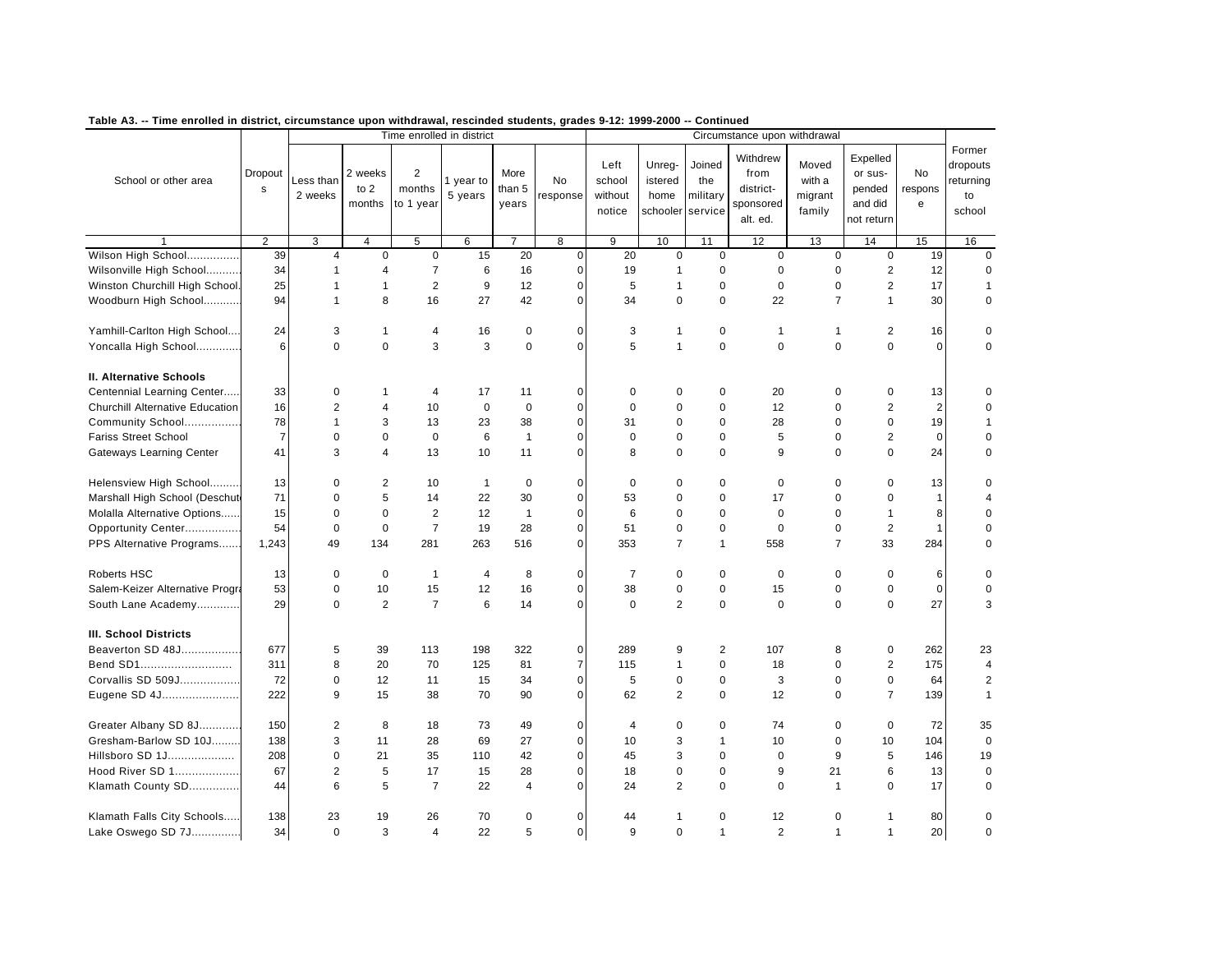| Former<br>Withdrew<br>Expelled<br>Left<br>Unreg-<br>Joined<br>Moved<br>dropouts<br>2 weeks<br>$\overline{2}$<br>Dropout<br>More<br>from<br>or sus-<br>No<br>School or other area<br>Less than<br><b>No</b><br>school<br>with a<br>returning<br>1 year to<br>istered<br>the<br>to 2<br>months<br>than 5<br>district-<br>$\mathbf s$<br>pended<br>respons<br>5 years<br>without<br>response<br>home<br>military<br>migrant<br>to<br>2 weeks<br>to 1 year<br>and did<br>months<br>sponsored<br>e<br>years<br>family<br>notice<br>schooler<br>service<br>school<br>alt. ed.<br>not return<br>$\overline{3}$<br>$\overline{9}$<br>$\overline{2}$<br>$\overline{4}$<br>$\overline{5}$<br>6<br>$\overline{7}$<br>$\overline{8}$<br>10<br>11<br>12<br>13<br>15<br>16<br>14<br>Lincoln County SD<br>191<br>10<br>31<br>60<br>74<br>$\mathbf 0$<br>12<br>34<br>33<br>16<br>$\mathbf{1}$<br>0<br>$\mathbf{1}$<br>$\mathbf{1}$<br>142<br>Medford SD 549<br>5<br>23<br>59<br>172<br>78<br>364<br>105<br>$\mathbf 0$<br>149<br>$\overline{7}$<br>$\mathbf{1}$<br>123<br>$\mathbf 0$<br>6<br>8<br>$\overline{7}$<br>$\mathbf 0$<br>Molalla SD 35<br>44<br>2<br>$\mathbf{1}$<br>33<br>$\mathbf{1}$<br>$\Omega$<br>$\overline{1}$<br>$\Omega$<br>3<br>24<br>15<br>$\mathbf{1}$<br>$\mathbf 0$<br>27<br>Morrow SD 1<br>$\mathbf 0$<br>5<br>$\mathbf 0$<br>3<br>$\overline{2}$<br>$\Omega$<br>14<br>8<br>24<br>$\mathbf 0$<br>$\mathbf 0$<br>$\mathbf 0$<br>$\mathbf 0$<br>$\Omega$<br>North Clackamas SD 12<br>6<br>143<br>214<br>$\mathbf{1}$<br>26<br>30<br>95<br>62<br>$\mathbf 0$<br>36<br>$\pmb{0}$<br>29<br>$\mathbf 0$<br>50<br>$\mathbf 0$<br>$\overline{7}$<br>37<br>Oregon City SD 62<br>64<br>$\mathbf{1}$<br>$\overline{4}$<br>15<br>$\mathbf 0$<br>10<br>$\mathbf 0$<br>5<br>$\Omega$<br>$\mathbf{1}$<br>47<br>$\mathbf 0$<br>$\mathbf{1}$<br>Portland SD 1J<br>1,953<br>368<br>422<br>877<br>$\mathbf 0$<br>45<br>145<br>141<br>674<br>9<br>4<br>569<br>11<br>641<br>$\mathbf 0$<br>Roseburg SD 4<br>153<br>21<br>71<br>46<br>$\mathbf 0$<br>8<br>$\Omega$<br>$\mathbf 0$<br>9<br>$\Omega$<br>135<br>$\mathbf{1}$<br>14<br>$\mathbf{1}$<br>10<br>Salem/Keizer SD 24J<br>933<br>2<br>32<br>118<br>262<br>519<br>$\mathbf 0$<br>499<br>$\mathbf 0$<br>141<br>$\mathbf 0$<br>9<br>283<br>52<br>$\mathbf{1}$<br>Sheridan SD 48J<br>35<br>$\mathbf 0$<br>3<br>20<br>8<br>3<br>$\mathbf 0$<br>8<br>4<br>$\mathbf 0$<br>$\mathbf 0$<br>$\mathbf 0$<br>24<br>$\mathbf 0$<br>$\mathbf 0$<br>213<br>5<br>Springfield SD19<br>6<br>15<br>60<br>68<br>$\Omega$<br>32<br>2<br>$\Omega$<br>33<br>$\Omega$<br>141<br>$\Omega$<br>64<br>$\overline{2}$<br>3<br>5<br>Three Rivers SD<br>72<br>36<br>10<br>$\mathbf 0$<br>24<br>$\mathbf 0$<br>32<br>21<br>$\mathbf{1}$<br>10<br>$\mathbf 0$<br>$\Omega$<br>Tigard SD 23J<br>163<br>3<br>14<br>38<br>54<br>54<br>$\pmb{0}$<br>19<br>$\mathbf{1}$<br>18<br>3<br>3<br>118<br>$\overline{2}$<br>$\mathbf{1}$<br>$\overline{2}$<br>West Linn SD 3J<br>53<br>$\mathbf{1}$<br>$\overline{4}$<br>8<br>16<br>8<br>$\mathbf 0$<br>$\Omega$<br>$\Omega$<br>30<br>16<br>20<br>$\mathbf{1}$<br>$\Omega$<br><b>IV. Counties</b><br>$\sqrt{2}$<br>Baker County<br>33<br>$\mathbf 0$<br>5<br>3<br>9<br>21<br>4<br>$\mathbf 0$<br>$\mathbf{1}$<br>0<br>$\mathbf 0$<br>$\mathbf{1}$<br>28<br>$\mathbf{1}$<br>107<br>2<br>15<br>13<br>32<br>$\mathbf 0$<br>5<br>$\mathbf 0$<br>$\mathbf 0$<br>$\mathbf 0$<br>97<br>Benton County<br>45<br>$\mathbf{1}$<br>$\overline{4}$<br>16<br>77<br>$\overline{2}$<br>345<br>Clackamas County<br>536<br>11<br>46<br>258<br>136<br>8<br>123<br>$\overline{7}$<br>$\mathbf{1}$<br>43<br>15<br>55<br>71<br>3<br>3<br>$\mathbf{1}$<br>3<br>12<br>39<br>16<br>$\mathbf 0$<br>22<br>3<br>3<br>$\mathbf{1}$<br>$\mathbf 0$<br>Clatsop County<br>36<br>Columbia County<br>129<br>11<br>6<br>14<br>42<br>$\mathbf 0$<br>56<br>6<br>$\mathbf{1}$<br>38<br>$\mathbf 0$<br>8<br>20<br>56<br>$\mathbf 1$<br>Coos County<br>147<br>3<br>10<br>25<br>51<br>$\mathbf 0$<br>4<br>68<br>58<br>46<br>3<br>$\mathbf{1}$<br>24<br>9<br>-1<br>Crook County<br>13<br>$\mathbf{1}$<br>$\mathbf 0$<br>$\mathbf{1}$<br>$\overline{4}$<br>$\overline{7}$<br>$\mathbf 0$<br>$\mathbf 0$<br>$\overline{7}$<br>$\mathbf 0$<br>$\mathbf{1}$<br>3<br>$\mathbf{1}$<br>$\mathbf{1}$<br>$\Omega$<br>58<br>$\overline{4}$<br>12<br>10<br>3<br>$\mathbf 0$<br>5<br>$\mathbf 0$<br>$\mathbf 0$<br>22<br>$\mathbf 0$<br>Curry County<br>$\mathbf{1}$<br>30<br>$\mathbf{1}$<br>28<br>$\overline{7}$<br>5<br>Deschutes County<br>393<br>10<br>27<br>83<br>146<br>120<br>139<br>9<br>38<br>3<br>$\overline{4}$<br>195<br>$\overline{4}$<br>354<br>5<br>26<br>59<br>107<br>$\mathbf 0$<br>5<br>$\mathbf 0$<br>163<br>Douglas County<br>157<br>124<br>55<br>$\mathbf{1}$<br>6<br>18<br>$\mathbf 0$<br>Gilliam County<br>$\mathbf 0$<br>$\mathbf 0$<br>$\mathbf 0$<br>0<br>0<br>$\mathbf 0$<br>$\mathbf 0$<br>$\mathbf 0$<br>$\mathbf 0$<br>$\mathbf 0$<br>0<br>0<br>0<br>$\Omega$<br>$\overline{7}$<br>$\overline{2}$<br>3<br>$\mathbf{1}$<br>$\mathbf 0$<br>5<br>$\mathbf{1}$<br>$\pmb{0}$<br>$\mathbf{1}$<br>$\mathbf 0$<br>$\mathbf{1}$<br>$\mathbf 0$<br>$\mathbf 0$<br>$\mathbf 0$<br>Grant County<br>$\mathbf 0$<br>2<br>6<br>6<br>$\overline{2}$<br>30<br>$\overline{4}$<br>12<br>$\mathbf 0$<br>9<br>$\mathbf 0$<br>$\mathbf 0$<br>$\mathbf 0$<br>18<br>Harney County<br>$\mathbf{1}$<br>$\Omega$<br>67<br>$\overline{2}$<br>5<br>$9\,$<br>6<br>13<br>17<br>15<br>28<br>$\mathbf 0$<br>18<br>$\pmb{0}$<br>$\pmb{0}$<br>21<br>$\mathbf 0$<br>Hood River County<br>2<br>668<br>48<br>237<br>$\Omega$<br>34<br>202<br>Jackson County<br>19<br>115<br>249<br>219<br>18<br>192<br>$\mathbf{1}$<br>22<br>Jefferson County<br>60<br>$\overline{2}$<br>$\mathbf 0$<br>$\overline{2}$<br>$\mathbf 0$<br>$\mathbf{1}$<br>18<br>18<br>21<br>18<br>2<br>11<br>3<br>24<br>$\Omega$<br>$\overline{7}$<br>5<br>Josephine County<br>184<br>3<br>41<br>85<br>48<br>$\mathbf 0$<br>75<br>3<br>$\mathbf{1}$<br>16<br>8<br>76<br>$\mathbf 0$<br>182<br>29<br>24<br>33<br>92<br>$\overline{4}$<br>$\overline{0}$<br>68<br>3<br>$\mathbf 0$<br>12<br>$\mathbf{1}$<br>$\mathbf{1}$<br>97<br>Klamath County<br>$\mathbf 0$ |  |  | Time enrolled in district |  |  | Circumstance upon withdrawal |  |  |
|------------------------------------------------------------------------------------------------------------------------------------------------------------------------------------------------------------------------------------------------------------------------------------------------------------------------------------------------------------------------------------------------------------------------------------------------------------------------------------------------------------------------------------------------------------------------------------------------------------------------------------------------------------------------------------------------------------------------------------------------------------------------------------------------------------------------------------------------------------------------------------------------------------------------------------------------------------------------------------------------------------------------------------------------------------------------------------------------------------------------------------------------------------------------------------------------------------------------------------------------------------------------------------------------------------------------------------------------------------------------------------------------------------------------------------------------------------------------------------------------------------------------------------------------------------------------------------------------------------------------------------------------------------------------------------------------------------------------------------------------------------------------------------------------------------------------------------------------------------------------------------------------------------------------------------------------------------------------------------------------------------------------------------------------------------------------------------------------------------------------------------------------------------------------------------------------------------------------------------------------------------------------------------------------------------------------------------------------------------------------------------------------------------------------------------------------------------------------------------------------------------------------------------------------------------------------------------------------------------------------------------------------------------------------------------------------------------------------------------------------------------------------------------------------------------------------------------------------------------------------------------------------------------------------------------------------------------------------------------------------------------------------------------------------------------------------------------------------------------------------------------------------------------------------------------------------------------------------------------------------------------------------------------------------------------------------------------------------------------------------------------------------------------------------------------------------------------------------------------------------------------------------------------------------------------------------------------------------------------------------------------------------------------------------------------------------------------------------------------------------------------------------------------------------------------------------------------------------------------------------------------------------------------------------------------------------------------------------------------------------------------------------------------------------------------------------------------------------------------------------------------------------------------------------------------------------------------------------------------------------------------------------------------------------------------------------------------------------------------------------------------------------------------------------------------------------------------------------------------------------------------------------------------------------------------------------------------------------------------------------------------------------------------------------------------------------------------------------------------------------------------------------------------------------------------------------------------------------------------------------------------------------------------------------------------------------------------------------------------------------------------------------------------------------------------------------------------------------------------------------------------------------------------------------------------------------------------------------------------------------------------------------------------------------------------------------------------------------------------------------------------------------------------------------------------------------------------------------------------------------------------------------------------------------------------------------------------------------------------------------------------------------------------------------------------------------------------------------------------------------------------------------------------------------------------------------------------------------------------------------------------------------------------------------------------------------------------------------------------------------------------------------------------------------------------------------------------------------------------------------------------------------------------------------------------------------------------|--|--|---------------------------|--|--|------------------------------|--|--|
|                                                                                                                                                                                                                                                                                                                                                                                                                                                                                                                                                                                                                                                                                                                                                                                                                                                                                                                                                                                                                                                                                                                                                                                                                                                                                                                                                                                                                                                                                                                                                                                                                                                                                                                                                                                                                                                                                                                                                                                                                                                                                                                                                                                                                                                                                                                                                                                                                                                                                                                                                                                                                                                                                                                                                                                                                                                                                                                                                                                                                                                                                                                                                                                                                                                                                                                                                                                                                                                                                                                                                                                                                                                                                                                                                                                                                                                                                                                                                                                                                                                                                                                                                                                                                                                                                                                                                                                                                                                                                                                                                                                                                                                                                                                                                                                                                                                                                                                                                                                                                                                                                                                                                                                                                                                                                                                                                                                                                                                                                                                                                                                                                                                                                                                                                                                                                                                                                                                                                                                                                                                                                                                                                                                                            |  |  |                           |  |  |                              |  |  |
|                                                                                                                                                                                                                                                                                                                                                                                                                                                                                                                                                                                                                                                                                                                                                                                                                                                                                                                                                                                                                                                                                                                                                                                                                                                                                                                                                                                                                                                                                                                                                                                                                                                                                                                                                                                                                                                                                                                                                                                                                                                                                                                                                                                                                                                                                                                                                                                                                                                                                                                                                                                                                                                                                                                                                                                                                                                                                                                                                                                                                                                                                                                                                                                                                                                                                                                                                                                                                                                                                                                                                                                                                                                                                                                                                                                                                                                                                                                                                                                                                                                                                                                                                                                                                                                                                                                                                                                                                                                                                                                                                                                                                                                                                                                                                                                                                                                                                                                                                                                                                                                                                                                                                                                                                                                                                                                                                                                                                                                                                                                                                                                                                                                                                                                                                                                                                                                                                                                                                                                                                                                                                                                                                                                                            |  |  |                           |  |  |                              |  |  |
|                                                                                                                                                                                                                                                                                                                                                                                                                                                                                                                                                                                                                                                                                                                                                                                                                                                                                                                                                                                                                                                                                                                                                                                                                                                                                                                                                                                                                                                                                                                                                                                                                                                                                                                                                                                                                                                                                                                                                                                                                                                                                                                                                                                                                                                                                                                                                                                                                                                                                                                                                                                                                                                                                                                                                                                                                                                                                                                                                                                                                                                                                                                                                                                                                                                                                                                                                                                                                                                                                                                                                                                                                                                                                                                                                                                                                                                                                                                                                                                                                                                                                                                                                                                                                                                                                                                                                                                                                                                                                                                                                                                                                                                                                                                                                                                                                                                                                                                                                                                                                                                                                                                                                                                                                                                                                                                                                                                                                                                                                                                                                                                                                                                                                                                                                                                                                                                                                                                                                                                                                                                                                                                                                                                                            |  |  |                           |  |  |                              |  |  |
|                                                                                                                                                                                                                                                                                                                                                                                                                                                                                                                                                                                                                                                                                                                                                                                                                                                                                                                                                                                                                                                                                                                                                                                                                                                                                                                                                                                                                                                                                                                                                                                                                                                                                                                                                                                                                                                                                                                                                                                                                                                                                                                                                                                                                                                                                                                                                                                                                                                                                                                                                                                                                                                                                                                                                                                                                                                                                                                                                                                                                                                                                                                                                                                                                                                                                                                                                                                                                                                                                                                                                                                                                                                                                                                                                                                                                                                                                                                                                                                                                                                                                                                                                                                                                                                                                                                                                                                                                                                                                                                                                                                                                                                                                                                                                                                                                                                                                                                                                                                                                                                                                                                                                                                                                                                                                                                                                                                                                                                                                                                                                                                                                                                                                                                                                                                                                                                                                                                                                                                                                                                                                                                                                                                                            |  |  |                           |  |  |                              |  |  |
|                                                                                                                                                                                                                                                                                                                                                                                                                                                                                                                                                                                                                                                                                                                                                                                                                                                                                                                                                                                                                                                                                                                                                                                                                                                                                                                                                                                                                                                                                                                                                                                                                                                                                                                                                                                                                                                                                                                                                                                                                                                                                                                                                                                                                                                                                                                                                                                                                                                                                                                                                                                                                                                                                                                                                                                                                                                                                                                                                                                                                                                                                                                                                                                                                                                                                                                                                                                                                                                                                                                                                                                                                                                                                                                                                                                                                                                                                                                                                                                                                                                                                                                                                                                                                                                                                                                                                                                                                                                                                                                                                                                                                                                                                                                                                                                                                                                                                                                                                                                                                                                                                                                                                                                                                                                                                                                                                                                                                                                                                                                                                                                                                                                                                                                                                                                                                                                                                                                                                                                                                                                                                                                                                                                                            |  |  |                           |  |  |                              |  |  |
|                                                                                                                                                                                                                                                                                                                                                                                                                                                                                                                                                                                                                                                                                                                                                                                                                                                                                                                                                                                                                                                                                                                                                                                                                                                                                                                                                                                                                                                                                                                                                                                                                                                                                                                                                                                                                                                                                                                                                                                                                                                                                                                                                                                                                                                                                                                                                                                                                                                                                                                                                                                                                                                                                                                                                                                                                                                                                                                                                                                                                                                                                                                                                                                                                                                                                                                                                                                                                                                                                                                                                                                                                                                                                                                                                                                                                                                                                                                                                                                                                                                                                                                                                                                                                                                                                                                                                                                                                                                                                                                                                                                                                                                                                                                                                                                                                                                                                                                                                                                                                                                                                                                                                                                                                                                                                                                                                                                                                                                                                                                                                                                                                                                                                                                                                                                                                                                                                                                                                                                                                                                                                                                                                                                                            |  |  |                           |  |  |                              |  |  |
|                                                                                                                                                                                                                                                                                                                                                                                                                                                                                                                                                                                                                                                                                                                                                                                                                                                                                                                                                                                                                                                                                                                                                                                                                                                                                                                                                                                                                                                                                                                                                                                                                                                                                                                                                                                                                                                                                                                                                                                                                                                                                                                                                                                                                                                                                                                                                                                                                                                                                                                                                                                                                                                                                                                                                                                                                                                                                                                                                                                                                                                                                                                                                                                                                                                                                                                                                                                                                                                                                                                                                                                                                                                                                                                                                                                                                                                                                                                                                                                                                                                                                                                                                                                                                                                                                                                                                                                                                                                                                                                                                                                                                                                                                                                                                                                                                                                                                                                                                                                                                                                                                                                                                                                                                                                                                                                                                                                                                                                                                                                                                                                                                                                                                                                                                                                                                                                                                                                                                                                                                                                                                                                                                                                                            |  |  |                           |  |  |                              |  |  |
|                                                                                                                                                                                                                                                                                                                                                                                                                                                                                                                                                                                                                                                                                                                                                                                                                                                                                                                                                                                                                                                                                                                                                                                                                                                                                                                                                                                                                                                                                                                                                                                                                                                                                                                                                                                                                                                                                                                                                                                                                                                                                                                                                                                                                                                                                                                                                                                                                                                                                                                                                                                                                                                                                                                                                                                                                                                                                                                                                                                                                                                                                                                                                                                                                                                                                                                                                                                                                                                                                                                                                                                                                                                                                                                                                                                                                                                                                                                                                                                                                                                                                                                                                                                                                                                                                                                                                                                                                                                                                                                                                                                                                                                                                                                                                                                                                                                                                                                                                                                                                                                                                                                                                                                                                                                                                                                                                                                                                                                                                                                                                                                                                                                                                                                                                                                                                                                                                                                                                                                                                                                                                                                                                                                                            |  |  |                           |  |  |                              |  |  |
|                                                                                                                                                                                                                                                                                                                                                                                                                                                                                                                                                                                                                                                                                                                                                                                                                                                                                                                                                                                                                                                                                                                                                                                                                                                                                                                                                                                                                                                                                                                                                                                                                                                                                                                                                                                                                                                                                                                                                                                                                                                                                                                                                                                                                                                                                                                                                                                                                                                                                                                                                                                                                                                                                                                                                                                                                                                                                                                                                                                                                                                                                                                                                                                                                                                                                                                                                                                                                                                                                                                                                                                                                                                                                                                                                                                                                                                                                                                                                                                                                                                                                                                                                                                                                                                                                                                                                                                                                                                                                                                                                                                                                                                                                                                                                                                                                                                                                                                                                                                                                                                                                                                                                                                                                                                                                                                                                                                                                                                                                                                                                                                                                                                                                                                                                                                                                                                                                                                                                                                                                                                                                                                                                                                                            |  |  |                           |  |  |                              |  |  |
|                                                                                                                                                                                                                                                                                                                                                                                                                                                                                                                                                                                                                                                                                                                                                                                                                                                                                                                                                                                                                                                                                                                                                                                                                                                                                                                                                                                                                                                                                                                                                                                                                                                                                                                                                                                                                                                                                                                                                                                                                                                                                                                                                                                                                                                                                                                                                                                                                                                                                                                                                                                                                                                                                                                                                                                                                                                                                                                                                                                                                                                                                                                                                                                                                                                                                                                                                                                                                                                                                                                                                                                                                                                                                                                                                                                                                                                                                                                                                                                                                                                                                                                                                                                                                                                                                                                                                                                                                                                                                                                                                                                                                                                                                                                                                                                                                                                                                                                                                                                                                                                                                                                                                                                                                                                                                                                                                                                                                                                                                                                                                                                                                                                                                                                                                                                                                                                                                                                                                                                                                                                                                                                                                                                                            |  |  |                           |  |  |                              |  |  |
|                                                                                                                                                                                                                                                                                                                                                                                                                                                                                                                                                                                                                                                                                                                                                                                                                                                                                                                                                                                                                                                                                                                                                                                                                                                                                                                                                                                                                                                                                                                                                                                                                                                                                                                                                                                                                                                                                                                                                                                                                                                                                                                                                                                                                                                                                                                                                                                                                                                                                                                                                                                                                                                                                                                                                                                                                                                                                                                                                                                                                                                                                                                                                                                                                                                                                                                                                                                                                                                                                                                                                                                                                                                                                                                                                                                                                                                                                                                                                                                                                                                                                                                                                                                                                                                                                                                                                                                                                                                                                                                                                                                                                                                                                                                                                                                                                                                                                                                                                                                                                                                                                                                                                                                                                                                                                                                                                                                                                                                                                                                                                                                                                                                                                                                                                                                                                                                                                                                                                                                                                                                                                                                                                                                                            |  |  |                           |  |  |                              |  |  |
|                                                                                                                                                                                                                                                                                                                                                                                                                                                                                                                                                                                                                                                                                                                                                                                                                                                                                                                                                                                                                                                                                                                                                                                                                                                                                                                                                                                                                                                                                                                                                                                                                                                                                                                                                                                                                                                                                                                                                                                                                                                                                                                                                                                                                                                                                                                                                                                                                                                                                                                                                                                                                                                                                                                                                                                                                                                                                                                                                                                                                                                                                                                                                                                                                                                                                                                                                                                                                                                                                                                                                                                                                                                                                                                                                                                                                                                                                                                                                                                                                                                                                                                                                                                                                                                                                                                                                                                                                                                                                                                                                                                                                                                                                                                                                                                                                                                                                                                                                                                                                                                                                                                                                                                                                                                                                                                                                                                                                                                                                                                                                                                                                                                                                                                                                                                                                                                                                                                                                                                                                                                                                                                                                                                                            |  |  |                           |  |  |                              |  |  |
|                                                                                                                                                                                                                                                                                                                                                                                                                                                                                                                                                                                                                                                                                                                                                                                                                                                                                                                                                                                                                                                                                                                                                                                                                                                                                                                                                                                                                                                                                                                                                                                                                                                                                                                                                                                                                                                                                                                                                                                                                                                                                                                                                                                                                                                                                                                                                                                                                                                                                                                                                                                                                                                                                                                                                                                                                                                                                                                                                                                                                                                                                                                                                                                                                                                                                                                                                                                                                                                                                                                                                                                                                                                                                                                                                                                                                                                                                                                                                                                                                                                                                                                                                                                                                                                                                                                                                                                                                                                                                                                                                                                                                                                                                                                                                                                                                                                                                                                                                                                                                                                                                                                                                                                                                                                                                                                                                                                                                                                                                                                                                                                                                                                                                                                                                                                                                                                                                                                                                                                                                                                                                                                                                                                                            |  |  |                           |  |  |                              |  |  |
|                                                                                                                                                                                                                                                                                                                                                                                                                                                                                                                                                                                                                                                                                                                                                                                                                                                                                                                                                                                                                                                                                                                                                                                                                                                                                                                                                                                                                                                                                                                                                                                                                                                                                                                                                                                                                                                                                                                                                                                                                                                                                                                                                                                                                                                                                                                                                                                                                                                                                                                                                                                                                                                                                                                                                                                                                                                                                                                                                                                                                                                                                                                                                                                                                                                                                                                                                                                                                                                                                                                                                                                                                                                                                                                                                                                                                                                                                                                                                                                                                                                                                                                                                                                                                                                                                                                                                                                                                                                                                                                                                                                                                                                                                                                                                                                                                                                                                                                                                                                                                                                                                                                                                                                                                                                                                                                                                                                                                                                                                                                                                                                                                                                                                                                                                                                                                                                                                                                                                                                                                                                                                                                                                                                                            |  |  |                           |  |  |                              |  |  |
|                                                                                                                                                                                                                                                                                                                                                                                                                                                                                                                                                                                                                                                                                                                                                                                                                                                                                                                                                                                                                                                                                                                                                                                                                                                                                                                                                                                                                                                                                                                                                                                                                                                                                                                                                                                                                                                                                                                                                                                                                                                                                                                                                                                                                                                                                                                                                                                                                                                                                                                                                                                                                                                                                                                                                                                                                                                                                                                                                                                                                                                                                                                                                                                                                                                                                                                                                                                                                                                                                                                                                                                                                                                                                                                                                                                                                                                                                                                                                                                                                                                                                                                                                                                                                                                                                                                                                                                                                                                                                                                                                                                                                                                                                                                                                                                                                                                                                                                                                                                                                                                                                                                                                                                                                                                                                                                                                                                                                                                                                                                                                                                                                                                                                                                                                                                                                                                                                                                                                                                                                                                                                                                                                                                                            |  |  |                           |  |  |                              |  |  |
|                                                                                                                                                                                                                                                                                                                                                                                                                                                                                                                                                                                                                                                                                                                                                                                                                                                                                                                                                                                                                                                                                                                                                                                                                                                                                                                                                                                                                                                                                                                                                                                                                                                                                                                                                                                                                                                                                                                                                                                                                                                                                                                                                                                                                                                                                                                                                                                                                                                                                                                                                                                                                                                                                                                                                                                                                                                                                                                                                                                                                                                                                                                                                                                                                                                                                                                                                                                                                                                                                                                                                                                                                                                                                                                                                                                                                                                                                                                                                                                                                                                                                                                                                                                                                                                                                                                                                                                                                                                                                                                                                                                                                                                                                                                                                                                                                                                                                                                                                                                                                                                                                                                                                                                                                                                                                                                                                                                                                                                                                                                                                                                                                                                                                                                                                                                                                                                                                                                                                                                                                                                                                                                                                                                                            |  |  |                           |  |  |                              |  |  |
|                                                                                                                                                                                                                                                                                                                                                                                                                                                                                                                                                                                                                                                                                                                                                                                                                                                                                                                                                                                                                                                                                                                                                                                                                                                                                                                                                                                                                                                                                                                                                                                                                                                                                                                                                                                                                                                                                                                                                                                                                                                                                                                                                                                                                                                                                                                                                                                                                                                                                                                                                                                                                                                                                                                                                                                                                                                                                                                                                                                                                                                                                                                                                                                                                                                                                                                                                                                                                                                                                                                                                                                                                                                                                                                                                                                                                                                                                                                                                                                                                                                                                                                                                                                                                                                                                                                                                                                                                                                                                                                                                                                                                                                                                                                                                                                                                                                                                                                                                                                                                                                                                                                                                                                                                                                                                                                                                                                                                                                                                                                                                                                                                                                                                                                                                                                                                                                                                                                                                                                                                                                                                                                                                                                                            |  |  |                           |  |  |                              |  |  |
|                                                                                                                                                                                                                                                                                                                                                                                                                                                                                                                                                                                                                                                                                                                                                                                                                                                                                                                                                                                                                                                                                                                                                                                                                                                                                                                                                                                                                                                                                                                                                                                                                                                                                                                                                                                                                                                                                                                                                                                                                                                                                                                                                                                                                                                                                                                                                                                                                                                                                                                                                                                                                                                                                                                                                                                                                                                                                                                                                                                                                                                                                                                                                                                                                                                                                                                                                                                                                                                                                                                                                                                                                                                                                                                                                                                                                                                                                                                                                                                                                                                                                                                                                                                                                                                                                                                                                                                                                                                                                                                                                                                                                                                                                                                                                                                                                                                                                                                                                                                                                                                                                                                                                                                                                                                                                                                                                                                                                                                                                                                                                                                                                                                                                                                                                                                                                                                                                                                                                                                                                                                                                                                                                                                                            |  |  |                           |  |  |                              |  |  |
|                                                                                                                                                                                                                                                                                                                                                                                                                                                                                                                                                                                                                                                                                                                                                                                                                                                                                                                                                                                                                                                                                                                                                                                                                                                                                                                                                                                                                                                                                                                                                                                                                                                                                                                                                                                                                                                                                                                                                                                                                                                                                                                                                                                                                                                                                                                                                                                                                                                                                                                                                                                                                                                                                                                                                                                                                                                                                                                                                                                                                                                                                                                                                                                                                                                                                                                                                                                                                                                                                                                                                                                                                                                                                                                                                                                                                                                                                                                                                                                                                                                                                                                                                                                                                                                                                                                                                                                                                                                                                                                                                                                                                                                                                                                                                                                                                                                                                                                                                                                                                                                                                                                                                                                                                                                                                                                                                                                                                                                                                                                                                                                                                                                                                                                                                                                                                                                                                                                                                                                                                                                                                                                                                                                                            |  |  |                           |  |  |                              |  |  |
|                                                                                                                                                                                                                                                                                                                                                                                                                                                                                                                                                                                                                                                                                                                                                                                                                                                                                                                                                                                                                                                                                                                                                                                                                                                                                                                                                                                                                                                                                                                                                                                                                                                                                                                                                                                                                                                                                                                                                                                                                                                                                                                                                                                                                                                                                                                                                                                                                                                                                                                                                                                                                                                                                                                                                                                                                                                                                                                                                                                                                                                                                                                                                                                                                                                                                                                                                                                                                                                                                                                                                                                                                                                                                                                                                                                                                                                                                                                                                                                                                                                                                                                                                                                                                                                                                                                                                                                                                                                                                                                                                                                                                                                                                                                                                                                                                                                                                                                                                                                                                                                                                                                                                                                                                                                                                                                                                                                                                                                                                                                                                                                                                                                                                                                                                                                                                                                                                                                                                                                                                                                                                                                                                                                                            |  |  |                           |  |  |                              |  |  |
|                                                                                                                                                                                                                                                                                                                                                                                                                                                                                                                                                                                                                                                                                                                                                                                                                                                                                                                                                                                                                                                                                                                                                                                                                                                                                                                                                                                                                                                                                                                                                                                                                                                                                                                                                                                                                                                                                                                                                                                                                                                                                                                                                                                                                                                                                                                                                                                                                                                                                                                                                                                                                                                                                                                                                                                                                                                                                                                                                                                                                                                                                                                                                                                                                                                                                                                                                                                                                                                                                                                                                                                                                                                                                                                                                                                                                                                                                                                                                                                                                                                                                                                                                                                                                                                                                                                                                                                                                                                                                                                                                                                                                                                                                                                                                                                                                                                                                                                                                                                                                                                                                                                                                                                                                                                                                                                                                                                                                                                                                                                                                                                                                                                                                                                                                                                                                                                                                                                                                                                                                                                                                                                                                                                                            |  |  |                           |  |  |                              |  |  |
|                                                                                                                                                                                                                                                                                                                                                                                                                                                                                                                                                                                                                                                                                                                                                                                                                                                                                                                                                                                                                                                                                                                                                                                                                                                                                                                                                                                                                                                                                                                                                                                                                                                                                                                                                                                                                                                                                                                                                                                                                                                                                                                                                                                                                                                                                                                                                                                                                                                                                                                                                                                                                                                                                                                                                                                                                                                                                                                                                                                                                                                                                                                                                                                                                                                                                                                                                                                                                                                                                                                                                                                                                                                                                                                                                                                                                                                                                                                                                                                                                                                                                                                                                                                                                                                                                                                                                                                                                                                                                                                                                                                                                                                                                                                                                                                                                                                                                                                                                                                                                                                                                                                                                                                                                                                                                                                                                                                                                                                                                                                                                                                                                                                                                                                                                                                                                                                                                                                                                                                                                                                                                                                                                                                                            |  |  |                           |  |  |                              |  |  |
|                                                                                                                                                                                                                                                                                                                                                                                                                                                                                                                                                                                                                                                                                                                                                                                                                                                                                                                                                                                                                                                                                                                                                                                                                                                                                                                                                                                                                                                                                                                                                                                                                                                                                                                                                                                                                                                                                                                                                                                                                                                                                                                                                                                                                                                                                                                                                                                                                                                                                                                                                                                                                                                                                                                                                                                                                                                                                                                                                                                                                                                                                                                                                                                                                                                                                                                                                                                                                                                                                                                                                                                                                                                                                                                                                                                                                                                                                                                                                                                                                                                                                                                                                                                                                                                                                                                                                                                                                                                                                                                                                                                                                                                                                                                                                                                                                                                                                                                                                                                                                                                                                                                                                                                                                                                                                                                                                                                                                                                                                                                                                                                                                                                                                                                                                                                                                                                                                                                                                                                                                                                                                                                                                                                                            |  |  |                           |  |  |                              |  |  |
|                                                                                                                                                                                                                                                                                                                                                                                                                                                                                                                                                                                                                                                                                                                                                                                                                                                                                                                                                                                                                                                                                                                                                                                                                                                                                                                                                                                                                                                                                                                                                                                                                                                                                                                                                                                                                                                                                                                                                                                                                                                                                                                                                                                                                                                                                                                                                                                                                                                                                                                                                                                                                                                                                                                                                                                                                                                                                                                                                                                                                                                                                                                                                                                                                                                                                                                                                                                                                                                                                                                                                                                                                                                                                                                                                                                                                                                                                                                                                                                                                                                                                                                                                                                                                                                                                                                                                                                                                                                                                                                                                                                                                                                                                                                                                                                                                                                                                                                                                                                                                                                                                                                                                                                                                                                                                                                                                                                                                                                                                                                                                                                                                                                                                                                                                                                                                                                                                                                                                                                                                                                                                                                                                                                                            |  |  |                           |  |  |                              |  |  |
|                                                                                                                                                                                                                                                                                                                                                                                                                                                                                                                                                                                                                                                                                                                                                                                                                                                                                                                                                                                                                                                                                                                                                                                                                                                                                                                                                                                                                                                                                                                                                                                                                                                                                                                                                                                                                                                                                                                                                                                                                                                                                                                                                                                                                                                                                                                                                                                                                                                                                                                                                                                                                                                                                                                                                                                                                                                                                                                                                                                                                                                                                                                                                                                                                                                                                                                                                                                                                                                                                                                                                                                                                                                                                                                                                                                                                                                                                                                                                                                                                                                                                                                                                                                                                                                                                                                                                                                                                                                                                                                                                                                                                                                                                                                                                                                                                                                                                                                                                                                                                                                                                                                                                                                                                                                                                                                                                                                                                                                                                                                                                                                                                                                                                                                                                                                                                                                                                                                                                                                                                                                                                                                                                                                                            |  |  |                           |  |  |                              |  |  |
|                                                                                                                                                                                                                                                                                                                                                                                                                                                                                                                                                                                                                                                                                                                                                                                                                                                                                                                                                                                                                                                                                                                                                                                                                                                                                                                                                                                                                                                                                                                                                                                                                                                                                                                                                                                                                                                                                                                                                                                                                                                                                                                                                                                                                                                                                                                                                                                                                                                                                                                                                                                                                                                                                                                                                                                                                                                                                                                                                                                                                                                                                                                                                                                                                                                                                                                                                                                                                                                                                                                                                                                                                                                                                                                                                                                                                                                                                                                                                                                                                                                                                                                                                                                                                                                                                                                                                                                                                                                                                                                                                                                                                                                                                                                                                                                                                                                                                                                                                                                                                                                                                                                                                                                                                                                                                                                                                                                                                                                                                                                                                                                                                                                                                                                                                                                                                                                                                                                                                                                                                                                                                                                                                                                                            |  |  |                           |  |  |                              |  |  |
|                                                                                                                                                                                                                                                                                                                                                                                                                                                                                                                                                                                                                                                                                                                                                                                                                                                                                                                                                                                                                                                                                                                                                                                                                                                                                                                                                                                                                                                                                                                                                                                                                                                                                                                                                                                                                                                                                                                                                                                                                                                                                                                                                                                                                                                                                                                                                                                                                                                                                                                                                                                                                                                                                                                                                                                                                                                                                                                                                                                                                                                                                                                                                                                                                                                                                                                                                                                                                                                                                                                                                                                                                                                                                                                                                                                                                                                                                                                                                                                                                                                                                                                                                                                                                                                                                                                                                                                                                                                                                                                                                                                                                                                                                                                                                                                                                                                                                                                                                                                                                                                                                                                                                                                                                                                                                                                                                                                                                                                                                                                                                                                                                                                                                                                                                                                                                                                                                                                                                                                                                                                                                                                                                                                                            |  |  |                           |  |  |                              |  |  |
|                                                                                                                                                                                                                                                                                                                                                                                                                                                                                                                                                                                                                                                                                                                                                                                                                                                                                                                                                                                                                                                                                                                                                                                                                                                                                                                                                                                                                                                                                                                                                                                                                                                                                                                                                                                                                                                                                                                                                                                                                                                                                                                                                                                                                                                                                                                                                                                                                                                                                                                                                                                                                                                                                                                                                                                                                                                                                                                                                                                                                                                                                                                                                                                                                                                                                                                                                                                                                                                                                                                                                                                                                                                                                                                                                                                                                                                                                                                                                                                                                                                                                                                                                                                                                                                                                                                                                                                                                                                                                                                                                                                                                                                                                                                                                                                                                                                                                                                                                                                                                                                                                                                                                                                                                                                                                                                                                                                                                                                                                                                                                                                                                                                                                                                                                                                                                                                                                                                                                                                                                                                                                                                                                                                                            |  |  |                           |  |  |                              |  |  |
|                                                                                                                                                                                                                                                                                                                                                                                                                                                                                                                                                                                                                                                                                                                                                                                                                                                                                                                                                                                                                                                                                                                                                                                                                                                                                                                                                                                                                                                                                                                                                                                                                                                                                                                                                                                                                                                                                                                                                                                                                                                                                                                                                                                                                                                                                                                                                                                                                                                                                                                                                                                                                                                                                                                                                                                                                                                                                                                                                                                                                                                                                                                                                                                                                                                                                                                                                                                                                                                                                                                                                                                                                                                                                                                                                                                                                                                                                                                                                                                                                                                                                                                                                                                                                                                                                                                                                                                                                                                                                                                                                                                                                                                                                                                                                                                                                                                                                                                                                                                                                                                                                                                                                                                                                                                                                                                                                                                                                                                                                                                                                                                                                                                                                                                                                                                                                                                                                                                                                                                                                                                                                                                                                                                                            |  |  |                           |  |  |                              |  |  |
|                                                                                                                                                                                                                                                                                                                                                                                                                                                                                                                                                                                                                                                                                                                                                                                                                                                                                                                                                                                                                                                                                                                                                                                                                                                                                                                                                                                                                                                                                                                                                                                                                                                                                                                                                                                                                                                                                                                                                                                                                                                                                                                                                                                                                                                                                                                                                                                                                                                                                                                                                                                                                                                                                                                                                                                                                                                                                                                                                                                                                                                                                                                                                                                                                                                                                                                                                                                                                                                                                                                                                                                                                                                                                                                                                                                                                                                                                                                                                                                                                                                                                                                                                                                                                                                                                                                                                                                                                                                                                                                                                                                                                                                                                                                                                                                                                                                                                                                                                                                                                                                                                                                                                                                                                                                                                                                                                                                                                                                                                                                                                                                                                                                                                                                                                                                                                                                                                                                                                                                                                                                                                                                                                                                                            |  |  |                           |  |  |                              |  |  |
|                                                                                                                                                                                                                                                                                                                                                                                                                                                                                                                                                                                                                                                                                                                                                                                                                                                                                                                                                                                                                                                                                                                                                                                                                                                                                                                                                                                                                                                                                                                                                                                                                                                                                                                                                                                                                                                                                                                                                                                                                                                                                                                                                                                                                                                                                                                                                                                                                                                                                                                                                                                                                                                                                                                                                                                                                                                                                                                                                                                                                                                                                                                                                                                                                                                                                                                                                                                                                                                                                                                                                                                                                                                                                                                                                                                                                                                                                                                                                                                                                                                                                                                                                                                                                                                                                                                                                                                                                                                                                                                                                                                                                                                                                                                                                                                                                                                                                                                                                                                                                                                                                                                                                                                                                                                                                                                                                                                                                                                                                                                                                                                                                                                                                                                                                                                                                                                                                                                                                                                                                                                                                                                                                                                                            |  |  |                           |  |  |                              |  |  |
|                                                                                                                                                                                                                                                                                                                                                                                                                                                                                                                                                                                                                                                                                                                                                                                                                                                                                                                                                                                                                                                                                                                                                                                                                                                                                                                                                                                                                                                                                                                                                                                                                                                                                                                                                                                                                                                                                                                                                                                                                                                                                                                                                                                                                                                                                                                                                                                                                                                                                                                                                                                                                                                                                                                                                                                                                                                                                                                                                                                                                                                                                                                                                                                                                                                                                                                                                                                                                                                                                                                                                                                                                                                                                                                                                                                                                                                                                                                                                                                                                                                                                                                                                                                                                                                                                                                                                                                                                                                                                                                                                                                                                                                                                                                                                                                                                                                                                                                                                                                                                                                                                                                                                                                                                                                                                                                                                                                                                                                                                                                                                                                                                                                                                                                                                                                                                                                                                                                                                                                                                                                                                                                                                                                                            |  |  |                           |  |  |                              |  |  |
|                                                                                                                                                                                                                                                                                                                                                                                                                                                                                                                                                                                                                                                                                                                                                                                                                                                                                                                                                                                                                                                                                                                                                                                                                                                                                                                                                                                                                                                                                                                                                                                                                                                                                                                                                                                                                                                                                                                                                                                                                                                                                                                                                                                                                                                                                                                                                                                                                                                                                                                                                                                                                                                                                                                                                                                                                                                                                                                                                                                                                                                                                                                                                                                                                                                                                                                                                                                                                                                                                                                                                                                                                                                                                                                                                                                                                                                                                                                                                                                                                                                                                                                                                                                                                                                                                                                                                                                                                                                                                                                                                                                                                                                                                                                                                                                                                                                                                                                                                                                                                                                                                                                                                                                                                                                                                                                                                                                                                                                                                                                                                                                                                                                                                                                                                                                                                                                                                                                                                                                                                                                                                                                                                                                                            |  |  |                           |  |  |                              |  |  |
|                                                                                                                                                                                                                                                                                                                                                                                                                                                                                                                                                                                                                                                                                                                                                                                                                                                                                                                                                                                                                                                                                                                                                                                                                                                                                                                                                                                                                                                                                                                                                                                                                                                                                                                                                                                                                                                                                                                                                                                                                                                                                                                                                                                                                                                                                                                                                                                                                                                                                                                                                                                                                                                                                                                                                                                                                                                                                                                                                                                                                                                                                                                                                                                                                                                                                                                                                                                                                                                                                                                                                                                                                                                                                                                                                                                                                                                                                                                                                                                                                                                                                                                                                                                                                                                                                                                                                                                                                                                                                                                                                                                                                                                                                                                                                                                                                                                                                                                                                                                                                                                                                                                                                                                                                                                                                                                                                                                                                                                                                                                                                                                                                                                                                                                                                                                                                                                                                                                                                                                                                                                                                                                                                                                                            |  |  |                           |  |  |                              |  |  |
|                                                                                                                                                                                                                                                                                                                                                                                                                                                                                                                                                                                                                                                                                                                                                                                                                                                                                                                                                                                                                                                                                                                                                                                                                                                                                                                                                                                                                                                                                                                                                                                                                                                                                                                                                                                                                                                                                                                                                                                                                                                                                                                                                                                                                                                                                                                                                                                                                                                                                                                                                                                                                                                                                                                                                                                                                                                                                                                                                                                                                                                                                                                                                                                                                                                                                                                                                                                                                                                                                                                                                                                                                                                                                                                                                                                                                                                                                                                                                                                                                                                                                                                                                                                                                                                                                                                                                                                                                                                                                                                                                                                                                                                                                                                                                                                                                                                                                                                                                                                                                                                                                                                                                                                                                                                                                                                                                                                                                                                                                                                                                                                                                                                                                                                                                                                                                                                                                                                                                                                                                                                                                                                                                                                                            |  |  |                           |  |  |                              |  |  |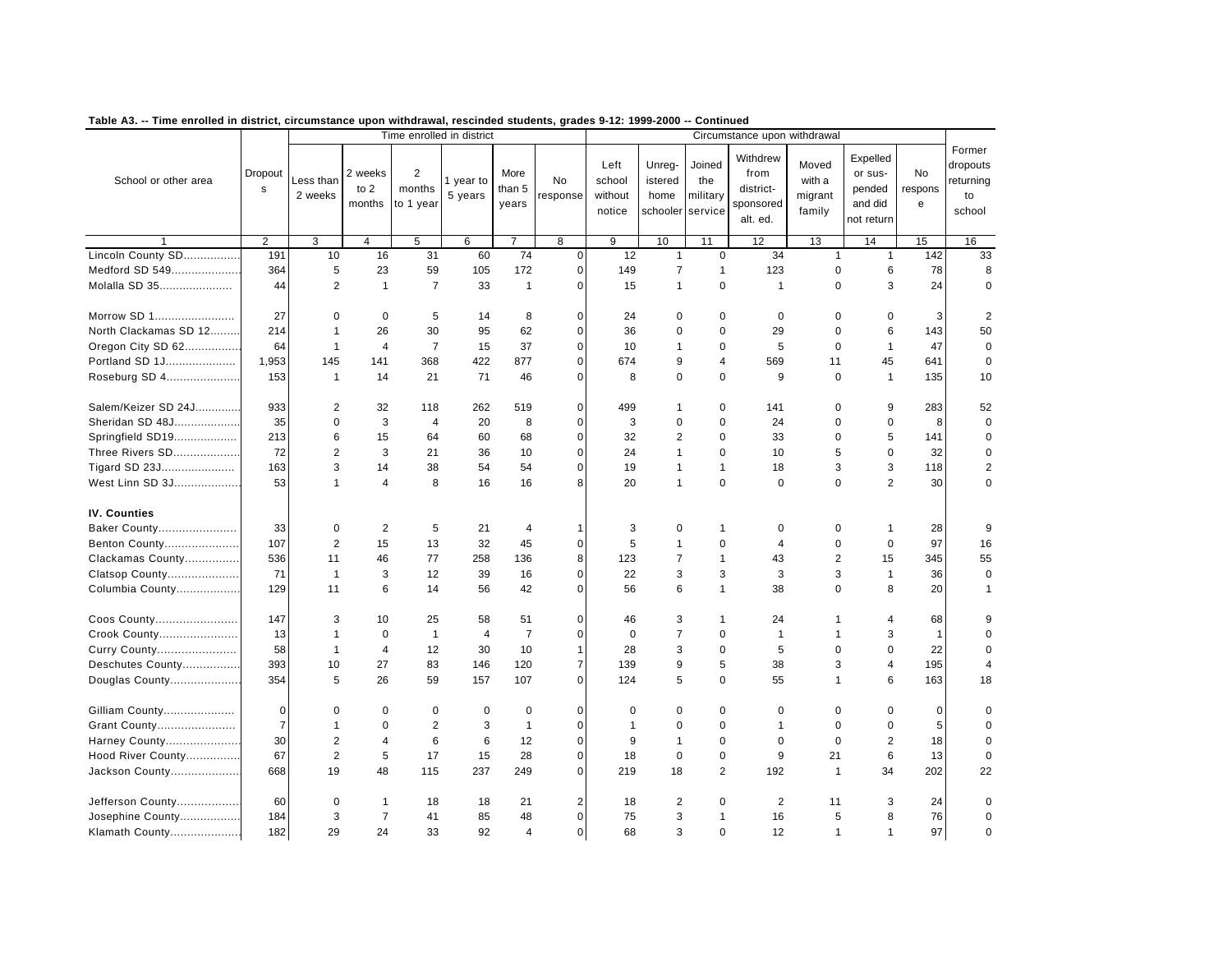|                      |                |                      |                             |                                       | Time enrolled in district |                         |                |                                     |                                               |                           | Circumstance upon withdrawal                           |                                      |                                                        |                    |                                                 |
|----------------------|----------------|----------------------|-----------------------------|---------------------------------------|---------------------------|-------------------------|----------------|-------------------------------------|-----------------------------------------------|---------------------------|--------------------------------------------------------|--------------------------------------|--------------------------------------------------------|--------------------|-------------------------------------------------|
| School or other area | Dropout<br>s   | Less than<br>2 weeks | 2 weeks<br>to $2$<br>months | $\overline{2}$<br>months<br>to 1 year | 1 year to<br>5 years      | More<br>than 5<br>years | No<br>response | Left<br>school<br>without<br>notice | Unreg-<br>istered<br>home<br>schooler service | Joined<br>the<br>military | Withdrew<br>from<br>district-<br>sponsored<br>alt. ed. | Moved<br>with a<br>migrant<br>family | Expelled<br>or sus-<br>pended<br>and did<br>not return | No<br>respons<br>e | Former<br>dropouts<br>returning<br>to<br>school |
|                      | $\overline{2}$ | 3                    | $\overline{4}$              | 5                                     | 6                         | $\overline{7}$          | 8              | 9                                   | 10                                            | 11                        | 12                                                     | 13                                   | 14                                                     | 15                 | 16                                              |
| Lake County          | $\Delta$       |                      | $\ddot{\phantom{a}}$        | ٠                                     |                           | $\ddot{\phantom{1}}$    |                |                                     | $\ddot{\phantom{a}}$                          | $\ddot{\phantom{a}}$      | $\ddot{\phantom{1}}$                                   |                                      |                                                        |                    | 3                                               |
| Lane County          | 801            | 21                   | 60                          | 175                                   | 264                       | 281                     | $\Omega$       | 166                                 | 10                                            | 2                         | 78                                                     |                                      | 18                                                     | 526                | 15                                              |
| Lincoln County       | 191            | 10                   | 16                          | 31                                    | 60                        | 74                      | $\Omega$       | 12                                  |                                               | $\mathbf 0$               | 34                                                     |                                      |                                                        | 142                | 33                                              |
| Linn County          | 351            | 17                   | 16                          | 37                                    | 205                       | 76                      | $\Omega$       | 34                                  | $\Omega$                                      | $\Omega$                  | 137                                                    |                                      | 3                                                      | 173                | 69                                              |
| Malheur County       | 51             | $\Omega$             | $\overline{4}$              | 12                                    | 24                        | 11                      | $\Omega$       | 9                                   | $\Omega$                                      | $\Omega$                  | 5                                                      | 6                                    | $\Omega$                                               | 31                 | $\Omega$                                        |
| Marion County        | 1,233          | 12                   | 65                          | 161                                   | 421                       | 574                     | $\mathbf 0$    | 628                                 | 3                                             | $\mathbf 0$               | 187                                                    | 11                                   | 12                                                     | 392                | 56                                              |
| Morrow County        | 27             | $\Omega$             | $\mathbf 0$                 | 5                                     | 14                        | 8                       | $\Omega$       | 24                                  | $\Omega$                                      | $\mathbf 0$               | $\Omega$                                               | $\Omega$                             | $\Omega$                                               | 3                  | $\overline{2}$                                  |
| Multnomah County     | 2,509          | 162                  | 192                         | 529                                   | 674                       | 952                     | $\Omega$       | 890                                 | 18                                            | 5                         | 613                                                    | 15                                   | 57                                                     | 911                | 24                                              |
| Polk County          | 124            | 6                    | 10                          | 18                                    | 42                        | 48                      | $\Omega$       | 39                                  | 3                                             |                           |                                                        |                                      | $\Omega$                                               | 79                 |                                                 |
| Sherman County       | $\mathbf 0$    | $\Omega$             | $\mathbf 0$                 | $\mathbf 0$                           | $\Omega$                  | 0                       | $\Omega$       | $\Omega$                            | $\Omega$                                      | $\Omega$                  | $\Omega$                                               |                                      | $\Omega$                                               | $\Omega$           |                                                 |
| Tillamook County     | 49             | $\overline{7}$       | 6                           | 6                                     | 28                        | $\overline{2}$          | ŋ              | 24                                  | $\Omega$                                      | $\Omega$                  | 20                                                     |                                      | $\Omega$                                               | Δ                  |                                                 |
| Umatilla County      | 265            | 8                    | 23                          | 43                                    | 123                       | 67                      |                | 55                                  | 2                                             | $\mathbf 0$               | 33                                                     | 10                                   |                                                        | 164                |                                                 |
| Union County         | 57             |                      | 6                           | 13                                    | 16                        | 18                      | 3              | 6                                   | 4                                             | 0                         |                                                        | O                                    | O                                                      | 40                 |                                                 |
| Wallowa County       | $\Omega$       | $\Omega$             | $\Omega$                    | $\Omega$                              | $\Omega$                  | $\mathbf 0$             | 0              | $\Omega$                            | <sup>0</sup>                                  | $\Omega$                  | $\Omega$                                               |                                      | U                                                      | $\Omega$           |                                                 |
| Wasco County         | 84             | 3                    | $\overline{7}$              | 17                                    | 37                        | 20                      | $\Omega$       | 42                                  |                                               |                           | 26                                                     | $\Omega$                             |                                                        | 13                 |                                                 |
| Washington County    | 1,224          |                      | 91                          | 241                                   | 435                       | 448                     |                | 360                                 | 13                                            |                           | 169                                                    | 21                                   | $\mathbf{Q}$                                           | 648                | 44                                              |
| Wheeler County       |                |                      |                             |                                       |                           | $\star$                 |                |                                     |                                               |                           |                                                        |                                      |                                                        |                    |                                                 |
| Yamhill County       | 353            | 7                    | 17                          | 43                                    | 159                       | 127                     | $\Omega$       | 75                                  | 8                                             | 5                         | 31                                                     | 4                                    | 6                                                      | 224                |                                                 |

NOTE: Data for some schools was suppressed to maintain student confidentiality. SOURCE: Oregon Department of Education, Individual Early Leaver Reports.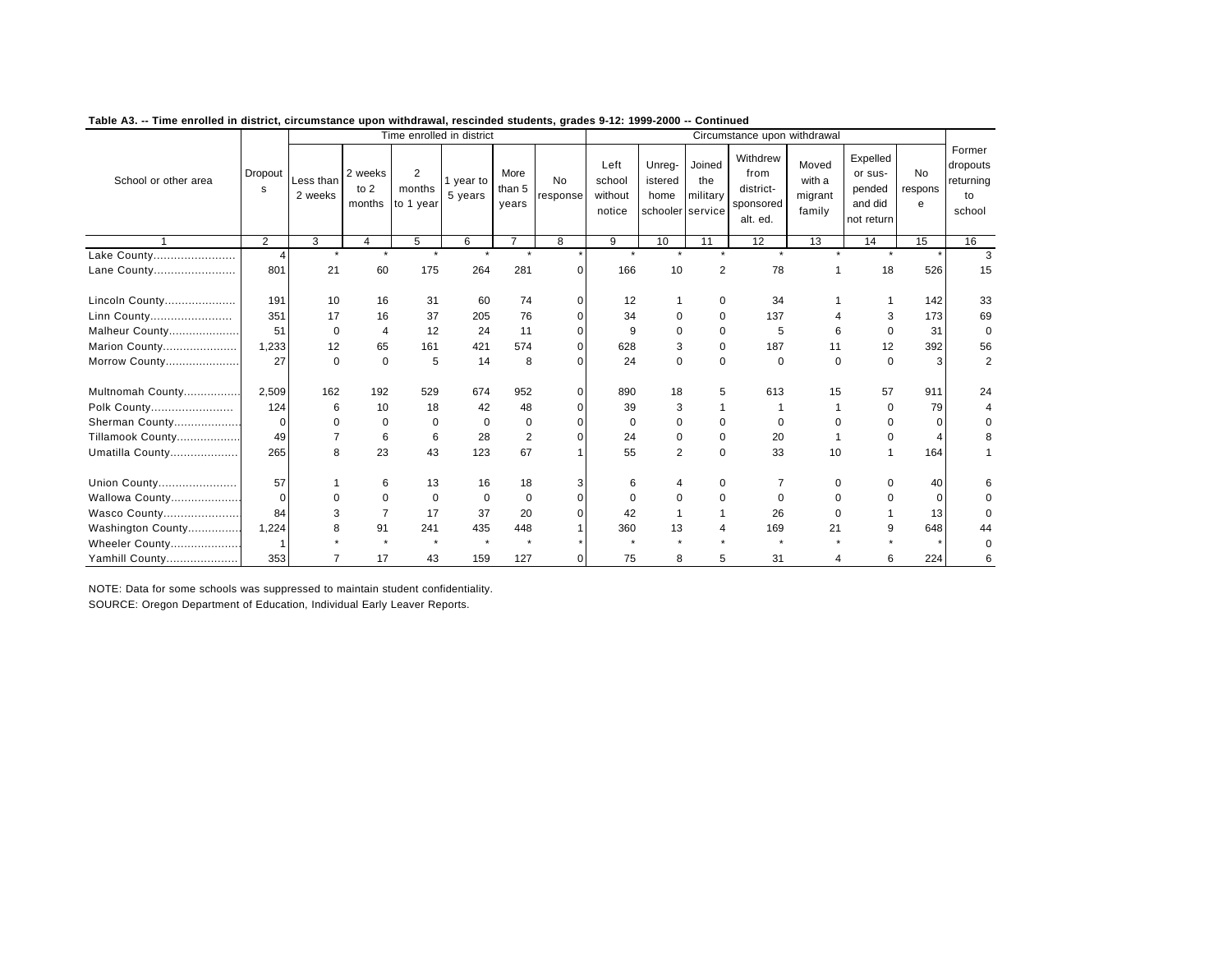|                              |                |                |                         |                |             | p              |                |                |                |                      |                |                |             |                         |                         |             |            |           |                         |
|------------------------------|----------------|----------------|-------------------------|----------------|-------------|----------------|----------------|----------------|----------------|----------------------|----------------|----------------|-------------|-------------------------|-------------------------|-------------|------------|-----------|-------------------------|
|                              |                |                |                         | Student        |             |                |                | Family         |                |                      |                |                |             | School                  |                         |             |            | Work      |                         |
|                              |                |                | Does no                 |                |             |                |                | Needed         | Lack of        |                      |                |                |             |                         | Lack of                 |             |            |           |                         |
|                              |                |                |                         |                |             | 'regnan        |                |                |                |                      | Attended 3     | Frequer        | Too far     | Conflicts               | appropriate             |             | Could not  | Working   | Obligation              |
| School or other area         | Dropout        | Frequent       | speak                   | Substand       | Felt peer   | or             | Homeles        | at Home        | parental       | <b>Oysfunctional</b> | or more        | t              | behind in   | with                    | alternative             | Felt        | adjust to  | more thar | s to                    |
|                              | s              | health         | English                 | e abuse        | pressure to | student        | $\mathsf{s}$   | care for       | support        | home life            | high           | discipline     | credits to  | school                  | education               | unsafe a    | the school | 15 hours  | support                 |
|                              |                | problems       | well or at              |                | not achieve |                |                | family         | for            |                      |                |                |             |                         |                         | school      |            |           |                         |
|                              |                |                | all                     |                |             | parent         |                | member:        | education      |                      | schools        | referrals      | catch up    | personnel               | opportunitie            |             | setting    | a week    | family                  |
|                              |                |                |                         |                |             |                |                |                |                |                      |                |                |             |                         |                         |             |            |           |                         |
|                              | $\overline{2}$ | 3              | 4                       | 5              | 6           | $\overline{7}$ | 8              | 9              | 10             | 11                   | 12             | 13             | 14          | 15                      | 16                      | 17          | 18         | 19        |                         |
| Oregon Statewide Totals.     | 10,363         | 189            | 218                     | 632            | 337         | 637            | 239            | 111            | 1,177          | 970                  | 224            | 594            | 1,463       | 168                     | 142                     | 24          | 758        | 1,070     | 236                     |
| I. Schools                   |                |                |                         |                |             |                |                |                |                |                      |                |                |             |                         |                         |             |            |           |                         |
| Adrian High School           | $\overline{2}$ |                |                         |                |             |                |                |                |                |                      |                |                |             |                         |                         |             |            |           |                         |
|                              |                |                |                         |                |             |                |                |                |                |                      |                |                |             |                         |                         |             |            |           |                         |
| Aloha High School            | 139            | 2              |                         | 5              |             |                | $\overline{2}$ |                | 6              |                      | 3              |                | 13          | $\overline{2}$          | 10                      | $\mathbf 0$ |            | 10        | 1                       |
| Alsea School                 | э              |                |                         |                |             |                |                |                |                |                      |                |                |             |                         |                         |             |            |           |                         |
| Amity High School            | 13             | $\Omega$       | 0                       | $\mathbf 0$    |             | $\Omega$       | $^{\circ}$     | 0              | 9              |                      | 0              | $\circ$        | 4           | $\boldsymbol{2}$        | 0                       | $\mathbf 0$ |            | $\Omega$  | $\theta$                |
| Arlington High School        | $^{\circ}$     | $\Omega$       | 0                       | 0              |             | $\mathbf 0$    | $\mathbf 0$    | 0              | 0              |                      | 0              | $\mathbf 0$    | $\mathbf 0$ | $\mathsf 0$             | 0                       | 0           |            | $\Omega$  | $\mathbf 0$             |
|                              |                |                |                         |                |             |                |                |                |                |                      |                |                |             |                         |                         |             |            |           |                         |
|                              |                |                |                         |                |             |                |                |                |                |                      |                |                |             |                         |                         |             |            |           |                         |
| Ashland High School          | 51             | $\overline{2}$ |                         |                |             | $\overline{2}$ |                | C              | 8              |                      | $\mathbf 0$    |                | 7           | $\mathbf 0$             | $\mathbf 0$             | $\mathbf 0$ | 12         | 5         | $\circ$                 |
| Astoria High School          | 12             | $\Omega$       | 0                       | $\mathbf 0$    |             | $\mathbf 0$    | $\mathbf 0$    | $\mathbf 0$    | $\mathbf 0$    |                      | $\mathbf 0$    | $\mathbf 0$    | $\mathsf 0$ | $\mathsf 0$             | 0                       | $\mathbf 0$ |            | 6         | $\theta$                |
| Baker High School            | 28             | $\Omega$       |                         | $\mathbf 0$    |             | $\mathfrak{p}$ | $\Omega$       | $\Omega$       | $\Omega$       |                      | $\Omega$       | $\Omega$       |             | $\Omega$                | $\Omega$                | $\mathbf 0$ |            |           | $\circ$                 |
| Bandon High School           |                |                |                         |                |             |                |                |                |                |                      |                |                |             |                         |                         |             |            |           |                         |
| Banks High School            | 17             |                |                         |                |             |                |                |                |                |                      |                |                |             |                         |                         |             |            |           |                         |
|                              |                |                |                         |                |             |                |                |                |                |                      |                |                |             |                         |                         |             |            |           |                         |
|                              |                |                |                         |                |             |                |                |                |                |                      |                |                |             |                         |                         |             |            |           |                         |
| Beaverton High School        | 134            | $\Omega$       | Δ                       | 6              | 12          |                |                | $\Omega$       | 9              |                      | $\overline{2}$ | 6              | 75          | Δ                       | 5                       | $\mathbf 0$ |            | 20        | 1                       |
| Bend High School.<br>.       | 152            | $\Omega$       | $\mathbf 0$             | $\pmb{0}$      |             | $\mathbf 0$    | $\mathbf 0$    | $\Omega$       | $\mathbf 0$    |                      | $\mathbf 0$    | $\mathbf 0$    | 0           | $\Omega$                | 0                       | $\mathbf 0$ |            | $\circ$   | $\circ$                 |
| Benson High School           | 33             | $\Omega$       | $\Omega$                | $\Omega$       |             | $\Omega$       | $\Omega$       | $\Omega$       | $\Omega$       |                      | $\Omega$       | $\Omega$       | $\Omega$    | $\Omega$                | $\Omega$                | $\mathbf 0$ |            | $\Omega$  | $\Omega$                |
| Bonanza School<br>.          | 7              | $\Omega$       | $\Omega$                | $\Omega$       |             | $\Omega$       | $\Omega$       | $\Omega$       | $\mathfrak{p}$ |                      | $\Omega$       | $\Omega$       | 1           | $\Omega$                | $\Omega$                | $\Omega$    |            | $\Omega$  | $\circ$                 |
| Brookings Harbor High Schoo  | 28             | $\overline{2}$ | 0                       | 3              |             | $\overline{2}$ | $\mathsf 0$    | 0              | 3              |                      | $\mathbf 0$    | $\mathsf 0$    | 5           | $\mathsf 0$             | 0                       | 5           |            | 3         | $\mathbf{1}$            |
|                              |                |                |                         |                |             |                |                |                |                |                      |                |                |             |                         |                         |             |            |           |                         |
|                              |                |                |                         |                |             |                |                |                |                |                      |                |                |             |                         |                         |             |            |           |                         |
| Burns High School            | 28             |                | 0                       | 0              |             |                |                |                | 3              |                      |                |                | 8           | 0                       | 0                       |             |            |           | $\circ$                 |
| Burnt River School           | 2              |                |                         |                |             |                |                |                |                |                      |                |                |             |                         |                         |             |            |           |                         |
| Butte Falls High School      |                |                |                         |                |             |                |                |                |                |                      |                |                |             |                         |                         |             |            |           |                         |
| Camas Valley School          |                |                |                         |                |             |                |                |                |                |                      |                |                |             |                         |                         |             |            |           |                         |
| Canby High School            | 48             | $\Omega$       | $\overline{\mathbf{c}}$ |                |             | 5              |                | $\mathfrak{p}$ | 25             | 16                   |                | $\overline{2}$ |             | $\mathsf 0$             | 0                       | $\mathbf 0$ |            | д         | $\overline{2}$          |
|                              |                |                |                         | 18             |             |                |                |                |                |                      |                |                |             |                         |                         |             |            |           |                         |
|                              |                |                |                         |                |             |                |                |                |                |                      |                |                |             |                         |                         |             |            |           |                         |
| Cascade High School          | 37             | 3              | $\overline{\mathbf{c}}$ | 8              |             | $\Omega$       |                | $\Omega$       | 24             | 18                   | $\Omega$       | 6              |             | 3                       | $\Omega$                | $\mathbf 0$ | 13         | 2         | $\boldsymbol{2}$        |
| Cascade Locks School         | 5              |                |                         |                |             |                |                |                |                |                      |                |                |             |                         |                         |             |            |           |                         |
| Centennial High School       | 90             | $\Omega$       | 0                       | $\mathbf 0$    |             | $\mathbf 0$    | $\mathbf 0$    | 0              | $\mathbf 0$    |                      | $\mathbf 0$    | $\mathsf 0$    | $\mathsf 0$ | $\mathbf 0$             | 0                       | $\mathbf 0$ |            | C         | $\circ$                 |
| Central High School          | 70             | 3              | 1                       | 15             |             | 10             | $\mathbf{1}$   | 0              | 13             |                      | 3              | $\overline{7}$ | 13          | 1                       | 0                       | $\mathbf 0$ |            | 6         | $\overline{\mathbf{c}}$ |
| Central Linn High School     | $\overline{2}$ |                |                         |                |             |                |                |                |                |                      |                |                |             |                         |                         |             |            |           |                         |
|                              |                |                |                         |                |             |                |                |                |                |                      |                |                |             |                         |                         |             |            |           |                         |
|                              |                |                |                         |                |             |                |                |                |                |                      |                |                |             |                         |                         |             |            |           |                         |
| Century High School          | 76             |                |                         |                | 32          | 6              |                | 0              |                |                      | 0              | $\Omega$       | 11          | 0                       | 37                      | 0           | 34         |           | $\circ$                 |
| Chiloquin High School        | 6              |                |                         |                |             |                |                |                |                |                      |                |                |             |                         |                         |             |            |           |                         |
| Clackamas High School        | 60             | 3              | 0                       |                | 12          | 5              | -1             | 0              | 0              | 37                   | $\mathbf 0$    | 9              | 7           | $\mathbf 0$             | 0                       | $\pmb{0}$   |            | ċ         | $\mathbf{1}$            |
| Clatskanie High School       | 10             | 1              | 0                       | $\mathbf 0$    |             | $\mathbf 0$    | $\mathbf 0$    | $\Omega$       | 0              |                      | $\mathbf 0$    | 4              | 1           | $\mathsf 0$             | 0                       | $\mathbf 0$ |            | $\Omega$  | $\circ$                 |
|                              |                |                |                         |                |             | $\mathbf 0$    |                |                |                |                      | $\mathbf 0$    |                |             |                         |                         |             |            | $\Omega$  |                         |
| Cleveland High School        | 68             | 0              | $\mathbf 0$             | $\mathbf 0$    |             |                | $\mathbf 0$    | 0              | $\mathbf 0$    |                      |                | $\mathbf 0$    | $\mathbf 0$ | $\mathsf 0$             | 0                       | $\mathbf 0$ |            |           | $\mathbf 0$             |
|                              |                |                |                         |                |             |                |                |                |                |                      |                |                |             |                         |                         |             |            |           |                         |
| Colton High School           |                |                | 0                       | $\mathbf 0$    |             | $\Omega$       | $\mathbf 0$    | $\Omega$       | $\mathbf{C}$   |                      | $\Omega$       |                | $\mathbf 0$ | 1                       | $\mathbf 0$             | $\mathbf 0$ |            |           | $\circ$                 |
| Condon High School           |                | 0              | 0                       | 0              |             | 0              | $\mathbf 0$    | C              | 0              |                      | ٥              | 0              | 0           | 0                       | 0                       | 0           |            |           | $\theta$                |
| Coquille High School         | 9              | $\Omega$       | 0                       | 3              |             | $\Omega$       |                | 0              | 5              |                      |                |                | 3           | 0                       | 0                       | $\mathsf 0$ |            |           | $\mathbf 0$             |
| Corbett High School          | 3              |                |                         |                |             |                |                |                |                |                      |                |                |             |                         |                         |             |            |           |                         |
|                              |                |                |                         |                |             |                |                |                |                |                      |                |                |             |                         |                         |             |            |           |                         |
| Corvallis High School        | 46             |                | 1                       | 3              |             | Δ              | 0              | $\Omega$       |                |                      |                | 5              | 8           | $\mathbf 0$             | 0                       | 0           |            |           | $\mathbf 0$             |
|                              |                |                |                         |                |             |                |                |                |                |                      |                |                |             |                         |                         |             |            |           |                         |
| Cottage Grove High School    | 45             | $\Omega$       | $\Omega$                | 0              |             |                |                | C              | 7              |                      |                | 3              | 10          | $\Omega$                | $\Omega$                | 0           |            |           | $\mathbf 0$             |
| Cove School                  |                |                |                         |                |             |                |                |                |                |                      |                |                |             |                         |                         |             |            |           |                         |
| Crane Union High School      | 2              |                |                         |                |             |                |                |                |                |                      |                |                |             |                         |                         |             |            |           |                         |
| Crater High School           | 51             | 1              | 0                       | $\overline{2}$ |             |                |                | 1              | 3              |                      |                | 6              | 9           | $\boldsymbol{2}$        | $\overline{\mathbf{c}}$ | 1           |            | 6         | $\theta$                |
|                              |                |                |                         |                |             |                |                |                |                |                      |                |                |             |                         |                         |             |            |           |                         |
| Crescent Valley High School. | 26             |                | 0                       | $\mathbf 0$    |             |                |                |                | 3              |                      |                | $\mathbf 0$    |             | $\mathbf 0$             | 0                       | $\mathbf 0$ |            |           |                         |
|                              |                |                |                         |                |             |                |                |                |                |                      |                |                |             |                         |                         |             |            |           |                         |
| Creswell High School.        | 25             | $\Omega$       | 0                       | 1              | 12          | $\overline{2}$ |                | 1              | 14             |                      |                |                | 6           | $\overline{\mathbf{c}}$ | 1                       | 1           |            |           | $\circ$                 |
| Crook County High School     | 13             | 0              | 0                       | $\mathbf 0$    |             | $\mathbf 0$    | 0              | 0              | 0              |                      | 0              | $\mathbf 0$    | 0           | $\mathsf 0$             | 0                       | $\mathbf 0$ |            | $\Omega$  | $\circ$                 |
| Crow High School             | $\overline{4}$ |                |                         |                |             |                |                |                |                |                      |                |                |             |                         |                         |             |            |           |                         |
|                              |                |                |                         |                |             |                |                |                |                |                      |                |                |             |                         |                         |             |            |           |                         |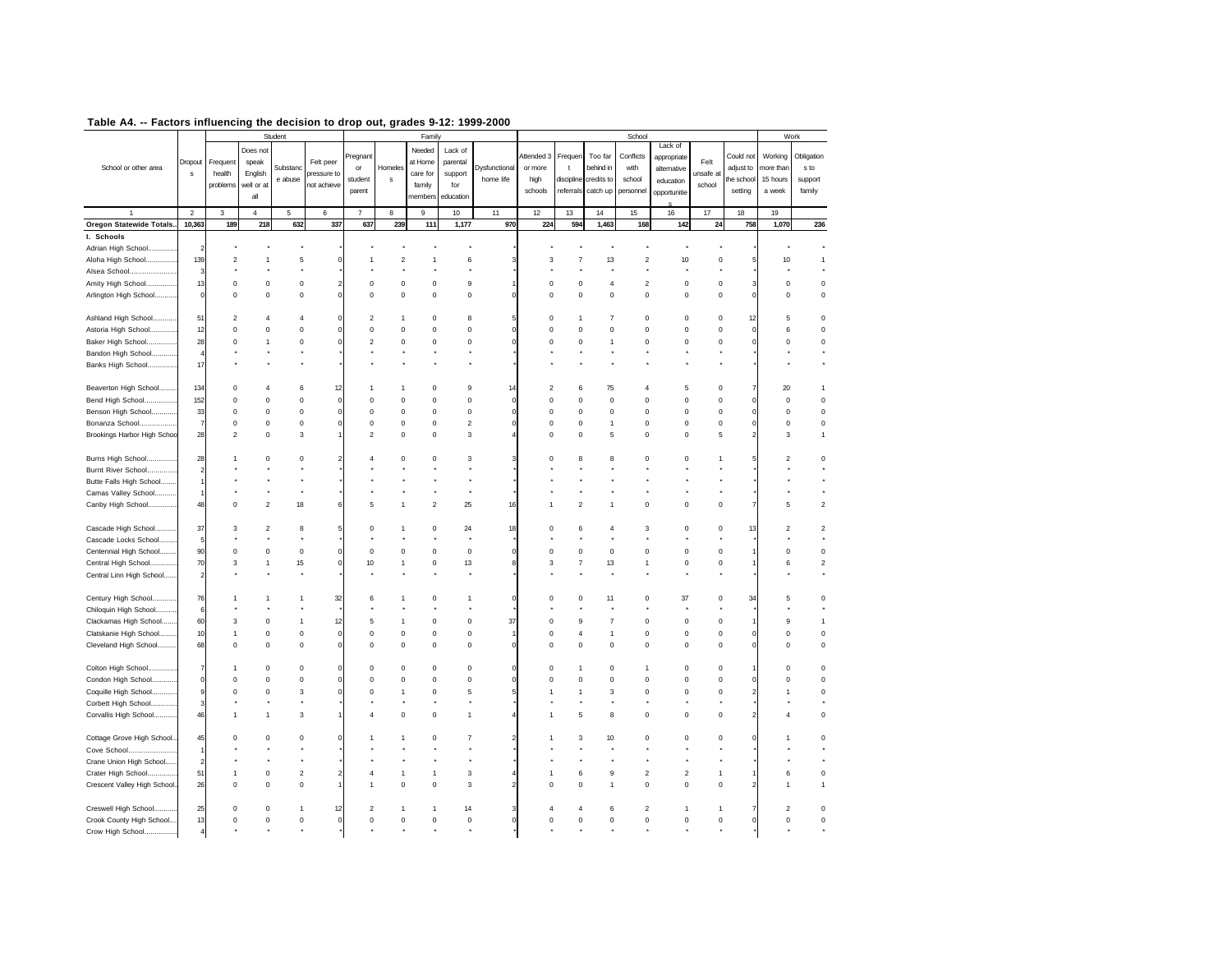|                              |                         |                |                           | Student                 |             |                           |                | Family         |                         |                      |              |                         |                  | School                  |              |             |           |                | Work           |
|------------------------------|-------------------------|----------------|---------------------------|-------------------------|-------------|---------------------------|----------------|----------------|-------------------------|----------------------|--------------|-------------------------|------------------|-------------------------|--------------|-------------|-----------|----------------|----------------|
|                              |                         |                | Does not                  |                         |             |                           |                | Needed         | Lack of                 |                      |              |                         |                  |                         | Lack of      |             |           |                |                |
|                              | Dropout                 | Frequent       | speak                     |                         | Felt peer   | Pregnan                   |                | at Home        | parental                |                      | Attended:    | Frequer                 | Too far          | Conflicts               | appropriate  | Felt        | Could not | Working        | Obligation     |
| School or other area         | s                       | health         | English                   | Substand                | pressure to | or                        | Homeles        | care for       | support                 | <b>Dysfunctional</b> | or more      | t                       | behind in        | with                    | alternative  | ınsafe al   | adjust to | nore thar      | s to           |
|                              |                         | problems       | well or at                | e abuse                 | not achieve | student                   | s              | family         | for                     | home life            | high         | discipline              | credits to       | school                  | education    | school      | he school | 15 hours       | support        |
|                              |                         |                |                           |                         |             | parent                    |                |                |                         |                      | schools      | referrals               | catch up         | personnel               | opportunitie |             | setting   | a week         | family         |
|                              |                         |                | all                       |                         |             |                           |                | member:        | education               |                      |              |                         |                  |                         |              |             |           |                |                |
|                              | $\overline{\mathbf{c}}$ | 3              | $\bf{4}$                  | 5                       | 6           | $\overline{\mathfrak{c}}$ | 8              | $\mathsf g$    | 10                      | 11                   | 12           | 13                      | 14               | 15                      | 16           | $17\,$      | 18        | 19             |                |
| Culver High School.          | g                       | 0              | 4                         | 0                       |             | 0                         | 0              | $\overline{2}$ | 0                       | $\mathbf{C}$         | 1            | 1                       | 4                | 0                       | 0            | 0           |           | 4              | 0              |
| Dallas High School.          | 50                      | $\overline{7}$ | $\mathbf 0$               | 10                      |             | $\overline{4}$            | $\mathbf 0$    | 3              | $22\,$                  | 16                   | 3            | 18                      | 32               | $\overline{1}$          | $\sqrt{2}$   | $\mathsf 0$ |           | $\overline{7}$ | 5              |
|                              |                         |                |                           |                         |             |                           |                |                |                         |                      |              |                         |                  |                         |              |             | 12        |                |                |
|                              |                         |                |                           |                         |             |                           |                |                |                         |                      |              |                         |                  |                         |              |             |           |                |                |
| David Douglas High School    | 103                     | $\Omega$       | 11                        | 1                       | 31          | 1                         | $\Omega$       |                |                         |                      | $\Omega$     | 11                      | 8                | 3                       | $\Omega$     | $\Omega$    |           |                | 1              |
| Days Creek School            | 2                       |                |                           |                         |             |                           |                |                |                         |                      |              |                         |                  |                         |              |             |           |                |                |
| Dayton High School           | 22                      | -1             | $\mathbf{1}$              | $\overline{\mathbf{c}}$ |             | 4                         | $\mathbf 0$    | -1             | 8                       |                      | 1            | 3                       | 11               | $\overline{2}$          | -1           | $\mathsf 0$ |           | 2              | $\bf 0$        |
| Dayville School              | $\Omega$                | $\Omega$       | $\mathsf 0$               | 0                       |             | $\mathbf 0$               | $\mathbf 0$    | $\Omega$       | $\mathsf 0$             |                      | $\mathsf 0$  | $\mathbf 0$             | $\bf 0$          | $\mathbf 0$             | $\mathsf 0$  | $\mathsf 0$ |           | $\Omega$       | $\mathbf 0$    |
| Douglas High School          | 27                      | $\mathbf 0$    | $\ensuremath{\mathsf{3}}$ | 0                       |             | $\overline{\mathbf{c}}$   | $\mathbf 0$    | $\mathbf 0$    | $\overline{7}$          | 10                   | $\mathsf 0$  | $\overline{\mathbf{c}}$ | $\boldsymbol{2}$ | $\pmb{0}$               | $\mathsf 0$  | $\mathsf 0$ |           | $\mathbf 0$    | 1              |
|                              |                         |                |                           |                         |             |                           |                |                |                         |                      |              |                         |                  |                         |              |             |           |                |                |
| Dufur School                 | $\overline{c}$          |                |                           |                         |             |                           |                |                |                         |                      |              |                         |                  |                         |              |             |           |                |                |
| Eagle Point High School      | 109                     | з              | $\Omega$                  | 2                       |             | $\Omega$                  | $\Omega$       |                | 32                      |                      | $\mathbf 0$  | 13                      | 53               | $\Omega$                |              | $\mathbf 0$ |           |                | 0              |
| Echo School                  |                         |                |                           |                         |             |                           |                |                |                         |                      |              |                         |                  |                         |              |             |           |                |                |
| Eddyville School             | $\overline{\mathbf{c}}$ |                |                           |                         |             |                           |                |                |                         |                      |              |                         |                  |                         |              |             |           |                |                |
|                              |                         |                |                           |                         |             |                           |                |                |                         |                      |              |                         |                  |                         |              |             |           |                |                |
| Elgin High School            | $\boldsymbol{2}$        |                |                           |                         |             |                           |                |                |                         |                      |              |                         |                  |                         |              |             |           |                |                |
|                              |                         |                |                           |                         |             |                           |                |                |                         |                      |              |                         |                  |                         |              |             |           |                |                |
| Elkton High School<br>.      | 2                       |                |                           |                         |             |                           |                |                |                         |                      |              |                         |                  |                         |              |             |           |                |                |
| Elmira High School           | 26                      | C              | $\mathbf 0$               | $\mathbf 0$             |             |                           | $\overline{2}$ | $\Omega$       | 9                       |                      | $\Omega$     | 6                       | 5                |                         | $\Omega$     | $\mathsf 0$ |           |                | $\mathbf 0$    |
| Enterprise High School       | C                       | C              | $\mathbf 0$               | 0                       |             | $\mathbf 0$               | $\mathbf 0$    | 0              | $\mathbf 0$             |                      | $\mathbf 0$  | $\mathbf 0$             | $\circ$          | $\circ$                 | $\circ$      | 0           |           |                | $\mathbf{0}$   |
| Estacada High School         | 16                      | 0              | 0                         | 3                       |             | 1                         | $\pmb{0}$      | 0              | 8                       | 11                   | $\mathbf 0$  | 1                       | 6                | $\overline{\mathbf{c}}$ | 0            | 0           |           | 0              | $\mathbf 0$    |
| Falls City High School       | 4                       |                |                           |                         |             |                           |                |                |                         |                      |              |                         |                  |                         |              |             |           |                |                |
|                              |                         |                |                           |                         |             |                           |                |                |                         |                      |              |                         |                  |                         |              |             |           |                |                |
| Forest Grove High School     | 145                     | $\Omega$       | $\mathbf 0$               | 8                       |             | $\overline{2}$            | 3              |                | 7                       | 15                   | $\mathbf 0$  | 8                       | 66               |                         | $\mathbf 0$  | 0           | 23        | 15             | 1              |
| Franklin High School         | 101                     | $\Omega$       | $\mathbf 0$               | 0                       |             | 0                         | $\mathbf 0$    | $\Omega$       | $\mathbf 0$             | $\mathbf{C}$         | $\mathbf 0$  | $\mathbf 0$             | $\pmb{0}$        | $\theta$                | $\mathsf 0$  | 0           |           | $\Omega$       | $\mathbf 0$    |
| Gaston High School           | $\overline{2}$          |                |                           |                         |             |                           |                |                |                         |                      |              |                         |                  |                         |              |             |           |                |                |
| Gervais High School          | 12                      | $\Omega$       | $\mathsf 0$               | 0                       |             | $\Omega$                  | $\mathbf 0$    | $\Omega$       | $\Omega$                |                      | $\Omega$     | 0                       | $\bf 0$          | $\pmb{0}$               | $\mathsf 0$  | $\mathsf 0$ |           |                | 5              |
| Gilchrist School             | 8                       |                |                           |                         |             |                           |                |                |                         |                      |              |                         |                  |                         |              |             |           |                |                |
|                              |                         |                |                           |                         |             |                           |                |                |                         |                      |              |                         |                  |                         |              |             |           |                |                |
| Gladstone High School        | 10                      | 0              |                           | $\overline{4}$          |             | 0                         | $\mathbf 0$    | 0              | 3                       |                      | 0            | 1                       |                  | 3                       | $\circ$      | 0           |           |                | $\mathbf 0$    |
|                              |                         |                | $\mathbf 0$               | $\overline{2}$          |             |                           |                |                |                         |                      | $\mathbf 0$  | $\overline{2}$          | 3                |                         | $\circ$      |             |           |                | $\mathbf 0$    |
| Glencoe High School          | 53                      |                |                           |                         |             |                           |                |                | 24                      |                      |              |                         |                  | $\mathbf 0$             |              | 0           |           |                |                |
| Glendale High School         | 8                       | $\Omega$       | $\mathbf 0$               | 0                       |             | $\mathbf 0$               | $\mathbf 0$    | 0              | $\overline{\mathbf{c}}$ |                      | 3            | $\mathbf 0$             | 5                | $\overline{2}$          | $\circ$      | $\mathsf 0$ |           | $\Omega$       | $\mathbf 0$    |
| Glide High School            | 20                      | 3              | 0                         | 6                       |             | 5                         | 1              |                | 8                       |                      | 1            | 4                       | 3                | 3                       | 0            | 0           |           |                | 1              |
| Gold Beach High School       | 24                      | $\Omega$       | $\mathbf 0$               | 0                       |             | $\overline{\mathbf{c}}$   | $\pmb{0}$      | $\Omega$       |                         |                      | $\mathsf 0$  | 1                       | $\mathbf 0$      | $\overline{1}$          | 0            | 0           |           |                |                |
|                              |                         |                |                           |                         |             |                           |                |                |                         |                      |              |                         |                  |                         |              |             |           |                |                |
| Grant High School (Grant).   |                         |                |                           |                         |             |                           |                |                |                         |                      |              |                         |                  |                         |              |             |           |                |                |
| Grant High School (Multnoma  | 54                      | $\Omega$       | $\Omega$                  | $\Omega$                |             | $\Omega$                  | $\Omega$       | n              | $\Omega$                |                      | $\Omega$     | $\Omega$                | $\Omega$         | $\Omega$                | $\Omega$     | $\Omega$    |           |                | $\mathbf 0$    |
| Grants Pass High School      | 112                     | 3              | $\mathbf 0$               | $\overline{\mathbf{c}}$ |             | 0                         | $\mathbf 0$    | 0              | $\overline{4}$          |                      | $\mathsf 0$  | 3                       | $\overline{c}$   | $\mathbf 0$             | $\mathsf 0$  | $\mathsf 0$ |           | $\Omega$       | $\mathbf 0$    |
| Gresham High School          | 58                      |                | $\mathsf 0$               | 5                       |             | 1                         | $\mathbf 0$    | 0              | $\overline{7}$          | 13                   | 1            | 6                       | 24               | $\overline{1}$          | 9            | $\mathsf 0$ | 15        | 6              | $\overline{2}$ |
| Harper School                | $\mathbf 0$             | $\Omega$       | $\mathbf 0$               | 0                       |             | $\mathbf 0$               | $\mathbf 0$    | $\Omega$       | $\Omega$                |                      | $\mathbf 0$  | $\mathbf 0$             | $\circ$          | $\theta$                | $\circ$      | $\mathsf 0$ |           | $\mathbf{C}$   | $\mathbf 0$    |
|                              |                         |                |                           |                         |             |                           |                |                |                         |                      |              |                         |                  |                         |              |             |           |                |                |
| Harrisburg High School       | 9                       | $\Omega$       | $\mathbf 0$               | 0                       |             | 0                         | $\mathbf 0$    | $\Omega$       | $\mathbf 0$             |                      | $\mathbf 0$  | $\mathbf 0$             | $\Omega$         | $^{\circ}$              | $\circ$      | $\mathsf 0$ |           | $\mathbf{C}$   | $\mathbf 0$    |
| Helix School<br>.            | $\mathsf{C}$            | $\mathbf 0$    | $\mathbf 0$               | 0                       |             | 0                         | $\pmb{0}$      | $\mathbf 0$    | 0                       |                      | 0            | 0                       | $\pmb{0}$        | $\pmb{0}$               | 0            | 0           |           | $\Omega$       | $\mathbf 0$    |
| Henley High School           | 13                      |                | $\mathbf{1}$              | 0                       |             | 0                         | $\mathbf 0$    | 0              |                         |                      | $\circ$      | 0                       | 3                | $\circ$                 | $\mathbf 0$  | 0           |           | $\Omega$       | $\pmb{0}$      |
| Henry D Sheldon High School  | 48                      |                | $\mathbf 0$               | 3                       |             | 1                         | $\pmb{0}$      | 0              | $\overline{4}$          |                      | 1            | 0                       | 8                | 4                       | 0            | 0           |           | $\Omega$       | 0              |
|                              |                         |                |                           |                         |             |                           |                |                |                         |                      |              |                         |                  |                         |              |             |           |                |                |
| Heppner High School          | $\overline{\mathbf{c}}$ |                |                           |                         |             |                           |                |                |                         |                      |              |                         |                  |                         |              |             |           |                |                |
|                              |                         |                |                           |                         |             |                           |                |                |                         |                      |              |                         |                  |                         |              |             |           |                |                |
| Hermiston High School        | 75                      | 0              | $\mathbf 0$               | $\overline{2}$          |             | $\overline{2}$            | $\mathbf 0$    | 0              | 26                      |                      |              | 1                       | 18               | $\mathbf 0$             |              | $\mathsf 0$ |           |                | $\mathbf{0}$   |
| Hidden Valley High School    | 16                      | $\Omega$       | $\mathsf 0$               | $\mathbf{1}$            |             | $\mathbf 0$               | $\mathbf 0$    | $\Omega$       | 5                       |                      | $\mathbf 0$  | $\mathsf 0$             | $\bf 0$          | $\mathbf 0$             | $\circ$      | $\mathsf 0$ |           | $\Omega$       | 1              |
| Hillsboro High School.       | 79                      | $\Omega$       | 11                        | 0                       |             | 1                         | $\mathbf 0$    |                | 14                      |                      | $\mathbf{1}$ | 11                      | 20               | 1                       | $\Omega$     | $\mathsf 0$ | 19        | 12             | $\mathbf 0$    |
| Hood River Valley High Schoo | 62                      |                | 27                        | $\overline{7}$          |             | 4                         | $\mathbf 0$    |                | $\overline{4}$          |                      | 6            | 17                      | 10               | $^{\circ}$              | $\mathbf 0$  | 0           |           | 17             | 18             |
| Huntington School            | 0                       | $\mathbf{C}$   | $\mathbf 0$               | 0                       |             | $\overline{0}$            | $\mathbf 0$    | $\Omega$       | $\mathbf 0$             |                      | $\mathbf 0$  | 0                       | $\circ$          | $\theta$                | $\circ$      | 0           |           | $\Omega$       | $\mathbf 0$    |
|                              |                         |                |                           |                         |             |                           |                |                |                         |                      |              |                         |                  |                         |              |             |           |                |                |
| Illinois Valley High School  | 26                      | 0              | 0                         | 0                       |             | 2                         | 0              | 0              | $\mathbf 0$             | $\mathbf{C}$         | 0            | 0                       | $\mathbf 0$      | 0                       | $\mathbf 0$  | 0           |           |                | 1              |
| Imbler High School           | $\overline{a}$          |                |                           |                         |             |                           |                |                |                         |                      |              |                         |                  |                         |              |             |           |                |                |
|                              |                         |                |                           |                         |             |                           |                |                |                         |                      |              |                         |                  |                         |              |             |           |                |                |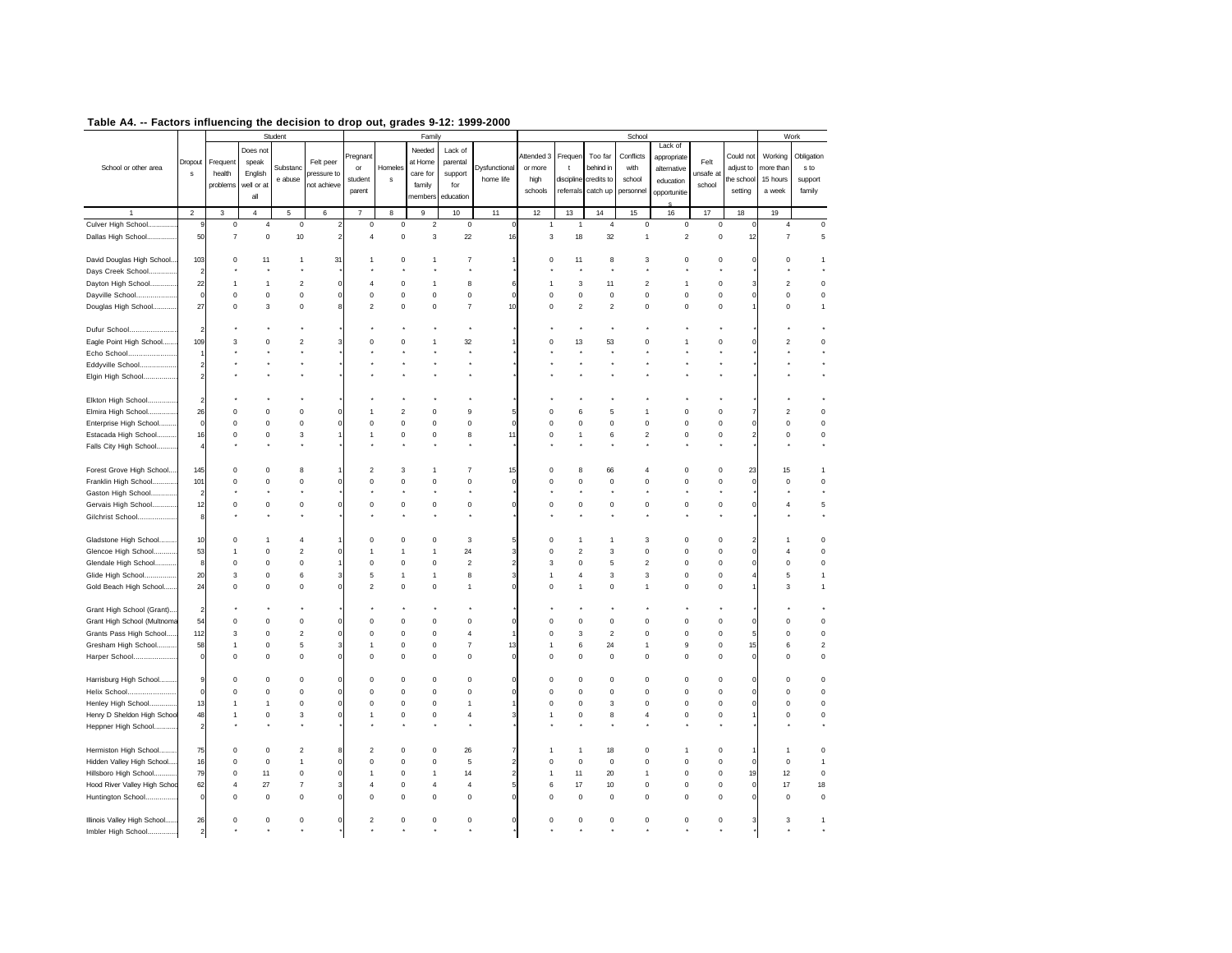| $14010$ $17.$                 |                |                |                           |                  | rectors importantly the accision to arcp out, grades 3-12. 1999-2000 |                         |                         |                         |             |                      |                         |                  |                         |                         |              |             |           |                |                              |
|-------------------------------|----------------|----------------|---------------------------|------------------|----------------------------------------------------------------------|-------------------------|-------------------------|-------------------------|-------------|----------------------|-------------------------|------------------|-------------------------|-------------------------|--------------|-------------|-----------|----------------|------------------------------|
|                               |                |                |                           | Student          |                                                                      |                         |                         | Family                  |             |                      |                         |                  |                         | School                  |              |             |           | Work           |                              |
|                               |                |                | Does not                  |                  |                                                                      |                         |                         | Needed                  | Lack of     |                      |                         |                  |                         |                         | Lack of      |             |           |                |                              |
|                               | Dropout        | Frequent       | speak                     |                  | Felt peer                                                            | regnan                  |                         | at Home                 | parental    |                      | Attended 3              | Frequer          | Too far                 | Conflicts               | appropriate  | Felt        | Could not | Working        | Obligation                   |
| School or other area          |                |                |                           | Substand         |                                                                      | or                      | Homeles                 |                         |             | <b>Dysfunctional</b> | or more                 | $\mathbf{t}$     | behind in               | with                    | alternative  |             | adjust to | more than      | $\boldsymbol{\mathsf{s}}$ to |
|                               | Ś              | health         | English                   | e abuse          | pressure to                                                          | student                 | $\mathbf s$             | care for                | support     | home life            | high                    | discipline       | credits to              | school                  | education    | unsafe at   | he school | 15 hours       | support                      |
|                               |                | problems       | well or at                |                  | not achieve                                                          | parent                  |                         | family                  | for         |                      | schools                 | referrals        | catch up                | personnel               | opportunitie | school      | setting   | a week         | family                       |
|                               |                |                | all                       |                  |                                                                      |                         |                         | nembers                 | education   |                      |                         |                  |                         |                         |              |             |           |                |                              |
|                               | $\sqrt{2}$     | 3              | $\overline{4}$            | 5                | 6                                                                    | $\overline{7}$          | $\bf8$                  | $\mathsf g$             | 10          | $11\,$               | 12                      | 13               | $14\,$                  | 15                      | 16           | 17          | 18        | 19             |                              |
| Ione School                   | $\Omega$       | $\mathsf 0$    | $\mathbf 0$               | $\mathbf 0$      | Ċ                                                                    | $\mathbf 0$             | $\mathsf 0$             | $\mathsf 0$             | $\mathsf 0$ |                      | $\mathbf 0$             | $\mathsf 0$      | $\mathbf 0$             | $\mathsf 0$             | $\mathbf 0$  | $\mathsf 0$ |           | $\mathsf 0$    | $\mathbf 0$                  |
| Jefferson High School (Marior | 12             | $\mathbf 0$    | $\mathsf 0$               | $\mathbf{1}$     |                                                                      | 1                       | $\mathbf 0$             | $\mathbf 0$             | $\mathbf 0$ |                      | $\mathbf 0$             | $\mathbf 0$      | $\mathbf 0$             | $\mathbf 0$             | $\mathsf 0$  | $\mathbf 0$ |           | $\mathsf 0$    | $\mathbf 0$                  |
| Jefferson High School (Multno | 55             | 0              | $\mathsf 0$               | $\mathbf 0$      |                                                                      | $\mathbf 0$             | $\bf 0$                 | $\mathbf 0$             | $\mathbf 0$ |                      | $\mathbf 0$             | $\mathbf 0$      | $\mathbf 0$             | $\mathbf 0$             | $\mathsf 0$  | $\bf 0$     |           | $\mathbf 0$    | $\mathbf 0$                  |
|                               |                |                |                           |                  |                                                                      |                         |                         |                         |             |                      |                         |                  |                         |                         |              |             |           |                |                              |
|                               |                |                |                           |                  |                                                                      |                         |                         |                         |             |                      |                         |                  |                         |                         |              |             |           |                |                              |
| Jewell School                 |                |                |                           |                  |                                                                      |                         |                         |                         |             |                      |                         |                  |                         |                         |              |             |           |                |                              |
| John C. Fremont Jr High Sch   |                |                |                           |                  |                                                                      |                         |                         |                         |             |                      |                         |                  |                         |                         |              |             |           |                |                              |
| John F Kennedy High Schoo     | 12             |                |                           | $\mathbf 0$      |                                                                      |                         | 0                       | 0                       | 4           |                      | $\mathbf 0$             | $\Omega$         | $\overline{2}$          | 0                       | 0            | 0           |           | 2              | $\mathbf 0$                  |
| Jordan Valley High School.    |                |                |                           |                  |                                                                      |                         |                         |                         |             |                      |                         |                  |                         |                         |              |             |           |                |                              |
| Joseph Lane Jr High School    | 8              | $\Omega$       | $\mathsf 0$               | $\mathbf 0$      |                                                                      | $\Omega$                | $\bf 0$                 | $\Omega$                | 1           |                      | $\Omega$                | 0                | $\Omega$                | $\Omega$                | $\mathsf 0$  | $\Omega$    |           | $\Omega$       | $\mathbf 0$                  |
|                               |                |                |                           |                  |                                                                      |                         |                         |                         |             |                      |                         |                  |                         |                         |              |             |           |                |                              |
| Junction City High School     | 21             | $\Omega$       | $\mathsf 0$               | 3                |                                                                      | 3                       | $\overline{\mathbf{c}}$ | 1                       | 5           |                      | 5                       | 3                | 1                       | $\mathbf 0$             | $\circ$      | $\bf 0$     |           |                | $\boldsymbol{2}$             |
| Klamath High School           | 117            | 0              | 0                         | 1                |                                                                      | 3                       | 0                       | 0                       | 0           |                      | $\mathbf 0$             | 0                | 10                      | 0                       | 0            | 0           |           |                | $\mathbf 0$                  |
| Knappa High School            |                |                |                           |                  |                                                                      |                         |                         |                         |             |                      |                         |                  |                         |                         |              |             |           |                |                              |
| La Grande High School         | 36             | 1              | 0                         | 3                |                                                                      |                         | 0                       | 0                       | 1           |                      |                         | $\overline{2}$   | $\overline{2}$          | 0                       | 0            | 0           |           | 5              | 0                            |
| Lake Oswego High School       | 15             | $\Omega$       | $\mathsf 0$               | $\mathbf 0$      |                                                                      | $\Omega$                | 0                       | 0                       | $\circ$     |                      | $\mathbf 0$             | 0                | $\mathbf 0$             | $\mathbf 0$             | $\mathsf 0$  | $\mathbf 0$ |           | $\Omega$       | $\mathsf 0$                  |
|                               |                |                |                           |                  |                                                                      |                         |                         |                         |             |                      |                         |                  |                         |                         |              |             |           |                |                              |
| Lakeridge High School         | 19             | $\Omega$       | $\Omega$                  | 3                |                                                                      | $\Omega$                | $\Omega$                | $\Omega$                | 1           |                      | n                       |                  | 8                       | $\Omega$                | $\Omega$     | $\Omega$    |           |                | $\mathbf 0$                  |
| Lakeview High School          | Ź              |                |                           |                  |                                                                      |                         |                         |                         |             |                      |                         |                  |                         |                         |              |             |           |                |                              |
|                               |                |                |                           |                  |                                                                      |                         |                         |                         |             |                      |                         |                  |                         |                         |              |             |           |                |                              |
| Lapine High School            | 43             | $\Omega$       | 0                         | 3                |                                                                      | $\overline{\mathbf{c}}$ | $\pmb{0}$               | 0                       | 1           |                      | $\mathbf 0$             | 0                | $\mathbf{1}$            | 0                       | 1            | $\pmb{0}$   |           | 3              | $\mathbf 0$                  |
| Lebanon High School           | 123            | 0              | 0                         | $\mathbf 0$      |                                                                      | 10                      | 1                       | 1                       | 16          |                      | $\mathbf 0$             |                  | 57                      | $\mathbf 0$             | $\mathbf 0$  | $\mathbf 0$ | 12        | $\overline{4}$ | $\mathbf 0$                  |
| Lincoln High School           | 55             | 0              | 0                         | 0                |                                                                      | $\pmb{0}$               | $\pmb{0}$               | $\mathbf 0$             | $\mathbf 0$ |                      | $\mathbf 0$             | 0                | 0                       | 0                       | 0            | 0           |           | $\mathbf 0$    | $\mathbf 0$                  |
|                               |                |                |                           |                  |                                                                      |                         |                         |                         |             |                      |                         |                  |                         |                         |              |             |           |                |                              |
| Long Creek School             | $\overline{2}$ |                |                           |                  |                                                                      |                         |                         |                         |             |                      |                         |                  |                         |                         |              |             |           |                |                              |
| Lost River High School        | 9              | 1              | $\Omega$                  | $\mathbf 0$      |                                                                      | $\mathcal{P}$           | $\mathsf 0$             | 1                       | $\Omega$    |                      | $\Omega$                | -1               | $\Omega$                | $\Omega$                | $\Omega$     | $\Omega$    |           | $\Omega$       | $\mathbf 0$                  |
| Lowell High School.<br>       | 11             | 0              | $\mathsf 0$               | 4                |                                                                      | $\mathbf 0$             | $\mathbf 0$             | $\circ$                 | 6           |                      | $\mathbf 0$             | $\overline{2}$   | 6                       | $\mathbf 0$             | $\mathbf 0$  | $\mathbf 0$ |           | $\overline{2}$ | $\mathbf 0$                  |
| Madison High School           | 52             | 0              | $\mathsf 0$               | $\mathbf 0$      |                                                                      | $\mathbf 0$             | $\mathsf 0$             | $\mathbf 0$             | $\mathbf 0$ |                      | $\mathbf 0$             | $\mathsf 0$      | $\mathbf 0$             | $\mathbf 0$             | $\circ$      | $\bf 0$     |           | $\mathbf 0$    | $\mathbf 0$                  |
| Madras High School            | 51             | 0              | $\overline{\mathfrak{c}}$ | 5                |                                                                      | 11                      | $\mathbf 0$             | $\mathbf 0$             | 18          | 16                   | $\mathbf 0$             | 12               | 13                      | $\overline{\mathbf{c}}$ | 0            | 0           |           |                | 9                            |
|                               |                |                |                           |                  |                                                                      |                         |                         |                         |             |                      |                         |                  |                         |                         |              |             |           |                |                              |
| Mapleton High School          | 8              | $\mathbf 0$    | 0                         | $\mathbf 0$      |                                                                      |                         | $\mathbf{1}$            | $\mathbf 0$             | 3           |                      | $\overline{\mathbf{c}}$ | $\boldsymbol{2}$ | $\overline{\mathbf{c}}$ | 0                       | 0            | $\pmb{0}$   |           | 3              | $\mathbf 0$                  |
| Marshall High School (Multnor | 156            | $\Omega$       | $\mathsf 0$               | $\mathbf 0$      |                                                                      | $\mathbf 0$             | 0                       | $\mathbf 0$             | $\mathbf 0$ |                      | $\circ$                 | $\mathbf 0$      | 0                       | 0                       | 0            | $\mathbf 0$ |           | $\Omega$       | $\mathbf 0$                  |
| Marshfield High School        | 65             | 0              | 0                         | 16               | 20                                                                   | $\mathbf 0$             | 5                       | 0                       | 21          | 15                   | $^{\circ}$              | 9                | $\mathbf 0$             | 1                       | $\mathbf 0$  | $\mathbf 0$ | 24        | 11             | $\mathbf 0$                  |
| Mazama High School            | 21             | $\Omega$       | $\mathsf 0$               | $\mathbf 0$      |                                                                      |                         | 1                       | $\Omega$                | $\mathbf 0$ |                      |                         | 1                | 10                      | $\mathbf 0$             | $\mathsf 0$  | 0           |           | $\mathbf 0$    | $\mathbf 0$                  |
| Mc Kay High School            | 198            | 0              | $\mathsf 0$               | $\mathbf 0$      |                                                                      | $\mathbf 0$             | $\mathbf 0$             | 0                       | $\circ$     |                      | $^{\circ}$              | 0                | 0                       | $\mathbf 0$             | $\circ$      | $\mathbf 0$ |           | 3              | $\mathbf 0$                  |
|                               |                |                |                           |                  |                                                                      |                         |                         |                         |             |                      |                         |                  |                         |                         |              |             |           |                |                              |
|                               |                | 0              | 0                         | $\mathbf 0$      |                                                                      | 0                       | 0                       | 0                       |             |                      |                         | 0                | 0                       | 0                       | 0            | 0           |           | 3              | $\mathbf 0$                  |
| Mc Nary High School           | 158            |                |                           |                  |                                                                      |                         |                         |                         | 0           |                      |                         |                  |                         |                         |              |             |           |                |                              |
| McKenzie River High School.   |                |                |                           |                  |                                                                      |                         |                         |                         |             |                      |                         |                  |                         |                         |              |             |           |                |                              |
| McLoughlin High School        | 67             | 3              | $\overline{7}$            | 7                |                                                                      | 8                       | 0                       | 1                       | 10          | 16                   |                         | 5                | 4                       | 0                       | 0            | 3           | 12        | 10             | $\boldsymbol{2}$             |
| McMinnville High School       | 134            | 11             | 1                         | 10               |                                                                      | 8                       | 9                       | $\overline{\mathbf{c}}$ | 48          | 33                   | 3                       | 3                | 64                      | 0                       | 18           | $\mathbf 0$ |           | 14             | $\boldsymbol{2}$             |
| Metropolitan Learning Center  | 4              |                |                           |                  |                                                                      |                         |                         |                         |             |                      |                         |                  |                         |                         |              |             |           |                | $\star$                      |
|                               |                |                |                           |                  |                                                                      |                         |                         |                         |             |                      |                         |                  |                         |                         |              |             |           |                |                              |
| Milwaukie High School         | 96             |                | 8                         | 10               |                                                                      |                         | $\overline{2}$          | -1                      | 10          |                      | $\overline{2}$          | 11               | 16                      | 3                       | 1            |             | 26        |                | 5                            |
| Mitchell School               | $\mathbf 0$    | C              | $\mathsf 0$               | $\mathbf 0$      |                                                                      | $\Omega$                | $\bf 0$                 | $\mathbf 0$             | $\mathbf 0$ |                      | $\mathbf 0$             | $\mathbf 0$      | $\mathbf 0$             | $\mathbf 0$             | 0            | $\mathbf 0$ |           |                | $\mathbf 0$                  |
| Mohawk High School            | 2              |                |                           |                  |                                                                      |                         |                         |                         |             |                      |                         |                  |                         |                         |              |             |           |                |                              |
| Molalla High School           | 29             | 3              | 0                         | $\overline{7}$   |                                                                      |                         | 1                       | 1                       | 8           |                      |                         | 6                | 17                      | 3                       | 1            |             |           | $\overline{4}$ | $\mathbf 0$                  |
| Monroe High School            | 7              | 0              | 0                         | 0                |                                                                      |                         | 0                       | 0                       | 1           |                      | $\overline{2}$          | 0                | $\overline{2}$          | 0                       | 0            | 0           |           |                | $\mathbf{1}$                 |
|                               |                |                |                           |                  |                                                                      |                         |                         |                         |             |                      |                         |                  |                         |                         |              |             |           |                |                              |
| Monument School               | C              | $\Omega$       | $\mathsf 0$               | $\mathsf 0$      |                                                                      | $\mathbf 0$             | $\mathbf 0$             | $\Omega$                | $\Omega$    |                      | $\Omega$                | $\Omega$         | $\Omega$                | $\Omega$                | $\Omega$     | $\Omega$    |           | $\Omega$       | $\mathbf 0$                  |
| Mt View High School           | 44             | $\overline{2}$ | $\mathbf{1}$              | $\boldsymbol{2}$ |                                                                      | $\mathbf 0$             | 1                       | $\circ$                 | 1           |                      | -1                      | $\mathbf 0$      | 3                       | $\mathbf 0$             | $\mathbf 0$  | 1           |           |                | $\mathbf 0$                  |
| Myrtle Point High School      | 15             | 0              | $\overline{\mathbf{c}}$   | 1                |                                                                      | $\mathbf 0$             | $\mathsf 0$             | $\mathbf 0$             | 6           |                      | $\mathbf 0$             | $\overline{2}$   | 5                       | 1                       | $\circ$      | $\bf 0$     |           | $\mathbf 0$    | $\mathbf{1}$                 |
| Neah-Kah-Nie Jr-Sr High Sch   | 16             | C              | 0                         | 4                |                                                                      | $\overline{2}$          | 0                       | $\mathbf 0$             | 5           |                      | $\mathbf 0$             | $\mathbf 0$      | $\overline{a}$          | 0                       | 0            | $\mathbf 0$ |           | 3              | $\mathbf 0$                  |
| Nestucca High School          | 4              |                |                           |                  |                                                                      |                         |                         |                         |             |                      |                         |                  |                         |                         |              |             |           |                |                              |
|                               |                |                |                           |                  |                                                                      |                         |                         |                         |             |                      |                         |                  |                         |                         |              |             |           |                |                              |
|                               |                | 4              |                           |                  |                                                                      |                         | 5                       | 3                       |             |                      | 8                       |                  |                         | 4                       |              | 0           |           | 34             |                              |
| Newberg High School           | 108            |                | $\boldsymbol{2}$          | 13               | 11                                                                   | 12                      |                         |                         | 29          | 47                   |                         | 6                | $22\,$                  |                         | 1            |             | 17        |                | 4                            |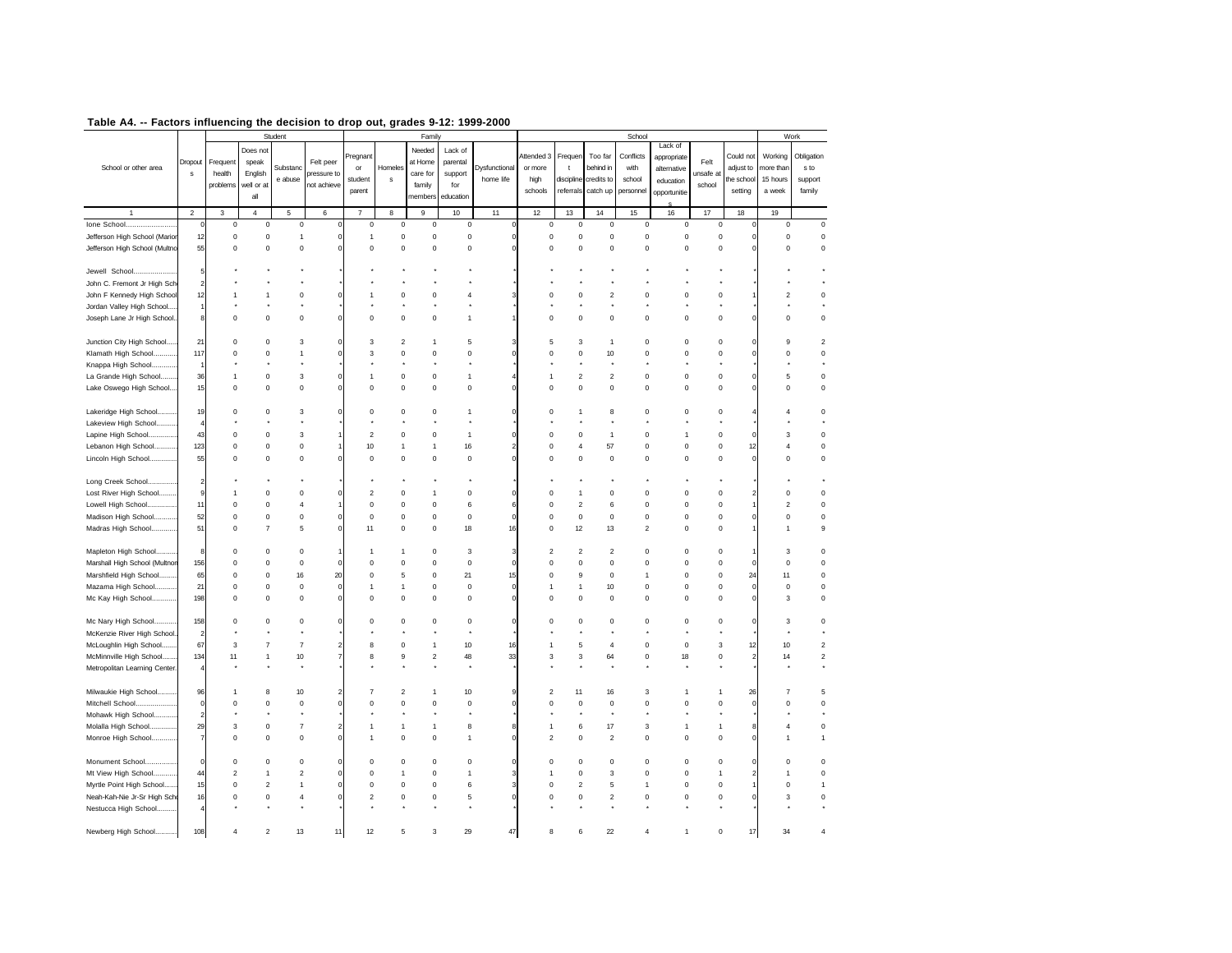| Work<br>Student<br>Family<br>Lack of<br>Does not<br>Needed<br>Lack of<br>Conflicts<br>Could not<br>Working<br>regnan<br>Attended 3<br>Frequer<br>Too far<br>appropriate<br>Felt<br>Frequent<br>speak<br>Felt peer<br>at Home<br>parental<br>Dropout<br>behind in<br>more than<br>School or other area<br>Substand<br>Homeles<br><b>Dysfunctional</b><br>or more<br>with<br>adjust to<br>$\boldsymbol{\mathsf{s}}$ to<br>or<br>$\mathbf{t}$<br>alternative<br>health<br>English<br>support<br>unsafe at<br>pressure to<br>care for<br>s<br>home life<br>e abuse<br>credits to<br>school<br>15 hours<br>student<br>s<br>high<br>discipline<br>he school<br>support<br>education<br>problems<br>well or at<br>not achieve<br>family<br>for<br>school<br>referrals<br>catch up<br>setting<br>a week<br>family<br>parent<br>schools<br>personnel<br>opportunitie<br>all<br>nembers<br>education<br>$\mathbf 2$<br>$\overline{4}$<br>$\overline{5}$<br>10<br>11<br>12<br>13<br>$14\,$<br>15<br>16<br>17<br>3<br>6<br>$\overline{\mathbf{7}}$<br>$\bf8$<br>$\mathsf g$<br>18<br>19<br>Newport High School.<br>8<br>$\mathbf 5$<br>12<br>$\mathsf 3$<br>$\mathsf 0$<br>$\mathsf 0$<br>11<br>$\mathsf 0$<br>11<br>62<br>$\overline{\mathbf{c}}$<br>$\overline{7}$<br>$\mathsf 0$<br>$\mathbf{1}$<br>1<br>-1<br>North Bend High School<br>54<br>$\overline{\mathbf{c}}$<br>$\mathsf 0$<br>$\mathbf 0$<br>3<br>$\mathbf 0$<br>$\overline{c}$<br>$\mathbf 0$<br>$\boldsymbol{2}$<br>$\mathbf 0$<br>$\mathsf 0$<br>$\mathbf 0$<br>$\boldsymbol{2}$<br>1<br>$\mathbf 0$<br>North Douglas High School<br>12<br>North Eugene High School.<br>40<br>$\mathbf 0$<br>0<br>1<br>3<br>0<br>$\mathbf 0$<br>0<br>$\mathbf 0$<br>$\mathbf 0$<br>0<br>$\mathbf 0$<br>$\overline{2}$<br>1<br>North Lake School<br>$\mathbf 0$<br>0<br>$\mathbf 0$<br>$\pmb{0}$<br>0<br>$\mathbf 0$<br>$\mathbf 0$<br>$\mathbf 0$<br>0<br>0<br>0<br>0<br>$\pmb{0}$<br>$\mathbf 0$<br>C<br>North Marion High School<br>12<br>$\mathsf 0$<br>$\mathbf 0$<br>$\overline{2}$<br>$\pmb{0}$<br>$\mathsf 0$<br>$\mathbf 0$<br>$\mathbf 0$<br>$\overline{2}$<br>$\Omega$<br>$\mathbf 0$<br>8<br>$\circ$<br>$\mathbf 0$<br>$\mathbf 0$<br>North Medford High School.<br>8<br>169<br>$\overline{2}$<br>6<br>5<br>9<br>19<br>24<br>6<br>0<br>$\mathbf 0$<br>63<br>11<br>1<br>4<br>6<br>$\mathbf 0$<br>North Powder School<br>$\mathsf 0$<br>$\mathbf 0$<br>$\Omega$<br>$\bf 0$<br>$\mathbf 0$<br>$\mathbf 0$<br>$\mathsf 0$<br>$\mathbf 0$<br>$\Omega$<br>$\mathsf 0$<br>$\Omega$<br>$\mathsf{C}$<br>$\Omega$<br>$\Omega$<br>$\Omega$<br>North Salem High School<br>200<br>$\mathsf 0$<br>$\mathbf 0$<br>$\mathbf 0$<br>$\mathsf 0$<br>$\mathbf 0$<br>$\mathbf 0$<br>$\mathbf 0$<br>$\circ$<br>$\bf 0$<br>0<br>$\mathbf 0$<br>$\circ$<br>$\mathbf 0$<br>8<br>North Valley High School<br>30<br>$\overline{2}$<br>$\mathbf 0$<br>0<br>0<br>$\overline{2}$<br>0<br>5<br>3<br>8<br>0<br>1<br>Nyssa High School<br>$\mathsf 0$<br>$\mathbf 0$<br>$\mathbf 0$<br>$\overline{2}$<br>$\mathbf 0$<br>0<br>$\Omega$<br>g<br>$\Omega$<br>$\Omega$<br>$\Omega$<br>1<br>$\Omega$<br>$\Omega$<br>$\Omega$<br>Oakland High School<br>4<br>Oakridge High School<br>0<br>2<br>$\mathbf 0$<br>$\mathsf 0$<br>13<br>$\Omega$<br>3<br>$\mathbf{1}$<br>$\mathbf 0$<br>5<br>$\circ$<br>$\mathbf 0$<br>$\mathbf 0$<br>$\Omega$<br>$\mathsf 0$<br>Ontario High School<br>32<br>$\mathsf 0$<br>$\mathsf 0$<br>3<br>5<br>$\mathsf 0$<br>1<br>$\mathbf 0$<br>8<br>$\Omega$<br>1<br>1<br>-1<br>1<br>Oregon City High School - Fre<br>Oregon City HS - Jackson.<br>60<br>0<br>$\mathcal{P}$<br>$\pmb{0}$<br>0<br>7<br>$\Omega$<br>8<br>8<br>0<br>0<br>0<br>1<br>6<br>Pacific High School<br>$\mathsf 0$<br>$\mathbf 0$<br>$\mathbf 0$<br>$\mathbf 0$<br>$\mathbf 0$<br>$\mathbf 0$<br>0<br>$\mathbf 0$<br>$\mathbf 0$<br>6<br>0<br>0<br>$\mathbf 0$<br>0<br>$\mathbf 0$<br>$\mathbf 0$<br>Paisley School<br>$\mathsf{C}$<br>0<br>0<br>$\pmb{0}$<br>$\mathbf 0$<br>$\pmb{0}$<br>$\mathbf 0$<br>0<br>$\pmb{0}$<br>0<br>0<br>0<br>0<br>$\pmb{0}$<br>$\mathbf 0$<br>Parkrose High School<br>0<br>59<br>2<br>$\mathbf{1}$<br>10<br>6<br>1<br>0<br>6<br>11<br>3<br>3<br>0<br>$\mathbf 0$<br>5<br>Pendleton High School<br>62<br>$\overline{\mathbf{c}}$<br>20<br>12<br>$\mathsf 0$<br>$\mathfrak{p}$<br>6<br>13<br>3<br>$\Omega$<br>$\Omega$<br>3<br>$\Omega$<br>28<br>1<br>1<br>8<br>Perrydale School<br>$\mathsf 0$<br>$\mathbf 0$<br>$\mathbf 0$<br>$\mathsf 0$<br>$\mathbf 0$<br>$\mathbf 0$<br>$\mathbf 0$<br>$\mathbf 0$<br>$\mathsf{C}$<br>$\mathbf 0$<br>$\mathbf 0$<br>$\mathbf 0$<br>$\mathbf 0$<br>$\mathbf 0$<br>0<br>$\mathfrak{c}$<br>.<br>Philomath High School<br>25<br>$\mathsf 0$<br>$\mathbf 0$<br>$\mathbf 0$<br>$\mathsf 0$<br>$\mathbf 0$<br>$\mathbf 0$<br>$\mathbf 0$<br>$\mathbf 0$<br>$\mathbf 0$<br>$\mathbf 0$<br>$\mathsf 0$<br>$\bf 0$<br>0<br>$\Omega$<br>Phoenix High School<br>78<br>$\mathbf{0}$<br>20<br>3<br>$\mathbf{0}$<br>$\overline{a}$<br>3<br>$\mathbf{1}$<br>0<br>6<br>$\mathbf 0$<br>16<br>$\mathbf 0$<br>18<br>$\mathbf 0$<br>$\mathbf 0$<br>Pilot Rock High School<br>7<br>Pine Eagle High School.<br>Pleasant Hill High School<br>5<br>Powers High School<br>$\Omega$<br>$\mathbf 0$<br>$\Omega$<br>$\Omega$<br>$\Omega$<br>$\Omega$<br>$\Omega$<br>$\Omega$<br>$\Omega$<br>$\Omega$<br>$\mathbf 0$<br>$\Omega$<br>$\Omega$<br>$\Omega$<br>Prairie City School<br>3<br>Prospect High School<br>5<br>Rainier High School<br>23<br>$\mathbf 0$<br>$\mathbf 0$<br>$\mathbf 0$<br>$\mathbf 0$<br>0<br>0<br>$\Omega$<br>$\Omega$<br>0<br>$\Omega$<br>0<br>0<br>0<br>$\Omega$<br>Redmond High School<br>64<br>$\boldsymbol{2}$<br>$\overline{\mathbf{c}}$<br>5<br>3<br>0<br>0<br>6<br>6<br>7<br>0<br>0<br>$\overline{7}$<br>1<br>$\mathsf 0$<br>Reedsport High School<br>$\mathsf 0$<br>$\bf 0$<br>$\mathbf 0$<br>$\mathbf 0$<br>$\mathsf 0$<br>8<br>$\Omega$<br>$\mathbf 0$<br>$\circ$<br>0<br>$\mathbf 0$<br>$\circ$<br>1<br>Rex Putnam High School<br>58<br>0<br>$\overline{\mathbf{c}}$<br>$\mathbf 0$<br>$\mathsf 0$<br>$\mathbf 0$<br>5<br>$\mathbf 0$<br>$\circ$<br>0<br>$\mathbf 0$<br>31<br>1<br>1<br>1<br>1<br>Reynolds High School<br>117<br>5<br>$\mathbf 0$<br>$\Omega$<br>3<br>$\Omega$<br>$\Omega$<br>$\Omega$<br>$\Omega$<br>$\Omega$<br>$\Omega$<br>$\Omega$<br>$\Omega$<br>$\mathbf{1}$<br>1<br>-1<br>Riddle High School<br>8<br>$\Omega$<br>$\mathsf 0$<br>$\overline{2}$<br>$\circ$<br>$\mathbf 0$<br>$\mathbf 0$<br>$\mathbf 0$<br>$\circ$<br>$\bf 0$<br>3<br>$\mathbf{1}$<br>1<br>1<br><br>Riverdale High School<br>$\mathsf 0$<br>$\mathbf 0$<br>$\mathbf 0$<br>$\bf 0$<br>$\mathbf 0$<br>$\mathbf 0$<br>$\mathbf 0$<br>0<br>$\mathbf 0$<br>C<br>0<br>0<br>$\mathbf 0$<br>0<br>$\mathbf 0$<br>Riverside High School<br>25<br>$\mathbf 0$<br>0<br>$\mathbf 0$<br>$\overline{7}$<br>$\pmb{0}$<br>$\mathbf 0$<br>$\overline{2}$<br>$\pmb{0}$<br>$\mathbf 0$<br>16<br>$\mathbf 0$<br>$\mathbf 0$<br>$\pmb{0}$<br>6<br>Rogue River High School<br>$\pmb{0}$<br>$\overline{2}$<br>g<br>0<br>0<br>0<br>$\circ$<br>0<br>0<br>0<br>0<br>0<br>0<br>1<br>$\mathbf{1}$<br>Roosevelt High School<br>93<br>$\mathsf 0$<br>$\pmb{0}$<br>$\mathbf 0$<br>0<br>$\mathbf 0$<br>$\pmb{0}$<br>$\mathbf 0$<br>0<br>0<br>0<br>0<br>$\mathbf 0$<br>0<br>0<br>47<br>13<br>$\circ$<br>Roseburg High School<br>15<br>8<br>$\overline{2}$<br>0<br>1<br>$\overline{7}$<br>3<br>$\overline{2}$<br>0<br>1<br>7<br>Sam Barlow High School<br>73<br>$\overline{\mathbf{c}}$<br>$\overline{2}$<br>$\overline{2}$<br>3<br>8<br>4<br>5<br>3<br>$\overline{4}$<br>8<br>6<br>1<br>1<br>-1<br>Sandy High School.<br>46<br>$\mathbf 0$<br>$\mathbf{1}$<br>$\mathbf 0$<br>4<br>0<br>$\overline{7}$<br>$\overline{2}$<br>$\overline{2}$<br>17<br>0<br>0<br>0<br>9<br>1<br>Santiam High School<br>7<br>0<br>$\mathbf 0$<br>$\circ$<br>$\mathbf 0$<br>0<br>0<br>0<br>$\mathbf 0$<br>$\mathbf 0$<br>$\mathbf 0$<br>C<br>$\mathbf{1}$<br>1<br>1<br>$\mathbf 0$<br>$\mathsf 0$<br>$\boldsymbol{2}$<br>13<br>$\overline{7}$<br>5<br>6<br>$\mathbf{0}$<br>$\mathbf 0$<br>Scappoose High School<br>25<br>$\mathbf 0$<br>12<br>3<br>$\mathbf 0$<br>14<br>$\mathbf 0$<br>$\pmb{0}$ | $14010$ $17.$ |  |  | rectors importantly the accision to arcp out, grades 3-12. 1999-2000 |  |  |  |  |        |  |  |                           |
|--------------------------------------------------------------------------------------------------------------------------------------------------------------------------------------------------------------------------------------------------------------------------------------------------------------------------------------------------------------------------------------------------------------------------------------------------------------------------------------------------------------------------------------------------------------------------------------------------------------------------------------------------------------------------------------------------------------------------------------------------------------------------------------------------------------------------------------------------------------------------------------------------------------------------------------------------------------------------------------------------------------------------------------------------------------------------------------------------------------------------------------------------------------------------------------------------------------------------------------------------------------------------------------------------------------------------------------------------------------------------------------------------------------------------------------------------------------------------------------------------------------------------------------------------------------------------------------------------------------------------------------------------------------------------------------------------------------------------------------------------------------------------------------------------------------------------------------------------------------------------------------------------------------------------------------------------------------------------------------------------------------------------------------------------------------------------------------------------------------------------------------------------------------------------------------------------------------------------------------------------------------------------------------------------------------------------------------------------------------------------------------------------------------------------------------------------------------------------------------------------------------------------------------------------------------------------------------------------------------------------------------------------------------------------------------------------------------------------------------------------------------------------------------------------------------------------------------------------------------------------------------------------------------------------------------------------------------------------------------------------------------------------------------------------------------------------------------------------------------------------------------------------------------------------------------------------------------------------------------------------------------------------------------------------------------------------------------------------------------------------------------------------------------------------------------------------------------------------------------------------------------------------------------------------------------------------------------------------------------------------------------------------------------------------------------------------------------------------------------------------------------------------------------------------------------------------------------------------------------------------------------------------------------------------------------------------------------------------------------------------------------------------------------------------------------------------------------------------------------------------------------------------------------------------------------------------------------------------------------------------------------------------------------------------------------------------------------------------------------------------------------------------------------------------------------------------------------------------------------------------------------------------------------------------------------------------------------------------------------------------------------------------------------------------------------------------------------------------------------------------------------------------------------------------------------------------------------------------------------------------------------------------------------------------------------------------------------------------------------------------------------------------------------------------------------------------------------------------------------------------------------------------------------------------------------------------------------------------------------------------------------------------------------------------------------------------------------------------------------------------------------------------------------------------------------------------------------------------------------------------------------------------------------------------------------------------------------------------------------------------------------------------------------------------------------------------------------------------------------------------------------------------------------------------------------------------------------------------------------------------------------------------------------------------------------------------------------------------------------------------------------------------------------------------------------------------------------------------------------------------------------------------------------------------------------------------------------------------------------------------------------------------------------------------------------------------------------------------------------------------------------------------------------------------------------------------------------------------------------------------------------------------------------------------------------------------------------------------------------------------------------------------------------------------------------------------------------------------------------------------------------------------------------------------------------------------------------------------------------------------------------------------------------------------------------------------------------------------------------------------------------------------------------------------------------------------------------------------------------------------------------------------------------------------------------------------------------------------------------------------------------------------------------------------------------------------------------------------------------------------------------------------------------------------------------------------------------------------------------------------------------------------------------------------------------------------------------------------------------------------------------------------------------------------------------------------------------------------------------------------------------------------------------------------------------------------------------------------------------------------------------------------------------------------------------------------------------------------------------------------------------------------------------------------------------------------------------------------------------------------------------------------------------------------------------------------------|---------------|--|--|----------------------------------------------------------------------|--|--|--|--|--------|--|--|---------------------------|
|                                                                                                                                                                                                                                                                                                                                                                                                                                                                                                                                                                                                                                                                                                                                                                                                                                                                                                                                                                                                                                                                                                                                                                                                                                                                                                                                                                                                                                                                                                                                                                                                                                                                                                                                                                                                                                                                                                                                                                                                                                                                                                                                                                                                                                                                                                                                                                                                                                                                                                                                                                                                                                                                                                                                                                                                                                                                                                                                                                                                                                                                                                                                                                                                                                                                                                                                                                                                                                                                                                                                                                                                                                                                                                                                                                                                                                                                                                                                                                                                                                                                                                                                                                                                                                                                                                                                                                                                                                                                                                                                                                                                                                                                                                                                                                                                                                                                                                                                                                                                                                                                                                                                                                                                                                                                                                                                                                                                                                                                                                                                                                                                                                                                                                                                                                                                                                                                                                                                                                                                                                                                                                                                                                                                                                                                                                                                                                                                                                                                                                                                                                                                                                                                                                                                                                                                                                                                                                                                                                                                                                                                                                                                                                                                                                                                                                                                                                                                                                                                                                                                                                                                                                                                                                                                                                                                                                                                                                                                                                                                                                                                                                                                                                                                        |               |  |  |                                                                      |  |  |  |  | School |  |  |                           |
|                                                                                                                                                                                                                                                                                                                                                                                                                                                                                                                                                                                                                                                                                                                                                                                                                                                                                                                                                                                                                                                                                                                                                                                                                                                                                                                                                                                                                                                                                                                                                                                                                                                                                                                                                                                                                                                                                                                                                                                                                                                                                                                                                                                                                                                                                                                                                                                                                                                                                                                                                                                                                                                                                                                                                                                                                                                                                                                                                                                                                                                                                                                                                                                                                                                                                                                                                                                                                                                                                                                                                                                                                                                                                                                                                                                                                                                                                                                                                                                                                                                                                                                                                                                                                                                                                                                                                                                                                                                                                                                                                                                                                                                                                                                                                                                                                                                                                                                                                                                                                                                                                                                                                                                                                                                                                                                                                                                                                                                                                                                                                                                                                                                                                                                                                                                                                                                                                                                                                                                                                                                                                                                                                                                                                                                                                                                                                                                                                                                                                                                                                                                                                                                                                                                                                                                                                                                                                                                                                                                                                                                                                                                                                                                                                                                                                                                                                                                                                                                                                                                                                                                                                                                                                                                                                                                                                                                                                                                                                                                                                                                                                                                                                                                                        |               |  |  |                                                                      |  |  |  |  |        |  |  |                           |
|                                                                                                                                                                                                                                                                                                                                                                                                                                                                                                                                                                                                                                                                                                                                                                                                                                                                                                                                                                                                                                                                                                                                                                                                                                                                                                                                                                                                                                                                                                                                                                                                                                                                                                                                                                                                                                                                                                                                                                                                                                                                                                                                                                                                                                                                                                                                                                                                                                                                                                                                                                                                                                                                                                                                                                                                                                                                                                                                                                                                                                                                                                                                                                                                                                                                                                                                                                                                                                                                                                                                                                                                                                                                                                                                                                                                                                                                                                                                                                                                                                                                                                                                                                                                                                                                                                                                                                                                                                                                                                                                                                                                                                                                                                                                                                                                                                                                                                                                                                                                                                                                                                                                                                                                                                                                                                                                                                                                                                                                                                                                                                                                                                                                                                                                                                                                                                                                                                                                                                                                                                                                                                                                                                                                                                                                                                                                                                                                                                                                                                                                                                                                                                                                                                                                                                                                                                                                                                                                                                                                                                                                                                                                                                                                                                                                                                                                                                                                                                                                                                                                                                                                                                                                                                                                                                                                                                                                                                                                                                                                                                                                                                                                                                                                        |               |  |  |                                                                      |  |  |  |  |        |  |  | Obligation                |
|                                                                                                                                                                                                                                                                                                                                                                                                                                                                                                                                                                                                                                                                                                                                                                                                                                                                                                                                                                                                                                                                                                                                                                                                                                                                                                                                                                                                                                                                                                                                                                                                                                                                                                                                                                                                                                                                                                                                                                                                                                                                                                                                                                                                                                                                                                                                                                                                                                                                                                                                                                                                                                                                                                                                                                                                                                                                                                                                                                                                                                                                                                                                                                                                                                                                                                                                                                                                                                                                                                                                                                                                                                                                                                                                                                                                                                                                                                                                                                                                                                                                                                                                                                                                                                                                                                                                                                                                                                                                                                                                                                                                                                                                                                                                                                                                                                                                                                                                                                                                                                                                                                                                                                                                                                                                                                                                                                                                                                                                                                                                                                                                                                                                                                                                                                                                                                                                                                                                                                                                                                                                                                                                                                                                                                                                                                                                                                                                                                                                                                                                                                                                                                                                                                                                                                                                                                                                                                                                                                                                                                                                                                                                                                                                                                                                                                                                                                                                                                                                                                                                                                                                                                                                                                                                                                                                                                                                                                                                                                                                                                                                                                                                                                                                        |               |  |  |                                                                      |  |  |  |  |        |  |  |                           |
|                                                                                                                                                                                                                                                                                                                                                                                                                                                                                                                                                                                                                                                                                                                                                                                                                                                                                                                                                                                                                                                                                                                                                                                                                                                                                                                                                                                                                                                                                                                                                                                                                                                                                                                                                                                                                                                                                                                                                                                                                                                                                                                                                                                                                                                                                                                                                                                                                                                                                                                                                                                                                                                                                                                                                                                                                                                                                                                                                                                                                                                                                                                                                                                                                                                                                                                                                                                                                                                                                                                                                                                                                                                                                                                                                                                                                                                                                                                                                                                                                                                                                                                                                                                                                                                                                                                                                                                                                                                                                                                                                                                                                                                                                                                                                                                                                                                                                                                                                                                                                                                                                                                                                                                                                                                                                                                                                                                                                                                                                                                                                                                                                                                                                                                                                                                                                                                                                                                                                                                                                                                                                                                                                                                                                                                                                                                                                                                                                                                                                                                                                                                                                                                                                                                                                                                                                                                                                                                                                                                                                                                                                                                                                                                                                                                                                                                                                                                                                                                                                                                                                                                                                                                                                                                                                                                                                                                                                                                                                                                                                                                                                                                                                                                                        |               |  |  |                                                                      |  |  |  |  |        |  |  |                           |
|                                                                                                                                                                                                                                                                                                                                                                                                                                                                                                                                                                                                                                                                                                                                                                                                                                                                                                                                                                                                                                                                                                                                                                                                                                                                                                                                                                                                                                                                                                                                                                                                                                                                                                                                                                                                                                                                                                                                                                                                                                                                                                                                                                                                                                                                                                                                                                                                                                                                                                                                                                                                                                                                                                                                                                                                                                                                                                                                                                                                                                                                                                                                                                                                                                                                                                                                                                                                                                                                                                                                                                                                                                                                                                                                                                                                                                                                                                                                                                                                                                                                                                                                                                                                                                                                                                                                                                                                                                                                                                                                                                                                                                                                                                                                                                                                                                                                                                                                                                                                                                                                                                                                                                                                                                                                                                                                                                                                                                                                                                                                                                                                                                                                                                                                                                                                                                                                                                                                                                                                                                                                                                                                                                                                                                                                                                                                                                                                                                                                                                                                                                                                                                                                                                                                                                                                                                                                                                                                                                                                                                                                                                                                                                                                                                                                                                                                                                                                                                                                                                                                                                                                                                                                                                                                                                                                                                                                                                                                                                                                                                                                                                                                                                                                        |               |  |  |                                                                      |  |  |  |  |        |  |  |                           |
|                                                                                                                                                                                                                                                                                                                                                                                                                                                                                                                                                                                                                                                                                                                                                                                                                                                                                                                                                                                                                                                                                                                                                                                                                                                                                                                                                                                                                                                                                                                                                                                                                                                                                                                                                                                                                                                                                                                                                                                                                                                                                                                                                                                                                                                                                                                                                                                                                                                                                                                                                                                                                                                                                                                                                                                                                                                                                                                                                                                                                                                                                                                                                                                                                                                                                                                                                                                                                                                                                                                                                                                                                                                                                                                                                                                                                                                                                                                                                                                                                                                                                                                                                                                                                                                                                                                                                                                                                                                                                                                                                                                                                                                                                                                                                                                                                                                                                                                                                                                                                                                                                                                                                                                                                                                                                                                                                                                                                                                                                                                                                                                                                                                                                                                                                                                                                                                                                                                                                                                                                                                                                                                                                                                                                                                                                                                                                                                                                                                                                                                                                                                                                                                                                                                                                                                                                                                                                                                                                                                                                                                                                                                                                                                                                                                                                                                                                                                                                                                                                                                                                                                                                                                                                                                                                                                                                                                                                                                                                                                                                                                                                                                                                                                                        |               |  |  |                                                                      |  |  |  |  |        |  |  |                           |
|                                                                                                                                                                                                                                                                                                                                                                                                                                                                                                                                                                                                                                                                                                                                                                                                                                                                                                                                                                                                                                                                                                                                                                                                                                                                                                                                                                                                                                                                                                                                                                                                                                                                                                                                                                                                                                                                                                                                                                                                                                                                                                                                                                                                                                                                                                                                                                                                                                                                                                                                                                                                                                                                                                                                                                                                                                                                                                                                                                                                                                                                                                                                                                                                                                                                                                                                                                                                                                                                                                                                                                                                                                                                                                                                                                                                                                                                                                                                                                                                                                                                                                                                                                                                                                                                                                                                                                                                                                                                                                                                                                                                                                                                                                                                                                                                                                                                                                                                                                                                                                                                                                                                                                                                                                                                                                                                                                                                                                                                                                                                                                                                                                                                                                                                                                                                                                                                                                                                                                                                                                                                                                                                                                                                                                                                                                                                                                                                                                                                                                                                                                                                                                                                                                                                                                                                                                                                                                                                                                                                                                                                                                                                                                                                                                                                                                                                                                                                                                                                                                                                                                                                                                                                                                                                                                                                                                                                                                                                                                                                                                                                                                                                                                                                        |               |  |  |                                                                      |  |  |  |  |        |  |  |                           |
|                                                                                                                                                                                                                                                                                                                                                                                                                                                                                                                                                                                                                                                                                                                                                                                                                                                                                                                                                                                                                                                                                                                                                                                                                                                                                                                                                                                                                                                                                                                                                                                                                                                                                                                                                                                                                                                                                                                                                                                                                                                                                                                                                                                                                                                                                                                                                                                                                                                                                                                                                                                                                                                                                                                                                                                                                                                                                                                                                                                                                                                                                                                                                                                                                                                                                                                                                                                                                                                                                                                                                                                                                                                                                                                                                                                                                                                                                                                                                                                                                                                                                                                                                                                                                                                                                                                                                                                                                                                                                                                                                                                                                                                                                                                                                                                                                                                                                                                                                                                                                                                                                                                                                                                                                                                                                                                                                                                                                                                                                                                                                                                                                                                                                                                                                                                                                                                                                                                                                                                                                                                                                                                                                                                                                                                                                                                                                                                                                                                                                                                                                                                                                                                                                                                                                                                                                                                                                                                                                                                                                                                                                                                                                                                                                                                                                                                                                                                                                                                                                                                                                                                                                                                                                                                                                                                                                                                                                                                                                                                                                                                                                                                                                                                                        |               |  |  |                                                                      |  |  |  |  |        |  |  |                           |
|                                                                                                                                                                                                                                                                                                                                                                                                                                                                                                                                                                                                                                                                                                                                                                                                                                                                                                                                                                                                                                                                                                                                                                                                                                                                                                                                                                                                                                                                                                                                                                                                                                                                                                                                                                                                                                                                                                                                                                                                                                                                                                                                                                                                                                                                                                                                                                                                                                                                                                                                                                                                                                                                                                                                                                                                                                                                                                                                                                                                                                                                                                                                                                                                                                                                                                                                                                                                                                                                                                                                                                                                                                                                                                                                                                                                                                                                                                                                                                                                                                                                                                                                                                                                                                                                                                                                                                                                                                                                                                                                                                                                                                                                                                                                                                                                                                                                                                                                                                                                                                                                                                                                                                                                                                                                                                                                                                                                                                                                                                                                                                                                                                                                                                                                                                                                                                                                                                                                                                                                                                                                                                                                                                                                                                                                                                                                                                                                                                                                                                                                                                                                                                                                                                                                                                                                                                                                                                                                                                                                                                                                                                                                                                                                                                                                                                                                                                                                                                                                                                                                                                                                                                                                                                                                                                                                                                                                                                                                                                                                                                                                                                                                                                                                        |               |  |  |                                                                      |  |  |  |  |        |  |  | $\ensuremath{\mathsf{3}}$ |
|                                                                                                                                                                                                                                                                                                                                                                                                                                                                                                                                                                                                                                                                                                                                                                                                                                                                                                                                                                                                                                                                                                                                                                                                                                                                                                                                                                                                                                                                                                                                                                                                                                                                                                                                                                                                                                                                                                                                                                                                                                                                                                                                                                                                                                                                                                                                                                                                                                                                                                                                                                                                                                                                                                                                                                                                                                                                                                                                                                                                                                                                                                                                                                                                                                                                                                                                                                                                                                                                                                                                                                                                                                                                                                                                                                                                                                                                                                                                                                                                                                                                                                                                                                                                                                                                                                                                                                                                                                                                                                                                                                                                                                                                                                                                                                                                                                                                                                                                                                                                                                                                                                                                                                                                                                                                                                                                                                                                                                                                                                                                                                                                                                                                                                                                                                                                                                                                                                                                                                                                                                                                                                                                                                                                                                                                                                                                                                                                                                                                                                                                                                                                                                                                                                                                                                                                                                                                                                                                                                                                                                                                                                                                                                                                                                                                                                                                                                                                                                                                                                                                                                                                                                                                                                                                                                                                                                                                                                                                                                                                                                                                                                                                                                                                        |               |  |  |                                                                      |  |  |  |  |        |  |  | $\mathbf 0$               |
|                                                                                                                                                                                                                                                                                                                                                                                                                                                                                                                                                                                                                                                                                                                                                                                                                                                                                                                                                                                                                                                                                                                                                                                                                                                                                                                                                                                                                                                                                                                                                                                                                                                                                                                                                                                                                                                                                                                                                                                                                                                                                                                                                                                                                                                                                                                                                                                                                                                                                                                                                                                                                                                                                                                                                                                                                                                                                                                                                                                                                                                                                                                                                                                                                                                                                                                                                                                                                                                                                                                                                                                                                                                                                                                                                                                                                                                                                                                                                                                                                                                                                                                                                                                                                                                                                                                                                                                                                                                                                                                                                                                                                                                                                                                                                                                                                                                                                                                                                                                                                                                                                                                                                                                                                                                                                                                                                                                                                                                                                                                                                                                                                                                                                                                                                                                                                                                                                                                                                                                                                                                                                                                                                                                                                                                                                                                                                                                                                                                                                                                                                                                                                                                                                                                                                                                                                                                                                                                                                                                                                                                                                                                                                                                                                                                                                                                                                                                                                                                                                                                                                                                                                                                                                                                                                                                                                                                                                                                                                                                                                                                                                                                                                                                                        |               |  |  |                                                                      |  |  |  |  |        |  |  |                           |
|                                                                                                                                                                                                                                                                                                                                                                                                                                                                                                                                                                                                                                                                                                                                                                                                                                                                                                                                                                                                                                                                                                                                                                                                                                                                                                                                                                                                                                                                                                                                                                                                                                                                                                                                                                                                                                                                                                                                                                                                                                                                                                                                                                                                                                                                                                                                                                                                                                                                                                                                                                                                                                                                                                                                                                                                                                                                                                                                                                                                                                                                                                                                                                                                                                                                                                                                                                                                                                                                                                                                                                                                                                                                                                                                                                                                                                                                                                                                                                                                                                                                                                                                                                                                                                                                                                                                                                                                                                                                                                                                                                                                                                                                                                                                                                                                                                                                                                                                                                                                                                                                                                                                                                                                                                                                                                                                                                                                                                                                                                                                                                                                                                                                                                                                                                                                                                                                                                                                                                                                                                                                                                                                                                                                                                                                                                                                                                                                                                                                                                                                                                                                                                                                                                                                                                                                                                                                                                                                                                                                                                                                                                                                                                                                                                                                                                                                                                                                                                                                                                                                                                                                                                                                                                                                                                                                                                                                                                                                                                                                                                                                                                                                                                                                        |               |  |  |                                                                      |  |  |  |  |        |  |  |                           |
|                                                                                                                                                                                                                                                                                                                                                                                                                                                                                                                                                                                                                                                                                                                                                                                                                                                                                                                                                                                                                                                                                                                                                                                                                                                                                                                                                                                                                                                                                                                                                                                                                                                                                                                                                                                                                                                                                                                                                                                                                                                                                                                                                                                                                                                                                                                                                                                                                                                                                                                                                                                                                                                                                                                                                                                                                                                                                                                                                                                                                                                                                                                                                                                                                                                                                                                                                                                                                                                                                                                                                                                                                                                                                                                                                                                                                                                                                                                                                                                                                                                                                                                                                                                                                                                                                                                                                                                                                                                                                                                                                                                                                                                                                                                                                                                                                                                                                                                                                                                                                                                                                                                                                                                                                                                                                                                                                                                                                                                                                                                                                                                                                                                                                                                                                                                                                                                                                                                                                                                                                                                                                                                                                                                                                                                                                                                                                                                                                                                                                                                                                                                                                                                                                                                                                                                                                                                                                                                                                                                                                                                                                                                                                                                                                                                                                                                                                                                                                                                                                                                                                                                                                                                                                                                                                                                                                                                                                                                                                                                                                                                                                                                                                                                                        |               |  |  |                                                                      |  |  |  |  |        |  |  | $\mathbf 0$               |
|                                                                                                                                                                                                                                                                                                                                                                                                                                                                                                                                                                                                                                                                                                                                                                                                                                                                                                                                                                                                                                                                                                                                                                                                                                                                                                                                                                                                                                                                                                                                                                                                                                                                                                                                                                                                                                                                                                                                                                                                                                                                                                                                                                                                                                                                                                                                                                                                                                                                                                                                                                                                                                                                                                                                                                                                                                                                                                                                                                                                                                                                                                                                                                                                                                                                                                                                                                                                                                                                                                                                                                                                                                                                                                                                                                                                                                                                                                                                                                                                                                                                                                                                                                                                                                                                                                                                                                                                                                                                                                                                                                                                                                                                                                                                                                                                                                                                                                                                                                                                                                                                                                                                                                                                                                                                                                                                                                                                                                                                                                                                                                                                                                                                                                                                                                                                                                                                                                                                                                                                                                                                                                                                                                                                                                                                                                                                                                                                                                                                                                                                                                                                                                                                                                                                                                                                                                                                                                                                                                                                                                                                                                                                                                                                                                                                                                                                                                                                                                                                                                                                                                                                                                                                                                                                                                                                                                                                                                                                                                                                                                                                                                                                                                                                        |               |  |  |                                                                      |  |  |  |  |        |  |  |                           |
|                                                                                                                                                                                                                                                                                                                                                                                                                                                                                                                                                                                                                                                                                                                                                                                                                                                                                                                                                                                                                                                                                                                                                                                                                                                                                                                                                                                                                                                                                                                                                                                                                                                                                                                                                                                                                                                                                                                                                                                                                                                                                                                                                                                                                                                                                                                                                                                                                                                                                                                                                                                                                                                                                                                                                                                                                                                                                                                                                                                                                                                                                                                                                                                                                                                                                                                                                                                                                                                                                                                                                                                                                                                                                                                                                                                                                                                                                                                                                                                                                                                                                                                                                                                                                                                                                                                                                                                                                                                                                                                                                                                                                                                                                                                                                                                                                                                                                                                                                                                                                                                                                                                                                                                                                                                                                                                                                                                                                                                                                                                                                                                                                                                                                                                                                                                                                                                                                                                                                                                                                                                                                                                                                                                                                                                                                                                                                                                                                                                                                                                                                                                                                                                                                                                                                                                                                                                                                                                                                                                                                                                                                                                                                                                                                                                                                                                                                                                                                                                                                                                                                                                                                                                                                                                                                                                                                                                                                                                                                                                                                                                                                                                                                                                                        |               |  |  |                                                                      |  |  |  |  |        |  |  | $\mathbf 0$               |
|                                                                                                                                                                                                                                                                                                                                                                                                                                                                                                                                                                                                                                                                                                                                                                                                                                                                                                                                                                                                                                                                                                                                                                                                                                                                                                                                                                                                                                                                                                                                                                                                                                                                                                                                                                                                                                                                                                                                                                                                                                                                                                                                                                                                                                                                                                                                                                                                                                                                                                                                                                                                                                                                                                                                                                                                                                                                                                                                                                                                                                                                                                                                                                                                                                                                                                                                                                                                                                                                                                                                                                                                                                                                                                                                                                                                                                                                                                                                                                                                                                                                                                                                                                                                                                                                                                                                                                                                                                                                                                                                                                                                                                                                                                                                                                                                                                                                                                                                                                                                                                                                                                                                                                                                                                                                                                                                                                                                                                                                                                                                                                                                                                                                                                                                                                                                                                                                                                                                                                                                                                                                                                                                                                                                                                                                                                                                                                                                                                                                                                                                                                                                                                                                                                                                                                                                                                                                                                                                                                                                                                                                                                                                                                                                                                                                                                                                                                                                                                                                                                                                                                                                                                                                                                                                                                                                                                                                                                                                                                                                                                                                                                                                                                                                        |               |  |  |                                                                      |  |  |  |  |        |  |  | $\mathbf{1}$              |
|                                                                                                                                                                                                                                                                                                                                                                                                                                                                                                                                                                                                                                                                                                                                                                                                                                                                                                                                                                                                                                                                                                                                                                                                                                                                                                                                                                                                                                                                                                                                                                                                                                                                                                                                                                                                                                                                                                                                                                                                                                                                                                                                                                                                                                                                                                                                                                                                                                                                                                                                                                                                                                                                                                                                                                                                                                                                                                                                                                                                                                                                                                                                                                                                                                                                                                                                                                                                                                                                                                                                                                                                                                                                                                                                                                                                                                                                                                                                                                                                                                                                                                                                                                                                                                                                                                                                                                                                                                                                                                                                                                                                                                                                                                                                                                                                                                                                                                                                                                                                                                                                                                                                                                                                                                                                                                                                                                                                                                                                                                                                                                                                                                                                                                                                                                                                                                                                                                                                                                                                                                                                                                                                                                                                                                                                                                                                                                                                                                                                                                                                                                                                                                                                                                                                                                                                                                                                                                                                                                                                                                                                                                                                                                                                                                                                                                                                                                                                                                                                                                                                                                                                                                                                                                                                                                                                                                                                                                                                                                                                                                                                                                                                                                                                        |               |  |  |                                                                      |  |  |  |  |        |  |  | $\mathbf 3$               |
|                                                                                                                                                                                                                                                                                                                                                                                                                                                                                                                                                                                                                                                                                                                                                                                                                                                                                                                                                                                                                                                                                                                                                                                                                                                                                                                                                                                                                                                                                                                                                                                                                                                                                                                                                                                                                                                                                                                                                                                                                                                                                                                                                                                                                                                                                                                                                                                                                                                                                                                                                                                                                                                                                                                                                                                                                                                                                                                                                                                                                                                                                                                                                                                                                                                                                                                                                                                                                                                                                                                                                                                                                                                                                                                                                                                                                                                                                                                                                                                                                                                                                                                                                                                                                                                                                                                                                                                                                                                                                                                                                                                                                                                                                                                                                                                                                                                                                                                                                                                                                                                                                                                                                                                                                                                                                                                                                                                                                                                                                                                                                                                                                                                                                                                                                                                                                                                                                                                                                                                                                                                                                                                                                                                                                                                                                                                                                                                                                                                                                                                                                                                                                                                                                                                                                                                                                                                                                                                                                                                                                                                                                                                                                                                                                                                                                                                                                                                                                                                                                                                                                                                                                                                                                                                                                                                                                                                                                                                                                                                                                                                                                                                                                                                                        |               |  |  |                                                                      |  |  |  |  |        |  |  |                           |
|                                                                                                                                                                                                                                                                                                                                                                                                                                                                                                                                                                                                                                                                                                                                                                                                                                                                                                                                                                                                                                                                                                                                                                                                                                                                                                                                                                                                                                                                                                                                                                                                                                                                                                                                                                                                                                                                                                                                                                                                                                                                                                                                                                                                                                                                                                                                                                                                                                                                                                                                                                                                                                                                                                                                                                                                                                                                                                                                                                                                                                                                                                                                                                                                                                                                                                                                                                                                                                                                                                                                                                                                                                                                                                                                                                                                                                                                                                                                                                                                                                                                                                                                                                                                                                                                                                                                                                                                                                                                                                                                                                                                                                                                                                                                                                                                                                                                                                                                                                                                                                                                                                                                                                                                                                                                                                                                                                                                                                                                                                                                                                                                                                                                                                                                                                                                                                                                                                                                                                                                                                                                                                                                                                                                                                                                                                                                                                                                                                                                                                                                                                                                                                                                                                                                                                                                                                                                                                                                                                                                                                                                                                                                                                                                                                                                                                                                                                                                                                                                                                                                                                                                                                                                                                                                                                                                                                                                                                                                                                                                                                                                                                                                                                                                        |               |  |  |                                                                      |  |  |  |  |        |  |  |                           |
|                                                                                                                                                                                                                                                                                                                                                                                                                                                                                                                                                                                                                                                                                                                                                                                                                                                                                                                                                                                                                                                                                                                                                                                                                                                                                                                                                                                                                                                                                                                                                                                                                                                                                                                                                                                                                                                                                                                                                                                                                                                                                                                                                                                                                                                                                                                                                                                                                                                                                                                                                                                                                                                                                                                                                                                                                                                                                                                                                                                                                                                                                                                                                                                                                                                                                                                                                                                                                                                                                                                                                                                                                                                                                                                                                                                                                                                                                                                                                                                                                                                                                                                                                                                                                                                                                                                                                                                                                                                                                                                                                                                                                                                                                                                                                                                                                                                                                                                                                                                                                                                                                                                                                                                                                                                                                                                                                                                                                                                                                                                                                                                                                                                                                                                                                                                                                                                                                                                                                                                                                                                                                                                                                                                                                                                                                                                                                                                                                                                                                                                                                                                                                                                                                                                                                                                                                                                                                                                                                                                                                                                                                                                                                                                                                                                                                                                                                                                                                                                                                                                                                                                                                                                                                                                                                                                                                                                                                                                                                                                                                                                                                                                                                                                                        |               |  |  |                                                                      |  |  |  |  |        |  |  | $\mathbf 0$               |
|                                                                                                                                                                                                                                                                                                                                                                                                                                                                                                                                                                                                                                                                                                                                                                                                                                                                                                                                                                                                                                                                                                                                                                                                                                                                                                                                                                                                                                                                                                                                                                                                                                                                                                                                                                                                                                                                                                                                                                                                                                                                                                                                                                                                                                                                                                                                                                                                                                                                                                                                                                                                                                                                                                                                                                                                                                                                                                                                                                                                                                                                                                                                                                                                                                                                                                                                                                                                                                                                                                                                                                                                                                                                                                                                                                                                                                                                                                                                                                                                                                                                                                                                                                                                                                                                                                                                                                                                                                                                                                                                                                                                                                                                                                                                                                                                                                                                                                                                                                                                                                                                                                                                                                                                                                                                                                                                                                                                                                                                                                                                                                                                                                                                                                                                                                                                                                                                                                                                                                                                                                                                                                                                                                                                                                                                                                                                                                                                                                                                                                                                                                                                                                                                                                                                                                                                                                                                                                                                                                                                                                                                                                                                                                                                                                                                                                                                                                                                                                                                                                                                                                                                                                                                                                                                                                                                                                                                                                                                                                                                                                                                                                                                                                                                        |               |  |  |                                                                      |  |  |  |  |        |  |  |                           |
|                                                                                                                                                                                                                                                                                                                                                                                                                                                                                                                                                                                                                                                                                                                                                                                                                                                                                                                                                                                                                                                                                                                                                                                                                                                                                                                                                                                                                                                                                                                                                                                                                                                                                                                                                                                                                                                                                                                                                                                                                                                                                                                                                                                                                                                                                                                                                                                                                                                                                                                                                                                                                                                                                                                                                                                                                                                                                                                                                                                                                                                                                                                                                                                                                                                                                                                                                                                                                                                                                                                                                                                                                                                                                                                                                                                                                                                                                                                                                                                                                                                                                                                                                                                                                                                                                                                                                                                                                                                                                                                                                                                                                                                                                                                                                                                                                                                                                                                                                                                                                                                                                                                                                                                                                                                                                                                                                                                                                                                                                                                                                                                                                                                                                                                                                                                                                                                                                                                                                                                                                                                                                                                                                                                                                                                                                                                                                                                                                                                                                                                                                                                                                                                                                                                                                                                                                                                                                                                                                                                                                                                                                                                                                                                                                                                                                                                                                                                                                                                                                                                                                                                                                                                                                                                                                                                                                                                                                                                                                                                                                                                                                                                                                                                                        |               |  |  |                                                                      |  |  |  |  |        |  |  | $\mathbf 0$               |
|                                                                                                                                                                                                                                                                                                                                                                                                                                                                                                                                                                                                                                                                                                                                                                                                                                                                                                                                                                                                                                                                                                                                                                                                                                                                                                                                                                                                                                                                                                                                                                                                                                                                                                                                                                                                                                                                                                                                                                                                                                                                                                                                                                                                                                                                                                                                                                                                                                                                                                                                                                                                                                                                                                                                                                                                                                                                                                                                                                                                                                                                                                                                                                                                                                                                                                                                                                                                                                                                                                                                                                                                                                                                                                                                                                                                                                                                                                                                                                                                                                                                                                                                                                                                                                                                                                                                                                                                                                                                                                                                                                                                                                                                                                                                                                                                                                                                                                                                                                                                                                                                                                                                                                                                                                                                                                                                                                                                                                                                                                                                                                                                                                                                                                                                                                                                                                                                                                                                                                                                                                                                                                                                                                                                                                                                                                                                                                                                                                                                                                                                                                                                                                                                                                                                                                                                                                                                                                                                                                                                                                                                                                                                                                                                                                                                                                                                                                                                                                                                                                                                                                                                                                                                                                                                                                                                                                                                                                                                                                                                                                                                                                                                                                                                        |               |  |  |                                                                      |  |  |  |  |        |  |  | $\mathsf 0$               |
|                                                                                                                                                                                                                                                                                                                                                                                                                                                                                                                                                                                                                                                                                                                                                                                                                                                                                                                                                                                                                                                                                                                                                                                                                                                                                                                                                                                                                                                                                                                                                                                                                                                                                                                                                                                                                                                                                                                                                                                                                                                                                                                                                                                                                                                                                                                                                                                                                                                                                                                                                                                                                                                                                                                                                                                                                                                                                                                                                                                                                                                                                                                                                                                                                                                                                                                                                                                                                                                                                                                                                                                                                                                                                                                                                                                                                                                                                                                                                                                                                                                                                                                                                                                                                                                                                                                                                                                                                                                                                                                                                                                                                                                                                                                                                                                                                                                                                                                                                                                                                                                                                                                                                                                                                                                                                                                                                                                                                                                                                                                                                                                                                                                                                                                                                                                                                                                                                                                                                                                                                                                                                                                                                                                                                                                                                                                                                                                                                                                                                                                                                                                                                                                                                                                                                                                                                                                                                                                                                                                                                                                                                                                                                                                                                                                                                                                                                                                                                                                                                                                                                                                                                                                                                                                                                                                                                                                                                                                                                                                                                                                                                                                                                                                                        |               |  |  |                                                                      |  |  |  |  |        |  |  |                           |
|                                                                                                                                                                                                                                                                                                                                                                                                                                                                                                                                                                                                                                                                                                                                                                                                                                                                                                                                                                                                                                                                                                                                                                                                                                                                                                                                                                                                                                                                                                                                                                                                                                                                                                                                                                                                                                                                                                                                                                                                                                                                                                                                                                                                                                                                                                                                                                                                                                                                                                                                                                                                                                                                                                                                                                                                                                                                                                                                                                                                                                                                                                                                                                                                                                                                                                                                                                                                                                                                                                                                                                                                                                                                                                                                                                                                                                                                                                                                                                                                                                                                                                                                                                                                                                                                                                                                                                                                                                                                                                                                                                                                                                                                                                                                                                                                                                                                                                                                                                                                                                                                                                                                                                                                                                                                                                                                                                                                                                                                                                                                                                                                                                                                                                                                                                                                                                                                                                                                                                                                                                                                                                                                                                                                                                                                                                                                                                                                                                                                                                                                                                                                                                                                                                                                                                                                                                                                                                                                                                                                                                                                                                                                                                                                                                                                                                                                                                                                                                                                                                                                                                                                                                                                                                                                                                                                                                                                                                                                                                                                                                                                                                                                                                                                        |               |  |  |                                                                      |  |  |  |  |        |  |  |                           |
|                                                                                                                                                                                                                                                                                                                                                                                                                                                                                                                                                                                                                                                                                                                                                                                                                                                                                                                                                                                                                                                                                                                                                                                                                                                                                                                                                                                                                                                                                                                                                                                                                                                                                                                                                                                                                                                                                                                                                                                                                                                                                                                                                                                                                                                                                                                                                                                                                                                                                                                                                                                                                                                                                                                                                                                                                                                                                                                                                                                                                                                                                                                                                                                                                                                                                                                                                                                                                                                                                                                                                                                                                                                                                                                                                                                                                                                                                                                                                                                                                                                                                                                                                                                                                                                                                                                                                                                                                                                                                                                                                                                                                                                                                                                                                                                                                                                                                                                                                                                                                                                                                                                                                                                                                                                                                                                                                                                                                                                                                                                                                                                                                                                                                                                                                                                                                                                                                                                                                                                                                                                                                                                                                                                                                                                                                                                                                                                                                                                                                                                                                                                                                                                                                                                                                                                                                                                                                                                                                                                                                                                                                                                                                                                                                                                                                                                                                                                                                                                                                                                                                                                                                                                                                                                                                                                                                                                                                                                                                                                                                                                                                                                                                                                                        |               |  |  |                                                                      |  |  |  |  |        |  |  | $\mathbf{1}$              |
|                                                                                                                                                                                                                                                                                                                                                                                                                                                                                                                                                                                                                                                                                                                                                                                                                                                                                                                                                                                                                                                                                                                                                                                                                                                                                                                                                                                                                                                                                                                                                                                                                                                                                                                                                                                                                                                                                                                                                                                                                                                                                                                                                                                                                                                                                                                                                                                                                                                                                                                                                                                                                                                                                                                                                                                                                                                                                                                                                                                                                                                                                                                                                                                                                                                                                                                                                                                                                                                                                                                                                                                                                                                                                                                                                                                                                                                                                                                                                                                                                                                                                                                                                                                                                                                                                                                                                                                                                                                                                                                                                                                                                                                                                                                                                                                                                                                                                                                                                                                                                                                                                                                                                                                                                                                                                                                                                                                                                                                                                                                                                                                                                                                                                                                                                                                                                                                                                                                                                                                                                                                                                                                                                                                                                                                                                                                                                                                                                                                                                                                                                                                                                                                                                                                                                                                                                                                                                                                                                                                                                                                                                                                                                                                                                                                                                                                                                                                                                                                                                                                                                                                                                                                                                                                                                                                                                                                                                                                                                                                                                                                                                                                                                                                                        |               |  |  |                                                                      |  |  |  |  |        |  |  | $\mathbf{1}$              |
|                                                                                                                                                                                                                                                                                                                                                                                                                                                                                                                                                                                                                                                                                                                                                                                                                                                                                                                                                                                                                                                                                                                                                                                                                                                                                                                                                                                                                                                                                                                                                                                                                                                                                                                                                                                                                                                                                                                                                                                                                                                                                                                                                                                                                                                                                                                                                                                                                                                                                                                                                                                                                                                                                                                                                                                                                                                                                                                                                                                                                                                                                                                                                                                                                                                                                                                                                                                                                                                                                                                                                                                                                                                                                                                                                                                                                                                                                                                                                                                                                                                                                                                                                                                                                                                                                                                                                                                                                                                                                                                                                                                                                                                                                                                                                                                                                                                                                                                                                                                                                                                                                                                                                                                                                                                                                                                                                                                                                                                                                                                                                                                                                                                                                                                                                                                                                                                                                                                                                                                                                                                                                                                                                                                                                                                                                                                                                                                                                                                                                                                                                                                                                                                                                                                                                                                                                                                                                                                                                                                                                                                                                                                                                                                                                                                                                                                                                                                                                                                                                                                                                                                                                                                                                                                                                                                                                                                                                                                                                                                                                                                                                                                                                                                                        |               |  |  |                                                                      |  |  |  |  |        |  |  |                           |
|                                                                                                                                                                                                                                                                                                                                                                                                                                                                                                                                                                                                                                                                                                                                                                                                                                                                                                                                                                                                                                                                                                                                                                                                                                                                                                                                                                                                                                                                                                                                                                                                                                                                                                                                                                                                                                                                                                                                                                                                                                                                                                                                                                                                                                                                                                                                                                                                                                                                                                                                                                                                                                                                                                                                                                                                                                                                                                                                                                                                                                                                                                                                                                                                                                                                                                                                                                                                                                                                                                                                                                                                                                                                                                                                                                                                                                                                                                                                                                                                                                                                                                                                                                                                                                                                                                                                                                                                                                                                                                                                                                                                                                                                                                                                                                                                                                                                                                                                                                                                                                                                                                                                                                                                                                                                                                                                                                                                                                                                                                                                                                                                                                                                                                                                                                                                                                                                                                                                                                                                                                                                                                                                                                                                                                                                                                                                                                                                                                                                                                                                                                                                                                                                                                                                                                                                                                                                                                                                                                                                                                                                                                                                                                                                                                                                                                                                                                                                                                                                                                                                                                                                                                                                                                                                                                                                                                                                                                                                                                                                                                                                                                                                                                                                        |               |  |  |                                                                      |  |  |  |  |        |  |  |                           |
|                                                                                                                                                                                                                                                                                                                                                                                                                                                                                                                                                                                                                                                                                                                                                                                                                                                                                                                                                                                                                                                                                                                                                                                                                                                                                                                                                                                                                                                                                                                                                                                                                                                                                                                                                                                                                                                                                                                                                                                                                                                                                                                                                                                                                                                                                                                                                                                                                                                                                                                                                                                                                                                                                                                                                                                                                                                                                                                                                                                                                                                                                                                                                                                                                                                                                                                                                                                                                                                                                                                                                                                                                                                                                                                                                                                                                                                                                                                                                                                                                                                                                                                                                                                                                                                                                                                                                                                                                                                                                                                                                                                                                                                                                                                                                                                                                                                                                                                                                                                                                                                                                                                                                                                                                                                                                                                                                                                                                                                                                                                                                                                                                                                                                                                                                                                                                                                                                                                                                                                                                                                                                                                                                                                                                                                                                                                                                                                                                                                                                                                                                                                                                                                                                                                                                                                                                                                                                                                                                                                                                                                                                                                                                                                                                                                                                                                                                                                                                                                                                                                                                                                                                                                                                                                                                                                                                                                                                                                                                                                                                                                                                                                                                                                                        |               |  |  |                                                                      |  |  |  |  |        |  |  | $\mathbf{1}$              |
|                                                                                                                                                                                                                                                                                                                                                                                                                                                                                                                                                                                                                                                                                                                                                                                                                                                                                                                                                                                                                                                                                                                                                                                                                                                                                                                                                                                                                                                                                                                                                                                                                                                                                                                                                                                                                                                                                                                                                                                                                                                                                                                                                                                                                                                                                                                                                                                                                                                                                                                                                                                                                                                                                                                                                                                                                                                                                                                                                                                                                                                                                                                                                                                                                                                                                                                                                                                                                                                                                                                                                                                                                                                                                                                                                                                                                                                                                                                                                                                                                                                                                                                                                                                                                                                                                                                                                                                                                                                                                                                                                                                                                                                                                                                                                                                                                                                                                                                                                                                                                                                                                                                                                                                                                                                                                                                                                                                                                                                                                                                                                                                                                                                                                                                                                                                                                                                                                                                                                                                                                                                                                                                                                                                                                                                                                                                                                                                                                                                                                                                                                                                                                                                                                                                                                                                                                                                                                                                                                                                                                                                                                                                                                                                                                                                                                                                                                                                                                                                                                                                                                                                                                                                                                                                                                                                                                                                                                                                                                                                                                                                                                                                                                                                                        |               |  |  |                                                                      |  |  |  |  |        |  |  |                           |
|                                                                                                                                                                                                                                                                                                                                                                                                                                                                                                                                                                                                                                                                                                                                                                                                                                                                                                                                                                                                                                                                                                                                                                                                                                                                                                                                                                                                                                                                                                                                                                                                                                                                                                                                                                                                                                                                                                                                                                                                                                                                                                                                                                                                                                                                                                                                                                                                                                                                                                                                                                                                                                                                                                                                                                                                                                                                                                                                                                                                                                                                                                                                                                                                                                                                                                                                                                                                                                                                                                                                                                                                                                                                                                                                                                                                                                                                                                                                                                                                                                                                                                                                                                                                                                                                                                                                                                                                                                                                                                                                                                                                                                                                                                                                                                                                                                                                                                                                                                                                                                                                                                                                                                                                                                                                                                                                                                                                                                                                                                                                                                                                                                                                                                                                                                                                                                                                                                                                                                                                                                                                                                                                                                                                                                                                                                                                                                                                                                                                                                                                                                                                                                                                                                                                                                                                                                                                                                                                                                                                                                                                                                                                                                                                                                                                                                                                                                                                                                                                                                                                                                                                                                                                                                                                                                                                                                                                                                                                                                                                                                                                                                                                                                                                        |               |  |  |                                                                      |  |  |  |  |        |  |  |                           |
|                                                                                                                                                                                                                                                                                                                                                                                                                                                                                                                                                                                                                                                                                                                                                                                                                                                                                                                                                                                                                                                                                                                                                                                                                                                                                                                                                                                                                                                                                                                                                                                                                                                                                                                                                                                                                                                                                                                                                                                                                                                                                                                                                                                                                                                                                                                                                                                                                                                                                                                                                                                                                                                                                                                                                                                                                                                                                                                                                                                                                                                                                                                                                                                                                                                                                                                                                                                                                                                                                                                                                                                                                                                                                                                                                                                                                                                                                                                                                                                                                                                                                                                                                                                                                                                                                                                                                                                                                                                                                                                                                                                                                                                                                                                                                                                                                                                                                                                                                                                                                                                                                                                                                                                                                                                                                                                                                                                                                                                                                                                                                                                                                                                                                                                                                                                                                                                                                                                                                                                                                                                                                                                                                                                                                                                                                                                                                                                                                                                                                                                                                                                                                                                                                                                                                                                                                                                                                                                                                                                                                                                                                                                                                                                                                                                                                                                                                                                                                                                                                                                                                                                                                                                                                                                                                                                                                                                                                                                                                                                                                                                                                                                                                                                                        |               |  |  |                                                                      |  |  |  |  |        |  |  |                           |
|                                                                                                                                                                                                                                                                                                                                                                                                                                                                                                                                                                                                                                                                                                                                                                                                                                                                                                                                                                                                                                                                                                                                                                                                                                                                                                                                                                                                                                                                                                                                                                                                                                                                                                                                                                                                                                                                                                                                                                                                                                                                                                                                                                                                                                                                                                                                                                                                                                                                                                                                                                                                                                                                                                                                                                                                                                                                                                                                                                                                                                                                                                                                                                                                                                                                                                                                                                                                                                                                                                                                                                                                                                                                                                                                                                                                                                                                                                                                                                                                                                                                                                                                                                                                                                                                                                                                                                                                                                                                                                                                                                                                                                                                                                                                                                                                                                                                                                                                                                                                                                                                                                                                                                                                                                                                                                                                                                                                                                                                                                                                                                                                                                                                                                                                                                                                                                                                                                                                                                                                                                                                                                                                                                                                                                                                                                                                                                                                                                                                                                                                                                                                                                                                                                                                                                                                                                                                                                                                                                                                                                                                                                                                                                                                                                                                                                                                                                                                                                                                                                                                                                                                                                                                                                                                                                                                                                                                                                                                                                                                                                                                                                                                                                                                        |               |  |  |                                                                      |  |  |  |  |        |  |  | $\mathbf{1}$              |
|                                                                                                                                                                                                                                                                                                                                                                                                                                                                                                                                                                                                                                                                                                                                                                                                                                                                                                                                                                                                                                                                                                                                                                                                                                                                                                                                                                                                                                                                                                                                                                                                                                                                                                                                                                                                                                                                                                                                                                                                                                                                                                                                                                                                                                                                                                                                                                                                                                                                                                                                                                                                                                                                                                                                                                                                                                                                                                                                                                                                                                                                                                                                                                                                                                                                                                                                                                                                                                                                                                                                                                                                                                                                                                                                                                                                                                                                                                                                                                                                                                                                                                                                                                                                                                                                                                                                                                                                                                                                                                                                                                                                                                                                                                                                                                                                                                                                                                                                                                                                                                                                                                                                                                                                                                                                                                                                                                                                                                                                                                                                                                                                                                                                                                                                                                                                                                                                                                                                                                                                                                                                                                                                                                                                                                                                                                                                                                                                                                                                                                                                                                                                                                                                                                                                                                                                                                                                                                                                                                                                                                                                                                                                                                                                                                                                                                                                                                                                                                                                                                                                                                                                                                                                                                                                                                                                                                                                                                                                                                                                                                                                                                                                                                                                        |               |  |  |                                                                      |  |  |  |  |        |  |  |                           |
|                                                                                                                                                                                                                                                                                                                                                                                                                                                                                                                                                                                                                                                                                                                                                                                                                                                                                                                                                                                                                                                                                                                                                                                                                                                                                                                                                                                                                                                                                                                                                                                                                                                                                                                                                                                                                                                                                                                                                                                                                                                                                                                                                                                                                                                                                                                                                                                                                                                                                                                                                                                                                                                                                                                                                                                                                                                                                                                                                                                                                                                                                                                                                                                                                                                                                                                                                                                                                                                                                                                                                                                                                                                                                                                                                                                                                                                                                                                                                                                                                                                                                                                                                                                                                                                                                                                                                                                                                                                                                                                                                                                                                                                                                                                                                                                                                                                                                                                                                                                                                                                                                                                                                                                                                                                                                                                                                                                                                                                                                                                                                                                                                                                                                                                                                                                                                                                                                                                                                                                                                                                                                                                                                                                                                                                                                                                                                                                                                                                                                                                                                                                                                                                                                                                                                                                                                                                                                                                                                                                                                                                                                                                                                                                                                                                                                                                                                                                                                                                                                                                                                                                                                                                                                                                                                                                                                                                                                                                                                                                                                                                                                                                                                                                                        |               |  |  |                                                                      |  |  |  |  |        |  |  | $\sqrt{2}$                |
|                                                                                                                                                                                                                                                                                                                                                                                                                                                                                                                                                                                                                                                                                                                                                                                                                                                                                                                                                                                                                                                                                                                                                                                                                                                                                                                                                                                                                                                                                                                                                                                                                                                                                                                                                                                                                                                                                                                                                                                                                                                                                                                                                                                                                                                                                                                                                                                                                                                                                                                                                                                                                                                                                                                                                                                                                                                                                                                                                                                                                                                                                                                                                                                                                                                                                                                                                                                                                                                                                                                                                                                                                                                                                                                                                                                                                                                                                                                                                                                                                                                                                                                                                                                                                                                                                                                                                                                                                                                                                                                                                                                                                                                                                                                                                                                                                                                                                                                                                                                                                                                                                                                                                                                                                                                                                                                                                                                                                                                                                                                                                                                                                                                                                                                                                                                                                                                                                                                                                                                                                                                                                                                                                                                                                                                                                                                                                                                                                                                                                                                                                                                                                                                                                                                                                                                                                                                                                                                                                                                                                                                                                                                                                                                                                                                                                                                                                                                                                                                                                                                                                                                                                                                                                                                                                                                                                                                                                                                                                                                                                                                                                                                                                                                                        |               |  |  |                                                                      |  |  |  |  |        |  |  | $\mathbf 0$               |
|                                                                                                                                                                                                                                                                                                                                                                                                                                                                                                                                                                                                                                                                                                                                                                                                                                                                                                                                                                                                                                                                                                                                                                                                                                                                                                                                                                                                                                                                                                                                                                                                                                                                                                                                                                                                                                                                                                                                                                                                                                                                                                                                                                                                                                                                                                                                                                                                                                                                                                                                                                                                                                                                                                                                                                                                                                                                                                                                                                                                                                                                                                                                                                                                                                                                                                                                                                                                                                                                                                                                                                                                                                                                                                                                                                                                                                                                                                                                                                                                                                                                                                                                                                                                                                                                                                                                                                                                                                                                                                                                                                                                                                                                                                                                                                                                                                                                                                                                                                                                                                                                                                                                                                                                                                                                                                                                                                                                                                                                                                                                                                                                                                                                                                                                                                                                                                                                                                                                                                                                                                                                                                                                                                                                                                                                                                                                                                                                                                                                                                                                                                                                                                                                                                                                                                                                                                                                                                                                                                                                                                                                                                                                                                                                                                                                                                                                                                                                                                                                                                                                                                                                                                                                                                                                                                                                                                                                                                                                                                                                                                                                                                                                                                                                        |               |  |  |                                                                      |  |  |  |  |        |  |  | $\mathbf 0$               |
|                                                                                                                                                                                                                                                                                                                                                                                                                                                                                                                                                                                                                                                                                                                                                                                                                                                                                                                                                                                                                                                                                                                                                                                                                                                                                                                                                                                                                                                                                                                                                                                                                                                                                                                                                                                                                                                                                                                                                                                                                                                                                                                                                                                                                                                                                                                                                                                                                                                                                                                                                                                                                                                                                                                                                                                                                                                                                                                                                                                                                                                                                                                                                                                                                                                                                                                                                                                                                                                                                                                                                                                                                                                                                                                                                                                                                                                                                                                                                                                                                                                                                                                                                                                                                                                                                                                                                                                                                                                                                                                                                                                                                                                                                                                                                                                                                                                                                                                                                                                                                                                                                                                                                                                                                                                                                                                                                                                                                                                                                                                                                                                                                                                                                                                                                                                                                                                                                                                                                                                                                                                                                                                                                                                                                                                                                                                                                                                                                                                                                                                                                                                                                                                                                                                                                                                                                                                                                                                                                                                                                                                                                                                                                                                                                                                                                                                                                                                                                                                                                                                                                                                                                                                                                                                                                                                                                                                                                                                                                                                                                                                                                                                                                                                                        |               |  |  |                                                                      |  |  |  |  |        |  |  |                           |
|                                                                                                                                                                                                                                                                                                                                                                                                                                                                                                                                                                                                                                                                                                                                                                                                                                                                                                                                                                                                                                                                                                                                                                                                                                                                                                                                                                                                                                                                                                                                                                                                                                                                                                                                                                                                                                                                                                                                                                                                                                                                                                                                                                                                                                                                                                                                                                                                                                                                                                                                                                                                                                                                                                                                                                                                                                                                                                                                                                                                                                                                                                                                                                                                                                                                                                                                                                                                                                                                                                                                                                                                                                                                                                                                                                                                                                                                                                                                                                                                                                                                                                                                                                                                                                                                                                                                                                                                                                                                                                                                                                                                                                                                                                                                                                                                                                                                                                                                                                                                                                                                                                                                                                                                                                                                                                                                                                                                                                                                                                                                                                                                                                                                                                                                                                                                                                                                                                                                                                                                                                                                                                                                                                                                                                                                                                                                                                                                                                                                                                                                                                                                                                                                                                                                                                                                                                                                                                                                                                                                                                                                                                                                                                                                                                                                                                                                                                                                                                                                                                                                                                                                                                                                                                                                                                                                                                                                                                                                                                                                                                                                                                                                                                                                        |               |  |  |                                                                      |  |  |  |  |        |  |  |                           |
|                                                                                                                                                                                                                                                                                                                                                                                                                                                                                                                                                                                                                                                                                                                                                                                                                                                                                                                                                                                                                                                                                                                                                                                                                                                                                                                                                                                                                                                                                                                                                                                                                                                                                                                                                                                                                                                                                                                                                                                                                                                                                                                                                                                                                                                                                                                                                                                                                                                                                                                                                                                                                                                                                                                                                                                                                                                                                                                                                                                                                                                                                                                                                                                                                                                                                                                                                                                                                                                                                                                                                                                                                                                                                                                                                                                                                                                                                                                                                                                                                                                                                                                                                                                                                                                                                                                                                                                                                                                                                                                                                                                                                                                                                                                                                                                                                                                                                                                                                                                                                                                                                                                                                                                                                                                                                                                                                                                                                                                                                                                                                                                                                                                                                                                                                                                                                                                                                                                                                                                                                                                                                                                                                                                                                                                                                                                                                                                                                                                                                                                                                                                                                                                                                                                                                                                                                                                                                                                                                                                                                                                                                                                                                                                                                                                                                                                                                                                                                                                                                                                                                                                                                                                                                                                                                                                                                                                                                                                                                                                                                                                                                                                                                                                                        |               |  |  |                                                                      |  |  |  |  |        |  |  |                           |
|                                                                                                                                                                                                                                                                                                                                                                                                                                                                                                                                                                                                                                                                                                                                                                                                                                                                                                                                                                                                                                                                                                                                                                                                                                                                                                                                                                                                                                                                                                                                                                                                                                                                                                                                                                                                                                                                                                                                                                                                                                                                                                                                                                                                                                                                                                                                                                                                                                                                                                                                                                                                                                                                                                                                                                                                                                                                                                                                                                                                                                                                                                                                                                                                                                                                                                                                                                                                                                                                                                                                                                                                                                                                                                                                                                                                                                                                                                                                                                                                                                                                                                                                                                                                                                                                                                                                                                                                                                                                                                                                                                                                                                                                                                                                                                                                                                                                                                                                                                                                                                                                                                                                                                                                                                                                                                                                                                                                                                                                                                                                                                                                                                                                                                                                                                                                                                                                                                                                                                                                                                                                                                                                                                                                                                                                                                                                                                                                                                                                                                                                                                                                                                                                                                                                                                                                                                                                                                                                                                                                                                                                                                                                                                                                                                                                                                                                                                                                                                                                                                                                                                                                                                                                                                                                                                                                                                                                                                                                                                                                                                                                                                                                                                                                        |               |  |  |                                                                      |  |  |  |  |        |  |  |                           |
|                                                                                                                                                                                                                                                                                                                                                                                                                                                                                                                                                                                                                                                                                                                                                                                                                                                                                                                                                                                                                                                                                                                                                                                                                                                                                                                                                                                                                                                                                                                                                                                                                                                                                                                                                                                                                                                                                                                                                                                                                                                                                                                                                                                                                                                                                                                                                                                                                                                                                                                                                                                                                                                                                                                                                                                                                                                                                                                                                                                                                                                                                                                                                                                                                                                                                                                                                                                                                                                                                                                                                                                                                                                                                                                                                                                                                                                                                                                                                                                                                                                                                                                                                                                                                                                                                                                                                                                                                                                                                                                                                                                                                                                                                                                                                                                                                                                                                                                                                                                                                                                                                                                                                                                                                                                                                                                                                                                                                                                                                                                                                                                                                                                                                                                                                                                                                                                                                                                                                                                                                                                                                                                                                                                                                                                                                                                                                                                                                                                                                                                                                                                                                                                                                                                                                                                                                                                                                                                                                                                                                                                                                                                                                                                                                                                                                                                                                                                                                                                                                                                                                                                                                                                                                                                                                                                                                                                                                                                                                                                                                                                                                                                                                                                                        |               |  |  |                                                                      |  |  |  |  |        |  |  |                           |
|                                                                                                                                                                                                                                                                                                                                                                                                                                                                                                                                                                                                                                                                                                                                                                                                                                                                                                                                                                                                                                                                                                                                                                                                                                                                                                                                                                                                                                                                                                                                                                                                                                                                                                                                                                                                                                                                                                                                                                                                                                                                                                                                                                                                                                                                                                                                                                                                                                                                                                                                                                                                                                                                                                                                                                                                                                                                                                                                                                                                                                                                                                                                                                                                                                                                                                                                                                                                                                                                                                                                                                                                                                                                                                                                                                                                                                                                                                                                                                                                                                                                                                                                                                                                                                                                                                                                                                                                                                                                                                                                                                                                                                                                                                                                                                                                                                                                                                                                                                                                                                                                                                                                                                                                                                                                                                                                                                                                                                                                                                                                                                                                                                                                                                                                                                                                                                                                                                                                                                                                                                                                                                                                                                                                                                                                                                                                                                                                                                                                                                                                                                                                                                                                                                                                                                                                                                                                                                                                                                                                                                                                                                                                                                                                                                                                                                                                                                                                                                                                                                                                                                                                                                                                                                                                                                                                                                                                                                                                                                                                                                                                                                                                                                                                        |               |  |  |                                                                      |  |  |  |  |        |  |  |                           |
|                                                                                                                                                                                                                                                                                                                                                                                                                                                                                                                                                                                                                                                                                                                                                                                                                                                                                                                                                                                                                                                                                                                                                                                                                                                                                                                                                                                                                                                                                                                                                                                                                                                                                                                                                                                                                                                                                                                                                                                                                                                                                                                                                                                                                                                                                                                                                                                                                                                                                                                                                                                                                                                                                                                                                                                                                                                                                                                                                                                                                                                                                                                                                                                                                                                                                                                                                                                                                                                                                                                                                                                                                                                                                                                                                                                                                                                                                                                                                                                                                                                                                                                                                                                                                                                                                                                                                                                                                                                                                                                                                                                                                                                                                                                                                                                                                                                                                                                                                                                                                                                                                                                                                                                                                                                                                                                                                                                                                                                                                                                                                                                                                                                                                                                                                                                                                                                                                                                                                                                                                                                                                                                                                                                                                                                                                                                                                                                                                                                                                                                                                                                                                                                                                                                                                                                                                                                                                                                                                                                                                                                                                                                                                                                                                                                                                                                                                                                                                                                                                                                                                                                                                                                                                                                                                                                                                                                                                                                                                                                                                                                                                                                                                                                                        |               |  |  |                                                                      |  |  |  |  |        |  |  | $\mathbf 0$               |
|                                                                                                                                                                                                                                                                                                                                                                                                                                                                                                                                                                                                                                                                                                                                                                                                                                                                                                                                                                                                                                                                                                                                                                                                                                                                                                                                                                                                                                                                                                                                                                                                                                                                                                                                                                                                                                                                                                                                                                                                                                                                                                                                                                                                                                                                                                                                                                                                                                                                                                                                                                                                                                                                                                                                                                                                                                                                                                                                                                                                                                                                                                                                                                                                                                                                                                                                                                                                                                                                                                                                                                                                                                                                                                                                                                                                                                                                                                                                                                                                                                                                                                                                                                                                                                                                                                                                                                                                                                                                                                                                                                                                                                                                                                                                                                                                                                                                                                                                                                                                                                                                                                                                                                                                                                                                                                                                                                                                                                                                                                                                                                                                                                                                                                                                                                                                                                                                                                                                                                                                                                                                                                                                                                                                                                                                                                                                                                                                                                                                                                                                                                                                                                                                                                                                                                                                                                                                                                                                                                                                                                                                                                                                                                                                                                                                                                                                                                                                                                                                                                                                                                                                                                                                                                                                                                                                                                                                                                                                                                                                                                                                                                                                                                                                        |               |  |  |                                                                      |  |  |  |  |        |  |  |                           |
|                                                                                                                                                                                                                                                                                                                                                                                                                                                                                                                                                                                                                                                                                                                                                                                                                                                                                                                                                                                                                                                                                                                                                                                                                                                                                                                                                                                                                                                                                                                                                                                                                                                                                                                                                                                                                                                                                                                                                                                                                                                                                                                                                                                                                                                                                                                                                                                                                                                                                                                                                                                                                                                                                                                                                                                                                                                                                                                                                                                                                                                                                                                                                                                                                                                                                                                                                                                                                                                                                                                                                                                                                                                                                                                                                                                                                                                                                                                                                                                                                                                                                                                                                                                                                                                                                                                                                                                                                                                                                                                                                                                                                                                                                                                                                                                                                                                                                                                                                                                                                                                                                                                                                                                                                                                                                                                                                                                                                                                                                                                                                                                                                                                                                                                                                                                                                                                                                                                                                                                                                                                                                                                                                                                                                                                                                                                                                                                                                                                                                                                                                                                                                                                                                                                                                                                                                                                                                                                                                                                                                                                                                                                                                                                                                                                                                                                                                                                                                                                                                                                                                                                                                                                                                                                                                                                                                                                                                                                                                                                                                                                                                                                                                                                                        |               |  |  |                                                                      |  |  |  |  |        |  |  |                           |
|                                                                                                                                                                                                                                                                                                                                                                                                                                                                                                                                                                                                                                                                                                                                                                                                                                                                                                                                                                                                                                                                                                                                                                                                                                                                                                                                                                                                                                                                                                                                                                                                                                                                                                                                                                                                                                                                                                                                                                                                                                                                                                                                                                                                                                                                                                                                                                                                                                                                                                                                                                                                                                                                                                                                                                                                                                                                                                                                                                                                                                                                                                                                                                                                                                                                                                                                                                                                                                                                                                                                                                                                                                                                                                                                                                                                                                                                                                                                                                                                                                                                                                                                                                                                                                                                                                                                                                                                                                                                                                                                                                                                                                                                                                                                                                                                                                                                                                                                                                                                                                                                                                                                                                                                                                                                                                                                                                                                                                                                                                                                                                                                                                                                                                                                                                                                                                                                                                                                                                                                                                                                                                                                                                                                                                                                                                                                                                                                                                                                                                                                                                                                                                                                                                                                                                                                                                                                                                                                                                                                                                                                                                                                                                                                                                                                                                                                                                                                                                                                                                                                                                                                                                                                                                                                                                                                                                                                                                                                                                                                                                                                                                                                                                                                        |               |  |  |                                                                      |  |  |  |  |        |  |  |                           |
|                                                                                                                                                                                                                                                                                                                                                                                                                                                                                                                                                                                                                                                                                                                                                                                                                                                                                                                                                                                                                                                                                                                                                                                                                                                                                                                                                                                                                                                                                                                                                                                                                                                                                                                                                                                                                                                                                                                                                                                                                                                                                                                                                                                                                                                                                                                                                                                                                                                                                                                                                                                                                                                                                                                                                                                                                                                                                                                                                                                                                                                                                                                                                                                                                                                                                                                                                                                                                                                                                                                                                                                                                                                                                                                                                                                                                                                                                                                                                                                                                                                                                                                                                                                                                                                                                                                                                                                                                                                                                                                                                                                                                                                                                                                                                                                                                                                                                                                                                                                                                                                                                                                                                                                                                                                                                                                                                                                                                                                                                                                                                                                                                                                                                                                                                                                                                                                                                                                                                                                                                                                                                                                                                                                                                                                                                                                                                                                                                                                                                                                                                                                                                                                                                                                                                                                                                                                                                                                                                                                                                                                                                                                                                                                                                                                                                                                                                                                                                                                                                                                                                                                                                                                                                                                                                                                                                                                                                                                                                                                                                                                                                                                                                                                                        |               |  |  |                                                                      |  |  |  |  |        |  |  |                           |
|                                                                                                                                                                                                                                                                                                                                                                                                                                                                                                                                                                                                                                                                                                                                                                                                                                                                                                                                                                                                                                                                                                                                                                                                                                                                                                                                                                                                                                                                                                                                                                                                                                                                                                                                                                                                                                                                                                                                                                                                                                                                                                                                                                                                                                                                                                                                                                                                                                                                                                                                                                                                                                                                                                                                                                                                                                                                                                                                                                                                                                                                                                                                                                                                                                                                                                                                                                                                                                                                                                                                                                                                                                                                                                                                                                                                                                                                                                                                                                                                                                                                                                                                                                                                                                                                                                                                                                                                                                                                                                                                                                                                                                                                                                                                                                                                                                                                                                                                                                                                                                                                                                                                                                                                                                                                                                                                                                                                                                                                                                                                                                                                                                                                                                                                                                                                                                                                                                                                                                                                                                                                                                                                                                                                                                                                                                                                                                                                                                                                                                                                                                                                                                                                                                                                                                                                                                                                                                                                                                                                                                                                                                                                                                                                                                                                                                                                                                                                                                                                                                                                                                                                                                                                                                                                                                                                                                                                                                                                                                                                                                                                                                                                                                                                        |               |  |  |                                                                      |  |  |  |  |        |  |  | $\mathbf 0$               |
|                                                                                                                                                                                                                                                                                                                                                                                                                                                                                                                                                                                                                                                                                                                                                                                                                                                                                                                                                                                                                                                                                                                                                                                                                                                                                                                                                                                                                                                                                                                                                                                                                                                                                                                                                                                                                                                                                                                                                                                                                                                                                                                                                                                                                                                                                                                                                                                                                                                                                                                                                                                                                                                                                                                                                                                                                                                                                                                                                                                                                                                                                                                                                                                                                                                                                                                                                                                                                                                                                                                                                                                                                                                                                                                                                                                                                                                                                                                                                                                                                                                                                                                                                                                                                                                                                                                                                                                                                                                                                                                                                                                                                                                                                                                                                                                                                                                                                                                                                                                                                                                                                                                                                                                                                                                                                                                                                                                                                                                                                                                                                                                                                                                                                                                                                                                                                                                                                                                                                                                                                                                                                                                                                                                                                                                                                                                                                                                                                                                                                                                                                                                                                                                                                                                                                                                                                                                                                                                                                                                                                                                                                                                                                                                                                                                                                                                                                                                                                                                                                                                                                                                                                                                                                                                                                                                                                                                                                                                                                                                                                                                                                                                                                                                                        |               |  |  |                                                                      |  |  |  |  |        |  |  | $\mathbf{1}$              |
|                                                                                                                                                                                                                                                                                                                                                                                                                                                                                                                                                                                                                                                                                                                                                                                                                                                                                                                                                                                                                                                                                                                                                                                                                                                                                                                                                                                                                                                                                                                                                                                                                                                                                                                                                                                                                                                                                                                                                                                                                                                                                                                                                                                                                                                                                                                                                                                                                                                                                                                                                                                                                                                                                                                                                                                                                                                                                                                                                                                                                                                                                                                                                                                                                                                                                                                                                                                                                                                                                                                                                                                                                                                                                                                                                                                                                                                                                                                                                                                                                                                                                                                                                                                                                                                                                                                                                                                                                                                                                                                                                                                                                                                                                                                                                                                                                                                                                                                                                                                                                                                                                                                                                                                                                                                                                                                                                                                                                                                                                                                                                                                                                                                                                                                                                                                                                                                                                                                                                                                                                                                                                                                                                                                                                                                                                                                                                                                                                                                                                                                                                                                                                                                                                                                                                                                                                                                                                                                                                                                                                                                                                                                                                                                                                                                                                                                                                                                                                                                                                                                                                                                                                                                                                                                                                                                                                                                                                                                                                                                                                                                                                                                                                                                                        |               |  |  |                                                                      |  |  |  |  |        |  |  | $\mathbf 0$               |
|                                                                                                                                                                                                                                                                                                                                                                                                                                                                                                                                                                                                                                                                                                                                                                                                                                                                                                                                                                                                                                                                                                                                                                                                                                                                                                                                                                                                                                                                                                                                                                                                                                                                                                                                                                                                                                                                                                                                                                                                                                                                                                                                                                                                                                                                                                                                                                                                                                                                                                                                                                                                                                                                                                                                                                                                                                                                                                                                                                                                                                                                                                                                                                                                                                                                                                                                                                                                                                                                                                                                                                                                                                                                                                                                                                                                                                                                                                                                                                                                                                                                                                                                                                                                                                                                                                                                                                                                                                                                                                                                                                                                                                                                                                                                                                                                                                                                                                                                                                                                                                                                                                                                                                                                                                                                                                                                                                                                                                                                                                                                                                                                                                                                                                                                                                                                                                                                                                                                                                                                                                                                                                                                                                                                                                                                                                                                                                                                                                                                                                                                                                                                                                                                                                                                                                                                                                                                                                                                                                                                                                                                                                                                                                                                                                                                                                                                                                                                                                                                                                                                                                                                                                                                                                                                                                                                                                                                                                                                                                                                                                                                                                                                                                                                        |               |  |  |                                                                      |  |  |  |  |        |  |  |                           |
|                                                                                                                                                                                                                                                                                                                                                                                                                                                                                                                                                                                                                                                                                                                                                                                                                                                                                                                                                                                                                                                                                                                                                                                                                                                                                                                                                                                                                                                                                                                                                                                                                                                                                                                                                                                                                                                                                                                                                                                                                                                                                                                                                                                                                                                                                                                                                                                                                                                                                                                                                                                                                                                                                                                                                                                                                                                                                                                                                                                                                                                                                                                                                                                                                                                                                                                                                                                                                                                                                                                                                                                                                                                                                                                                                                                                                                                                                                                                                                                                                                                                                                                                                                                                                                                                                                                                                                                                                                                                                                                                                                                                                                                                                                                                                                                                                                                                                                                                                                                                                                                                                                                                                                                                                                                                                                                                                                                                                                                                                                                                                                                                                                                                                                                                                                                                                                                                                                                                                                                                                                                                                                                                                                                                                                                                                                                                                                                                                                                                                                                                                                                                                                                                                                                                                                                                                                                                                                                                                                                                                                                                                                                                                                                                                                                                                                                                                                                                                                                                                                                                                                                                                                                                                                                                                                                                                                                                                                                                                                                                                                                                                                                                                                                                        |               |  |  |                                                                      |  |  |  |  |        |  |  |                           |
|                                                                                                                                                                                                                                                                                                                                                                                                                                                                                                                                                                                                                                                                                                                                                                                                                                                                                                                                                                                                                                                                                                                                                                                                                                                                                                                                                                                                                                                                                                                                                                                                                                                                                                                                                                                                                                                                                                                                                                                                                                                                                                                                                                                                                                                                                                                                                                                                                                                                                                                                                                                                                                                                                                                                                                                                                                                                                                                                                                                                                                                                                                                                                                                                                                                                                                                                                                                                                                                                                                                                                                                                                                                                                                                                                                                                                                                                                                                                                                                                                                                                                                                                                                                                                                                                                                                                                                                                                                                                                                                                                                                                                                                                                                                                                                                                                                                                                                                                                                                                                                                                                                                                                                                                                                                                                                                                                                                                                                                                                                                                                                                                                                                                                                                                                                                                                                                                                                                                                                                                                                                                                                                                                                                                                                                                                                                                                                                                                                                                                                                                                                                                                                                                                                                                                                                                                                                                                                                                                                                                                                                                                                                                                                                                                                                                                                                                                                                                                                                                                                                                                                                                                                                                                                                                                                                                                                                                                                                                                                                                                                                                                                                                                                                                        |               |  |  |                                                                      |  |  |  |  |        |  |  |                           |
|                                                                                                                                                                                                                                                                                                                                                                                                                                                                                                                                                                                                                                                                                                                                                                                                                                                                                                                                                                                                                                                                                                                                                                                                                                                                                                                                                                                                                                                                                                                                                                                                                                                                                                                                                                                                                                                                                                                                                                                                                                                                                                                                                                                                                                                                                                                                                                                                                                                                                                                                                                                                                                                                                                                                                                                                                                                                                                                                                                                                                                                                                                                                                                                                                                                                                                                                                                                                                                                                                                                                                                                                                                                                                                                                                                                                                                                                                                                                                                                                                                                                                                                                                                                                                                                                                                                                                                                                                                                                                                                                                                                                                                                                                                                                                                                                                                                                                                                                                                                                                                                                                                                                                                                                                                                                                                                                                                                                                                                                                                                                                                                                                                                                                                                                                                                                                                                                                                                                                                                                                                                                                                                                                                                                                                                                                                                                                                                                                                                                                                                                                                                                                                                                                                                                                                                                                                                                                                                                                                                                                                                                                                                                                                                                                                                                                                                                                                                                                                                                                                                                                                                                                                                                                                                                                                                                                                                                                                                                                                                                                                                                                                                                                                                                        |               |  |  |                                                                      |  |  |  |  |        |  |  |                           |
|                                                                                                                                                                                                                                                                                                                                                                                                                                                                                                                                                                                                                                                                                                                                                                                                                                                                                                                                                                                                                                                                                                                                                                                                                                                                                                                                                                                                                                                                                                                                                                                                                                                                                                                                                                                                                                                                                                                                                                                                                                                                                                                                                                                                                                                                                                                                                                                                                                                                                                                                                                                                                                                                                                                                                                                                                                                                                                                                                                                                                                                                                                                                                                                                                                                                                                                                                                                                                                                                                                                                                                                                                                                                                                                                                                                                                                                                                                                                                                                                                                                                                                                                                                                                                                                                                                                                                                                                                                                                                                                                                                                                                                                                                                                                                                                                                                                                                                                                                                                                                                                                                                                                                                                                                                                                                                                                                                                                                                                                                                                                                                                                                                                                                                                                                                                                                                                                                                                                                                                                                                                                                                                                                                                                                                                                                                                                                                                                                                                                                                                                                                                                                                                                                                                                                                                                                                                                                                                                                                                                                                                                                                                                                                                                                                                                                                                                                                                                                                                                                                                                                                                                                                                                                                                                                                                                                                                                                                                                                                                                                                                                                                                                                                                                        |               |  |  |                                                                      |  |  |  |  |        |  |  | $\overline{2}$            |
|                                                                                                                                                                                                                                                                                                                                                                                                                                                                                                                                                                                                                                                                                                                                                                                                                                                                                                                                                                                                                                                                                                                                                                                                                                                                                                                                                                                                                                                                                                                                                                                                                                                                                                                                                                                                                                                                                                                                                                                                                                                                                                                                                                                                                                                                                                                                                                                                                                                                                                                                                                                                                                                                                                                                                                                                                                                                                                                                                                                                                                                                                                                                                                                                                                                                                                                                                                                                                                                                                                                                                                                                                                                                                                                                                                                                                                                                                                                                                                                                                                                                                                                                                                                                                                                                                                                                                                                                                                                                                                                                                                                                                                                                                                                                                                                                                                                                                                                                                                                                                                                                                                                                                                                                                                                                                                                                                                                                                                                                                                                                                                                                                                                                                                                                                                                                                                                                                                                                                                                                                                                                                                                                                                                                                                                                                                                                                                                                                                                                                                                                                                                                                                                                                                                                                                                                                                                                                                                                                                                                                                                                                                                                                                                                                                                                                                                                                                                                                                                                                                                                                                                                                                                                                                                                                                                                                                                                                                                                                                                                                                                                                                                                                                                                        |               |  |  |                                                                      |  |  |  |  |        |  |  | $\mathbf 0$               |
|                                                                                                                                                                                                                                                                                                                                                                                                                                                                                                                                                                                                                                                                                                                                                                                                                                                                                                                                                                                                                                                                                                                                                                                                                                                                                                                                                                                                                                                                                                                                                                                                                                                                                                                                                                                                                                                                                                                                                                                                                                                                                                                                                                                                                                                                                                                                                                                                                                                                                                                                                                                                                                                                                                                                                                                                                                                                                                                                                                                                                                                                                                                                                                                                                                                                                                                                                                                                                                                                                                                                                                                                                                                                                                                                                                                                                                                                                                                                                                                                                                                                                                                                                                                                                                                                                                                                                                                                                                                                                                                                                                                                                                                                                                                                                                                                                                                                                                                                                                                                                                                                                                                                                                                                                                                                                                                                                                                                                                                                                                                                                                                                                                                                                                                                                                                                                                                                                                                                                                                                                                                                                                                                                                                                                                                                                                                                                                                                                                                                                                                                                                                                                                                                                                                                                                                                                                                                                                                                                                                                                                                                                                                                                                                                                                                                                                                                                                                                                                                                                                                                                                                                                                                                                                                                                                                                                                                                                                                                                                                                                                                                                                                                                                                                        |               |  |  |                                                                      |  |  |  |  |        |  |  | $\mathbf 0$               |
|                                                                                                                                                                                                                                                                                                                                                                                                                                                                                                                                                                                                                                                                                                                                                                                                                                                                                                                                                                                                                                                                                                                                                                                                                                                                                                                                                                                                                                                                                                                                                                                                                                                                                                                                                                                                                                                                                                                                                                                                                                                                                                                                                                                                                                                                                                                                                                                                                                                                                                                                                                                                                                                                                                                                                                                                                                                                                                                                                                                                                                                                                                                                                                                                                                                                                                                                                                                                                                                                                                                                                                                                                                                                                                                                                                                                                                                                                                                                                                                                                                                                                                                                                                                                                                                                                                                                                                                                                                                                                                                                                                                                                                                                                                                                                                                                                                                                                                                                                                                                                                                                                                                                                                                                                                                                                                                                                                                                                                                                                                                                                                                                                                                                                                                                                                                                                                                                                                                                                                                                                                                                                                                                                                                                                                                                                                                                                                                                                                                                                                                                                                                                                                                                                                                                                                                                                                                                                                                                                                                                                                                                                                                                                                                                                                                                                                                                                                                                                                                                                                                                                                                                                                                                                                                                                                                                                                                                                                                                                                                                                                                                                                                                                                                                        |               |  |  |                                                                      |  |  |  |  |        |  |  | $\mathbf 0$               |
|                                                                                                                                                                                                                                                                                                                                                                                                                                                                                                                                                                                                                                                                                                                                                                                                                                                                                                                                                                                                                                                                                                                                                                                                                                                                                                                                                                                                                                                                                                                                                                                                                                                                                                                                                                                                                                                                                                                                                                                                                                                                                                                                                                                                                                                                                                                                                                                                                                                                                                                                                                                                                                                                                                                                                                                                                                                                                                                                                                                                                                                                                                                                                                                                                                                                                                                                                                                                                                                                                                                                                                                                                                                                                                                                                                                                                                                                                                                                                                                                                                                                                                                                                                                                                                                                                                                                                                                                                                                                                                                                                                                                                                                                                                                                                                                                                                                                                                                                                                                                                                                                                                                                                                                                                                                                                                                                                                                                                                                                                                                                                                                                                                                                                                                                                                                                                                                                                                                                                                                                                                                                                                                                                                                                                                                                                                                                                                                                                                                                                                                                                                                                                                                                                                                                                                                                                                                                                                                                                                                                                                                                                                                                                                                                                                                                                                                                                                                                                                                                                                                                                                                                                                                                                                                                                                                                                                                                                                                                                                                                                                                                                                                                                                                                        |               |  |  |                                                                      |  |  |  |  |        |  |  |                           |
|                                                                                                                                                                                                                                                                                                                                                                                                                                                                                                                                                                                                                                                                                                                                                                                                                                                                                                                                                                                                                                                                                                                                                                                                                                                                                                                                                                                                                                                                                                                                                                                                                                                                                                                                                                                                                                                                                                                                                                                                                                                                                                                                                                                                                                                                                                                                                                                                                                                                                                                                                                                                                                                                                                                                                                                                                                                                                                                                                                                                                                                                                                                                                                                                                                                                                                                                                                                                                                                                                                                                                                                                                                                                                                                                                                                                                                                                                                                                                                                                                                                                                                                                                                                                                                                                                                                                                                                                                                                                                                                                                                                                                                                                                                                                                                                                                                                                                                                                                                                                                                                                                                                                                                                                                                                                                                                                                                                                                                                                                                                                                                                                                                                                                                                                                                                                                                                                                                                                                                                                                                                                                                                                                                                                                                                                                                                                                                                                                                                                                                                                                                                                                                                                                                                                                                                                                                                                                                                                                                                                                                                                                                                                                                                                                                                                                                                                                                                                                                                                                                                                                                                                                                                                                                                                                                                                                                                                                                                                                                                                                                                                                                                                                                                                        |               |  |  |                                                                      |  |  |  |  |        |  |  | $\mathsf 0$               |
|                                                                                                                                                                                                                                                                                                                                                                                                                                                                                                                                                                                                                                                                                                                                                                                                                                                                                                                                                                                                                                                                                                                                                                                                                                                                                                                                                                                                                                                                                                                                                                                                                                                                                                                                                                                                                                                                                                                                                                                                                                                                                                                                                                                                                                                                                                                                                                                                                                                                                                                                                                                                                                                                                                                                                                                                                                                                                                                                                                                                                                                                                                                                                                                                                                                                                                                                                                                                                                                                                                                                                                                                                                                                                                                                                                                                                                                                                                                                                                                                                                                                                                                                                                                                                                                                                                                                                                                                                                                                                                                                                                                                                                                                                                                                                                                                                                                                                                                                                                                                                                                                                                                                                                                                                                                                                                                                                                                                                                                                                                                                                                                                                                                                                                                                                                                                                                                                                                                                                                                                                                                                                                                                                                                                                                                                                                                                                                                                                                                                                                                                                                                                                                                                                                                                                                                                                                                                                                                                                                                                                                                                                                                                                                                                                                                                                                                                                                                                                                                                                                                                                                                                                                                                                                                                                                                                                                                                                                                                                                                                                                                                                                                                                                                                        |               |  |  |                                                                      |  |  |  |  |        |  |  |                           |
|                                                                                                                                                                                                                                                                                                                                                                                                                                                                                                                                                                                                                                                                                                                                                                                                                                                                                                                                                                                                                                                                                                                                                                                                                                                                                                                                                                                                                                                                                                                                                                                                                                                                                                                                                                                                                                                                                                                                                                                                                                                                                                                                                                                                                                                                                                                                                                                                                                                                                                                                                                                                                                                                                                                                                                                                                                                                                                                                                                                                                                                                                                                                                                                                                                                                                                                                                                                                                                                                                                                                                                                                                                                                                                                                                                                                                                                                                                                                                                                                                                                                                                                                                                                                                                                                                                                                                                                                                                                                                                                                                                                                                                                                                                                                                                                                                                                                                                                                                                                                                                                                                                                                                                                                                                                                                                                                                                                                                                                                                                                                                                                                                                                                                                                                                                                                                                                                                                                                                                                                                                                                                                                                                                                                                                                                                                                                                                                                                                                                                                                                                                                                                                                                                                                                                                                                                                                                                                                                                                                                                                                                                                                                                                                                                                                                                                                                                                                                                                                                                                                                                                                                                                                                                                                                                                                                                                                                                                                                                                                                                                                                                                                                                                                                        |               |  |  |                                                                      |  |  |  |  |        |  |  | 3                         |
|                                                                                                                                                                                                                                                                                                                                                                                                                                                                                                                                                                                                                                                                                                                                                                                                                                                                                                                                                                                                                                                                                                                                                                                                                                                                                                                                                                                                                                                                                                                                                                                                                                                                                                                                                                                                                                                                                                                                                                                                                                                                                                                                                                                                                                                                                                                                                                                                                                                                                                                                                                                                                                                                                                                                                                                                                                                                                                                                                                                                                                                                                                                                                                                                                                                                                                                                                                                                                                                                                                                                                                                                                                                                                                                                                                                                                                                                                                                                                                                                                                                                                                                                                                                                                                                                                                                                                                                                                                                                                                                                                                                                                                                                                                                                                                                                                                                                                                                                                                                                                                                                                                                                                                                                                                                                                                                                                                                                                                                                                                                                                                                                                                                                                                                                                                                                                                                                                                                                                                                                                                                                                                                                                                                                                                                                                                                                                                                                                                                                                                                                                                                                                                                                                                                                                                                                                                                                                                                                                                                                                                                                                                                                                                                                                                                                                                                                                                                                                                                                                                                                                                                                                                                                                                                                                                                                                                                                                                                                                                                                                                                                                                                                                                                                        |               |  |  |                                                                      |  |  |  |  |        |  |  | $\overline{2}$            |
|                                                                                                                                                                                                                                                                                                                                                                                                                                                                                                                                                                                                                                                                                                                                                                                                                                                                                                                                                                                                                                                                                                                                                                                                                                                                                                                                                                                                                                                                                                                                                                                                                                                                                                                                                                                                                                                                                                                                                                                                                                                                                                                                                                                                                                                                                                                                                                                                                                                                                                                                                                                                                                                                                                                                                                                                                                                                                                                                                                                                                                                                                                                                                                                                                                                                                                                                                                                                                                                                                                                                                                                                                                                                                                                                                                                                                                                                                                                                                                                                                                                                                                                                                                                                                                                                                                                                                                                                                                                                                                                                                                                                                                                                                                                                                                                                                                                                                                                                                                                                                                                                                                                                                                                                                                                                                                                                                                                                                                                                                                                                                                                                                                                                                                                                                                                                                                                                                                                                                                                                                                                                                                                                                                                                                                                                                                                                                                                                                                                                                                                                                                                                                                                                                                                                                                                                                                                                                                                                                                                                                                                                                                                                                                                                                                                                                                                                                                                                                                                                                                                                                                                                                                                                                                                                                                                                                                                                                                                                                                                                                                                                                                                                                                                                        |               |  |  |                                                                      |  |  |  |  |        |  |  | $\mathbf 0$               |
|                                                                                                                                                                                                                                                                                                                                                                                                                                                                                                                                                                                                                                                                                                                                                                                                                                                                                                                                                                                                                                                                                                                                                                                                                                                                                                                                                                                                                                                                                                                                                                                                                                                                                                                                                                                                                                                                                                                                                                                                                                                                                                                                                                                                                                                                                                                                                                                                                                                                                                                                                                                                                                                                                                                                                                                                                                                                                                                                                                                                                                                                                                                                                                                                                                                                                                                                                                                                                                                                                                                                                                                                                                                                                                                                                                                                                                                                                                                                                                                                                                                                                                                                                                                                                                                                                                                                                                                                                                                                                                                                                                                                                                                                                                                                                                                                                                                                                                                                                                                                                                                                                                                                                                                                                                                                                                                                                                                                                                                                                                                                                                                                                                                                                                                                                                                                                                                                                                                                                                                                                                                                                                                                                                                                                                                                                                                                                                                                                                                                                                                                                                                                                                                                                                                                                                                                                                                                                                                                                                                                                                                                                                                                                                                                                                                                                                                                                                                                                                                                                                                                                                                                                                                                                                                                                                                                                                                                                                                                                                                                                                                                                                                                                                                                        |               |  |  |                                                                      |  |  |  |  |        |  |  | $\mathbf 0$               |
|                                                                                                                                                                                                                                                                                                                                                                                                                                                                                                                                                                                                                                                                                                                                                                                                                                                                                                                                                                                                                                                                                                                                                                                                                                                                                                                                                                                                                                                                                                                                                                                                                                                                                                                                                                                                                                                                                                                                                                                                                                                                                                                                                                                                                                                                                                                                                                                                                                                                                                                                                                                                                                                                                                                                                                                                                                                                                                                                                                                                                                                                                                                                                                                                                                                                                                                                                                                                                                                                                                                                                                                                                                                                                                                                                                                                                                                                                                                                                                                                                                                                                                                                                                                                                                                                                                                                                                                                                                                                                                                                                                                                                                                                                                                                                                                                                                                                                                                                                                                                                                                                                                                                                                                                                                                                                                                                                                                                                                                                                                                                                                                                                                                                                                                                                                                                                                                                                                                                                                                                                                                                                                                                                                                                                                                                                                                                                                                                                                                                                                                                                                                                                                                                                                                                                                                                                                                                                                                                                                                                                                                                                                                                                                                                                                                                                                                                                                                                                                                                                                                                                                                                                                                                                                                                                                                                                                                                                                                                                                                                                                                                                                                                                                                                        |               |  |  |                                                                      |  |  |  |  |        |  |  |                           |
|                                                                                                                                                                                                                                                                                                                                                                                                                                                                                                                                                                                                                                                                                                                                                                                                                                                                                                                                                                                                                                                                                                                                                                                                                                                                                                                                                                                                                                                                                                                                                                                                                                                                                                                                                                                                                                                                                                                                                                                                                                                                                                                                                                                                                                                                                                                                                                                                                                                                                                                                                                                                                                                                                                                                                                                                                                                                                                                                                                                                                                                                                                                                                                                                                                                                                                                                                                                                                                                                                                                                                                                                                                                                                                                                                                                                                                                                                                                                                                                                                                                                                                                                                                                                                                                                                                                                                                                                                                                                                                                                                                                                                                                                                                                                                                                                                                                                                                                                                                                                                                                                                                                                                                                                                                                                                                                                                                                                                                                                                                                                                                                                                                                                                                                                                                                                                                                                                                                                                                                                                                                                                                                                                                                                                                                                                                                                                                                                                                                                                                                                                                                                                                                                                                                                                                                                                                                                                                                                                                                                                                                                                                                                                                                                                                                                                                                                                                                                                                                                                                                                                                                                                                                                                                                                                                                                                                                                                                                                                                                                                                                                                                                                                                                                        |               |  |  |                                                                      |  |  |  |  |        |  |  |                           |
|                                                                                                                                                                                                                                                                                                                                                                                                                                                                                                                                                                                                                                                                                                                                                                                                                                                                                                                                                                                                                                                                                                                                                                                                                                                                                                                                                                                                                                                                                                                                                                                                                                                                                                                                                                                                                                                                                                                                                                                                                                                                                                                                                                                                                                                                                                                                                                                                                                                                                                                                                                                                                                                                                                                                                                                                                                                                                                                                                                                                                                                                                                                                                                                                                                                                                                                                                                                                                                                                                                                                                                                                                                                                                                                                                                                                                                                                                                                                                                                                                                                                                                                                                                                                                                                                                                                                                                                                                                                                                                                                                                                                                                                                                                                                                                                                                                                                                                                                                                                                                                                                                                                                                                                                                                                                                                                                                                                                                                                                                                                                                                                                                                                                                                                                                                                                                                                                                                                                                                                                                                                                                                                                                                                                                                                                                                                                                                                                                                                                                                                                                                                                                                                                                                                                                                                                                                                                                                                                                                                                                                                                                                                                                                                                                                                                                                                                                                                                                                                                                                                                                                                                                                                                                                                                                                                                                                                                                                                                                                                                                                                                                                                                                                                                        |               |  |  |                                                                      |  |  |  |  |        |  |  |                           |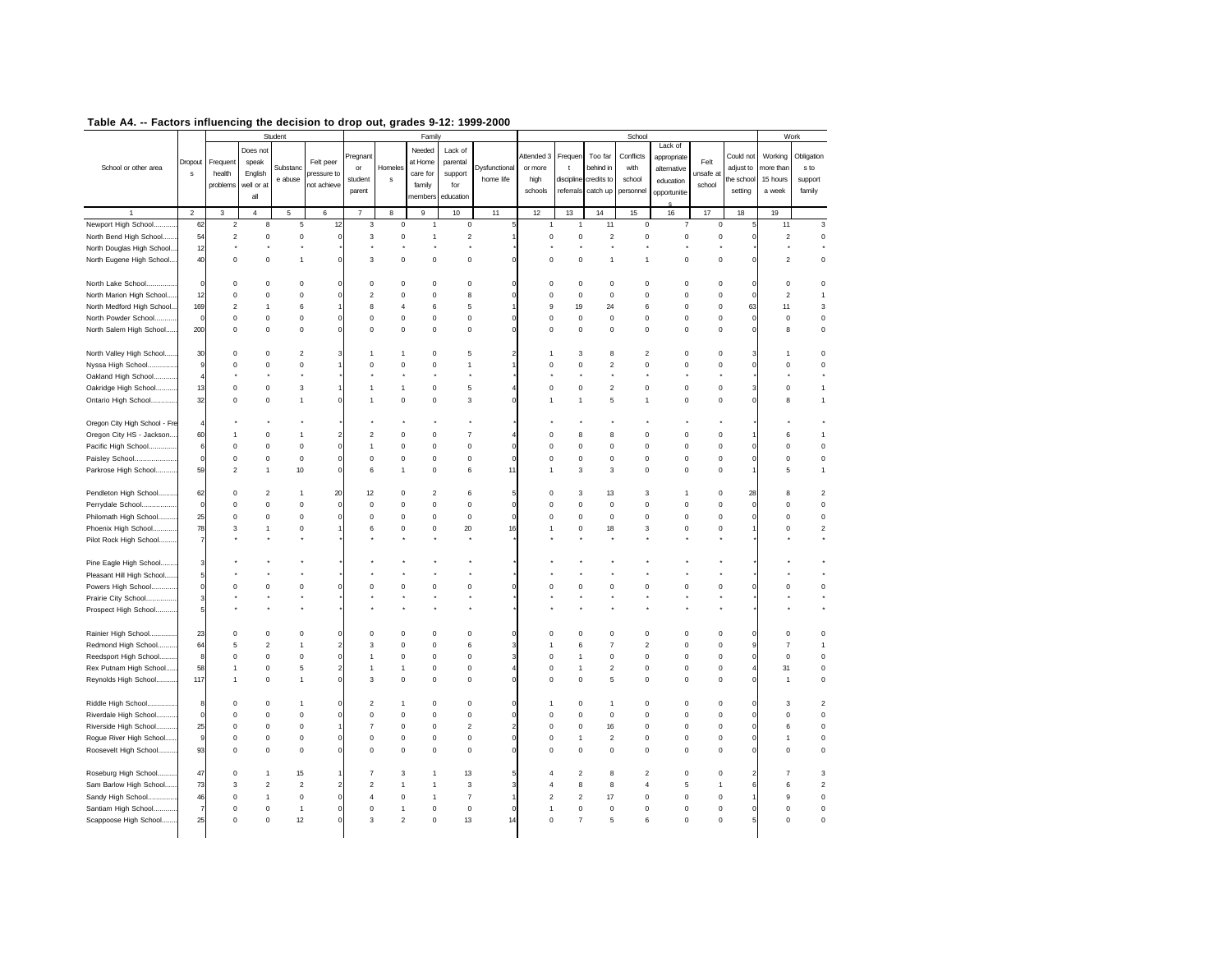| $14010$ $17.$               |             |                         |                         |             |             |                           |                         |                         |                          | <b>I accurs immuchangement accusion to arep out, grades 5-12. 1555-2000</b> |                |                         |                |                |                |                         |           |                |                  |
|-----------------------------|-------------|-------------------------|-------------------------|-------------|-------------|---------------------------|-------------------------|-------------------------|--------------------------|-----------------------------------------------------------------------------|----------------|-------------------------|----------------|----------------|----------------|-------------------------|-----------|----------------|------------------|
|                             |             |                         |                         | Student     |             |                           |                         | Family                  |                          |                                                                             |                |                         |                | School         |                |                         |           |                | Work             |
|                             |             |                         | Does no                 |             |             |                           |                         | Needed                  | Lack of                  |                                                                             |                |                         |                |                | Lack of        |                         |           |                |                  |
|                             |             |                         |                         |             |             | <sup>9</sup> regnant      |                         |                         |                          |                                                                             | Attended 3     | Frequer                 | Too far        | Conflicts      | appropriate    |                         | Could not | Working        | Obligation       |
| School or other area        | Dropout     | Frequent                | speak                   | Substanc    | Felt peer   | or                        | Homeles                 | at Home                 | parental                 | Dysfunctional                                                               | or more        | $\mathbf{t}$            | behind in      | with           | alternative    | Felt                    | adjust to | nore thar      | s to             |
|                             | s           | health                  | English                 | e abuse     | pressure to | student                   | s                       | care for                | support                  | home life                                                                   | high           | discipline              | credits to     | school         | education      | unsafe at               | he schoo  | 15 hours       | support          |
|                             |             | problems                | well or a               |             | not achieve | parent                    |                         | family                  | for                      |                                                                             | schools        | referrals               | catch up       |                |                | school                  | setting   | a week         | family           |
|                             |             |                         | all                     |             |             |                           |                         | nembers                 | education                |                                                                             |                |                         |                | personnel      | opportunitie   |                         |           |                |                  |
|                             | $\mathbf 2$ | $\mathbf 3$             | $\sqrt{4}$              | 5           | $\,6\,$     | $\overline{\mathfrak{c}}$ | 8                       | 9                       | 10                       | 11                                                                          | 12             | 13                      | $14\,$         | 15             | $16\,$         | 17                      | 18        | 19             |                  |
| School Of Arts & Communica  |             |                         |                         |             |             |                           |                         |                         |                          |                                                                             |                |                         |                |                |                |                         |           |                |                  |
| School Of Science & Technol |             |                         |                         |             |             |                           |                         |                         |                          |                                                                             |                |                         |                |                |                |                         |           |                |                  |
| Scio High School            |             |                         |                         |             |             |                           |                         |                         |                          |                                                                             |                |                         |                |                |                |                         |           |                |                  |
|                             |             | $\Omega$                | $\mathbf 0$             |             |             |                           |                         |                         |                          |                                                                             |                |                         | $\mathbf 0$    | 0              | $\mathbf 0$    | $\Omega$                |           |                |                  |
| Seaside High School         | 31          |                         |                         | 0           |             | $\overline{2}$            | 0                       | 21                      | $\pmb{0}$                |                                                                             |                | 2                       |                |                |                |                         |           | 8              |                  |
| Sheridan High School        | 17          | $\mathbf 0$             | 1                       | $\mathbf 0$ |             | $\overline{4}$            | 0                       | $\overline{1}$          | 5                        |                                                                             |                | 3                       | 9              | 1              | $\mathbf 0$    | $\mathsf 0$             |           | $\overline{2}$ | $\boldsymbol{2}$ |
| Sherman High School         |             | $\Omega$                | $\mathbf 0$             | $\Omega$    |             | $\Omega$                  | 0                       | $\mathbf 0$             | $\mathbf 0$              |                                                                             |                | $\Omega$                | $\mathbf 0$    | $\mathbf 0$    | $\Omega$       | $\Omega$                |           | $\Omega$       | $\mathbf 0$      |
| Sherwood High School        | 12          |                         |                         | 0           |             | $\mathbf 0$               | 0                       | $\mathbf 0$             | 5                        |                                                                             |                | 3                       | 3              |                |                | 0                       |           | $\mathbf 0$    | $\mathbf 0$      |
| Silverton High School       | 81          | $\circ$                 | $\overline{0}$          | 0           |             | 3                         | 0                       | $\circ$                 | 1                        |                                                                             | $\mathbf 0$    | 0                       | 0              | 0              | $\mathbf 0$    | $\mathbf 0$             |           | $\overline{4}$ | $\mathbf 0$      |
| Sisters High School         | 18          | $\circ$                 | 0                       | 0           |             | $\mathbf 0$               | 0                       | $\pmb{0}$               | $\pmb{0}$                |                                                                             | $\mathbf 0$    | 1                       | 1              | 0              | 0              | 0                       |           |                | $\mathbf 0$      |
| Siuslaw High School         | 41          | -1                      | $\mathbf 0$             | 9           |             | 5                         | 2                       | $\overline{\mathbf{c}}$ | 18                       | 27                                                                          |                | 8                       | 4              | 4              | 1              | 0                       | 17        | 5              | $\boldsymbol{2}$ |
|                             |             |                         |                         |             |             |                           |                         |                         |                          |                                                                             |                |                         |                |                |                |                         |           |                |                  |
| South Albany High School    | 76          | $\overline{2}$          | 1                       |             |             |                           | 0                       | $\mathbf 0$             | 5                        |                                                                             | 0              | 5                       | 8              | 0              | $\mathbf 0$    | $\mathbf 0$             |           | 3              | $\mathbf{1}$     |
| South Eugene High School.   | 39          | $\Omega$                | $\mathbf 0$             | $\Omega$    |             | $\Omega$                  | $\Omega$                | $\mathbf 0$             | $\mathbf 0$              | $\Omega$                                                                    | $\Omega$       | $\Omega$                | 9              | $\Omega$       | $\Omega$       | $\Omega$                |           | -1             | $\mathbf 0$      |
| South Medford High School.  | 195         | $\overline{\mathbf{c}}$ | 11                      | 11          |             | 16                        | 1                       | 3                       | 3                        |                                                                             | $\Delta$       | 31                      | 86             | $\overline{7}$ | $\Omega$       | $\Omega$                |           | 17             | $\mathbf 0$      |
| South Salem High School     | 183         | $\mathbf 0$             | $\mathbf 0$             | $\mathbf 0$ |             | $\mathbf 0$               | 0                       | $\mathbf 0$             | $\mathbf 0$              | 0                                                                           | $\mathbf 0$    | $\mathbf 0$             | $\mathbf 0$    | $\mathsf 0$    | $\mathbf 0$    | $\mathsf 0$             |           | $\overline{2}$ | $\mathbf 0$      |
| South Umpqua High School.   | 69          | $\overline{2}$          | $\bf 0$                 | 15          |             | 5                         | 1                       | $\mathbf{1}$            | 12                       | 36                                                                          | 3              | 13                      | 38             | 3              | $\mathbf 0$    | $\overline{\mathbf{c}}$ |           | $\mathbf{1}$   | $\mathbf 0$      |
|                             |             |                         |                         |             |             |                           |                         |                         |                          |                                                                             |                |                         |                |                |                |                         |           |                |                  |
| Southridge High School      | 38          |                         | $\bf 0$                 | 5           |             | $\mathbf 0$               | $\overline{\mathbf{c}}$ |                         | 9                        |                                                                             | $\overline{4}$ | 5                       | 9              | 1              | 1              | $\mathbf 0$             |           | 3              | $\mathbf 0$      |
| Sprague High School         | 128         | $\mathbf 0$             | $\mathbf 0$             | $\mathbf 0$ |             | $\Omega$                  | 0                       | $\circ$                 | $\mathbf 0$              | $\Omega$                                                                    | $\mathbf 0$    | $\mathsf 0$             | $\mathbf 0$    | $\mathbf 0$    | $\mathbf 0$    | $\mathbf 0$             |           | $\mathcal{P}$  | $\mathbf 0$      |
| Spray School                | -C          | $^{\circ}$              | 0                       | 0           |             | $\mathbf 0$               | 0                       | $\mathbf 0$             | 0                        | $\mathbf 0$                                                                 | $\mathbf 0$    | $\mathbf 0$             | 0              | 0              | 0              | $\mathbf 0$             |           | $\mathbf 0$    | $\mathbf 0$      |
| Springfield High School     | 88          |                         | $\overline{\mathbf{c}}$ | 5           |             | 8                         | 0                       | $\circ$                 | 9                        | 14                                                                          | 6              | 7                       | 11             | 0              | $\mathbf 0$    | 0                       |           | 5              | $\mathbf{1}$     |
| St Helens High School       | 61          | $\overline{2}$          | 0                       | 10          |             | 8                         | 5                       | $\mathbf 0$             | 8                        | 15                                                                          |                | $\mathbf 0$             | 5              | 0              | $\mathbf 0$    | $\mathbf 0$             |           | 21             | $\mathbf{1}$     |
|                             |             |                         |                         |             |             |                           |                         |                         |                          |                                                                             |                |                         |                |                |                |                         |           |                |                  |
| St Paul High School         | 3           |                         |                         |             |             |                           |                         |                         |                          |                                                                             |                |                         |                |                |                |                         |           |                |                  |
| Stanfield Secondary School  |             |                         |                         |             |             |                           |                         |                         |                          |                                                                             |                |                         |                |                |                |                         |           |                |                  |
| Stayton High School         | 37          | -1                      | $\mathbf 0$             | 1           |             | $\Omega$                  | 0                       | $\mathbf 0$             | 6                        |                                                                             |                | 6                       | 10             | 1              | $\mathbf 0$    | $\mathsf 0$             |           | 6              | $\mathbf 0$      |
| Sunset High School          | 142         | 5                       | 39                      | 24          |             | 3                         | $\overline{\mathbf{c}}$ | 4                       | 22                       | 26                                                                          |                | 15                      | 28             | 5              | 4              | 1                       |           | 37             | 10               |
| Sutherlin High School       | 34          | $\mathbf{1}$            | $\pmb{0}$               | 3           |             | $\overline{4}$            | 3                       | $\mathbf{1}$            | 15                       | $\mathbf 0$                                                                 | $\overline{4}$ | 5                       | 11             | $\mathbf 0$    | $\mathbf 0$    | $\mathbf 0$             |           | $\overline{2}$ | $\mathbf 0$      |
|                             |             |                         |                         |             |             |                           |                         |                         |                          |                                                                             |                |                         |                |                |                |                         |           |                |                  |
| Sweet Home High School      | 55          | 0                       | 0                       | 0           |             | 5                         |                         | 0                       | 10                       |                                                                             | $\mathbf 0$    | 6                       | 10             | 0              | 0              | 0                       |           |                | 0                |
| Taft High School            | 66          | $\Omega$                | 1                       | 3           |             | 10                        | 1                       | $\mathbf{1}$            | $\overline{4}$           | 2                                                                           |                | 6                       | 18             | $\mathbf 0$    | $\mathbf 0$    | $\Omega$                |           | 8              | $\mathbf 0$      |
| The Dalles High School      | 50          | $\mathbf{1}$            | $\mathbf 0$             | 23          |             | $\overline{4}$            | 1                       | $\mathbf{1}$            | $\overline{\mathcal{I}}$ | 10                                                                          | 0              | $\mathbf 0$             | $\overline{4}$ | 0              | $\mathbf 0$    | $\mathbf 0$             |           | $\overline{4}$ | $\mathbf 0$      |
| Thurston High School        | 63          | $\circ$                 | $\mathsf{O}\xspace$     | 3           |             | -1                        | 0                       | $\circ$                 | $\overline{7}$           | 2                                                                           | $\overline{2}$ | 4                       | 13             | $\overline{2}$ | $\overline{2}$ | $\mathsf 0$             |           | 3              | $\mathbf 0$      |
| Tigard High School          | 93          | $\Omega$                | 12                      | $\Omega$    |             | 5                         | 0                       | -1                      | 8                        | 12                                                                          | 3              | 5                       | 20             | 1              | $\mathbf 0$    | $\Omega$                |           | 5              | $\mathbf 0$      |
|                             |             |                         |                         |             |             |                           |                         |                         |                          |                                                                             |                |                         |                |                |                |                         |           |                |                  |
| Tillamook High School       | 29          | $\theta$                | 1                       |             |             | 3                         | $\overline{\mathbf{c}}$ | $\circ$                 | -1                       | $\Omega$                                                                    | $\Omega$       | $\overline{\mathbf{c}}$ | 1              | 1              | $\mathbf 0$    | $\mathsf 0$             |           | $\Omega$       | $\mathbf 0$      |
| Toledo High School<br>.     | 33          | $\mathbf 0$             | 0                       |             |             | $\mathbf 0$               | 0                       | $\mathbf 0$             | $\pmb{0}$                | $\mathbf 0$                                                                 | $\mathbf 0$    | $\mathbf 0$             | 0              | 0              | 0              | $\mathbf 0$             |           | 6              | $\mathbf 0$      |
| Triangle Lake School        | $^{\circ}$  | $\mathbf 0$             | $\overline{0}$          | 0           |             | $\mathbf 0$               | 0                       | $\mathbf 0$             | $\mathbf 0$              | $\mathbf 0$                                                                 | $\mathbf 0$    | 0                       | 0              | 0              | $\mathbf 0$    | 0                       |           | $\mathbf 0$    | $\mathbf 0$      |
| Tualatin High School        | 70          | $\overline{2}$          | 4                       | 5           |             | 3                         | 0                       | $\circ$                 | $\mathbf 0$              | 15                                                                          |                | $\overline{7}$          | 1              | 0              | $\mathbf 0$    | 1                       |           | 15             | $\mathbf{1}$     |
| Ukiah High School           | 0           | $\circ$                 | 0                       | 0           |             | $\mathbf 0$               | 0                       | $^{\circ}$              | $\circ$                  | $\mathbf 0$                                                                 | $\mathbf 0$    | 0                       | 0              | 0              | 0              | 0                       |           | $\mathbf 0$    | $\mathbf 0$      |
|                             |             |                         |                         |             |             |                           |                         |                         |                          |                                                                             |                |                         |                |                |                |                         |           |                |                  |
| Umatilla High School        | 48          | $\Omega$                | $\Omega$                | 3           |             | 12                        | ŋ                       | 2                       |                          | $\Omega$                                                                    | 2              | q                       |                | 2              | $\Omega$       |                         |           | 14             | 5                |
| Union High School<br>.      |             |                         |                         |             |             |                           |                         |                         |                          |                                                                             |                |                         |                |                |                |                         |           |                |                  |
| Vale High School            |             | $\Omega$                | $\mathbf 0$             | 1           |             | $\Omega$                  | 0                       | $\mathbf 0$             | $\overline{2}$           | $\Omega$                                                                    | $\Omega$       | 1                       | 5              | $\mathbf 0$    | 1              | $\Omega$                |           | $\Omega$       | $\mathsf 0$      |
| Vernonia High School        | 10          | $\mathbf 0$             | $\mathbf 0$             | 6           |             | $\mathbf 0$               | 1                       | $\mathbf 0$             | 3                        |                                                                             | $\mathbf 0$    | 3                       | 5              | $\overline{a}$ | $\mathbf{1}$   | $\mathbf 0$             |           |                | $\mathbf 0$      |
| Wahtonka High School        | 29          | $\overline{2}$          | $\bf 0$                 | 10          | 16          | 3                         | 1                       | $\mathbf 0$             | 12                       | 10                                                                          | $\Omega$       | $\overline{4}$          | 8              | $\mathbf 0$    | 5              | $\mathsf 0$             |           | 3              | $\mathbf 0$      |
|                             |             |                         |                         |             |             |                           |                         |                         |                          |                                                                             |                |                         |                |                |                |                         |           |                |                  |
| Waldport High School        | 28          | $\mathbf 0$             | 0                       | 0           |             |                           |                         |                         |                          | 0                                                                           | 0              | 0                       | 0              | 0              | $\mathbf 0$    | 0                       |           |                | $\mathbf 0$      |
| Wallowa High School         | $\Omega$    |                         | 0                       | $\mathbf 0$ |             |                           | $\Omega$                | $\Omega$                | $\mathbf 0$              |                                                                             |                | $\Omega$                | $\mathbf 0$    | 0              | $\mathbf 0$    | $\mathbf 0$             |           |                | $\mathbf 0$      |
| Warrenton High School       | 22          |                         | 0                       | 0           |             |                           |                         | 0                       | 9                        |                                                                             |                |                         | 12             | 3              | 0              | 0                       |           | $\mathbf 0$    | $\mathbf 0$      |
| Wasco County High School    | 3           |                         |                         |             |             |                           |                         |                         |                          |                                                                             |                |                         |                |                |                |                         |           |                |                  |
| West Albany High School     | 71          | $\Omega$                |                         | 2           |             |                           | $\Omega$                | $\Omega$                | 21                       |                                                                             |                |                         | 11             |                | $\Omega$       |                         |           | 17             | $\overline{1}$   |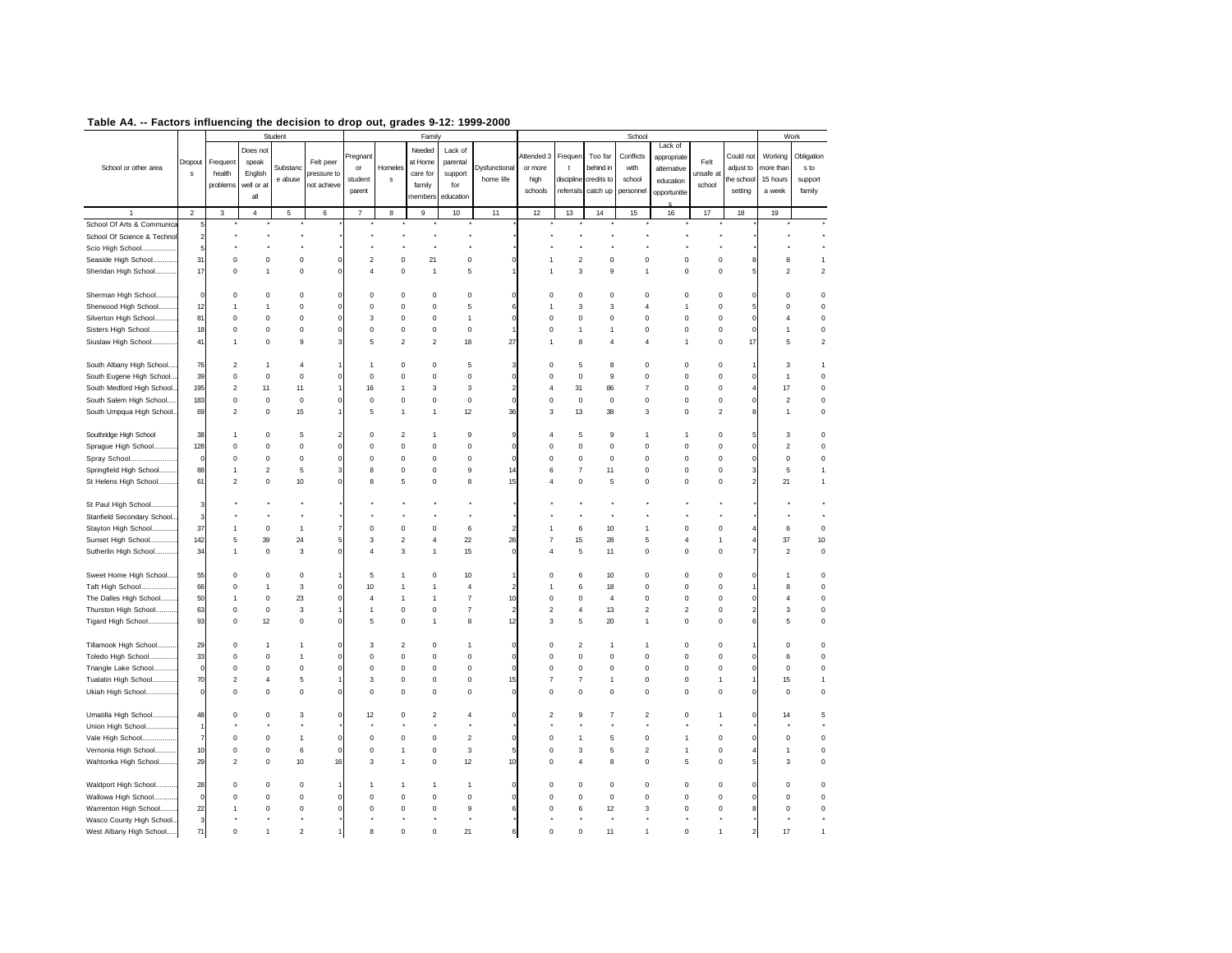|                                 |             |                         |                          | Student          |             |                         |                         | Family           |                         |                |                |                         |                | School                       |                  |             |              |                  | Work                    |
|---------------------------------|-------------|-------------------------|--------------------------|------------------|-------------|-------------------------|-------------------------|------------------|-------------------------|----------------|----------------|-------------------------|----------------|------------------------------|------------------|-------------|--------------|------------------|-------------------------|
|                                 |             |                         | Does not                 |                  |             |                         |                         | Needed           | Lack of                 |                |                |                         |                |                              | Lack of          |             |              |                  |                         |
|                                 | Dropout     | Frequent                | speak                    |                  | Felt peer   | regnar                  |                         | at Home          | parental                |                | Attended 3     | Frequer                 | Too far        | Conflicts                    | appropriate      | Felt        | Could not    | Working          | Obligation              |
| School or other area            |             |                         |                          | Substanc         |             | or                      | Homeles                 |                  |                         | Dysfunctional  | or more        | $\mathbf{t}$            | behind in      | with                         | alternative      |             | adjust to    | more than        | s to                    |
|                                 | s           | health                  | English                  | e abuse          | ressure to  | student                 | s                       | care for         | support                 | home life      | high           | discipline              | credits to     | school                       | education        | unsafe at   | he school    | 15 hours         | support                 |
|                                 |             | problems                | well or a                |                  | not achieve | parent                  |                         | family           | for                     |                | schools        | referrals               | catch up       | personnel                    |                  | school      | setting      | a week           | family                  |
|                                 |             |                         | all                      |                  |             |                         |                         | members          | education               |                |                |                         |                |                              | opportunitie     |             |              |                  |                         |
|                                 |             |                         |                          |                  |             |                         |                         |                  |                         |                |                |                         |                |                              |                  |             |              |                  |                         |
| $\mathbf{1}$                    | $\mathbf 2$ | $\mathsf 3$             | $\overline{4}$           | $\mathbf 5$      | 6           | $\overline{\mathbf{7}}$ | $\bf8$                  | $\mathsf g$      | 10                      | 11             | 12             | 13                      | 14             | 15                           | $16\,$           | 17          | 18           | 19               |                         |
|                                 |             |                         |                          |                  |             |                         |                         |                  |                         |                |                |                         |                |                              |                  |             |              |                  |                         |
| West Linn High School           | 19          | $\mathsf 0$             | 0                        | 0                |             | 0                       | 0                       | $\mathsf 0$      | $\mathbf 0$             |                | 0              | 0                       | $\mathsf 0$    | $\mathbf 0$                  | $\mathbf 0$      | 0           |              | $\mathbf 0$      | $\mathbf 0$             |
| Weston - McEwen High Scho       |             |                         |                          |                  |             |                         |                         |                  |                         |                |                |                         |                |                              |                  |             |              |                  |                         |
|                                 |             | 1                       | $\circ$                  |                  |             | 4                       |                         |                  |                         | 10             | 3              |                         |                |                              |                  |             |              |                  |                         |
| Westview High School            | 139         |                         |                          | 8                |             |                         | 3                       | 1                | 14                      |                |                | 6                       | 21<br>$\star$  | $\overline{\mathbf{c}}$<br>٠ | $\boldsymbol{2}$ | 0           | 72           | 11               | 8                       |
| Wheeler High School             |             |                         |                          |                  |             |                         |                         |                  |                         |                |                |                         |                |                              |                  |             |              |                  |                         |
| Willamette High School          | 134         | $\overline{4}$          | $\mathbf{1}$             | 5                |             | 16                      | 6                       | $\Omega$         | 9                       | $\overline{9}$ | 1              | $\overline{4}$          | 10             | $\overline{a}$               | $\mathbf{1}$     | 1           | 17           | 5                | 3                       |
|                                 |             |                         |                          |                  |             |                         |                         |                  |                         |                |                |                         |                |                              |                  |             |              |                  |                         |
| Willamina High School           | 17          | $\mathbf{1}$            | 0                        | $\mathbf{1}$     |             | $\boldsymbol{2}$        | $\overline{1}$          | $\mathsf 0$      | 5                       | $\overline{a}$ | 1              | 5                       | 11             | $\circ$                      | $\mathbf{1}$     | $\circ$     | C            | $\overline{2}$   | $\mathbf{1}$            |
| Wilson High School              | 39          | $\mathsf 0$             | $\mathsf 0$              | $\mathsf 0$      |             | $\mathsf 0$             | $\circ$                 | $\mathsf 0$      | $\mathsf 0$             | $\mathbf 0$    | 0              | $\mathsf 0$             | $\mathsf 0$    | $\circ$                      | $\mathbf 0$      | $\mathbf 0$ |              | $\mathbf 0$      | $\mathbf 0$             |
|                                 |             |                         |                          |                  |             |                         |                         |                  |                         |                |                |                         |                |                              |                  |             |              |                  |                         |
| Wilsonville High School         | 34          | 1                       | $\mathbf 0$              | 3                |             | 0                       | $\mathbf 0$             | 1                | 3                       | $\mathbf 0$    | $\Omega$       | $\mathbf{1}$            | 6              | $\mathbf 0$                  | $\mathbf 0$      | $\mathbf 0$ |              | $\mathbf 0$      | $\mathbf 0$             |
| Winston Churchill High School   | 25          | 0                       | 0                        | $\boldsymbol{2}$ |             | 3                       | 0                       | 0                | $\overline{1}$          | 5              | 1              | $\mathbf{1}$            | $\mathbf 0$    | $\pmb{0}$                    | $\mathbf 0$      | 0           |              | $\overline{4}$   | 1                       |
| Woodburn High School            | 94          | 3                       | $\overline{4}$           | 3                |             | 10                      | $\overline{\mathbf{c}}$ | $\overline{4}$   | 14                      | 22             | 3              | -1                      | 10             | $\mathbf 0$                  | $\mathsf 0$      | $\Omega$    |              | 25               | 3                       |
|                                 |             |                         |                          |                  |             |                         |                         |                  |                         |                |                |                         |                |                              |                  |             |              |                  |                         |
| Yamhill-Carlton High School     | 24          | $\boldsymbol{2}$        | 0                        | 0                |             | $\mathbf{1}$            | 0                       | $\mathbf 0$      | $\overline{4}$          | 1              | 1              | 3                       | $\mathsf 0$    | 3                            | $\mathbf 0$      | 0           |              | $\boldsymbol{2}$ | 1                       |
| Yoncalla High School            | 6           |                         |                          | $\star$          |             |                         |                         |                  | ł                       |                |                |                         |                | ł                            | $\star$          |             |              | $\star$          |                         |
|                                 |             |                         |                          |                  |             |                         |                         |                  |                         |                |                |                         |                |                              |                  |             |              |                  |                         |
|                                 |             |                         |                          |                  |             |                         |                         |                  |                         |                |                |                         |                |                              |                  |             |              |                  |                         |
| II. Alternative Schools         |             |                         |                          |                  |             |                         |                         |                  |                         |                |                |                         |                |                              |                  |             |              |                  |                         |
| Centennial Learning Center.     | 33          | 3                       | $\Omega$                 | 16               |             | $\overline{7}$          | -1                      | $\mathbf{1}$     | 5                       | 14             | $\mathfrak{p}$ | $\overline{4}$          | 3              | 3                            | $\mathbf{1}$     | 1           |              | 6                | 4                       |
| Churchill Alternative Education | 16          | $\mathsf 0$             | $\mathsf 0$              | $\mathbf 0$      |             | $\mathbf{1}$            | $\mathbf{1}$            | $\mathbf 0$      | $\mathbf 0$             | $\circ$        | $\mathsf 0$    | $\mathsf 0$             | $\mathbf 0$    | $\mathbf 0$                  | $\mathbf 0$      | $\circ$     |              | $\mathsf 0$      | $\mathsf 0$             |
| Community School.               | 78          | $\overline{\mathbf{c}}$ | $\overline{\mathbf{c}}$  | $\mathsf 0$      |             | 29                      | $\Omega$                | 9                | 15                      | $\mathbf 0$    | 1              | $\circ$                 | 10             | $\circ$                      | $\overline{2}$   | $\Omega$    |              | 24               | 17                      |
| Fariss Street School            |             |                         |                          |                  |             |                         |                         |                  |                         |                |                |                         |                |                              |                  |             |              |                  |                         |
|                                 | 41          | $\boldsymbol{2}$        | $\mathbf{1}$             | $\overline{7}$   |             | 13                      | $\boldsymbol{2}$        | 0                | 11                      | 12             | 11             | $\mathbf{1}$            | $\mathbf{1}$   | $\overline{\mathbf{c}}$      | 0                | 0           | S            | 16               | 3                       |
| Gateways Learning Center        |             |                         |                          |                  |             |                         |                         |                  |                         |                |                |                         |                |                              |                  |             |              |                  |                         |
|                                 |             |                         |                          |                  |             |                         |                         |                  |                         |                |                |                         |                |                              |                  |             |              |                  |                         |
| Helensview High School          | 13          | $\mathsf 0$             | $\mathbf 0$              | $\overline{4}$   |             | -1                      | -1                      | $\Omega$         | $\mathsf 0$             |                | $\Omega$       | $\Omega$                | $\Omega$       | $\mathbf 0$                  | $\Omega$         | $\Omega$    | C            | $\Omega$         | $\mathsf 0$             |
| Marshall High School (Deschu    | 71          | $\mathsf 0$             | $\mathbf 0$              | $\mathsf 0$      |             | $\overline{1}$          | $\mathsf 0$             | $\mathbf 0$      | $\mathbf 0$             | $\mathbf 0$    | $\mathbf 0$    | $\mathsf 0$             | $\mathbf 0$    | $\mathbf 0$                  | $\mathsf 0$      | $\circ$     |              | $\mathsf 0$      | $\mathsf 0$             |
| Molalla Alternative Options     | 15          | $\mathbf{1}$            | $\mathsf 0$              | $\mathbf{1}$     |             | $\overline{4}$          | $\mathsf 0$             | 1                | 8                       | 7              | $\mathsf 0$    | $\mathsf 0$             | 1              | $\mathbf 0$                  | $\mathbf 0$      | $\circ$     |              | 5                | 3                       |
| Opportunity Center              | 54          | $\overline{4}$          | $\mathbf{1}$             | 3                |             | 6                       | $\overline{\mathbf{c}}$ | $\mathsf 0$      | $\mathbf 0$             | $\mathbf{C}$   | $\mathbf 0$    | $\overline{\mathbf{c}}$ | $\mathsf 0$    | $\overline{a}$               | $\mathbf 0$      | $\mathbf 0$ |              | $\overline{2}$   | 1                       |
| PPS Alternative Programs        | 1,243       | 25                      | $\overline{\phantom{a}}$ | 51               |             | 103                     | 105                     | $\overline{4}$   | 113                     | 56             | 27             | 35                      | 63             | 3                            | 8                | 0           | 45           | 279              | 56                      |
|                                 |             |                         |                          |                  |             |                         |                         |                  |                         |                |                |                         |                |                              |                  |             |              |                  |                         |
|                                 |             |                         |                          |                  |             |                         |                         |                  |                         |                |                |                         |                |                              |                  |             |              |                  |                         |
| Roberts HSC                     | 13          | 0                       | 0                        | $\mathbf 0$      |             | $\mathbf 0$             | 0                       | 0                | $\pmb{0}$               | $\Omega$       | $\mathbf 0$    | 0                       | $^{\circ}$     | $\pmb{0}$                    | 0                | 0           | C            | $\mathbf 0$      | 0                       |
| Salem-Keizer Alternative Prog   | 53          | 3                       | $\mathsf 0$              | $\mathbf 0$      |             | 32                      | $\mathsf 0$             | $\mathsf 0$      | $\mathbf 0$             | 3              | 1              | $\mathsf 0$             | $\mathbf 0$    | $\mathbf 0$                  | $\mathbf 0$      | $\mathsf 0$ | $\mathbf{C}$ | $\mathsf 3$      | $\mathbf{1}$            |
| South Lane Academy              | 29          | 3                       | $\mathsf 0$              | 5                |             | $\overline{7}$          | $\mathsf 0$             | $\boldsymbol{2}$ | 12                      | 15             | 5              | $\overline{1}$          | 9              | $\overline{2}$               | $\mathsf 0$      | $\mathsf 0$ | 10           | $\overline{7}$   | 3                       |
|                                 |             |                         |                          |                  |             |                         |                         |                  |                         |                |                |                         |                |                              |                  |             |              |                  |                         |
| <b>III. School Districts</b>    |             |                         |                          |                  |             |                         |                         |                  |                         |                |                |                         |                |                              |                  |             |              |                  |                         |
|                                 |             |                         |                          |                  |             |                         |                         |                  |                         |                |                |                         |                |                              |                  |             |              |                  |                         |
| Beaverton SD 48J                | 677         | 11                      | 46                       | 48               | 21          | 38                      | 10                      | 16               | 77                      | 64             | 20             | 40                      | 156            | 18                           | 24               | 1           | 97           | 105              | 37                      |
| Bend SD1                        | 311         | $\boldsymbol{2}$        | $\overline{1}$           | 5                |             | 3                       | $\mathbf{1}$            | $\mathsf 0$      | $\overline{2}$          | 3              | 1              | $\mathbf 0$             | $\overline{4}$ | $\mathbf 0$                  | $\mathbf{1}$     | 1           | 2            | $\overline{4}$   | $\mathbf 0$             |
| Corbett SD 39                   | f.          |                         |                          |                  |             |                         |                         |                  | $\star$                 |                |                |                         |                | ٠                            |                  |             |              |                  |                         |
| Corvallis SD 509J               | 72          | $\mathbf{1}$            | $\mathbf{1}$             | 3                |             | 5                       | $\mathsf 0$             | $\mathsf 0$      | $\overline{4}$          | 6              | 1              | 5                       | 9              | $\mathbf 0$                  | $\mathsf 0$      | $\circ$     |              | 5                | 1                       |
| Eugene SD 4J                    | 222         | 5                       | $\mathbf{1}$             | 9                |             | 14                      | 3                       | $\mathbf 0$      | 5                       | 8              | $\overline{2}$ | 3                       | 18             | $\overline{7}$               | $\mathbf 0$      | $\mathbf 0$ |              | 9                | $\overline{a}$          |
|                                 |             |                         |                          |                  |             |                         |                         |                  |                         |                |                |                         |                |                              |                  |             |              |                  |                         |
| Greater Albany SD 8J            | 150         | $\boldsymbol{2}$        | $\overline{\mathbf{c}}$  | 6                |             | 9                       | $\circ$                 | 0                | 26                      | 9              | $\mathbf 0$    | $\mathbf 5$             | 19             | $\mathbf{1}$                 | 0                | 1           | 3            | 20               | $\overline{\mathbf{c}}$ |
|                                 |             |                         |                          |                  |             |                         |                         |                  |                         |                |                |                         |                |                              |                  |             |              |                  |                         |
| Gresham-Barlow SD 10J           | 138         | $\overline{4}$          | $\boldsymbol{2}$         | 12               |             | 3                       | $\mathbf{1}$            | 1                | 16                      | 21             | 5              | $20\,$                  | 33             | 5                            | 14               | 1           | 21           | 15               | $\overline{4}$          |
| Hillsboro SD 1J                 | 208         | $\overline{c}$          | 12                       | 3                | 32          | 8                       | $\overline{\mathbf{c}}$ | $\overline{c}$   | 39                      | 5              | $\mathbf{1}$   | 13                      | 34             | $\overline{1}$               | 37               | $\mathsf 0$ | 53           | 21               | $\mathsf 0$             |
| Hood River SD 1                 | 67          | $\sqrt{4}$              | 27                       | $\overline{7}$   |             | 6                       | $\mathsf 0$             | $\overline{4}$   | 5                       | 5              | 6              | 17                      | 12             | $\pmb{0}$                    | $\mathsf 0$      | $\mathsf 0$ | C            | 19               | 19                      |
| Klamath County SD               | 44          | $\boldsymbol{2}$        | $\mathbf{1}$             | $\mathbf{1}$     |             | 6                       | $\circ$                 | 1                | 8                       | $\overline{a}$ | 0              | 3                       | $\mathbf 5$    | $\mathbf{1}$                 | $\overline{7}$   | 0           | з            | $\mathbf 0$      | 0                       |
|                                 |             |                         |                          |                  |             |                         |                         |                  |                         |                |                |                         |                |                              |                  |             |              |                  |                         |
| Klamath Falls City Schools      | 138         | 0                       | 0                        | $\mathbf{1}$     |             | $\overline{4}$          |                         | 0                | 0                       | 0              | 1              | -1                      | 20             | 0                            | 0                | 0           | C            | $\mathbf 0$      | 0                       |
|                                 |             |                         |                          |                  |             |                         |                         |                  |                         |                |                |                         |                |                              |                  |             |              |                  |                         |
| Lake Oswego SD 7J               | 34          | $\mathsf 0$             | 0                        | $\mathbf 3$      |             | $\mathsf 0$             | 0                       | $\Omega$         | $\overline{1}$          | $\Omega$       | $\Omega$       | $\mathbf{1}$            | 8              | $\mathbf 0$                  | 0                | 0           |              | $\Delta$         | $\mathsf 0$             |
| Lincoln County SD               | 191         | $\overline{\mathbf{c}}$ | 9                        | 9                | 13          | 14                      | $\overline{\mathbf{c}}$ | 3                | 5                       | $\overline{7}$ | $\overline{2}$ | $\overline{7}$          | 29             | $\mathbf 0$                  | $\overline{7}$   | $\mathsf 0$ | 6            | 27               | 3                       |
| Medford SD 549                  | 364         | $\sqrt{4}$              | 12                       | 17               |             | 24                      | $\overline{5}$          | $\mathsf g$      | 8                       | 3              | 13             | 50                      | 110            | 13                           | $\mathsf 0$      | $\mathsf 0$ | 67           | 28               | $\mathsf 3$             |
| Molalla SD 35                   | 44          | $\overline{4}$          | $\mathsf 0$              | 8                |             | 5                       | $\overline{1}$          | $\boldsymbol{2}$ | 16                      | 15             | $\mathbf{1}$   | 6                       | 18             | 3                            | $\mathbf{1}$     | 1           | 8            | 9                | 3                       |
|                                 |             |                         |                          |                  |             |                         |                         |                  |                         |                |                |                         |                |                              |                  |             |              |                  |                         |
| Morrow SD 1                     | $27$        | 0                       | 0                        | $\overline{2}$   |             | $\overline{7}$          | $\circ$                 | $\mathbf 0$      | $\overline{\mathbf{c}}$ | $\overline{4}$ | 0              | $\circ$                 | 16             | $\circ$                      | $\mathbf 0$      | $\mathbf 0$ | $\mathbf 0$  | 6                | $\mathbf 0$             |
|                                 |             |                         |                          |                  |             |                         |                         |                  |                         |                |                |                         |                |                              |                  |             |              |                  |                         |
|                                 |             |                         |                          |                  |             |                         |                         |                  |                         |                |                |                         |                |                              |                  |             |              |                  |                         |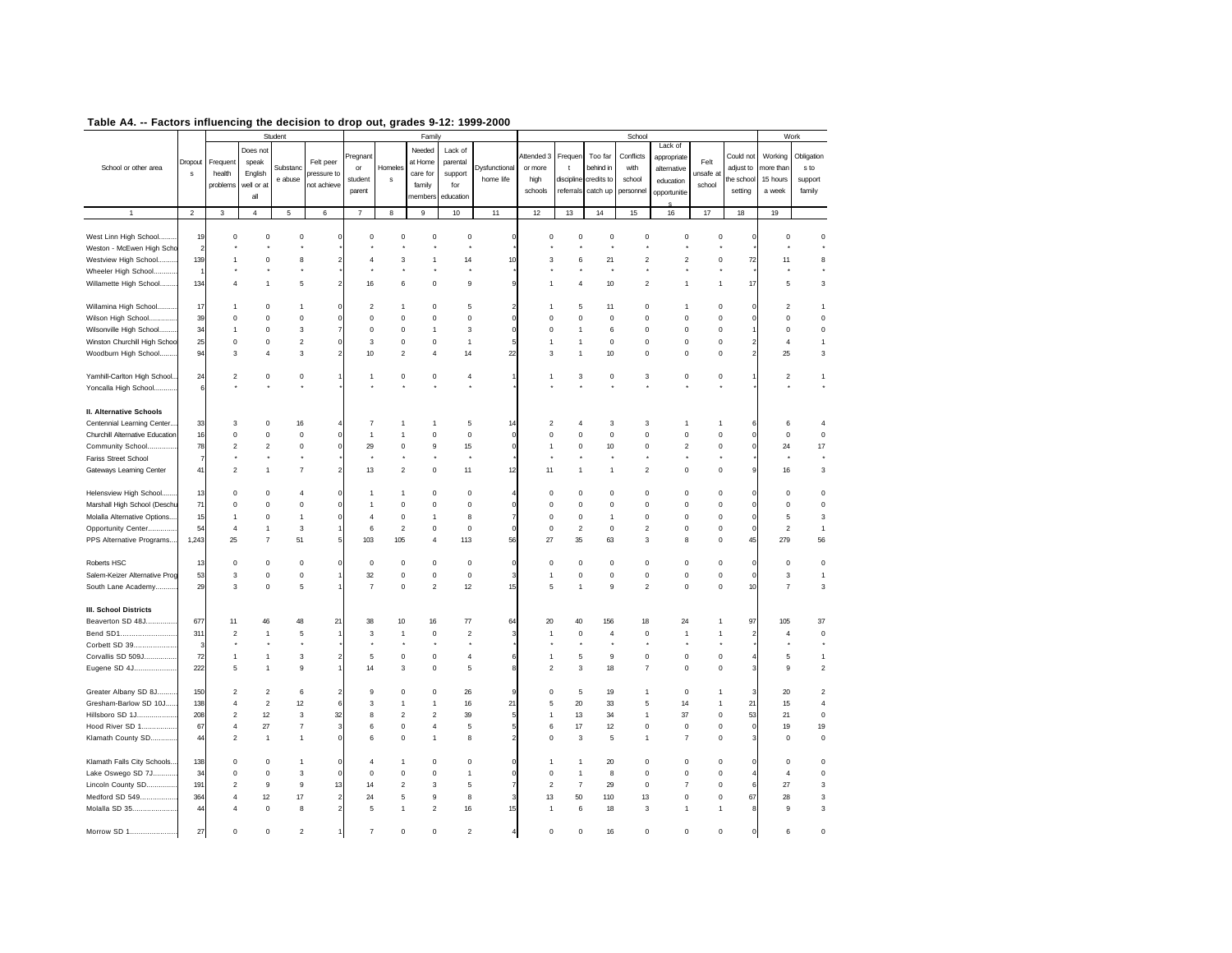| Table A4. -- Factors influencing the decision to drop out, grades 9-12: 1999-2000 |
|-----------------------------------------------------------------------------------|
|-----------------------------------------------------------------------------------|

|                       |                |                         |                           | Student                   |                |                         |                  | Family           |                |                      |                         |                |                | School                  |                         |                         |              | Work           |                |
|-----------------------|----------------|-------------------------|---------------------------|---------------------------|----------------|-------------------------|------------------|------------------|----------------|----------------------|-------------------------|----------------|----------------|-------------------------|-------------------------|-------------------------|--------------|----------------|----------------|
|                       |                |                         | Does not                  |                           |                |                         |                  | Needed           | Lack of        |                      |                         |                |                |                         | Lack of                 |                         |              |                |                |
|                       |                |                         |                           |                           | Felt peer      | regnan                  |                  | at Home          |                |                      | Attended 3              | Frequer        | Too far        | Conflicts               | appropriate             | Felt                    | Could not    | Working        | Obligation     |
| School or other area  | Dropout        | Frequent<br>health      | speak                     | Substanc                  |                | or                      | Homeles          |                  | parental       | <b>Oysfunctional</b> | or more                 | t              | behind in      | with                    | alternative             | unsafe at               | adjust to    | more thar      | s to           |
|                       | s              |                         | English                   | e abuse                   | pressure to    | student                 | s                | care for         | support        | home life            | high                    | discipline     | credits to     | school                  | education               |                         | the schoo    | 15 hours       | support        |
|                       |                | problems                | well or at                |                           | not achieve    | parent                  |                  | family           | for            |                      | schools                 | referrals      | catch up       | personnel               | opportunitie            | school                  | setting      | a week         | family         |
|                       |                |                         | all                       |                           |                |                         |                  | members          | education      |                      |                         |                |                |                         |                         |                         |              |                |                |
| $\mathbf{1}$          | $\mathbf 2$    | $\mathbf{3}$            | $\overline{4}$            | 5                         | 6              | $\overline{7}$          | 8                | $\mathsf g$      | 10             | 11                   | 12                      | 13             | 14             | 15                      | 16                      | 17                      | 18           | 19             |                |
| North Clackamas SD 12 | 214            | $\mathbf 5$             | 8                         | 16                        | 16             | 13                      | $\overline{4}$   | $\mathbf{1}$     | 10             | 50                   | $\boldsymbol{2}$        | 21             | 25             | 3                       | $\mathbf{1}$            | $\overline{1}$          | 31           | 47             | 6              |
| Oregon City SD 62     | 64             | $\overline{1}$          | $\mathsf 0$               | $\overline{1}$            |                | $\overline{\mathbf{c}}$ | $\mathsf 0$      | $\mathsf 0$      | 8              |                      | $\mathsf 0$             | 8              | 8              | $\mathsf 0$             | $\mathsf 0$             | $\mathbf 0$             |              | 6              | $\mathbf{1}$   |
| Portland SD 1J        | 1,953          | 25                      | $\overline{7}$            | 51                        |                | 103                     | 105              | $\overline{4}$   | 113            | 56                   | 27                      | 35             | 63             | 3                       | 8                       | $\mathbf 0$             | 45           | 279            | 56             |
| Roseburg SD 4         | 153            | $\overline{4}$          | 3                         | 62                        | 3              | 28                      | 25               | 3                | 44             | 34                   | 16                      | 18             | 36             | 5                       | $\mathsf 0$             | $\mathbf 0$             | 6            | 23             | $\overline{7}$ |
|                       |                |                         |                           |                           |                |                         |                  |                  |                |                      |                         |                |                |                         |                         |                         |              |                |                |
| Salem/Keizer SD 24J   | 933            | 3                       | $\mathbf 0$               | $\bf 0$                   |                | 32                      | $\mathbf 0$      | $\mathbf 0$      | $\pmb{0}$      | 3                    | $\overline{1}$          | $\pmb{0}$      | $\bf 0$        | $\mathbf 0$             | $\mathsf 0$             | $\mathbf 0$             | 0            | 21             | 1              |
| Sheridan SD 48J       | 35             | $\overline{1}$          | $\overline{c}$            | $\bf 0$                   |                | 8                       | $\mathbf 0$      | $\mathbf{1}$     | 8              |                      | $\overline{\mathbf{c}}$ | 5              | 21             | 1                       | $\mathsf 0$             | $\mathbf 0$             |              | $\overline{4}$ | $\sqrt{4}$     |
| Springfield SD19      | 213            | 5                       | 3                         | 22                        | 12             | 25                      | 5                | $\mathsf 0$      | 30             | 40                   | 24                      | 18             | 25             | 4                       | $\overline{\mathbf{c}}$ | $\overline{1}$          | 16           | 29             | 5              |
| Three Rivers SD       | 72             | $\pmb{0}$               | $\mathsf 0$               | 3                         | 3              | 3                       | $\mathbf{1}$     | $\mathbf 0$      | 10             |                      | 1                       | 3              | 8              | $\overline{2}$          | 0                       | $\pmb{0}$               | 6            | $\overline{4}$ | $\sqrt{2}$     |
| Tigard SD 23J         | 163            | $\overline{\mathbf{c}}$ | 16                        | 5                         |                | 8                       | 0                | $\mathbf{1}$     | 8              | 27                   | 10                      | 12             | 21             | 1                       | 0                       | $\mathbf{1}$            | 7            | 20             | 1              |
| West Linn SD 3J       | 53             | $\mathbf{1}$            | $\mathbf 0$               | 3                         | $\overline{7}$ | $\mathbf 0$             | $\mathbf 0$      | $\mathbf{1}$     | $\mathbf 3$    | $\Omega$             | 0                       | $\overline{1}$ | 6              | $\mathbf 0$             | $\mathsf 0$             | $\mathbf 0$             |              | $\mathbf 0$    | $\mathsf 0$    |
|                       |                |                         |                           |                           |                |                         |                  |                  |                |                      |                         |                |                |                         |                         |                         |              |                |                |
| IV. Counties          |                |                         |                           |                           |                |                         |                  |                  |                |                      |                         |                |                |                         |                         |                         |              |                |                |
| Baker County          | 33             | -1                      | 1                         | 1                         |                | 3                       | $\mathsf 0$      | $\mathbf{1}$     | $\sqrt{2}$     | 3                    | 0                       | $\mathbf 0$    | $\overline{2}$ | $\mathbf 0$             | $\mathsf 0$             | $\pmb{0}$               | $\Omega$     | $\mathbf 0$    | $\mathbf 0$    |
| Benton County         | 107            | $\overline{1}$          | $\overline{1}$            | 3                         |                | 6                       | $\mathbf 0$      | $\mathbf 0$      | $\sqrt{5}$     | 6                    | 3                       | 5              | 11             | $\mathbf 0$             | $\mathbf 0$             | $\mathbf 0$             |              | 6              | $\overline{2}$ |
| Clackamas County      | 536            | 12                      | 12                        | 56                        | 35             | 30                      | 6                | $\overline{7}$   | 81             | 103                  | 6                       | 44             | 90             | 12                      | $\mathcal{P}$           | $\overline{2}$          | 58           | 81             | 12             |
| Clatsop County        | 71             | $\overline{1}$          | $\mathsf 0$               | $\mathbf 0$               | $\theta$       | $\overline{c}$          | $\mathsf 0$      | 21               | 11             | 10                   | 1                       | 8              | 13             | 3                       | $\mathsf 0$             | $\mathbf 0$             | 17           | 14             | $\mathbf{1}$   |
| Columbia County       | 129            | 3                       | $\mathsf 0$               | 28                        | $\theta$       | 11                      | 8                | $\mathsf 0$      | 24             | 35                   | $\overline{4}$          | 14             | 16             | 8                       | $\mathbf{1}$            | $\mathbf 0$             | 11           | 22             | $\mathbf{1}$   |
|                       |                |                         |                           |                           |                |                         |                  |                  |                |                      |                         |                |                |                         |                         |                         |              |                |                |
| Coos County           | 147            | $\overline{2}$          | $\overline{2}$            | 21                        | 20             | 3                       | 6                | $\mathbf{1}$     | 36             | 25                   | 1                       | 13             | 11             | $\overline{4}$          | $\mathsf 0$             | $\mathbf 0$             | 27           | 15             | $\mathbf{1}$   |
| Crook County          | 13             | $\mathbf 0$             | $\mathbf 0$               | $\mathbf 0$               |                | $\mathsf 0$             | $\mathbf 0$      | $\mathbf 0$      | $\mathsf 0$    | C                    | 0                       | $\mathbf 0$    | $\mathbf 0$    | 0                       | $\mathbf 0$             | $\mathbf 0$             | C            | $\mathbf 0$    | $\mathbf 0$    |
| Curry County          | 58             | $\overline{2}$          | 0                         | 3                         |                | 5                       | $\mathbf 0$      | $\mathbf 0$      | $\overline{4}$ |                      | 0                       | $\overline{1}$ | 5              | 1                       | $\mathbf 0$             | 5                       |              | 6              | $\overline{2}$ |
| Deschutes County      | 393            | $\overline{7}$          | 3                         | 6                         |                | 6                       | $\mathbf{1}$     | $\mathbf 0$      | 8              |                      | $\overline{\mathbf{c}}$ | $\overline{7}$ | 12             | $\overline{2}$          | 1                       | $\mathbf{1}$            | 11           | 12             | $\mathbf{1}$   |
| Douglas County        | 354            | 14                      | 6                         | 98                        | 17             | 48                      | 32               | 6                | 101            | 102                  | 29                      | 50             | 111            | 17                      | $\mathsf 0$             | $\overline{2}$          | 37           | 36             | 11             |
|                       |                |                         |                           |                           |                |                         |                  |                  |                |                      |                         |                |                |                         |                         |                         |              |                |                |
| Gilliam County        | 0              | $\mathbf 0$             | $\mathbf 0$               | 0                         | $^{\circ}$     | 0                       | 0                | $\mathbf 0$      | 0              | 0                    | 0                       | $\mathbf 0$    | 0              | 0                       | $\mathbf 0$             | $\circ$                 | 0            | $\mathsf 0$    | $\mathbf 0$    |
| Grant County          | $\overline{7}$ | $\mathbf{1}$            | $\mathbf 0$               | 0                         |                | 1                       | 0                | $\mathsf 0$      | $\mathbf 3$    |                      | 1                       | $\overline{1}$ | 3              | 1                       | $\mathsf 0$             | $\mathbf 0$             | $\Omega$     | $\sqrt{2}$     | $\mathbf 0$    |
| Harney County         | 30             | $\overline{1}$          | $\mathsf 0$               | $\bf 0$                   |                | 5                       | $\mathsf 0$      | $\mathsf 0$      | 3              | 3                    | $\mathsf 0$             | 8              | 8              | $\bf 0$                 | $\mathsf 0$             | $\overline{1}$          | 5            | $\overline{2}$ | $\mathsf 0$    |
| Hood River County     | 67             | $\overline{4}$          | 27                        | $\overline{\mathfrak{c}}$ | 3              | 6                       | $\mathbf 0$      | $\overline{4}$   | $\mathbf 5$    | 5                    | 6                       | 17             | 12             | $\pmb{0}$               | $\mathsf 0$             | $\mathbf 0$             | $\Omega$     | 19             | 19             |
| Jackson County        | 668            | 13                      | 17                        | 29                        | 8              | 37                      | $\overline{7}$   | 11               | 73             | 29                   | 15                      | 72             | 200            | 18                      | 3                       | $\overline{1}$          | 81           | 42             | 6              |
| Jefferson County      | 60             | $\mathbf 0$             | 11                        | 5                         |                | 11                      | $\mathbf 0$      | $\boldsymbol{2}$ | 18             | 16                   | 1                       | 13             | 17             | $\overline{\mathbf{c}}$ | $\mathbf 0$             | $\mathbf 0$             |              | 5              | $\mathsf g$    |
| Josephine County      | 184            | 3                       | $\mathbf 0$               | 5                         |                | $\mathsf 3$             | 1                | $\mathsf 0$      | 14             | 5                    | 1                       | 6              | 10             | $\boldsymbol{2}$        | $\mathsf 0$             | $\mathbf 0$             | 11           | $\overline{4}$ | $\sqrt{2}$     |
| Klamath County        | 182            | $\overline{2}$          | $\mathbf{1}$              | $\overline{\mathbf{c}}$   |                | 10                      | $\mathbf{1}$     | $\mathbf{1}$     | 8              | $\mathfrak{p}$       | 1                       | $\overline{4}$ | 25             | 1                       | $\overline{7}$          | $\mathbf 0$             | 3            | $\mathbf 0$    | $\mathsf 0$    |
| Lake County           |                | ٠                       | ٠                         |                           |                |                         |                  |                  | $\star$        |                      |                         |                |                |                         |                         |                         |              |                |                |
| Lane County           | 801            | 18                      | 6                         | 64                        | 34             | 76                      | 24               | 6                | 127            | 131                  | 47                      | 57             | 103            | 24                      | 5                       | 3                       | 87           | 77             | 18             |
|                       |                |                         |                           |                           |                |                         |                  |                  |                |                      |                         |                |                |                         |                         |                         |              |                |                |
| Lincoln County        | 191            | $\overline{\mathbf{c}}$ | 9                         | 9                         | 13             | 14                      | $\boldsymbol{2}$ | 3                | 5              |                      | $\overline{2}$          | $\overline{7}$ | 29             | $\mathbf 0$             | $\overline{7}$          | $\circ$                 | 6            | 27             | $\mathbf 3$    |
| Linn County           | 351            | $\overline{2}$          | $\overline{\mathbf{c}}$   | $\overline{7}$            | 5              | 24                      | 3                | $\mathbf{1}$     | 52             | 12                   | 1                       | 15             | 87             | 1                       | $\mathsf 0$             | $\mathbf{1}$            | 15           | 25             | $\overline{2}$ |
| Malheur County        | 51             | $\mathbf 0$             | 0                         | $\overline{\mathbf{c}}$   |                | $\overline{1}$          | 0                | $\mathbf 0$      | $\overline{7}$ |                      | $\overline{\mathbf{c}}$ | $\sqrt{2}$     | 13             | 1                       | 1                       | $\mathbf 0$             | $\mathbf{C}$ | 8              | $\mathbf{1}$   |
| Marion County         | 1,233          | 11                      | $\overline{\mathfrak{c}}$ | 13                        | 15             | 49                      | 3                | $\overline{4}$   | 58             | 48                   | 5                       | 13             | 26             | $\overline{4}$          | 0                       | $\mathbf 0$             | 21           | 67             | 12             |
| Morrow County         | 27             | 0                       | $\mathbf 0$               | $\overline{\mathbf{c}}$   |                | $\overline{7}$          | $\mathbf 0$      | 0                | $\sqrt{2}$     |                      | 0                       | $\pmb{0}$      | 16             | 0                       | 0                       | $\pmb{0}$               | $\mathbf 0$  | 6              | $\mathbf 0$    |
|                       |                |                         |                           |                           |                |                         |                  |                  |                |                      |                         |                |                |                         |                         |                         |              |                |                |
| Multnomah County      | 2,509          | 35                      | 21                        | 96                        | 46             | 124                     | 110              | $\overline{7}$   | 149            | 108                  | 35                      | 75             | 117            | 14                      | 23                      | $\overline{\mathbf{c}}$ | 74           | 306            | 66             |
| Polk County           | 124            | 10                      | $\overline{1}$            | 26                        | $\mathcal{P}$  | 14                      | 1                | 3                | 36             | 25                   | $\overline{7}$          | 25             | 46             | $\overline{2}$          | $\overline{2}$          | $\mathbf 0$             | 13           | 13             | $\overline{7}$ |
| Sherman County        | $\Omega$       | $\pmb{0}$               | $\mathsf{O}\xspace$       | $\pmb{0}$                 | $\Omega$       | $\mathsf 0$             | $\mathsf 0$      | $\mathsf 0$      | $\mathsf 0$    | $\Omega$             | 0                       | $\pmb{0}$      | $\bf 0$        | $\mathsf 0$             | 0                       | $\pmb{0}$               | $\Omega$     | $\mathsf 0$    | $\mathbf 0$    |
| Tillamook County      | 49             | $\mathbf 0$             | $\mathbf{1}$              | 5                         | $\Omega$       | 6                       | $\boldsymbol{2}$ | $\mathsf 0$      | $\overline{7}$ | $\Omega$             | 0                       | 3              | $\overline{4}$ | 1                       | $\mathsf 0$             | $\mathbf 0$             |              | $\overline{4}$ | $\mathbf 0$    |
| Umatilla County       | 265            | 3                       | 9                         | 16                        | 30             | 34                      | $\mathsf 0$      | 5                | 54             | 34                   | $\overline{4}$          | 24             | 43             | 8                       | $\overline{2}$          | $\overline{4}$          | 48           | 36             | $\mathsf g$    |
| Union County          | 57             | -1                      | $\bf 0$                   | 3                         | $\Omega$       | $\overline{2}$          | $\mathsf 0$      | $\mathbf 0$      | $\overline{2}$ |                      |                         | $\overline{2}$ | 3              | 1                       | $\mathsf 0$             | $\mathbf 0$             |              | 6              | $\mathsf 0$    |
| Wallowa County        | $\Omega$       | $\mathbf 0$             | $\bf 0$                   | $\bf 0$                   |                | $\Omega$                | $\mathsf 0$      | $\mathbf 0$      | $\mathsf 0$    |                      | $\Omega$                | $\mathbf 0$    | $\mathbf 0$    | $\mathbf 0$             | $\mathsf 0$             | $\mathbf 0$             |              | $\mathbf 0$    | $\mathsf 0$    |
| Wasco County          | 84             | 3                       | $\bf 0$                   | 33                        | 16             | $\overline{7}$          | $\boldsymbol{2}$ | $\mathbf{1}$     | 20             | 20                   | $\Omega$                | $\overline{4}$ | 13             | $\mathbf 0$             | 5                       | $\mathbf 0$             | 5            | $\overline{7}$ | $\mathsf 0$    |
| Washington County     | 1,224          | 17                      | 75                        | 65                        | 55             | 57                      | 15               | 20               | 150            | 120                  | 33                      | 77             | 283            | 28                      | 62                      | $\mathfrak{p}$          | 185          | 163            | 39             |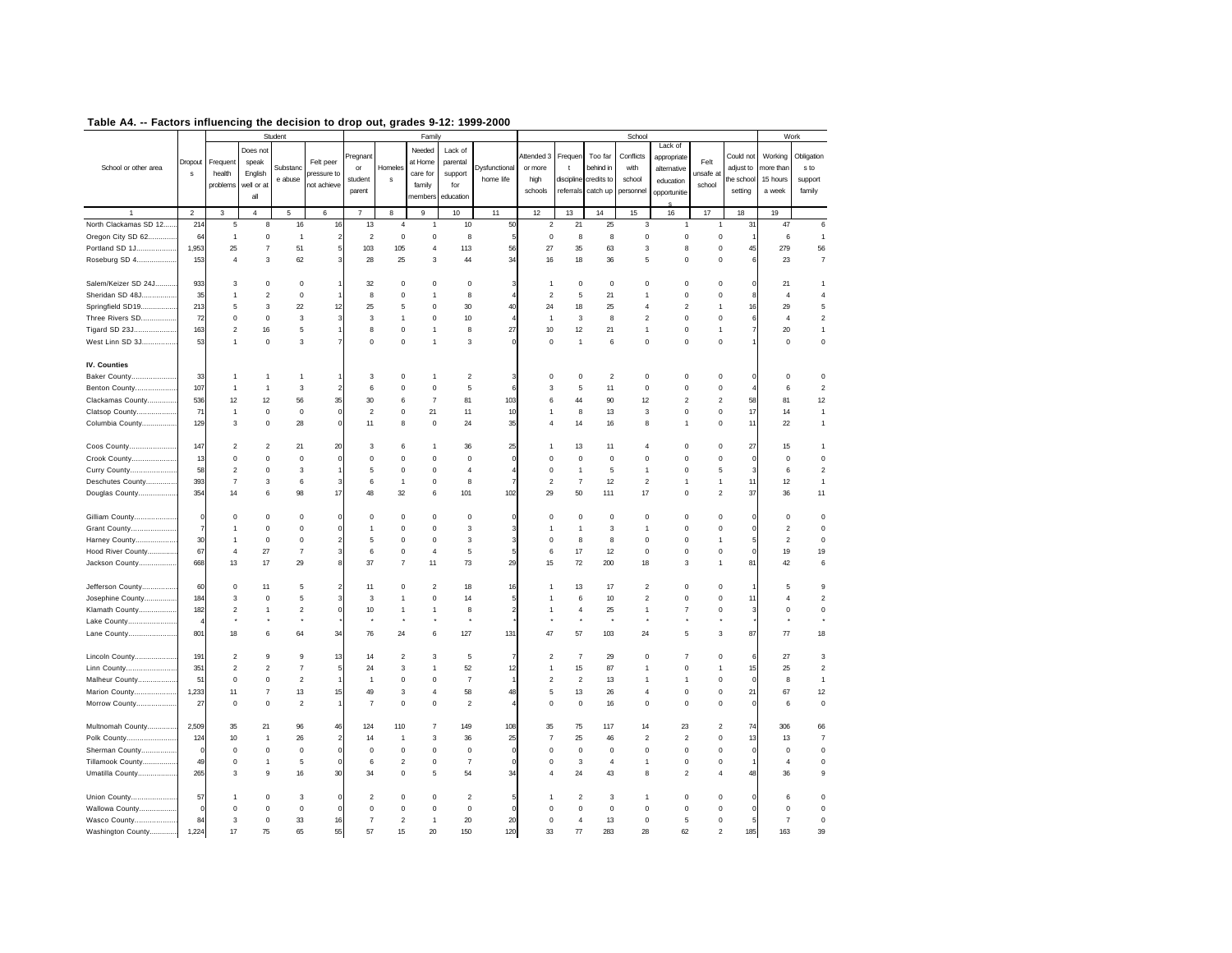|                      |     |                            |                                                            | Student             |                                         |                                     |         | Family                       |                                                                    |                            |                                                  |    |                                                                    | School                              |                                                                    |                             |         |                                                                                      | Work                      |
|----------------------|-----|----------------------------|------------------------------------------------------------|---------------------|-----------------------------------------|-------------------------------------|---------|------------------------------|--------------------------------------------------------------------|----------------------------|--------------------------------------------------|----|--------------------------------------------------------------------|-------------------------------------|--------------------------------------------------------------------|-----------------------------|---------|--------------------------------------------------------------------------------------|---------------------------|
| School or other area | s   | Dropout Frequent<br>health | Does not<br>speak<br>English<br>problems well or at<br>all | Substanc<br>e abuse | Felt peer<br>pressure to<br>not achieve | Pregnant<br>or<br>student<br>parent | Homeles | Needed<br>care for<br>family | Lack of<br>at Home parental<br>support<br>for<br>members education | Dysfunctional<br>home life | Attended 3 Frequen<br>or more<br>high<br>schools |    | behind in<br>discipline credits to<br>referrals catch up personnel | Too far Conflicts<br>with<br>school | Lack of<br>appropriate<br>alternative<br>education<br>opportunitie | Felt<br>unsafe at<br>school | setting | Could not Working Obligation<br>adjust to more than<br>the school 15 hours<br>a week | s to<br>support<br>family |
|                      |     |                            |                                                            |                     | 6                                       |                                     |         |                              | 10                                                                 |                            | 12                                               |    | 14                                                                 | 15                                  | 16                                                                 | 47                          | 18      | 19                                                                                   |                           |
| Wheeler County       |     |                            |                                                            |                     |                                         |                                     |         |                              |                                                                    |                            |                                                  |    |                                                                    |                                     |                                                                    |                             |         |                                                                                      |                           |
| Yamhill County       | 353 | 20                         | 6                                                          | 26                  | 22                                      | 35                                  | 15      |                              | 111                                                                | 94                         | 16                                               | 25 | 133                                                                | 12                                  | 21                                                                 |                             |         | 58                                                                                   | 12                        |

Note: Not every dropout had factors reported, and more than factor could be reported for any dropout. Detailed data is suppressed in schools with small numbers of dropouts to protect student confidentiality.

SOURCE: Oregon Department of Education, Data Information Services, Individual Early Leaver Report.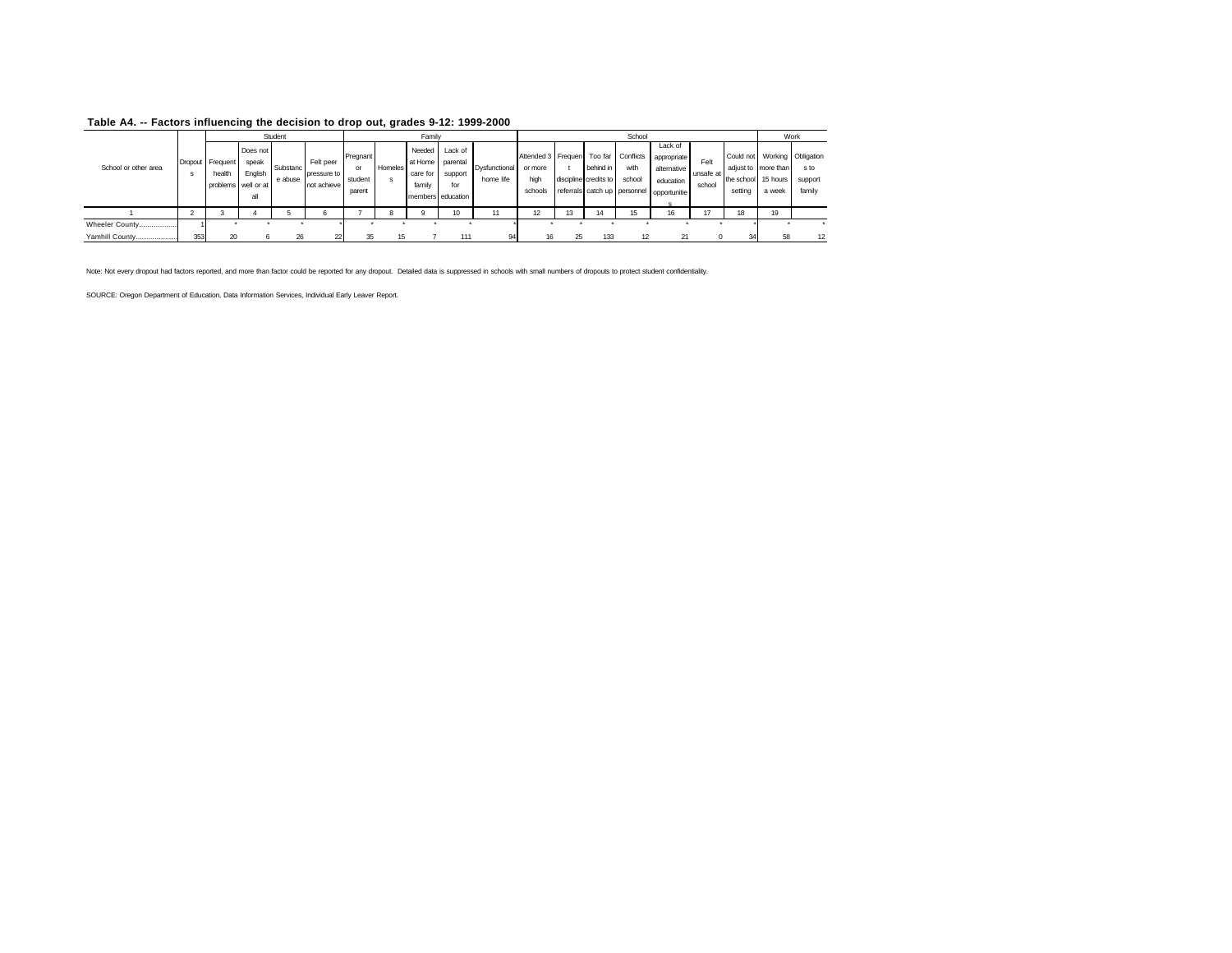|                                |               |                                |                                                   | Student            |                                                                |                    |          | Family                                             |                                                 |                            |                                                   |                |                                              | School                                            |                                                                     |                             |                                                            |                              | Work                                    |
|--------------------------------|---------------|--------------------------------|---------------------------------------------------|--------------------|----------------------------------------------------------------|--------------------|----------|----------------------------------------------------|-------------------------------------------------|----------------------------|---------------------------------------------------|----------------|----------------------------------------------|---------------------------------------------------|---------------------------------------------------------------------|-----------------------------|------------------------------------------------------------|------------------------------|-----------------------------------------|
| School or other area           | Dropout<br>S. | Frequent<br>health<br>problems | Does not<br>speak<br>English<br>well or at<br>all | Substance<br>abuse | Felt peer<br>pressure to  or student   Homeless<br>not achieve | Pregnant<br>parent |          | Needed<br>at home<br>care for<br>family<br>members | Lack of<br>parental<br>support for<br>education | Dysfunctional<br>home life | Attended 3 Frequent<br>or more<br>high<br>schools | e<br>referrals | Too far<br>disciplin behind in<br>credits to | Conflicts<br>with<br>school<br>catch up personnel | Lack of<br>appropriate<br>alternative<br>education<br>opportunities | Felt<br>unsafe at<br>school | Could not<br>adjust to<br>the school 15 hours a<br>setting | Working<br>more than<br>week | Obligation<br>s to<br>support<br>family |
|                                | 2             | 3                              |                                                   | 5                  | 6                                                              | -                  | R        | 9                                                  | 10                                              | 11                         | 12 <sup>2</sup>                                   | 13             | 14                                           | 15                                                | 16                                                                  | 17                          | 18                                                         | 19                           | 20                                      |
| Oregon Statewide Totals        | 10,363        | 189                            | 218                                               | 632                | 337                                                            | 637                | 239      | 111                                                | 1,177                                           | 970                        | 224                                               | 594            | 1,463                                        | 168                                               | 142                                                                 | 24                          | 758                                                        | 1,070                        | 236                                     |
| Male                           | 5,671         | 67                             | 130                                               | 446                | 181                                                            | 91                 | 115      | 39                                                 | 645                                             | 511                        | 122                                               | 454            | 888                                          | 118                                               | 80                                                                  | 11                          | 443                                                        | 710                          | 130                                     |
| Female                         | 4,692         | 122                            | 88                                                | 186                | 156                                                            | 546                | 124      | 72                                                 | 532                                             | 459                        | 102                                               | 140            | 575                                          | 50                                                | 62                                                                  | 13                          | 315                                                        | 360                          | 106                                     |
| White                          | 7,599         | 157                            | 27                                                | 505                | 266                                                            | 428                | 195      | 78                                                 | 886                                             | 786                        | 175                                               | 463            | 1,079                                        | 149                                               | 90                                                                  | 19                          | 594                                                        | 716                          | 138                                     |
| <b>Black</b>                   | 445           | 9                              |                                                   | 23                 |                                                                | 40                 | -9       |                                                    | 18                                              | 28                         | 10                                                | 27             | 42                                           | 3                                                 |                                                                     | $\Omega$                    | 32                                                         | 33                           |                                         |
| Hispanic                       | 1,613         | 16                             | 176                                               | 66                 | 39                                                             | 125                | 20       | 27                                                 | 189                                             | 86                         | 29                                                | 66             | 236                                          | 10                                                | 36                                                                  |                             |                                                            | 260                          | 79                                      |
| Asian/Pacific Islander         | 341           |                                | 11                                                | 13                 |                                                                | 9                  | $\Omega$ | $\overline{2}$                                     | 22                                              |                            |                                                   | 11             | 46                                           |                                                   |                                                                     |                             |                                                            | 27                           |                                         |
| American Indian/Alaskan Native | 308           |                                |                                                   | 23                 | 15                                                             | 30                 | 15       | 3                                                  | 47                                              |                            |                                                   | 23             | 43                                           | 5                                                 | 6                                                                   | 0                           | 32                                                         | 33                           |                                         |
| Race unknown                   | 57            |                                |                                                   | $\overline{2}$     |                                                                | 5                  | $\Omega$ | $\mathbf 0$                                        | 15                                              |                            |                                                   | 4              | 17                                           |                                                   | $\sim$                                                              | $\mathbf 0$                 |                                                            |                              | 2                                       |
| Grade 9                        | 1,917         | 30                             | 55                                                | 69                 | 86                                                             | 76                 | 30       | 15                                                 | 244                                             | 172                        | 24                                                | 98             | 113                                          | 30                                                | 26                                                                  |                             | 153                                                        | 115                          | 36                                      |
| Grade10                        | 2,272         | 49                             | 60                                                | 141                | 76                                                             | 144                | 53       | 14                                                 | 298                                             | 238                        | 38                                                | 177            | 294                                          | 41                                                | 37                                                                  | 5                           | 201                                                        | 186                          | 57                                      |
| Grade11                        | 2,781         | 47                             | 71                                                | 176                | 105                                                            | 197                | 52       | 43                                                 | 321                                             | 279                        | 81                                                | 179            | 482                                          | 48                                                | 45                                                                  | 5                           | 216                                                        | 330                          | 64                                      |
| Grade12                        | 2,578         | 53                             | 27                                                | 184                | 63                                                             | 177                | 80       | 32                                                 | 265                                             | 221                        | 66                                                | 118            | 456                                          | 40                                                | 28                                                                  |                             | 164                                                        | 332                          | 62                                      |
| Grade 13                       | 791           | 8                              |                                                   | 62                 |                                                                | 43                 | 23       |                                                    | 48                                              | 59                         | 15                                                | 22             | 117                                          | 9                                                 |                                                                     |                             | 23                                                         | 98                           | 16                                      |
| Unclassified                   | 24            | $\overline{2}$                 |                                                   |                    |                                                                |                    |          | $\Omega$                                           |                                                 |                            | $\Omega$                                          | $\Omega$       |                                              | O                                                 |                                                                     |                             |                                                            | q                            |                                         |

#### **Table A5. -- Factors influencing the decision to drop out, by sex, race/ethnicity, and grade, grades 9-12: 1999-2000**

Note: Not every dropout had factors reported, and more than factor could be reported for any dropout.

SOURCE: Oregon Department of Education, Data Information Services, Individual Early Leaver Report.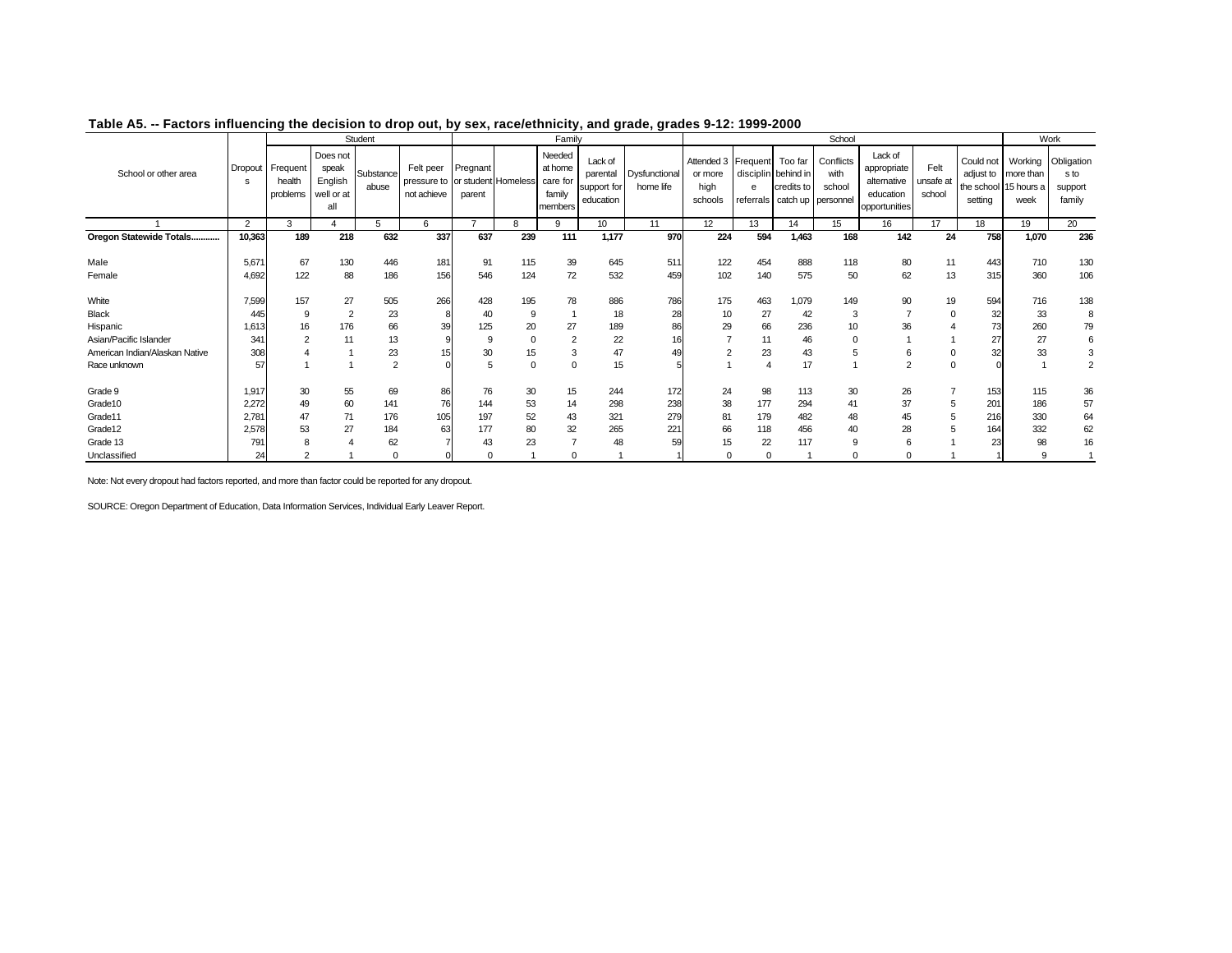|                                |                         |                | Non-dropout leavers                               |             |                                |                | <b>Dropouts</b>                   |                                        |                     |                                              |
|--------------------------------|-------------------------|----------------|---------------------------------------------------|-------------|--------------------------------|----------------|-----------------------------------|----------------------------------------|---------------------|----------------------------------------------|
| School or other area           | October 1<br>Membership | Total          | Sent to child-<br>caring<br>facility <sup>1</sup> | Deceased    | Registered<br>home<br>schooler | Total          | Withdrew<br>during school<br>year | Did not return<br>from summer<br>break | Dropout rate<br>(%) | Former<br>dropouts<br>returning to<br>school |
|                                | $\overline{2}$          | 3              | $\overline{4}$                                    | 5           | 6                              | $\overline{7}$ | 8                                 | 9                                      | 10                  | 11                                           |
| Oregon Statewide Totals        | $\overline{84,701}$     | 185            | 26                                                | 8           | 151                            | 939            | 668                               | 271                                    | 1.11                | 88                                           |
| Agnes Stewart Middle School    | 478                     | $\mathbf 0$    | $\Omega$                                          | $\Omega$    | $\Omega$                       | 10             | 9                                 | 1                                      | 2.09                | $\Omega$                                     |
| Alice Ott Middle School        | 554                     | $\Omega$       | $\mathbf 0$                                       | $\Omega$    | $\Omega$                       | 3              | 3                                 | $\Omega$                               | 0.54                | 0                                            |
| Alsea School                   | 29                      | $\overline{0}$ | $\Omega$                                          | $\Omega$    | $\Omega$                       |                |                                   | $\Omega$                               | 3.45                |                                              |
| Armand Larive Middle School    | 244                     | 2              | $\mathbf 0$                                       | 1           |                                | 5              | 5                                 | $\Omega$                               | 2.05                |                                              |
| Arts, Sciences, And Technology | 46                      | $\Omega$       | $\Omega$                                          | $\Omega$    | $\Omega$                       | 1              |                                   | $\Omega$                               | 2.17                |                                              |
| Ashland Middle School          | 558                     | 0              | $\Omega$                                          | $\Omega$    | $\Omega$                       | 3              | 2                                 |                                        | 0.54                | ŋ                                            |
| Astoria Middle School          | 398                     | 2              | $\Omega$                                          | $\Omega$    | 2                              |                |                                   | $\Omega$                               | 0.25                | $\Omega$                                     |
| Athena-Weston Middle School    | 107                     | $\mathbf 0$    | $\Omega$                                          | $\Omega$    | $\Omega$                       |                |                                   | O                                      | 0.93                | 0                                            |
| Azalea Middle School           | 319                     | 3              | $\Omega$                                          | $\Omega$    | 3                              | 6              |                                   |                                        | 1.88                |                                              |
| Baker Middle School            | 371                     | 0              | $\Omega$                                          | $\Omega$    | $\Omega$                       | $\overline{7}$ | 3                                 |                                        | 1.89                | 0                                            |
| Banks Jr High School           | 170                     | 0              | 0                                                 | $\mathbf 0$ | $\Omega$                       |                |                                   | C                                      | 0.59                | 0                                            |
| Beaumont Middle School         | 428                     | 1              | $\Omega$                                          | $\Omega$    |                                | $\overline{2}$ |                                   |                                        | 0.47                |                                              |
| Binnsmead Middle School        | 405                     | 1              | $\mathbf 0$                                       | $\Omega$    |                                | 4              | 2                                 | 2                                      | 0.99                | 0                                            |
| Blue Mountain Jr High School   | 150                     | $\overline{2}$ | $\Omega$                                          | $\Omega$    |                                | 0              | $\Omega$                          | $\Omega$                               | 0.00                | U                                            |
| Bonanza School                 | 69                      | $\Omega$       | $\Omega$                                          | $\Omega$    | $\Omega$                       |                | $\Omega$                          |                                        | 1.45                | 0                                            |
| Boring Middle School           | 273                     | 3              | 0                                                 | $\mathbf 0$ | 3                              | 2              | 2                                 | $\Omega$                               | 0.73                | 0                                            |
| Briggs Middle School           | 298                     | 3              | 1                                                 | $\mathbf 0$ | $\overline{2}$                 | 1              | 1                                 | O                                      | 0.34                | 0                                            |
| Brixner Jr High School         | 483                     | $\Omega$       | $\Omega$                                          | $\Omega$    | $\Omega$                       | 3              | $\overline{2}$                    |                                        | 0.62                | $\Omega$                                     |
| Broadway Middle School         | 263                     | 1              | $\mathbf 0$                                       | $\Omega$    |                                | 2              | 1                                 |                                        | 0.76                | $\mathbf 0$                                  |
| Calapooia Middle School        | 521                     | $\Omega$       | $\Omega$                                          | $\Omega$    | $\Omega$                       | $\overline{2}$ | $\overline{2}$                    | O                                      | 0.38                | 17                                           |
| Canyonville Elem School        | 74                      | 0              | $\mathbf 0$                                       | $\Omega$    | $\Omega$                       | 2              | $\overline{2}$                    | $\Omega$                               | 2.70                | $\Omega$                                     |
| Cascade Jr High School         | 364                     | $\mathbf 0$    | $\Omega$                                          | $\Omega$    | $\Omega$                       | 4              |                                   | $\Omega$                               | 1.10                | $\Omega$                                     |
| Cascade Middle School          | 349                     | $\mathbf 0$    | 0                                                 | $\mathbf 0$ | $\Omega$                       | $\overline{2}$ |                                   |                                        | 0.57                | 0                                            |
| Cascade Middle School          | 541                     | $\Omega$       | $\Omega$                                          | $\Omega$    | $\Omega$                       | 21             |                                   | 17                                     | 3.88                | 0                                            |
| Cedar Park Middle School       | 664                     | 3              |                                                   | $\Omega$    | $\mathcal{P}$                  | $\Omega$       | O                                 | $\Omega$                               | 0.00                | U                                            |
| Centennial Learning Center     | $6*$                    | 1              | $\mathbf 0$                                       | 0           |                                | $\mathbf 1$    | -1                                | $\Omega$                               | 16.67               | 0                                            |
| Centennial Middle School       | 928                     | 7              |                                                   | $\Omega$    | 6                              | 14             | 14                                | $\Omega$                               | 1.51                |                                              |
| Central Howell Elem School     | 38                      | $\Omega$       | $\Omega$                                          | $\Omega$    | $\Omega$                       | -1             |                                   | $\Omega$                               | 2.63                |                                              |
| Central Linn High School       | 108                     | 3              | $\Omega$                                          | 0           | 3                              | 0              |                                   |                                        | 0.00                | 0                                            |
| Central Middle School          | 301                     | $\Omega$       | $\Omega$                                          | $\Omega$    | $\mathbf 0$                    | 5              |                                   |                                        | 1.66                | $\Omega$                                     |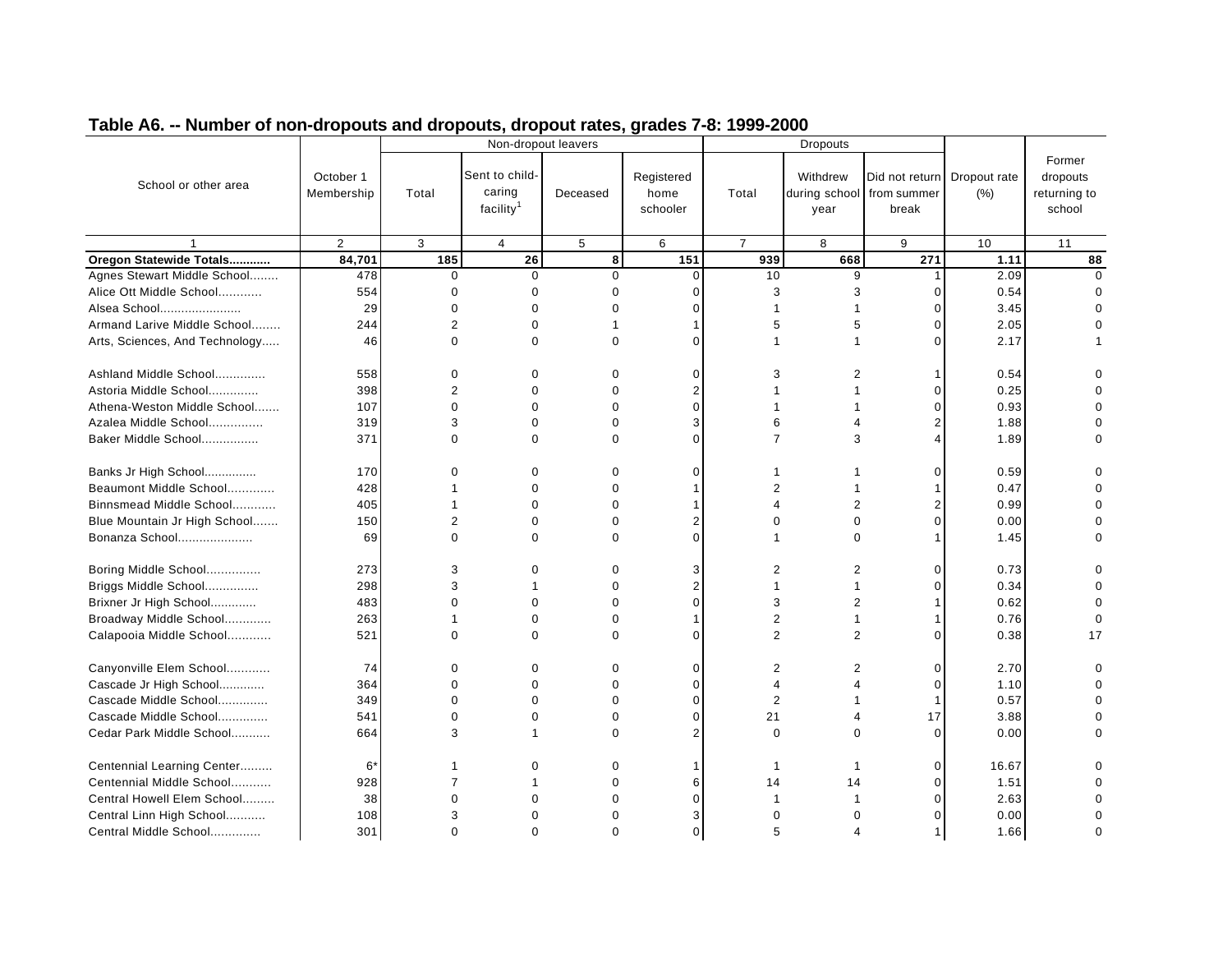|                                                                                                                                            |                                 |                                                                | Non-dropout leavers                                   |                                                                |                                                             |                                              | <b>Dropouts</b>                               |                                        |                                      |                                              |
|--------------------------------------------------------------------------------------------------------------------------------------------|---------------------------------|----------------------------------------------------------------|-------------------------------------------------------|----------------------------------------------------------------|-------------------------------------------------------------|----------------------------------------------|-----------------------------------------------|----------------------------------------|--------------------------------------|----------------------------------------------|
| School or other area                                                                                                                       | October 1<br>Membership         | Total                                                          | Sent to child-<br>caring<br>facility <sup>1</sup>     | Deceased                                                       | Registered<br>home<br>schooler                              | Total                                        | Withdrew<br>during school<br>year             | Did not return<br>from summer<br>break | Dropout rate<br>(% )                 | Former<br>dropouts<br>returning to<br>school |
| $\mathbf{1}$                                                                                                                               | 2                               | 3                                                              | $\overline{4}$                                        | 5                                                              | 6                                                           | $\overline{7}$                               | 8                                             | 9                                      | 10                                   | 11                                           |
| Chapman Elem School<br>Chehalem Valley Middle School<br>Cheldelin Middle                                                                   | 152<br>413<br>442               | 1<br>1<br>$\Omega$                                             | $\Omega$<br>$\mathbf 0$<br>$\Omega$                   | $\mathbf 0$<br>$\Omega$<br>$\Omega$                            | $\Omega$                                                    | $\Omega$<br>$\overline{2}$                   | $\Omega$<br>2                                 | 0<br>∩                                 | 2.63<br>0.00<br>0.45                 |                                              |
| Chenowith Middle School                                                                                                                    | 146                             | $\mathbf 0$                                                    | $\mathbf 0$                                           | $\Omega$                                                       | $\Omega$                                                    | 1                                            | $\Omega$                                      |                                        | 0.68                                 |                                              |
| Chiloquin High School                                                                                                                      | 115                             | $\Omega$                                                       | $\Omega$                                              | $\Omega$                                                       | $\Omega$                                                    | 3                                            | 3                                             | O                                      | 2.61                                 |                                              |
| Clara Brownell Middle School<br>Clear Creek Middle School<br>Coffenberry Middle School                                                     | 150<br>453<br>266               | $\mathbf 0$<br>$\overline{2}$<br>$\overline{2}$                | $\Omega$<br>$\Omega$                                  | $\Omega$<br>$\Omega$<br>$\Omega$                               | 0<br>$\overline{2}$<br>1                                    | 11<br>5<br>3                                 | 9<br>5<br>3                                   | 2<br>$\Omega$<br>C                     | 7.33<br>1.10<br>1.13                 |                                              |
| Colin Kelly Middle School                                                                                                                  | 347                             | $\Omega$                                                       | $\Omega$                                              | $\Omega$                                                       | $\Omega$                                                    | 1                                            |                                               |                                        | 0.29                                 | U                                            |
| Columbia Middle School                                                                                                                     | 246                             | 4                                                              | $\Omega$                                              | $\Omega$                                                       |                                                             | 5                                            |                                               |                                        | 2.03                                 | 0                                            |
| Conestoga Middle School<br>Coquille Valley Middle School<br>Creswell Middle School<br>Crook County Middle School<br>Crossler Middle School | 683<br>187<br>228<br>499<br>570 | $\overline{2}$<br>0<br>$\mathbf 0$<br>5<br>$\Omega$            | $\mathbf 0$<br>$\mathbf 0$<br>$\mathbf 0$<br>$\Omega$ | $\Omega$<br>$\mathbf 0$<br>$\Omega$<br>$\mathbf 0$<br>$\Omega$ | -1<br>$\mathbf 0$<br>$\Omega$<br>5<br>$\Omega$              | 4<br>2<br>4<br>5                             | 2<br>$\mathbf 0$<br>2<br>3<br>3               |                                        | 0.59<br>0.53<br>0.88<br>0.80<br>0.88 | O                                            |
| Culver Middle School<br>Daly Middle School<br>Damascus Middle School<br>Dexter D McCarty Middle School<br>Duniway Middle School            | 95<br>149<br>183<br>415<br>386  | 0<br>$\mathbf{0}$<br>1<br>$\Omega$<br>$\Omega$                 | 0<br>$\Omega$<br>1<br>$\Omega$<br>$\Omega$            | $\mathbf 0$<br>$\Omega$<br>$\mathbf 0$<br>$\Omega$<br>$\Omega$ | $\mathbf 0$<br>$\Omega$<br>$\Omega$<br>$\Omega$<br>$\Omega$ | 3<br>1<br>$\mathbf 0$<br>3<br>4              | 3<br>1<br>$\mathbf 0$<br>2<br>2               | $\Omega$                               | 3.16<br>0.67<br>0.00<br>0.72<br>1.04 | U<br>U                                       |
| Eagle Point Jr High School<br>Estacada Jr High School<br>Evergreen Jr High School<br>F Patton Middle School<br>Fern Ridge Middle School    | 554<br>378<br>798<br>464<br>335 | 3<br>1<br>$\mathbf 0$<br>1<br>$\Omega$                         | 3<br>0<br>$\mathbf 0$<br>$\mathbf 0$<br>$\Omega$      | $\mathbf 0$<br>$\Omega$<br>$\mathbf 0$<br>$\Omega$<br>$\Omega$ | 0<br>$\mathbf 0$<br>-1<br>$\Omega$                          | 10<br>3<br>5<br>$\overline{2}$<br>4          | 8<br>3<br>3<br>$\overline{2}$<br>4            | 2<br>$\Omega$<br>n<br>O                | 1.81<br>0.79<br>0.63<br>0.43<br>1.19 | 0<br>U<br>U<br>ŋ                             |
| Five Oaks Middle School<br>Fleming Middle School<br>Floyd Light Middle School<br>Gaston High School<br>George Middle School                | 639<br>379<br>657<br>103<br>378 | 1<br>$\mathbf 0$<br>$\Omega$<br>$\overline{2}$<br>$\mathbf{1}$ | $\mathbf 0$<br>$\mathbf 0$<br>$\Omega$<br>$\Omega$    | 0<br>$\mathbf 0$<br>$\Omega$<br>$\Omega$<br>$\Omega$           | $\Omega$<br>$\Omega$<br>2<br>$\Omega$                       | 10<br>$\mathbf{1}$<br>18<br>$\mathbf 0$<br>8 | 7<br>1<br>11<br>$\mathbf 0$<br>$\overline{7}$ |                                        | 1.56<br>0.26<br>2.74<br>0.00<br>2.12 | U<br>O                                       |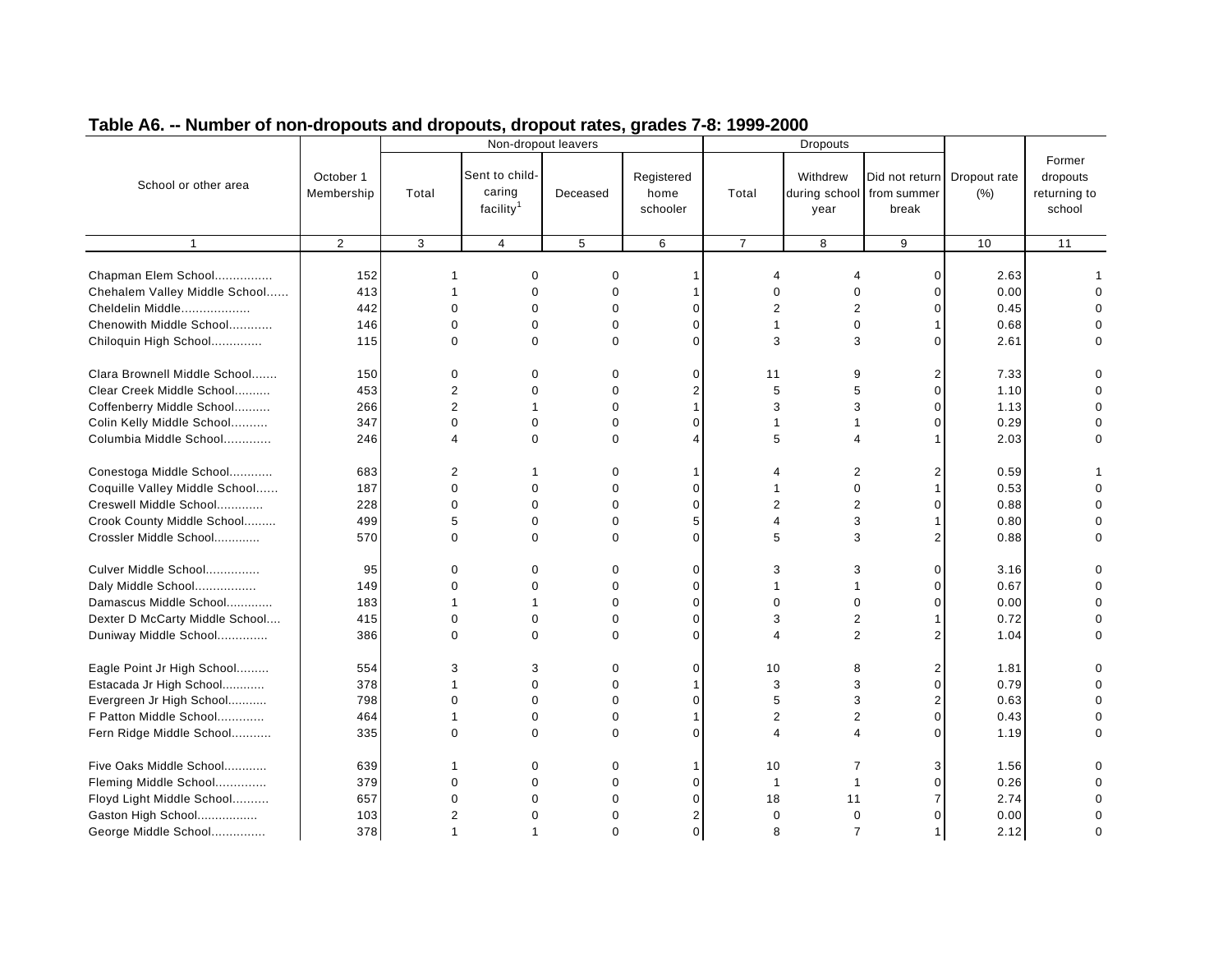| Former<br>Sent to child-<br>Withdrew<br>October 1<br>Registered<br>Did not return<br>dropouts<br>Dropout rate<br>School or other area<br>caring<br>Membership<br>(% )<br>Total<br>Deceased<br>home<br>Total<br>during school from summer<br>returning to<br>facility <sup>1</sup><br>school<br>schooler<br>break<br>year<br>$\overline{2}$<br>$\mathbf{1}$<br>3<br>$\overline{4}$<br>5<br>6<br>$\overline{7}$<br>8<br>9<br>10<br>11<br>Glide Middle School<br>173<br>$\Omega$<br>$\Omega$<br>0.58<br>$\Omega$<br>$\mathbf 0$<br>0<br>ŋ<br>1<br>Gordon Russell Middle School<br>537<br>0.74<br>$\Omega$<br>$\mathbf 0$<br>$\Omega$<br>$\overline{2}$<br>$\Omega$<br>$\Omega$<br>4<br>2<br>Gregory Heights Middle School<br>1.02<br>491<br>$\Omega$<br>$\Omega$<br>$\mathbf 0$<br>5<br>3<br>$\Omega$<br>Hamlin Middle School<br>11<br>$\overline{2}$<br>3.23<br>341<br>0<br>$\mathbf 0$<br>9<br>1<br>Hanby Middle School<br>231<br>$\Omega$<br>$\overline{2}$<br>$\overline{2}$<br>0.87<br>$\Omega$<br>U<br>1<br>$\mathbf 1$<br>C<br>Harbor Lights Middle School<br>143<br>$\mathbf 0$<br>0.70<br>0<br>0<br>0<br>0<br>ŋ<br>Harriet Tubman Middle School<br>301<br>$\mathbf 0$<br>$\mathbf 0$<br>1.33<br>0<br>$\mathbf 0$<br>3<br>4<br>3<br>Hauton B Lee Middle School<br>470<br>$\Omega$<br>3<br>9<br>1.91<br>$\Omega$<br>9<br>0<br>n<br>0.79<br>Hazelbrook Middle School<br>509<br>$\Omega$<br>$\Omega$<br>$\Omega$<br>$\overline{2}$<br>O<br>$\Omega$<br>927<br>0.54<br>Hedrick Middle School<br>0<br>0<br>$\Omega$<br>$\Omega$<br>5<br>3<br>3<br>Henley Middle School<br>444<br>$\Omega$<br>$\mathbf 0$<br>2<br>$\overline{2}$<br>$\Omega$<br>0.45<br>0<br>1<br>$\mathbf 0$<br>$\mathbf 0$<br>0.62<br>Highland Park Middle School<br>649<br>$\Omega$<br>$\mathbf 0$<br>4<br>$\overline{2}$<br>330<br>$\overline{2}$<br>0.00<br>Highland View Middle<br>0<br>$\Omega$<br>$\Omega$<br>$\Omega$<br>∩<br>603<br>$\overline{2}$<br>$\overline{2}$<br>1.49<br>Houck Middle School<br>$\Omega$<br>9<br>5<br>$\Omega$<br>$\overline{2}$<br>$\overline{2}$<br>Howard Street School<br>85<br>$\Omega$<br>2.35<br>O<br>1<br>$\Omega$<br>$\mathbf{1}$<br>C<br>Hugh Hartman Middle School<br>407<br>7<br>0<br>6<br>$\overline{2}$<br>2<br>0.98<br>ŋ<br>-1<br>4<br>Inza R. Wood Middle School<br>374<br>$\mathbf 0$<br>$\Omega$<br>6<br>1.60<br>1<br>4<br>$\mathbf 1$<br>J B Thomas Jr High School<br>2.83<br>494<br>$\mathbf 0$<br>$\mathbf 0$<br>$\mathbf 0$<br>$\mathbf 0$<br>14<br>9<br>0<br>J W Poynter Jr High School<br>635<br>$\mathbf 0$<br>0.94<br>$\Omega$<br>$\Omega$<br>$\Omega$<br>6<br>3<br>Jackson Middle School<br>554<br>3<br>0.90<br>$\Omega$<br>$\overline{2}$<br>5<br>5<br>U<br>O<br>1<br>James Monroe Middle School<br>423<br>0<br>0.24<br>$\mathbf 0$<br>0<br>0<br>$\mathbf 0$<br>$\mathbf{1}$<br>$\mathbf 0$<br>Jefferson County Middle School<br>480<br>$\mathbf 0$<br>2.08<br>$\Omega$<br>0<br>0<br>$\mathbf 0$<br>10<br>3<br>177<br>Jefferson Middle School<br>$\mathbf 0$<br>$\mathbf 0$<br>$\mathbf 0$<br>$\mathbf 0$<br>0.00<br>10<br>1<br>O<br>-1<br>$\overline{2}$<br>0.00<br>$\mathbf 0$<br>John C. Fremont Jr High School<br>525<br>$\Omega$<br>$\Omega$<br>$\overline{2}$<br>$\mathbf 0$<br>$\mathbf 0$<br>C<br>$\overline{2}$<br>384<br>5<br>5<br>O<br>John F Kennedy Middle School<br>$\Omega$<br>1.30<br>-1<br>C<br>Joseph Lane Jr High School<br>555<br>$\Omega$<br>$\mathbf 0$<br>0.18<br>O<br>Judson Middle School<br>1.48<br>542<br>$\mathbf 0$<br>$\Omega$<br>8<br>2<br>6<br>-1<br>Kellogg Middle School<br>0.24<br>414<br>$\Omega$<br>$\Omega$<br>$\Omega$<br>O<br>0.99<br>La Creole Jr High School<br>507<br>0<br>$\Omega$<br>$\mathbf 0$<br>5<br>$\Omega$<br>5 |                         |     |   | Non-dropout leavers |          |                |    | Dropouts |    |      |   |
|-------------------------------------------------------------------------------------------------------------------------------------------------------------------------------------------------------------------------------------------------------------------------------------------------------------------------------------------------------------------------------------------------------------------------------------------------------------------------------------------------------------------------------------------------------------------------------------------------------------------------------------------------------------------------------------------------------------------------------------------------------------------------------------------------------------------------------------------------------------------------------------------------------------------------------------------------------------------------------------------------------------------------------------------------------------------------------------------------------------------------------------------------------------------------------------------------------------------------------------------------------------------------------------------------------------------------------------------------------------------------------------------------------------------------------------------------------------------------------------------------------------------------------------------------------------------------------------------------------------------------------------------------------------------------------------------------------------------------------------------------------------------------------------------------------------------------------------------------------------------------------------------------------------------------------------------------------------------------------------------------------------------------------------------------------------------------------------------------------------------------------------------------------------------------------------------------------------------------------------------------------------------------------------------------------------------------------------------------------------------------------------------------------------------------------------------------------------------------------------------------------------------------------------------------------------------------------------------------------------------------------------------------------------------------------------------------------------------------------------------------------------------------------------------------------------------------------------------------------------------------------------------------------------------------------------------------------------------------------------------------------------------------------------------------------------------------------------------------------------------------------------------------------------------------------------------------------------------------------------------------------------------------------------------------------------------------------------------------------------------------------------------------------------------------------------------------------------------------------------------------------------------------------------------------------------------------------------------------------------------------------------------------------------------------------------------------|-------------------------|-----|---|---------------------|----------|----------------|----|----------|----|------|---|
|                                                                                                                                                                                                                                                                                                                                                                                                                                                                                                                                                                                                                                                                                                                                                                                                                                                                                                                                                                                                                                                                                                                                                                                                                                                                                                                                                                                                                                                                                                                                                                                                                                                                                                                                                                                                                                                                                                                                                                                                                                                                                                                                                                                                                                                                                                                                                                                                                                                                                                                                                                                                                                                                                                                                                                                                                                                                                                                                                                                                                                                                                                                                                                                                                                                                                                                                                                                                                                                                                                                                                                                                                                                                                                 |                         |     |   |                     |          |                |    |          |    |      |   |
|                                                                                                                                                                                                                                                                                                                                                                                                                                                                                                                                                                                                                                                                                                                                                                                                                                                                                                                                                                                                                                                                                                                                                                                                                                                                                                                                                                                                                                                                                                                                                                                                                                                                                                                                                                                                                                                                                                                                                                                                                                                                                                                                                                                                                                                                                                                                                                                                                                                                                                                                                                                                                                                                                                                                                                                                                                                                                                                                                                                                                                                                                                                                                                                                                                                                                                                                                                                                                                                                                                                                                                                                                                                                                                 |                         |     |   |                     |          |                |    |          |    |      |   |
|                                                                                                                                                                                                                                                                                                                                                                                                                                                                                                                                                                                                                                                                                                                                                                                                                                                                                                                                                                                                                                                                                                                                                                                                                                                                                                                                                                                                                                                                                                                                                                                                                                                                                                                                                                                                                                                                                                                                                                                                                                                                                                                                                                                                                                                                                                                                                                                                                                                                                                                                                                                                                                                                                                                                                                                                                                                                                                                                                                                                                                                                                                                                                                                                                                                                                                                                                                                                                                                                                                                                                                                                                                                                                                 |                         |     |   |                     |          |                |    |          |    |      |   |
|                                                                                                                                                                                                                                                                                                                                                                                                                                                                                                                                                                                                                                                                                                                                                                                                                                                                                                                                                                                                                                                                                                                                                                                                                                                                                                                                                                                                                                                                                                                                                                                                                                                                                                                                                                                                                                                                                                                                                                                                                                                                                                                                                                                                                                                                                                                                                                                                                                                                                                                                                                                                                                                                                                                                                                                                                                                                                                                                                                                                                                                                                                                                                                                                                                                                                                                                                                                                                                                                                                                                                                                                                                                                                                 |                         |     |   |                     |          |                |    |          |    |      |   |
|                                                                                                                                                                                                                                                                                                                                                                                                                                                                                                                                                                                                                                                                                                                                                                                                                                                                                                                                                                                                                                                                                                                                                                                                                                                                                                                                                                                                                                                                                                                                                                                                                                                                                                                                                                                                                                                                                                                                                                                                                                                                                                                                                                                                                                                                                                                                                                                                                                                                                                                                                                                                                                                                                                                                                                                                                                                                                                                                                                                                                                                                                                                                                                                                                                                                                                                                                                                                                                                                                                                                                                                                                                                                                                 |                         |     |   |                     |          |                |    |          |    |      |   |
|                                                                                                                                                                                                                                                                                                                                                                                                                                                                                                                                                                                                                                                                                                                                                                                                                                                                                                                                                                                                                                                                                                                                                                                                                                                                                                                                                                                                                                                                                                                                                                                                                                                                                                                                                                                                                                                                                                                                                                                                                                                                                                                                                                                                                                                                                                                                                                                                                                                                                                                                                                                                                                                                                                                                                                                                                                                                                                                                                                                                                                                                                                                                                                                                                                                                                                                                                                                                                                                                                                                                                                                                                                                                                                 |                         |     |   |                     |          |                |    |          |    |      |   |
|                                                                                                                                                                                                                                                                                                                                                                                                                                                                                                                                                                                                                                                                                                                                                                                                                                                                                                                                                                                                                                                                                                                                                                                                                                                                                                                                                                                                                                                                                                                                                                                                                                                                                                                                                                                                                                                                                                                                                                                                                                                                                                                                                                                                                                                                                                                                                                                                                                                                                                                                                                                                                                                                                                                                                                                                                                                                                                                                                                                                                                                                                                                                                                                                                                                                                                                                                                                                                                                                                                                                                                                                                                                                                                 |                         |     |   |                     |          |                |    |          |    |      |   |
|                                                                                                                                                                                                                                                                                                                                                                                                                                                                                                                                                                                                                                                                                                                                                                                                                                                                                                                                                                                                                                                                                                                                                                                                                                                                                                                                                                                                                                                                                                                                                                                                                                                                                                                                                                                                                                                                                                                                                                                                                                                                                                                                                                                                                                                                                                                                                                                                                                                                                                                                                                                                                                                                                                                                                                                                                                                                                                                                                                                                                                                                                                                                                                                                                                                                                                                                                                                                                                                                                                                                                                                                                                                                                                 |                         |     |   |                     |          |                |    |          |    |      |   |
|                                                                                                                                                                                                                                                                                                                                                                                                                                                                                                                                                                                                                                                                                                                                                                                                                                                                                                                                                                                                                                                                                                                                                                                                                                                                                                                                                                                                                                                                                                                                                                                                                                                                                                                                                                                                                                                                                                                                                                                                                                                                                                                                                                                                                                                                                                                                                                                                                                                                                                                                                                                                                                                                                                                                                                                                                                                                                                                                                                                                                                                                                                                                                                                                                                                                                                                                                                                                                                                                                                                                                                                                                                                                                                 |                         |     |   |                     |          |                |    |          |    |      |   |
|                                                                                                                                                                                                                                                                                                                                                                                                                                                                                                                                                                                                                                                                                                                                                                                                                                                                                                                                                                                                                                                                                                                                                                                                                                                                                                                                                                                                                                                                                                                                                                                                                                                                                                                                                                                                                                                                                                                                                                                                                                                                                                                                                                                                                                                                                                                                                                                                                                                                                                                                                                                                                                                                                                                                                                                                                                                                                                                                                                                                                                                                                                                                                                                                                                                                                                                                                                                                                                                                                                                                                                                                                                                                                                 |                         |     |   |                     |          |                |    |          |    |      |   |
|                                                                                                                                                                                                                                                                                                                                                                                                                                                                                                                                                                                                                                                                                                                                                                                                                                                                                                                                                                                                                                                                                                                                                                                                                                                                                                                                                                                                                                                                                                                                                                                                                                                                                                                                                                                                                                                                                                                                                                                                                                                                                                                                                                                                                                                                                                                                                                                                                                                                                                                                                                                                                                                                                                                                                                                                                                                                                                                                                                                                                                                                                                                                                                                                                                                                                                                                                                                                                                                                                                                                                                                                                                                                                                 |                         |     |   |                     |          |                |    |          |    |      |   |
|                                                                                                                                                                                                                                                                                                                                                                                                                                                                                                                                                                                                                                                                                                                                                                                                                                                                                                                                                                                                                                                                                                                                                                                                                                                                                                                                                                                                                                                                                                                                                                                                                                                                                                                                                                                                                                                                                                                                                                                                                                                                                                                                                                                                                                                                                                                                                                                                                                                                                                                                                                                                                                                                                                                                                                                                                                                                                                                                                                                                                                                                                                                                                                                                                                                                                                                                                                                                                                                                                                                                                                                                                                                                                                 |                         |     |   |                     |          |                |    |          |    |      |   |
|                                                                                                                                                                                                                                                                                                                                                                                                                                                                                                                                                                                                                                                                                                                                                                                                                                                                                                                                                                                                                                                                                                                                                                                                                                                                                                                                                                                                                                                                                                                                                                                                                                                                                                                                                                                                                                                                                                                                                                                                                                                                                                                                                                                                                                                                                                                                                                                                                                                                                                                                                                                                                                                                                                                                                                                                                                                                                                                                                                                                                                                                                                                                                                                                                                                                                                                                                                                                                                                                                                                                                                                                                                                                                                 |                         |     |   |                     |          |                |    |          |    |      |   |
|                                                                                                                                                                                                                                                                                                                                                                                                                                                                                                                                                                                                                                                                                                                                                                                                                                                                                                                                                                                                                                                                                                                                                                                                                                                                                                                                                                                                                                                                                                                                                                                                                                                                                                                                                                                                                                                                                                                                                                                                                                                                                                                                                                                                                                                                                                                                                                                                                                                                                                                                                                                                                                                                                                                                                                                                                                                                                                                                                                                                                                                                                                                                                                                                                                                                                                                                                                                                                                                                                                                                                                                                                                                                                                 |                         |     |   |                     |          |                |    |          |    |      |   |
|                                                                                                                                                                                                                                                                                                                                                                                                                                                                                                                                                                                                                                                                                                                                                                                                                                                                                                                                                                                                                                                                                                                                                                                                                                                                                                                                                                                                                                                                                                                                                                                                                                                                                                                                                                                                                                                                                                                                                                                                                                                                                                                                                                                                                                                                                                                                                                                                                                                                                                                                                                                                                                                                                                                                                                                                                                                                                                                                                                                                                                                                                                                                                                                                                                                                                                                                                                                                                                                                                                                                                                                                                                                                                                 |                         |     |   |                     |          |                |    |          |    |      |   |
|                                                                                                                                                                                                                                                                                                                                                                                                                                                                                                                                                                                                                                                                                                                                                                                                                                                                                                                                                                                                                                                                                                                                                                                                                                                                                                                                                                                                                                                                                                                                                                                                                                                                                                                                                                                                                                                                                                                                                                                                                                                                                                                                                                                                                                                                                                                                                                                                                                                                                                                                                                                                                                                                                                                                                                                                                                                                                                                                                                                                                                                                                                                                                                                                                                                                                                                                                                                                                                                                                                                                                                                                                                                                                                 |                         |     |   |                     |          |                |    |          |    |      |   |
|                                                                                                                                                                                                                                                                                                                                                                                                                                                                                                                                                                                                                                                                                                                                                                                                                                                                                                                                                                                                                                                                                                                                                                                                                                                                                                                                                                                                                                                                                                                                                                                                                                                                                                                                                                                                                                                                                                                                                                                                                                                                                                                                                                                                                                                                                                                                                                                                                                                                                                                                                                                                                                                                                                                                                                                                                                                                                                                                                                                                                                                                                                                                                                                                                                                                                                                                                                                                                                                                                                                                                                                                                                                                                                 |                         |     |   |                     |          |                |    |          |    |      |   |
|                                                                                                                                                                                                                                                                                                                                                                                                                                                                                                                                                                                                                                                                                                                                                                                                                                                                                                                                                                                                                                                                                                                                                                                                                                                                                                                                                                                                                                                                                                                                                                                                                                                                                                                                                                                                                                                                                                                                                                                                                                                                                                                                                                                                                                                                                                                                                                                                                                                                                                                                                                                                                                                                                                                                                                                                                                                                                                                                                                                                                                                                                                                                                                                                                                                                                                                                                                                                                                                                                                                                                                                                                                                                                                 |                         |     |   |                     |          |                |    |          |    |      |   |
|                                                                                                                                                                                                                                                                                                                                                                                                                                                                                                                                                                                                                                                                                                                                                                                                                                                                                                                                                                                                                                                                                                                                                                                                                                                                                                                                                                                                                                                                                                                                                                                                                                                                                                                                                                                                                                                                                                                                                                                                                                                                                                                                                                                                                                                                                                                                                                                                                                                                                                                                                                                                                                                                                                                                                                                                                                                                                                                                                                                                                                                                                                                                                                                                                                                                                                                                                                                                                                                                                                                                                                                                                                                                                                 |                         |     |   |                     |          |                |    |          |    |      |   |
|                                                                                                                                                                                                                                                                                                                                                                                                                                                                                                                                                                                                                                                                                                                                                                                                                                                                                                                                                                                                                                                                                                                                                                                                                                                                                                                                                                                                                                                                                                                                                                                                                                                                                                                                                                                                                                                                                                                                                                                                                                                                                                                                                                                                                                                                                                                                                                                                                                                                                                                                                                                                                                                                                                                                                                                                                                                                                                                                                                                                                                                                                                                                                                                                                                                                                                                                                                                                                                                                                                                                                                                                                                                                                                 |                         |     |   |                     |          |                |    |          |    |      |   |
|                                                                                                                                                                                                                                                                                                                                                                                                                                                                                                                                                                                                                                                                                                                                                                                                                                                                                                                                                                                                                                                                                                                                                                                                                                                                                                                                                                                                                                                                                                                                                                                                                                                                                                                                                                                                                                                                                                                                                                                                                                                                                                                                                                                                                                                                                                                                                                                                                                                                                                                                                                                                                                                                                                                                                                                                                                                                                                                                                                                                                                                                                                                                                                                                                                                                                                                                                                                                                                                                                                                                                                                                                                                                                                 |                         |     |   |                     |          |                |    |          |    |      |   |
|                                                                                                                                                                                                                                                                                                                                                                                                                                                                                                                                                                                                                                                                                                                                                                                                                                                                                                                                                                                                                                                                                                                                                                                                                                                                                                                                                                                                                                                                                                                                                                                                                                                                                                                                                                                                                                                                                                                                                                                                                                                                                                                                                                                                                                                                                                                                                                                                                                                                                                                                                                                                                                                                                                                                                                                                                                                                                                                                                                                                                                                                                                                                                                                                                                                                                                                                                                                                                                                                                                                                                                                                                                                                                                 |                         |     |   |                     |          |                |    |          |    |      |   |
|                                                                                                                                                                                                                                                                                                                                                                                                                                                                                                                                                                                                                                                                                                                                                                                                                                                                                                                                                                                                                                                                                                                                                                                                                                                                                                                                                                                                                                                                                                                                                                                                                                                                                                                                                                                                                                                                                                                                                                                                                                                                                                                                                                                                                                                                                                                                                                                                                                                                                                                                                                                                                                                                                                                                                                                                                                                                                                                                                                                                                                                                                                                                                                                                                                                                                                                                                                                                                                                                                                                                                                                                                                                                                                 |                         |     |   |                     |          |                |    |          |    |      |   |
|                                                                                                                                                                                                                                                                                                                                                                                                                                                                                                                                                                                                                                                                                                                                                                                                                                                                                                                                                                                                                                                                                                                                                                                                                                                                                                                                                                                                                                                                                                                                                                                                                                                                                                                                                                                                                                                                                                                                                                                                                                                                                                                                                                                                                                                                                                                                                                                                                                                                                                                                                                                                                                                                                                                                                                                                                                                                                                                                                                                                                                                                                                                                                                                                                                                                                                                                                                                                                                                                                                                                                                                                                                                                                                 |                         |     |   |                     |          |                |    |          |    |      |   |
|                                                                                                                                                                                                                                                                                                                                                                                                                                                                                                                                                                                                                                                                                                                                                                                                                                                                                                                                                                                                                                                                                                                                                                                                                                                                                                                                                                                                                                                                                                                                                                                                                                                                                                                                                                                                                                                                                                                                                                                                                                                                                                                                                                                                                                                                                                                                                                                                                                                                                                                                                                                                                                                                                                                                                                                                                                                                                                                                                                                                                                                                                                                                                                                                                                                                                                                                                                                                                                                                                                                                                                                                                                                                                                 |                         |     |   |                     |          |                |    |          |    |      |   |
|                                                                                                                                                                                                                                                                                                                                                                                                                                                                                                                                                                                                                                                                                                                                                                                                                                                                                                                                                                                                                                                                                                                                                                                                                                                                                                                                                                                                                                                                                                                                                                                                                                                                                                                                                                                                                                                                                                                                                                                                                                                                                                                                                                                                                                                                                                                                                                                                                                                                                                                                                                                                                                                                                                                                                                                                                                                                                                                                                                                                                                                                                                                                                                                                                                                                                                                                                                                                                                                                                                                                                                                                                                                                                                 |                         |     |   |                     |          |                |    |          |    |      |   |
|                                                                                                                                                                                                                                                                                                                                                                                                                                                                                                                                                                                                                                                                                                                                                                                                                                                                                                                                                                                                                                                                                                                                                                                                                                                                                                                                                                                                                                                                                                                                                                                                                                                                                                                                                                                                                                                                                                                                                                                                                                                                                                                                                                                                                                                                                                                                                                                                                                                                                                                                                                                                                                                                                                                                                                                                                                                                                                                                                                                                                                                                                                                                                                                                                                                                                                                                                                                                                                                                                                                                                                                                                                                                                                 |                         |     |   |                     |          |                |    |          |    |      |   |
|                                                                                                                                                                                                                                                                                                                                                                                                                                                                                                                                                                                                                                                                                                                                                                                                                                                                                                                                                                                                                                                                                                                                                                                                                                                                                                                                                                                                                                                                                                                                                                                                                                                                                                                                                                                                                                                                                                                                                                                                                                                                                                                                                                                                                                                                                                                                                                                                                                                                                                                                                                                                                                                                                                                                                                                                                                                                                                                                                                                                                                                                                                                                                                                                                                                                                                                                                                                                                                                                                                                                                                                                                                                                                                 |                         |     |   |                     |          |                |    |          |    |      |   |
|                                                                                                                                                                                                                                                                                                                                                                                                                                                                                                                                                                                                                                                                                                                                                                                                                                                                                                                                                                                                                                                                                                                                                                                                                                                                                                                                                                                                                                                                                                                                                                                                                                                                                                                                                                                                                                                                                                                                                                                                                                                                                                                                                                                                                                                                                                                                                                                                                                                                                                                                                                                                                                                                                                                                                                                                                                                                                                                                                                                                                                                                                                                                                                                                                                                                                                                                                                                                                                                                                                                                                                                                                                                                                                 |                         |     |   |                     |          |                |    |          |    |      |   |
|                                                                                                                                                                                                                                                                                                                                                                                                                                                                                                                                                                                                                                                                                                                                                                                                                                                                                                                                                                                                                                                                                                                                                                                                                                                                                                                                                                                                                                                                                                                                                                                                                                                                                                                                                                                                                                                                                                                                                                                                                                                                                                                                                                                                                                                                                                                                                                                                                                                                                                                                                                                                                                                                                                                                                                                                                                                                                                                                                                                                                                                                                                                                                                                                                                                                                                                                                                                                                                                                                                                                                                                                                                                                                                 |                         |     |   |                     |          |                |    |          |    |      |   |
|                                                                                                                                                                                                                                                                                                                                                                                                                                                                                                                                                                                                                                                                                                                                                                                                                                                                                                                                                                                                                                                                                                                                                                                                                                                                                                                                                                                                                                                                                                                                                                                                                                                                                                                                                                                                                                                                                                                                                                                                                                                                                                                                                                                                                                                                                                                                                                                                                                                                                                                                                                                                                                                                                                                                                                                                                                                                                                                                                                                                                                                                                                                                                                                                                                                                                                                                                                                                                                                                                                                                                                                                                                                                                                 |                         |     |   |                     |          |                |    |          |    |      |   |
|                                                                                                                                                                                                                                                                                                                                                                                                                                                                                                                                                                                                                                                                                                                                                                                                                                                                                                                                                                                                                                                                                                                                                                                                                                                                                                                                                                                                                                                                                                                                                                                                                                                                                                                                                                                                                                                                                                                                                                                                                                                                                                                                                                                                                                                                                                                                                                                                                                                                                                                                                                                                                                                                                                                                                                                                                                                                                                                                                                                                                                                                                                                                                                                                                                                                                                                                                                                                                                                                                                                                                                                                                                                                                                 |                         |     |   |                     |          |                |    |          |    |      |   |
|                                                                                                                                                                                                                                                                                                                                                                                                                                                                                                                                                                                                                                                                                                                                                                                                                                                                                                                                                                                                                                                                                                                                                                                                                                                                                                                                                                                                                                                                                                                                                                                                                                                                                                                                                                                                                                                                                                                                                                                                                                                                                                                                                                                                                                                                                                                                                                                                                                                                                                                                                                                                                                                                                                                                                                                                                                                                                                                                                                                                                                                                                                                                                                                                                                                                                                                                                                                                                                                                                                                                                                                                                                                                                                 |                         |     |   |                     |          |                |    |          |    |      |   |
|                                                                                                                                                                                                                                                                                                                                                                                                                                                                                                                                                                                                                                                                                                                                                                                                                                                                                                                                                                                                                                                                                                                                                                                                                                                                                                                                                                                                                                                                                                                                                                                                                                                                                                                                                                                                                                                                                                                                                                                                                                                                                                                                                                                                                                                                                                                                                                                                                                                                                                                                                                                                                                                                                                                                                                                                                                                                                                                                                                                                                                                                                                                                                                                                                                                                                                                                                                                                                                                                                                                                                                                                                                                                                                 |                         |     |   |                     |          |                |    |          |    |      |   |
|                                                                                                                                                                                                                                                                                                                                                                                                                                                                                                                                                                                                                                                                                                                                                                                                                                                                                                                                                                                                                                                                                                                                                                                                                                                                                                                                                                                                                                                                                                                                                                                                                                                                                                                                                                                                                                                                                                                                                                                                                                                                                                                                                                                                                                                                                                                                                                                                                                                                                                                                                                                                                                                                                                                                                                                                                                                                                                                                                                                                                                                                                                                                                                                                                                                                                                                                                                                                                                                                                                                                                                                                                                                                                                 |                         |     |   |                     |          |                |    |          |    |      |   |
|                                                                                                                                                                                                                                                                                                                                                                                                                                                                                                                                                                                                                                                                                                                                                                                                                                                                                                                                                                                                                                                                                                                                                                                                                                                                                                                                                                                                                                                                                                                                                                                                                                                                                                                                                                                                                                                                                                                                                                                                                                                                                                                                                                                                                                                                                                                                                                                                                                                                                                                                                                                                                                                                                                                                                                                                                                                                                                                                                                                                                                                                                                                                                                                                                                                                                                                                                                                                                                                                                                                                                                                                                                                                                                 |                         |     |   |                     |          |                |    |          |    |      |   |
|                                                                                                                                                                                                                                                                                                                                                                                                                                                                                                                                                                                                                                                                                                                                                                                                                                                                                                                                                                                                                                                                                                                                                                                                                                                                                                                                                                                                                                                                                                                                                                                                                                                                                                                                                                                                                                                                                                                                                                                                                                                                                                                                                                                                                                                                                                                                                                                                                                                                                                                                                                                                                                                                                                                                                                                                                                                                                                                                                                                                                                                                                                                                                                                                                                                                                                                                                                                                                                                                                                                                                                                                                                                                                                 | La Grande Middle School | 409 | 8 |                     | $\Omega$ | $\overline{7}$ | 18 | 8        | 10 | 4.40 | O |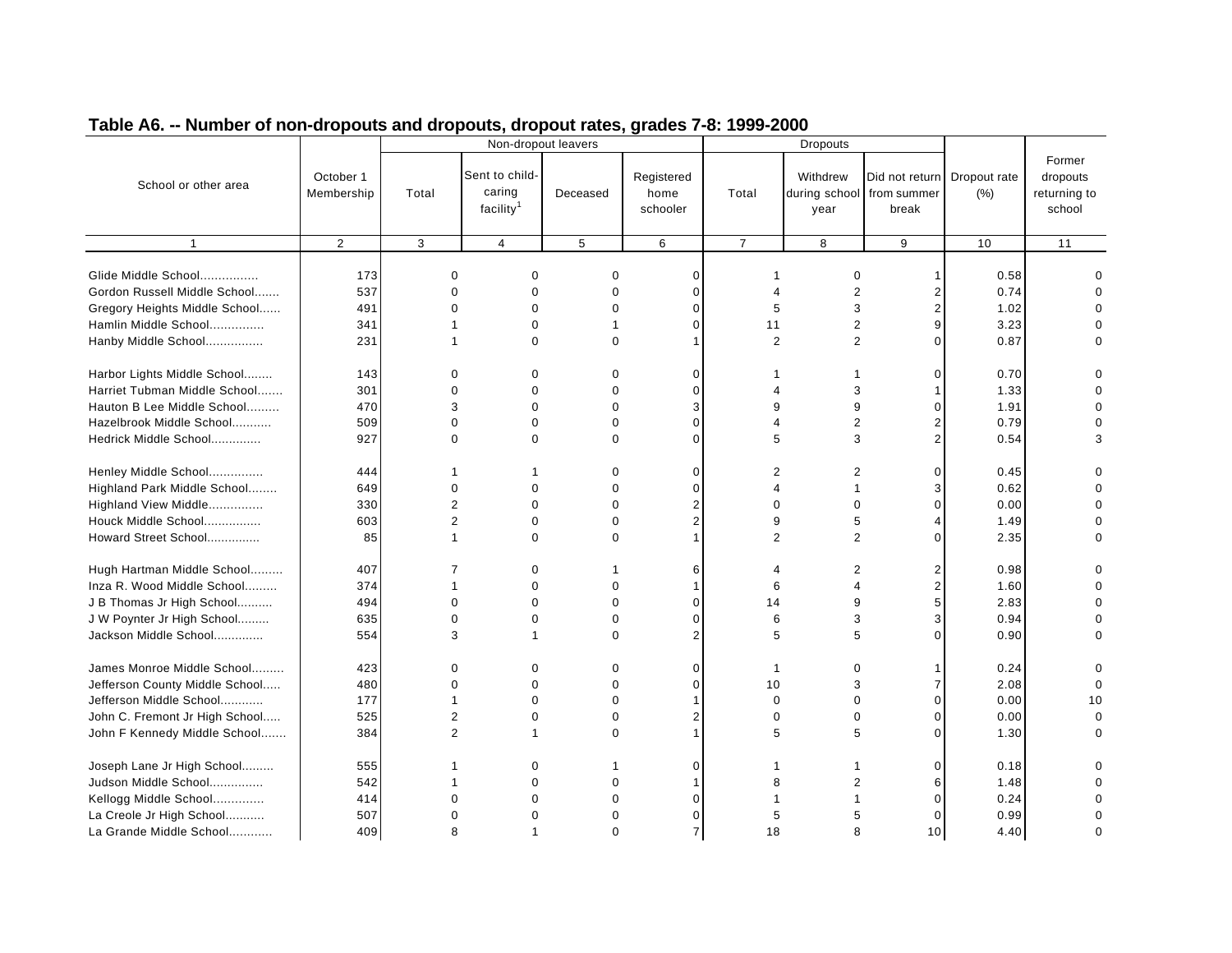|                                |                         |                | Non-dropout leavers                               |             |                                |                | Dropouts         |                                                      |                      |                                              |
|--------------------------------|-------------------------|----------------|---------------------------------------------------|-------------|--------------------------------|----------------|------------------|------------------------------------------------------|----------------------|----------------------------------------------|
| School or other area           | October 1<br>Membership | Total          | Sent to child-<br>caring<br>facility <sup>1</sup> | Deceased    | Registered<br>home<br>schooler | Total          | Withdrew<br>year | Did not return<br>during school from summer<br>break | Dropout rate<br>(% ) | Former<br>dropouts<br>returning to<br>school |
| $\mathbf{1}$                   | $\overline{2}$          | 3              | $\overline{4}$                                    | 5           | 6                              | $\overline{7}$ | 8                | 9                                                    | 10                   | 11                                           |
|                                |                         |                |                                                   |             |                                |                |                  |                                                      |                      |                                              |
| La Pine Middle School          | 251                     | 3              | $\Omega$                                          | $\Omega$    | 3                              |                | 4                | $\Omega$                                             | 1.59                 |                                              |
| Lake Oswego Jr High School     | 605                     | $\Omega$       | $\mathbf 0$                                       | $\Omega$    | $\Omega$                       |                | $\overline{2}$   |                                                      | 0.66                 |                                              |
| Lane Middle School             | 431                     | $\Omega$       | $\Omega$                                          | $\Omega$    | $\Omega$                       | q              | 5                |                                                      | 2.09                 |                                              |
| Leslie Middle School           | 593                     | $\mathbf 0$    | $\mathbf 0$                                       | 0           | $\mathbf 0$                    | 8              | $\overline{7}$   |                                                      | 1.35                 |                                              |
| Lincoln Jr High School         | 220                     | 0              | $\Omega$                                          | $\Omega$    | $\mathbf 0$                    | 3              | 3                |                                                      | 1.36                 |                                              |
|                                |                         |                |                                                   |             |                                |                |                  |                                                      |                      |                                              |
| Lincoln Middle School          | 382                     | 0              | $\Omega$                                          | $\Omega$    | $\Omega$                       | 3              | 2                |                                                      | 0.79                 | U                                            |
| Lincoln Savage Middle School   | 326                     | $\mathbf 0$    | $\mathbf 0$                                       | $\mathbf 0$ | $\mathbf 0$                    | 17             | 14               |                                                      | 5.21                 |                                              |
| Lorna Byrne Middle School      | 251                     | 1              | 1                                                 | 0           | $\mathbf 0$                    | 4              | 3                |                                                      | 1.59                 | 0                                            |
| Lost River High School         | 138                     | 0              | $\Omega$                                          | $\Omega$    | $\Omega$                       | 1              | -1               | O                                                    | 0.72                 | 0                                            |
| Mapleton High School           | 50                      | 1              | $\Omega$                                          | $\Omega$    | $\Omega$                       | $\Omega$       | $\Omega$         | $\Omega$                                             | 0.00                 | 0                                            |
| Mark Twain Elem School         | 305                     | 0              | 0                                                 | 0           | 0                              | 3              |                  | 2                                                    | 0.98                 | 0                                            |
| McKenzie River High School     | 54                      | 1              | $\Omega$                                          | $\Omega$    | -1                             | 1              |                  | O                                                    | 1.85                 |                                              |
| McLoughlin Jr High School      | 946                     | $\overline{2}$ |                                                   | $\Omega$    | -1                             | 11             |                  |                                                      | 1.16                 | 6                                            |
| Meadow Park Middle School      | 515                     | 5              | $\mathbf 0$                                       | $\mathbf 0$ | 5                              | 0              | $\mathbf 0$      | $\Omega$                                             | 0.00                 | $\Omega$                                     |
| Memorial Middle School         | 364                     | $\mathbf 0$    | $\Omega$                                          | $\Omega$    | $\Omega$                       | $\overline{2}$ | $\overline{2}$   | C                                                    | 0.55                 | $\overline{7}$                               |
|                                |                         |                |                                                   |             |                                |                |                  |                                                      |                      |                                              |
| Metropolitan Learning Center   | 104                     | 1              | 0                                                 | 0           | $\mathbf 1$                    | $\mathbf 0$    | $\mathbf 0$      | $\Omega$                                             | 0.00                 |                                              |
| Mill City Middle School        | 110                     | 1              | $\mathbf 0$                                       | $\mathbf 0$ | $\mathbf 1$                    | $\Omega$       | $\Omega$         | O                                                    | 0.00                 |                                              |
| Millicoma Middle School        | 303                     | $\mathbf 0$    | $\mathbf 0$                                       | $\Omega$    | $\Omega$                       | 4              | 4                | O                                                    | 1.32                 | ŋ                                            |
| Milwaukie Jr High School       | 428                     | $\Omega$       | $\Omega$                                          | $\Omega$    | $\Omega$                       |                |                  | C                                                    | 0.23                 |                                              |
| Molalla Alternative Options    | 14                      | 1              | $\Omega$                                          | $\Omega$    | $\mathbf 1$                    | $\Omega$       | $\Omega$         | U                                                    | 0.00                 | U                                            |
|                                |                         |                |                                                   |             |                                |                |                  |                                                      |                      |                                              |
| Molalla Grade School           | 415                     | 0              | 0                                                 | $\Omega$    | $\mathbf 0$                    | 2              |                  |                                                      | 0.48                 | 0                                            |
| Monroe Middle School           | 71                      | $\mathbf 0$    | 0                                                 | $\Omega$    | $\mathbf 0$                    | $\mathbf 0$    | $\Omega$         | O                                                    | 0.00                 |                                              |
| Mountain View Intermediate     | 648                     | 5              | $\Omega$                                          | $\Omega$    | 5                              | 10             | 8                |                                                      | 1.54                 |                                              |
| Mt Angel Middle School         | 108                     | $\mathbf 0$    | 0                                                 | 0           | $\mathbf 0$                    | 1              |                  |                                                      | 0.93                 |                                              |
| Mt Tabor Middle School         | 443                     | 1              | $\Omega$                                          | $\Omega$    | -1                             | 6              | 2                |                                                      | 1.35                 | U                                            |
| Myrtle Point High School       | 65                      | 3              |                                                   | $\Omega$    | $\overline{2}$                 | $\Omega$       | $\Omega$         | $\Omega$                                             | 0.00                 |                                              |
| Neah-Kah-Nie Jr-Sr High School | 129                     | 3              | 0                                                 | 0           | 1                              | 2              | 2                | O                                                    | 1.55                 | 0                                            |
| Neil Armstrong Middle School   | 749                     |                | $\Omega$                                          |             | $\Omega$                       | 7              |                  |                                                      | 0.93                 | $\Omega$                                     |
| Newport Middle School          | 324                     | $\Omega$       | $\Omega$                                          | $\Omega$    | $\Omega$                       | $\Omega$       | $\Omega$         |                                                      | 0.00                 | 11                                           |
| North Albany Middle School     | 410                     | $\Omega$       | $\Omega$                                          | $\Omega$    | $\Omega$                       | 13             | 11               |                                                      | 3.17                 | 4                                            |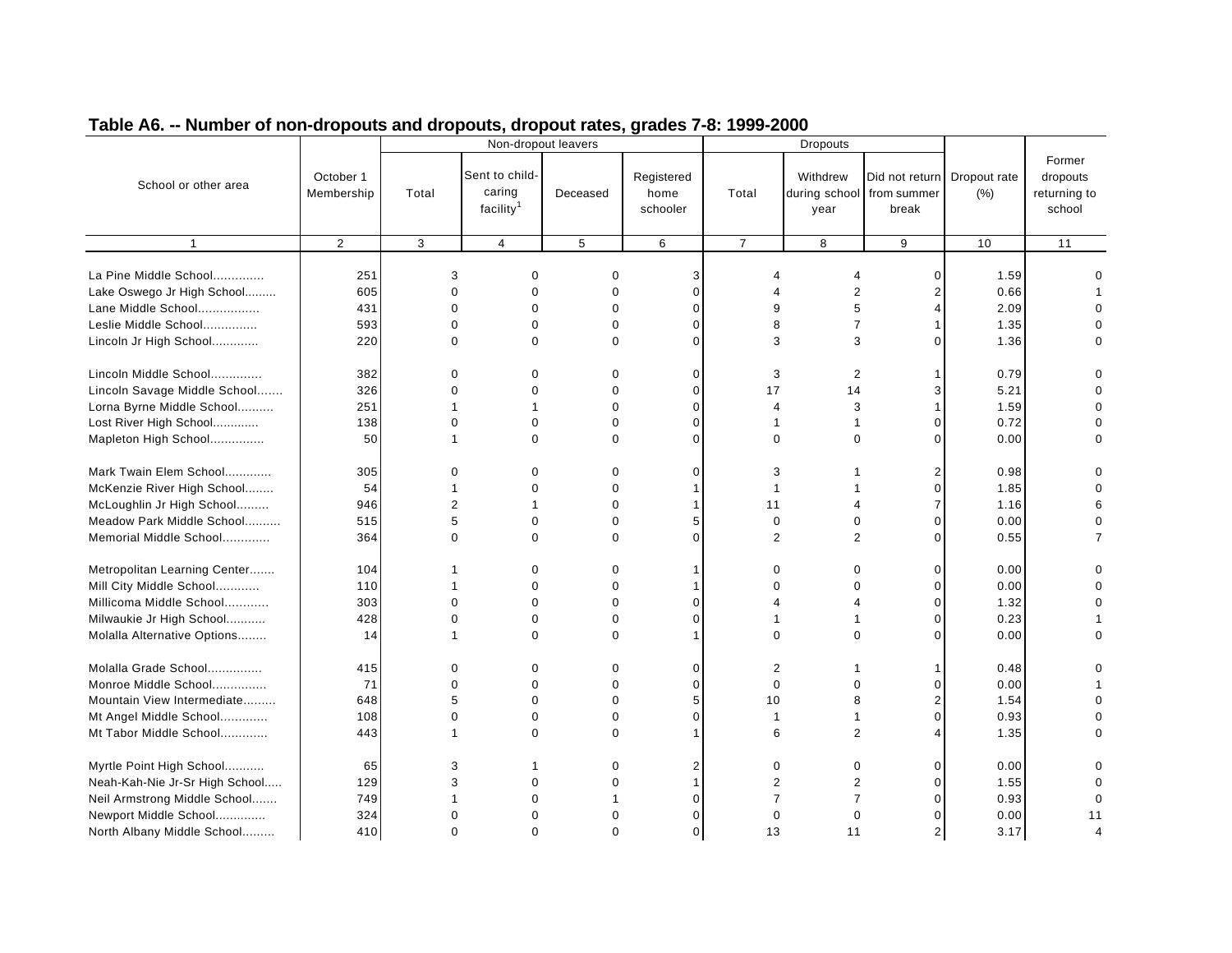|                                   |                         |                |                                                   | Non-dropout leavers |                                |                | <b>Dropouts</b>  |                                                      |                      |                                              |
|-----------------------------------|-------------------------|----------------|---------------------------------------------------|---------------------|--------------------------------|----------------|------------------|------------------------------------------------------|----------------------|----------------------------------------------|
| School or other area              | October 1<br>Membership | Total          | Sent to child-<br>caring<br>facility <sup>1</sup> | Deceased            | Registered<br>home<br>schooler | Total          | Withdrew<br>year | Did not return<br>during school from summer<br>break | Dropout rate<br>(% ) | Former<br>dropouts<br>returning to<br>school |
| $\mathbf{1}$                      | 2                       | 3              | $\overline{4}$                                    | 5                   | 6                              | $\overline{7}$ | 8                | 9                                                    | 10                   | 11                                           |
| North Bend Jr High School         | 455                     | $\Omega$       | $\Omega$                                          | $\Omega$            | $\mathbf 0$                    | 1              | -1               | $\mathbf 0$                                          | 0.22                 | ∩                                            |
| North Middle School               | 440                     | 1              | $\mathbf 0$                                       | $\mathbf 0$         | $\mathbf 1$                    | $\overline{7}$ | $\overline{7}$   | 0                                                    | 1.59                 |                                              |
| Nyssa Middle School               | 194                     | $\Omega$       | $\Omega$                                          | $\Omega$            | $\mathbf 0$                    | 5              | 5                | 0                                                    | 2.58                 |                                              |
| Oaklea Middle School              | 335                     | 0              | 0                                                 | $\Omega$            | $\Omega$                       | 6              | 6                | 0                                                    | 1.79                 |                                              |
| Obsidian Middle School            | 475                     | 4              | $\Omega$                                          | $\Omega$            |                                | 4              | $\Omega$         |                                                      | 0.84                 |                                              |
|                                   |                         |                |                                                   |                     |                                |                |                  |                                                      |                      |                                              |
| Ockley Green Middle School        | 330                     | 0              | 0                                                 | $\Omega$            | 0                              | 4              | 2                | 2                                                    | 1.21                 |                                              |
| Ogden Middle School               | 599                     | 4              | $\mathbf 0$                                       | $\Omega$            |                                | 2              | 2                | 0                                                    | 0.33                 |                                              |
| Ontario Middle School             | 388                     | $\mathbf{0}$   | $\Omega$                                          | $\Omega$            | $\Omega$                       | 1              |                  | 0                                                    | 0.26                 |                                              |
| Parkrose Middle School            | 566                     | $\overline{2}$ | $\Omega$                                          | $\Omega$            | $\overline{2}$                 | 12             | 12               | $\Omega$                                             | 2.12                 | $\Omega$                                     |
| Parrish Middle School             | 409                     | 1              | $\Omega$                                          | $\Omega$            |                                | 6              | 4                | $\overline{2}$                                       | 1.47                 | $\Omega$                                     |
| Paul R Ackerman Middle School     | 738                     | 0              | 0                                                 | 0                   | $\mathbf 0$                    | 2              |                  | 1                                                    | 0.27                 |                                              |
| Philomath Middle School           | 343                     | $\Omega$       | $\mathbf 0$                                       | $\Omega$            | $\mathbf 0$                    | $\overline{2}$ | 2                | $\Omega$                                             | 0.58                 | 2                                            |
| Pilot Butte Middle School         | 648                     | 8              | $\Omega$                                          | $\Omega$            | $\overline{2}$                 | 55             | 14               | 41                                                   | 8.49                 |                                              |
| Ponderosa Middle School           | 496                     | 3              | $\Omega$                                          | $\Omega$            | 3                              | 29             | 26               | 3                                                    | 5.85                 | $\Omega$                                     |
| Portsmouth Middle School          | 284                     | $\Omega$       | $\Omega$                                          | $\Omega$            | $\mathbf 0$                    | 6              | $\overline{4}$   | 2                                                    | 2.11                 | O                                            |
|                                   |                         |                |                                                   |                     |                                |                |                  |                                                      |                      |                                              |
| PPS Alternative Programs          | 566*                    | 21             | 4                                                 | 2                   | $\mathbf 0$                    | 104            | 87               | 17                                                   | 18.37                |                                              |
| Prospect High School              | 34                      | $\mathbf 0$    | $\Omega$                                          | $\Omega$            | $\mathbf 0$                    | $\mathbf{1}$   | $\mathbf{1}$     | $\mathbf 0$                                          | 2.94                 |                                              |
| Rainier Middle                    | 228                     | $\overline{2}$ | $\mathbf 0$                                       | $\mathbf 0$         | $\overline{2}$                 | 5              | $\overline{4}$   |                                                      | 2.19                 | $\Omega$                                     |
| Raymond A Brown Jr High           | 740                     | 1              |                                                   | 0                   | $\mathbf 0$                    | 9              | 3                | 6                                                    | 1.22                 |                                              |
| Renne Middle School               | 364                     | $\Omega$       | $\Omega$                                          | $\Omega$            | $\Omega$                       | 2              | 2                | $\Omega$                                             | 0.55                 | O                                            |
| Reynolds Middle School            | 496                     | 1              |                                                   | $\Omega$            | $\Omega$                       | 19             | 19               | $\Omega$                                             | 3.83                 | $\Omega$                                     |
| Riddle High School                | 74                      | $\Omega$       | $\mathbf 0$                                       | $\Omega$            | $\mathbf 0$                    | $\overline{2}$ | $\overline{2}$   | 0                                                    | 2.70                 |                                              |
| Rogue River Middle School         | 218                     | 0              | $\mathbf 0$                                       | $\Omega$            | $\mathbf 0$                    | $\overline{2}$ | 2                | 0                                                    | 0.92                 |                                              |
| Rosemont Ridge Middle School      | 420                     | $\mathbf 0$    | $\mathbf 0$                                       | 0                   | $\mathbf 0$                    | 3              | $\overline{c}$   | 1                                                    | 0.71                 |                                              |
| Salem-Keizer Alternative Programs | $13*$                   | $\Omega$       | $\Omega$                                          | $\Omega$            | $\Omega$                       | 3              | 3                | 0                                                    | 23.08                | $\Omega$                                     |
|                                   |                         |                |                                                   |                     |                                |                |                  |                                                      |                      |                                              |
| Sandstone Middle School           | 377                     | 1              | 0                                                 | 0                   |                                | 4              | 3                | 1                                                    | 1.06                 |                                              |
| Scenic Middle School              | 558                     | $\overline{2}$ | $\Omega$                                          | $\Omega$            | $\overline{2}$                 | 2              |                  |                                                      | 0.36                 |                                              |
| Scio Middle School                | 114                     | $\Omega$       | $\Omega$                                          | $\Omega$            | $\Omega$                       |                |                  | $\Omega$                                             | 0.88                 | 2                                            |
| Sellwood Middle School            | 361                     |                | $\Omega$                                          | ∩                   |                                | 3              | 3                | O                                                    | 0.83                 | $\Omega$                                     |
| Shasta Middle School              | 369                     | $\Omega$       | $\Omega$                                          | $\Omega$            | $\Omega$                       | 2              | $\mathfrak{p}$   | $\Omega$                                             | 0.54                 | $\Omega$                                     |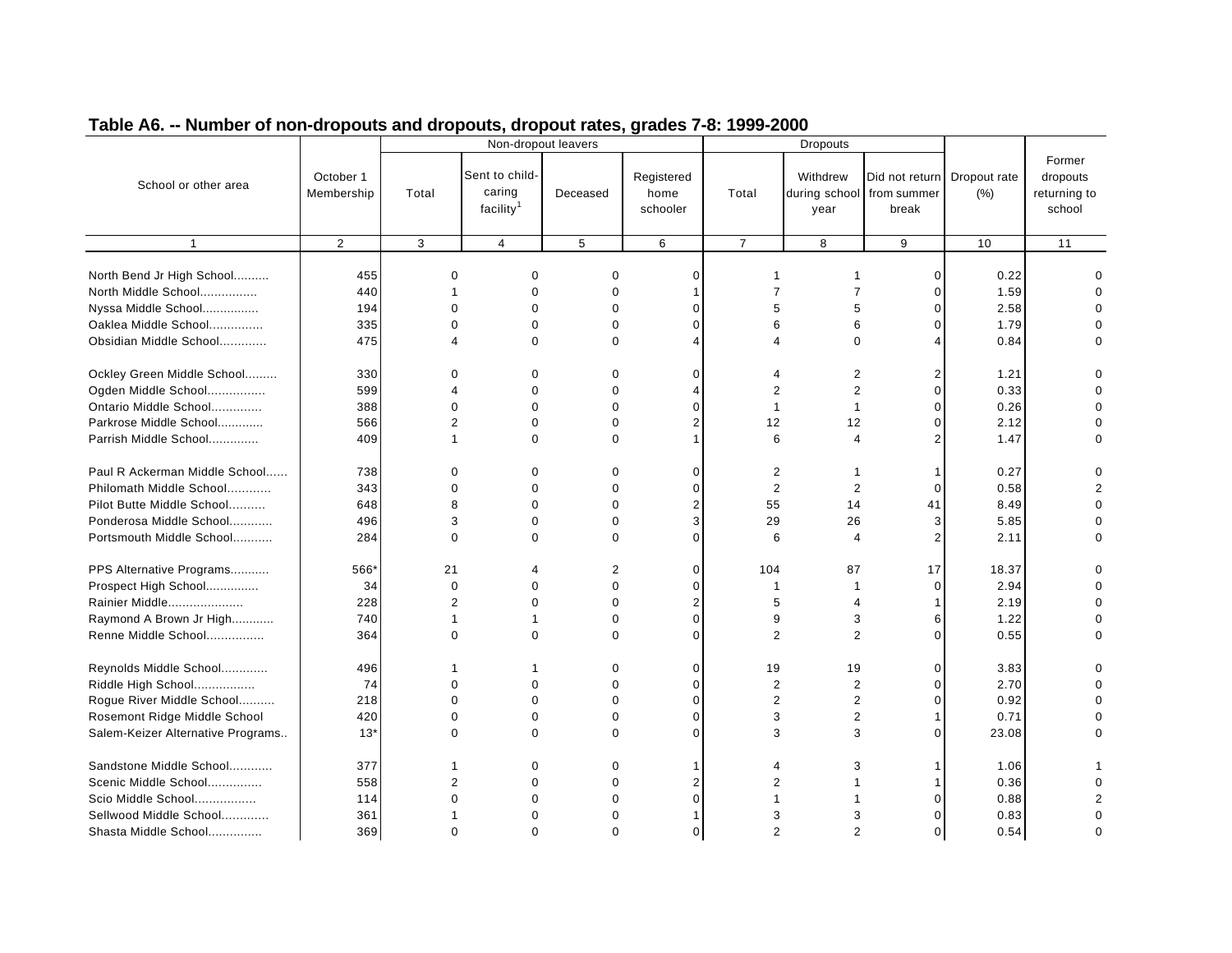|                                                                                                                                |                                 |                                    | Non-dropout leavers                               |                                                             |                                                   |                     | <b>Dropouts</b>                               |                         |                                      |                                              |
|--------------------------------------------------------------------------------------------------------------------------------|---------------------------------|------------------------------------|---------------------------------------------------|-------------------------------------------------------------|---------------------------------------------------|---------------------|-----------------------------------------------|-------------------------|--------------------------------------|----------------------------------------------|
| School or other area                                                                                                           | October 1<br>Membership         | Total                              | Sent to child-<br>caring<br>facility <sup>1</sup> | Deceased                                                    | Registered<br>home<br>schooler                    | Total               | Withdrew<br>during school from summer<br>year | Did not return<br>break | Dropout rate<br>(% )                 | Former<br>dropouts<br>returning to<br>school |
| $\mathbf{1}$                                                                                                                   | $\overline{2}$                  | 3                                  | $\overline{4}$                                    | 5                                                           | 6                                                 | $\overline{7}$      | 8                                             | 9                       | 10                                   | 11                                           |
| Sherwood Intermediate<br>Siletz Elem School                                                                                    | 396<br>40                       | 0<br>0                             | $\Omega$<br>$\Omega$                              | $\Omega$<br>$\Omega$                                        | $\Omega$<br>$\Omega$                              | Δ<br>U              | 3<br>$\Omega$                                 | $\Omega$                | 1.01<br>0.00                         | U                                            |
| Sisters Middle School                                                                                                          | 188                             | 1                                  | $\Omega$                                          | $\Omega$                                                    |                                                   | 3                   | 3                                             |                         | 1.60                                 |                                              |
| South Lane Academy                                                                                                             | $25*$                           | $\Omega$                           | $\Omega$                                          | $\Omega$                                                    | $\Omega$                                          | $\overline{2}$      |                                               |                         | 8.00                                 |                                              |
| South Middle School                                                                                                            | 420                             | 0                                  | $\Omega$                                          | 0                                                           | $\Omega$                                          | 8                   | 6                                             |                         | 1.90                                 |                                              |
| Spencer Butte Middle School<br>St Helens Jr High School                                                                        | 331<br>495                      | 0<br>0                             | $\Omega$<br>$\mathbf 0$                           | 0<br>$\mathbf 0$                                            | $\Omega$<br>$\mathbf 0$                           | 1<br>3              | 0<br>$\overline{2}$                           |                         | 0.30<br>0.61                         | ∩                                            |
| Stanfield Secondary School                                                                                                     | 75                              | $\Omega$                           | $\Omega$                                          | $\Omega$                                                    | $\Omega$                                          | $\overline{2}$      | -1                                            |                         | 2.67                                 |                                              |
| Stayton Middle School                                                                                                          | 242                             | 0                                  | $\Omega$                                          | $\Omega$                                                    | $\Omega$                                          | $\overline{2}$      | $\overline{2}$                                |                         | 0.83                                 |                                              |
| Stephens Middle School                                                                                                         | 679                             | $\overline{2}$                     | $\Omega$                                          | $\Omega$                                                    | $\overline{2}$                                    | 14                  | 10                                            |                         | 2.06                                 |                                              |
| Stoller Middle School<br>Sunridge Middle Schol<br>Sunset Middle School<br>Sutherlin Middle School<br>Sweet Home Jr High School | 465<br>592<br>349<br>246<br>384 | 0<br>0<br>0<br>$\overline{7}$<br>0 | $\Omega$<br>$\Omega$<br>$\Omega$<br>$\Omega$      | $\Omega$<br>$\Omega$<br>$\mathbf 0$<br>$\Omega$<br>$\Omega$ | $\Omega$<br>$\Omega$<br>$\Omega$<br>6<br>$\Omega$ | 3<br>$\overline{2}$ | $\Omega$<br>3<br>$\Omega$                     |                         | 0.65<br>0.68<br>0.29<br>0.41<br>0.52 |                                              |
| Talent Middle School                                                                                                           | 451                             | 3                                  | 0                                                 | 0                                                           | 3                                                 | 15                  | 15                                            | $\Omega$                | 3.33                                 |                                              |
| Talmadge Middle School                                                                                                         | 399                             | 1                                  | $\Omega$                                          | $\Omega$                                                    |                                                   | 3                   |                                               |                         | 0.75                                 |                                              |
| The Dalles Middle School                                                                                                       | 317                             | $\Omega$                           | $\Omega$                                          | $\Omega$                                                    | $\Omega$                                          | 1                   |                                               | $\Omega$                | 0.32                                 |                                              |
| Theodore Roosevelt Middle                                                                                                      | 505                             |                                    | $\Omega$                                          | $\mathbf 0$                                                 |                                                   |                     |                                               |                         | 0.20                                 |                                              |
| Thomas Fowler Middle School                                                                                                    | 623                             | 1                                  | $\Omega$                                          |                                                             | $\Omega$                                          | 3                   | 3                                             | U                       | 0.48                                 | U                                            |
| Thomas Jefferson Middle School                                                                                                 | 287                             | 0                                  | 0                                                 | 0                                                           | 0                                                 | 1                   |                                               | $\Omega$                | 0.35                                 |                                              |
| Thora B. Gardiner Middle School                                                                                                | 542                             | 0                                  | 0                                                 | $\mathbf 0$                                                 | $\Omega$                                          |                     | -1                                            | $\Omega$                | 0.18                                 |                                              |
| Thurston Middle School                                                                                                         | 328                             | 1                                  | $\Omega$                                          | $\Omega$                                                    |                                                   | $\Omega$            | $\Omega$                                      |                         | 0.00                                 |                                              |
| Tillamook Jr High School                                                                                                       | 352                             | 0                                  | $\Omega$                                          | $\Omega$                                                    | $\Omega$                                          | $\overline{2}$      | 2                                             | U                       | 0.57                                 |                                              |
| Toledo Middle School                                                                                                           | 186                             | $\Omega$                           | $\Omega$                                          | $\Omega$                                                    | $\Omega$                                          | $\overline{2}$      | 2                                             |                         | 1.08                                 |                                              |
| Twality Middle School<br>Victor Point Elem School                                                                              | 606<br>34                       | 0<br>1                             | 0<br>$\Omega$                                     | $\mathbf 0$<br>$\mathbf 0$                                  | $\mathbf 0$                                       | 3<br>$\Omega$       | 3<br>$\Omega$                                 | $\Omega$<br>U           | 0.50<br>0.00                         |                                              |
| W L Kraxberger Middle School                                                                                                   | 382                             | 0                                  | $\Omega$                                          | 0                                                           | $\Omega$                                          | 1                   |                                               |                         | 0.26                                 |                                              |
| Waldo Middle School                                                                                                            | 480                             | $\Omega$                           | $\Omega$                                          | $\Omega$                                                    | $\Omega$                                          | 11                  | 5                                             | ค                       | 2.29                                 |                                              |
| Waldport Middle School                                                                                                         | 144                             | 1                                  | $\Omega$                                          | $\Omega$                                                    | $\mathbf{1}$                                      | $\overline{1}$      |                                               | $\Omega$                | 0.69                                 | 2                                            |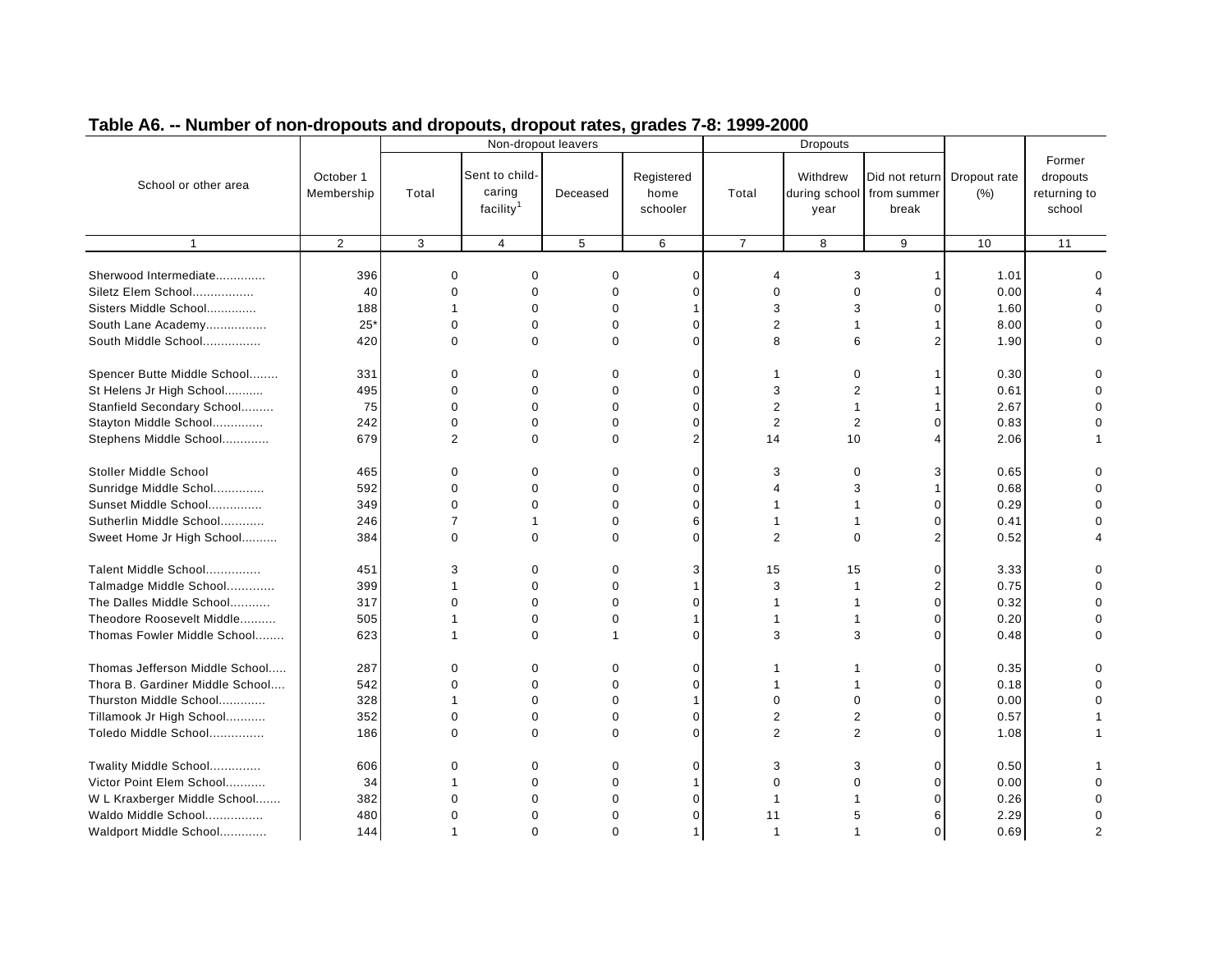|                              |            |                |                       | Non-dropout leavers |            |                | <b>Dropouts</b> |                             |      |              |
|------------------------------|------------|----------------|-----------------------|---------------------|------------|----------------|-----------------|-----------------------------|------|--------------|
|                              |            |                |                       |                     |            |                |                 |                             |      | Former       |
| School or other area         | October 1  |                | Sent to child-        |                     | Registered |                | Withdrew        | Did not return Dropout rate |      | dropouts     |
|                              | Membership | Total          | caring                | Deceased            | home       | Total          | during school   | from summer                 | (% ) | returning to |
|                              |            |                | facility <sup>1</sup> |                     | schooler   |                | year            | break                       |      | school       |
|                              | 2          | 3              | $\overline{4}$        | 5                   | 6          | $\overline{7}$ | 8               | 9                           | 10   | 11           |
|                              |            |                |                       |                     |            |                |                 |                             |      |              |
| Walker Middle School         | 543        |                |                       | 0                   |            | 5              | 3               | 2                           | 0.92 |              |
| Walt Morey Middle School     | 411        |                |                       | $\Omega$            |            |                |                 | <sup>0</sup>                | 0.73 |              |
| Waluga Jr High School        | 595        |                |                       |                     |            |                |                 |                             | 0.00 |              |
| Wasco County High School     | 50         |                |                       |                     |            |                |                 |                             | 2.00 |              |
| Washington Grade School      | 132        |                |                       | 0                   |            | 0              |                 | ∩                           | 0.00 | 0            |
| Welches Middle School        | 120        | 0              | 0                     | 0                   | ∩          |                |                 | ŋ                           | 0.83 | 0            |
| West Orient Elem School      | 211        | 2              |                       |                     |            |                |                 |                             | 0.00 |              |
| West Sylvan Middle School    | 599        | n              |                       |                     |            |                |                 |                             | 0.50 |              |
| Western View Middle          | 324        |                |                       |                     |            |                |                 |                             | 0.31 |              |
| Whitaker Middle              | 451        |                | 0                     | 0                   |            | 10             |                 |                             | 2.22 | 0            |
|                              |            |                |                       |                     |            |                |                 |                             |      |              |
| Whiteaker Middle School      | 864        | $\overline{2}$ | 0                     | 0                   |            | 18             | 15              |                             | 2.08 | U            |
| Whitford Middle School       | 600        | 0              |                       | 0                   |            | 2              |                 |                             | 0.33 |              |
| Wilbur D Rowe Jr High School | 627        |                |                       |                     |            |                |                 |                             | 0.00 |              |
| Willamina Middle             | 180        |                |                       |                     |            |                |                 |                             | 0.56 |              |
| Winston Middle School        | 284        | 2              |                       | 0                   |            | 3              |                 |                             | 1.06 |              |
| Yamhill Elementary School    | 142        | $\Omega$       | $\Omega$              | $\Omega$            | $\Omega$   | 0              |                 | C                           | 0.00 |              |
| No leavers (145 schools)     | 13,109     |                |                       |                     |            |                |                 |                             |      |              |

\* Net enrollment

(1) Mental health program, juvenile detention facility, substance abuse program, or certified shelter care program.

SOURCE: Oregon Department of Education, Individual Early Leaver Report, Student Personnel Accounting Report.